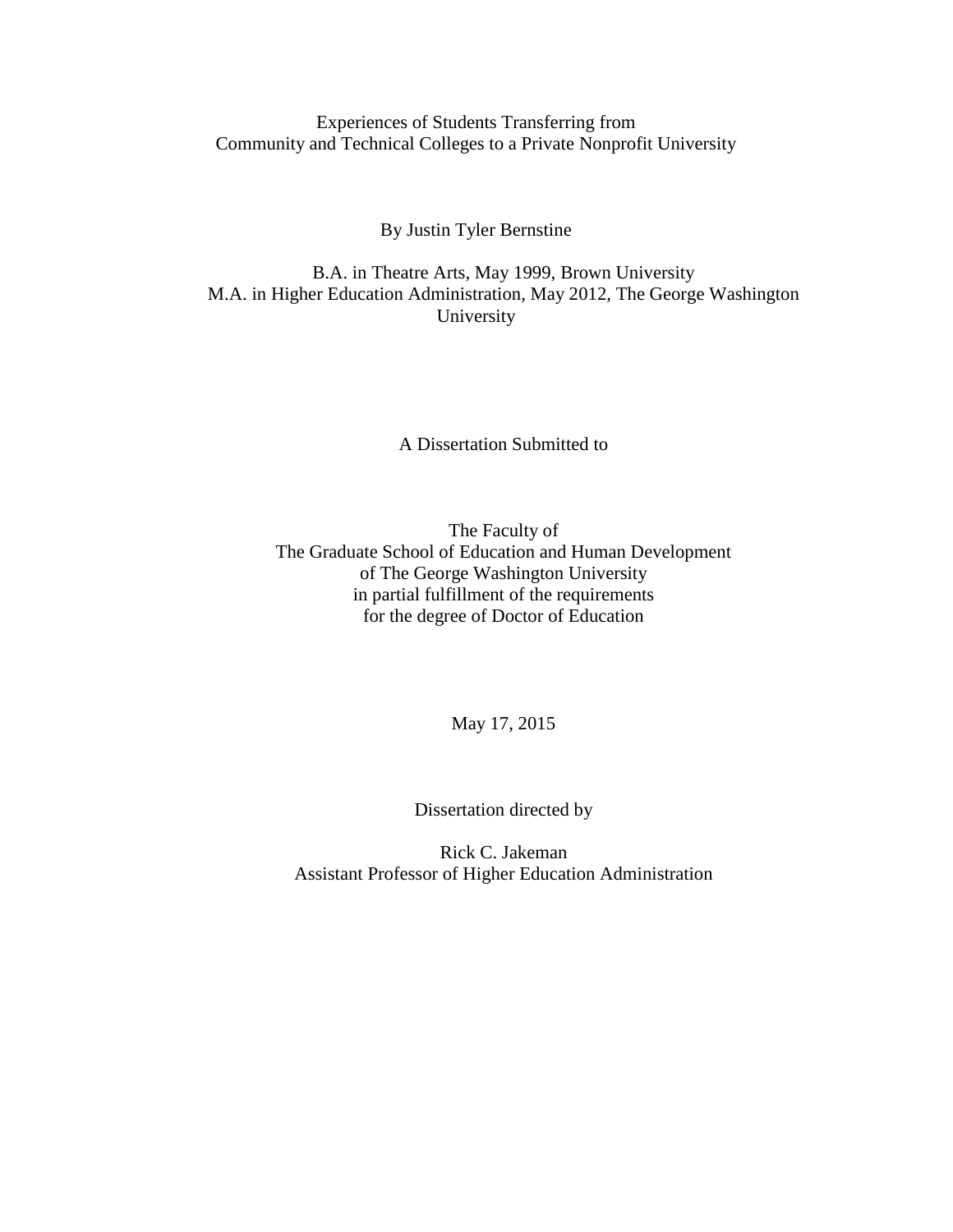The Graduate School of Education and Human Development of The George Washington University certifies that Justin Tyler Bernstine has passed the Final Examination for the degree of Doctor of Education as of March 3, 2015. This is the final and approved form of the dissertation.

> Experiences of Students Transferring from Community and Technical Colleges to a Private Nonprofit University

> > Justin Tyler Bernstine

Dissertation Research Committee

Rick C. Jakeman, Assistant Professor of Higher Education Administration, Dissertation Director

Lindsey E. Malcom-Piqueux, Assistant Professor of Higher Education Administration, Committee Member

Lionel C. Howard, Assistant Professor of Educational Research, Committee Member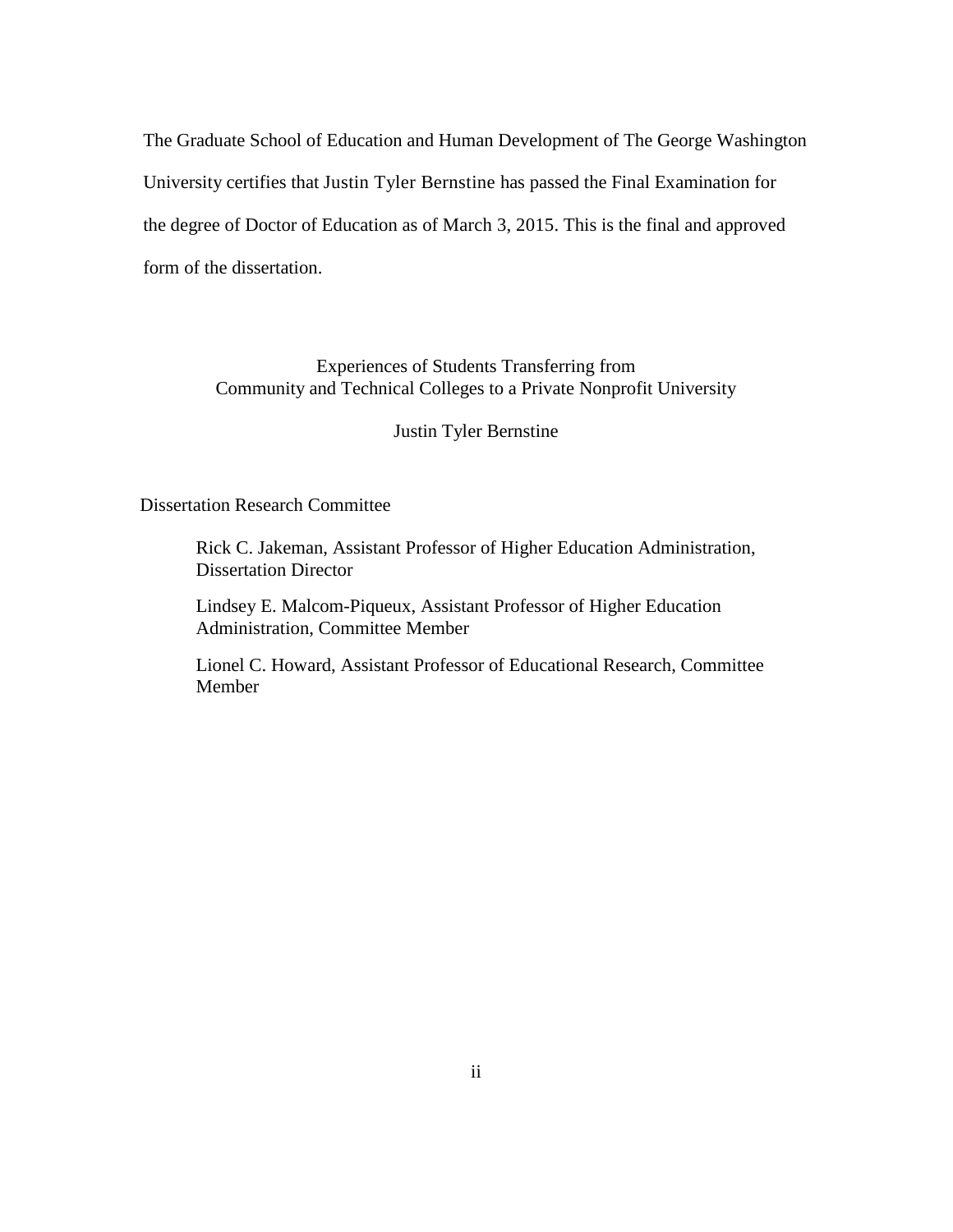# Dedication

<span id="page-2-0"></span>To my family: Without your love and support nothing is possible.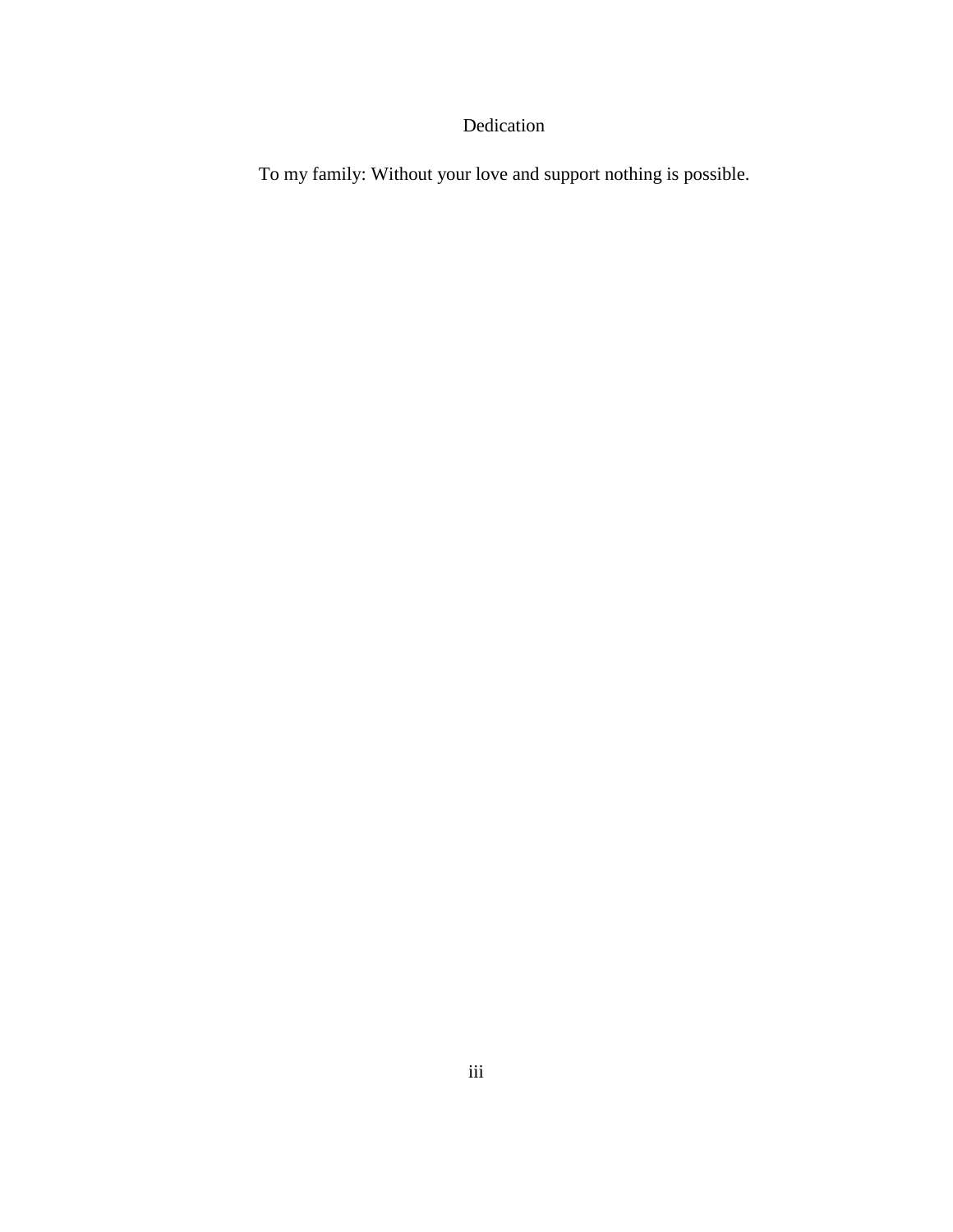## Acknowledgements

<span id="page-3-0"></span>There are so many people to thank for their guidance and encouragement throughout my academic pursuits. Every teacher, advisor, mentor, classmate, colleague friend and family member has supported in me in the process that has led to this point. I am especially appreciative of the faculty and staff of the Graduate School of Education and Human Development for creating a rigorous academic environment tempered with strong support for emerging scholars. To my dissertation chair, Dr. Rick Jakeman, I am so grateful for his support, guidance, flexibility, and kindness. He mentored me through two degree programs and taught me so much about being a good researcher. I would also like to thank Dr. Lindsey Malcom-Piqueux and Dr. Lionel Howard for their advice throughout the program and their diligent service on my committee; always offering poignant suggestions, especially during the dissertation phase. I would like to express my deepest gratitude to Dr. Monica R.M. Brown and Dr. Paulette Dalpes for their generosity of time in sharing their expertise during my oral defense.

To my family, who has always supported me in everything that I do, I am forever grateful. To my mother, who taught me how to read, I am thankful for every sacrifice and effort she made to support me and every word of encouragement she has offered me from that moment to now. To my father, who introduced me to the world of higher education administration, I am thankful for the guidance and support he has given me throughout this journey. To my sister, I thank you for always being my cheerleader. And, to David, who is the best teammate a person could ever ask for, I am so grateful for your encouragement and patience throughout this process.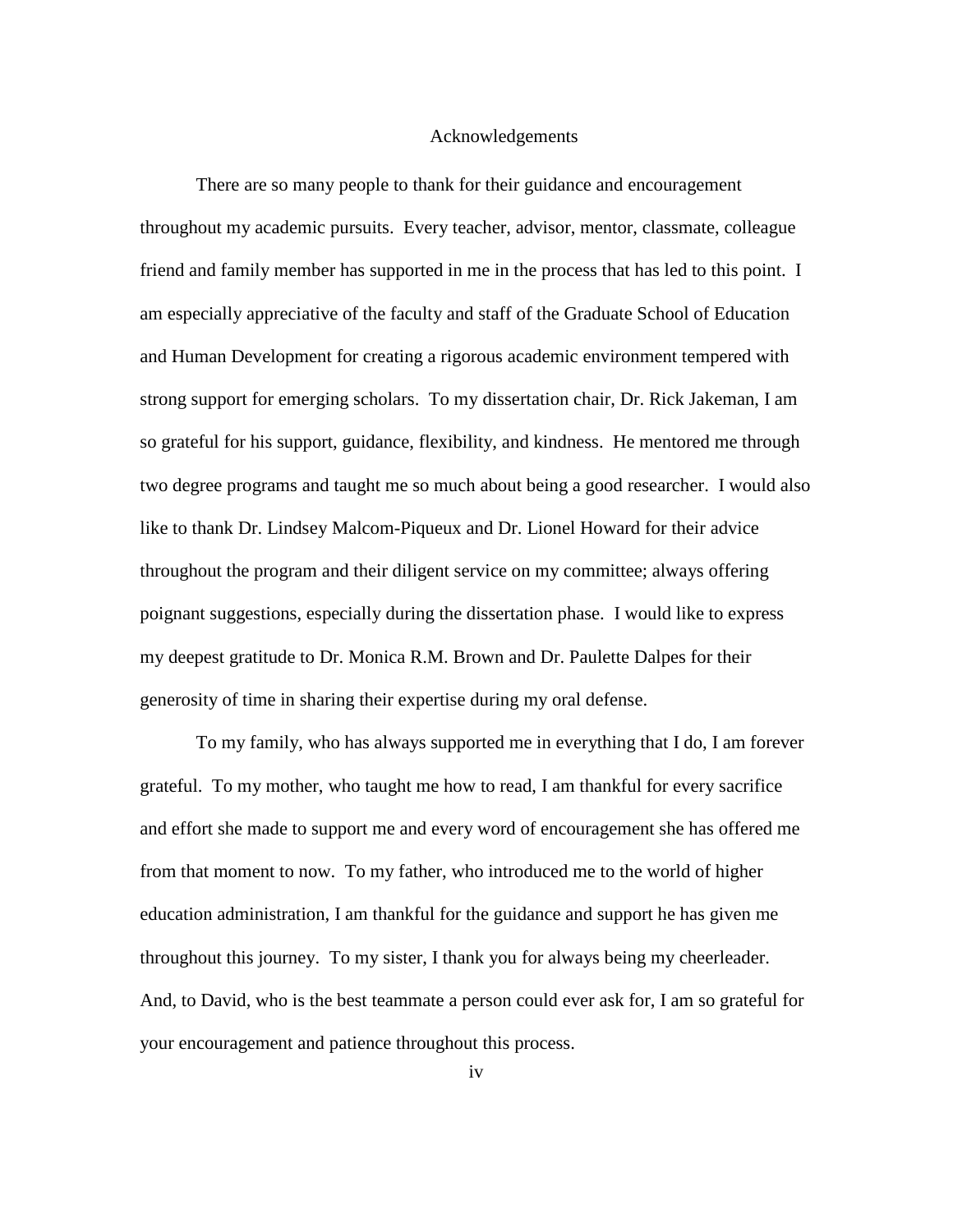I am indebted to my colleagues in the Elliott School of International Affairs, especially Dr. Lisa Stephenson, Tammy Wiles and Angela Martin; for helping me balance my professional and academic pursuits. I am also grateful for the comradery, challenge, sense of humor, and feedback of my colleagues from my cohort and others including Molly Flynn, Shonda Goward, Afsaneh Kamangar, Tracae McClure, and Dr. Vernon Williams. I am also thankful for the sage advice (which I continually pay forward) of Dr. Rupali Limaye. The support and encouragement I received from these great colleagues was so critical to my success.

Finally, I would like to express my deepest appreciation to the students who participated in my study and were so generous with their time in sharing their experiences. I am so grateful for this group of students and for all of the students who have blazed the trail from community and technical colleges to private universities…especially those who I have had the pleasure to encounter and who inspired me to engage in this research.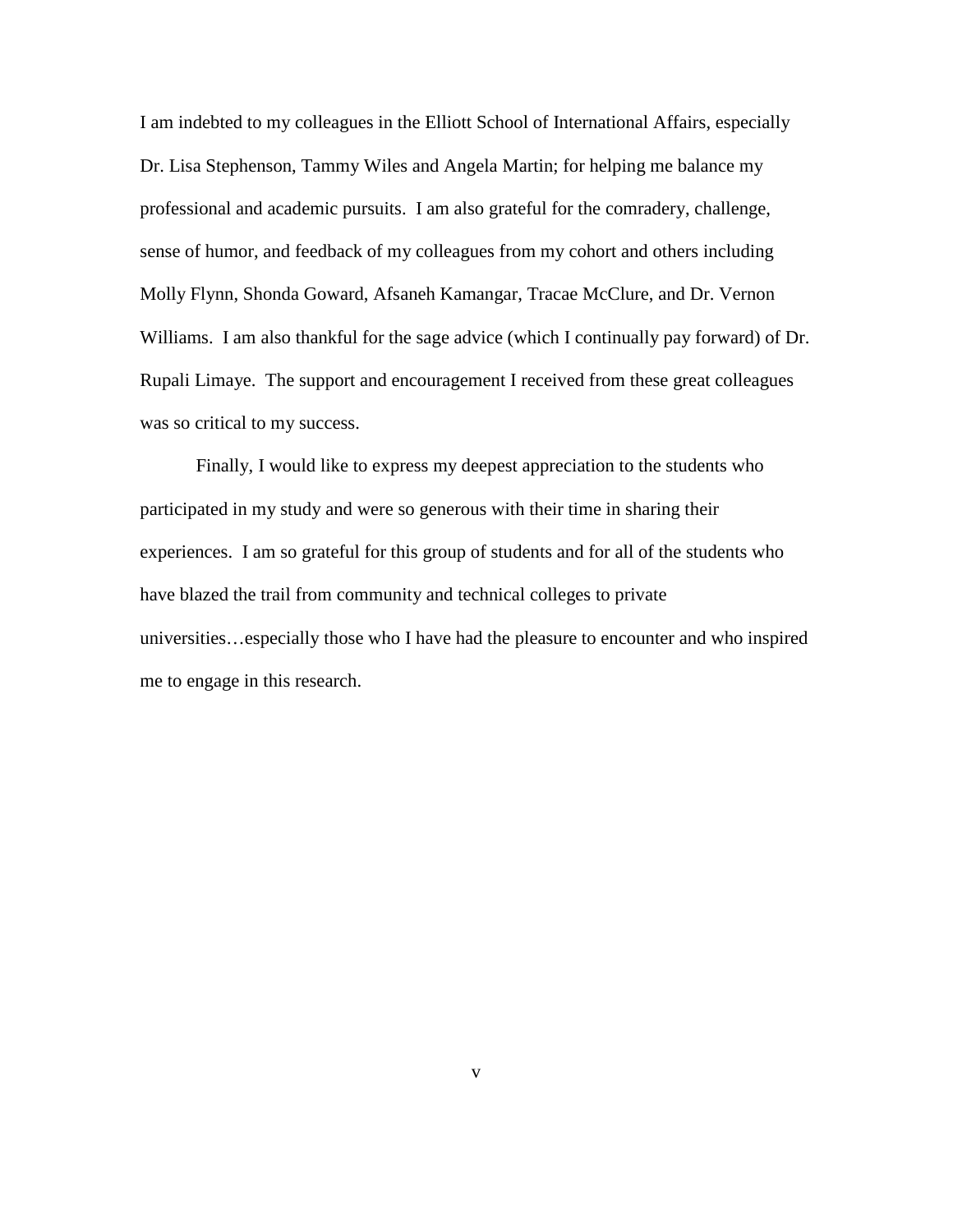### Abstract of Dissertation

# <span id="page-5-0"></span>Experiences of Students Transferring from Community and Technical Colleges to a Private Nonprofit University

The purpose of the study is to learn about how students who transfer from community and technical colleges to a private four-year research university experience the transfer process at both institutions. The study followed Merriam's (2009) basic interpretive qualitative design. A sample of 20 participants was recruited for the study. Semi-structured, in-depth, face-to-face interviews were conducted with each participant. Each interview was audio recorded and transcribed by the researchers. Data in the study is presented using Merriam's (2009) narrative analysis format. In the narrative analysis of the data, themes identified through the analysis are described at length including exemplar excerpts from the interview transcripts. Long quotations from the participants and rich description of the interview context from the researcher create the narrative. Quotations from various participants are organized in a way that demonstrates to the reader how the participants' responses form a theme. Aspects of the theories of involvement (Astin, 1984/1999), integration (Tinto, 1993), and engagement (Kuh, 2001; Kuh, Kinzie, Schuh, & Whitt, 2005) were applied by the researcher to the analysis of the experiences of the study participants. These findings can be organized into an institutional strand and a student strand. The institutional strand of findings includes threads related to the institutions' role in engaging students both academically and socially as they travel between the institutions throughout the transfer process. The student strand of findings includes threads related to aspects of the students' experiences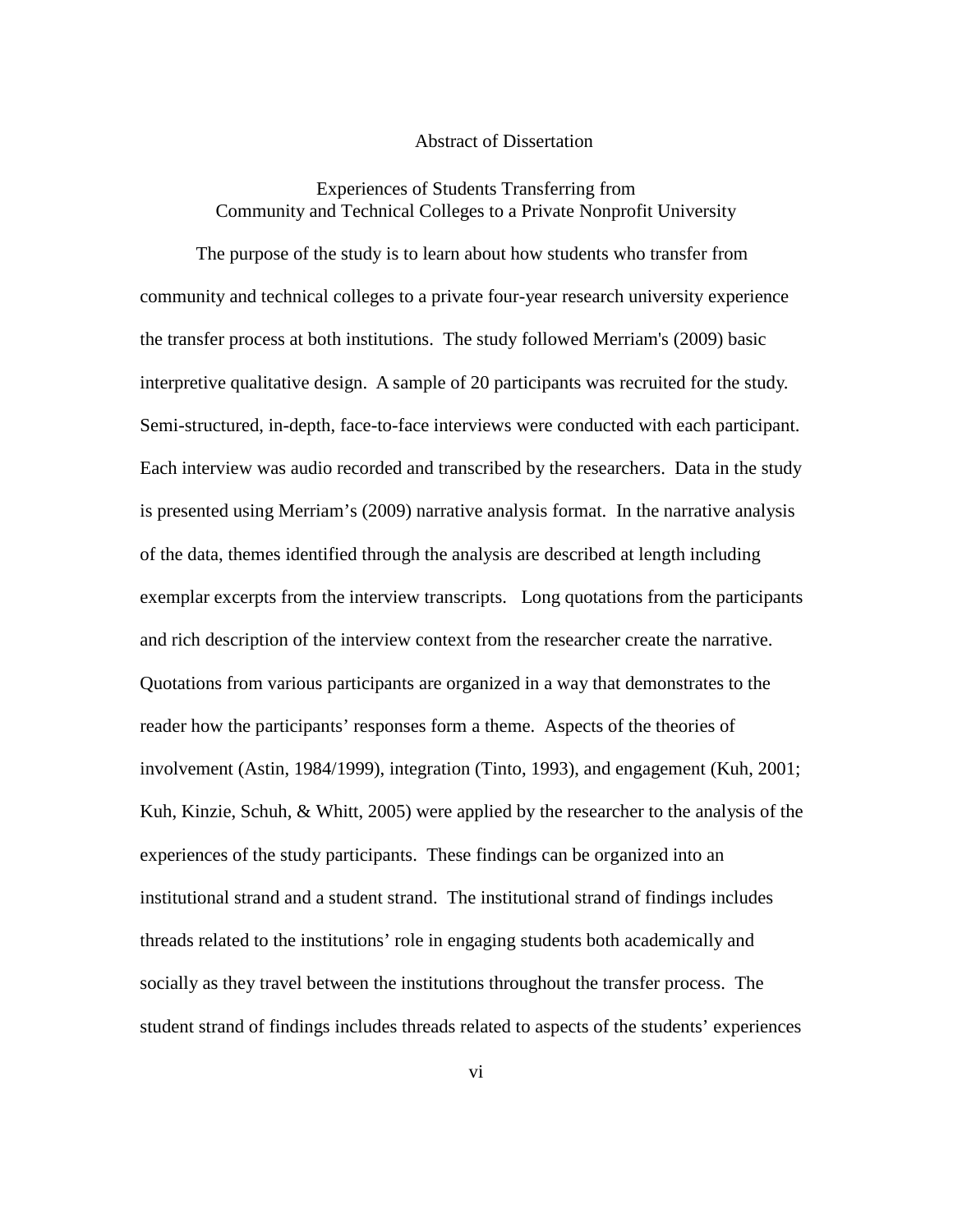that demonstrate how the act of transferring changes how they participate in the academic and social environments of the institutions. The findings of this study have implications for students who transfer from community and technical colleges to private universities as well as for transfer students in general. Recommendations are offered by the researcher to improve future policy, practice, and research related to these student populations.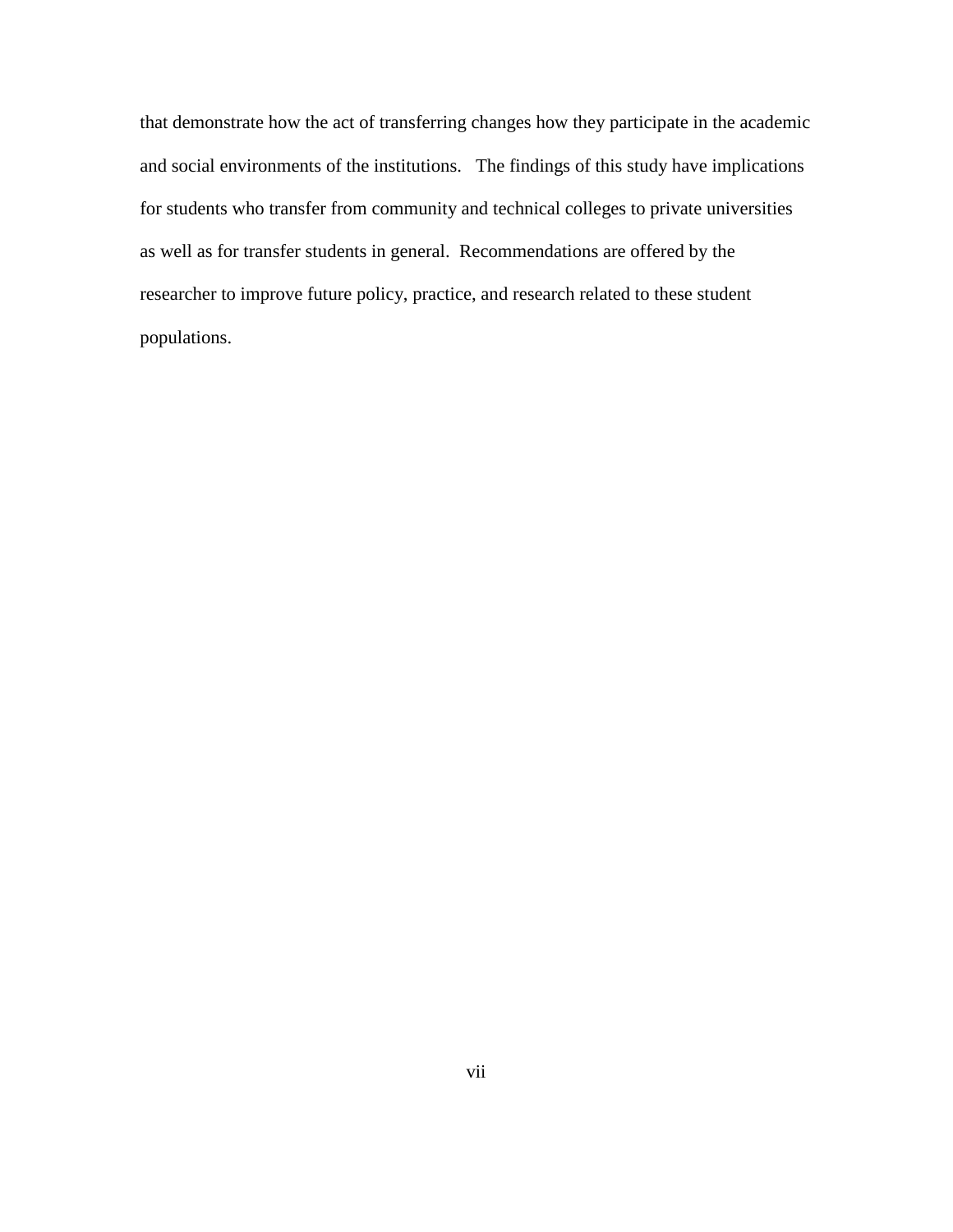| Table of Contents                  |
|------------------------------------|
|                                    |
|                                    |
|                                    |
|                                    |
|                                    |
|                                    |
|                                    |
|                                    |
|                                    |
|                                    |
|                                    |
|                                    |
|                                    |
|                                    |
|                                    |
|                                    |
|                                    |
|                                    |
| <b>Institutional Factors</b><br>27 |
|                                    |
|                                    |
|                                    |
|                                    |
|                                    |

# $Table of C$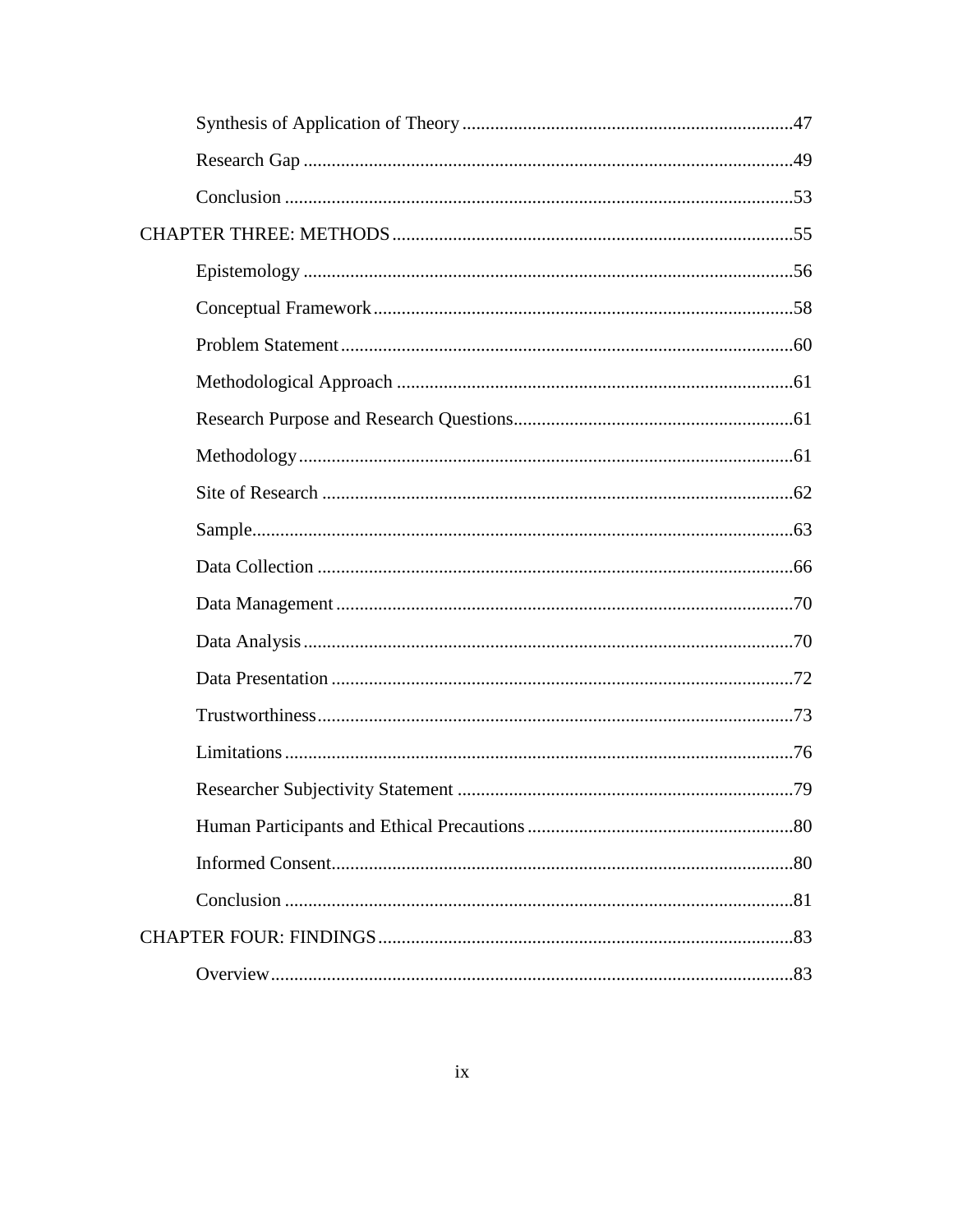|  | Findings for Research Question 1: How do students who transfer from<br>community and technical colleges to a private nonprofit university describe |  |
|--|----------------------------------------------------------------------------------------------------------------------------------------------------|--|
|  |                                                                                                                                                    |  |
|  | Findings for Research Question 2: How do these students describe their                                                                             |  |
|  |                                                                                                                                                    |  |
|  | Findings for Research Question 3: How do these students describe their social                                                                      |  |
|  |                                                                                                                                                    |  |
|  |                                                                                                                                                    |  |
|  |                                                                                                                                                    |  |
|  |                                                                                                                                                    |  |
|  |                                                                                                                                                    |  |
|  |                                                                                                                                                    |  |
|  |                                                                                                                                                    |  |
|  |                                                                                                                                                    |  |
|  |                                                                                                                                                    |  |
|  |                                                                                                                                                    |  |
|  |                                                                                                                                                    |  |
|  |                                                                                                                                                    |  |
|  |                                                                                                                                                    |  |
|  |                                                                                                                                                    |  |
|  |                                                                                                                                                    |  |
|  |                                                                                                                                                    |  |
|  |                                                                                                                                                    |  |
|  |                                                                                                                                                    |  |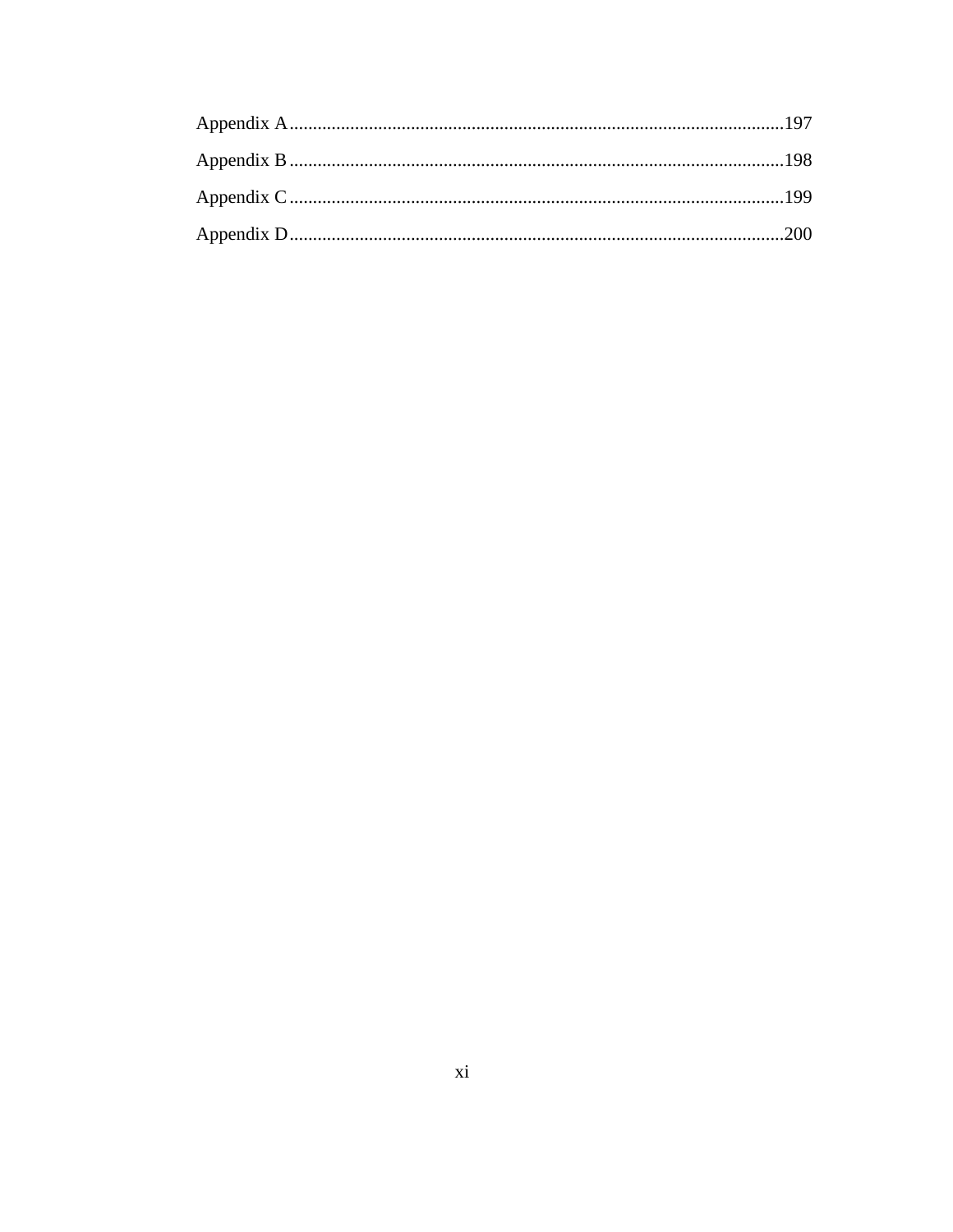# List of Tables

<span id="page-11-0"></span>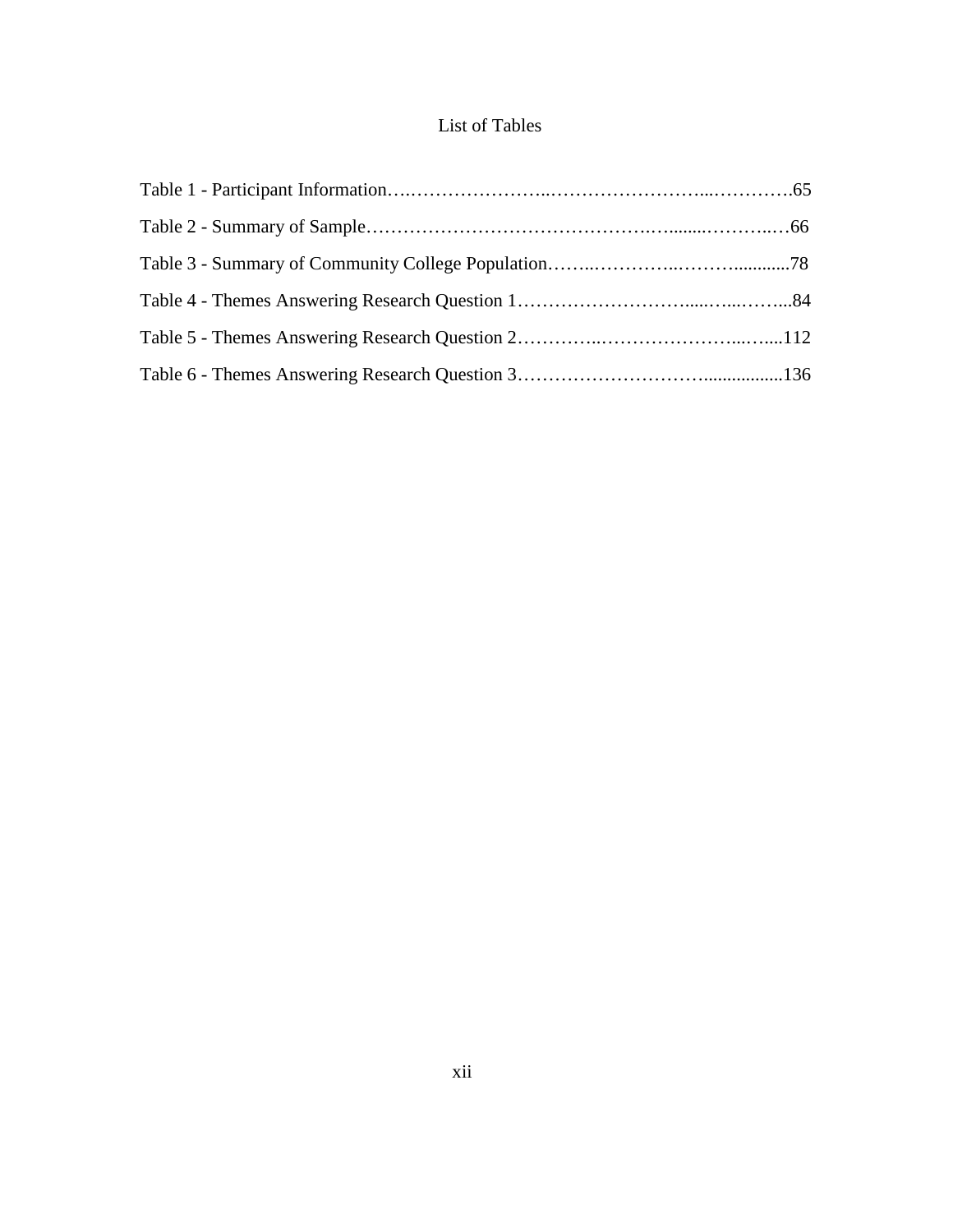## CHAPTER ONE: INTRODUCTION

<span id="page-12-0"></span>The purpose of this chapter is to provide background information to support the need for the current study exploring the experiences of students who transfer from public two-year to private nonprofit four-year postsecondary institutions. This chapter will serve as an overview of the study including a statement of the problem, description of the research purpose and research questions, conceptual foundation and potential significance of the inquiry as well as limitations, delimitations, and definitions of key terms used in the study.

## **Background**

<span id="page-12-1"></span>As noted by Labaree (1997), historically there have been competing goals of in the American education system: democratic equality, social efficiency, and social mobility. The democratic equality and social efficiency goals reflect the idea that the purpose of education is to benefit society. The social mobility goal reflects the notion that the purpose of education is to benefit the individual, increasing their social status by improving their economic position. But one can argue that increased educational attainment brings benefits to individuals and society. According to the College Board (2010), the median hourly wage for individuals who have reached the  $16<sup>th</sup>$  year of schooling is 6% higher than that of individuals who have only reached the  $12<sup>th</sup>$  year of schooling. As noted by the College Board (2010), those who have earned at least a bachelor's degree pay almost \$6,000 more in taxes annually than those who have earned only a high school diploma. Generally, the more an individual earns in wages the more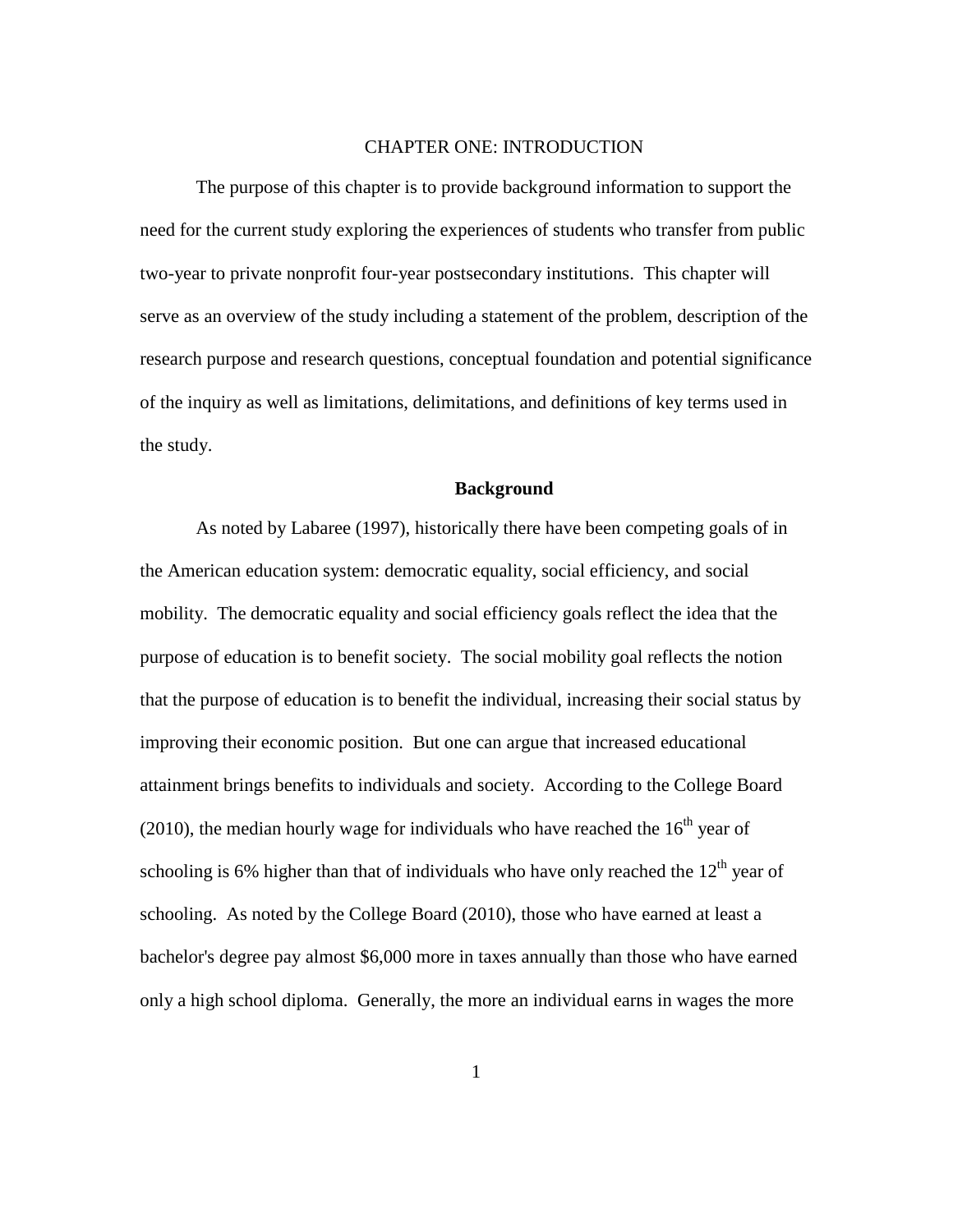that individual pays in taxes. Increased tax revenue provides society with more money to spend on various programs.

The cost to the individual of increasing educational attainment is rising. Charges for tuition and fees and room and board at public four-year institutions have increased by 27% and those at private four-year institutions have increased by 13% over the last five years (College Board, 2012a). The average published annual charges for tuition and fees for full-time undergraduate students at public two-year in-state postsecondary institutions in the 2012-2013 academic year was \$3,131 as compared to \$29,056 for students at private nonprofit four-year institutions (College Board, 2012a). Although attending a private nonprofit institution can be more expensive, earning an undergraduate degree from one of these institutions has been shown to have positive effects on students' likelihood of attending graduate school and earning a professional degree or credential (Eide, Brewer, & Ehrenberg, 1998; Kingston & Smart, 1990). But the rising cost of tuition at these institutions makes attending them challenging for many students.

Transferring from a community or technical college to a private nonprofit institution provides students with a more affordable pathway to the benefits of earning a bachelor's degree from a private nonprofit institution. As noted by Brint and Karabel (1989), despite being created as a means of diverting potentially educationally disadvantaged populations from attending four-year higher education institutions, community and technical colleges gained popularity because of their link to these higher education institutions creating an alternative pathway and increasing access to bachelor's degree attainment. Research on students transferring from community and technical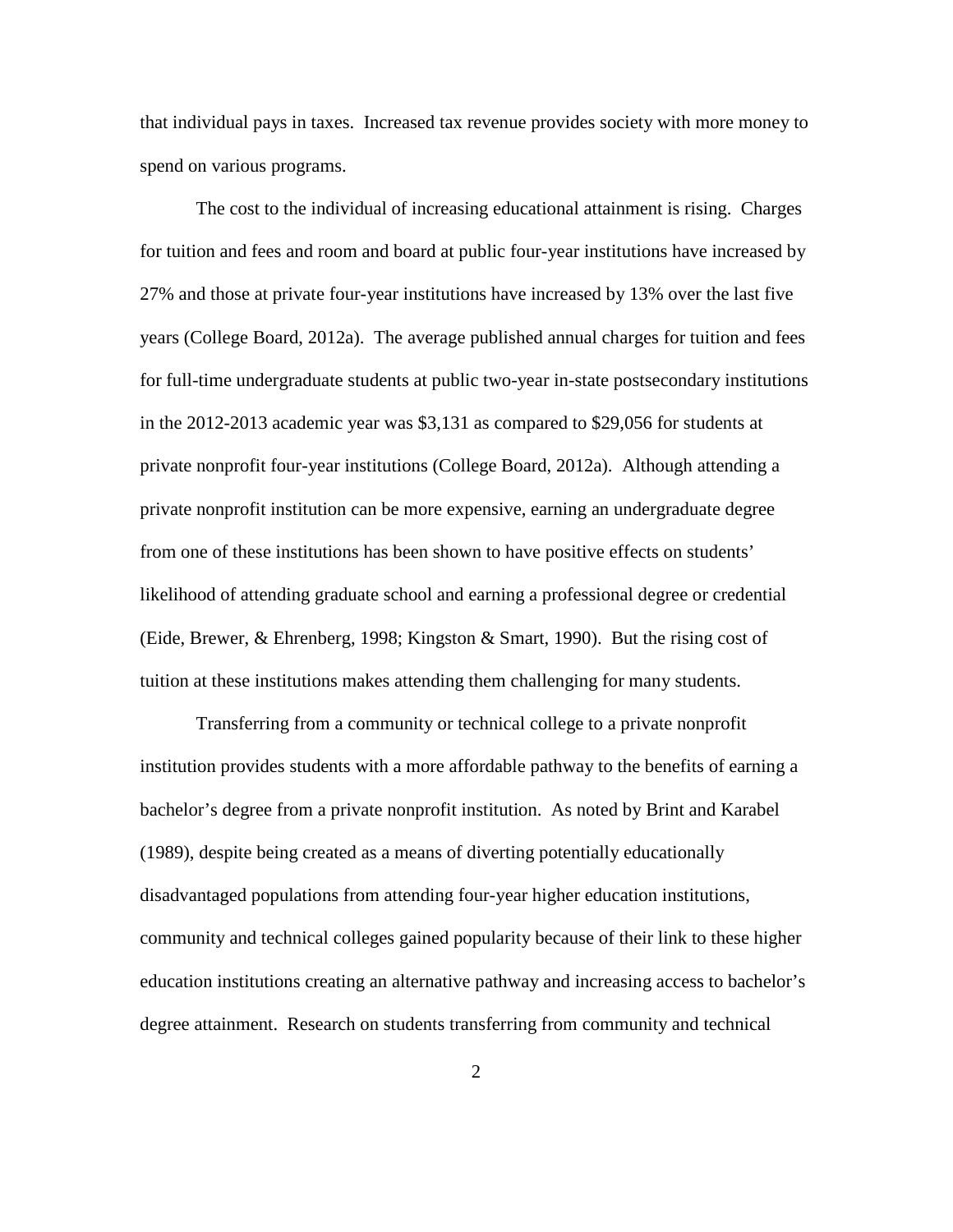colleges to public four-year institutions exists in the literature. Some research emphasizes the contribution of student characteristics such as socioeconomic status, race, degree expectations, as well as educational and career aspirations to the transfer student experience (Dowd, Cheslock, & Melguizo, 2008; Dowd & Melguizo, 2008; Wang, 2010; Wawrzynski & Pizzolato, 2006). Institutional factors such as transfer student enrollment levels, articulation and transfer agreements, as well as explicit and implicit structural, cultural, and environmental aspects of the transfer process from public two-year to nonprofit four-year institutions have also been studied (Cheslock, 2005; Bensimon  $\&$ Dowd, 2012; Dowd et al., 2006; Dowd, Pak, & Bensimon, 2013; Morphew, Twombly, & Wolf-Wendel, 2001; Tobolowsky & Cox, 2012; Shaw & London, 2001). While the academic and social experiences of students transferring from community and technical colleges to public four-year institutions have been explored by Townsend and Wilson (2006) as well as Lester, Brown Leonard, and Mathias (2013), these experiences have not been studied in students transferring from community and technical colleges to private nonprofit four-year institutions.

As noted by Dowd et al. (2006), more and more academically capable students are attending community and technical colleges. It stands to reason that many of these talented students intend to use the community or technical college as a pathway toward a bachelor's degree. But, Dowd et al. (2006) also note that access for these students, particularly those from lower-socioeconomic status communities, to enter elite private four-year postsecondary institutions is becoming more limited. There is also evidence that the diversion effect noted by Brint and Karabel (1989) is working. According to the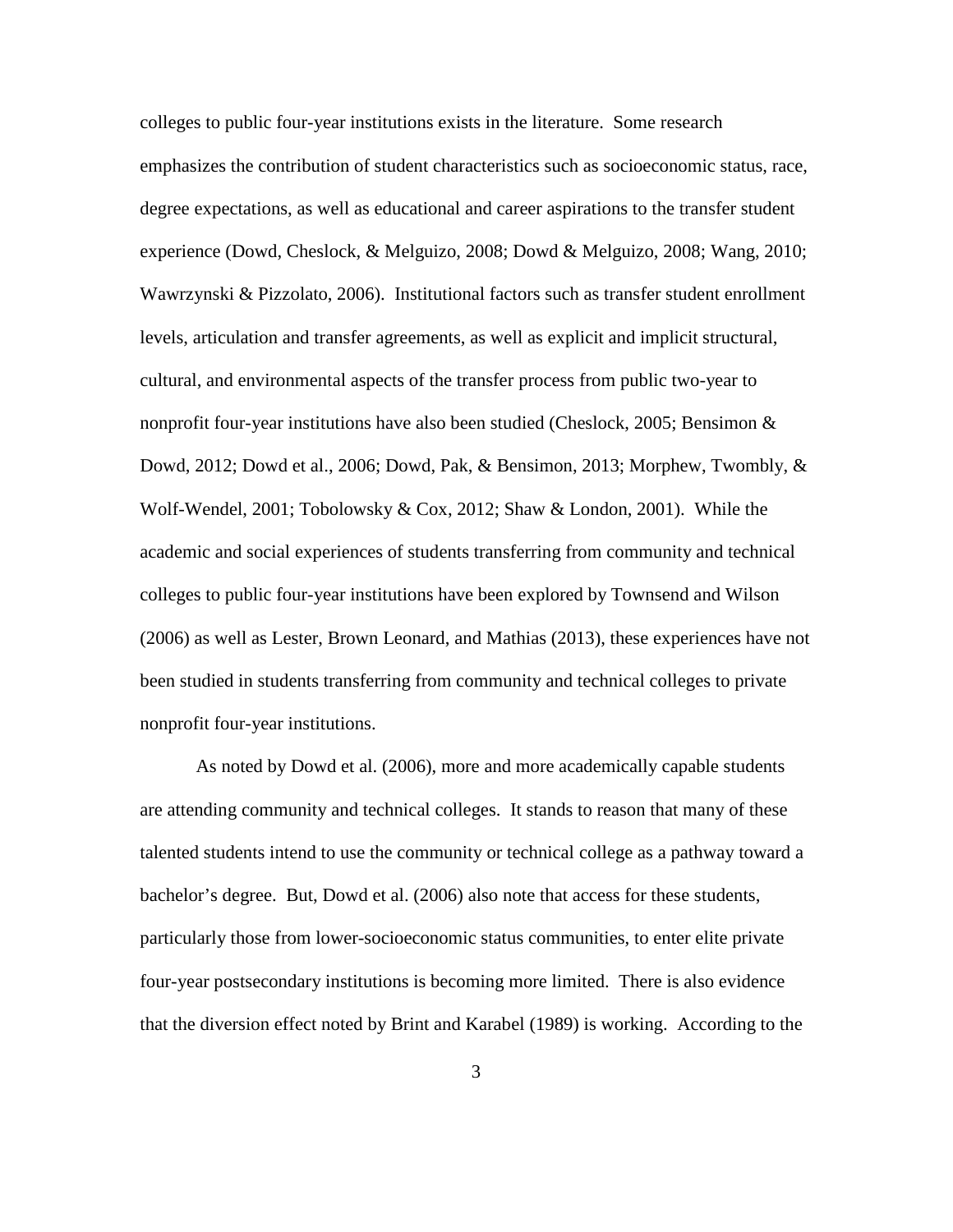National Center for Education Statistics (U.S. Department of Education, 2014), in 2009 approximately 31.7 percent of undergraduate students transferred from their first institution. Of those students transferring from two-year to four-year institutions, 69.9 percent transferred to public institutions as compared to 10.6 percent who transferred to private nonprofit institutions (U.S. Department of Education, 2014). Therefore, this population is worthy of further study to maximize efficiency within the higher education pipeline. The current study will attempt to provide information about the academic and social experiences of students who transfer from community and technical colleges to private nonprofit four-year institutions that can help policymakers and practitioners improve this pathway to baccalaureate degree attainment.

#### **Statement of the Problem**

<span id="page-15-0"></span>Educational attainment is a critical means for those from low-income upbringing to raise their socioeconomic status. According to Wise (2013) and others, the global economy in which we now live requires that those who wish to achieve the "American Dream" obtain at least some education after high school. As noted by Duncan and Murnane (2011), the United States has shifted from a manufacturing to a knowledge economy. The website of the Organization for Economic Cooperation and Development (OECD, 2005) defines a knowledge economy as one that "trends… towards greater dependence on knowledge, information and high skill levels, and the increasing need for ready access to all of these by the business and public sectors." The shift toward a knowledge economy has changed the ways in which individuals attempt to achieve the "American Dream." In today's economy there is a need for educated and skilled workers.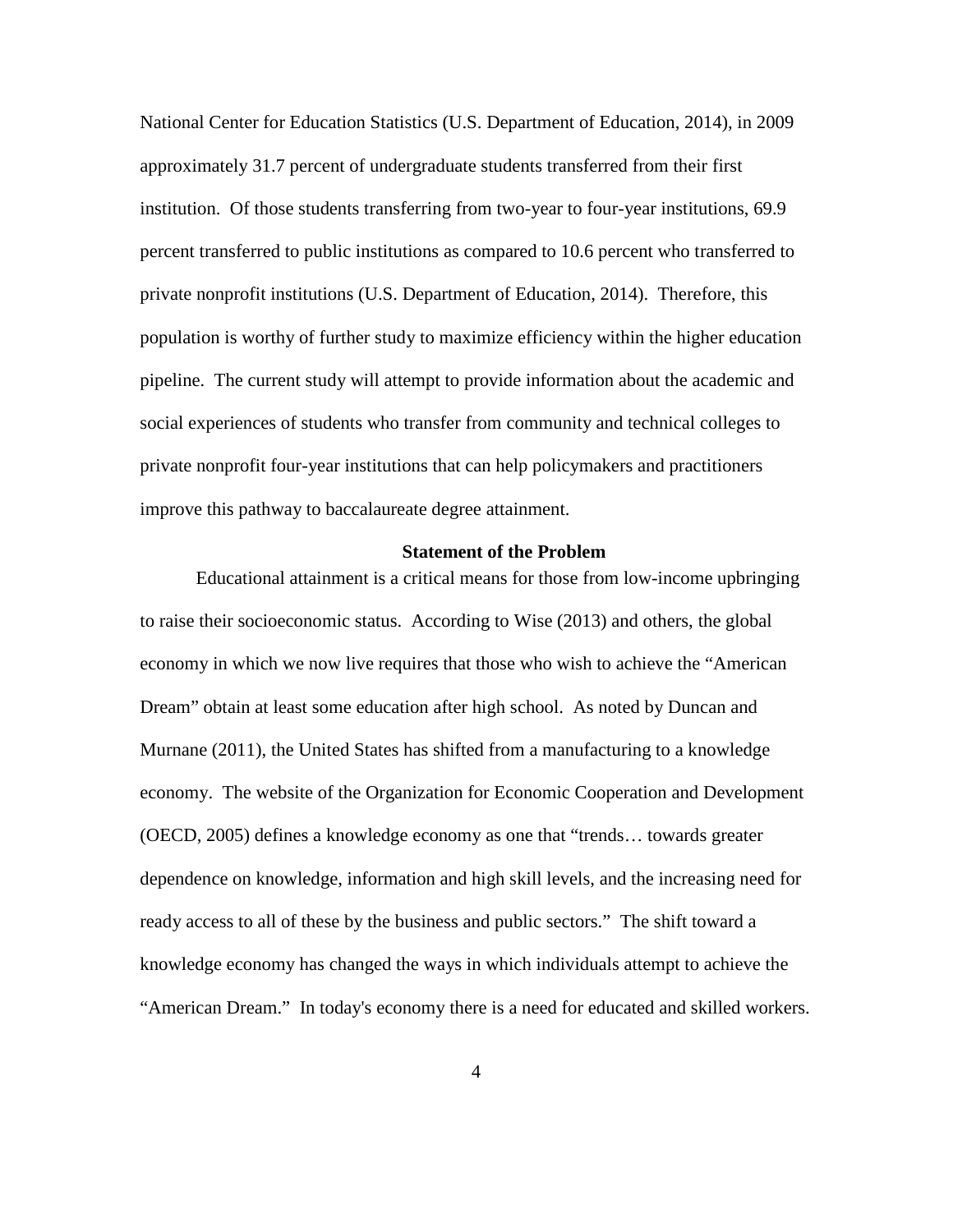According to the Pew Charitable Trusts (2013), those with a bachelor's degree are about seven times more likely to hold a college-level job than their counterparts with only a high school diploma and employers are willing to pay more for workers that hold bachelor's degrees. This means that workers with college degrees earn more income. Over a lifetime, individuals who hold a bachelor's degree earn more than those who only have a high school diploma. According to the College Board (2010), bachelor's degree recipients typically earn 66% more than high school graduates during their working life. This income advantage continues to increase with the more years of education an individual has after high school. And the advantages are not only in lifetime earnings but also in hourly wages. The median hourly wage for individuals who have reached the  $16<sup>th</sup>$ year of schooling is 6% higher than that of individuals who have only reached the  $12<sup>th</sup>$ year of schooling (College Board, 2010). With increased earnings comes increased purchasing power, which benefits the individual and society.

Completing some level of education after high school also provides individuals with mobility by giving them the option of continuing to move up the educational and income ladders. Earning a certificate or an associate's degree after high school gives individuals not only immediate earning power, but also affords those individuals the option of continuing in their education to earn a bachelor's degree. Earning a bachelor's degree increases individuals' earning power and provides them with a required credential necessary for earning a graduate degree. Every year of schooling after the 12th pays off more and more for the individual. The lifetime earnings of individuals with professional and doctoral degrees is significantly higher than those of individuals with only bachelor's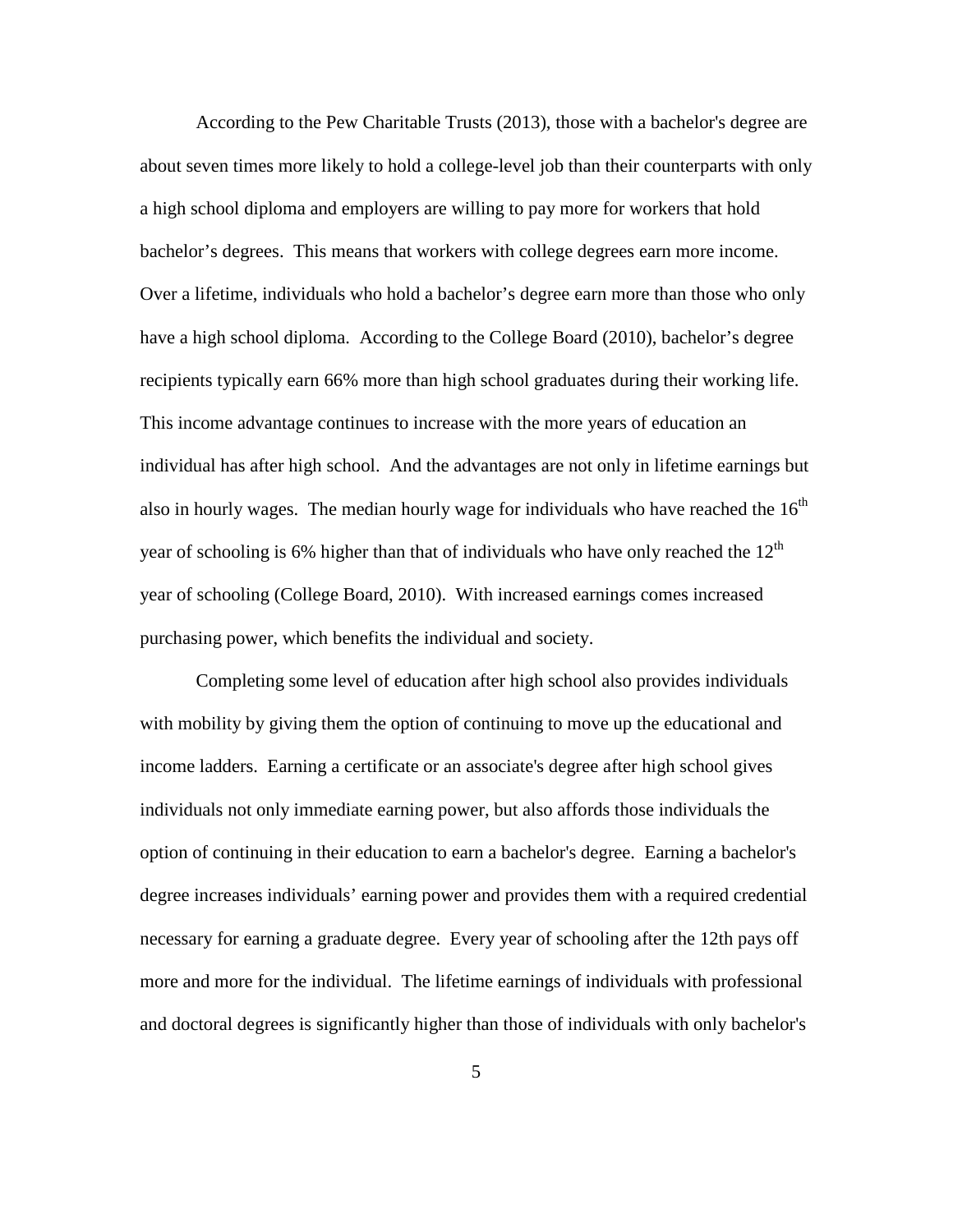degrees, just as the lifetime earnings of individuals with bachelor's degrees are higher than those of individuals with only a high school education (College Board, 2010). Not only does going to college increase an individual's earning power but it also affords those individuals the option to continue on to the next level of education. Almost half of individuals whose parents are in the bottom quintile of income earners make it to the top two quintiles of income earners if they attain a college degree (Haskins, 2008). As noted by Haskins (2008), "high educational attainment can make a difference by boosting the fortunes of poor children and allowing them both to earn more than their parents and even to surpass the income of many of their peers from wealthier families" (p. 6). With higher levels of educational achievement individuals are able to increase their income, wealth, and mobility.

There are other benefits to increased levels of educational attainment for individuals and society in general. For example, there are health benefits gained by individuals who obtain a bachelor's degree or higher. According to the College Board (2010), individuals with a bachelor's degree or higher are almost 20% less likely to smoke than individuals with only a high school education. And according to the College Board (2010), across all age ranges those with a bachelor's degree or higher are more likely to exercise than those with only a high school education. These benefits have an impact on individuals' earning a bachelor's degree or higher that also extend to society as a whole. Healthier individuals create a healthier society. With a healthier society, healthcare costs from Medicare and Medicaid could be reduced. These lower healthcare costs could reduce the amount of tax revenue being used to subsidize medical expenses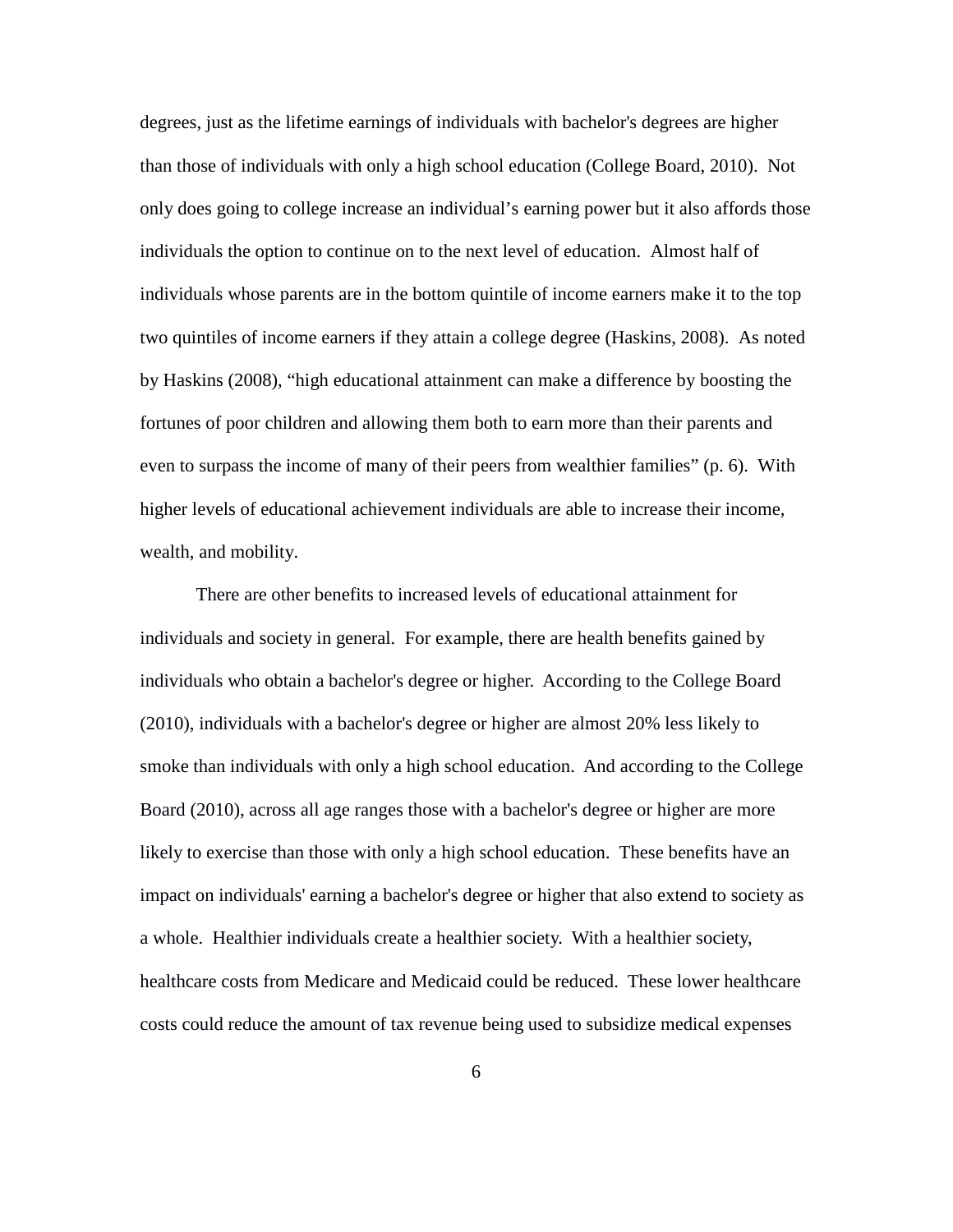for individuals leaving a greater amount of tax revenue available to spend on other programs to help grow the economy.

Another societal benefit of increased levels of educational attainment is the increased tax revenue generated from individuals with levels of education beyond high school. Individuals who have completed some college but received no degree pay approximately \$1,600 more per year in taxes than those with only a high school diploma (College Board, 2010). Individuals with an associate's degree pay approximately \$2,200 more per year in taxes than individuals with only a high school diploma (College Board, 2010). And those who have earned at least a bachelor's degree pay almost \$6,000 more in taxes annually than those who have earned only a high school diploma (College Board, 2010). The higher the level of education attained by an individual the more they earn. It stands to reason that the more someone earns in wages the more that person pays in income taxes. Therefore, it is in the best interest of the nation to increase the number of taxpaying individuals who have a bachelor's degree or higher. Increasing the number of these taxpaying individuals will increase the amount of tax revenue generated to fund various aspects of the government and encourage growth within the economy.

Even critics of the idea that every student should attend college recognize the wage premium placed on those with college degrees. Vedder (2011) concedes the point that employers pay more for employees with more education. Not only do jobs that require bachelor's degrees or higher pay more than those that require only a high school education, but employers are willing to pay more for employees with bachelor's degrees or higher even to fill jobs that do not require that level of education. As noted by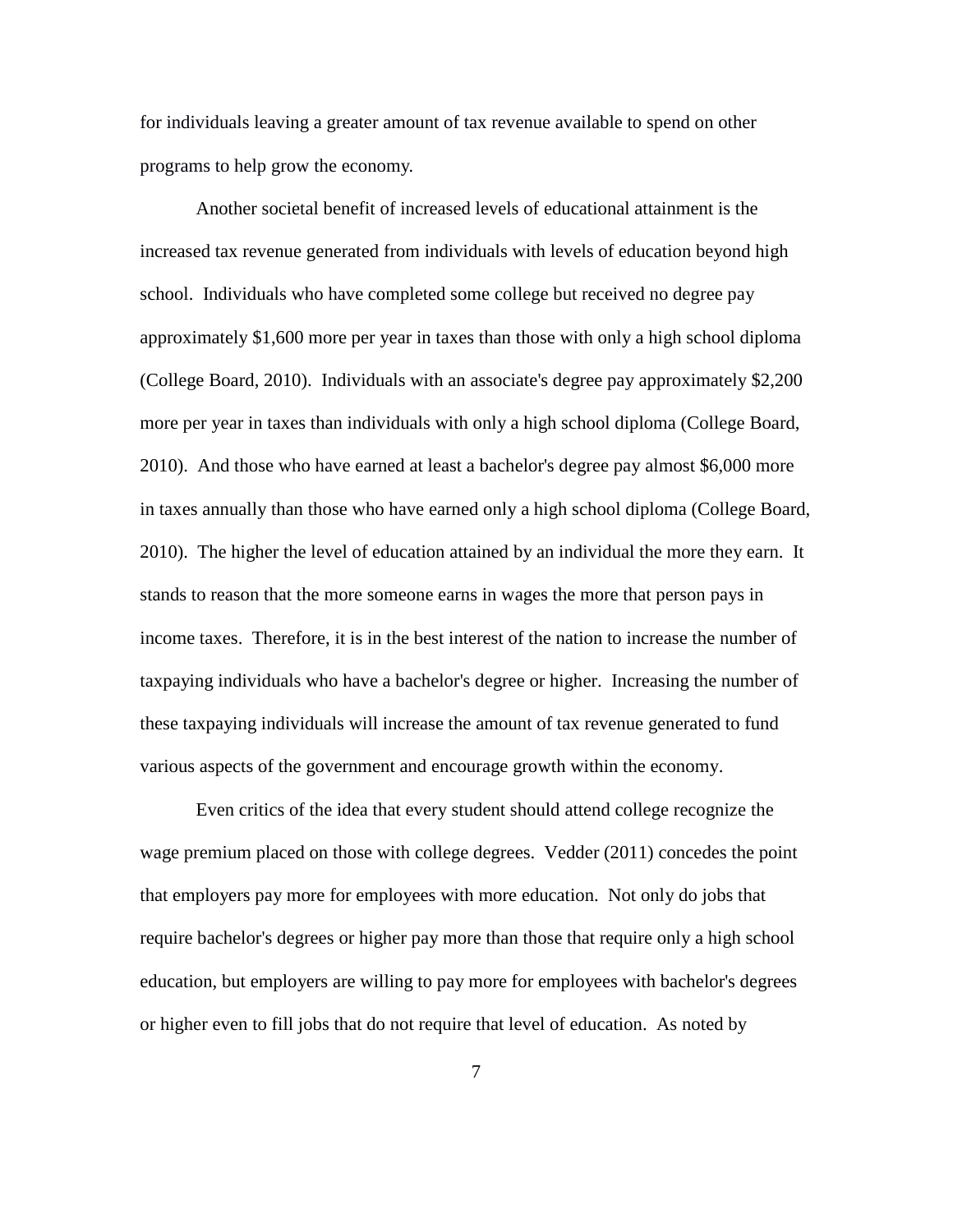Carnevale (2011), the pace of individuals earning bachelor's degrees is not keeping up with the employer demand for workers with these levels of education. Whether the employer demand is a result of a real need to fill jobs that actually require this level of education or if employers are simply using the bachelor's degree as a screening tool is irrelevant.

But earning higher levels of education beyond high school comes with a cost. The total of student loans disbursed between 2001 and 2012 doubled (College Board, 2012b). The cost to the individual for gaining more years of schooling beyond high school is increasing. Over the past five years, tuition and fees and room and board charges at public four-year institutions have increased by 27% and those at private fouryear institutions have increased by 13% (College Board, 2012a). According to the College Board (2012a), the average published annual charges for tuition and fees for fulltime undergraduate students at public two-year in-state postsecondary institutions in the 2012-2013 academic year was \$3,131 as compared to \$8,655 for public four-year in-state institutions and \$29,056 for students at private nonprofit four-year institutions. The College Board (2012a) notes that a quarter of full-time undergraduate students enrolled at private nonprofit higher education institutions are at institutions with published annual tuition and fees of \$38,450 or higher. More than half of those students attend private nonprofit higher education institutions with published annual tuition and fees between \$42,000 and \$44,999 (College Board, 2012a). Although tuition and fees at public fouryear institutions is generally lower than that at private four-year institutions (College

8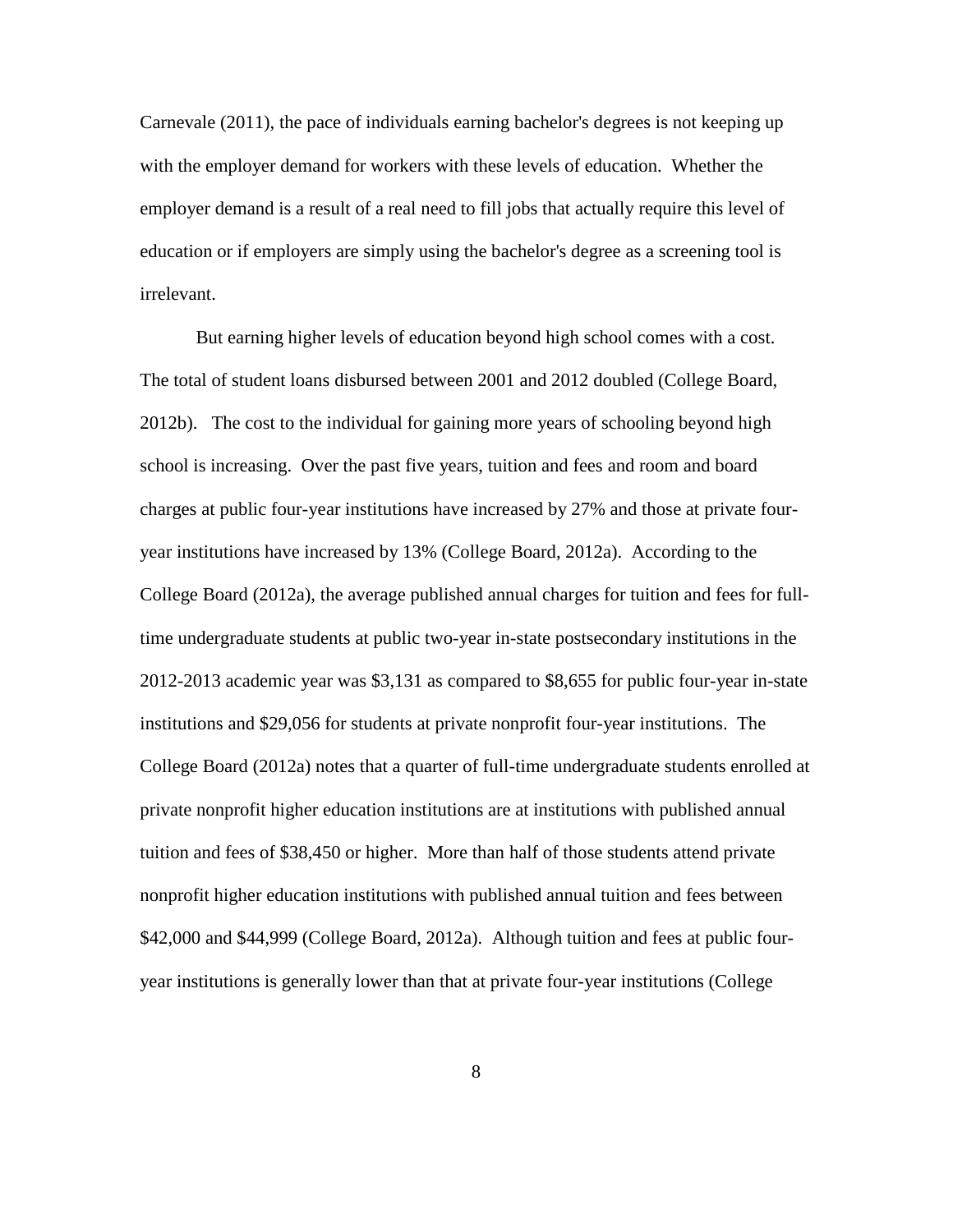Board, 2012a), there are reasons that an individual might choose a private institution over a public one.

According to Eide, Brewer, and Ehrenberg (1998) earning an undergraduate degree from a private nonprofit higher education institution has a positive effect on the likelihood that students will attend graduate school at a major research university. Kingston and Smart (1990) found that graduating from an elite private undergraduate institution has a positive effect on the likelihood of individuals earning a professional degree or credential. Fox (1993) found that the rate of return on the investment in private nonprofit colleges and universities is comparable to, if not greater than, that of public nonprofit colleges and universities. And, according to Dowd et al. (2006), the selectivity of the four-year institution that students transferring from community and technical colleges attend has a positive effect on those students' successful degree completion. Given this evidence, it stands to reason that some students and their families may choose private education as their pathway toward a bachelor's degree despite the higher cost of tuition.

In the coming years, the demand for jobs requiring some education after high school will grow faster than the sector of jobs requiring only a high school diploma (White House, 2013). It is critical that enough individuals are earning credentials beyond high school to meet the demand in the labor market. Therefore viable and affordable pathways must be cultivated to assist students in achieving levels of education beyond high school. There are multiple means by which to reach this end.

One approach is to increase financial support for students pursuing education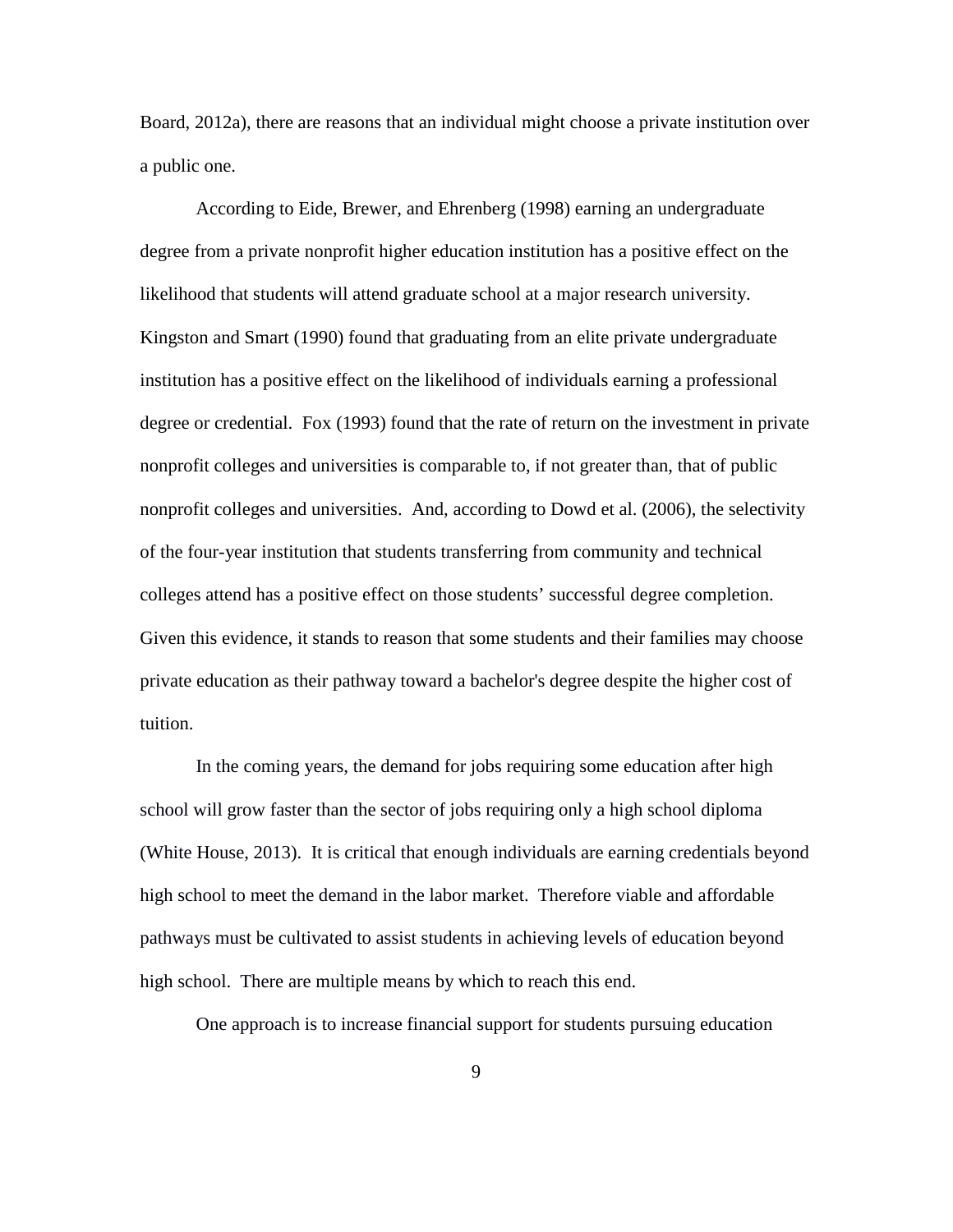beyond high school. A report by the New America Foundation (2013) suggests that the federal government should increase the maximum award of Pell grants. The federal government awards Pell grants to students from families who have a demonstrated financial need. These awards do not have to be repaid like student loans. Increasing the amount of the maximum award of Pell grants would potentially reduce the amount that students and their families borrow to pay for the remaining costs of attending college.

While reducing the levels of educational debt being held by individuals is a possible advantage to New America Foundation's (2013) policy proposal, there are disadvantages that must be considered. First, not every student who is eligible for federal student loans is eligible for Pell grant awards. Therefore, increasing the maximum Pell grant award would not benefit students and families who are not eligible for these grants. Second, there is no guarantee that students and their families will borrow less if the maximum amount of the Pell grant is increased. It is also possible that students and their families will reduce their contributions to the cost of college and continue to use loans to finance the difference.

Another approach to consider is to maximize efficiency within the postsecondary education pipeline by promoting combined use of two-year public institutions and both public and private four-year institutions. With the average tuition and fees at community and technical colleges being less than half that of in-state tuition at public four-year institutions and less than an eighth of average tuition and fees at private four-year institutions, pathways in which students complete at least some of their schooling after high school at these types of institutions are more affordable than entering a four-year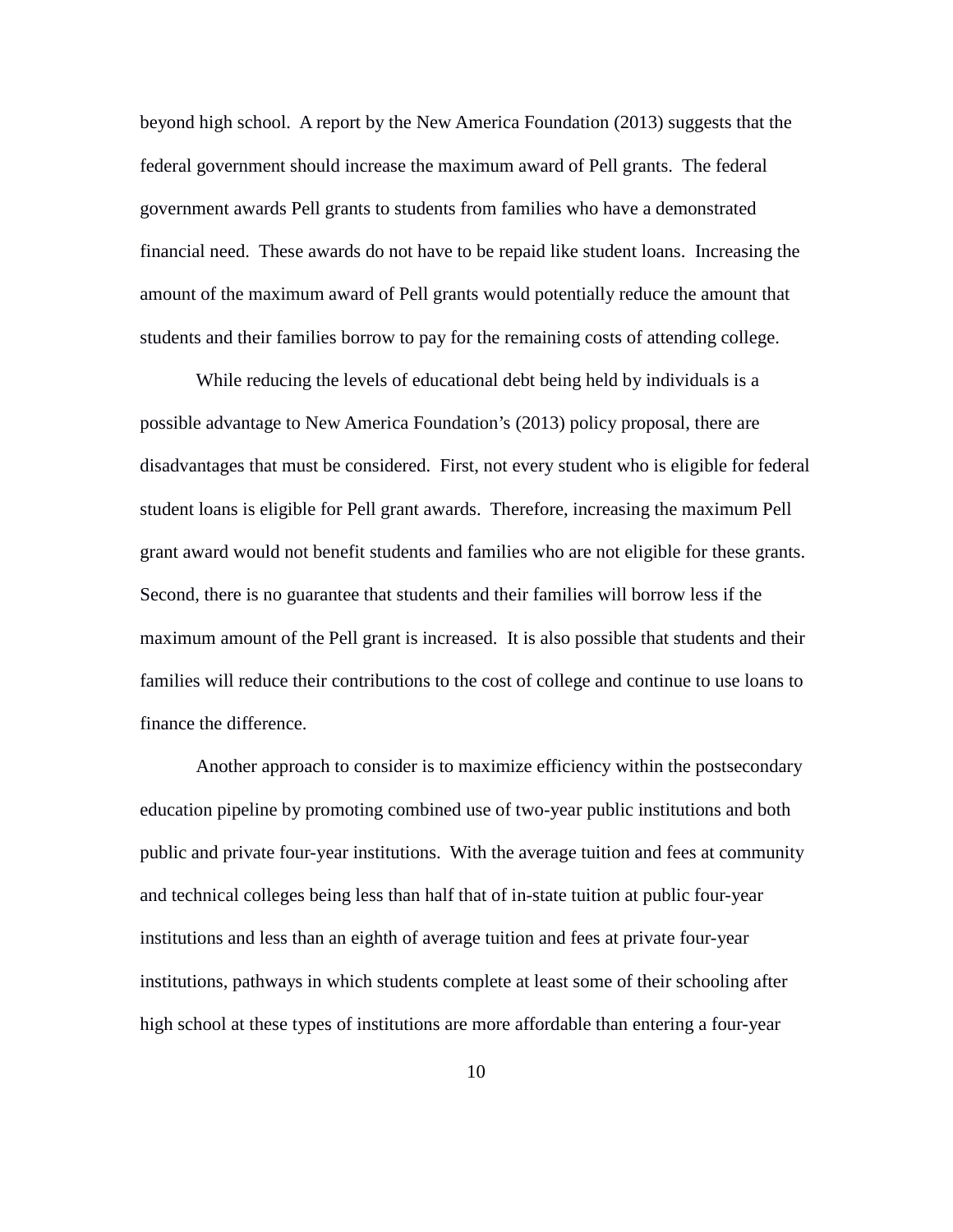institution directly. And if plans to make attending community college free for everyone, as proposed by President Barrack Obama in his 2015 State of the Union address, are successfully implemented then this pathway will likely become more popular (State of the Union, 2015).

The affordability of the public two-year to public or private four-year postsecondary institution pathway is only one side of the coin. In addition to affordability, the public two-year to public or private four-year postsecondary institution pathway must be a viable one if students are to achieve their academic goals. Information about how students experience this postsecondary education pathway can help to increase its viability. Through increased understanding of the academic and social experiences of students who engage in transfer from public two-year to public and private four-year institutions, practitioners and policymakers can gain insights valuable in the enhancement of this pathway at both the student and institutional levels.

The experiences of students who transfer from community and technical colleges to nonprofit four-year institutions have been addressed in other studies. Some researchers (Dowd et al., 2008; Dowd & Melguizo,2008; Wang, 2010; Wawrzynski & Pizzolato, 2006) have focused on how student characteristics such as socioeconomic status, race, degree expectations, educational and career aspirations contribute to these students' successful use of this pathway to higher education. Other researchers (Cheslock, 2005; Morphew et al., 2001; Tobolowsky & Cox, 2012; Shaw & London, 2001) have emphasized the importance of institutional factors such as transfer student enrollment levels, articulation and transfer agreements, as well as explicit and implicit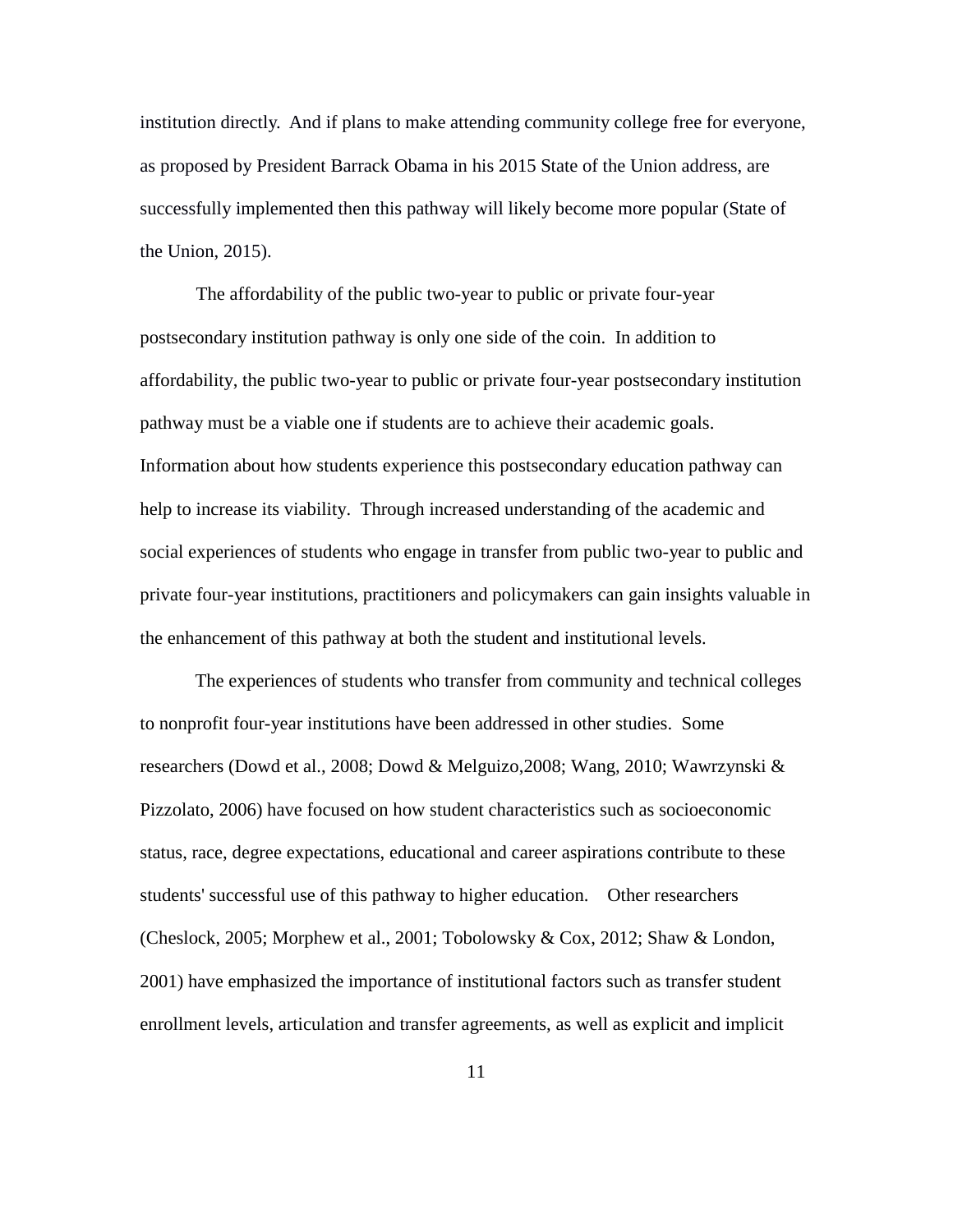structural, cultural and environmental conditions contributing to the experience of students who transfer from community and technical colleges to nonprofit four-year institutions. Townsend and Wilson (2006) note that cultural and structural differences between community and technical colleges and public four-year institutions influence students' perceptions of the transfer process. And Lester et al. (2013) provide information about academic and social perspectives of students from community and technical colleges experience the process of transferring to public four-year institutions. But, a gap exists in the literature regarding the experiences of students who transfer from community and technical colleges to private nonprofit four-year institutions. If pathways from high school to postsecondary education are to be optimized, then research must offer further insight into the experiences of these students.

#### **Purpose and Research Questions**

<span id="page-23-0"></span>The purpose of the study is to learn about how students who transfer from community and technical colleges to a private four-year research university experience the transfer process at both institutions. The research questions guiding the study are:

- 1. How do students who transfer from community and technical colleges to private nonprofit universities describe and understand the transfer process?
- 2. How do these students describe their academic experiences at each institution?
- 3. How do these students describe their social experiences at each institution?

### **Potential Significance**

<span id="page-23-1"></span>The findings of the study are potentially significant for both higher education policy and practice. An increased understanding of the experiences of students who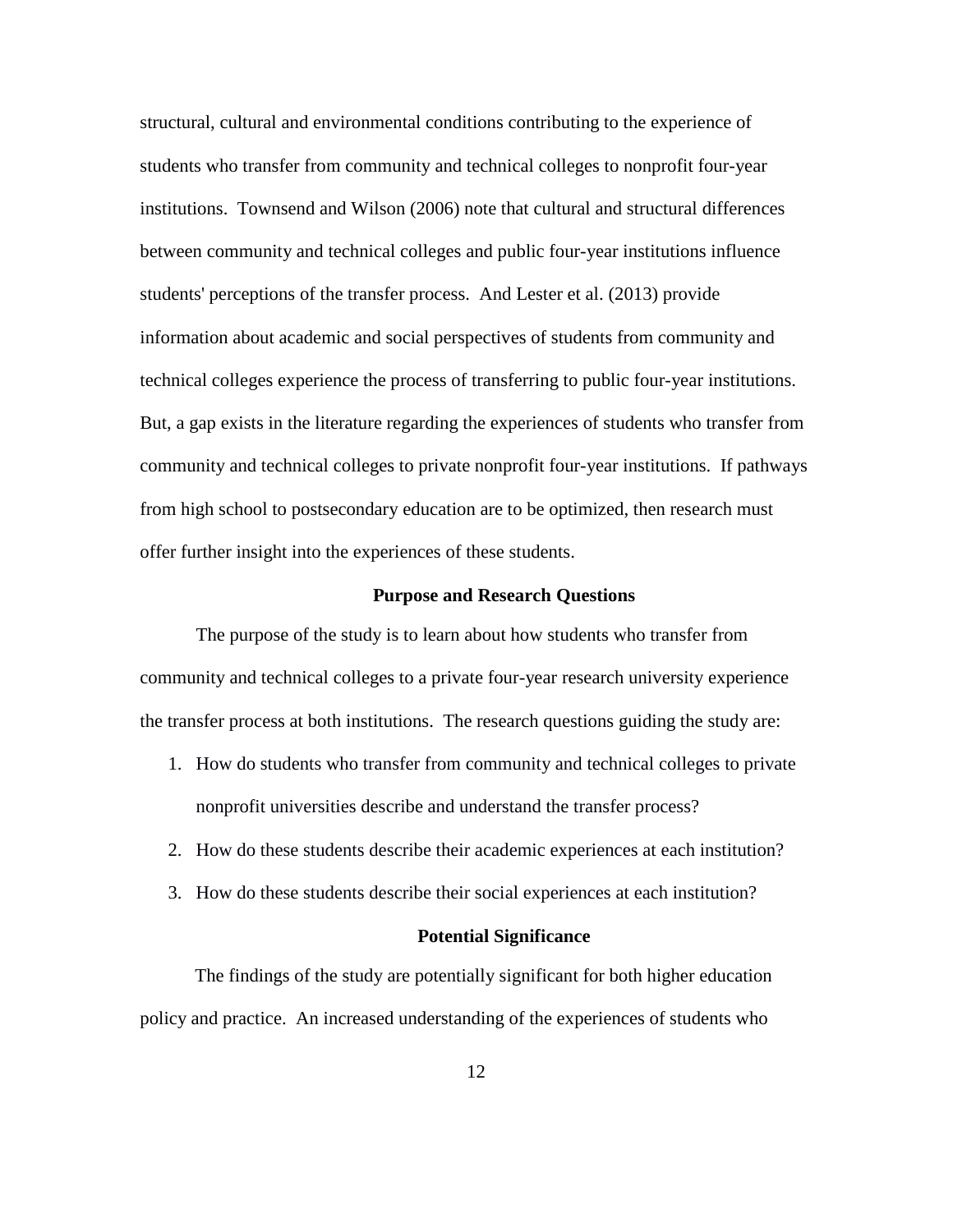transfer from community and technical colleges to private nonprofit institutions will be gained from the study. Through inquiry into the academic and social experiences of students who transfer from public two-year to a private nonprofit university the learned about how students make this transition. The information acquired through this inquiry will be useful to both policymakers and practitioners who can apply this information in the development of policies and programs that can improve the pathway to baccalaureate degree attainment for this population of transfer students.

Policy implications for the findings of the study include expansion of transfer or articulation agreements between public two-year and private nonprofit four-year institutions and improved alignment between the curricula of these two types of institutions. With a better understanding of the academic experiences of students who transfer from community and technical colleges to private nonprofit four-year institutions, policymakers at the local, state, and federal levels can create new policies or make adjustments to current policies that will position students to succeed in this transition. Transferring from a public two-year to a private nonprofit four-year institution is an important pathway for students to understand. This pathway provides students with a more cost effective means of attaining a bachelor's degree from a private university. As noted by Eide et al. (1998) as well as Kingston and Smart (1990) earning a baccalaureate degree from a private institution can influence a student's likelihood of completing graduate studies which can influence their lifetime earnings. Therefore, it is critical that the pathway from a public two-year to a private nonprofit four-year institution be understood and made more smooth through programmatic and policy changes. These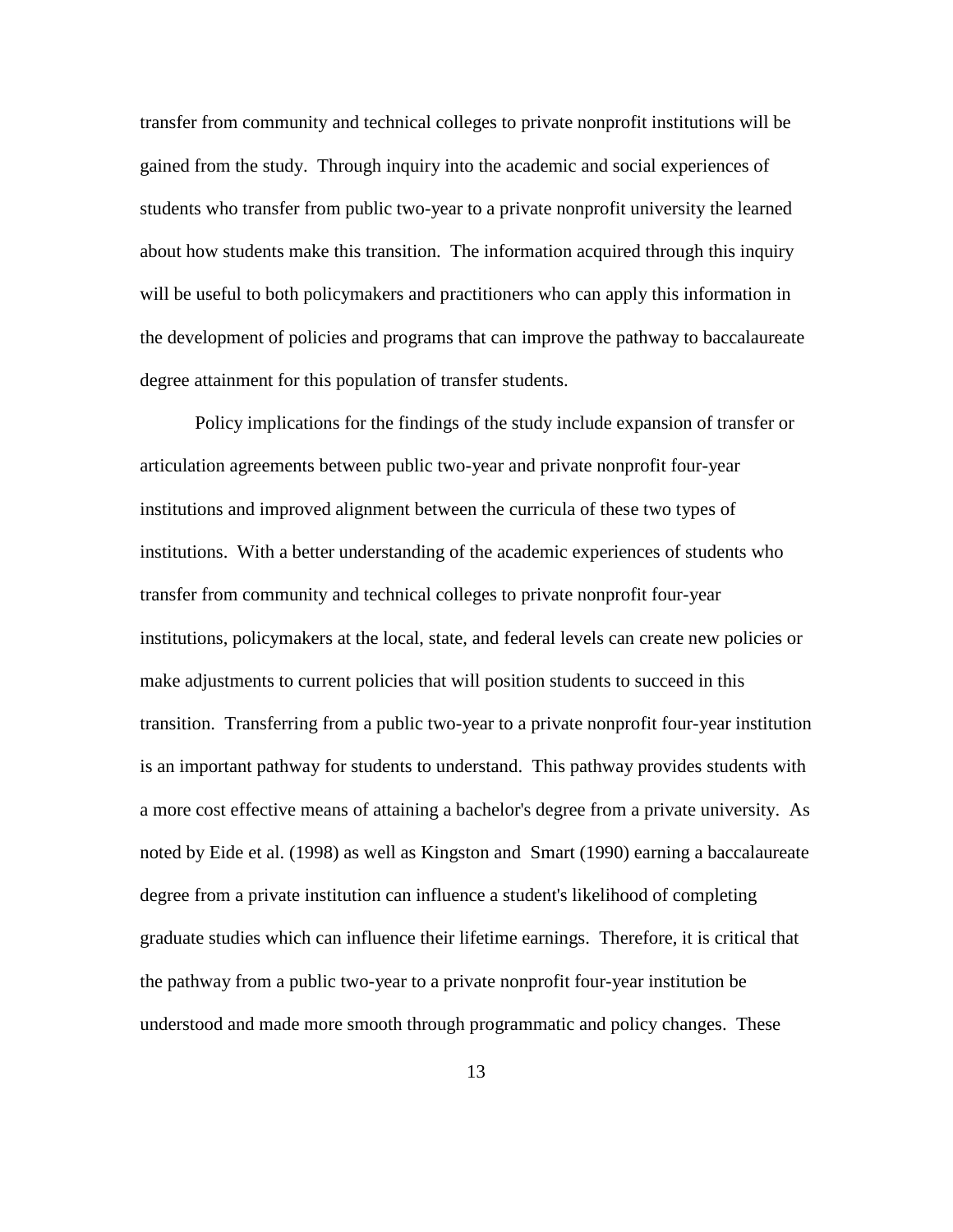policy changes could create financial and other incentives for students and institutions utilizing this pathway. For example, students who pursue this pathway may be awarded more federal grant money to apply toward tuition at the private nonprofit institution or the private nonprofit institutions may receive more federal work-study funding in exchange for admitting greater numbers of transfer students from community and technical colleges.

The findings of this study also have implications for higher education practice. Programs aimed at both the academic and social experiences of students transferring from public two-year to private nonprofit institutions could be influenced by the findings of the study. Practitioners at either institutional type may use the findings of this study to improve academic advising for students pursuing this pathway to ease the academic transition for these students. In addition, practitioners at community and technical colleges may use the findings of this study to identify particular academic and social experiences to be replicated inside and outside the classroom at community and technical colleges to better equip students for transfer to private nonprofit institutions. Similarly, practitioners may use the findings of this study to identify interventions that might ease the social transition of students transferring from public two-year to private nonprofit institutions.

#### **Conceptual Foundation**

<span id="page-25-0"></span>The theories of involvement (Astin, 1984/1999), integration (Tinto, 1993), and engagement (Kuh, 2001; Kuh, Kinzie, Schuh, & Whitt, 2005) have been applied in studies about students transferring from community and technical colleges to four-year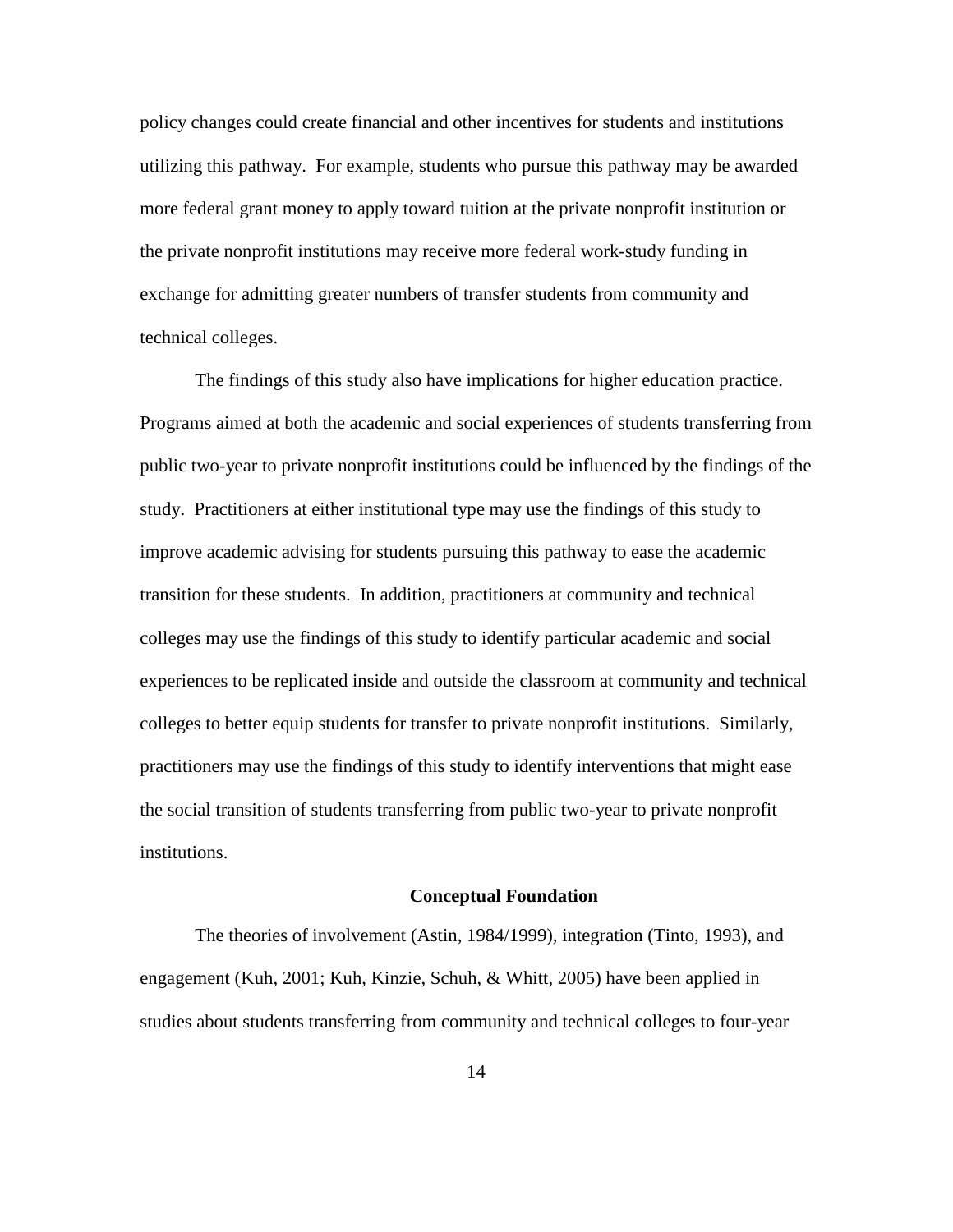institutions (Barnett, 2011; Berger & Milem, 1999; Chapman & Pascarella, 1983; Crisp, 2010; Ishitani & McKitrick, 2010; Kuh, Cruce, Shoup, Kinzie, & Gonyea, 2008; Lester et al., 2013; Townsend & Wilson, 2006). Astin's (1984/1999) theory of involvement is a time-on-task theory regarding the amount of physical and psychological energy students spend on educationally purposeful activities. Tinto's (1993) theory of integration describes how students become acculturated to what Pascarella and Terenzini (2005) call the institution's "norms, attitudes, and values" (p. 54) and has been used to understand students' voluntary departure from an institution. Engagement (Kuh, 2001; Kuh et al., 2005) relates to both the time and effort students expend on educationally purposeful activities inside and outside the classroom as well as how the institution expends resources in support of students engagement in these activities. There are both student and institutional components to all three of these theories that have been applied primarily in contexts with traditional college students. While these theories represent the evolution of a construct over time (Wolf-Wendel, Ward, & Kinzie, 2009), they all share the common thread of students' academic and social experiences in higher education institutions.

The focus of the current study is the student experience without a particular emphasis on the institution, therefore the theories of involvement (Astin, 1984/1999), integration (Tinto, 1993), and engagement (Kuh, 2001; Kuh et al., 2005) are not on their own appropriate lenses through which to interpret these experiences. Also, the participants in the current study do not qualify as traditional college students by virtue of being transfer students from community and technical colleges, therefore the theories of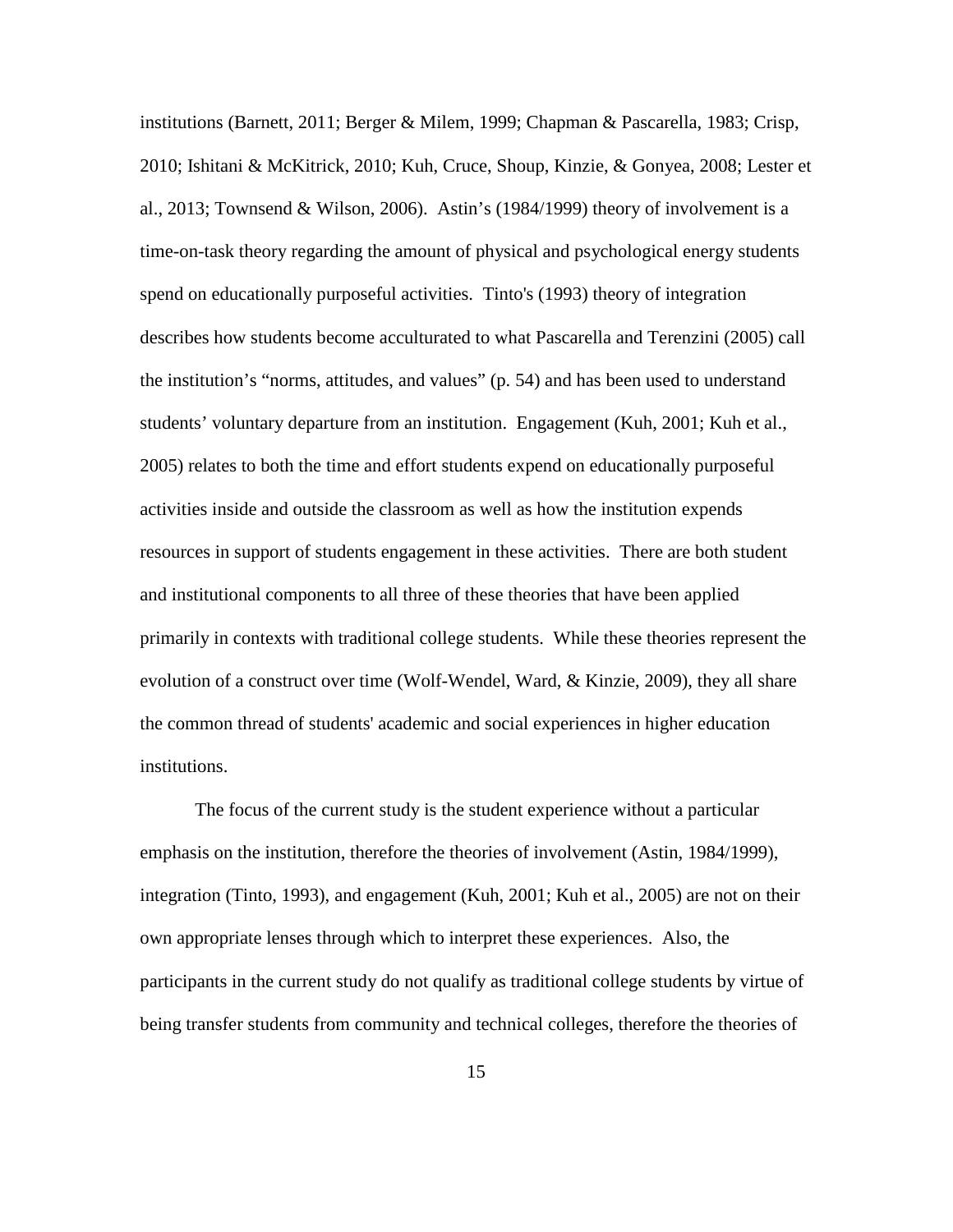involvement (Astin, 1984/1999), integration (Tinto, 1993), and engagement (Kuh, 2001; Kuh et al., 2005) are not entirely applicable. Therefore, the current study applied a conceptual framework which combined student-level aspects of involvement (Astin, 1984/1999), integration (Tinto, 1993), and engagement (Kuh, 2001; Kuh et al., 2005) such as in- and out- of classroom experiences. Specifically, the conceptual framework used in the current study was an analysis of the experiences, both academic and social, of students transferring from public two-year to private nonprofit four-year institutions. Through this lens, the researcher attended to student-level constructs without emphasizing institutional factors and while remaining open to the influence of entities outside the institution such as parents, family members, and friends.

#### **Summary of the Methodology**

<span id="page-27-0"></span>The study followed Merriam's (2009) basic interpretive qualitative design. A sample of 20 participants was selected for the study. A semi-structured, in-depth, faceto-face interview was conducted with each participant. The semi-structured interview format was selected because of the flexibility it provided to probe and retrieve more detailed information from participants (Mack, Woodsong, MacQueen, Guest, & Namey, 2009). The face-to-face interview format was selected because it allowed the researcher and participant to exchange audio and visual cues (de Leeuw, 2008). The researcher created an audio recording of each interview. Upon completion of each interview, the researcher transcribed the audio recordings. The researcher reviewed and coded each interview transcript (Coffey & Atkinson, 1996; Saldaña, 2013). Between case and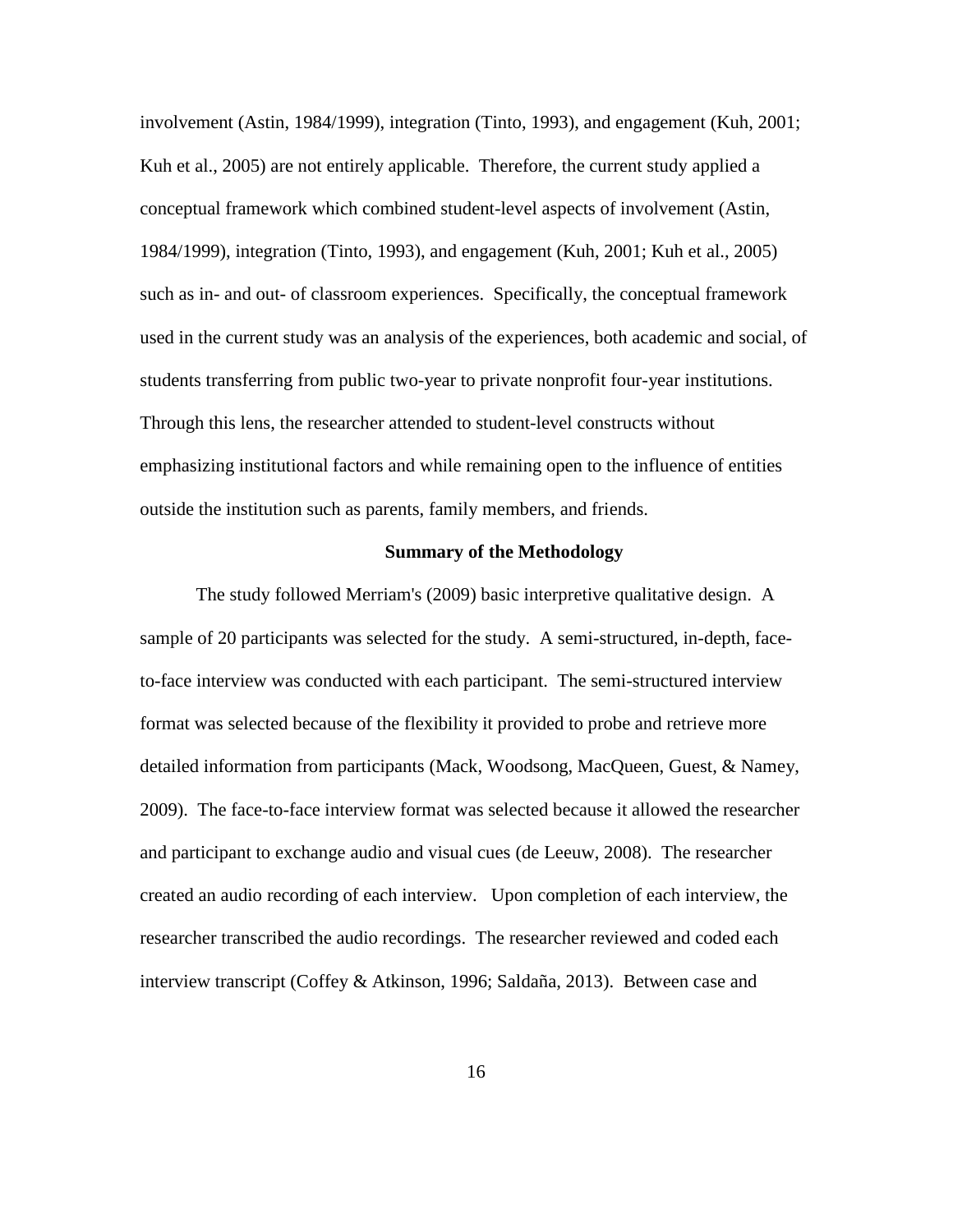within-case analysis was conducted by the researcher to develop themes emergent from the data (Creswell, 2013).

Multiple methods of ensuring the trustworthiness of data collection and analysis were employed by the researcher. An audit trail was kept outlining each step taken by the researcher during the data collection and analysis phases of the research project (Merriam, 2009). Member checks and respondent validation of the data collected were conducted by the researcher to allow participants the opportunity to give feedback about the data collected and analysis (Merriam, 2009). And, data was collected until the researcher has reached the point of data saturation (Merriam, 2009). That is, the researcher collected data until no new information was offered by adding new participants to the sample.

## **Limitations**

<span id="page-28-0"></span>As with any research, the current study has limitations. The study was limited by the boundaries of the case and units selected. Being conducted at one university, the results of this study are not generalizable. The results of this study must be considered within the context of the site of research. Transferability (Merriam, 2009) of the results to similar contexts is possible. However, the boundaries of these cases and units are a limitation to the current study.

Another limitation of the study is that other phenomena, which are not explored in the current study, may have an impact on the results. For example, students who choose to transfer from community and technical colleges to private four-year nonprofit institutions may share similar characteristics that predispose them to participate in the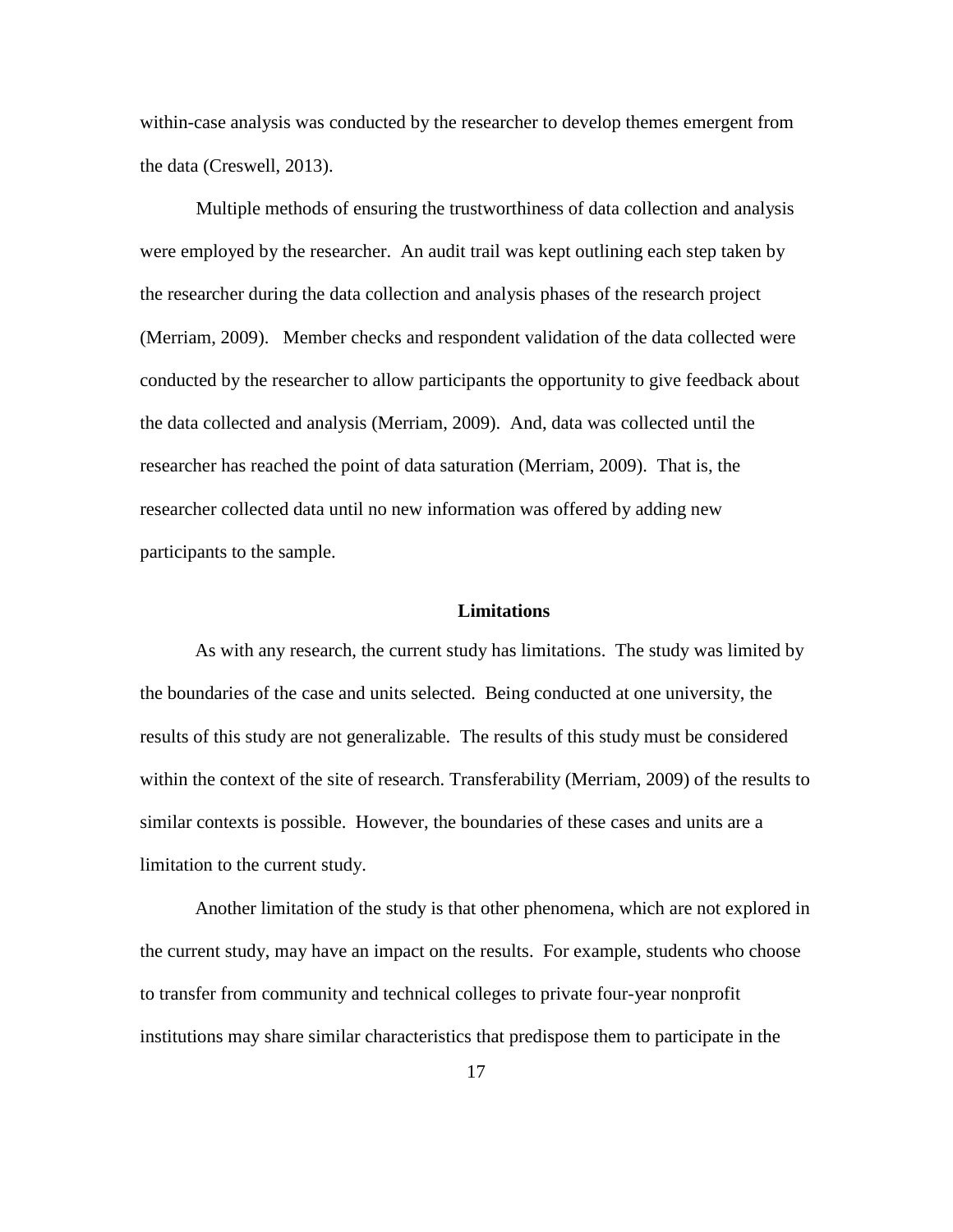transfer process. Likewise, students who volunteered for the current study may share similar characteristics that made them more inclined to participate in this research. It is impossible to understand or account for every construct that might influence the phenomenon of study making this a limitation of the current study.

Finally, researcher bias and reactivity (Maxwell, 2013) is a limitation of research designs including the current study. The researcher's direct knowledge of students from community and technical colleges who transferred to the private nonprofit university serving as the site of research as well as his professional experiences at both types of institutions created a link between the researcher and the participants. The researcher might have been less inclined to probe participants regarding some of their responses about topics with which he may have been familiar. This past knowledge and experience may have also influenced the researcher's interpretation of the data collected.

#### **Delimitations**

<span id="page-29-0"></span>The institution serving as the site of research for the study was selected because it is has the largest undergraduate student population of any of the private, nonprofit colleges and universities in the metropolitan area. Students from community and technical colleges in the region and around the country attend this large, private, nonprofit university. By selecting this institution as the site of research, the researcher increased the pool of potential participants in the study. An increased pool of potential participants contributed to increased diversity of experiences included in the sample.

The scope of the study was limited to currently enrolled undergraduate students at the university who began their postsecondary education at a community or technical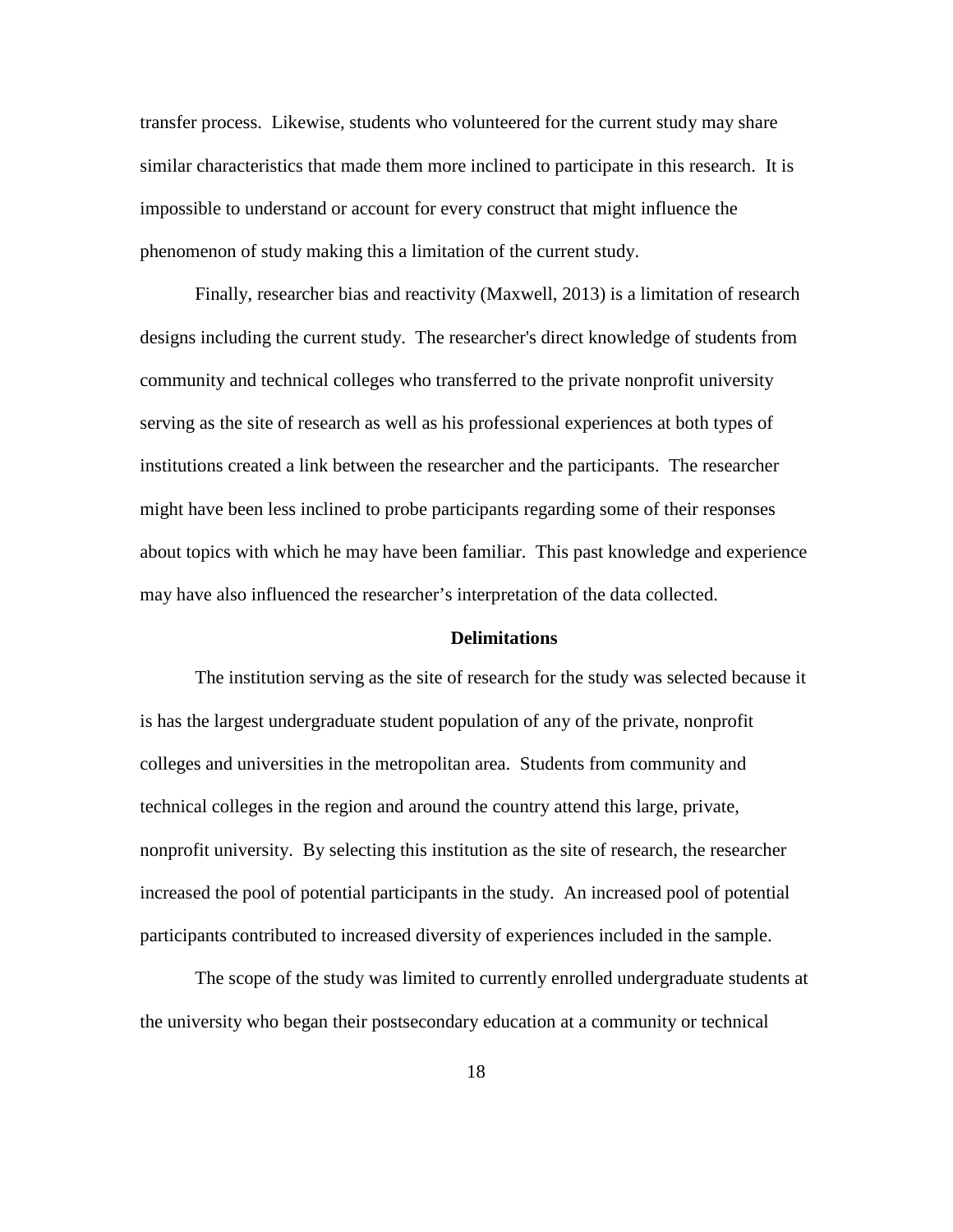college. The rationale for including only currently enrolled students was to include individuals in the sample who were still experiencing the transfer process. Only individuals who completed at least one semester at the community or technical college prior to transferring to the university were included in the sample. This delimitation increased the likelihood that participants had had meaningful academic and social experiences at the community and technical college prior to transferring to the university.

# **Definition of Key Terms**

<span id="page-30-0"></span>*Community and technical colleges* are defined as institutions of higher education which award associate's degrees or certificates including community colleges, vocational, technical, or agricultural institutes in which the locus of control lies with state or local government.

*Private nonprofit institutions* are defined as institutions of higher education which award bachelor's degrees or higher, are classified as tax-exempt by the Internal Revenue Service, and in which locus of control lies with a board or other body within the organization.

*Transfer* is defined as the act of leaving one institution to continue study at another institution. At least some credits earned at the initial institution are applied toward class standing at the new institution.

An *academic experienc*e is defined as an educationally purposeful activity associated directly or indirectly with an academic course of study.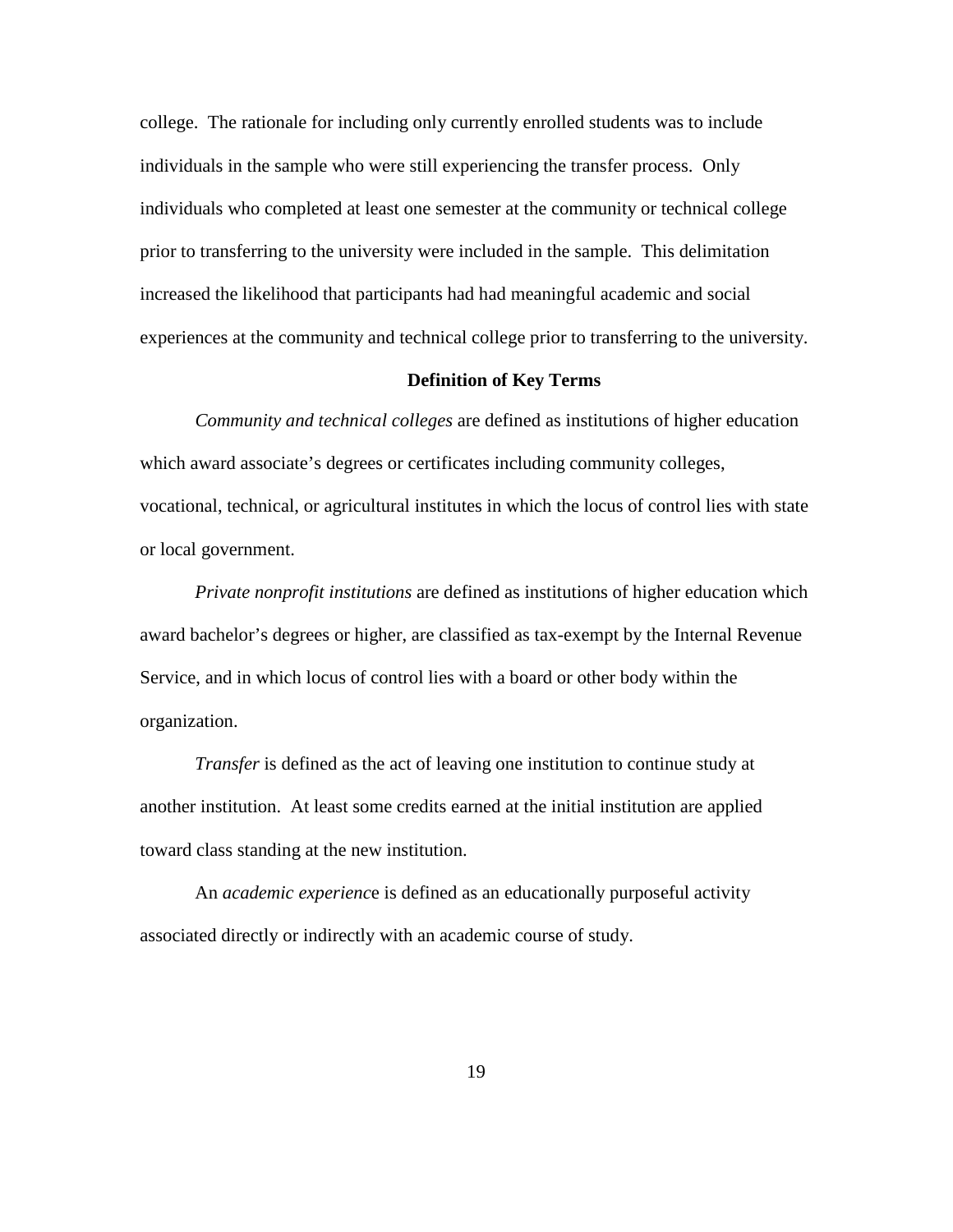A *social experience* is defined as an activity associated directly or indirectly with acculturating someone to the norms, values, and attitudes of the institution or its members.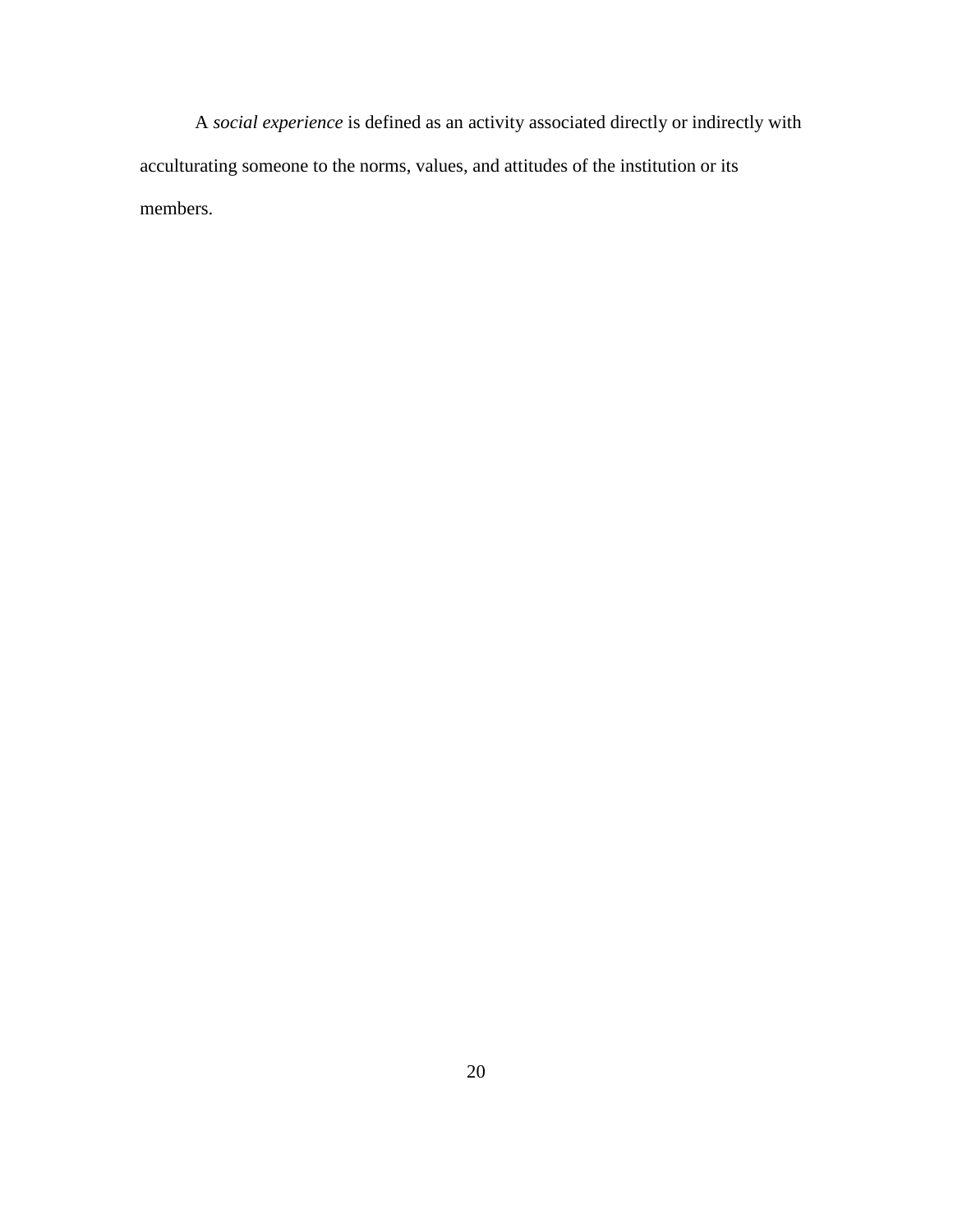## CHAPTER TWO: REVIEW OF THE LITERATURE

<span id="page-32-0"></span>The purpose of the study is to gain understanding of the experiences of students who transfer from public two-year higher education institutions to private nonprofit fouryear higher education institutions. The theories of involvement (Astin, 1984/1999), integration (Tinto, 1993), and engagement (Kuh, 2001; Kuh, Kinzie, Schuh, & Whitt, 2005) have been applied by researchers (ex. Ishitani & McKitrick, 2010; Kuh, Cruce, Shoup, Kinzie, & Gonyea, 2008) to the study of transfer students. Transfer students experience the constructs of involvement (Astin, 1984/1999) and engagement (Kuh, 2001) at both the institution they transfer from and the institution to which they transfer. Involvement (Astin, 1984/1999) and engagement (Kuh, 2001) relate to the amount of time and energy students spend on educationally purposeful activities. Transfer students undertake educationally purposeful activities at both the postsecondary institutions that they leave and the postsecondary institutions to which they transfer. Therefore, involvement (Astin, 1984/1999) and engagement (Kuh, 2001) are useful concepts to aid in the understanding of the experiences of transfer students. As a theory of student departure, Tinto's (1993) theory of integration posits that a lack of academic and social acculturation into a postsecondary institution leads students to leave that institution. This theory is also relevant to the study of transfer students who leave one postsecondary institution to enter another postsecondary institution. Despite the emphasis on the institution's role in involvement (Astin, 1984/1999), engagement (Kuh, 2001), and integration (Tinto, 1993) noted by critics such as Wolf-Wendel et al. (2009), these theories are useful in the study of how students experience the transfer process. While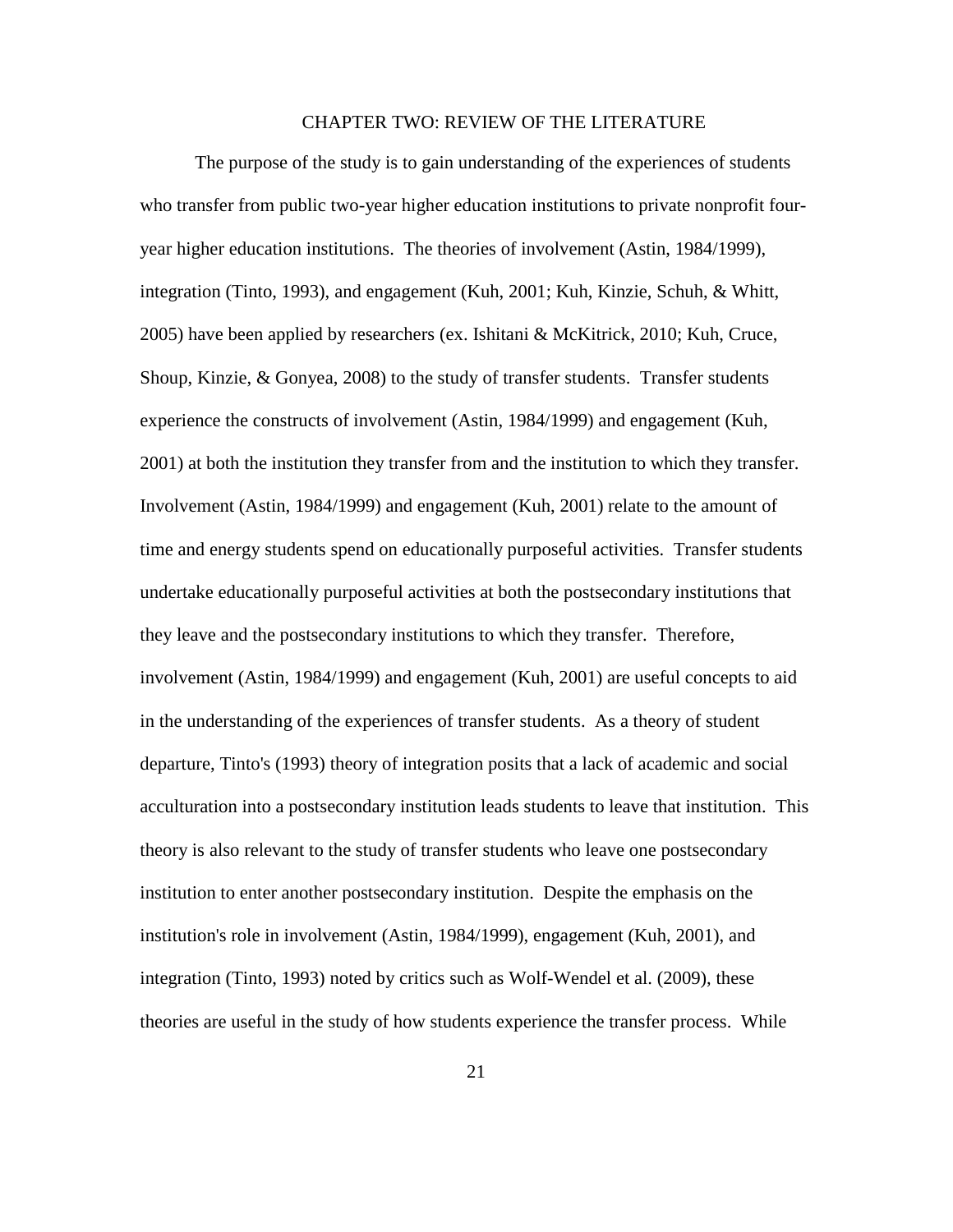various permutations of the theories of involvement (Astin, 1984/1999), integration (Tinto, 1993), and engagement (Kuh, 2001) have been applied to the study of students transferring from community and technical colleges to public four-year institutions (Barnett, 2011; Berger & Milem, 1999; Chapman & Pascarella, 1983; Crisp, 2010; Ishitani & McKitrick, 2010; Kuh, Cruce, Shoup, Kinzie, & Gonyea, 2008; Lester et al., 2013; Townsend & Wilson, 2006), these theories have not been applied to the study of students transferring from public two-year higher education institutions to private nonprofit higher education institutions. With the rising cost of higher education (College Board, 2012a) and positive gains from earning a bachelor's degree from a private nonprofit higher education institution (Eide et al., 1998; Fox, 1993; Kingston & Smart, 1990), the public two-year to private nonprofit four-year institution transfer pathway is an important one to explore and understand in order to maximize efficiency and affordability in the postsecondary education pipeline.

## **Introduction**

<span id="page-33-0"></span>The experiences of students who transfer from community and technical colleges to four-year institutions are manifold. Student characteristics such as socioeconomic status, race, degree expectations, educational and career aspirations comprise a critical component of this experience (Dowd et al., 2008; Dowd & Melguizo, 2008; Wang, 2010; Wawrzynski & Pizzolato, 2006). Institutional factors such as transfer student enrollment levels, articulation and transfer agreements, as well as explicit and implicit structural, cultural, and environmental conditions also contribute to the experience of these students (Dowd et al., 2008; Cheslock, 2005; Morphew et al., 2001; Tobolowsky & Cox, 2012;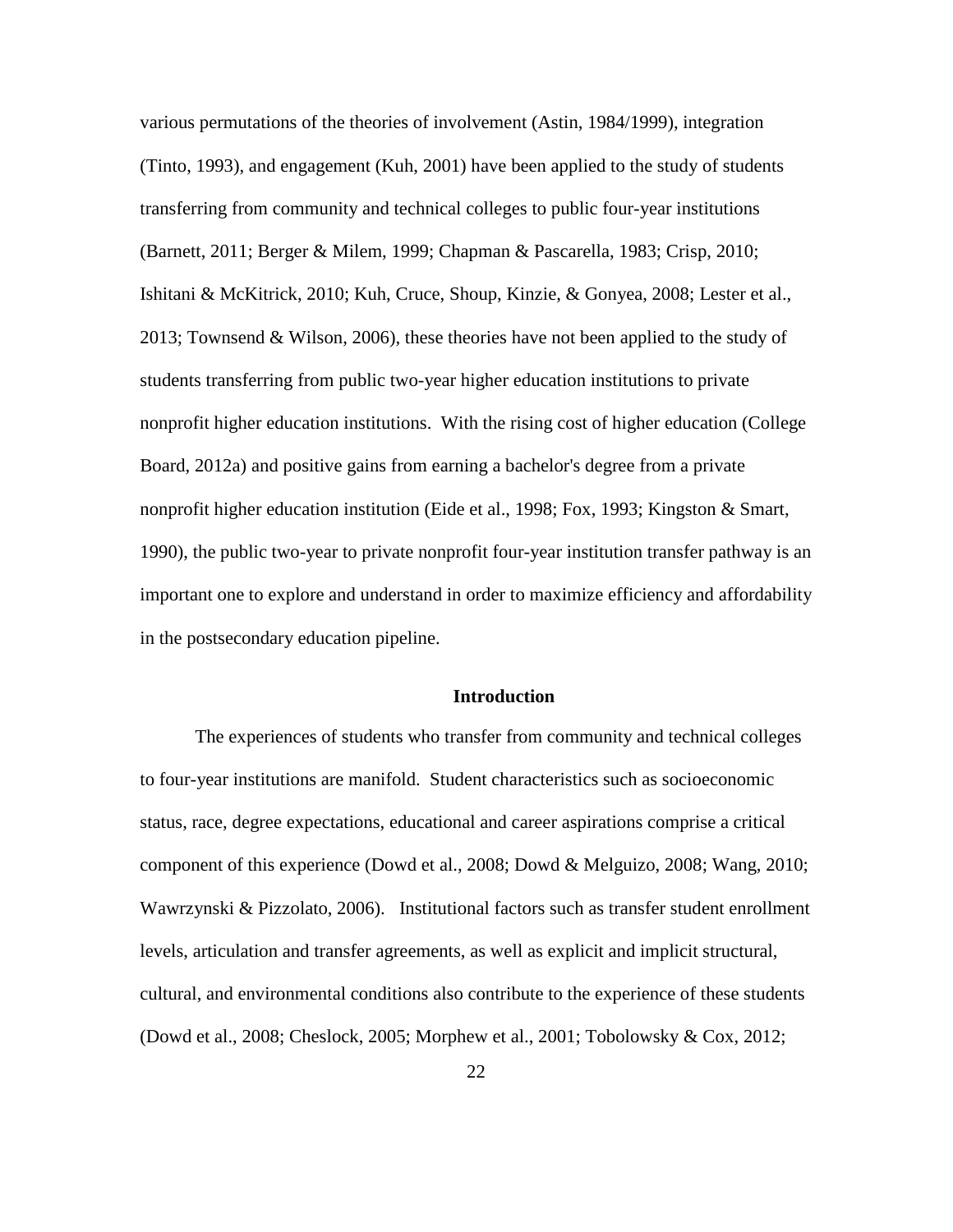Shaw & London, 2001). The transfer experience of community and technical college to four-year college and university transfer students is a function of the interaction of student characteristics with institutional factors first within the community and technical college context and then within the four-year context. At each institutional level these students engage in academic and social activities that comprise their transfer experience. The experience of students who transfer from two-year to four-year institutions has not been studied as much as the experiences of transfer students in general. And, the experiences of students transferring from community and technical colleges to private nonprofit four-year institutions have been studied even less. The literature review that follows attempts to shed light on student characteristics and institutional factors influencing the educational attainment and transfer experiences of public-two year students to support the need for further research on the experiences of students transferring from these types of institutions to private nonprofit four-year institutions.

#### **Student Characteristics**

<span id="page-34-0"></span>Student characteristics such as socioeconomic status, race, degree expectations and aspirations, self-authorship and self-regulation contribute to the experiences of students who transfer from community and technical colleges to four-year institutions (Dowd et al., 2008; Dowd & Melguizo, 2008; Wang, 2010; Wawrzynski & Pizzolato, 2006). In addition to contributing to the student experience, these characteristics influence students' educational attainment (Porchea, Allen, Robbins, & Phelps, 2010). To understand the experience of students who transfer from community and technical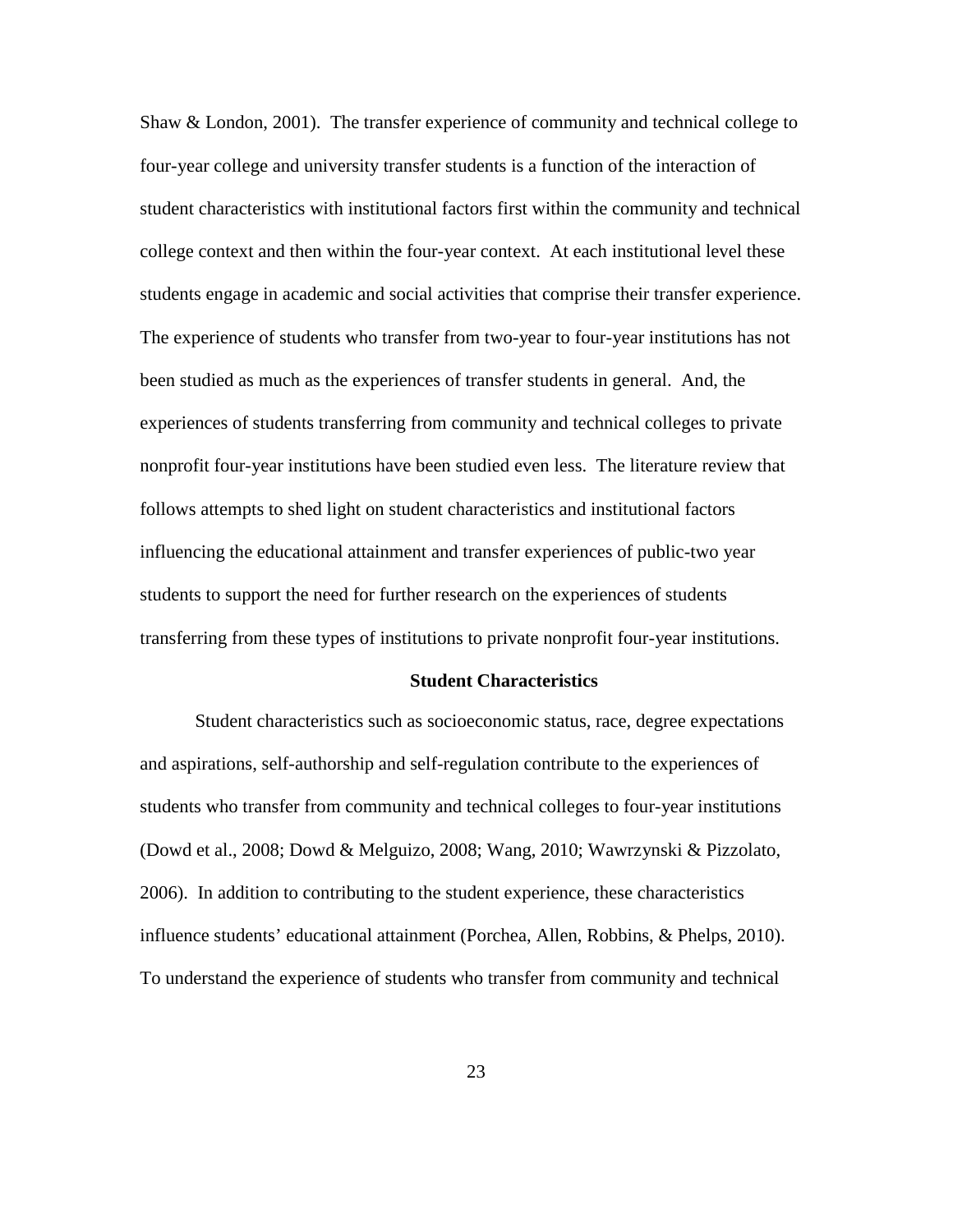colleges to private four-year institutions one must understand the characteristics of this student population.

Using data from the National Center for Education Statistics (NCES) High School and Beyond Sophomore Sample (HS&B/So) and National Longitudinal Study (NELS:88/2000) Dowd and Melguizo (2008) found that middle-class (particularly upper middle-class) students became a smaller proportion of the community college transfer student population during the 1980s and 1990s. Through investigation of changes in socioeconomic composition of the community college transfer student population during this period, Dowd and Melguizo (2008) discovered that, contrary to findings of other researchers, middle class students did not make up the majority of this transfer student population. These findings are important because they demonstrate that the socioeconomic inequity in transfer admission to four-year institutions may in fact be exacerbated rather than mitigated. While Dowd and Melguizo (2008) did not examine the correlation between racial and ethnic backgrounds and transfer access from community college to four-year institutions, the socioeconomic disparity highlighted by their findings indicate that further research into these connections is warranted.

Wang (2010) conducted quantitative analysis on data from the National Education Longitudinal Study of 1988 (NELS: 88/2000) and the Postsecondary Education Transcript Study (PETS) to study a sample of approximately 1,400 community college entrants with aspirations for a bachelor's degree or higher. Through this analysis Wang (2010) examined how psychological perspectives and motivational factors, such as locus of control, self-concept, and aspirations for a graduate degree, influence student transfer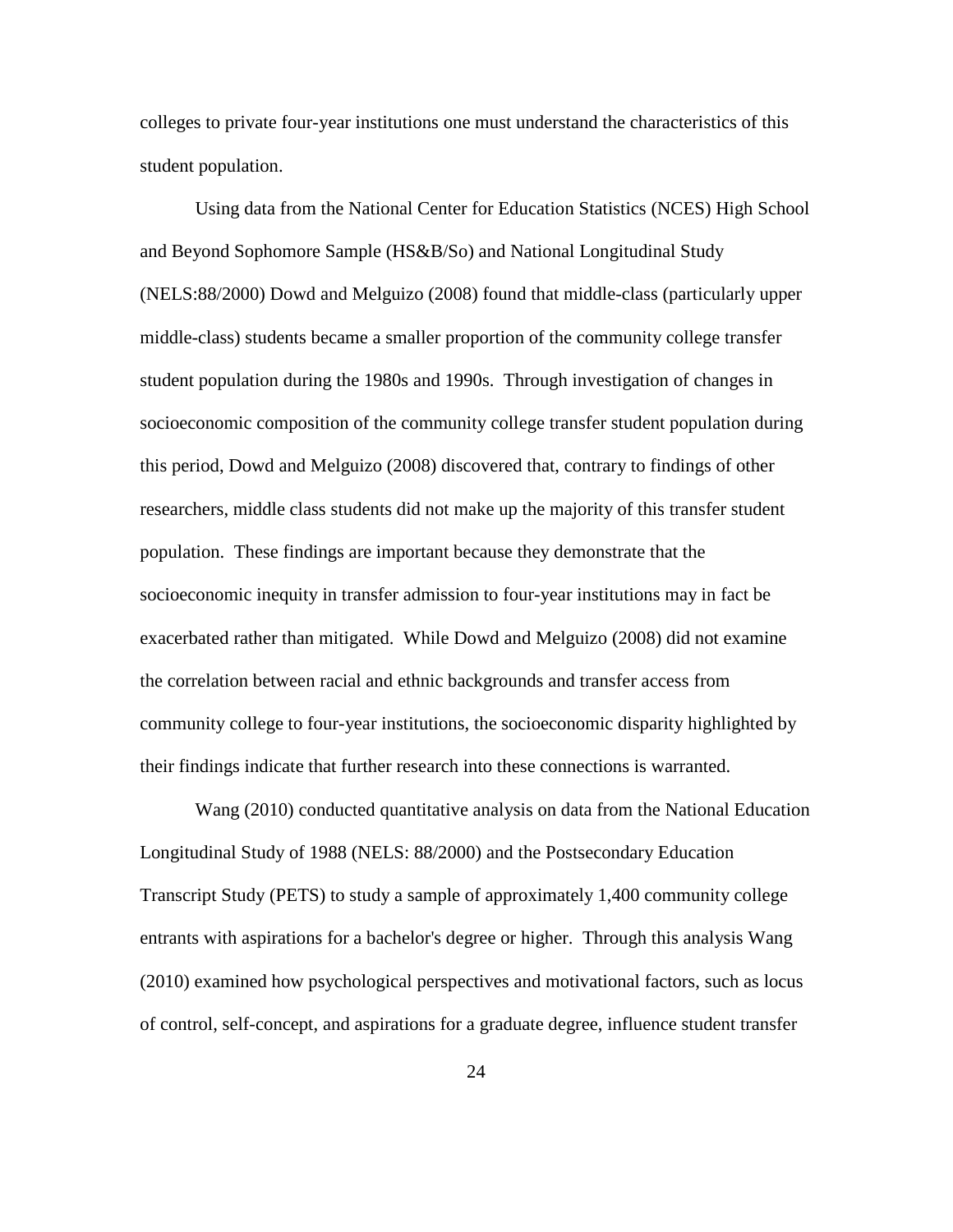from two-year to four- year institutions. Wang (2010) found that Black students were less likely to transfer to four-year institutions and confirmed a positive correlation between socioeconomic status (SES) and probability of transfer to four-year institutions. Additionally, Wang (2010) found that students with a stronger sense of self at the community and technical college level were more successful transferring to four-year institutions.

Similarly, Wawrzynski and Pizzolato (2006) created a model of self-authorship development to illuminate how student input characteristics predicted self-authorship. Through linear regression Wawrzynski and Pizzolato (2006) analyzed data from a sample of students in a range of undergraduate courses from various colleges and academic disciplines at a large, public, research university in the Midwest. Wawrzynski and Pizzolato (2006) found that being a transfer student was a greater predictor of selfregulation in students' second experience of a challenging situation than in their first experience of a challenging situation. Adjusting to college can be a challenging experience for many students. The findings of Wawrzynski and Pizzolato (2006) are particularly relevant to the experiences of students transferring from community and technical colleges to four-year institutions who experience adjustment at both institutions.

Other student characteristics such as race, age, parents' level of education, and enrollment status are also important predictors of educational attainment particularly as it relates to students at community and technical colleges. Porchea et al. (2010) found that high academic self-confidence at time of matriculation was a strong predictor of transfer without obtaining the two-year degree. Older students and African-American students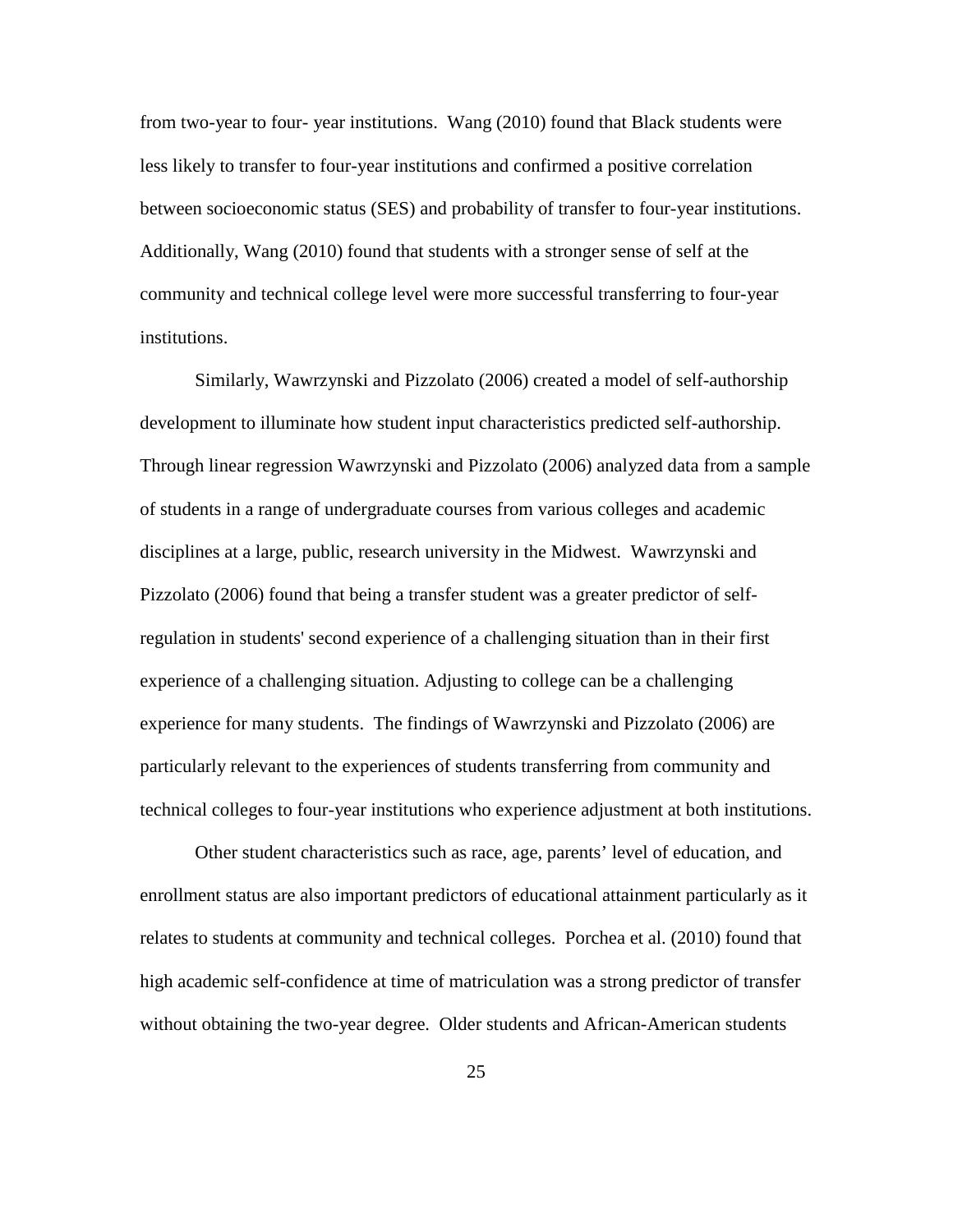were found to be more likely than White students, according to Porchea et al. (2010) to obtain the two-year degree without transferring. Parents' level of education also serves as an indicator of the educational attainment of students at community and technical colleges. According to Porchea et al. (2010), community college students with parents holding bachelor's degrees were more likely to transfer and to be enrolled at the fifth year. Students' intended enrollment status and degree expectations were also predictors of educational attainment. As Porchea et al. (2010) found, students who planned to enroll full-time were more likely to obtain the two-year degree and students with higher degree expectations (AA/BA/MA/JD/MD/PhD) were less likely to drop out. In addition to the impact of student-level characteristics, Porchea et al. (2010) found that institutional factors such as enrollment size, cost of in-state tuition, and number of full-time faculty were strong predictors of student transfer from community and technical colleges to fouryear institutions without degree attainment.

#### **Critique of Student Characteristics Literature**

The literature on student characteristics and community college student transfer to four-year institutions is overwhelmingly quantitative and focused on students at public four-year institutions. While these studies offer evidence that student-level attributes such as socioeconomic status, race, degree expectations and aspirations, self-authorship, self-regulation, and academic self-confidence can be predictors of community college students' likelihood of transfer to a four-year institution, the quantitative methodologies employed in these studies provide little to no information about how these constructs contribute to the experiences of these students throughout the transfer process. It is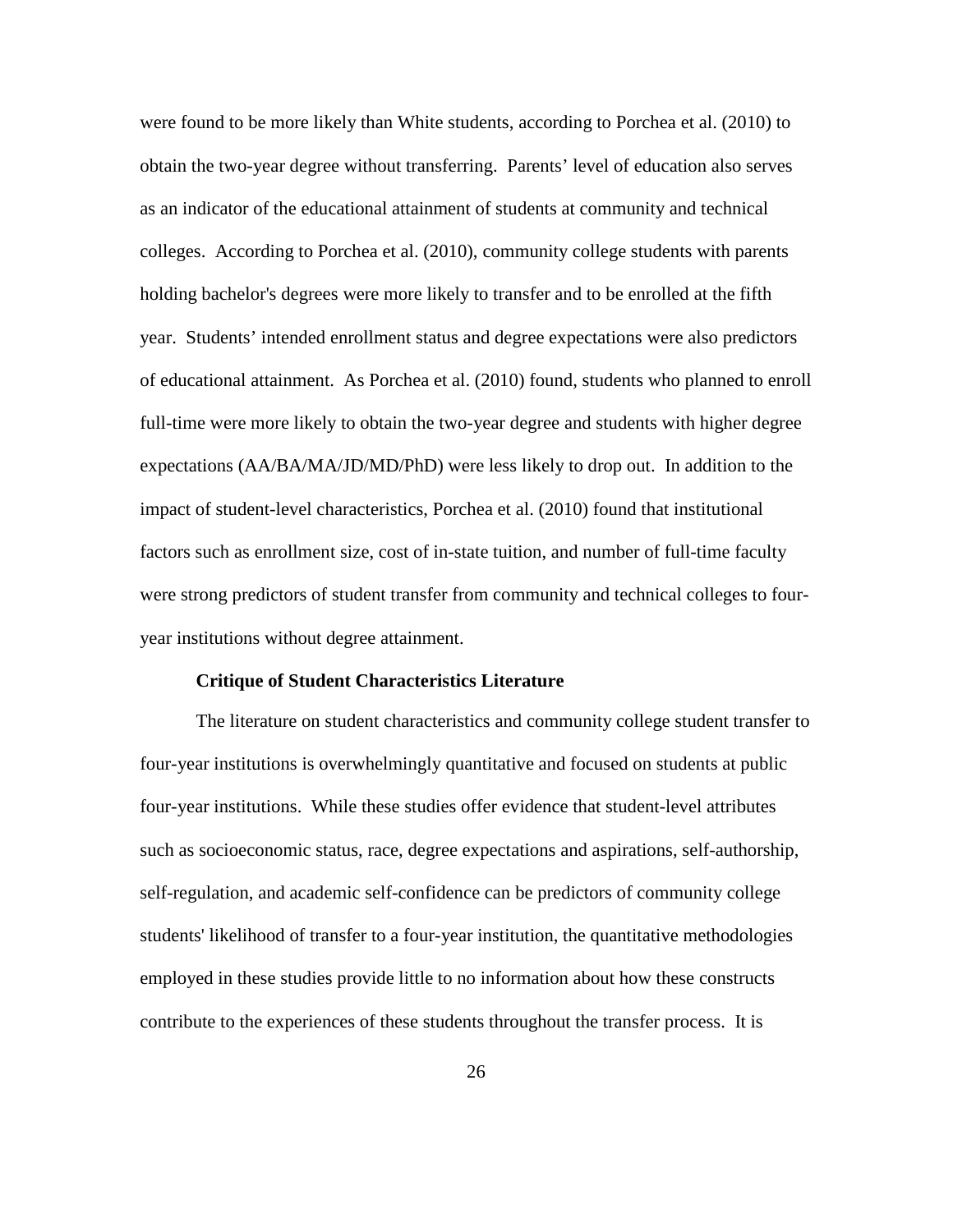important to understand what student-level characteristics have an impact on the experiences of students who transfer from community colleges to four-year institutions. But, to gain a fuller understanding of these students' experiences, it must be understood how these characteristics contribute to students' experiences.

#### **Institutional Factors**

A gap exists between public and private as well as highly selective and less-highly selective institutions' enrollments of transfer students (Cheslock, 2005). Cheslock (2005) analyzed data from the College Board's *Annual Survey of Colleges* and the U.S. Department of Education's Higher Education General Information System (HEGIS) and Integrated Postsecondary Education Data System (IPEDS) surveys for institutions categorized as Research, Doctoral, Comprehensive or Liberal Arts in the 1994 Carnegie classification scheme. Through this analysis, Cheslock (2005) found that transfer students made up a smaller portion of the incoming classes at private versus public institutions during the period between 1984 and 1997.

While elite higher education institutions enroll transfer students at different rates than other institutions, the enrollment levels of transfer students from community and technical colleges at elite four-year institutions illuminate other patterns. Dowd et al. (2008) investigated the extent to which elite institutions enroll transfer students, the number of these transfer students coming from community colleges, and the number of community college transfer students coming from low-socioeconomic status backgrounds. Through analysis of institution and student level data from the Department of Education's National Educational Longitudinal Study (NELS:88/2-000), Dowd et al.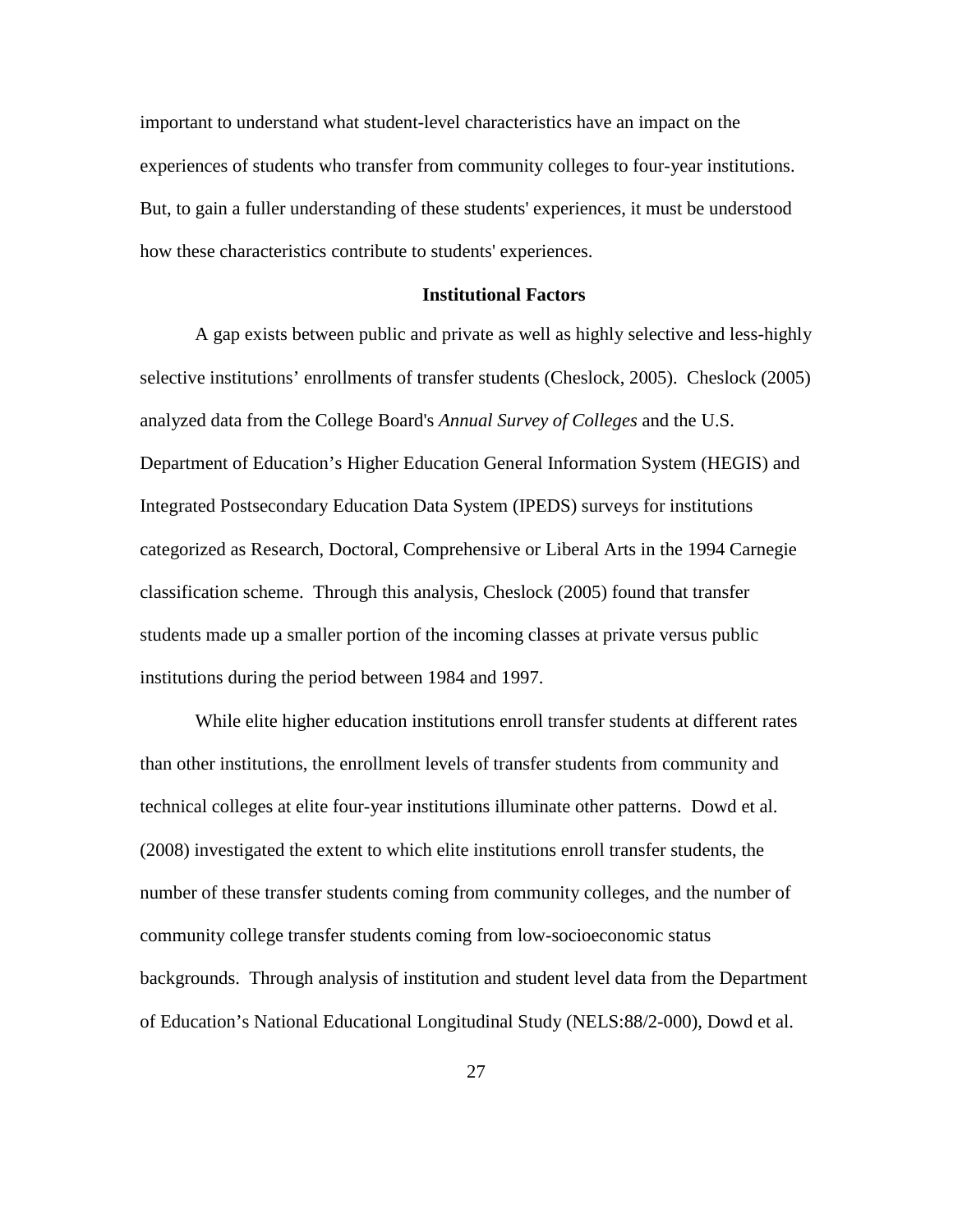(2008) found that elite institutions admit a small number of community college transfer students and were able to create a profile of predictors of transfer admission to elite colleges (as defined by *Barron's Profile of American Colleges 2003*). According to Dowd et al. (2008) community college transfer status was found to be most advantageous for students from middle-income families. While less selective four-year institutions were found to have higher numbers of low-socioeconomic status transfer students, according to Dowd et al. (2008), the overall number of transfer students at elite private institutions remained low. With greater attention being paid to community colleges by President Barack Obama and others, elite higher education institutions, especially private universities, will have to do more to matriculate transfer students who began their postsecondary education in the community college sector.

Differences in enrollments of transfer students from community and technical colleges at private four-year institutions might be explained, at least in part, by transfer agreements and other arrangements between institutions. In a case study of transfer agreements between community colleges and a private institution, Morphew et al. (2001) learned about the benefits gained by each institution and key factors for success of these agreements. Morphew et al. (2001) found four key factors to the success of transfer agreements between these institutions. First, the establishment of transfer agreements created a win-win situation for both the community college and the private institution; each institution benefited from being a party to the agreement. Second, Morphew et al. (2001) found that faculty involvement in the creation of the transfer agreements and establishment of agreements through written documents also added to the success of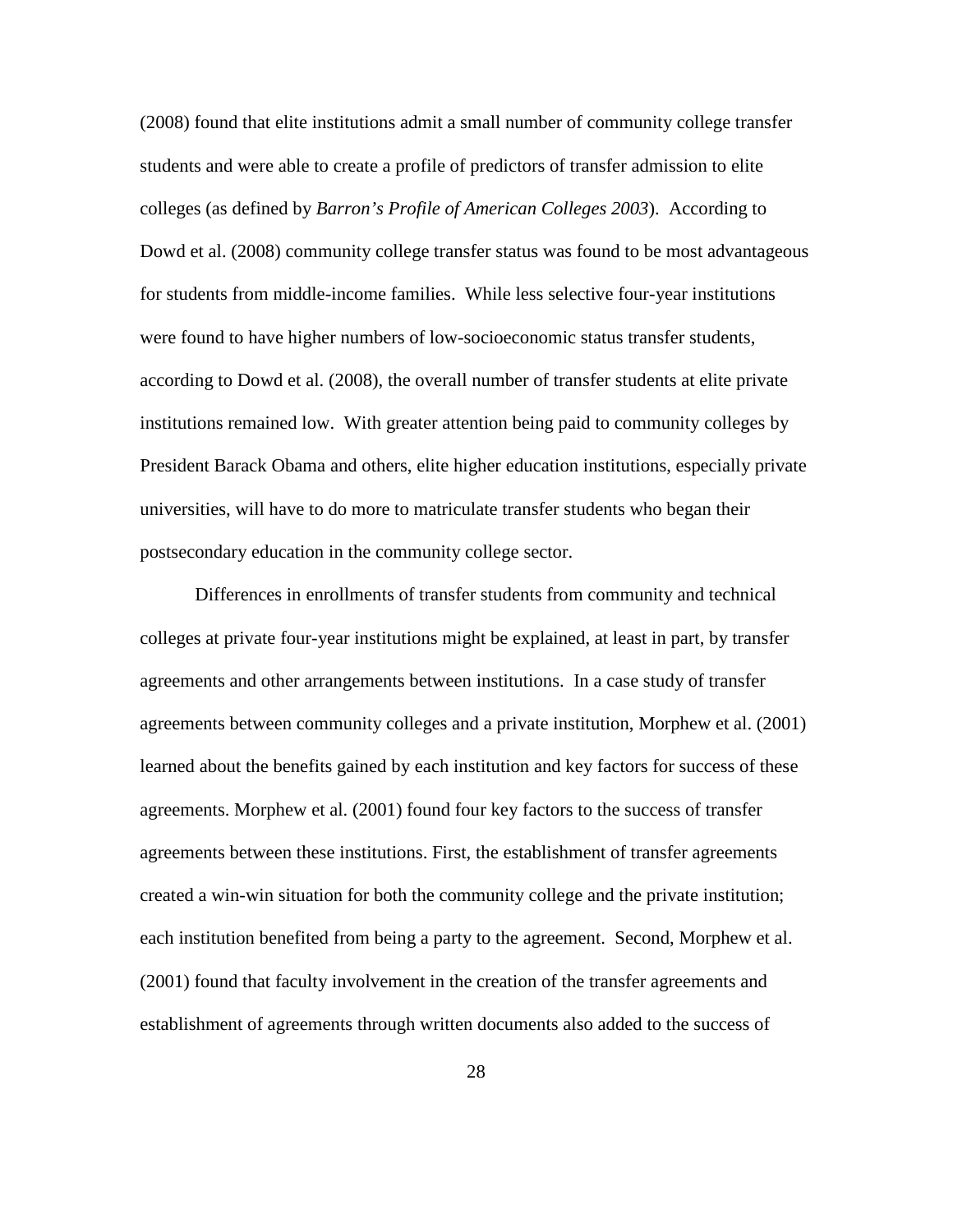these agreements. Third, Morphew et al. (2001) found that the institutions shared a high level of attention to and communication with one another throughout the transfer agreement development and implementation phases. Finally, Morphew et al. (2001) found that the institutions involved in the transfer agreements attend to the needs of transfer students. Morphew et al. (2001) clearly demonstrated the viability of transfer agreements between public two-year and private institutions, but did not offer insight into institutional culture and norms that might influence the effectiveness of public two-year to private four-year institution transfer. Because community and technical colleges exist in a public sector of higher education often separated from the sector occupied by private research universities, it can be more challenging for students to transfer and for administrators to negotiate articulation and transfer agreements between these sectors. More needs to be understood about how students navigate between the community college and private nonprofit segments of the higher education landscape.

Shaw and London (2001) used ethnographic data to study how the concepts of ideology and culture relate to institutional commitment to the transfer function over vocationalism and comprehensiveness at community colleges. Through analysis of over 2,000 interviews, observations, and documents from three urban community colleges, Shaw and London (2001) created portraits of these institutions that illustrated the value each institution placed on the transfer function for different specific ideological reasons. According to Shaw and London (2001), differences in ideology were apparent in the formal and informal cultural norms surrounding the transfer function at each college. Presidential and faculty leadership were found by Shaw and London (2001) to be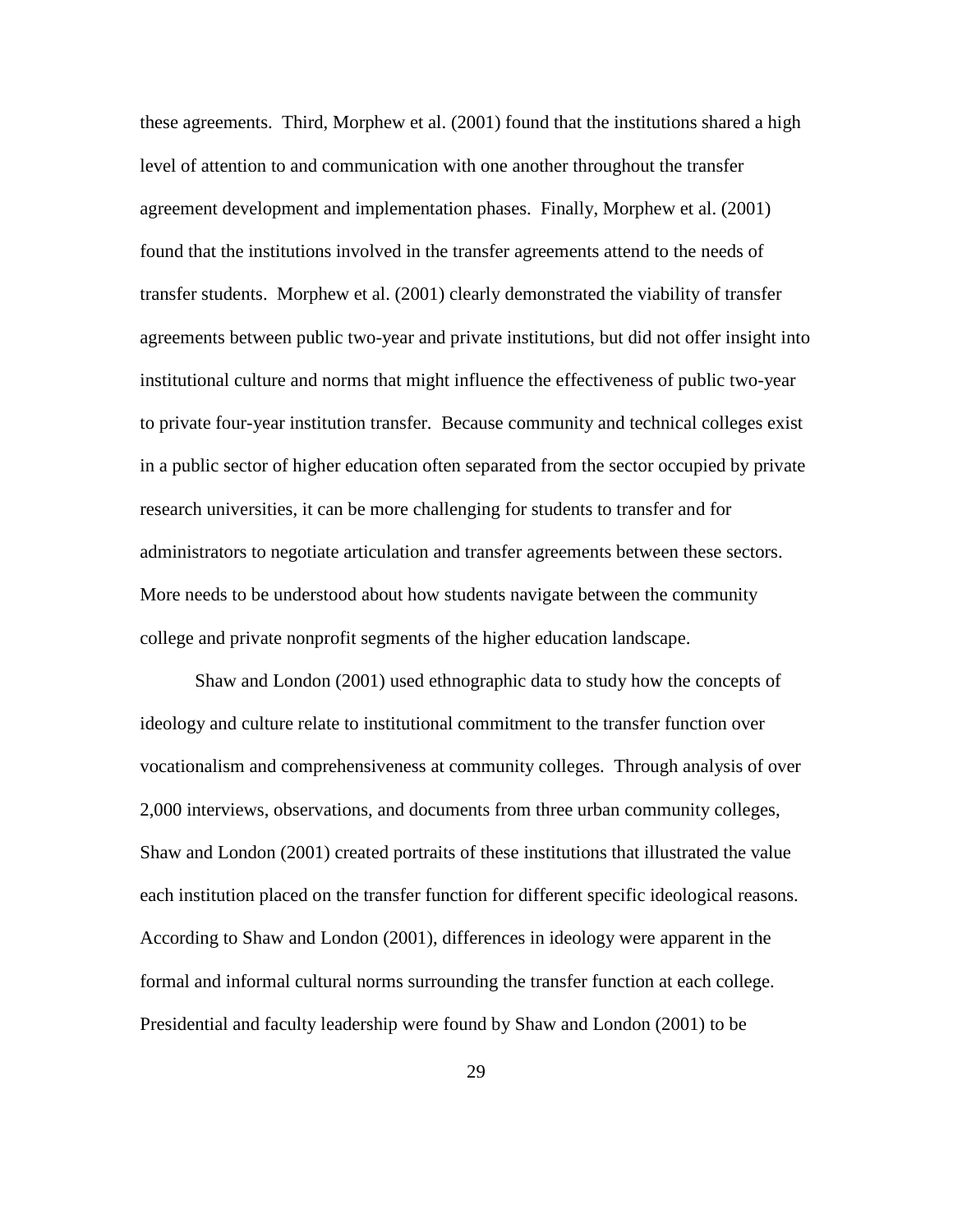important to institutional commitment to transfer students at all three institutions. Shaw and London (2001) also found that the ideological culture of the campus created a complex environment including decentralized programs and services intended to assist students in the transfer process.

As noted by Bensimon and Dowd (2012) and Dowd et al. (2013), institutional agents, such as faculty and staff, are critical to the success of students transferring between community and technical colleges and elite colleges and universities. The role of these individuals can have a particularly positive or particularly negative impact on students of lower socioeconomic status who embark on this pathway toward bachelor's degree attainment. The actions of institutional agents do not have causal effect on the success of these transfer students, however; these individuals plays an important role in validating these students experiences, influencing their identity development, and connecting them with resources to support their success.

While understanding the implicit institutional culture and norms influencing the transfer function, explicit policies, practices and structures also affect the experience of students transferring from public two-year to private four-year institutions. Tobolowsky and Cox (2012) examined how institutional structures and policies, personal perceptions and interventions, as well as internal and external environmental conditions impact institutions' efforts and abilities to facilitate successful student transfer. Tobolowsky and Cox (2012) found that students noted a variety of preconceived notions and expectations developed at the original institution and brought to the transfer institution, often leading to mistakes in navigating the system at the receiving institution. In addition to lack of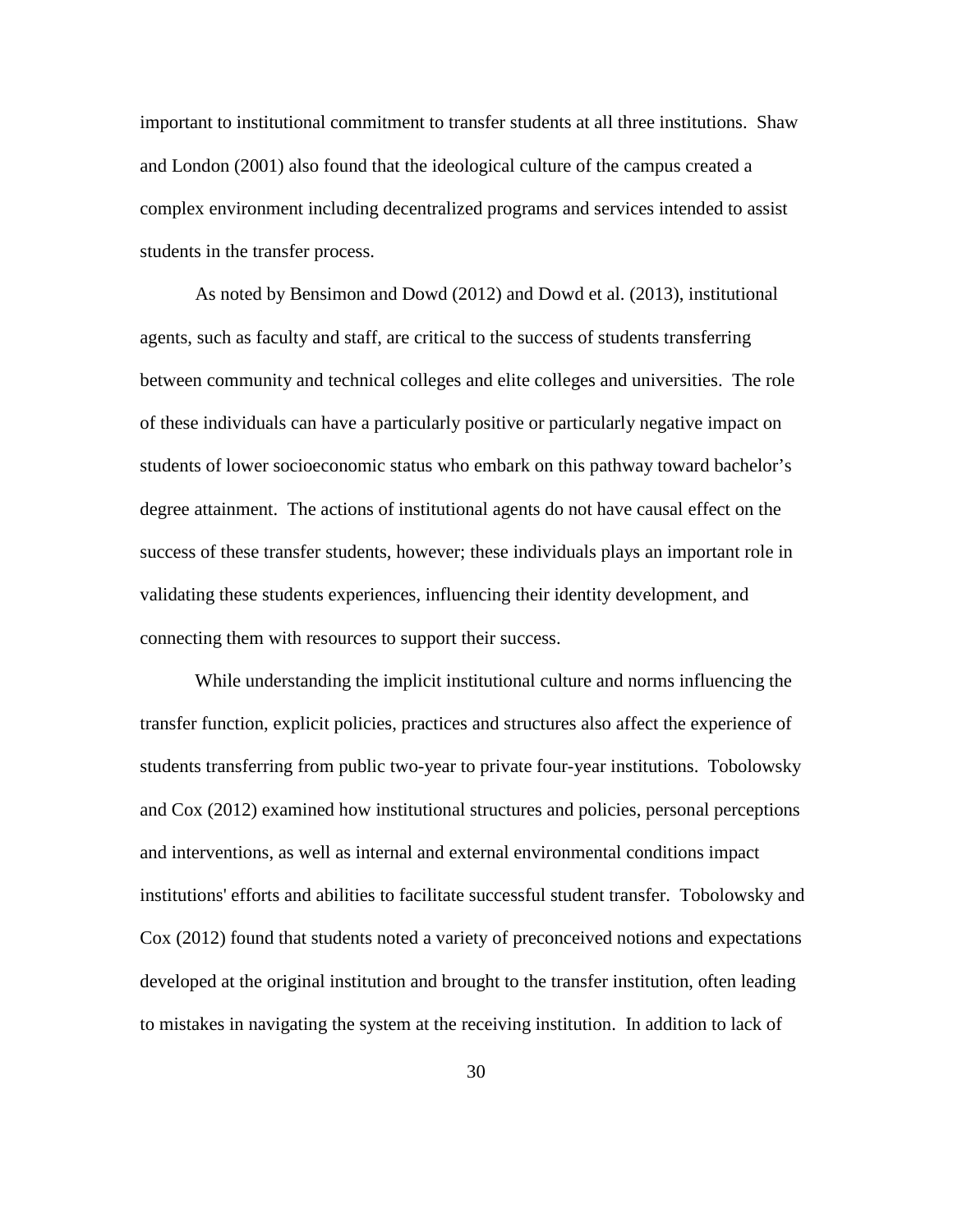formal structures, concerns about articulation agreements, and environmental challenges to assisting transfer students in their transition, Tobolowsky and Cox (2012) cited structural impediments to successful student transfer such as the short timeline between admission and matriculation for transfer students. There are many hidden challenges that threaten the success of transfer students whether these students originate at two-year or four-year institutions. While faculty and staff may want to better facilitate the success of transfer students, these structural and environmental impediments to success must first be identified, understood, and mitigated.

### **Critique of Institutional Factors Literature**

While the literature concerning institutional factors in the two-year to four-year institution transfer process includes studies which employ qualitative methodologies, these studies offer limited information about how students experience these institutional factors throughout the transfer process. The research in this area focuses on institutionlevel factors such as institutional control, selectivity, existence of transfer agreements, institutional culture, structures, policies, and environmental conditions that contribute to the institution's facilitation of successful student transfer. But, these studies offer little insight into how students' experience of these institutional factors contributes to their transfer experience overall. Although the studies focusing on institutional factors add to the understanding of the differences between institutional factors which impact the transfer process at public versus private four-year institutions, these studies do not add to our understanding of how students transferring from community and technical colleges to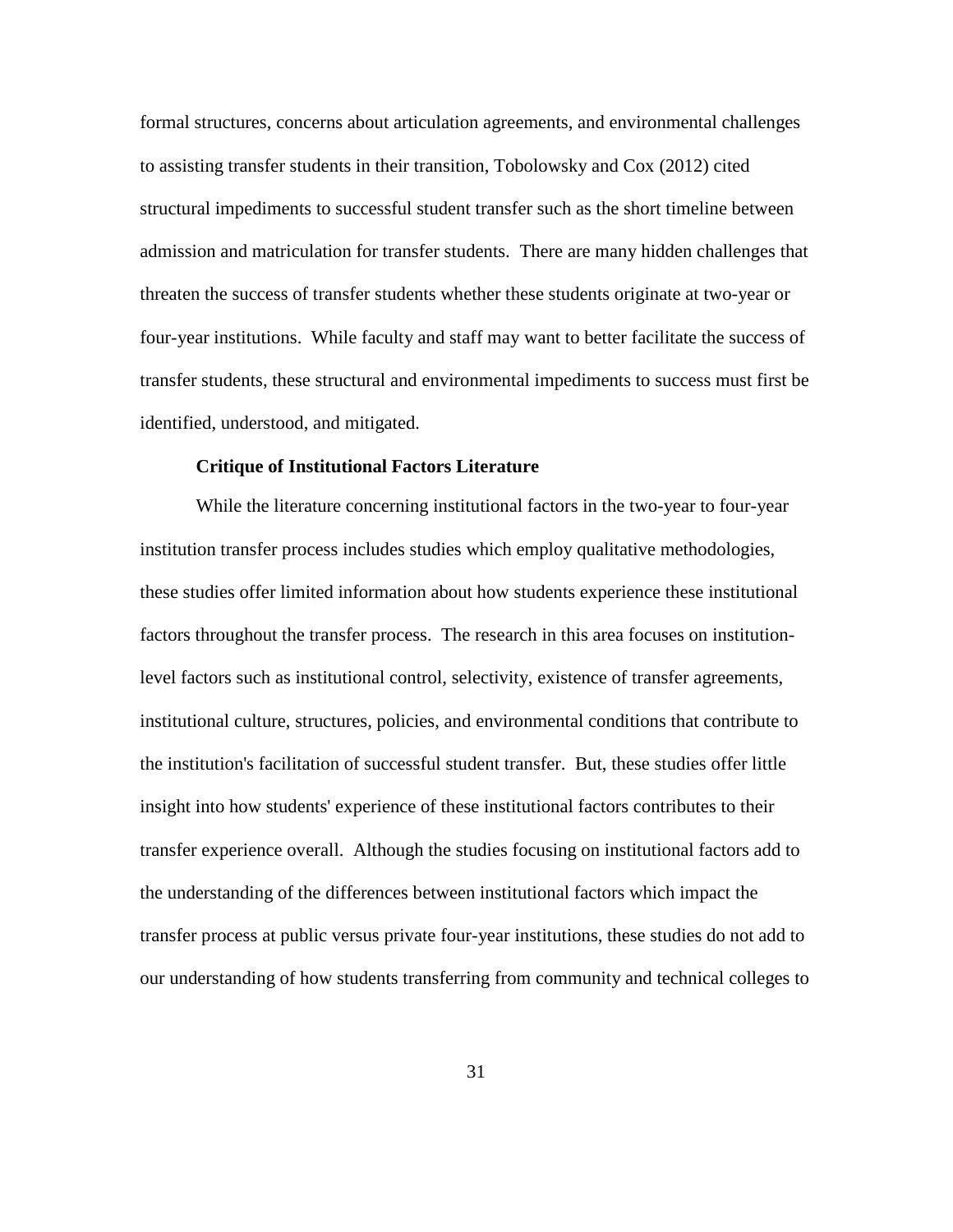public versus private four-year institutions may experience this process differently depending on the locus of institutional control.

#### **Educational Attainment**

The number of community college students transferring to private four-year institutions is small (Dowd et al., 2008; Cheslock, 2005). Those students who do transfer from community colleges to private four-year institutions must deal with implicit and explicit institutional challenges (Morphew et al., 2001; Tobolowsky  $& \text{Cox}$ , 2012; Shaw & London, 2001). Student characteristics such as socioeconomic status, race, degree expectations, self-concept and self-regulation contribute to the transfer experience of community college students (Dowd et al., 2008; Dowd & Melguizo, 2008; Wang, 2010; Wawrzynski & Pizzolato, 2006). These student and institutional factors also contribute to the educational attainment and preparation as well as cognitive gains of this student population, although the scope and magnitude of the impact, particularly in relation to transfer students from institutions other than community and technical colleges, is debatable.

Long and Kurlaender (2009) used state-level data to determine if community colleges provide viable pathways to baccalaureate degree attainment. Using longitudinal administrative data provided by the Ohio Board of Regents (OBR), Long and Kurlaender (2009) analyzed student outcomes including baccalaureate degree completion (after 4, 6, and 9 years), total credit hours completed, and stop-out behavior (within 1, 2, and 6 years) to compare these outcomes for community college entrants with similar 4-year institution entrants. Long and Kurlaender (2009) found that community college students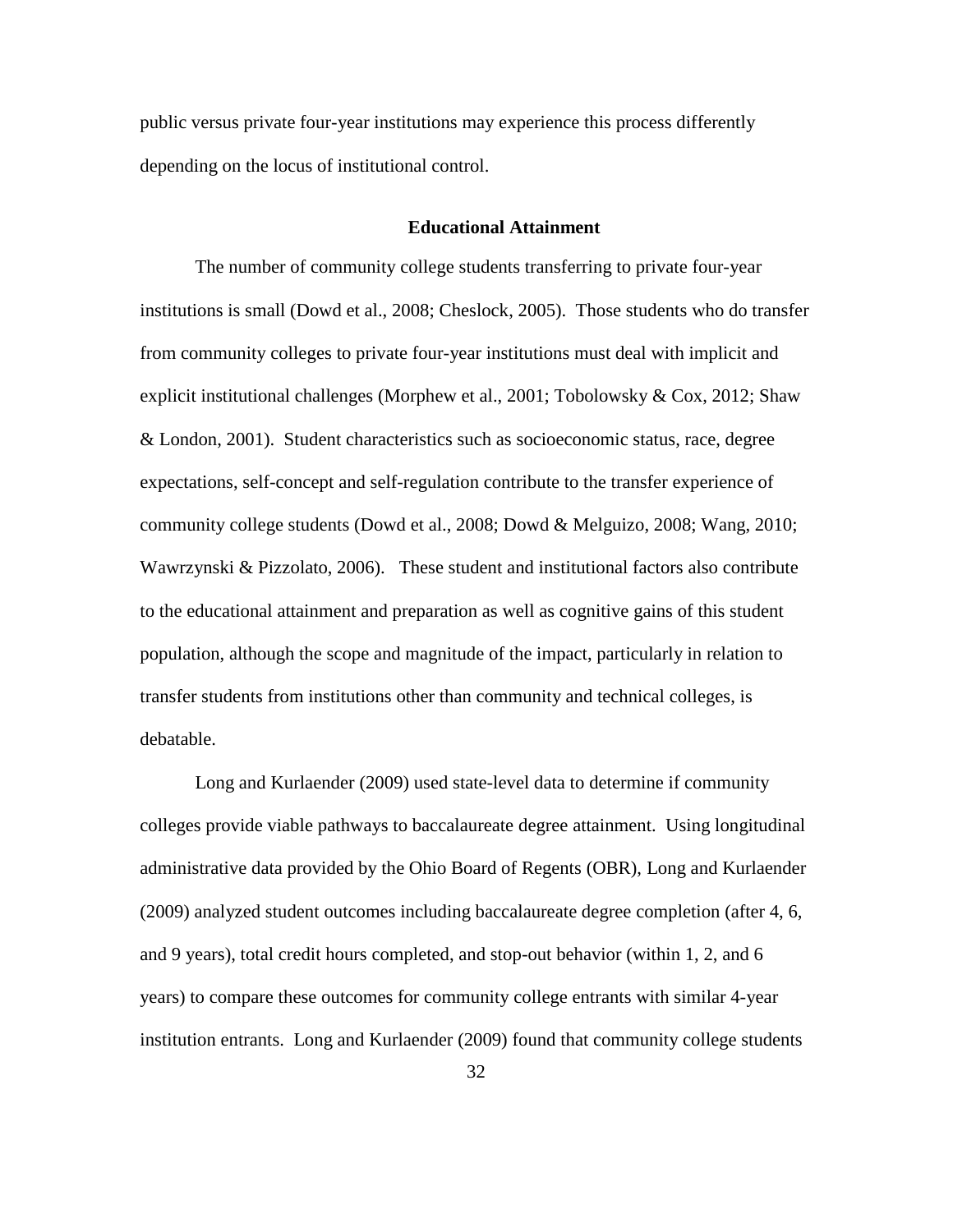dropped out or stopped out at higher rates than their counterparts who started at 4-year institutions. According to Long and Kurlaender (2009) only about a quarter of community college students who had aspirations of obtaining 4-year degrees did so within 9 years of starting postsecondary education. And, Long and Kurlaender (2009) found that students who started postsecondary education at community colleges were less likely to receive a bachelor's degree, more likely to earn fewer credits, and more likely to stop out without earning a degree. Long and Kurlaender (2009) term these differences in degree attainment, credits accumulated, and risk of dropping out a "community college penalty"  $(p. 37)$ .

Using data from the National Education Longitudinal Study (NELS), the U.S. Department of Education's Office of Institutional Research and Improvement, and the U.S. Department of Labor's Bureau of Labor Statistics, Alfonso (2006) analyzed educational expectations, college selection, and decisions to obtain a bachelor's degree as these factors relate to educational attainment of four-year college and university students who attended community college. Accounting for non-traditional pathways, educational expectations, and college selection Alfonso (2006) found a large negative impact of 2 year college attendance on baccalaureate degree attainment. Overall, Alfonso (2006) found that by enrolling in a 2-year institution rather than a 4-year institution a student's likelihood of attaining a baccalaureate degree was decreased by up to a third. While Alfonso's (2006) findings highlight a baccalaureate degree attainment gap between students who begin their postsecondary education in two-year versus four-year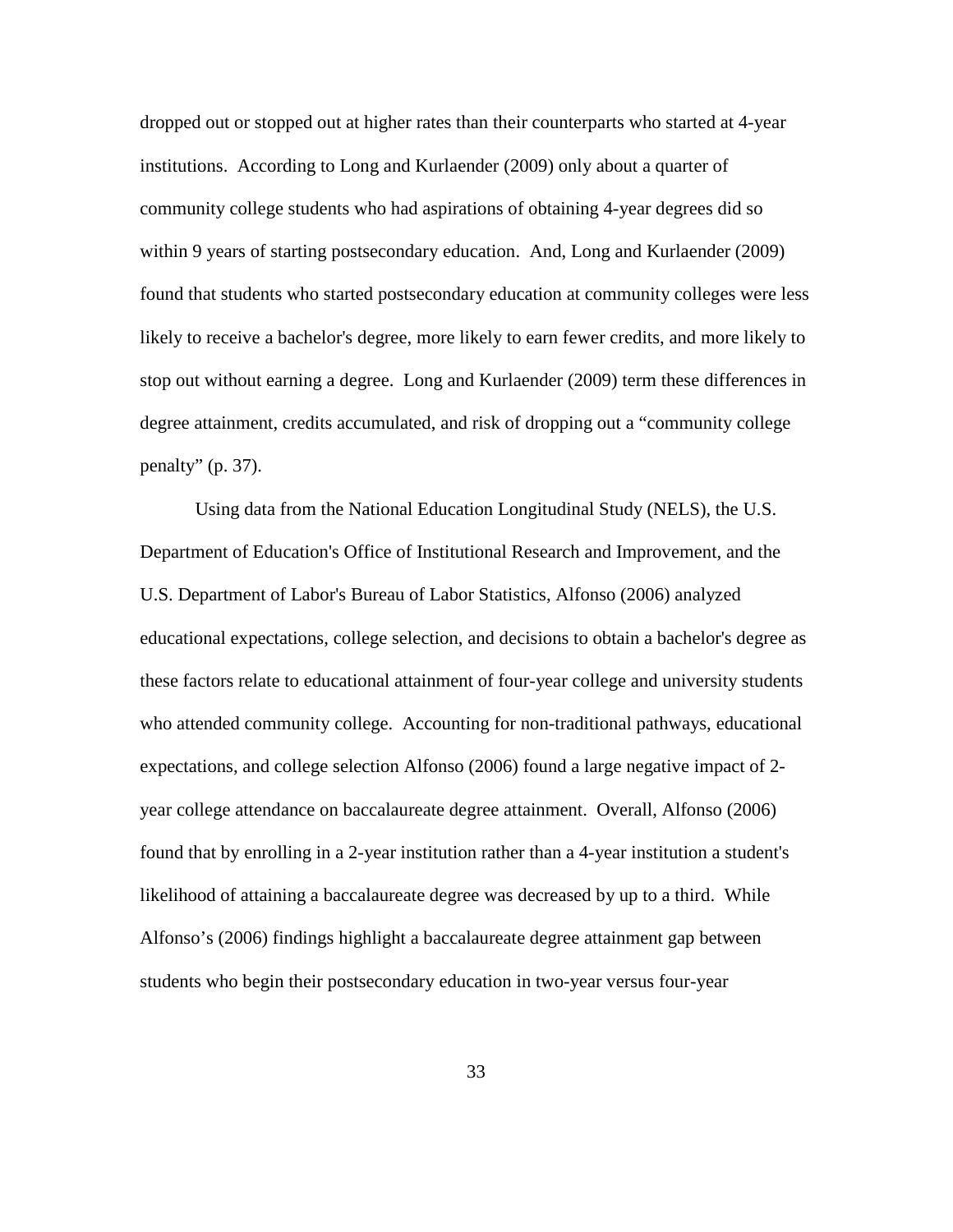institutions, the use of a national dataset does not allow for analysis of institutional factors contributing to this gap.

Similarly, Christie and Hutcheson (2003) found that enrolling at a two-year college reduces the probability of baccalaureate degree attainment by approximately ten percent. But, Christie and Hutcheson (2003) did not find institution type (two-year versus four-year) to be as significant of a predictor of baccalaureate degree attainment as first year college GPA, socioeconomic status, on-campus employment, and high school GPA. Of even less importance to successful baccalaureate degree attainment than institution type, according to Christie and Hutcheson (2003), are cognitive test scores, institutional control, and high school extracurricular activities.

While Christie and Hutcheson (2003) found that attendance at community college made it less likely that a student would attain a bachelor's degree, Leigh and Gill (2003) found no diversion effect of community college attendance on students' educational aspirations or baccalaureate degree attainment. Through analysis of data from the National Longitudinal Survey of Youth (NLSY) Leigh and Gill (2003) found that students' desired years of education has the most influence on their choice of postsecondary educational track. According to Leigh and Gill (2003), attendance at a two-year institution only added between .1 and .2 years to students' average years of schooling. And, Leigh and Gill (2003) found that for those students who desired a bachelor's degree, community college attendance increased overall educational attainment by up to one year.

34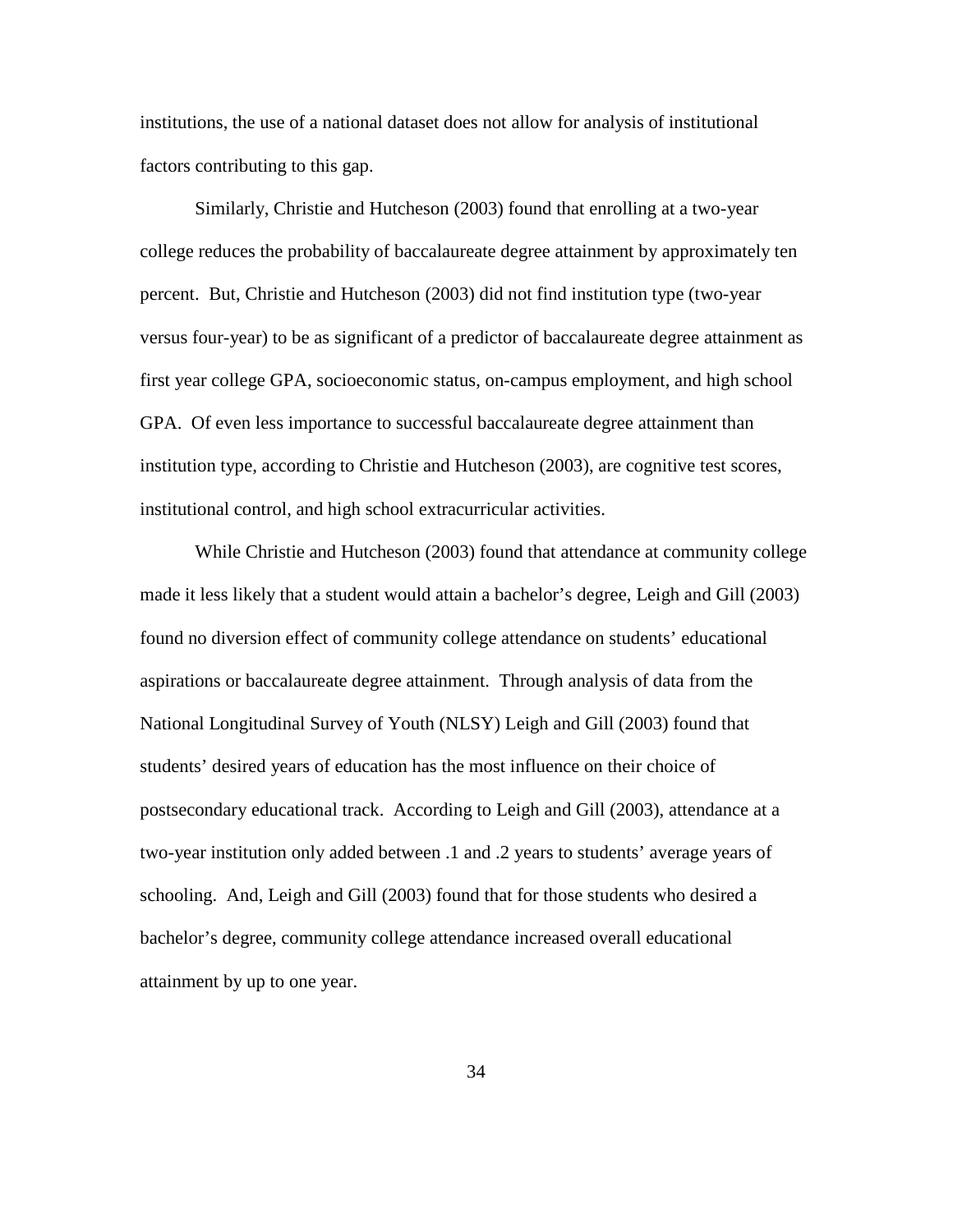Although Alfonso (2006), Christie and Hutcheson (2003), and others identify a bachelor's degree attainment gap between community college transfer students and students who began college at four-year institutions, Carlan and Byxbe (2000) found no significant differences in the cumulative upper division GPAs between these two student populations. While Carlan and Byxbe (2000) found lower division GPA, college major, and race to have significant impact on upper division academic performance for both populations, lower division GPA had a significantly greater impact for community college transfer students. Carlan and Byxbe (2000) found age, lower division credit hours and gender to be less significant indicators of academic performance for both populations. Although obtaining the associate's degree had a slight positive effect on the GPA of community college transfer students, Carlan and Byxbe (2000) did not find that earning this credential was a significant indicator of academic performance for these students.

Similarly, Dietrich and Lichtenberger (2015) found no "community college" penalty exists for baccalaureate degree attainment of students who begin their postsecondary career at community colleges compared to those who begin at four-year institutions. Using propensity score matching Dietrich and Lichtenberger (2015) found groups of rising juniors at four-year institutions with a similar distribution of characteristics (precollege and environmental factors) to groups of community college transfer students. The study analyzed a statewide (Illinois) longitudinal dataset including data from the National Student Clearinghouse, IPEDS, and Barron's. Propensity score matching enabled the researchers to identify whether attendance at the community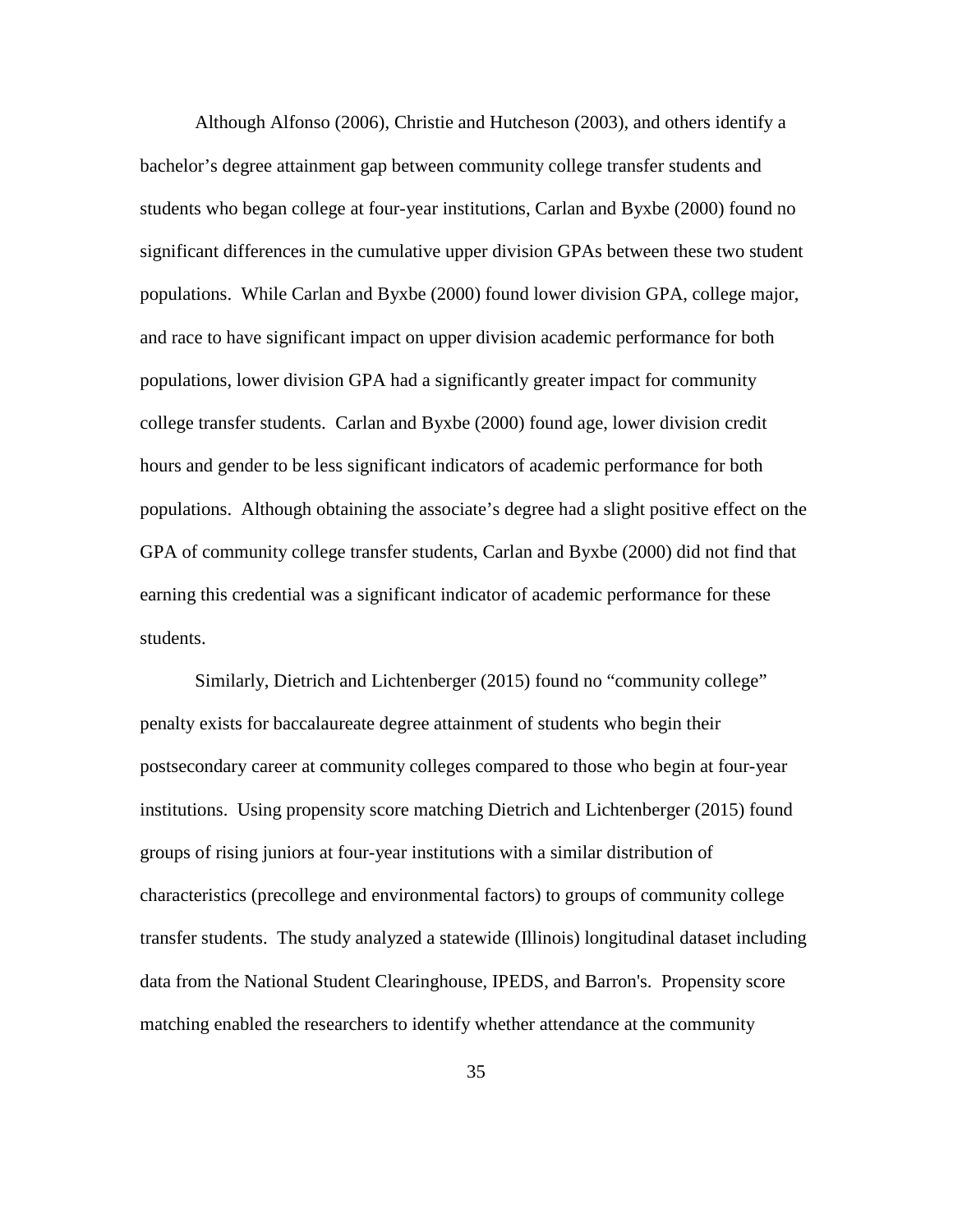college was the characteristic causing the community college penalty. Without accounting for pre-college and environmental characteristics a small but statistically significant community college penalty was found. However, after holding pre-college and environmental characteristics constant through propensity score matching no community college penalty was found. Additionally, when college selectivity was taken into account, no statistically significant community college penalty was discovered.

Attendance at a community or technical college can have a positive impact on the quality of four-year institution attended by students who transfer from these institutions. Hilmer (1997) studied patterns in university quality choices for community college transfer and direct to four-year institution path students accounting for various student characteristics such as family income, scholastic aptitude, and high school grades. Through analysis of data from the National Center for Education Research's High School and Beyond (HSB) survey, Hilmer (1997) found that students attend higher quality universities after attending community college. According to Hilmer's (1997) findings, the increase in university quality is especially pronounced for students from low income families as well as those with low scholastic aptitude and poor high school performance.

According to Melguizo, Kienzl, and Alfonso (2011) community colleges are preparing students academically for a successful transition to the four-year institution. Substantial differences exist between community college transfer and non-transfer students in terms of high school academic preparation, socioeconomic demographics, and financial support received in the forms of grants and loans, and Melguizo et al. (2011) found these differences to be more significant than differences in degree attainment.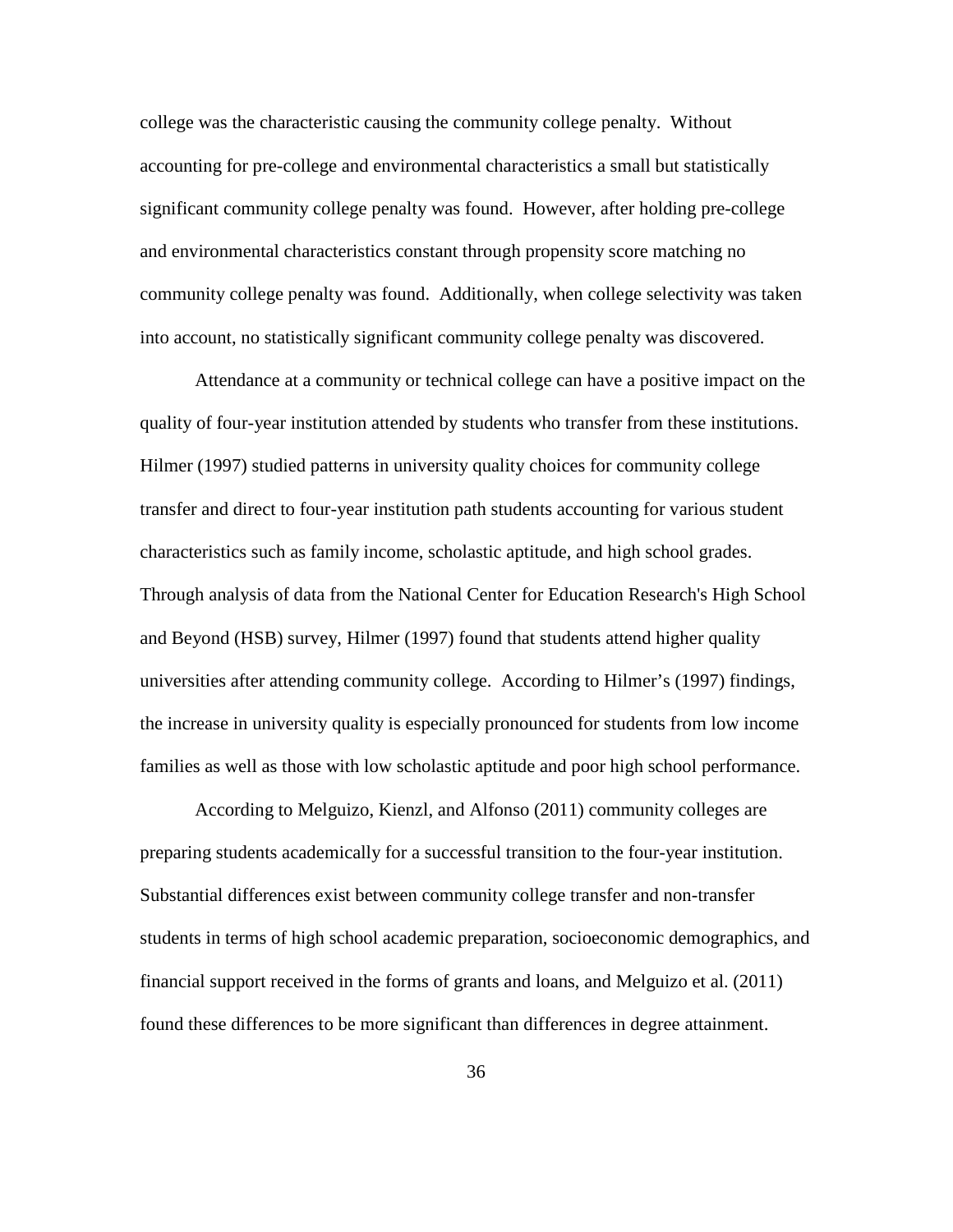Although the educational outcomes of community college transfer and non-transfer students are similar, Melguizo et al. (2011) noted the number of students transferring from community colleges to four-year institutions or obtaining two-year degrees or certificates was low. The dearth in community college students transferring to four-year institutions or obtaining two-year credentials is exacerbated in low-socioeconomic status and minority groups (Melguizo et al., 2011).

While only a small number of students transfer from community college to fouryear institutions, those who do receive cognitive benefits at the community college level. Pascarella, Bohr, Nora, and Terenzini (1995) estimated the net effect of two-year versus four-year college attendance on students' reading comprehension, math, critical thinking, and composite achievement during the first year of postsecondary education and identified differences in the extent of these effects for students from various backgrounds with varied pre-college characteristics. Although Pascarella et al. (1995) found relative cognitive impacts in the first year to be more or less the same for students at two- and four-year institutions controlling for pre-college academic preparation, this was not the case when considering every pre-college characteristic. Of particular note was that Pascarella et al. (1995) found non-White first year students experienced greater cognitive gains from first year attendance at two-year colleges than their White counterparts, while White students experienced greater cognitive gains in first year attendance at four-year institutions when compared to non-White students completing the first year at four-year institutions. The findings of Pascarella et al. (1995) provide evidence to support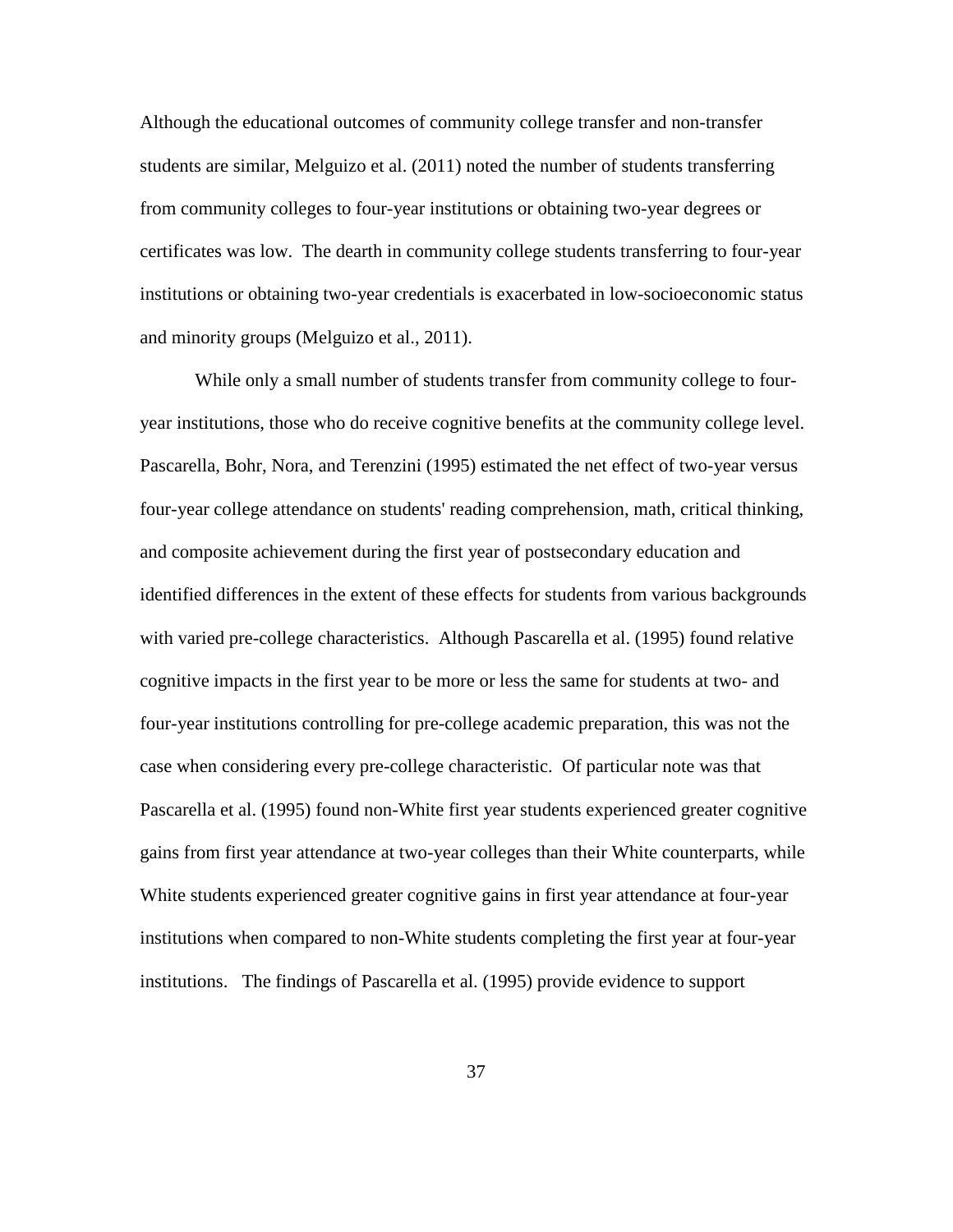community college, not only as a viable pathway to baccalaureate degree attainment, but also for increased cognitive development, particularly for students of color.

In addition to increasing cognitive gains, Pierson, Wolniak, Pascarella, and Flowers (2003) found community college attendance to impact specific learning dimensions. Through longitudinal analysis of a random sample from the National Study of Student Learning (NSSL) Pierson et al. (2003) found that two-year college attendance had a positive impact on students' openness to diversity, learning for self-understanding in the second year, and internal locus of attribution of academic success in the first year. While the impact of two-year college attendance on openness to diversity and learning for self-understanding was higher for male students than female students, these differences were influenced by conditional factors such as socioeconomic status and race (Pierson et al., 2003). According to Pierson et al. (2003) learning for self-understanding was highest for White students, although non-White students exhibited more growth in their preference for higher order cognitive activities. Pierson et al. (2003) found socioeconomic status to be negatively related to preference for higher-order cognitive activities; therefore, the lower a students' socioeconomic status the greater impact twoyear college attendance had on their preference for higher-order cognitive activities.

Despite perceived or real differences in educational attainment or cognitive development, community college transfer students and native four-year college and university students experience similar socioeconomic gains. According to Whitaker and Pascarella (1994), two-year and four-year college entrants were found to have virtually identical earnings after 13 years. These socioeconomic impacts, according to Whitaker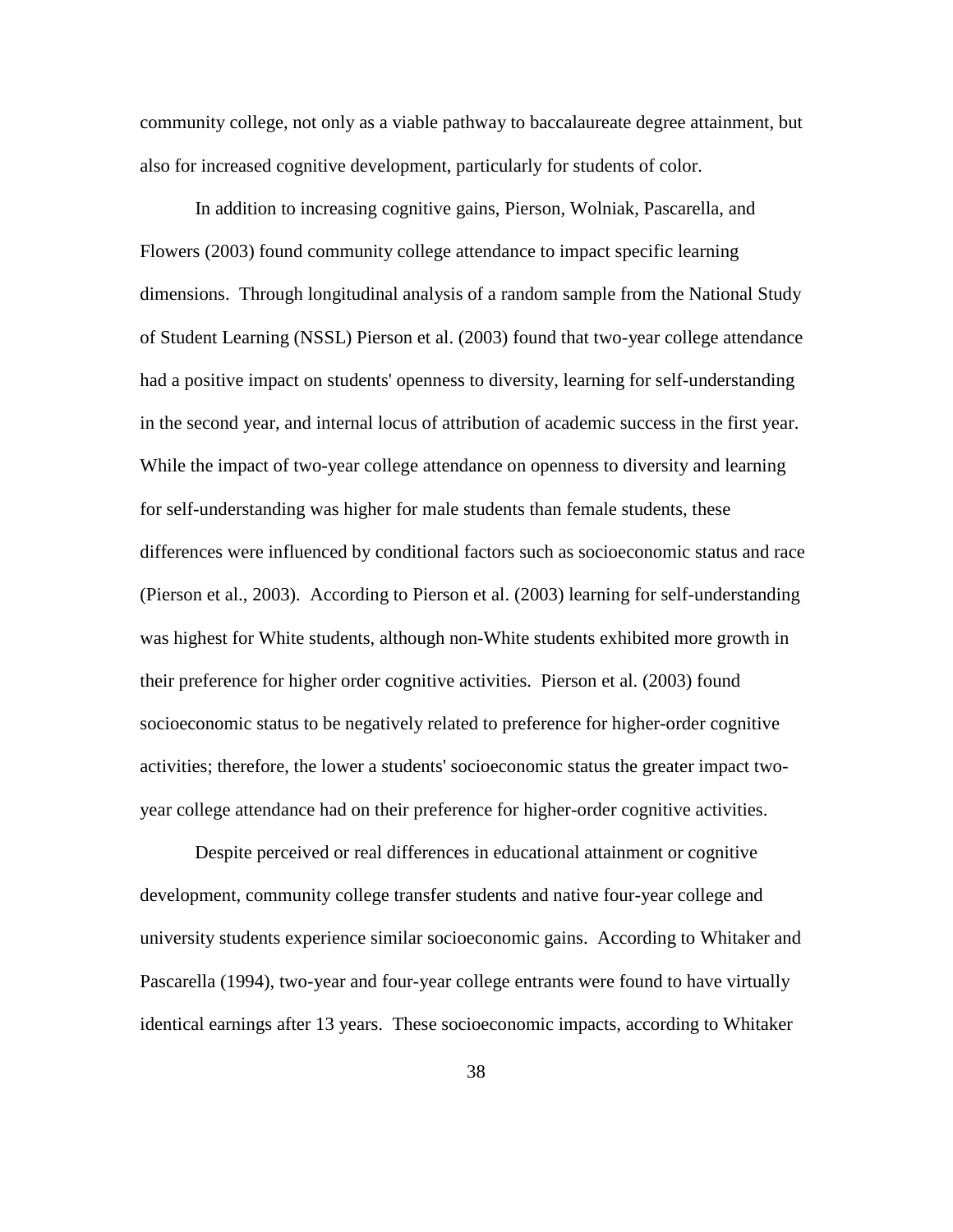and Pascarella (1994) were virtually identical for students regardless of their ethnicity, gender, age, and socioeconomic background.

Finally, Li (2010) compared bachelor's degree attainment rates for transfer versus non-transfer students using data from the Beginning Postsecondary Students Longitudinal Study (BPS:96/01). According to Li's (2010) analysis, transfer students were less likely than non-transfer students to obtain a bachelor's degree within six years. Despite a gap in degree attainment for transfer versus non-transfer students, Li (2010) found that transfer students' level of academic and social acculturation into the new institution influenced degree attainment. The more students felt socially and academically acculturated to the institution, the greater chance they had of completing the degree (Li, 2010).

## **Critique of Educational Attainment Literature**

The literature regarding the educational attainment of students who transfer from public two-year to four-year institutions emphasizes both student-level and institutional factors contributing to the educational attainment of these students. Studies in this body of literature employ quantitative methodologies to understand the relationship of studentlevel and institutional factors to the educational attainment of students transferring from public two-year to four-year institutions. Although these quantitative studies offer evidence that attendance at a community or technical college has a positive effect on the educational attainment of students transferring to four-year institutions, these studies do not provide information about how students experience the transfer process. Deeper understanding of the public two-year to four-year institution transfer process would be gained through inquiry into how students experience this process. Such inquiry could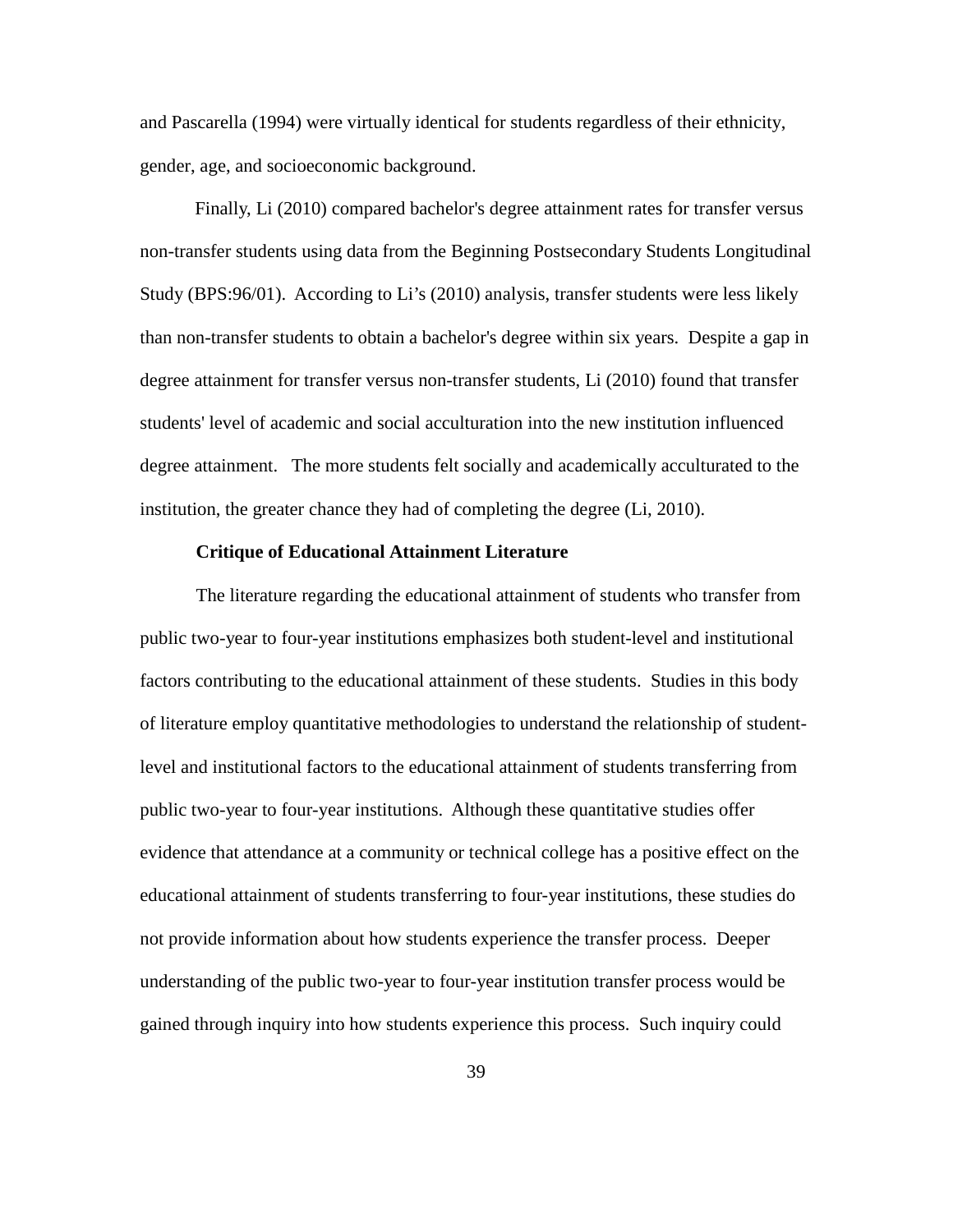provide valuable insight into ways to account for student-level and institutional factors in the transfer process and increasing the educational attainment of these students.

## **Theoretical Framework**

As noted by Wolf-Wendel et al. (2009), the student development theories of involvement (Astin, 1984/1999), integration (Tinto, 1993), and engagement (Kuh, 2001; Kuh, Kinzie, Schuh, & Whitt, 2005) have evolved over time. Pace (1980) was the first to hypothesize that the amount of effort that a student puts into his college experience is an indicator of the amount that student will get out the college experience. In 1984, Astin expanded on the work of Pace (1980) when he presented his theory of involvement. Involvement, according to Astin (1984), is a time-on-task theory relating to physical and psychological energy expended. According to Wolf-Wendel et al. (2009), Astin (1984) described involvement as "both qualitative and quantitative...related to learning, and [to] be encouraged by institutions to enhance educational effectiveness" (p. 410). Astin (1984/1999) defines involvement as "the amount of physical and psychological energy that the student devotes to the academic experience" (p. 518). In addition to time and energy, involvement takes into account the impact of the environment. Astin's (1984/1999) Input-Environment-Output (I-E-O) model of involvement is commonly cited in the literature. Central to Astin's (1984) theory is the institution because "the effectiveness of any educational practice is directly related to the capacity of that policy or practice to increase involvement" (p. 298). The institution is also a critical component of other student development theorists in this area.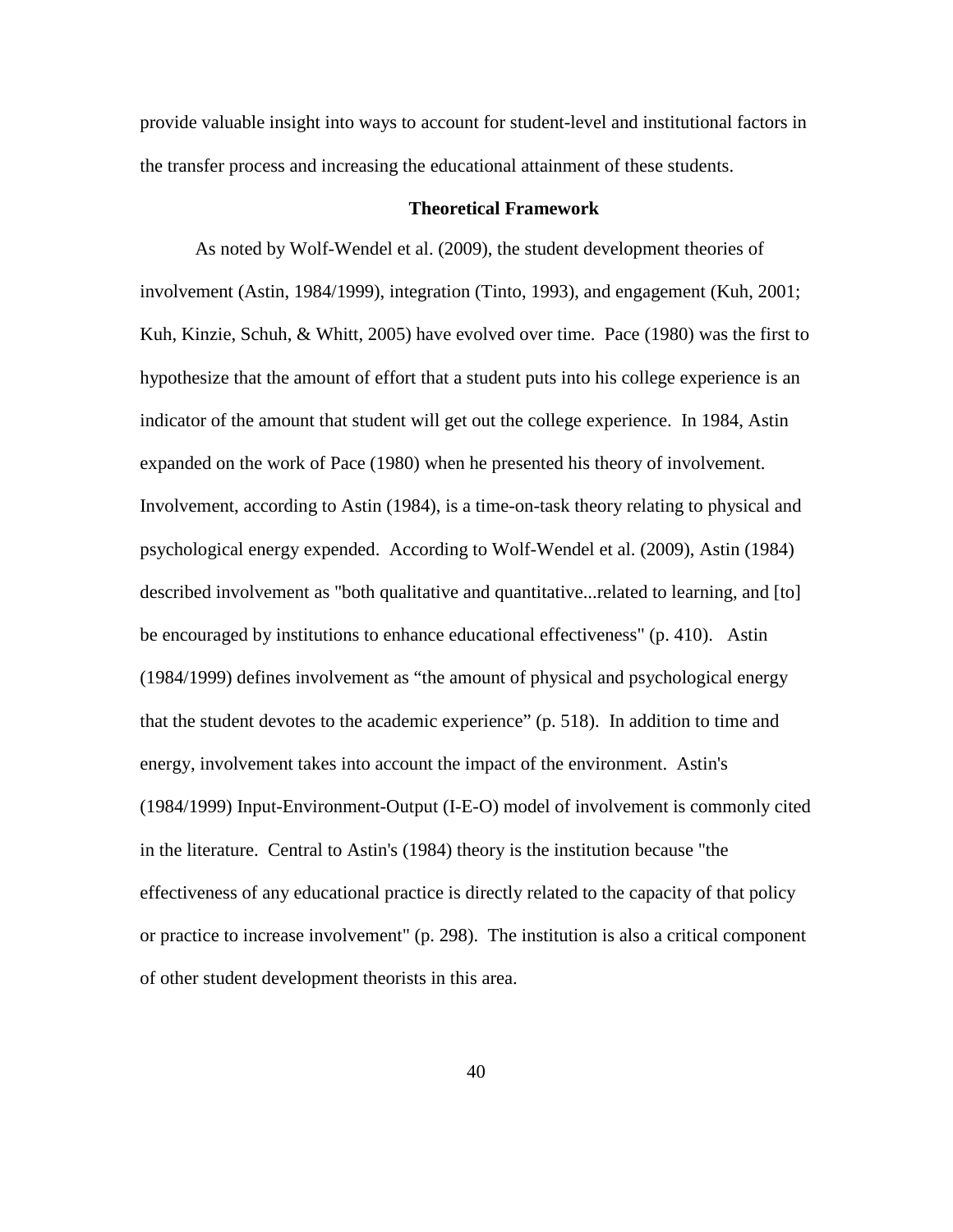Tinto's (1993) theory of integration attempts to rationalize the role of the student and the institution in students' voluntary departure from the institution. Academic and social integration, according to Pascarella and Terenzini (2005), is "the extent to which the individual shares the normative attitudes and values of peers and faculty in the institution and abides by the formal and informal structural requirements for membership in that community" (p. 54). According to Wolf-Wendel et al. (2009), integration is critical in the student's first year at the institution. Tinto's (1993) theory of integration is used to understand student departure from the institution, using levels of acculturation to the institution as rationale for student departure. This aspect of Tinto's (1993) theory makes integration an appropriate lens through which to view the experiences of transfer students who depart one institutional culture only to enter another.

The theory of engagement put forth by Kuh (2001) and advanced by Kuh et al. (2005) captures constructs of both involvement and integration. Engagement relates to both the time and effort students expend on educationally purposeful activities inside and outside the classroom as well as how the institution expends resources in support of students engaged in these activities. Institutional improvement is central to Kuh's (2001) engagement theory. As noted by Wolf-Wendel et al. (2009), "the concept of student engagement is about encouraging institutional reflection and action on effective practice" (p. 414). Engagement is about determining the time and effort students put toward educationally purposeful activities so that institutions can make adjustments to increase levels of student engagement.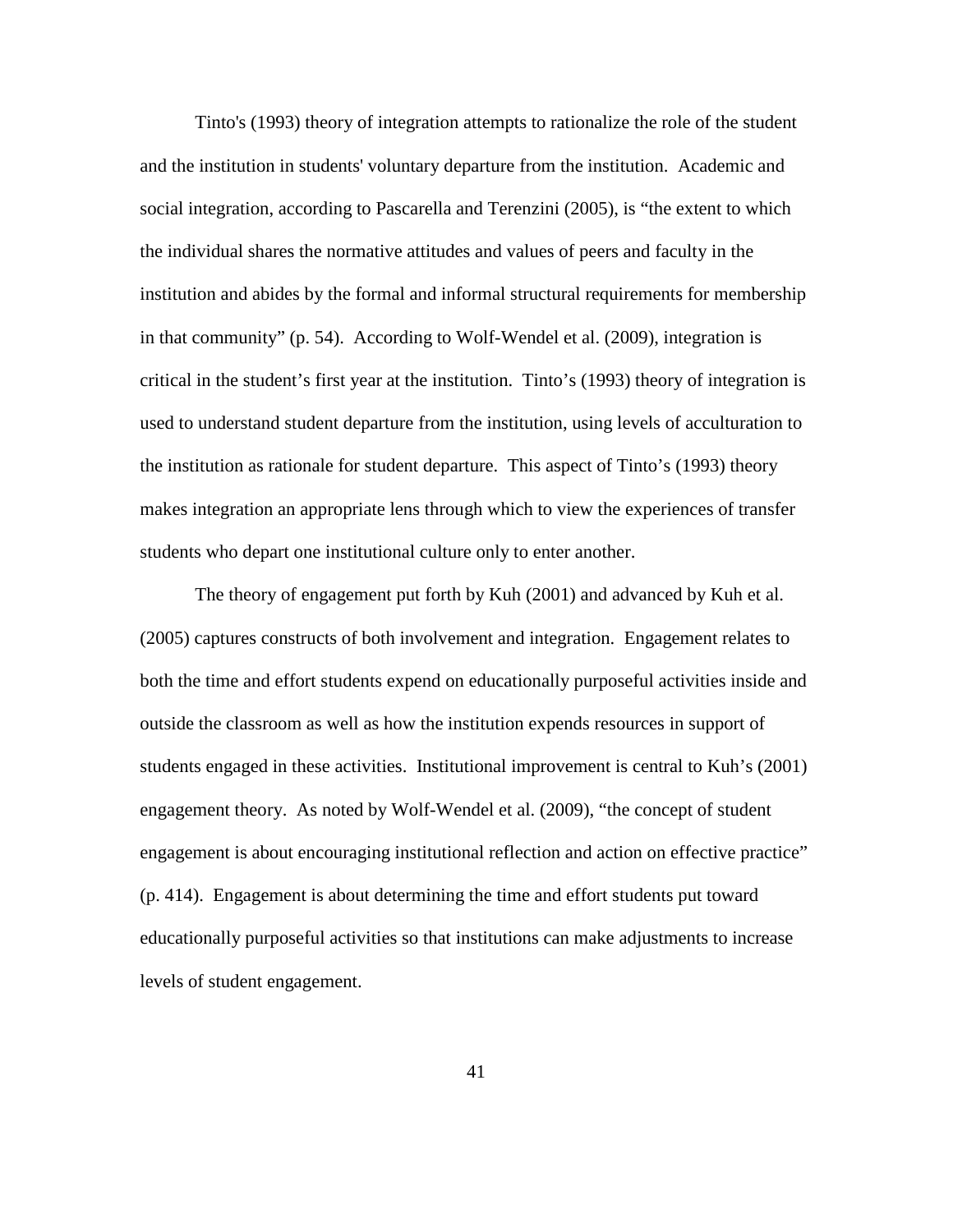While the theories of involvement (Astin, 1984/1999), integration (Tinto, 1993), and engagement (Kuh, 2001; Kuh, Kinzie, Schuh, & Whitt, 2005) are applied in the literature (Barnett, 2011; Berger & Milem, 1999; Chapman & Pascarella, 1983; Crisp, 2010; Ishitani & McKitrick, 2010; Kuh et al., 2008; Lester et al., 2013; Townsend & Wilson, 2006) these theories are not without their critiques and limitations. Although all three theories acknowledge both student and institutional components, as noted by Wolf-Wendel et al. (2009), a critique of these theories is their emphasis on the institution with less emphasis on the student's role in actively involving, engaging, and integrating. Another critique of these theories is that they have been primarily studied in traditional college students (Barnett, 2011; Berger & Milem, 1999; Chapman & Pascarella, 1983; Crisp, 2010; Kuh et al., 2008). As noted by Wolf-Wendel et al. (2009) these theories have been used to understand the experiences of "traditional age students [as opposed to] the full spectrum of college students" (p. 412). A key limitation of these theories is how the constructs are measured. For example, being in the Spanish Club may not be that meaningful to a particular student. While being in a fraternity or sorority might require a lot of time and energy from students, but may or may not be the best representation of involvement, integration, or engagement for that student. As noted Wolf-Wendel et al. (2009) by Determining an accurate measure for these constructs is challenging.

Researchers such as Guiffrida (2003) and Rendón (1994) have applied integrationist approaches to minority and non-traditional student populations finding that modifications for these populations are appropriate. Guiffrida (2003) studied how membership in African American student organizations played a role to the integration of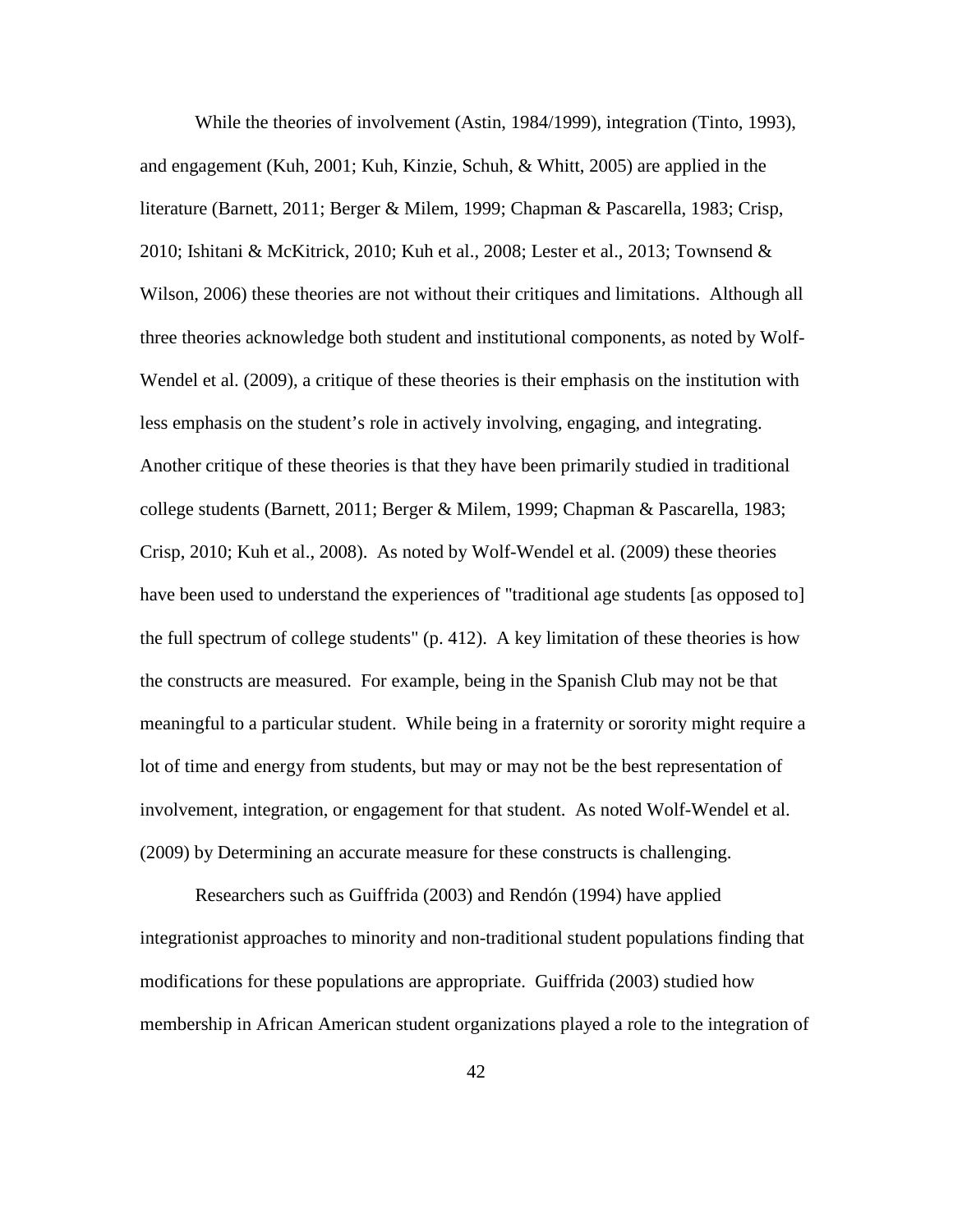African American students at predominantly White institutions (PWIs). Through this inquiry, Guiffrida (2003) found that membership in such organizations contributed to these students' feelings of connection to faculty and opportunities for involvement at the institution. Rendón (1994) posited that nontraditional students face challenges with integrating academically and socially on traditional two-year and four-year college campuses. Structural and cultural factors play a role, according to Rendón (1994), in validating and invalidating students' experiences at the institution. For example, Rendón (1994) cites the expectation that students get involved in campus activities and organizations as potentially counter to the culture of nontraditional students whose family or other obligations may discourage or hinder them from participating in this aspect of campus life. Rendón (1994) also found that nontraditional students believe the institution has a role in asking students to get involved rather than students proactively engaging in campus life. According to Rendón, Jalomo, and Nora (2001), nontraditional students must manage the interaction of their primary culture with that of the majority culture on campus. Therefore, Rendón et al. (2001) suggest that more research is needed to understand how aspects of students' primary culture such as race, socioeconomic status, gender and other issues play out for nontraditional college students, particularly those on nontraditional pathways to higher education including transfer between institutions. As noted by Yin (2014), these types of "how" questions are best understood through qualitative methods.

The common thread between the theories of involvement (Astin, 1984/1999), integration (Tinto, 1993), and engagement (Kuh, 2001; Kuh et al., 2005), regardless of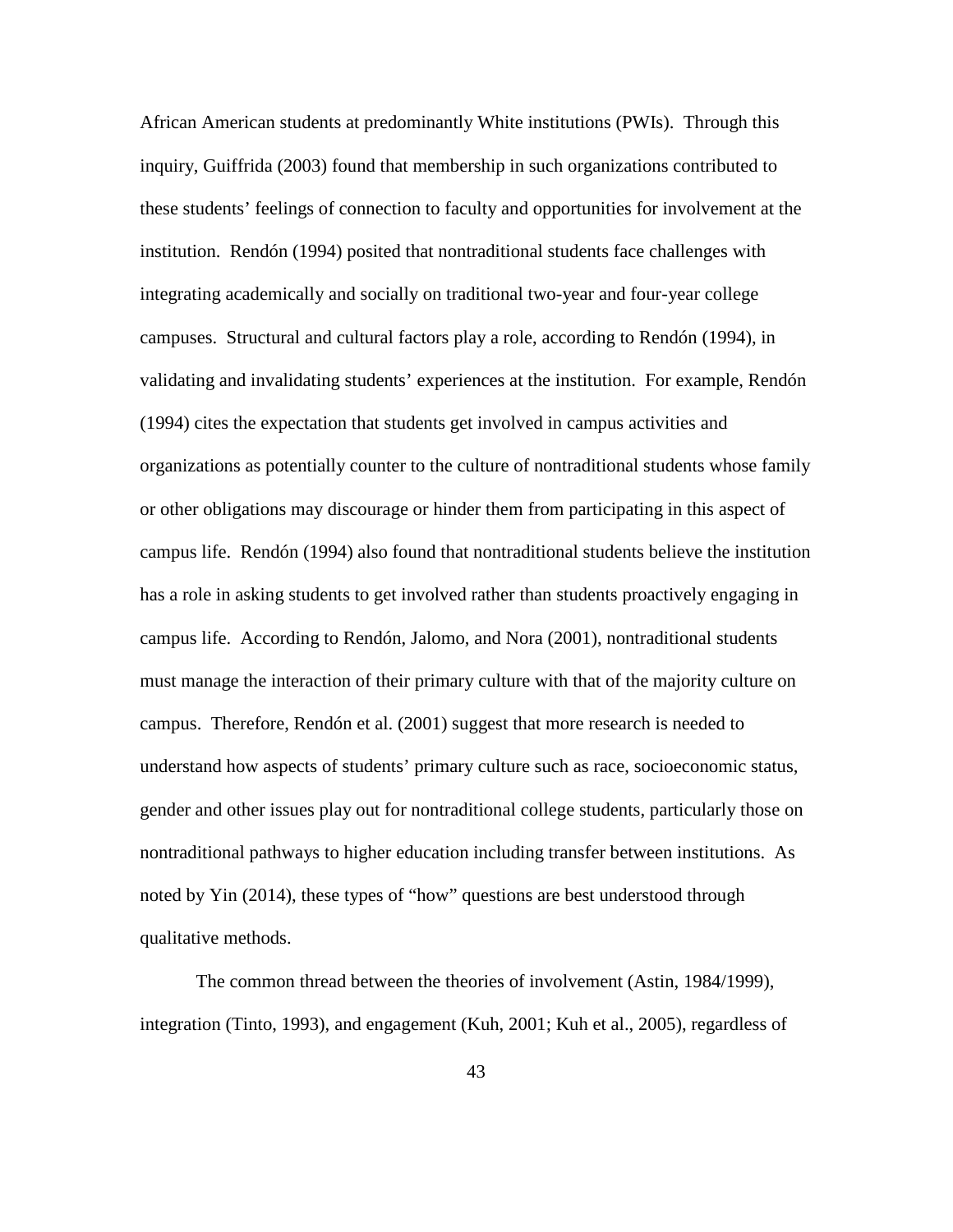the student population to which they are applied, is the experiences of students in higher education institutions. These experiences are both academic and social. Students' academic and social experiences both inside and outside the classroom contribute to their understanding of the institution and themselves within the institution. Students who transfer from community and technical colleges to nonprofit four-year institutions have academic and social experiences at both institutions. Through the process of transferring from one institution to the other these students have academic and social experiences that affect their understanding of themselves and of the institutions of higher education.

In the next section, applications of the theories of involvement (Astin, 1984/1999), integration (Tinto, 1993), and engagement (Kuh, 2001; Kuh et al., 2005) in higher education research will be reviewed. The application of these theories leaves research open to many of the critiques outlined above including imbalance in student versus institutional roles and measurement limitations. Analysis of experiences, both academic and social, is the lens through which the current study will examine students who transfer from public two-year to private nonprofit four-year institutions. Application of this broad perspective can help to mitigate some of the challenges inherent to previously applied theories.

## **Application of Theory**

Applying an early version of Tinto's (1975) model of student attrition, Chapman and Pascarella (1983) found that students' academic and social integration into the institution varies significantly based on institutional type. Students at liberal arts colleges are most likely to be integrated academically into the institution, while commuter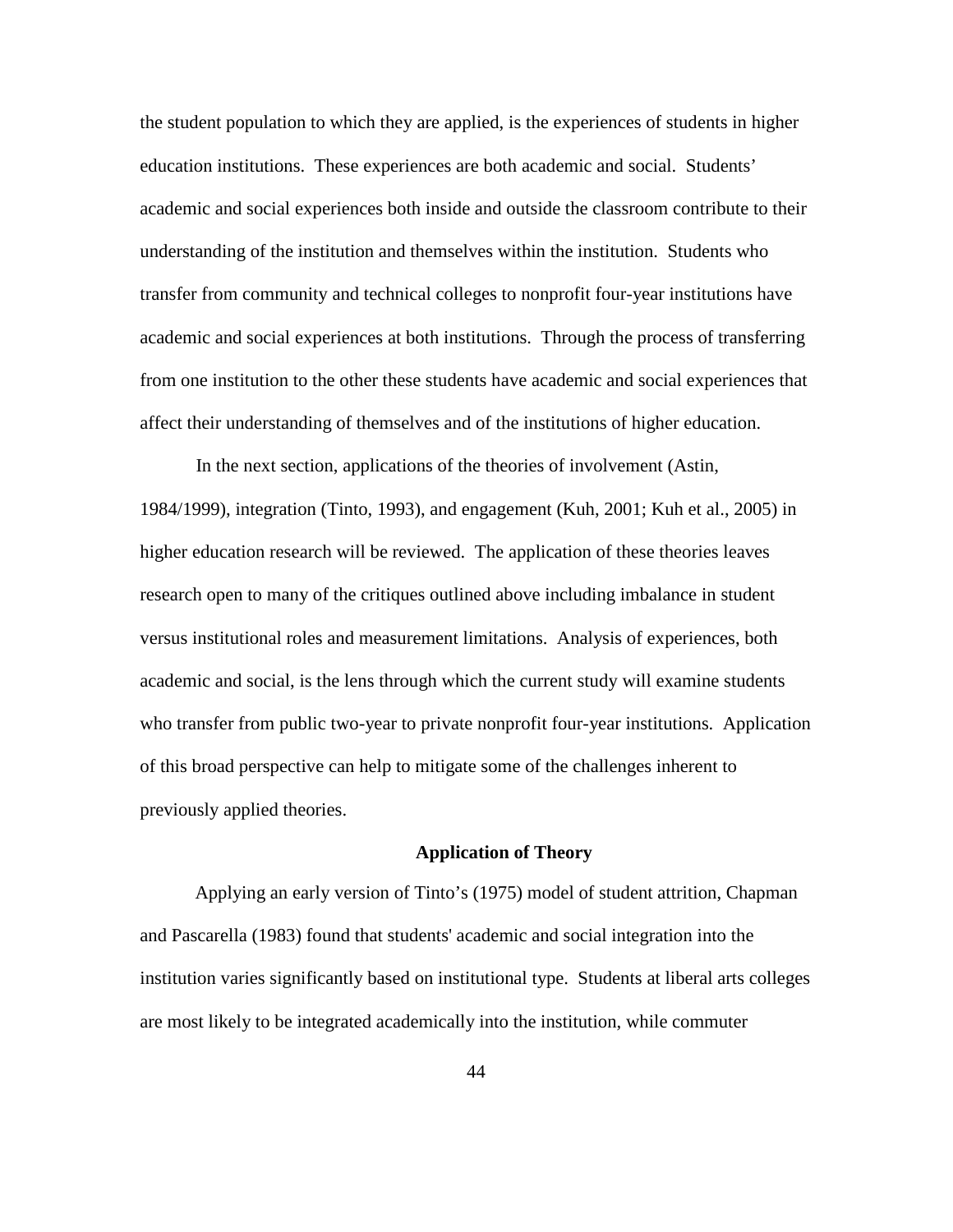students at four-year institutions and students at two-year institutions were found to be the least academically integrated (Chapman & Pascarella, 1983). Chapman and Pascarella (1983) also found that some personal characteristics, such as socioeconomic status, are positively related to social integration to the institution. Minority status, socioeconomic disadvantage, and status as a first generation college student can impact the social and academic transition for students, particularly for Black and Hispanic students (Fischer, 2007). Although Fischer (2007) found that academic connections were not strongly related to student satisfaction with their transition to college, formal social connections were found to have a positive impact on academic performance for Black, Asian, and Hispanic students but not for White students. Students with different characteristics and at different types of institutions exhibit different levels of academic and social integration.

As Kuh et al. (2008) found, student engagement in educationally purposeful activities, such as asking questions in class, communicating with an instructor outside of class, or joining study groups, has a positive effect on student GPA and persistence between the first and second year regardless of students' racial or ethnic background. While transfer status has a negative effect on persistence, the positive effects of engagement on academic outcomes are greater for students with lower abilities and students of color when compared to White students (Kuh et al., 2008). As many public two-year higher education institutions serve students from these populations it is important that these institutions pay special attention to programming that encourages these students to engage in educationally purposeful activities. Having these types of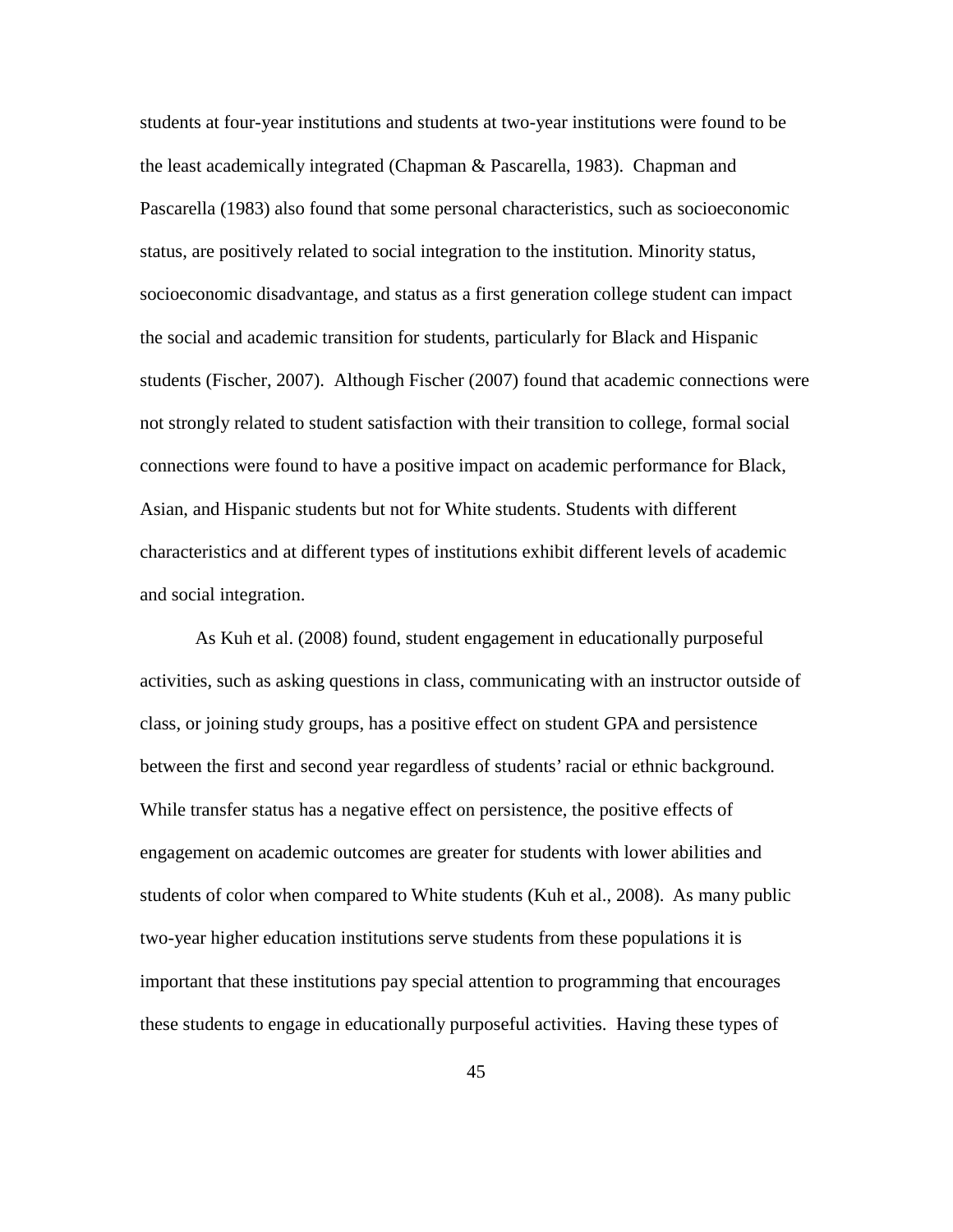academic and social experiences will benefit the student at both the two-year and fouryear institution.

Berger and Milem (1999) examined the direct and indirect effects of student involvement and integration as they relate to persistence in four-year college and university students in general. In addition to the impact of gender, high school, and family background, Berger and Milem (1999) also found that student involvement during the fall term was a strong predictor of their involvement during the spring term. According to Berger and Milem (1999), students who did not get involved early in the fall semester were less likely to persist. Moreover, Berger and Milem (1999) found that students who persist share values, norms, and patterns of behavior in line with those prevailing on campus.

Academic integration and experiences with faculty contribute to community college student persistence. According to Barnett (2011) faculty validation experiences and academic integration were both found to be strong predictors of community college student persistence. While Barnett (2011) found that academic integration had a direct effect on student persistence, the effect of faculty validation on persistence was indirect. Persistence, faculty experiences, and academic integration are particularly salient to the experiences of students transferring from public two-year postsecondary institutions. These students must persist at both the community or technical college and baccalaureate degree levels. Additionally, these students have experiences with faculty and academic integration at both the community or technical college and four-year institution which influence their overall persistence.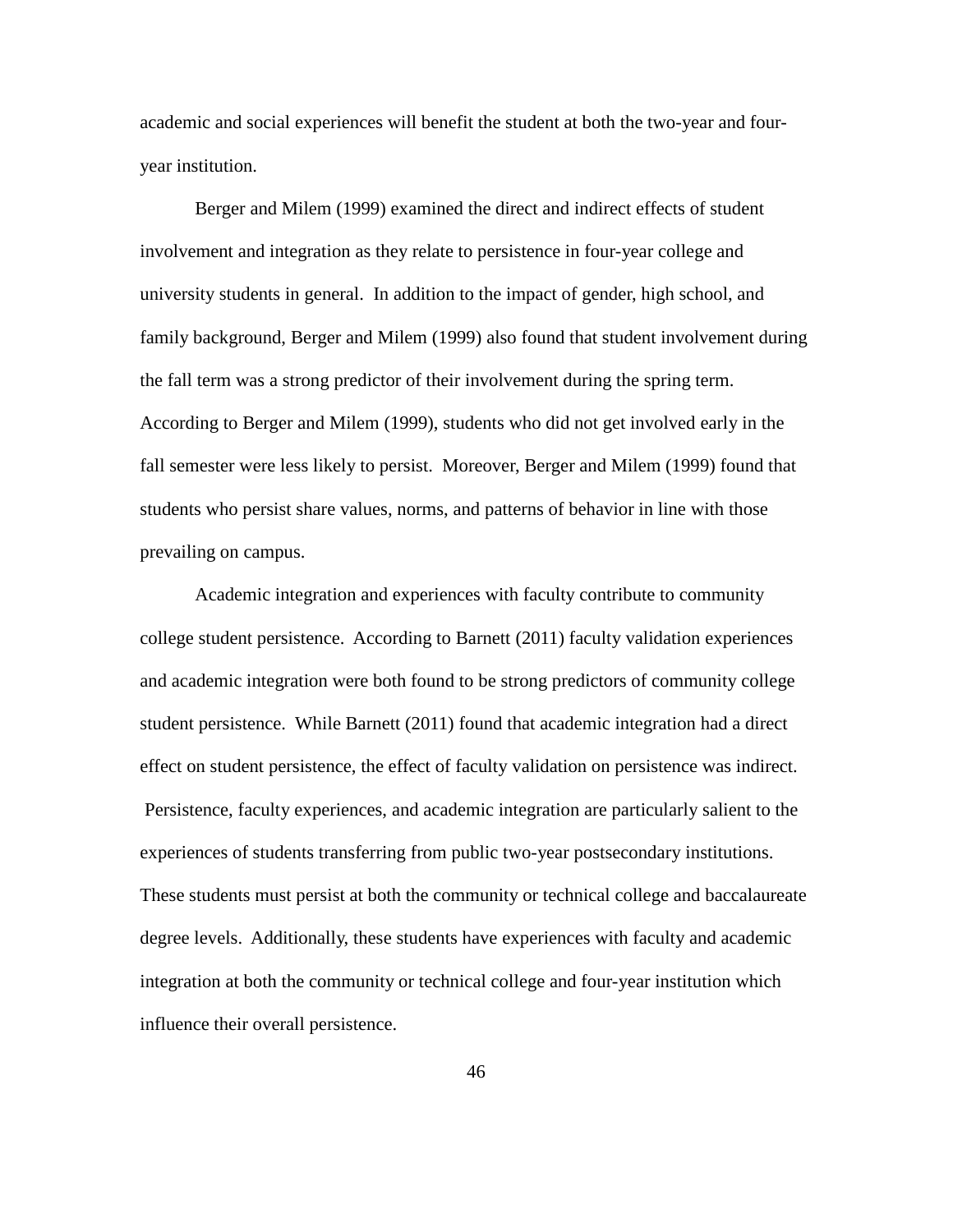Ishitani and McKitrick (2010) investigated how community college students who transfer to four-year institutions integrate both socially and academically to the receiving institution. Data was collected from the National Survey of Student Engagement (NSSE) for this study which analyzed responses of 535 seniors at a doctoral-intensive university with total enrollment of approximately 11,000 students, with about 700 transfer students being admitted to this institution annually. Ishitani and McKitrick's (2010) sample included 417 native students and 118 transfer students from community colleges. Using regression analysis, Ishitani and McKitrick (2010) created a model that used variables such as gender, ethnicity, age, parent's education, matriculation timing, enrollment status, and GPA to predict native and community college transfer students' scores on the selected NSSE benchmarks. Ishitani and McKitrick's (2010) findings were consistent with their hypothesis that community college transfer students were less likely to be engaged at the four-year institution, although timing of transfer was found to be a moderating factor.

## **Synthesis of Application of Theory**

Research applying the theories of involvement (Astin, 1984/1999), engagement (Kuh, 2001), and integration (Tinto, 1993) to traditional college students has confirmed much of what these theories posit. Kuh et al. (2008) found that engaging in educationally purposeful activities has a positive impact on student persistence and academic performance. While Berger and Milem (1999) found that lack of involvement in these types of activities has negative effects on student persistence. Similarly, Barnett (2011) found that faculty members play a key role in validating the experiences of students in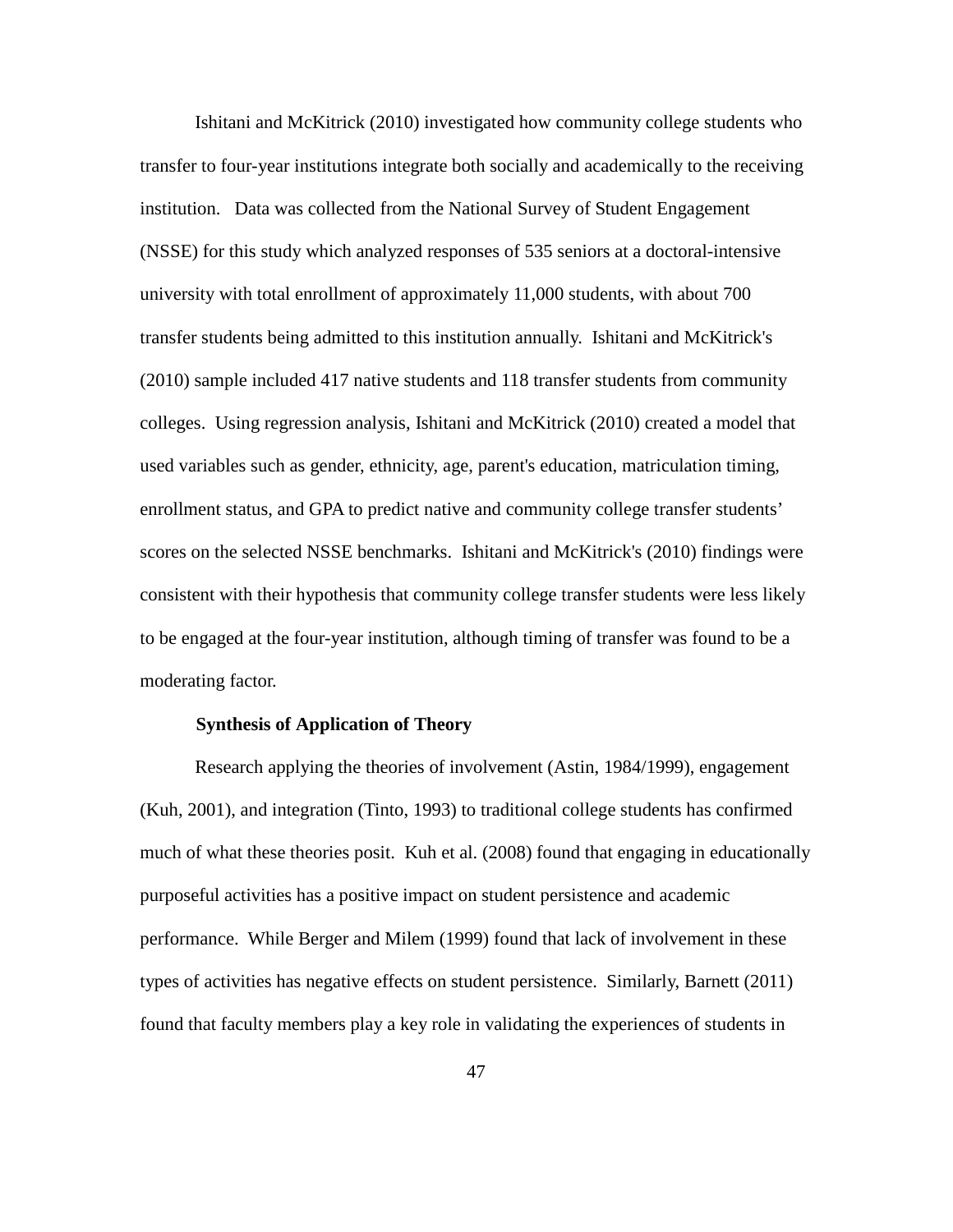ways that are critical to student persistence and performance.

When the theories of involvement (Astin, 1984/1999), engagement (Kuh, 2001), and integration (Tinto, 1993) are applied to special and nontraditional student populations the results differ. For example, Chapman and Pascarella (1983) found that integration (Tinto, 1993) varies by institutional type and by students' socioeconomic status. Minority status was also found by Fischer (2007) to have an effect on students' perception of their transition to college. And, Ishitani and McKitrick (2010) found that community college students were less likely to be engaged in educationally purposeful activities after transferring to four-year higher education institutions.

As noted by Guiffrida (2003) and Rendón (1994), theories such as involvement (Astin, 1984/1999), engagement (Kuh, 2001), and integration (Tinto, 1993) have different implications when applied to populations other than traditional college students. Although some research outlined in the previous section has included special and nontraditional student populations (Chapman & Pascarella, 1983; Fischer, 2007; Ishitani & McKitrick, 2010), this research offers limited information about how the theories of involvement (Astin, 1984/1999), engagement (Kuh, 2001), and integration (Tinto, 1993) should be applied to nontraditional populations. Quantitative research such as that of Berger and Millem (1999), Barnett (2011), Chapman and Pascarella (1983), Fischer (2007), and Ishitani and McKitrick (2010) can identify that differences in outcomes related to involvement (Astin, 1984/1999), engagement (Kuh, 2001), and integration (Tinto, 1993) exist for students with different personal characteristics and attending various institutional types. However, qualitative research is needed to gain insight into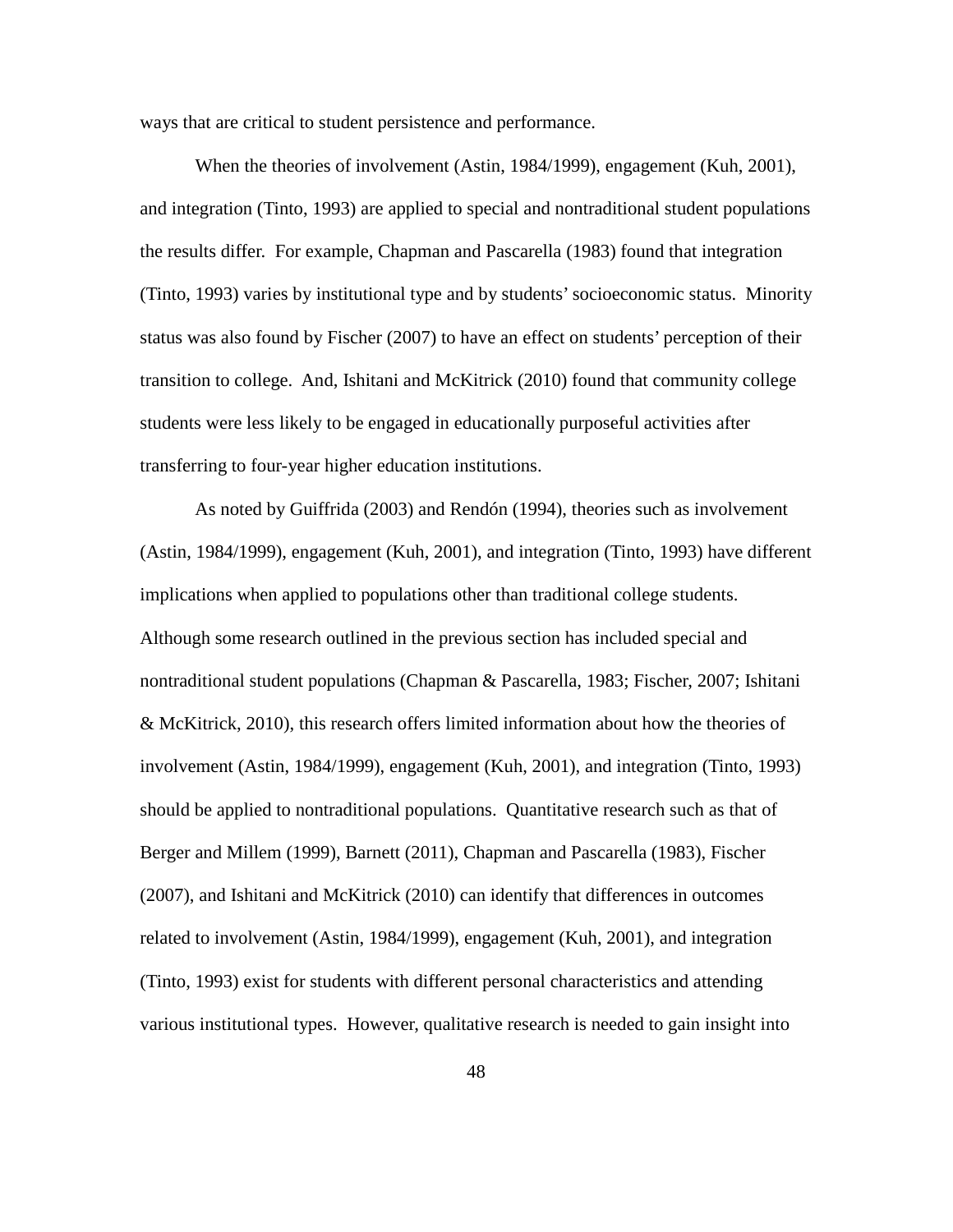how students experience these differences.

### **Research Gap**

Student characteristics, institutional factors, as well as students' academic and social experiences contribute to the transfer process for students transferring from public two-year to private nonprofit four-year institutions. Student and institution level attributes impact the experience of these students. The impact of these attributes on the experiences of students at public two-year postsecondary institutions, including those transferring to public nonprofit four-year institutions, has been studied extensively. But, there is a research gap in the literature on the experiences of students transferring from public two-year to private nonprofit four-year institutions.

According to Cox (2009) community college students perceive their degree attainment as integral to the achievement of their long-term professional goals. As noted by Cox (2009), community college students are often balancing school and work responsibilities, putting their intention for obtaining the degree (career advancement) in conflict with their current financial and work obligations. There is a desire amongst community college students to earn a career-advancing credential in as an efficient a manner as possible; however, sometimes students forgo matching their coursework with career goals in order to achieve maximum efficiency in time to degree (Cox, 2009). This is problematic for community college students, in particular those who want or need to transfer to four-year institutions. According to Cox (2009), many community college students earn credentials with few transferable credits even though their ultimate career goal requires baccalaureate degree attainment.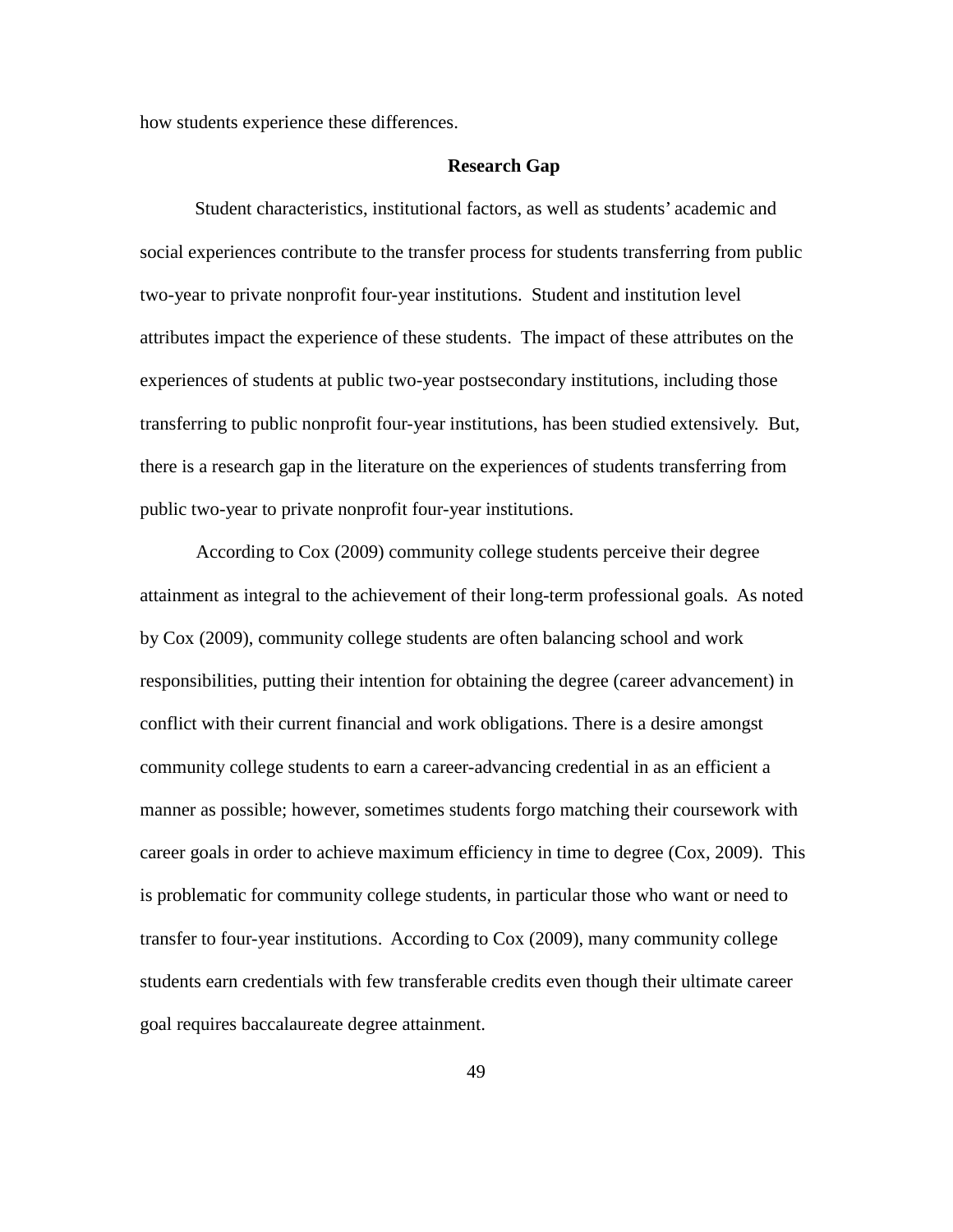Crisp (2010) studied the impact of mentoring, social and academic integration, as well as institutional and goal commitment on community college student persistence. Amongst community college students, gender was found to be a key predictor of the mentoring experience, with women perceiving greater gains from the mentoring experience than men (Crisp, 2010). Majority and non-Asian students perceived similar levels of psychological, degree and career, academic, and role model support from the mentoring experience (Crisp, 2010). Of particular note is that part-time students perceive more mentoring support than full time students (Crisp, 2010). These findings are significant because they provide evidence that academic and social experience can encourage student success, particularly at the community college level.

Townsend and Wilson (2006) studied the perceptions that community college transfer students have about institutional factors that played a role in their transfer process and adjustment to the receiving institution. Townsend and Wilson (2006) concluded that cultural and structural differences between the community college and university play a large role in community college students' perceptions of the transfer process. Community college transfer students need more support for academic and social integration at the receiving institution as well as additional support from the community college regarding the transfer process (Townsend  $& Wilson, 2006$ ). Townsend and Wilson's (2006) study prioritizes the role of the institution over the role of the student in the transfer process.

Lester et al. (2013) also approached the subject of community college transfer student engagement at the four-year institution. Lester et al. (2013) sought to shed light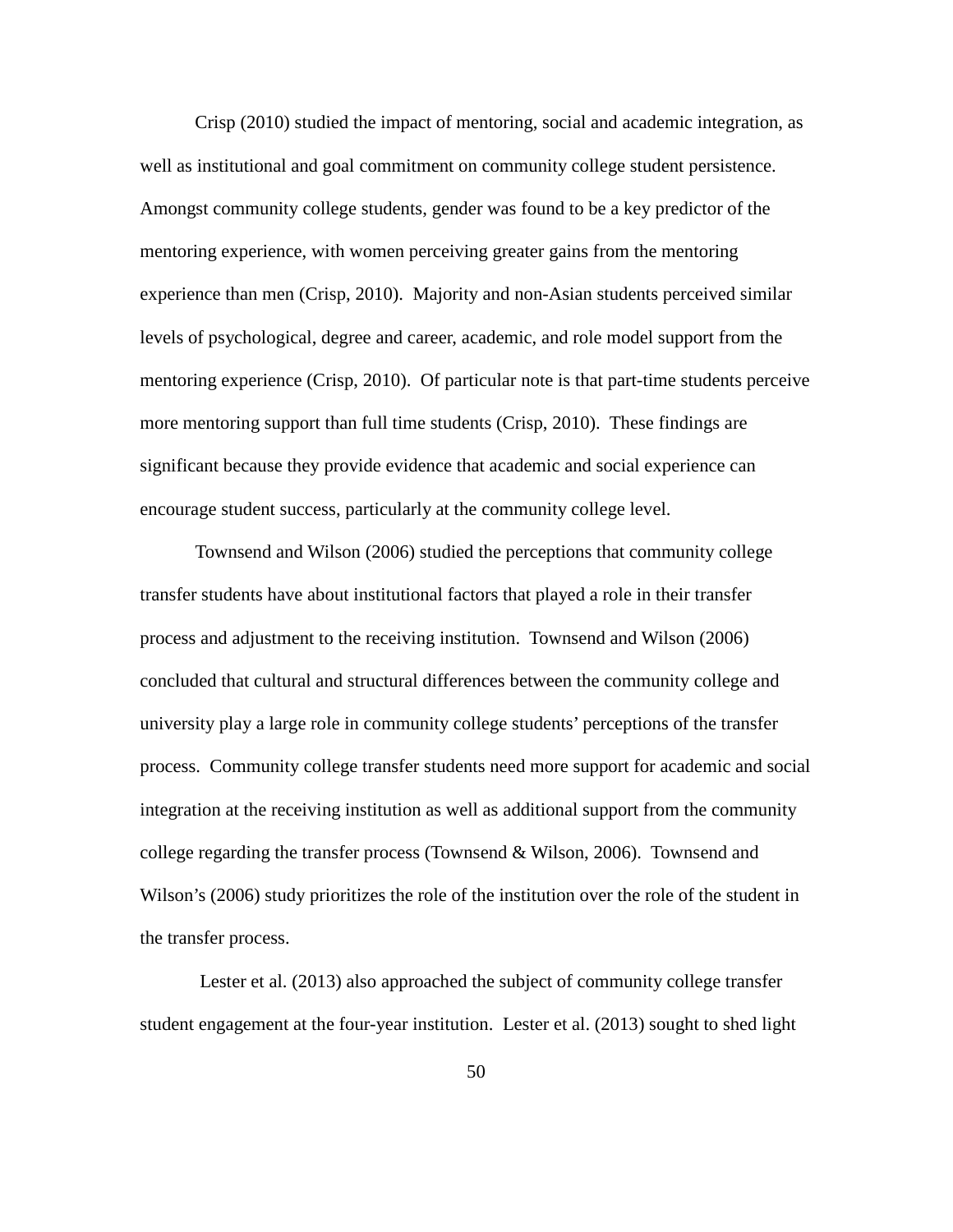on how transfer students perceive and experience social and academic engagement at a public four-year institution. Lester et al. (2013) conducted interviews with 31 transfer students at a public nonprofit university in the Mid-Atlantic. While some participants were engaged in social activities (clubs, residence halls, Greek organizations) on campus, most participants in the study described family and friends and off-campus community organizations as their primary means of social engagement. According to Lester et al. (2013) the participants found social engagement activities to be learning opportunities. Participants described academic engagement as "strict focus on academic activities that include meaningful connections with faculty members as well as academic challenge and learning"(Lester et al., 2013, p. 214). Although participants in the Lester et al. (2013) study did not consider attending faculty office hours or communicating with faculty via email to be forms of engagement, participants did consider faculty feedback on assignments to be academically engaging. According to Lester et al. (2013) participants tended to prioritize academically engaging activities over socially engaging activities, citing the latter as potentially distracting and not central to their purpose at the institution. Academic rigor and challenge were also found by Lester et al. (2013) to contribute to the transfer students' sense of belonging at the institution. Although Lester et al. (2013) place more emphasis on the role of the student in the transfer process than Townsend and Wilson (2006), the role of the student is viewed in terms of how the student perceives the institution academically and socially.

While studies such as those of Cox (2009), Crisp (2010), Lester et al. (2013), and Townsend and Wilson (2006) contribute to the understanding of the experiences of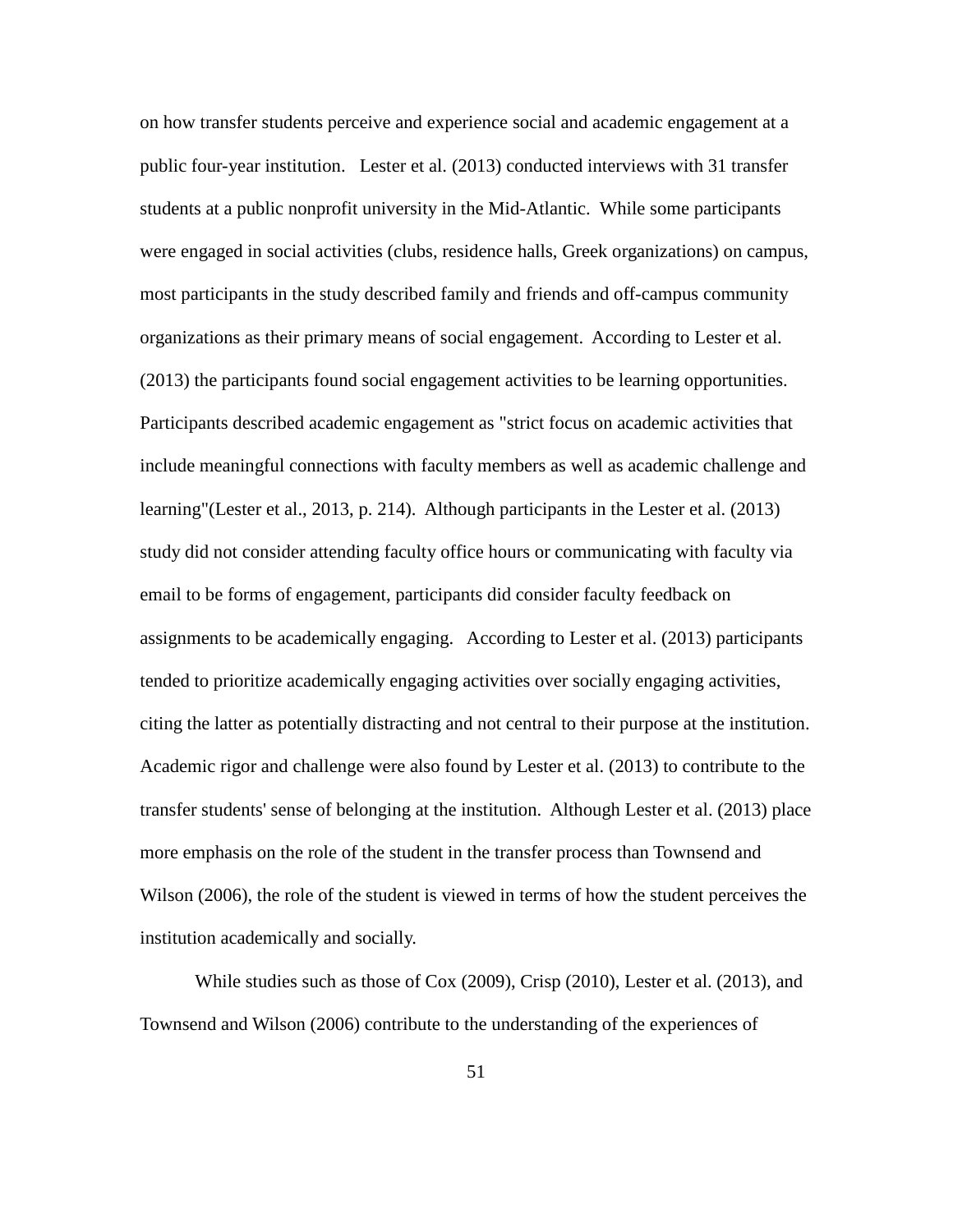community college students who transfer to four-year institutions, these studies only provide a partial picture. Another important part of the picture is comprised of the experiences of community college students who transfer to private nonprofit four-year institutions. As found by Eide et al. (1998) earning an undergraduate degree from a private nonprofit higher education institution positively impacts the likelihood that students will attend graduate school at a major research university. Other researchers such as Fox (1993) have found that the rate of return on the investment in private nonprofit four-year education is comparable, if not greater, than that of public nonprofit four-year education. These are just some of the reasons that it is important to understand the experiences of community college students who transfer to private nonprofit four-year institutions. The current study attempts to fill this gap in the literature by providing information about the academic and social experiences of students transferring from public two-year to private nonprofit four-year institutions. This study will add to the current literature regarding community college transfer students by exploring these students' academic and social experiences throughout the transfer process. The study will take an integrationist approach (Tinto, 1993) to the participants' involvement (Astin, 1984/1999) and engagement (Kuh, 2001) in academic and social activities. Integration (Tinto, 1993) is salient to the analysis of the academic and social experiences of students transferring from community and technical colleges to private nonprofit universities because this theory of student departure relates to why students decide to leave a postsecondary institution. Students who transfer from community and technical colleges to private nonprofit universities make a decision to depart the two-year institution and a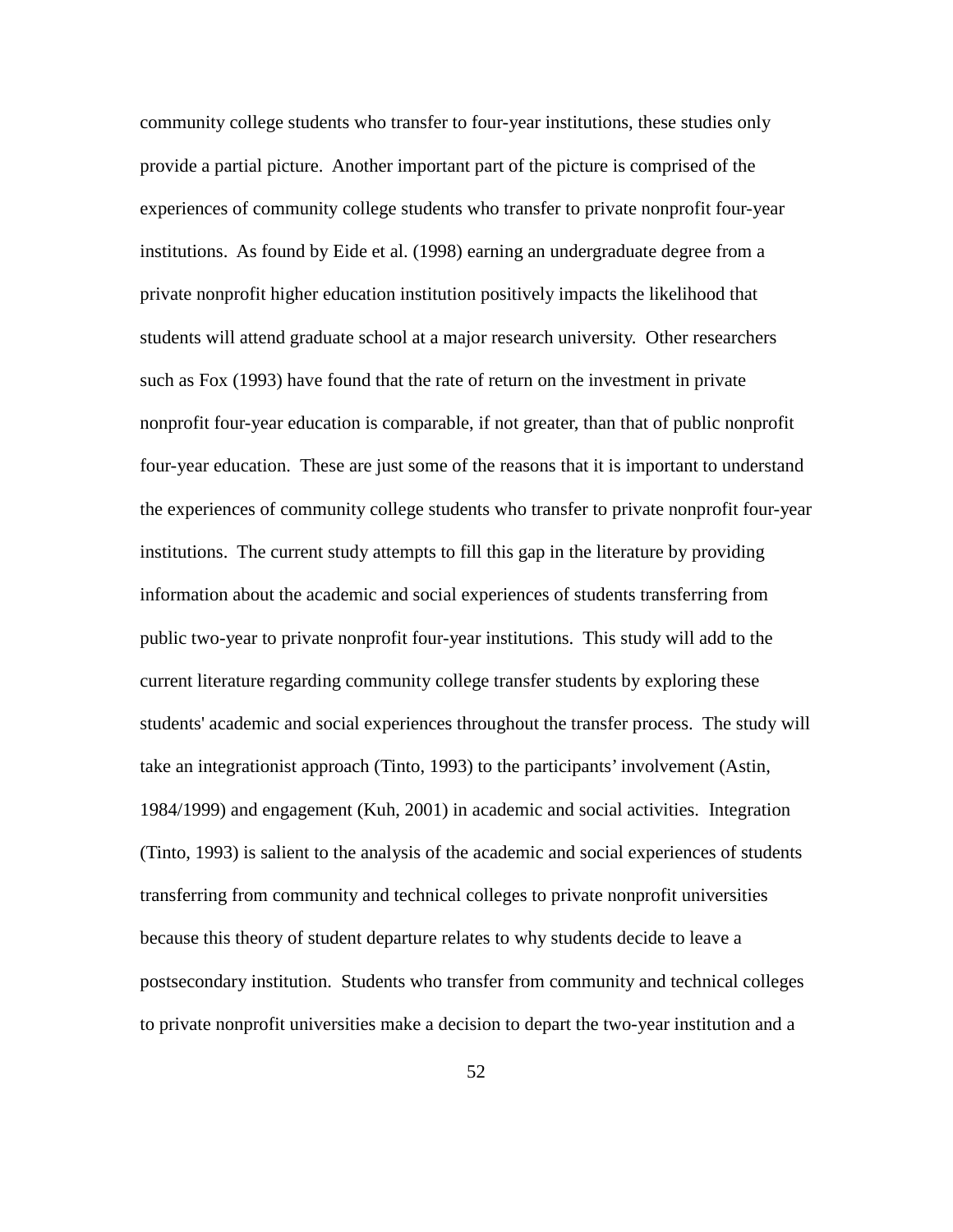decision to attend the private nonprofit university. The aspect of student departure central to Tinto's (1993) theory of integration adds important nuance to the theories of involvement (Astin, 1984/1999) and engagement (Kuh, 2001) when analyzing the academic and social experiences of students who transfer from public two-year to private nonprofit four-year postsecondary institutions.

#### **Conclusion**

The experience of community college students who transfer to four-year institutions is multifaceted. Student characteristics such as socioeconomic status, race, degree expectations, educational and career aspirations comprise a critical component of this experience (Dowd et al., 2008; Dowd & Melguizo, 2008; Wang, 2010; Wawrzynski & Pizzolato, 2006). Institutional factors such as transfer student enrollment levels, articulation and transfer agreements, as well as explicit and implicit structural, cultural, and environmental conditions also contribute to the experience of these students (Dowd et al., 2008; Cheslock, 2005; Morphew et al., 2001; Tobolowsky & Cox, 2012; Shaw & London, 2001). Researchers have applied the theories of involvement (Astin, 1984/1999), integration (Tinto, 1993), and engagement (Kuh, 2001; Kuh et al. 2005) to studies focusing on community college students transferring to four-year institutions. While these theories acknowledge a student component, the emphasis of these theories is the institutional role in involving, integrating, and engaging. As noted by Townsend and Wilson (2006), cultural and structural differences between the community colleges and universities influence community college students' perceptions of the transfer process making them desire more support for academic and social integration at both institutions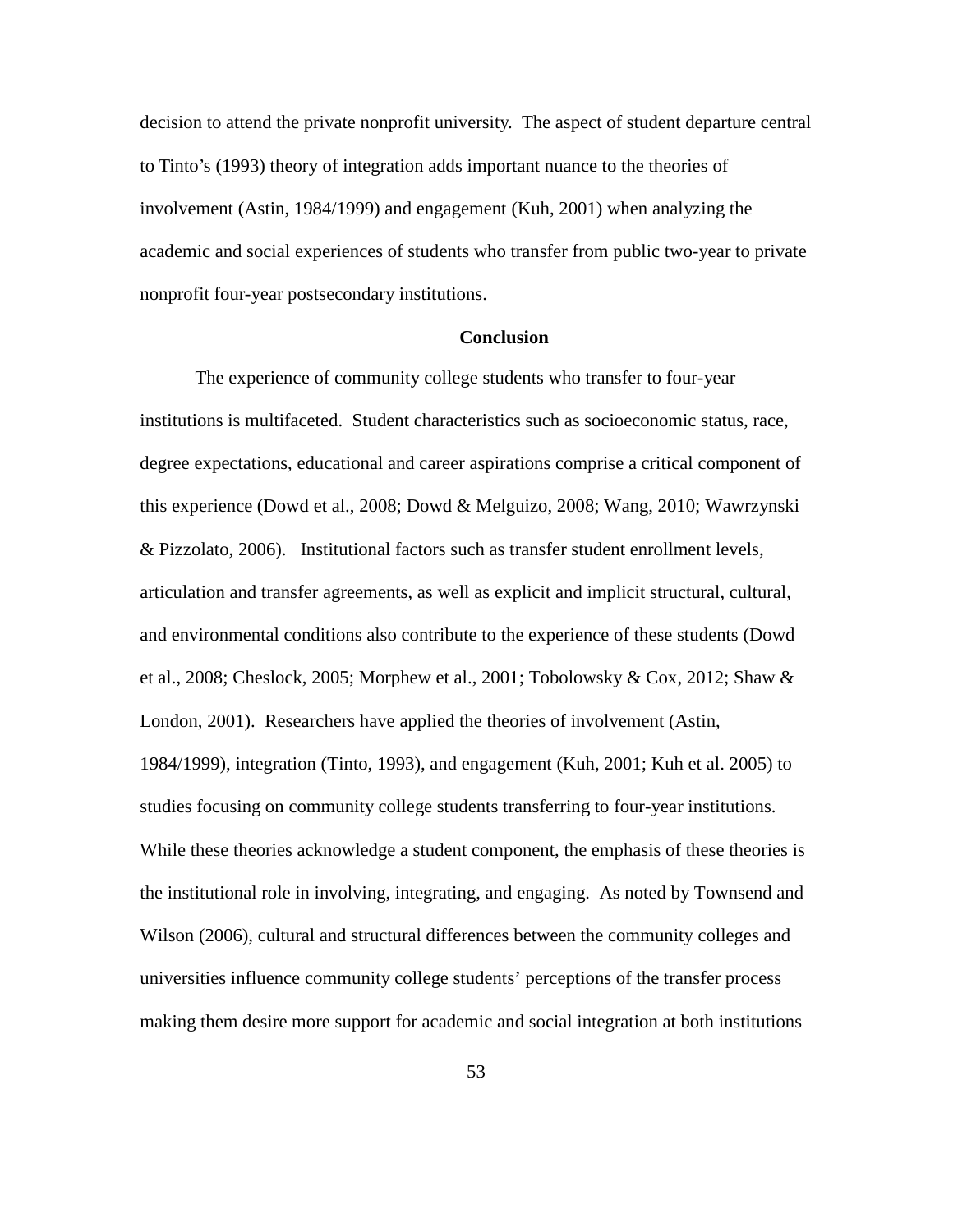throughout the transfer process. Lester et al. (2013) provided information about the ways in which community college students transferring to a public four-year institution experience academically and socially engaging activities. The current study attempts to fill the gap in the literature related to the experiences of community college students transferring to private rather than public nonprofit four-year institutions. The study analyzes the academic and social experiences of these students throughout the transfer process.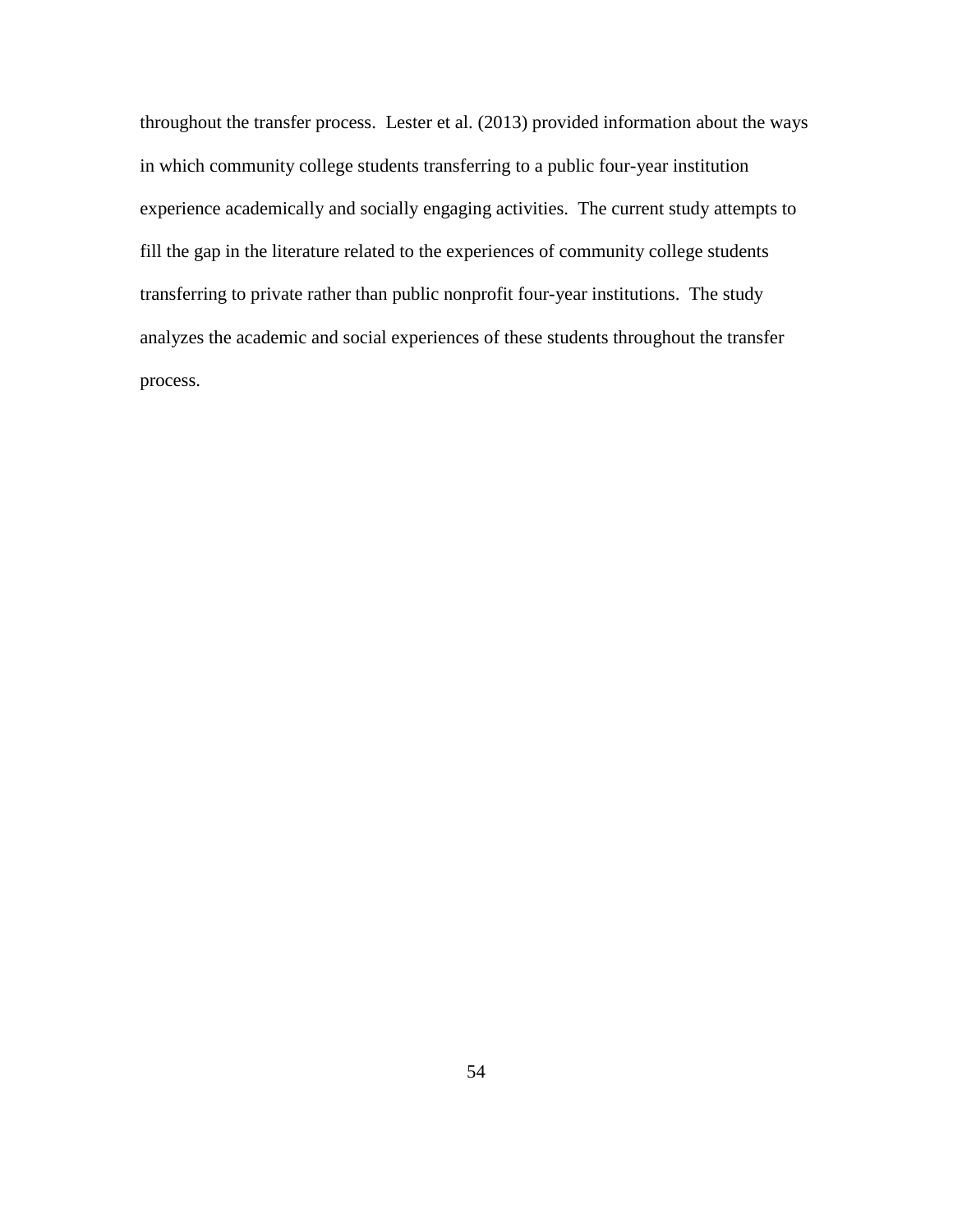#### CHAPTER THREE: METHODS

A critique of the theories of involvement (Astin, 1984/1999), engagement (Kuh, 2001) and integration (Tinto, 1993) is that these theories overemphasize the role that institutions play in how the constructs manifest on campuses (Wolf-Wendel et al., 2009). Also, the theories have been applied primarily in the study of traditional undergraduate students. Although some researchers have extended these theories to specific student populations, for example minority students at predominantly White institutions (PWIs) (Guiffrida, 2003) and culturally diverse student populations (Rendón, 1994), many of the studies applying these theories focus on traditional college students. Transfer students, in particular those that transfer from public two-year to four-year institutions, do not fit the mold of traditional college students. Therefore, further study is warranted to better understand the application of constructs related to the theories in the experiences of these transfer students.

Chapter 2 outlined the research on students who transfer from community and technical colleges of higher education to other postsecondary institutions. Specifically, the literature highlights student characteristics and institutional factors as well as the impact of transfer student status on overall educational attainment. Although the theories of involvement (Astin, 1984/1999), integration (Tinto, 1993), and engagement (Kuh, 2001) are applied in the literature to the experiences of students who transfer to public four-year institutions (Barnett, 2011; Berger & Milem, 1999; Crisp, 2010; Ishitani & McKitrick, 2010; Kuh et al., 2008; Lester et al., 2013; Townsend & Wilson, 2006), there is a dearth of research on the experiences of students transferring from community and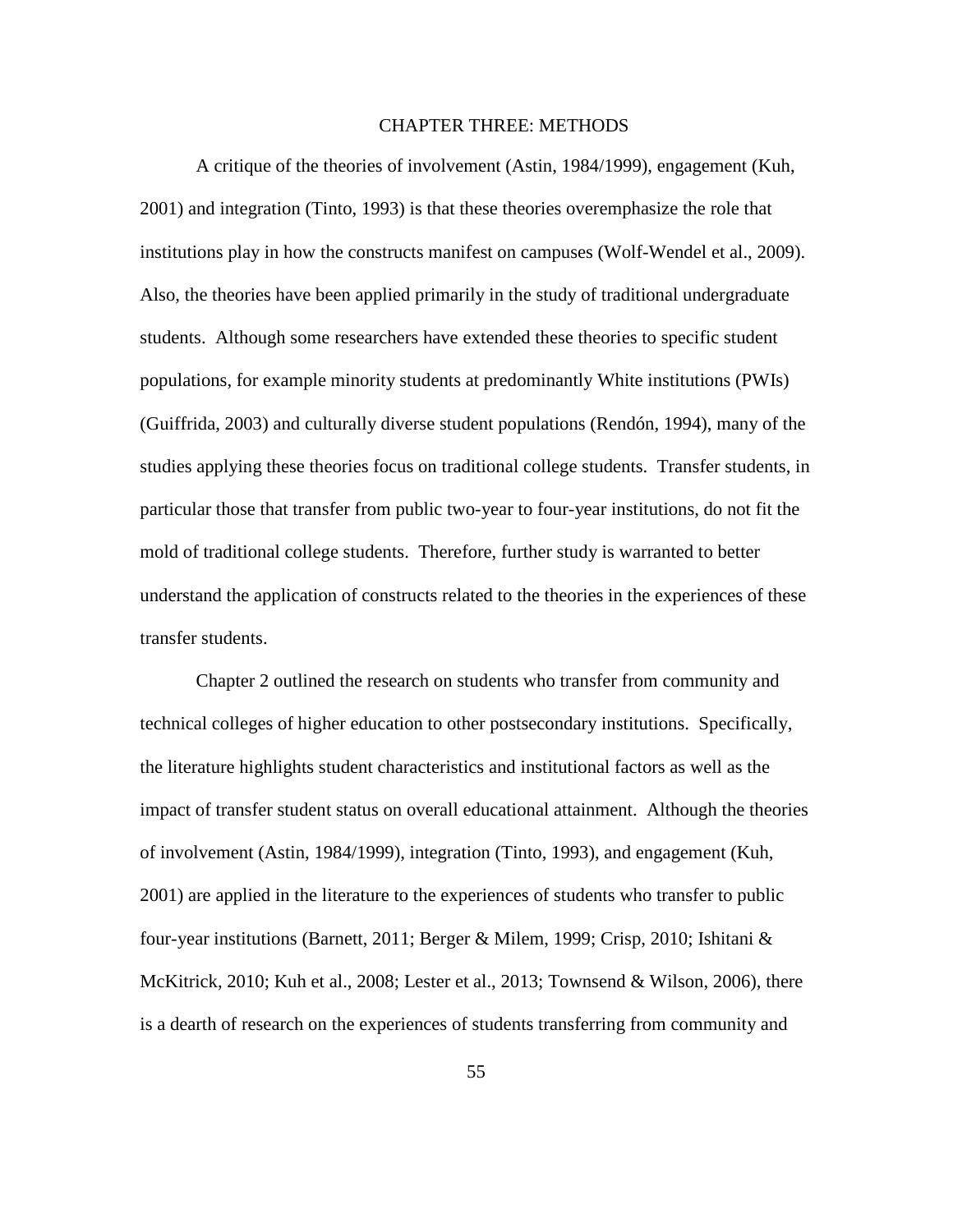technical colleges to private nonprofit institutions. The rising cost of higher education (College Board, 2012a) and the benefits of earning a baccalaureate degree from a private institution (Eide et al., 1998; Fox, 1993; Kingston & Smart, 1990) make the public twoyear to private nonprofit four-year institution transfer pathway one worthy of study.

As noted by Creswell (2013), qualitative research seeks to create knowledge from the study of individual experiences. Therefore, to gain a better understanding of the experiences of students who transfer from public two-year to private nonprofit four-year institutions qualitative research was an appropriate approach. This chapter will outline the methods of qualitative inquiry that were employed in the study to answer the research questions.

## **Epistemology**

The purpose of the study was to gain insight into the experiences of students who transfer from public two-year to private nonprofit four-year postsecondary institutions. To achieve this end the researcher needed to involve the participants in the research to understand their perspectives. Because the goal of the current study was to understand, what Guba and Lincoln (1994) identify as constructivism was an appropriate epistemology for the research. Constructivism as defined by Guba and Lincoln (1994) is a subjectivist epistemology that accounts for the interaction between the researcher and the participants. Crotty (1998) offers a more nuanced version of this interpretive epistemology.

In particular, what Crotty (1998) terms social constructionism was the appropriate epistemology for the current study. Social constructionism is similar to what Guba and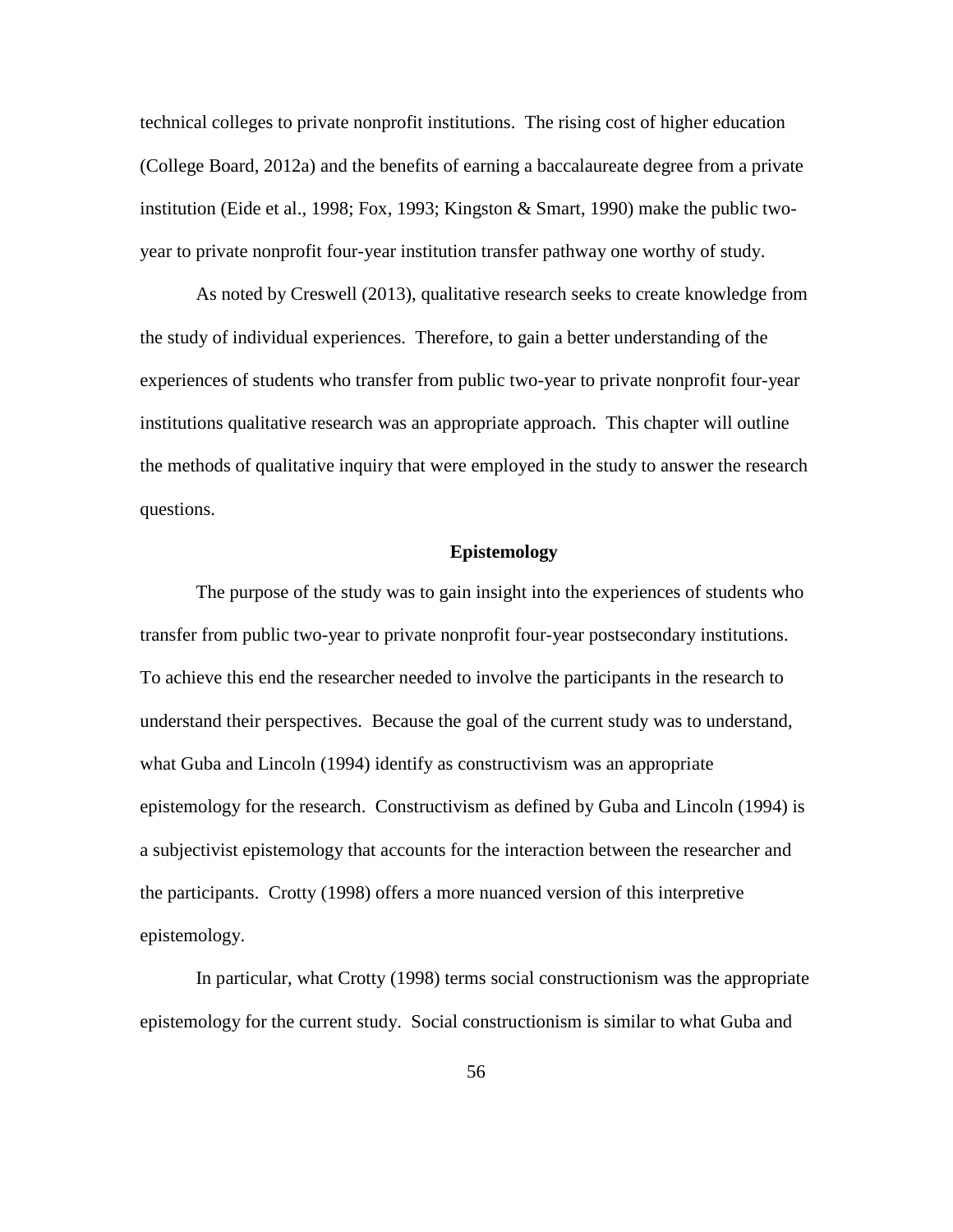Lincoln (1994) term constructivism, however, a key distinction drawn by Crotty (1998) is an emphasis on meaning-making as an individual experience in constructivism versus a collective activity in social constructionism. Like constructivists, social constructionists believe individuals construct knowledge and meaning from the context of the situations and from their own past knowledge and experiences. As noted by Crotty (1998), social constructionists do not believe "there is [an] objective truth waiting for us to discover it, [but rather] truth, or meaning, come into existence in and out of our engagement with the realities of the world" (p. 8).

Social constructionism related to the purpose of this study because it "emphasizes the hold that our culture has on us: it shapes the way in which we see things (even the way in which we feel things!) and gives us a quite definite view of the world" (Crotty, 1998, p. 58). This approach was appropriate given the purpose of the current study: to learn about the academic and social experiences of students transferring from public twoyear to private nonprofit four-year postsecondary institutions. Academic and social experiences do not occur in a vacuum but rather are functions of individuals' interactions with each other and with their environment (Kuh et al., 2005). Social constructionism allows for these interactions to be explored in ways that could not be achieved in the same way through other epistemological approaches. As noted by Guba and Lincoln (1994), "human behavior, unlike that of physical objects, cannot be understood without reference to the meanings and purposes attached by human actors to their activities" (p. 106). Social constructionism, unlike objectivist epistemologies, allows for each individual involved in the research to be a participant and to make meaning of the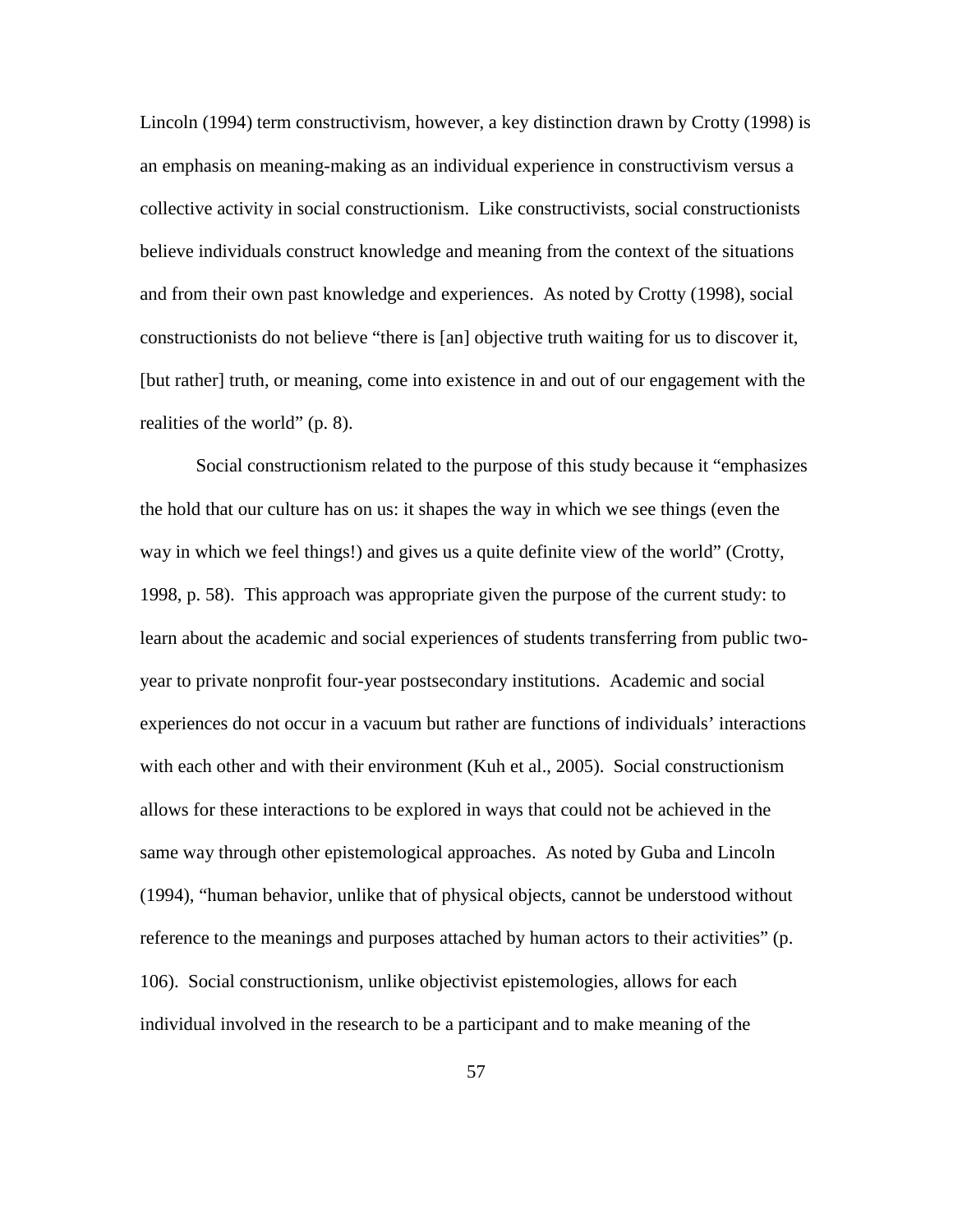knowledge generated by the research (Guba  $& Lincoln, 1994$ ). As a social constructionist, the researcher participates in the research just as much as the individuals being interviewed or observed.

This social constructionist epistemological perspective informed the methodology of the current study. For this study, 20 individuals who transferred from public two-year postsecondary institutions to a private nonprofit university were interviewed. The method of interviewing participants was in line with the "interactive nature of the inquirer-inquired into dyad" inherent in research with a social constructionist epistemological perspective (Guba & Lincoln, 1994, p.107). As a social constructionist, the participant-researcher interacted with the participants in the study who had the experience of transferring from public two-year postsecondary institutions to the private nonprofit university. Through this interaction the participant-researcher reconstructed the meaning that the participants made of their experiences by constructing meaning from what was conveyed about the experiences during the interview. The participantresearcher did this through analysis of interview transcripts and identification of themes. This hermeneutical methodology is, according to Guba and Lincoln (1994), in line with a subjectivist or social constructionist epistemology.

#### **Conceptual Framework**

The theories guiding the study were involvement (Astin, 1984/1999), integration (Tinto, 1993), and engagement (Kuh, 2001; Kuh et al., 2005). None of these theories on its own provided an appropriate lens through which to analyze the experiences of students transferring from public two-year to private nonprofit four-year institutions.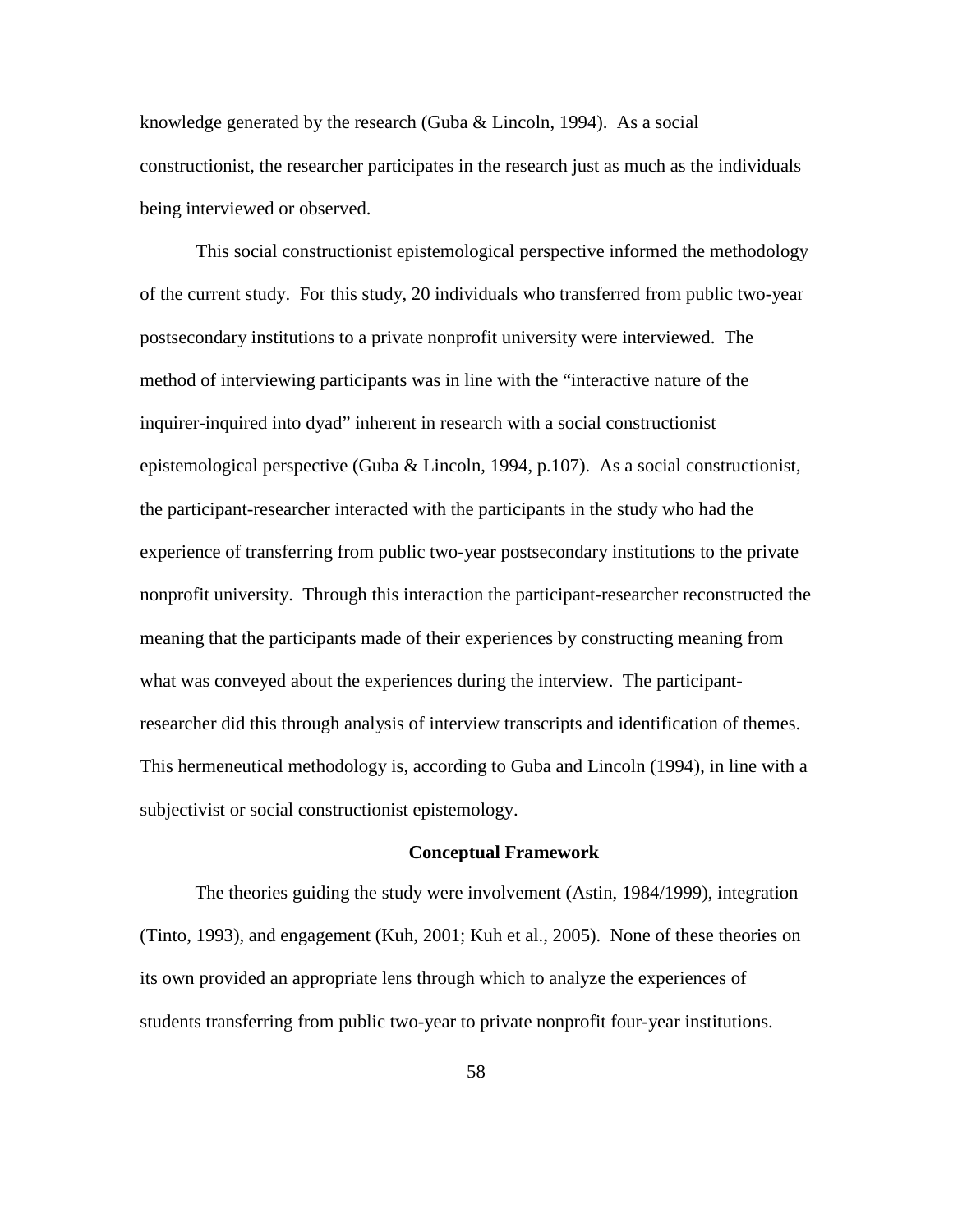Each of these theories incorporates institutional and student aspects. Involvement (Astin, 1984/1999) is a time on task theory, which equates the amount of energy expended by a student in educationally purposeful activities to the amount that a student gets out of their college education both academically and socially. Integration (Tinto, 1993) is a theory used to understand why students voluntarily depart an institution. Tinto's (1993) integration theory centers on the level of acculturation to an institution's norms, values, and attitudes contributing to a student's decision to leave a higher education institution. Engagement, a theory put forth by Kuh (2001), is used to help institutions better understand what can be done to increase the amount of energy students put toward educationally purposeful activities.

Involvement (Astin, 1984/1999), integration (Tinto, 1993) and engagement (Kuh, 2001) emphasize institutional aspects over student level factors in ways that were not appropriate for the current study which focused on the student experience (Wolf-Wendel et al., 2009). Also, the population of the study was transfer students from community and technical colleges attending a private nonprofit university. This population did not meet the criteria of traditional college students typically studied using the theories of involvement (Astin, 1984/1999), integration (Tinto, 1993) and engagement (Kuh, 2001). Therefore, the study applied a conceptual framework that used student-level aspects of involvement (Astin, 1984/1999), integration (Tinto, 1993), and engagement (Kuh, 2001; Kuh et al., 2005) to analyze the academic and social experiences of students transferring from community and technical colleges to private nonprofit four-year institutions. This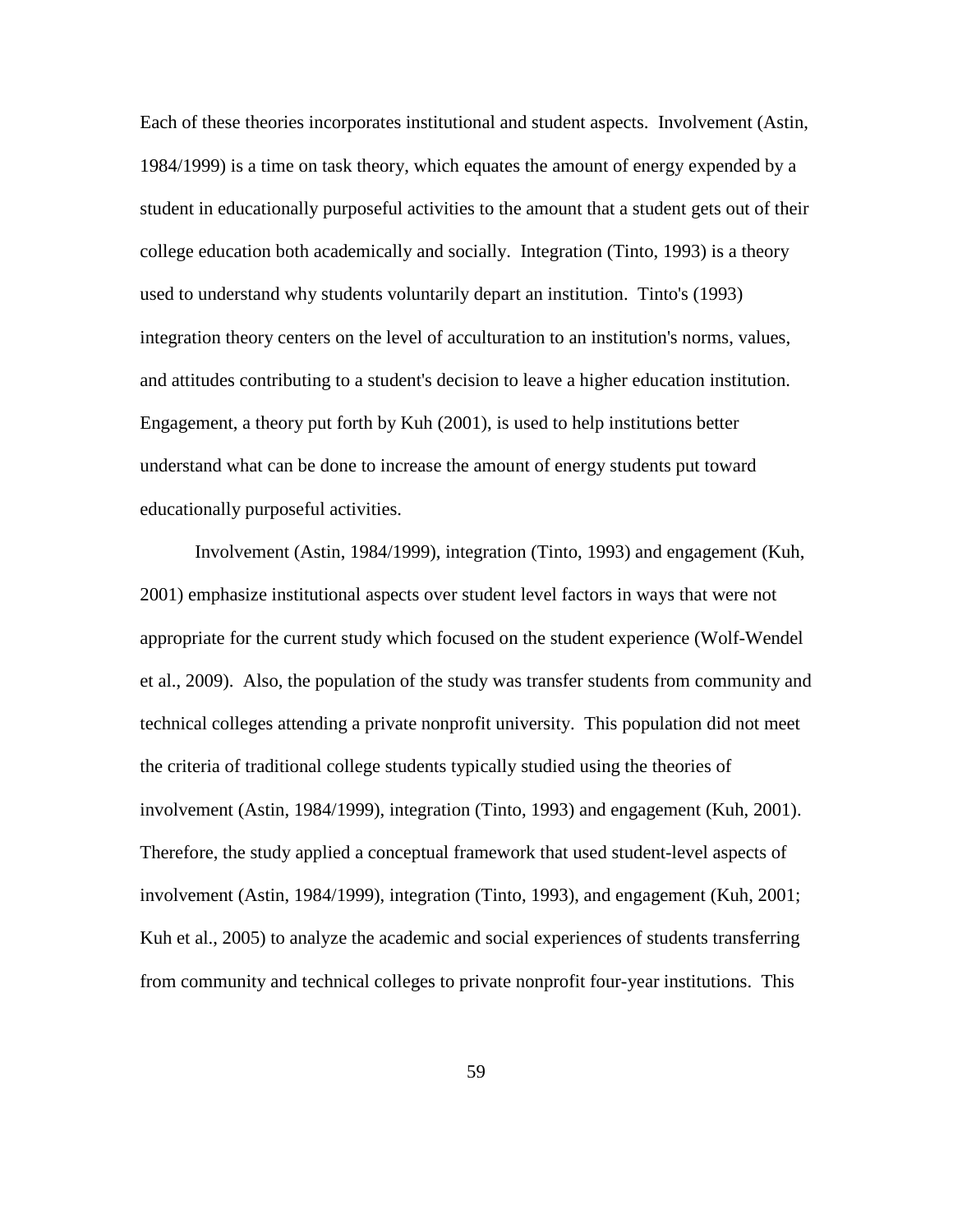conceptual framework enabled the researcher to explore student-level constructs without providing unnecessary exploration of institutional factors contributing to these constructs.

# **Problem Statement**

The cost of achieving higher levels of education beyond secondary school is on the rise. According to the College Board (2012a), tuition and fees and room and board charges have increased by more than 25 percent in some segments of postsecondary education. The cost of attendance at institutions in various segments of postsecondary education is disparate. At community and technical colleges, in-state students in 2012- 2013 paid an average of \$3,131 per year for full-time enrollment (College Board, 2012a). At private non-profit four-year institutions, students in 2012-2013 paid an average of \$29, 056 for full-time enrollment (College Board, 2012a). Despite the high cost, earning an undergraduate degree from a private nonprofit institution has benefits such as positive effects on students' likelihood of attending graduate school and earning a professional degree or credential (Eide et al., 1998; Kingston & Smart, 1990). These benefits may be unattainable for many students who cannot afford to pay the high cost of tuition for four years of attendance at a private institution.

Completing at least some postsecondary education at a community or technical college can reduce the cost of earning a bachelor's degree. Transferring from a community or technical college to a private nonprofit institution can be a more costeffective means of attaining the benefits of a bachelor's degree from a private nonprofit institution. Therefore, the use of a community or technical college to private nonprofit four-year institution transfer pathway to baccalaureate degree attainment must be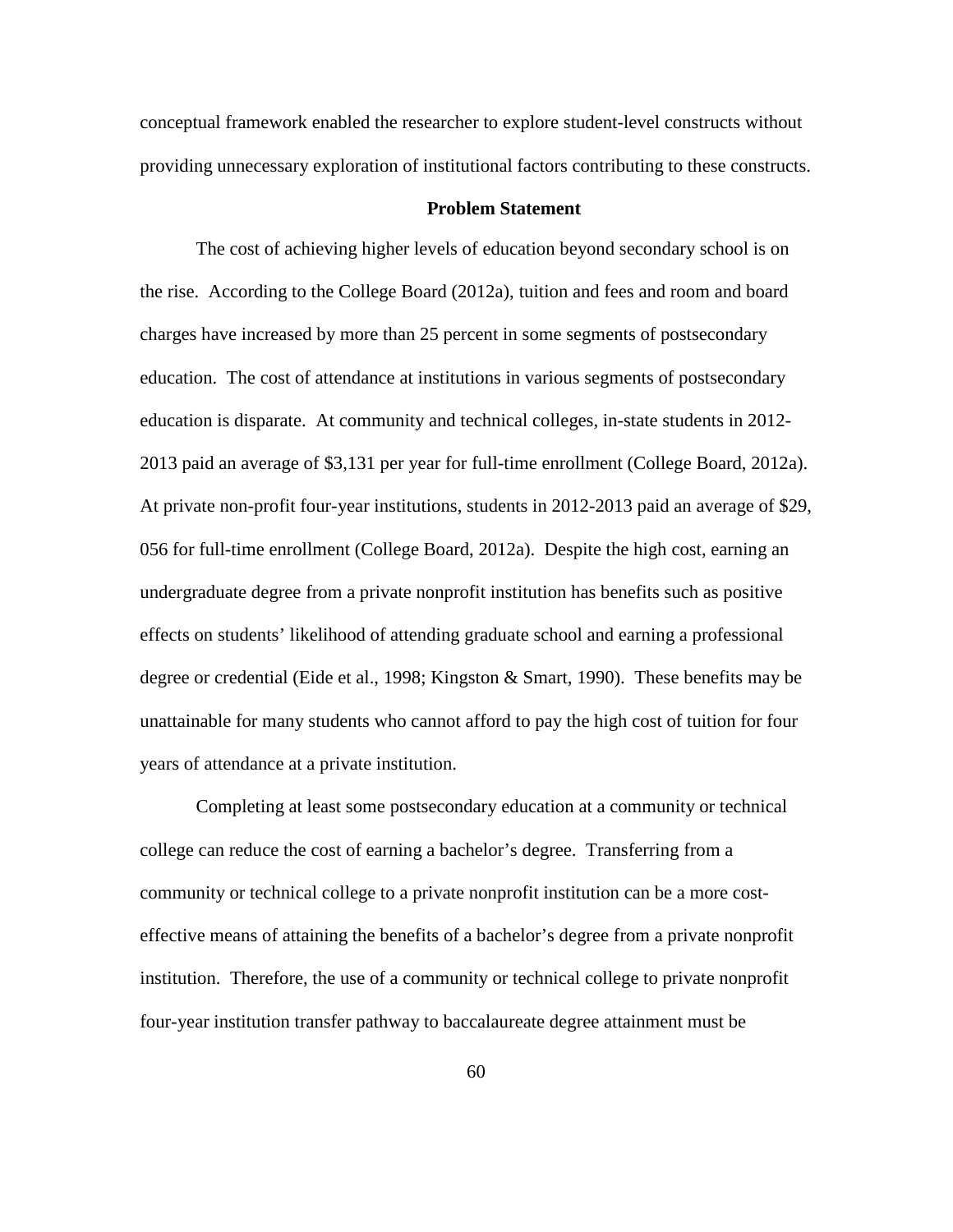explored. Higher education practitioners and policymakers will benefit from increased understanding of the experiences of students who utilize this pathway.

#### **Methodological Approach**

The study followed Merriam's (2009) basic interpretive qualitative design. A sample of 20 participants was recruited for the study. Semi-structured, in-depth, face-toface interviews were conducted with each participant. Each interview was audio recorded. Upon completion of each interview, the researcher transcribed the audio recordings. The researcher reviewed and coded each interview transcript (Coffey & Atkinson, 1996; Saldaña, 2013). Between case and within-case analysis was conducted by the researcher to develop themes emergent from the data (Creswell, 2013). The researcher employed many of Merriam's (2009) methods of ensuring the validity of data collection and analysis including keeping an audit trail, member checks, and data saturation.

## **Research Purpose and Research Questions**

The purpose of the study was to learn about how students who transferred from community and technical colleges to a private four-year research university experienced the transfer process at both institutions. The research questions guiding the study were:

- 1. How do students who transfer from community and technical colleges to a private nonprofit university describe and understand the transfer process?
- 2. How do these students describe their academic experiences at each institution?
- 3. How do these students describe their social experiences at each institution?

#### **Methodology**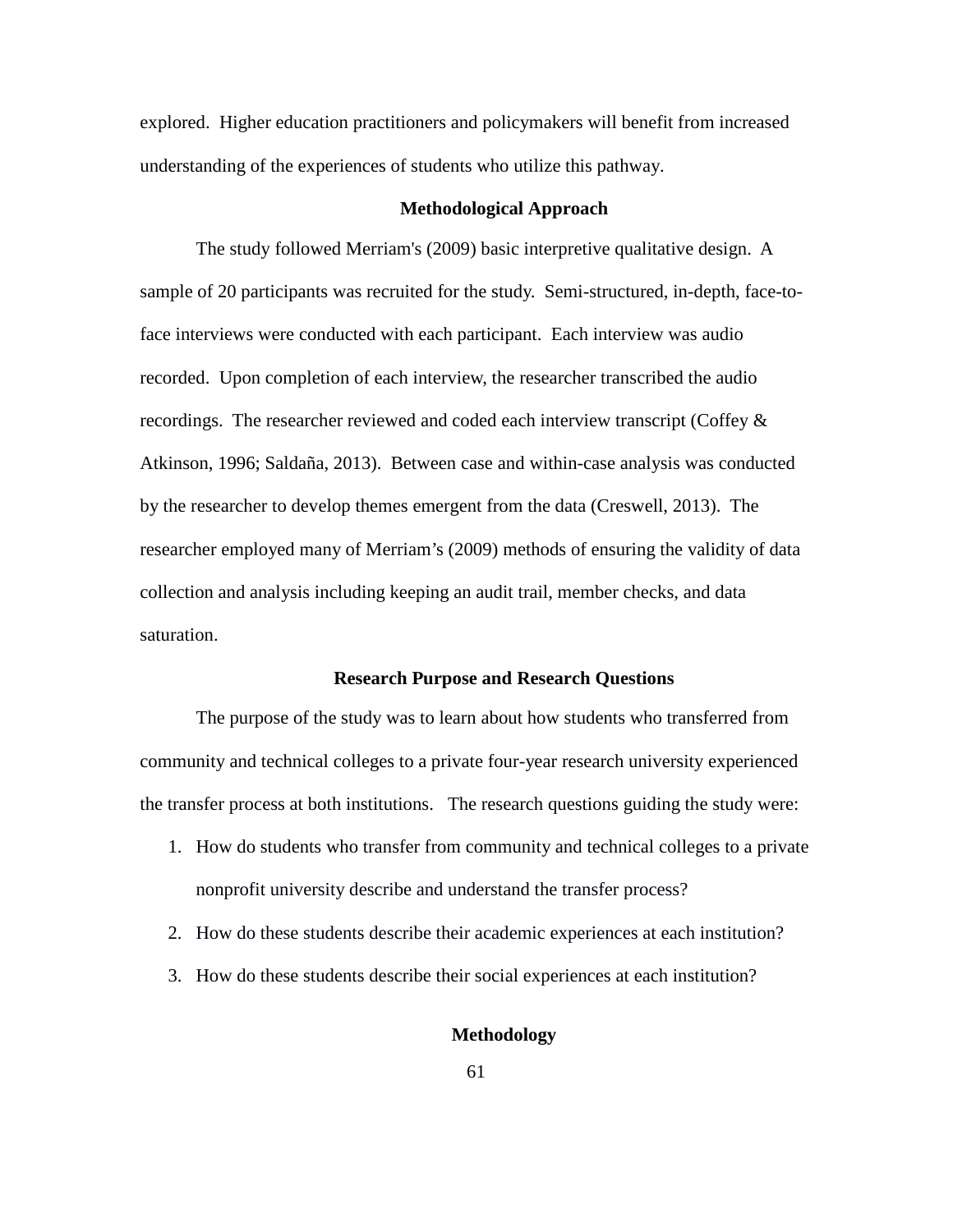## **Site of Research**

The site of the study was a large, private, nonprofit, four-year research university in a major city on the East Coast. Convenience was the primary rationale for selecting this site. The metropolitan area in which the university is located is home to a number of highly ranked community college systems. The city in which the university is located draws individuals to it from around the United States and the globe for its cultural and economic diversity. While other private colleges and universities are located in the city, the site of research was selected because with approximately 10,000 undergraduates it has the largest undergraduate student population of any public or private college or university in the city. The university has almost 350 new transfer students each year from over 300 different two-year and four-year postsecondary institutions. The university is located in the downtown area of the city. The campus of the university is almost seamlessly integrated with office buildings and residences in the neighborhood. Many of the students at the university live or work off-campus. Involvement is highly valued at the university, which has over 250 registered student organizations. Holding internships is very common amongst the undergraduate population at the university. Many students complete internships in areas of the city that are not adjacent to the neighborhood in which the university is located. The university also emphasizes public service and civic engagement. Students conduct service projects throughout the city. The integration of the campus into the surrounding city and the culture of interning and community engagement mean that student life at the university is not bound by the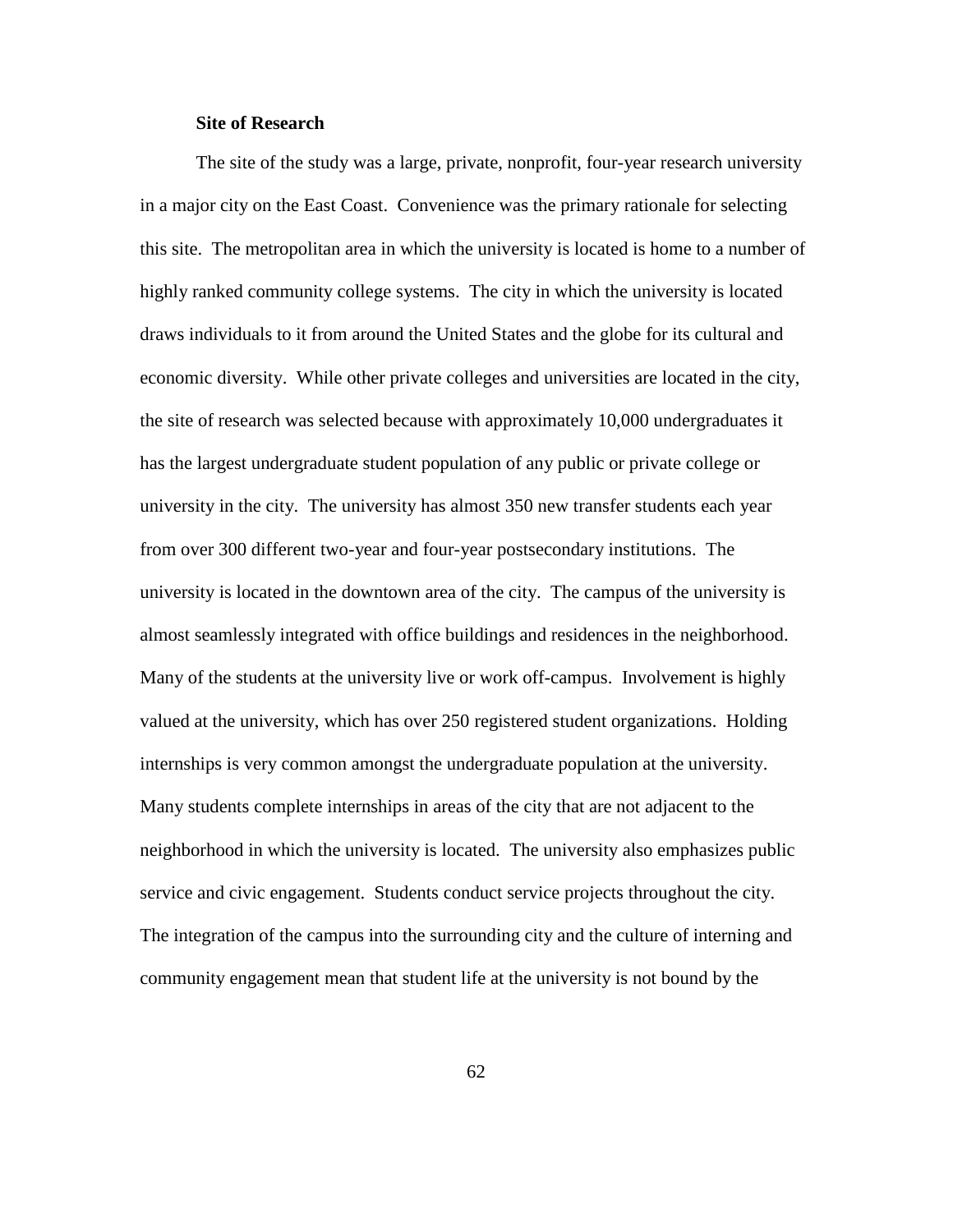physical confines of the institution. Students at the university have academic and social experiences throughout the city as well as on the university campus.

# **Sample**

The sampling procedure followed the purposeful model (Maxwell, 2013; Merriam, 2009). With permission of the institution's Office of Academic Planning and Assessment and Office of Survey Research and Analysis, the researcher acquired a list of the names, email addresses, and phone numbers of currently enrolled undergraduate students who transferred to the institution from a community or technical college. A total of 160 individuals were included on the list. Using a random number generator the researcher assigned each individual on the list a random number. The researcher then sorted the list of potential participants by the assigned random number. The researcher then divided the list into three groups. Groups 1 and 2 each consisted of 53 potential participants. Group 3 consisted of 54 potential participants.

The researcher contacted all of the potential participants in Group 1 using the email format included in Appendix A. After one week had passed, a follow-up email, included in Appendix B, was sent to potential participants from Group 1 who had not responded to the original message. Using the email format included in Appendix A the researcher concomitantly contacted potential participants from Group 2. After one week had passed, a follow-up email (Appendix B) was sent to potential participants from Group 2 who had not responded to the original message. Data collection began as soon as the first participant was recruited to the study. As suggested by Merriam (2009), the number of participants included the final sample may vary depending on when data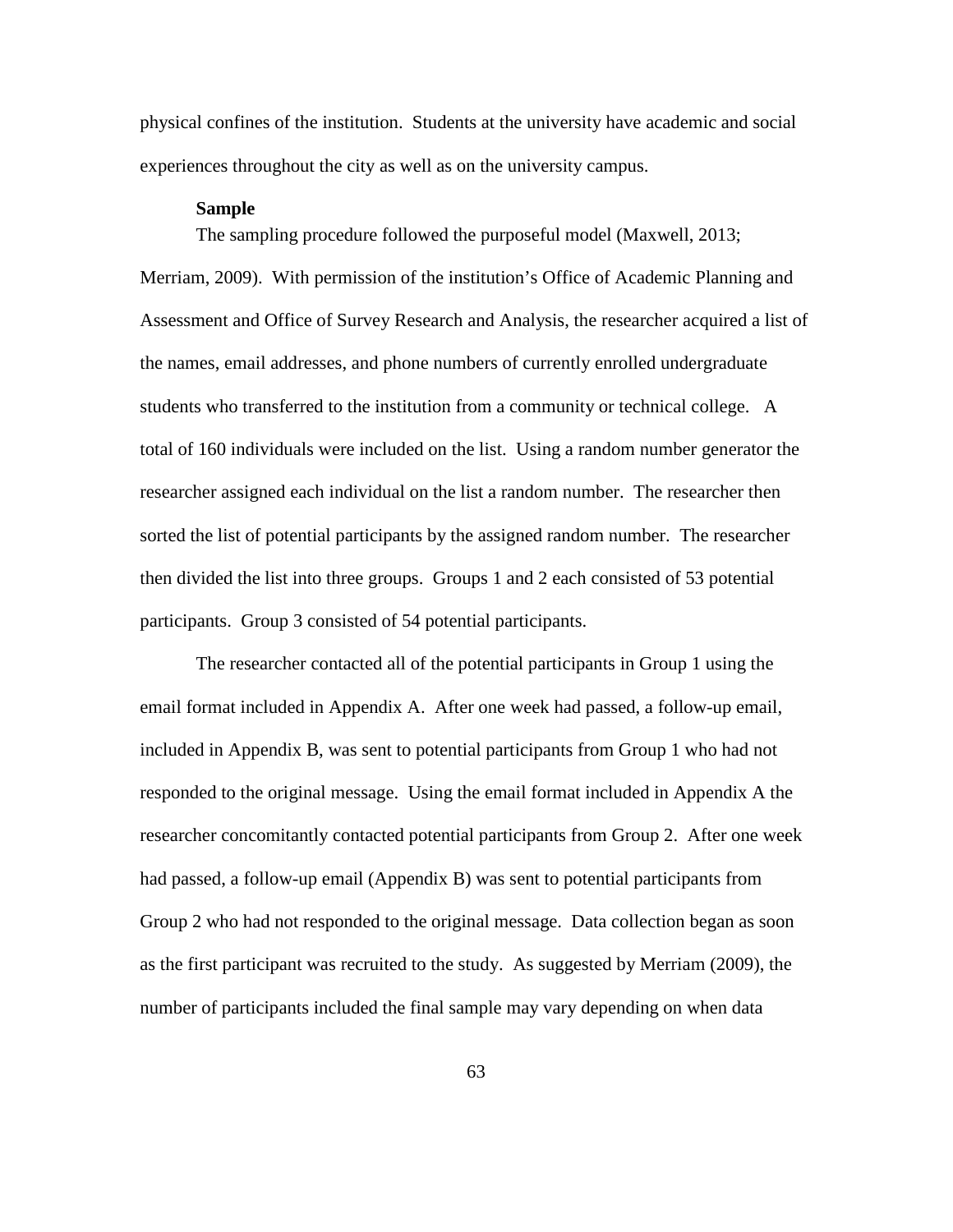saturation, or the point of maximum understanding of the phenomenon, is reached. In the current study data saturation (Merriam, 2009) was achieved prior to completion of initial and follow-up contacts with individuals in Groups 1 and 2. Therefore individuals from Group3 were not contacted by the researcher. Participants who volunteered for the study were sent a reminder email with the interview time, date, and location using the format included in Appendix C.

A sample of 23 participants was initially recruited to participate in the study. Three of the participants recruited for the study did not meet the selection criteria. The data for these participants was eliminated from the sample. The final sample for the study was 20 participants. This sample size is in line with the samples sizes suggested by qualitative research methodologists such as Creswell (2013) and Merriam (2009). In order to be included in the sample, participants had to meet all of the following criteria:

- Be a currently enrolled undergraduate student at the university,
- Be 18 years of age or older,
- Completed at least one semester at a community or technical college prior to transferring to the university.

The rationale for selecting these criteria was to include as many students as possible that attended community or technical colleges as a pathway to a four-year institution to ensure a diversity of experiences within the sample. Incidentally, the participants recruited for the study only attended community colleges rather than technical colleges. Therefore, only community colleges will be referenced in the findings and discussion of this document.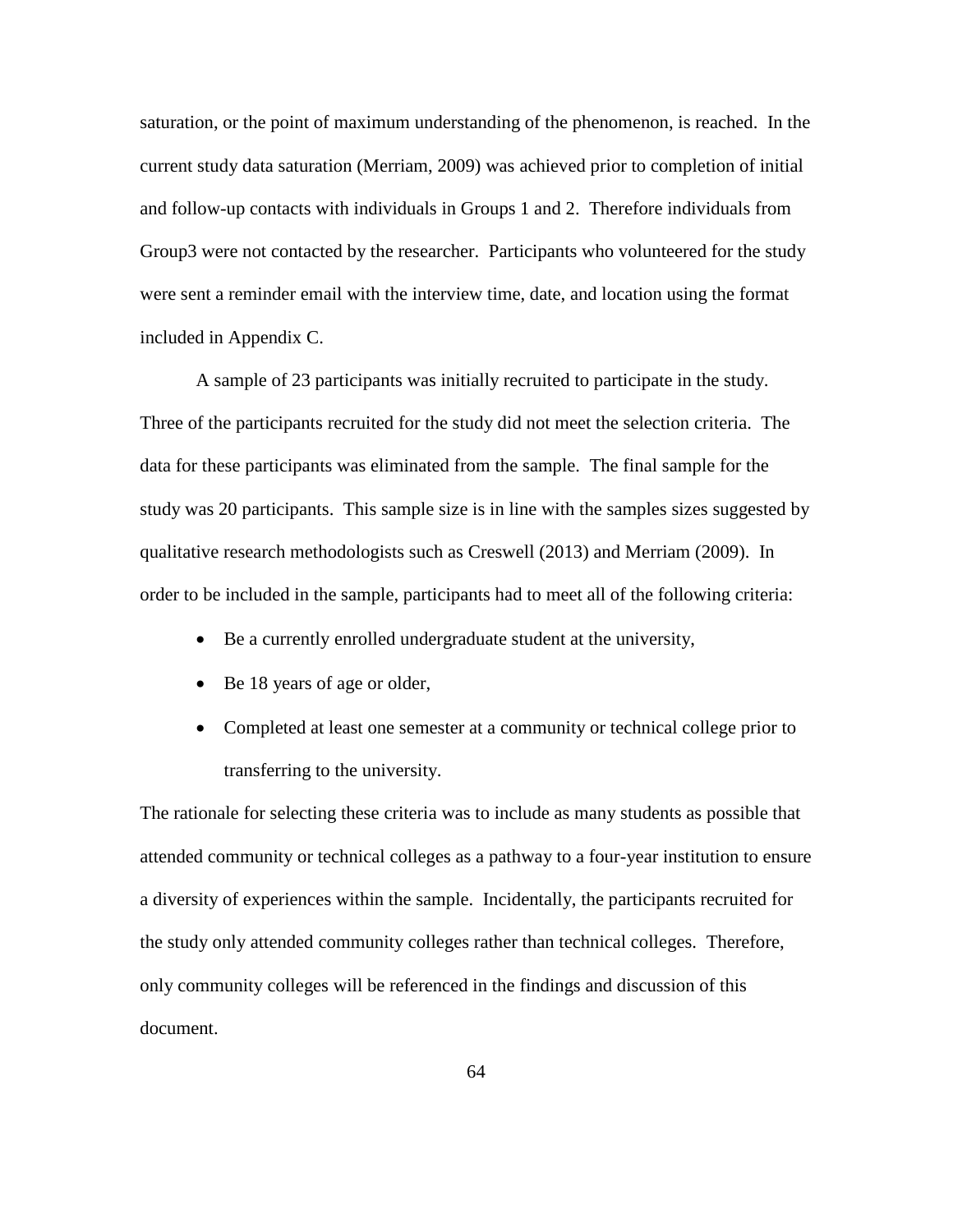| Table 1                 |
|-------------------------|
| Participant information |

| Pseudonym  | Age | Gender<br><b>Identity</b> | <b>Location of</b><br><b>Community</b><br>College | Associate's<br><b>Degree</b><br><b>Earned</b> | Major at PU           | <b>Family's</b><br><b>Highest</b><br>Level of<br><b>Education</b> |
|------------|-----|---------------------------|---------------------------------------------------|-----------------------------------------------|-----------------------|-------------------------------------------------------------------|
|            |     |                           |                                                   |                                               | Arts &                | Master's                                                          |
| Adam       | 20  | Male                      | Non-Local                                         | N <sub>o</sub>                                | Sciences              | degree                                                            |
|            |     |                           |                                                   |                                               | International         | Bachelor's                                                        |
| Amanda     | 23  | Female                    | Non-Local                                         | Yes                                           | Relations             | degree                                                            |
|            |     |                           |                                                   |                                               |                       | Bachelor's                                                        |
| Angela     | 28  | Female                    | Non-Local                                         | Yes                                           | <b>History</b>        | degree                                                            |
|            |     | Male                      |                                                   |                                               | International         |                                                                   |
| Anthony    | 38  |                           | Non-Local                                         | Yes                                           | Relations<br>Criminal | Unknown<br>Master's                                               |
| Antoinette | 23  | Female                    | Non-Local                                         | Yes                                           | Justice               | degree                                                            |
|            |     |                           |                                                   |                                               | Computer              |                                                                   |
| Carl       | 22  | Male                      | Local                                             | Yes                                           | Science               | <b>High School</b>                                                |
|            |     |                           |                                                   |                                               | Organizational        | Master's                                                          |
| Chloe      | 20  | Female                    | Non-Local                                         | Yes                                           | Sciences              | degree                                                            |
|            |     |                           |                                                   |                                               | International         | Bachelor's                                                        |
| George     | 29  | Male                      | Non-Local                                         | N <sub>o</sub>                                | Relations             | degree                                                            |
|            |     |                           |                                                   |                                               | Political             | Master's                                                          |
| Iris       | 20  | Female                    | Local                                             | N <sub>o</sub>                                | Science               | degree                                                            |
|            |     |                           |                                                   |                                               |                       | Master's                                                          |
| Jake       | 26  | Male                      | Local                                             | Yes                                           | Accounting            | degree                                                            |
| James      | 23  | Male                      | Non-Local                                         | N <sub>o</sub>                                | <b>Biology</b>        | JD                                                                |
|            |     |                           |                                                   |                                               |                       |                                                                   |
| Joe        | 24  | Male                      | Local                                             | N <sub>o</sub>                                | Finance               | <b>LLM</b>                                                        |
|            |     |                           |                                                   |                                               | International         |                                                                   |
| June       | 25  | Female                    | Local                                             | Yes                                           | Relations             | <b>High School</b>                                                |
|            |     |                           |                                                   |                                               |                       |                                                                   |
| Kandace    | 26  | Female                    | Local                                             | Yes                                           | Speech $&$            | Master's<br>degree                                                |
|            |     |                           |                                                   |                                               | Hearing               |                                                                   |
| Kim        | 26  | Female                    | Local                                             | Yes                                           | <b>Biology</b>        | <b>High School</b>                                                |
|            |     |                           |                                                   |                                               | International         |                                                                   |
| Melissa    | 22  | Female                    | Non-Local                                         | Yes                                           | Relations             | PhD, JD                                                           |
|            |     |                           |                                                   |                                               | Computer              |                                                                   |
| Mike       | 26  | Male                      | Non-Local                                         | Yes                                           | Science               | PhD, MD                                                           |
|            |     |                           |                                                   |                                               | International         | Bachelor's                                                        |
| Rachel     | 21  | Female                    | Local                                             | N <sub>0</sub>                                | Relations             | degree                                                            |
|            |     |                           |                                                   |                                               |                       | Master's                                                          |
| Rebecca    | 23  | Female                    | Local                                             | Yes                                           | Accounting            | degree                                                            |
|            |     |                           |                                                   |                                               | International         |                                                                   |
| Ross       | 21  | Male                      | Non-Local                                         | No                                            | Relations             | Pharm.D.                                                          |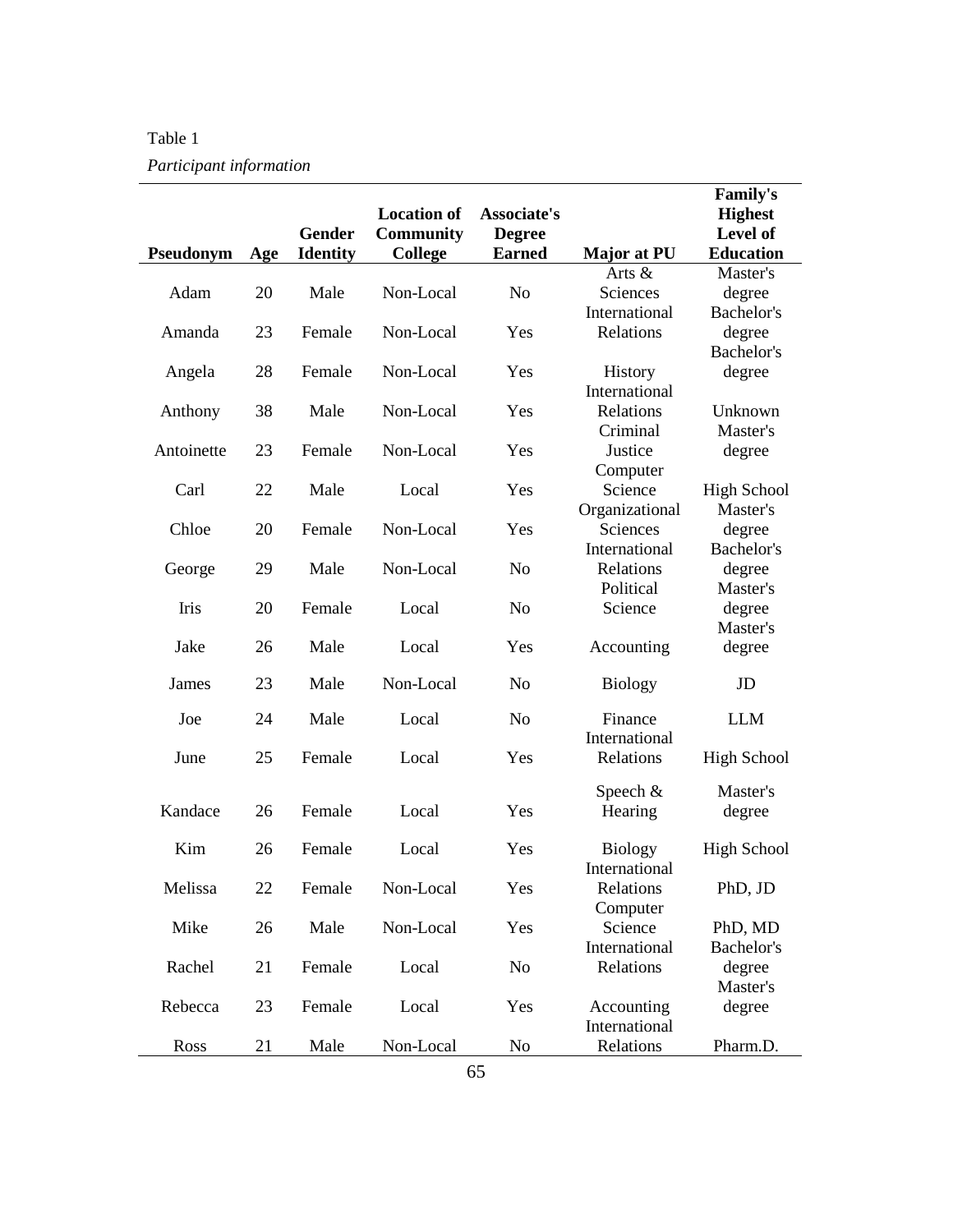# Table 2

| Summary of sample |
|-------------------|
|-------------------|

| <b>Proximity of</b> | <b>Community or</b>      |                 |                                     |
|---------------------|--------------------------|-----------------|-------------------------------------|
| <b>Community</b>    | <b>Technical College</b> | Self-Identified |                                     |
| <b>College to</b>   |                          | Immigration     |                                     |
| PU                  |                          | <b>Status</b>   | <b>Racial Identity</b>              |
| 9 Local             | 20 Community<br>College  | 12 Domestic     | 7 White/Caucasian                   |
| 11 Non-Local        | 0 Technical College      | 8 International | 3 Black/African/African<br>American |
|                     |                          |                 | 3 Asian/Pacific Islander            |
|                     |                          |                 | 1 South Asian                       |
|                     |                          |                 | 3 Hispanic/Latino                   |
|                     |                          |                 | 1 Multiracial                       |
|                     |                          |                 | 1 Other                             |

# **Data Collection**

**Interviews.** The study followed Merriam's (2009) basic interpretive qualitative research design. The primary data collection method for this study was interviews. As noted by Merriam (2009), "interviewing is necessary when we cannot observe the behavior, feelings, or how people interpret the world around them" (p. 88). Therefore, when events, behavior, or phenomena occurred in the past, interviewing is an appropriate technique to employ. Merriam (2009) indicates that when "we are interested in past events that are impossible to replicate" (p. 88) interviews can be used to capture information about these events. This was the case with the research topic and purpose of the current study. It is also difficult to pinpoint one specific time and place in which students have academic and social experiences, making observation of the phenomenon difficult to achieve. Therefore, interviews were an appropriate way to learn about the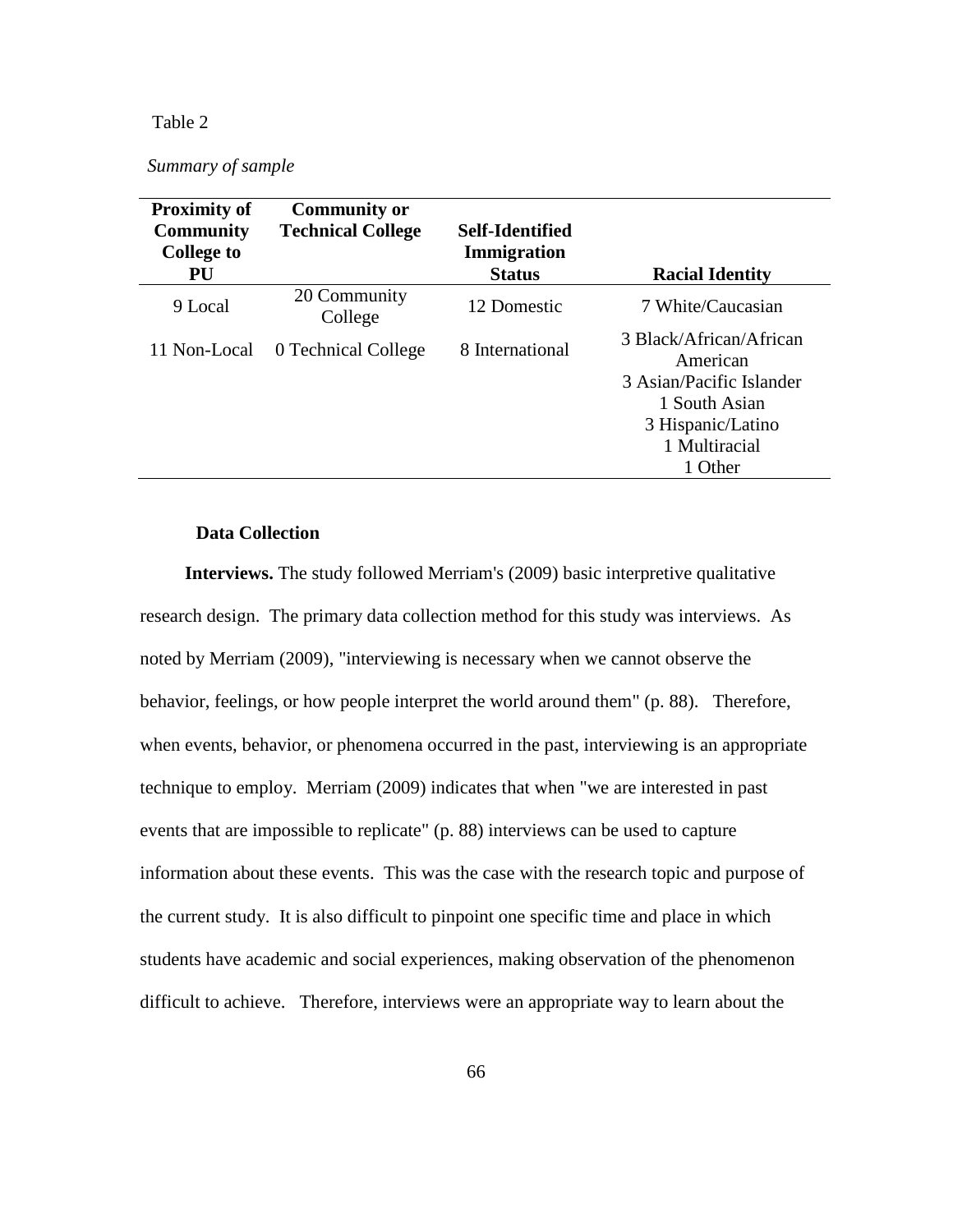academic and social experiences of these students at the private university, even as these experiences were occurring.

A 60 minute, semi-structured, in-depth, face-to-face interview was conducted with each participant. As noted by Merriam (2009), a "decision to use interviewing as the primary mode of data collection should be based on the kind of information needed and whether interviewing is the best way to get it" (p. 88). Although interviews are subject to bias and reflexivity, the ability of this data source to focus directly on the topic of interest and provide information about participants' "perceptions, attitudes, and meanings" outweighs these potential weaknesses (Yin, 2014, p. 106). Therefore interviews were selected as the method of data collection. Interviews allowed the researcher to gain insight into the participants' experience of the phenomenon of transferring from community and technical colleges to a private nonprofit university.

The semi-structured interview format was selected because of the flexibility it provides to probe and retrieve more detailed information from participants (Mack et al., 2009). As noted by de Leeuw (2008), the face-to-face interview format allows for the researcher and participant to exchange both aural and visual communication cues. It is these nonverbal cues that Dillman (2008) suggests are critical to maximizing the participant's understanding of the interview questions. If a participant indicates verbally or non-verbally that the question is unclear, the semi-structured, face-to-face interview format allows for the researcher to clarify or restate the question.

Interviews were conducted in spaces such as conference rooms, classrooms, and lounges at the site of research that were mutually agreed upon by the researcher and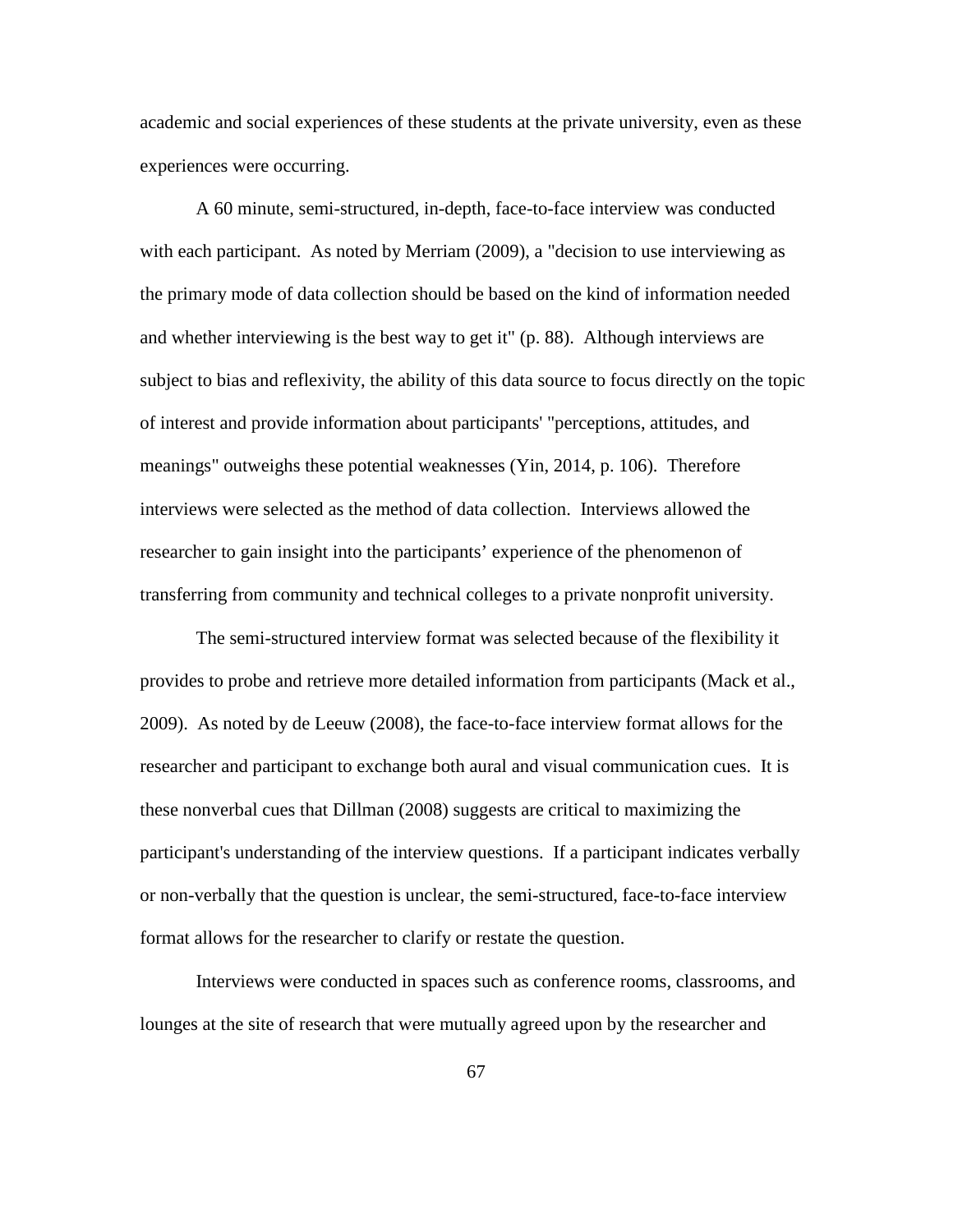participants. The space selected for the interview provided the privacy and quiet necessary to protect participants' anonymity while not requiring participants to go offcampus. Upon completion of the interview, each participant received a \$5 coffee gift card from the researcher as a token of appreciation for his or her participation.

The interview protocol for the current study is included in Appendix D. As suggested by Dillman (2008), the initial questions of the interview protocol were designed to draw the participant in without being overly intrusive. These warm-up questions were followed by the core set of questions regarding the participant's academic and social experiences and the transfer process at the community or technical college and the private nonprofit university. After giving the participant an opportunity to add any additional information not captured by the researcher's questions, the participant was asked to share some demographic information including age, gender identity, racial identity, and family background. The researcher digitally recorded the audio of each interview.

The study was concerned with the experiences of students who transferred from community and technical colleges to a private nonprofit four-year institution. At the time of data many aspects of these experiences occurred in the past. The participants had already had academic and social experiences at the community or technical college and had already experienced transferring to the private university. Because these aspects happened in the past, interviewing was the best way to capture information about these phenomena, events, and behaviors. While participants in the research were in the process of having academic and social experiences at the private university, the nature of these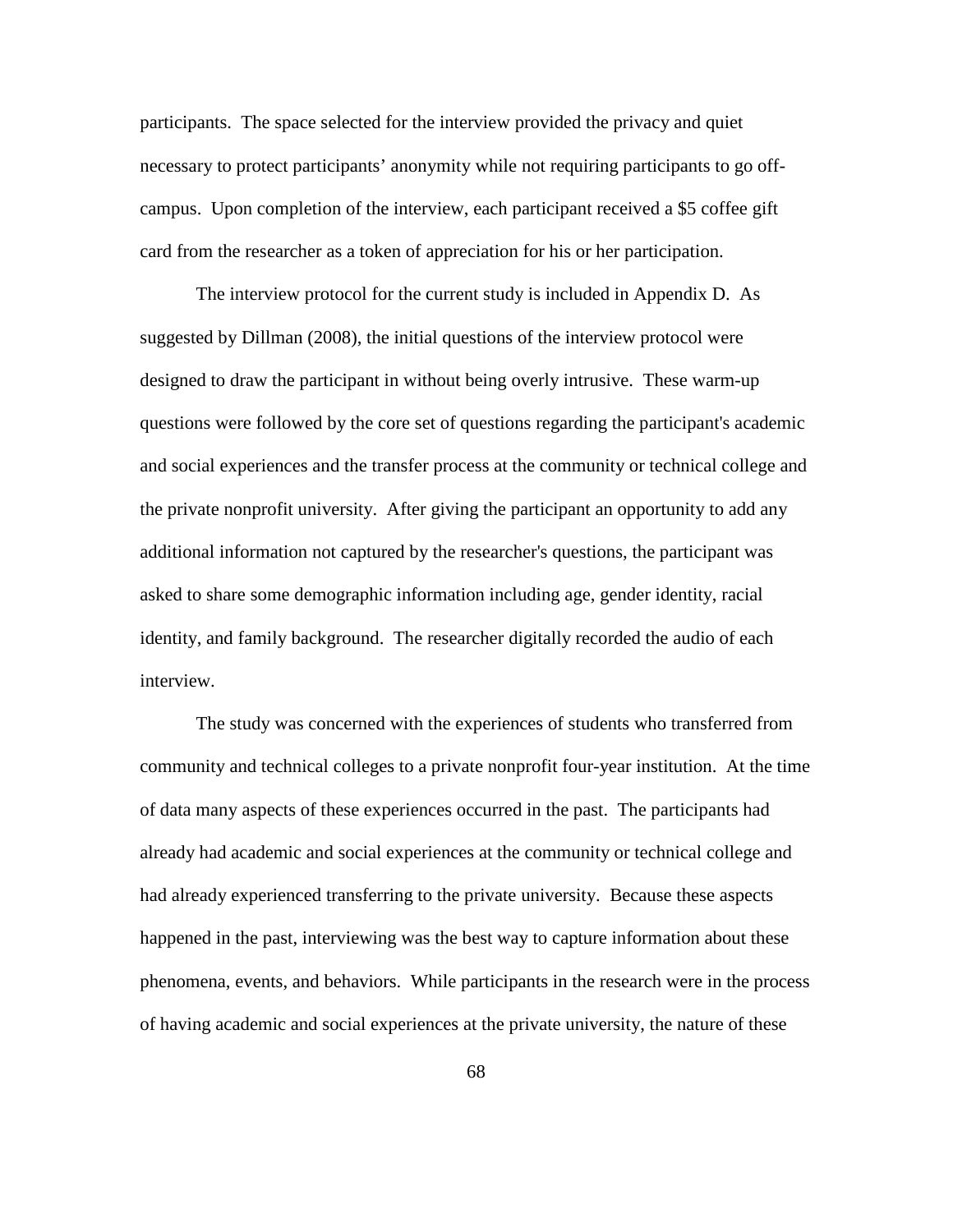experiences are such that other modes of data collection, such as field observation, would be inferior to interviewing. The questions in the interview protocol were structured in such a way as to encourage participants to reflect on their past experiences and think about experiences they may currently be having. Through this process the researcher attempted to capture both past and present experiences and sense making.

**Pilot interview.** A pilot interview was conducted by the researcher with an individual who met the criteria but was not an ideal candidate for the study due to impending graduation from the institution prior to the time of data collection. The goal of the pilot interview was to test the interview questions and data collection methods for accuracy and effectiveness. According to Maxwell (2013) and Creswell (2013), it is important to conduct a pilot test before collecting qualitative interview data. Through the pilot interview for the study the researcher confirmed the veracity of certain aspects of the research design and learned about areas to improve the interview protocol.

Upon completion of the pilot interview the order of the questions in the interview protocol was confirmed as appropriate. Questions 1 and 2 (see Appendix D) allowed the individual to warm-up before getting into the core questions that require more thought and recall. Also, the 60-minute timeframe estimated for the interview was confirmed as sufficient. The individual was able to provide full responses to all of the researcher's questions during the allotted time.

Some elements of the interview protocol were changed based on the pilot interview. For example, the researcher rephrased some of the questions to have a more conversational tone and to include fewer technical terms such as "public-two year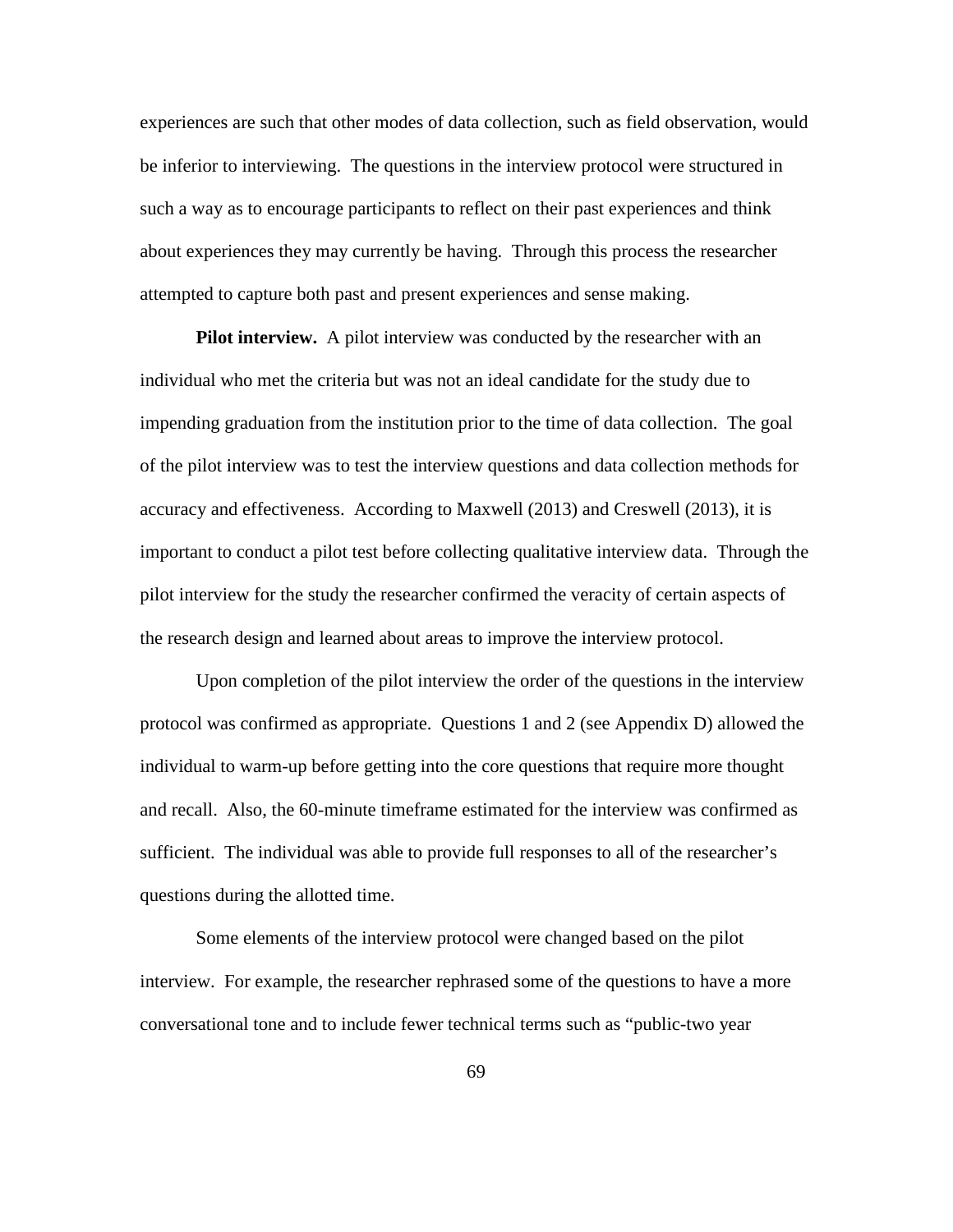institution." Also, the researcher decided to incorporate some previously identified probes into the actual interview questions. By conducting the pilot interview the researcher was able to fine-tune the interview protocol to maximize its effectiveness in addressing the research questions.

#### **Data Management**

The researcher used Merriam's (2009) suggested methods of data management in the current study. Digital files of audio recordings, transcripts, memos, and field notes of each interview were created and coded with a file name that anonymously matched it to the appropriate interview. An inventory of these files was kept in a spreadsheet on the researcher's password-protected computer. One digital copy of these files as well as the inventory spreadsheet was saved on a password-protected USB drive in a locked drawer in the researcher's desk. This served as the backup file for safekeeping. Another digital copy of these files was uploaded to the Atlas TI data management and analysis software program on the researcher's computer.

#### **Data Analysis**

Upon completion of the interview, the audio recordings were transcribed by the researcher. Transcription of each audio recording provided a written document of what transpired in the interview. The transcripts were reviewed and coded using Coffey and Atkinson's (1996) method in which both inductive and deductive codes were identified. According to Saldaña (2013), a code is "a word or short phrase that symbolically assigns a summative, salient, essence-capturing, and/or evocative attribute for a portion of language based...data" (p. 3). Coding was therefore an appropriate means to begin data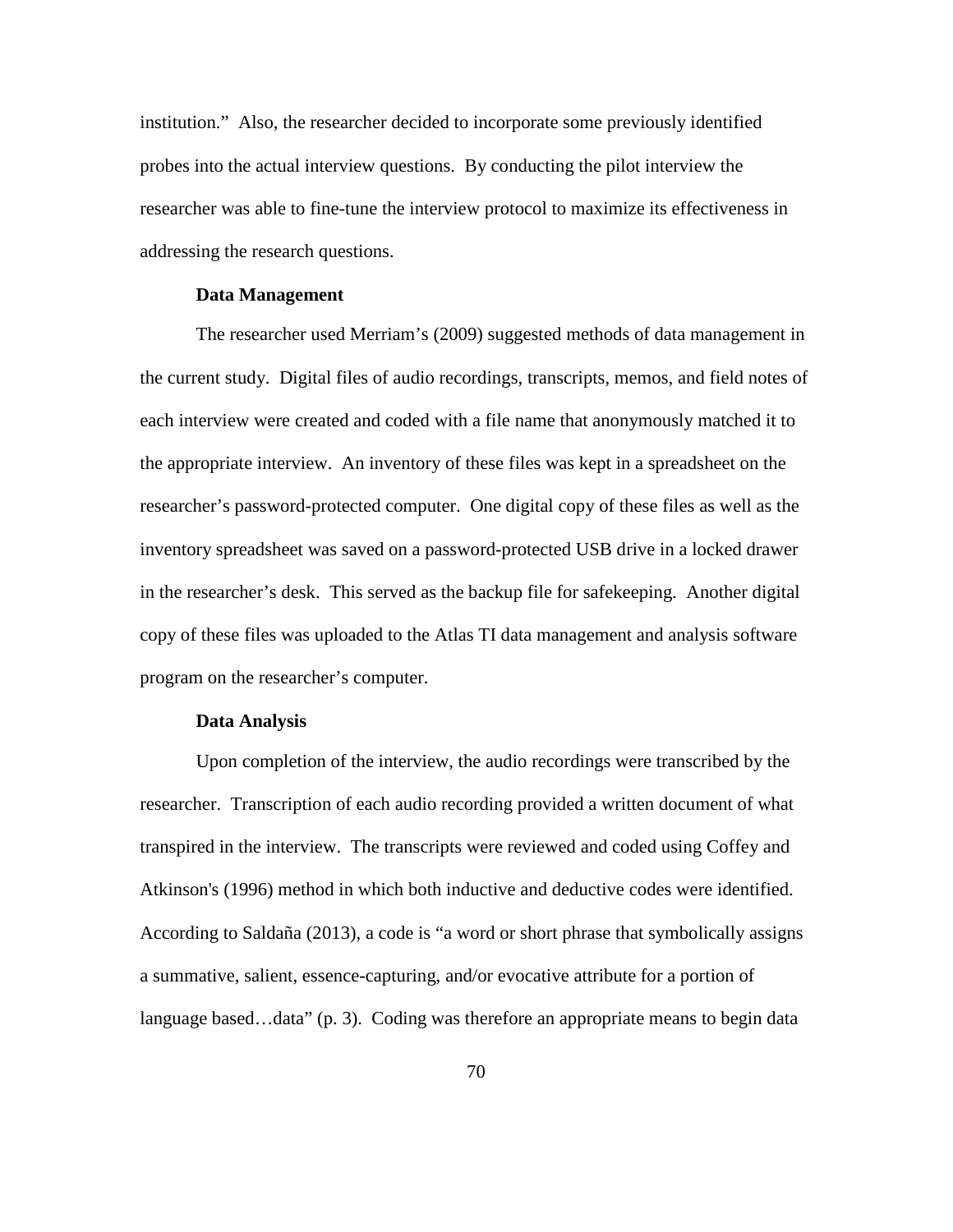analysis in the study. Inductive codes were derived from the words used by the participants. Deductive codes were developed through the lens of the conceptual framework. Inductive coding was completed prior to deductive coding. First, the data was coded applying Creswell's (2013) method of open coding in which broad classifications of codes are created. Based on the open coding of the data, the researcher employed axial coding by selecting open codes to serve as the main phenomena and recoding the data with categories related to these phenomena (Creswell, 2013).

As noted by Saldaña (2013), "coding is only the initial step toward an even more rigorous and evocative analysis and interpretation" (p. 8). The next step in the data analysis process was to develop themes based on codes that answered the research questions (Saldaña, 2013). To develop themes, the researcher used both within-case and cross-case analysis (Creswell, 2013). Through within-case analysis, the researcher analyzed and interpreted each participant's responses to the interview questions individually. Within-case analysis allowed the researcher to understand each participant's experiences separate from the sample. By first completing within-case analysis, the researcher was equipped with deep knowledge of each participant's experience with the phenomena of study prior to beginning cross-case analysis. Through cross-case analysis, the researcher compared responses to the interview questions across participants in the sample. This cross-case analysis provided the researcher with an understanding of how the phenomena were represented throughout the sample. Crosscase analysis contributed to the researcher's development of themes that cut across the data from the sample and answered the research questions.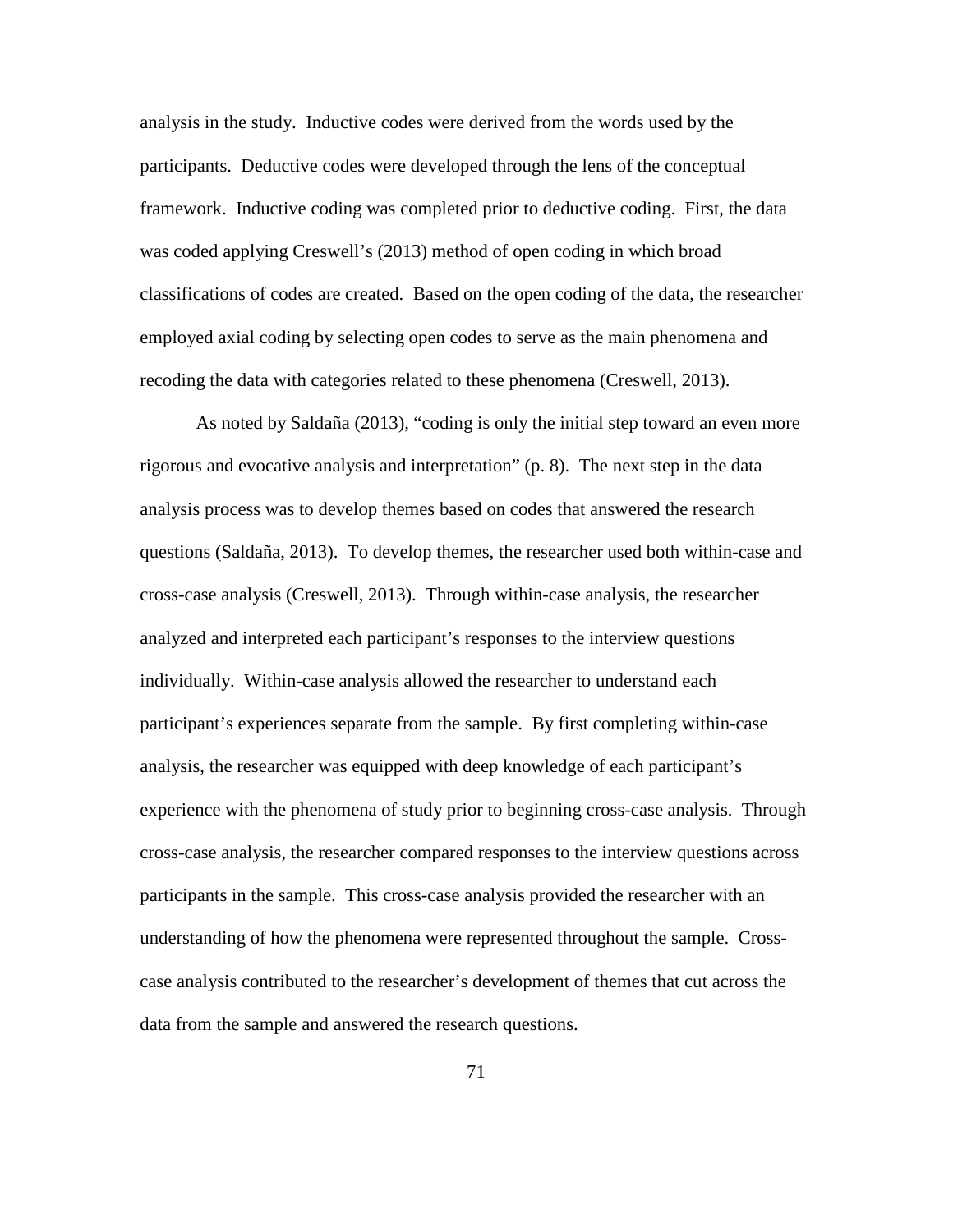Memos were another important source of data collection and analysis for the current study. Using memos, the researcher documented his perceptions and reflections about the circumstances of each interview. Upon completion of the interview, the researcher took time to reflect on how the interview went as well as what was noticed about the participants' attitude and demeanor. The researcher also began to make sense of the content of each interview through the process of memo writing (Saldaña, 2013). When all of the interviews were completed, these memos were a valuable resource during data analysis providing context for the interviews and the progression of the researcher's thinking during the data collection process.

### **Data Presentation**

Data in the study is presented using Merriam's (2009) narrative analysis format. In the narrative analysis of the data, themes identified through the analysis are described at length including exemplar excerpts from the interview transcripts. As noted by Merriam (2009), exemplar excerpts are a critical component of narrative analysis which "uses the stories people tell, analyzing them in various ways, to understand the meaning of the experiences as revealed in the story" (p. 23). For each theme identified, the researcher uses long quotations from the participants to demonstrate how the theme answers the research questions. Long quotations from the participants and rich description of the interview context from the researcher create the narrative. Quotations from various participants are organized in a way that demonstrates to the reader how the participants' responses form a theme. In conjunction with the researcher's rich description of the interviews, the reader will be able to understand how the participants'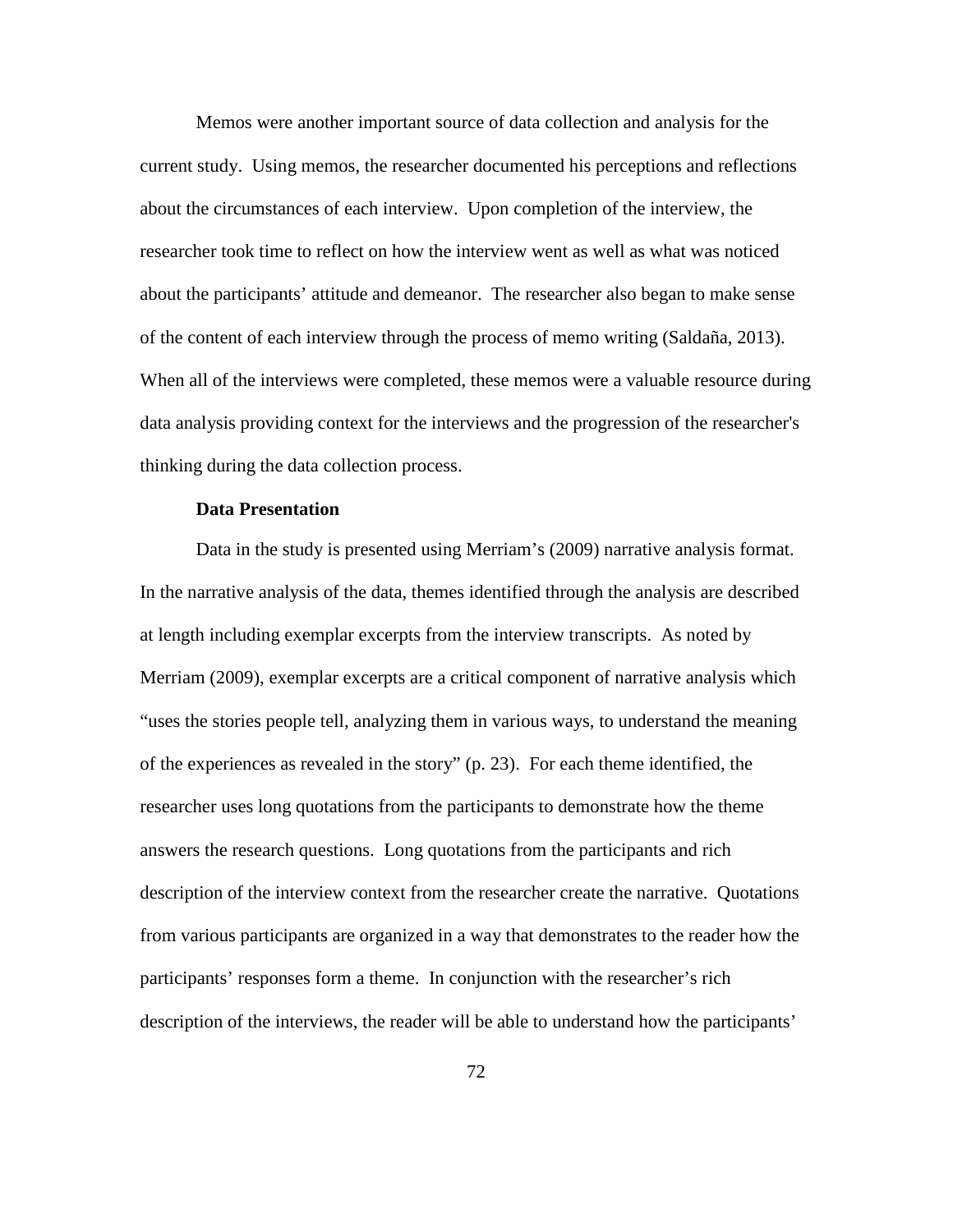words and the research context contribute to the particular theme. The researcher interpreted the narrative through the lens of the conceptual framework described in the literature review and summarized previously in this chapter. Specifically, the researcher analyzed the academic and social experiences of the participants to determine if connections were made between these types of experiences throughout the transfer process. Although the researcher used the conceptual framework to guide data analysis, the researcher allowed the data to lead to interpretations outside this framework, if appropriate.

# **Trustworthiness**

Trustworthiness is a means of validating qualitative research (Creswell, 2013). As noted by Merriam (2009), there are many means by which to increase the validity of qualitative research findings. In the current study, multiple techniques were utilized to ensure trustworthiness of data collection and analysis.

An audit trail was kept outlining each step taken by the researcher during the data collection and analysis phases of the research project (Merriam, 2009). The researcher documented each step in the data collection and analysis processes. Creation of this audit trail assisted the researcher in accurately documenting the research process. An accurate written description of the data collection and analysis processes will enable other researchers to apply the researcher's methods in future studies of similar contexts.

The researcher also used Merriam's (2009) trustworthiness techniques of member checks and respondent validation of the data collected. The researcher provided participants with copies of the verbatim transcripts to ensure accurate representation of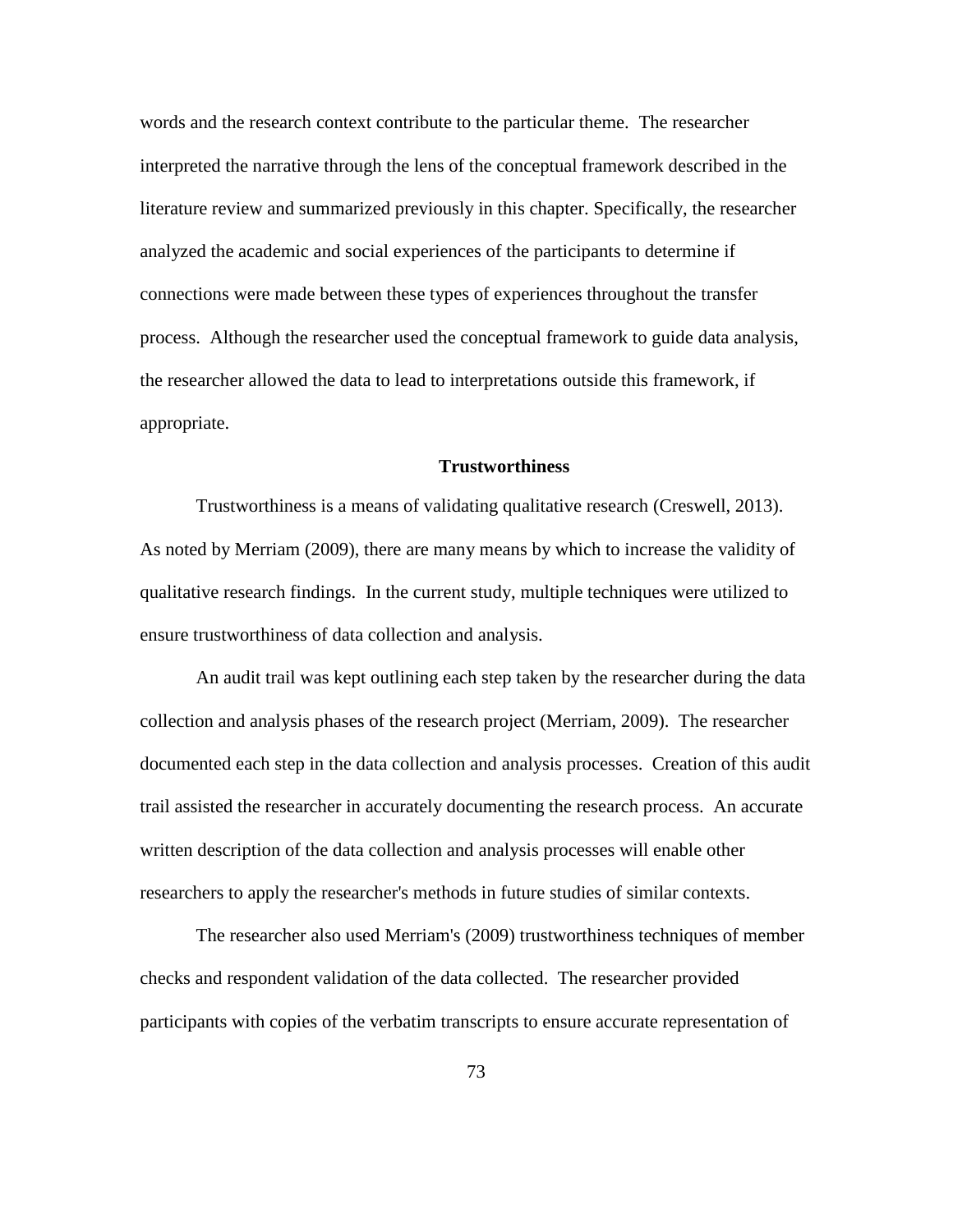the data. Participants were given 7 days to read the transcripts and provide any feedback or changes to the researcher. No response from the participant within 7 days indicated that the participant validates the data in the transcript. While a few of the participants affirmatively indicated to the researcher that the data was accurate most participants did not respond to the request. In addition to participant validation of the raw data, the researcher sought participant validation of the data analysis. To this end, the researcher provided participants with the written draft of at least one theme emergent from the data analysis. As noted by Johnson (1997), interpretive validity is increased "by sharing your interpretations of participants' viewpoints with the participants and other members of the group [to] clear up areas of miscommunication" (p. 285). After preliminary data analysis a written theme was provided by the researcher to participants. Participants were allowed 7 days to respond to the researcher with feedback about the written theme. If the participant responded with feedback in the 7-day timeframe, the researcher would consider whether changes to the theme are warranted. If the participant did not respond with feedback in the 7-day timeframe, the researcher considered this as participant validation of the written theme. Only one participant responded with positive feedback confirming the analysis in the themes. The researcher also recruited fellow researchers familiar with the theories of the conceptual framework to verify the voracity of the data coding. The researcher provided each individual with an interview transcript to code independently. Upon completion of the independent coding the researcher conferred with each individual to verify that the coding was appropriate. While the specific codes varied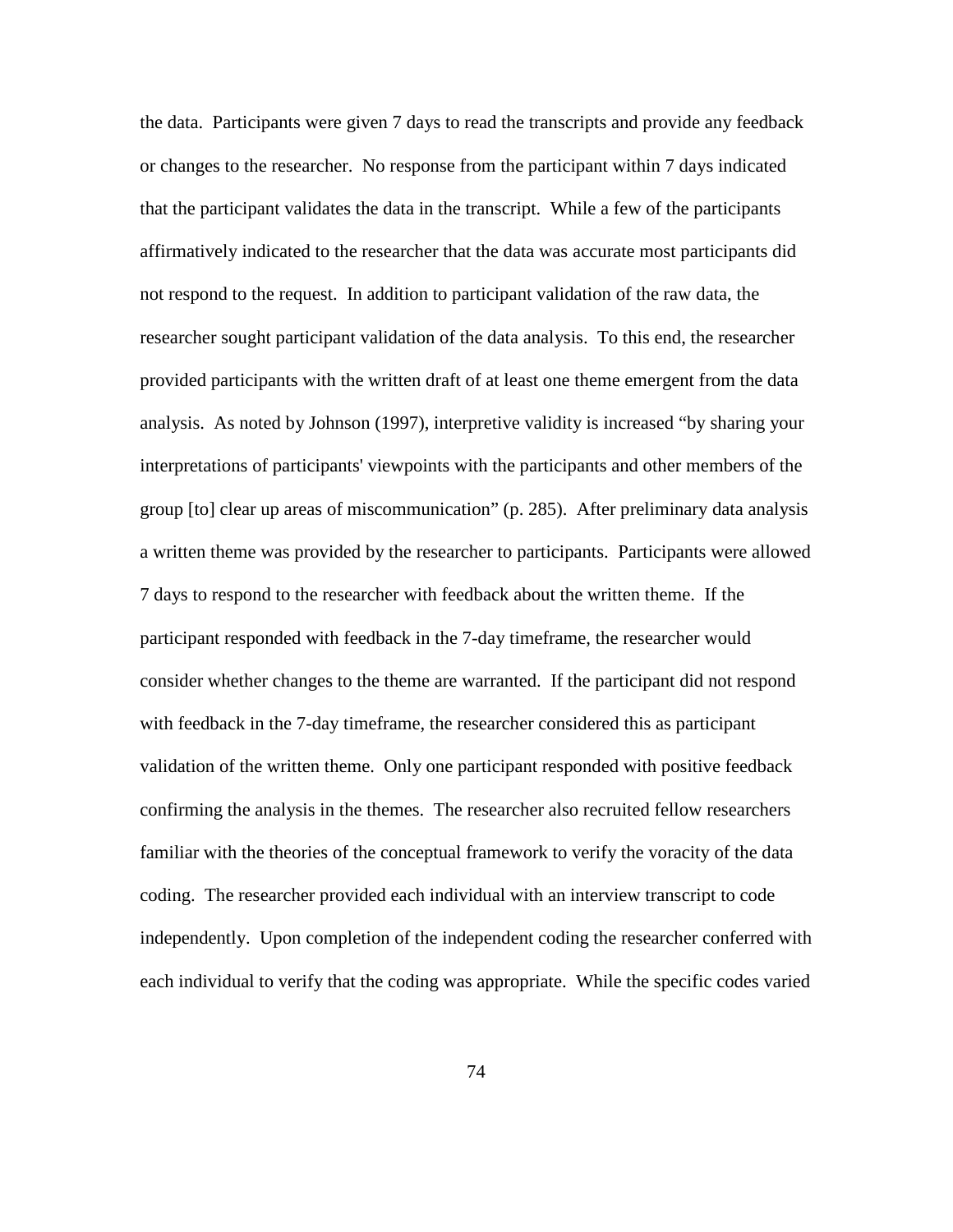amongst individuals, the concepts and constructs identified by the codes were the same among all three individuals.

Finally, data was collected until the point of data saturation was reached (Merriam, 2009). Data saturation was reached when after 20 interviews no new information was contributed by adding additional participants to the sample. Reaching the point of data saturation increased trustworthiness because the researcher had drawn out all of the information about the phenomenon available from the sample.

Employing the aforementioned trustworthiness techniques increased the validity of the research findings of the study. Increasing the validity of qualitative research findings increases what Merriam (2009) terms the transferability, reliability, confirmabilty, and credibility of these findings. Transferability, according to Merriam (2009), is the ability to apply the research findings in other contexts. While it is virtually impossible to replicate the context of a qualitative study, it is possible to find other settings with similar contextual factors. Use of multiple trustworthiness techniques increases the likelihood that the findings of the current study can be applied in other contexts. Reliability and credibility, according to Merriam (2009), refer to the ability for the reader to rely on the accuracy of the research findings. These aspects of trustworthiness were increased in the current study through the use of member checks and participant validation (Johnson, 1997; Merriam, 2009). Finally, the confirmability (Merriam, 2009) of the results of the study was increased by the researcher's use of an audit trail outlining the step-by-step methods of data collection and analysis. Other

75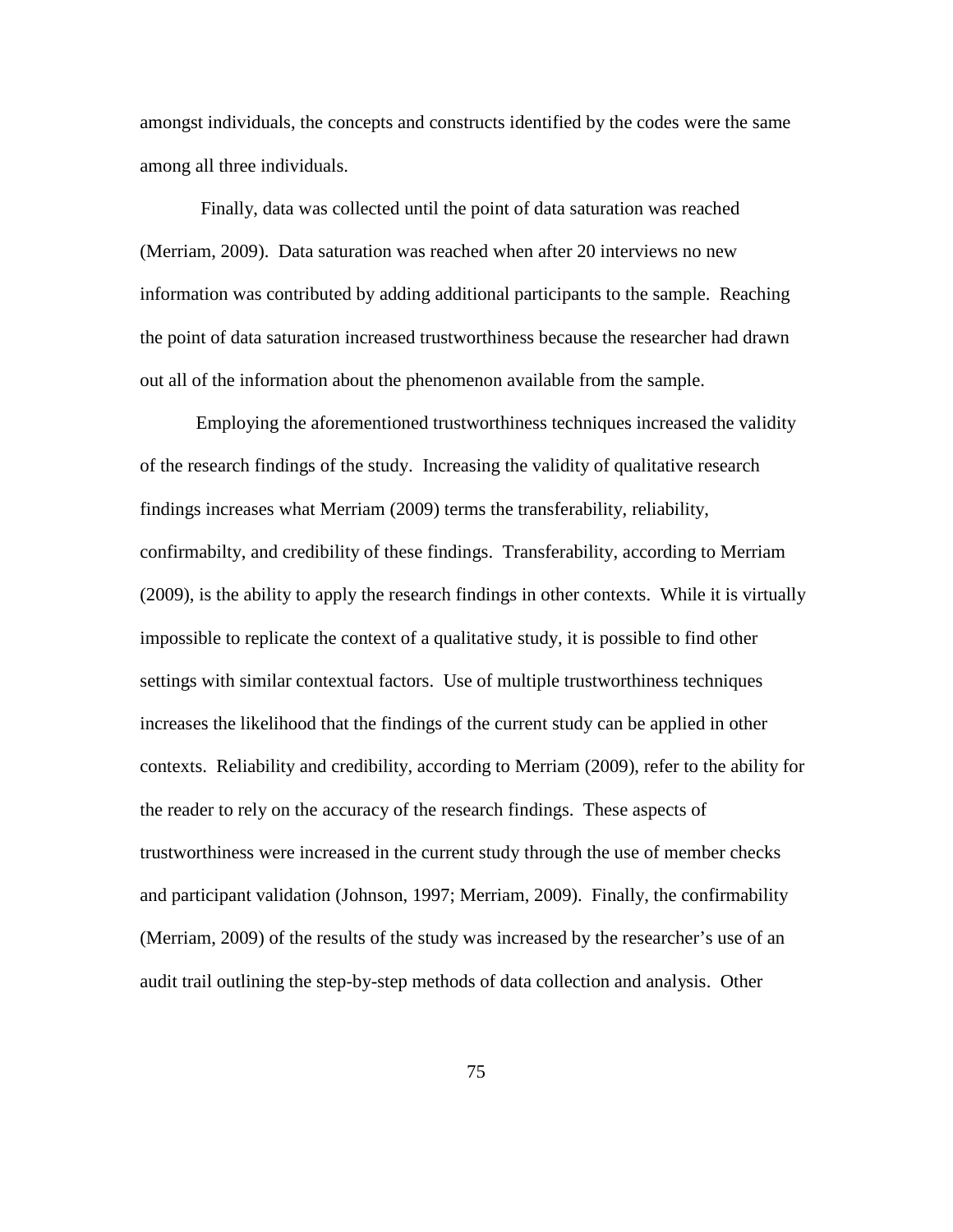researchers will be able to follow these steps to reach similar results in other similar contexts.

# **Limitations**

Although multiple trustworthiness techniques were employed to increase the validity of the findings of the current study, this research is not without limitations. The limitations outlined here do not invalidate the potential findings of the current study. These limitations are not uncommon in qualitative research. Using the trustworthiness techniques outlined in the previous section, the researcher attempted to mitigate the limitations of the current study.

Context was the primary limitation of this study. Because the study was conducted at one university, the results are not generalizable to the population. While the participants were all be students at one university, many of them transferred from different community colleges. This diversity of experiences was a limitation of the study because the characteristics of each of the participant's community college may have been different. While this limitation could not be eliminated, the effects of this limitation were mitigated by conducting both within-case and cross-case analysis (Maxwell, 2013). These methods of analysis allowed the researcher to verify identified themes by comparing responses within each case and across the responses of all participants.

A secondary limitation of this study was researcher bias and reactivity (Maxwell, 2013). The researcher's personal knowledge of community college students who have transferred to a private nonprofit university as well as his professional experience at both types of institutions created a link between the researcher and the participants. This link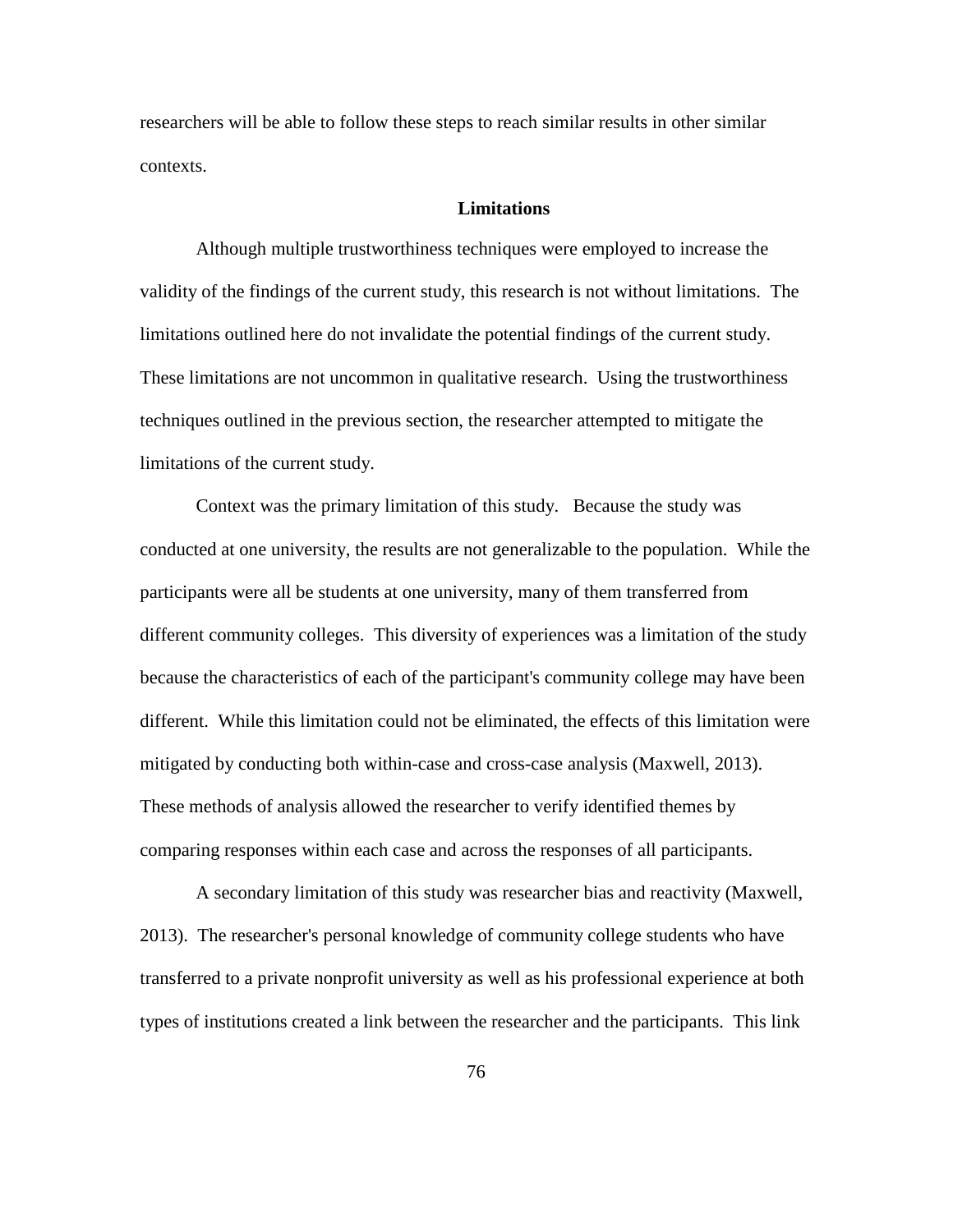may have influenced the researcher's interpretation of the data. Also, the researcher may have been less inclined to probe participants regarding some of their responses about topics with which the researcher may be familiar. The limitation of researcher bias and reactivity was mitigated by collecting what Maxwell (2013) calls rich data. By retrieving in-depth responses from participants and probing for more information, even when the researcher was familiar with the topic, the impact of the researcher's subjectivity in the research findings was diminished.

Another limitation of the study was that other phenomena that were not explored in the current study may have had an impact on the results. For example, students who choose to transfer from community colleges to private four-year nonprofit institutions may share similar characteristics that predisposed them to participate in the transfer process. Likewise, students who volunteered for the current study may share similar characteristics that made them more inclined to participate in this research. It is impossible to understand or account for every construct that might influence the phenomenon of study making this a limitation of the current study.

The sample for the study was not a precise cross-section of the population of community college students in the United States. As compared to the demographics of the population of community college students presented in Table 3 (American Association of Community Colleges, 2015), the sample for the current study was more or less representative of the population in terms of gender and age. Females accounted for 55% of the sample and males accounted for 45% of the sample. The average age of individuals in the sample was 24, the same as the median age of the population. But,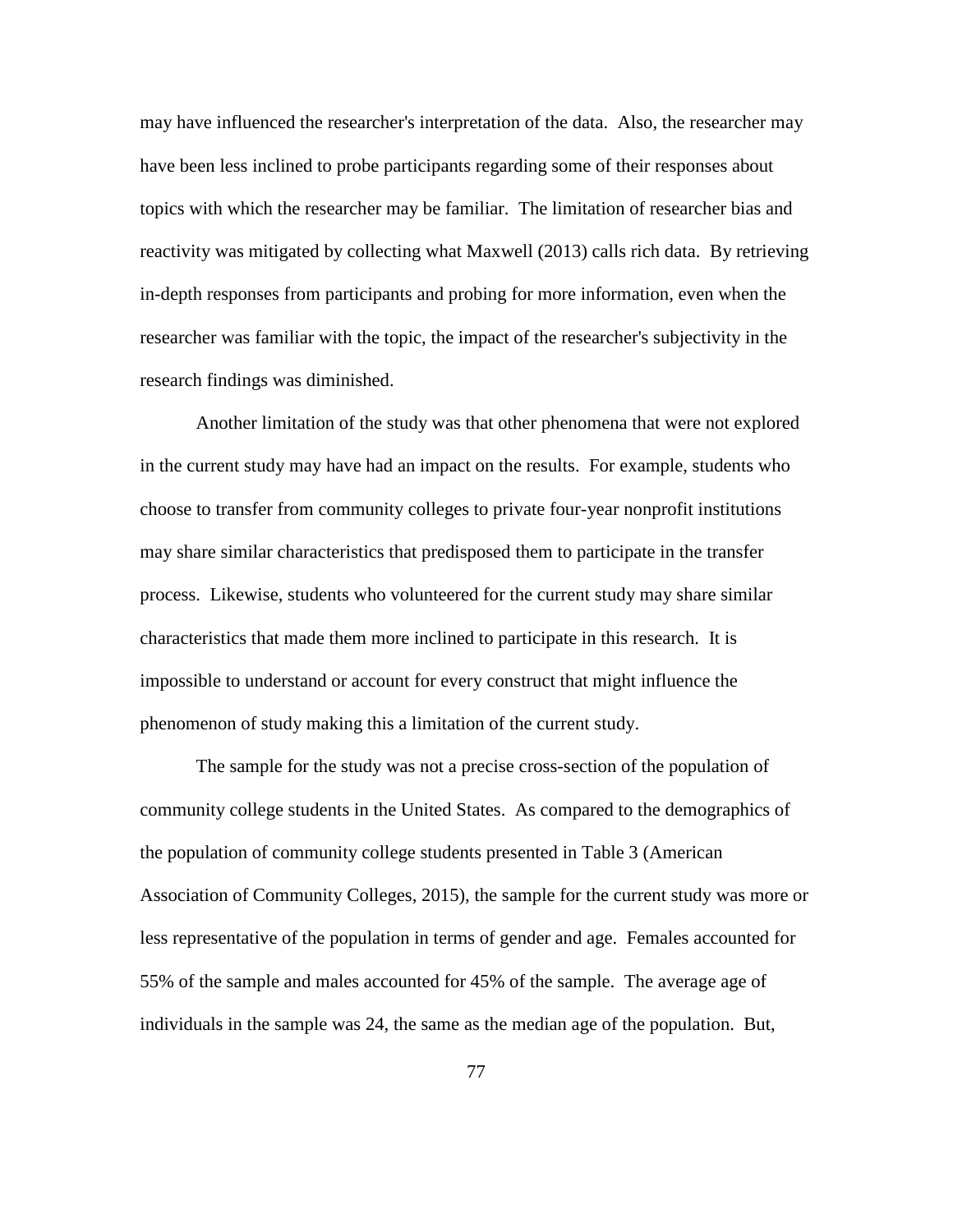international students were overrepresented in the sample and first generation college students were underrepresented in the study. Socioeconomic status was not used as an identifying characteristic of individuals in the sample; however, if parents' highest level of education is used as a proxy for socioeconomic status it stands to reason that individuals of lower socioeconomic status were also underrepresented in the sample for this study.

## Table 3

| Age     | Gender | <b>Racial Identity</b> | Immigration<br><b>Status</b> | <b>Family Education History</b> |
|---------|--------|------------------------|------------------------------|---------------------------------|
| Average | Women  | White                  | Domestic                     | At least some college           |
| 28      | 57%    | 50%                    | 93%                          | 64%                             |
|         |        |                        | First generation to attend   |                                 |
| Median  | Men    | Hispanic               | International                | college                         |
| 24      | 43%    | 21%                    | 7%                           | 36%                             |
|         |        | <b>Black</b>           |                              |                                 |
|         |        | 14%                    |                              |                                 |
|         |        | Asian/Pacific          |                              |                                 |
|         |        | Islander               |                              |                                 |
|         |        | 6%                     |                              |                                 |
|         |        | Native American        |                              |                                 |
|         |        | 1%                     |                              |                                 |
|         |        | 2 or more races        |                              |                                 |
|         |        | 3%                     |                              |                                 |
|         |        | Other/Unknown          |                              |                                 |
|         |        | 4%                     |                              |                                 |
|         |        | Nonresident Alien      |                              |                                 |
|         |        | 1%                     |                              |                                 |

*Summary of community college population*

Source: American Association of Community Colleges, 2015

Despite these limitations, the findings of this study provide valuable information about the experiences of students who transfer from community and technical colleges to private nonprofit universities. While the results are not generalizable to all transfer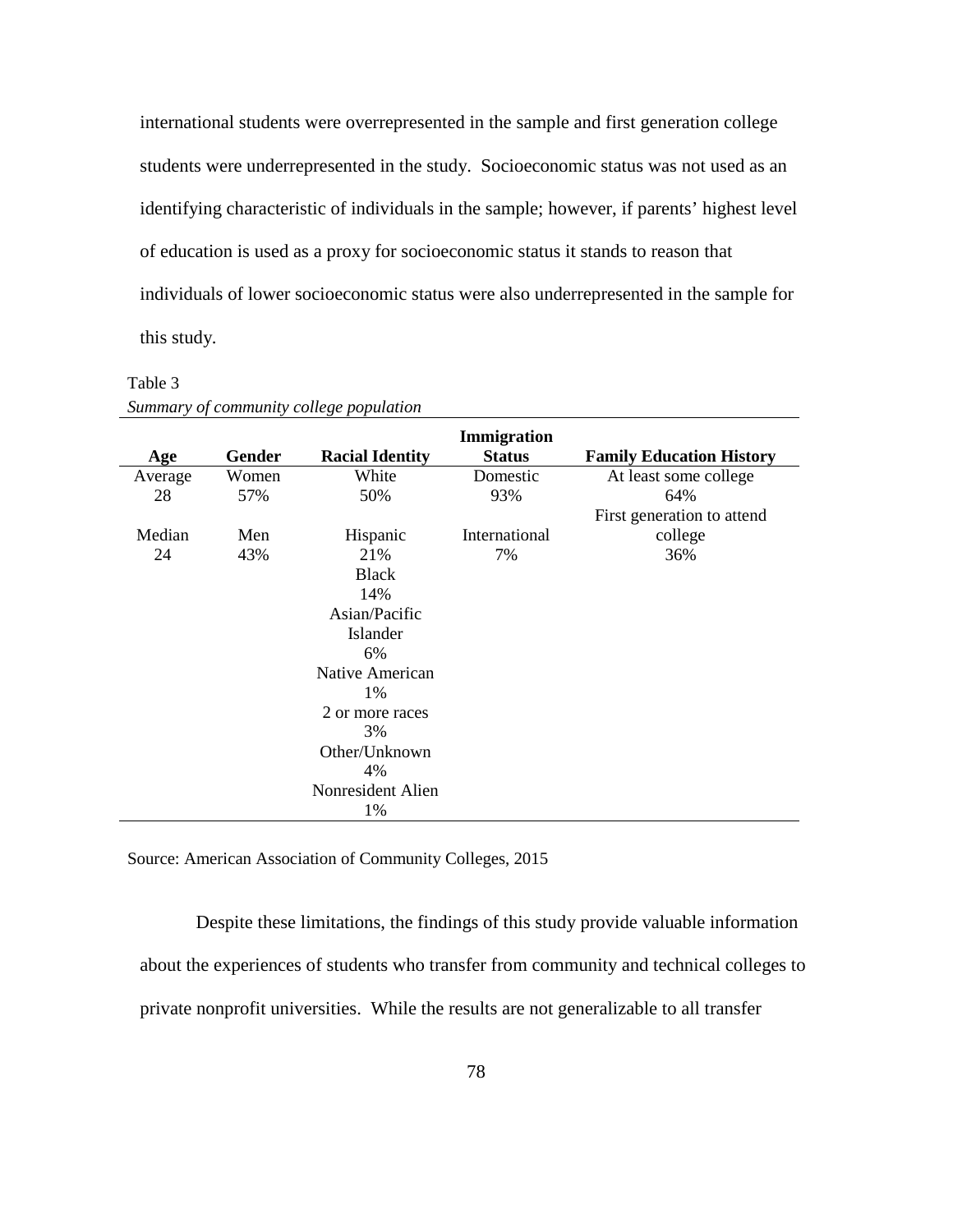students from community and technical colleges at all universities, the results are transferable to some of these students at some institutions.

#### **Researcher Subjectivity Statement**

Maxwell (2013) cites attention to a researcher's possible biases as an essential component of qualitative research. In addition to influencing topic selection, researcher bias influences researcher writing (Creswell, 2013).

My own professional experience in higher education administration provided motivation for engaging in this research. As a former student affairs practitioner at a community college, I have known numerous community college students who went on to transfer to four-year institutions. Many of these students transferred to public institutions. But others transferred to private institutions around the country. When I left the community college to work at a private nonprofit four-year institution two students with whom I had worked closely through co-curricular activities at the community college transferred to that very same private nonprofit four-year institution.

As an alumnus of a private nonprofit four-year institution myself, the concept of community college students transferring to private four-year institutions had only been theoretical to me until I witnessed these students actually do it. Having worked with these students as a student affairs practitioner working in student activities and knowing that these students were involved in honors programs and service learning, I wondered how they made sense of these experiences throughout the transfer process. More specifically, I became interested in how community college students who transfer to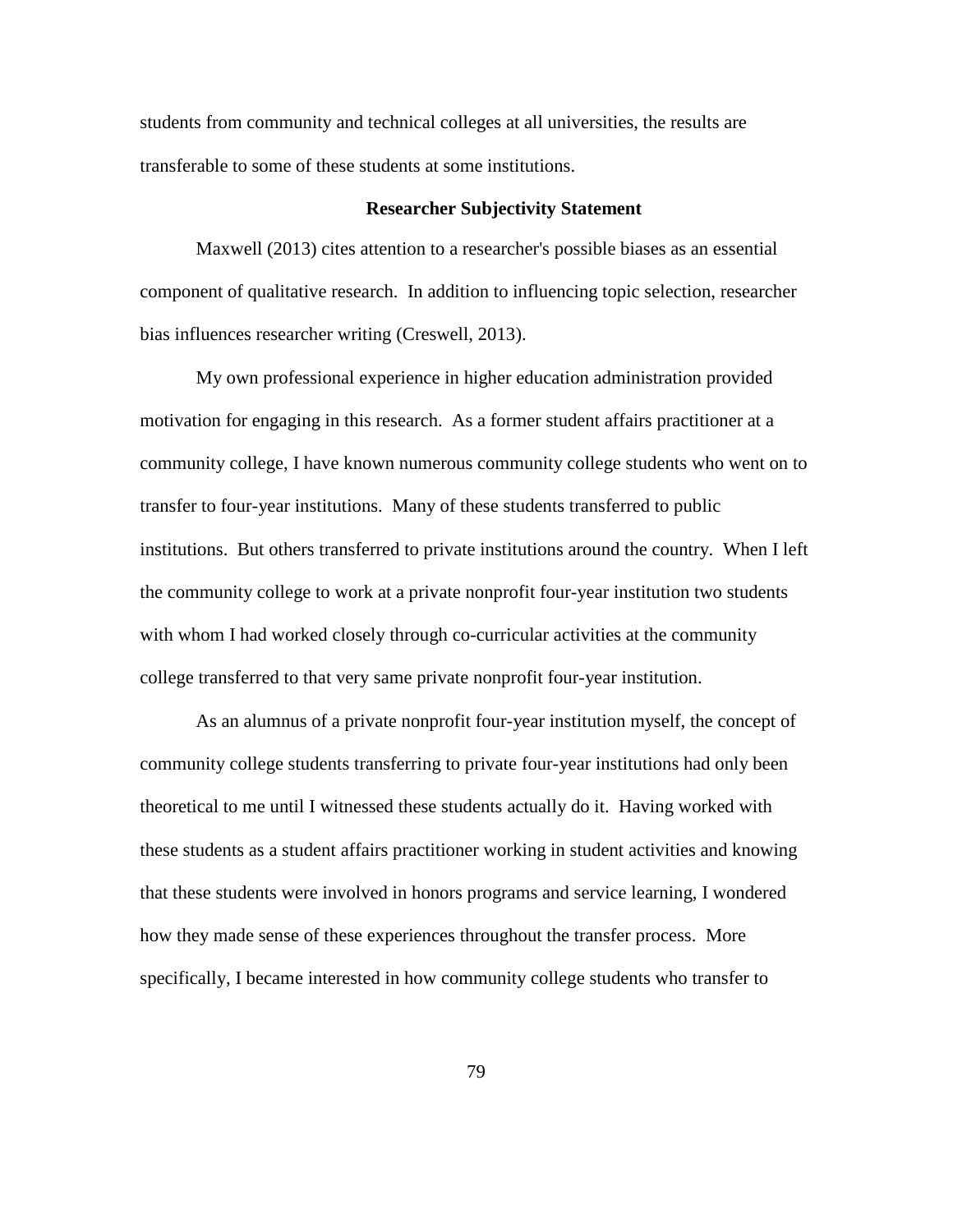private nonprofit four-year institutions describe and understand their academic and social experiences at both the community college and the receiving institution.

As a qualitative researcher I am the instrument through which data is collected and analyzed. I brought to the research my past experiences, values, norms, and attitudes. This is inevitable in qualitative research. But being aware of how my subjectivity may appear in the research process allowed me to attend to this subjectivity and position myself within the research project.

## **Human Participants and Ethical Precautions**

The potential risks to humans who participate in this study were minimal. Participation in this study was completely voluntary. All participants were free to share as much or as little about their experiences with the researcher as they felt comfortable doing. Participants could skip any question in the interview protocol that they did not feel comfortable answering. Also, participants could stop the interview at any time if they became uncomfortable. If a participant in the study had become upset or needed emotional support as a result of topics brought up in the interview, the researcher was prepared to stop the interview and refer the participant to the university's counseling services.

## **Informed Consent**

Prior to each interview, the researcher provided the participant with information about the research study necessary to inform the participants consent to engage in the research. Information in the informed consent disclaimer included: the purpose of the study; a summary of the research procedures in which the participant would engage; the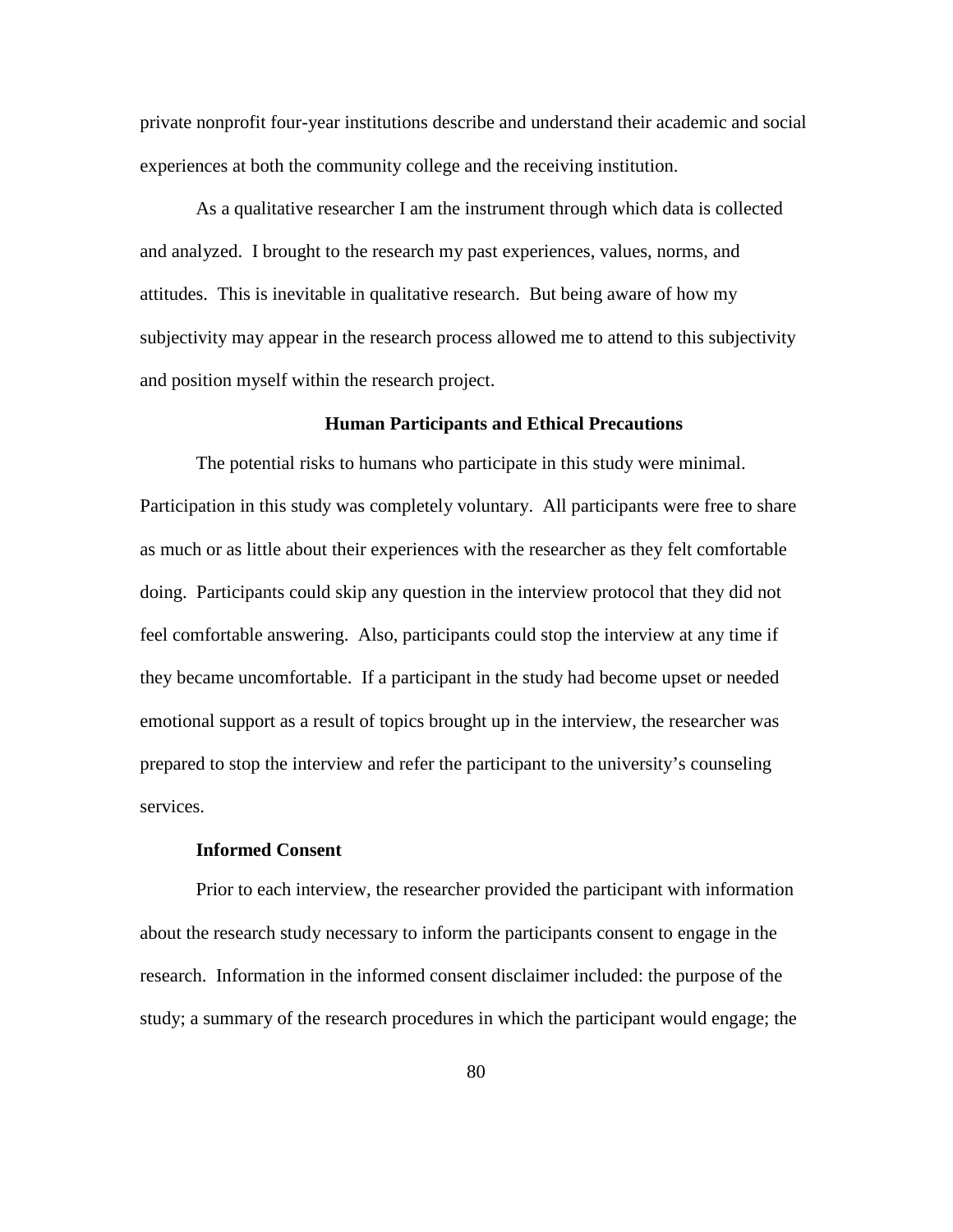total amount of time the participant would spend involved in the research; possible risks or discomforts from the research and ways to mitigate these; and, benefits of the research to science and human kind. Participants' informed consent to engage in the research was implied if the participant proceeded with the interview.

### **Conclusion**

Although the theories of involvement (Astin, 1984/1999), integration (Tinto, 1993), and engagement (Kuh, 2001) are applied in the literature to the experiences of students who transfer to public four-year institutions (Barnett, 2011; Berger & Milem, 1999; Crisp, 2010; Ishitani & McKitrick, 2010; Kuh et al., 2008; Lester et al., 2013; Townsend & Wilson, 2006), there is a lack of research on the experiences of students transferring from public two-year to private nonprofit four-year institutions. The rising cost of higher education (College Board, 2012a) and the additional benefits that can be gained from earning a bachelor's degree from a private institution (Eide et al., 1998; Kingston & Smart, 1990) give credence to the need for more research on this pathway to baccalaureate degree attainment.

Much of the research applying the theories of involvement (Astin, 1984/1999), engagement (Kuh, 2001), and integration (Tinto, 1993) to transfer students is based on quantitative methodologies (Berger & Millem, 1999); Barnett, 2011; Chapman & Pascarella, 1983; Fischer, 2007; Ishitani & McKitrick, 2010). These types of studies do not offer evidence about how transfer students experience the transfer process. Although Lester et al. (2013) and Townsend and Wilson (2006) have used qualitative methods to study the experiences of students transferring from community and technical colleges,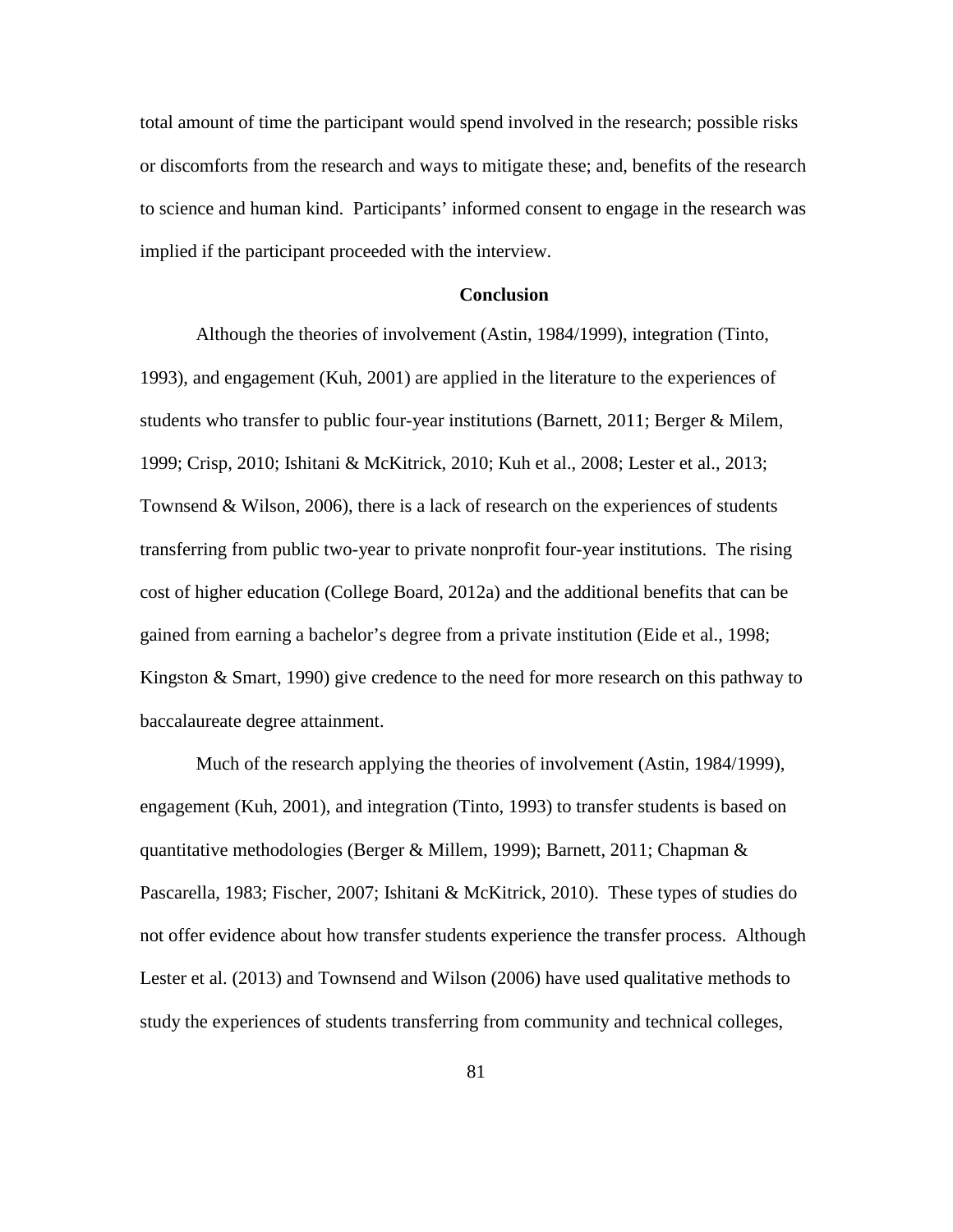these studies to not include the experiences of students transferring from community and technical colleges to private nonprofit universities. Further qualitative research was needed to include the experiences of these students. The current study sought to fill this gap in the literature.

This chapter outlined the epistemology guiding the study, the methodology, research questions, site and sample selection procedures, as well as methods of data collection, analysis, and presentation. Techniques for ensuring trustworthiness inquiry were offered in addition to exploration of limitations to the research design. Using the methods described in this chapter the researcher was able to gain insight into the academic and social experiences of students who transfer from public two-year to private nonprofit postsecondary institutions.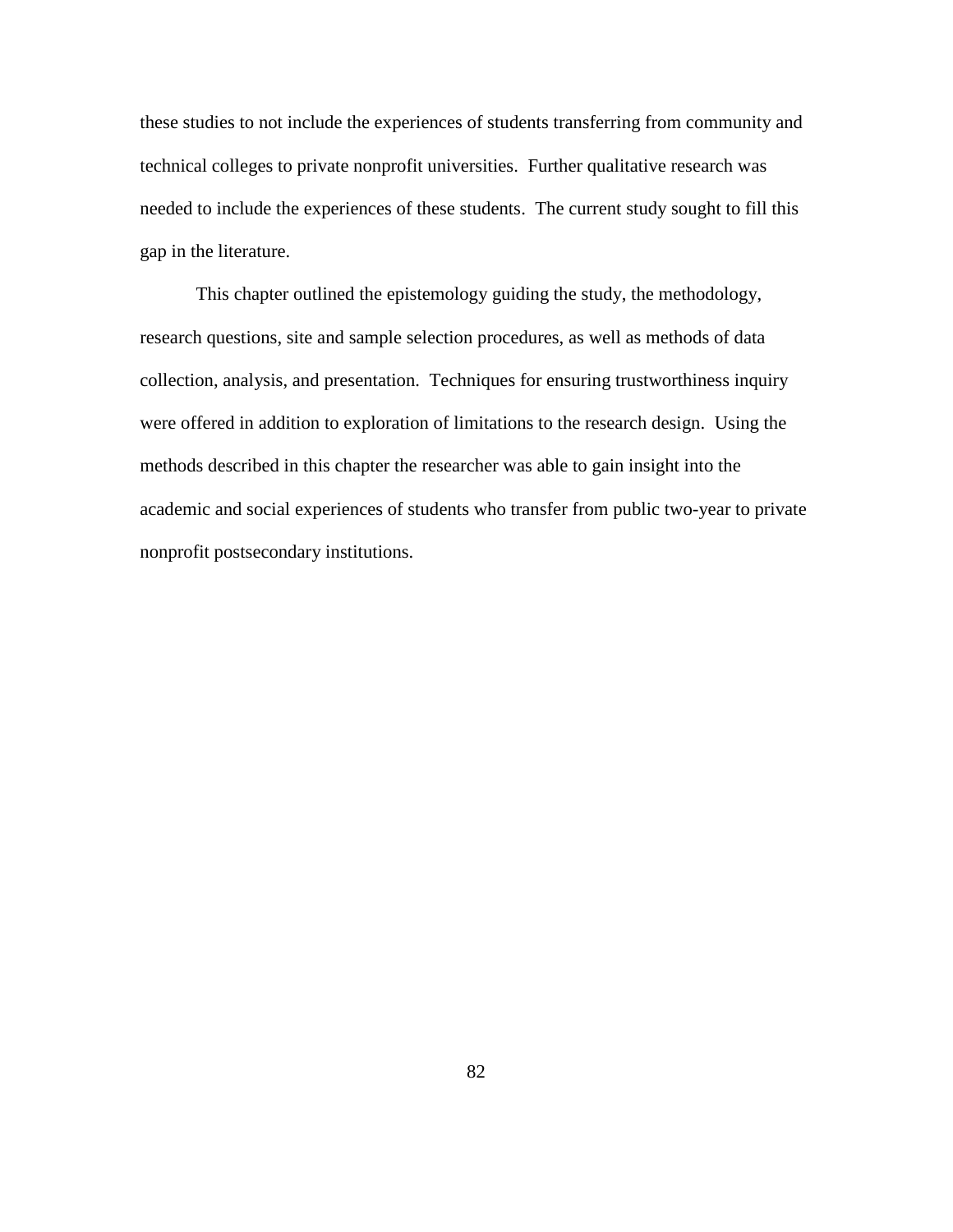#### CHAPTER FOUR: FINDINGS

#### **Overview**

This chapter outlines the findings of the interviews with the 20 study participants. The findings are presented in the form of themes identified from the data that answer each of the three research questions. Each theme is described and then supported with quotations from the study participants. While some analysis and interpretation of the data is inherent in its presentation in qualitative research, the discussion of the data will be conducted in Chapter Five. This chapter provides a broad overview of the findings answering each of the three research questions.

# **Findings for Research Question 1: How do students who transfer from community and technical colleges to a private nonprofit university describe and understand the transfer process?**

The first research question sought to gain insight into how study participants broadly described and understood their experience as transfer students from community colleges at Private University. This research question provided information about the general experiences of study participants throughout the process of transferring from one institution to the other. Participants drew on their experiences at both their respective community colleges as well as at PU to describe four themes that provide a general framework for how these students describe and understand their transfer experience in general. The themes answering this research question were the following: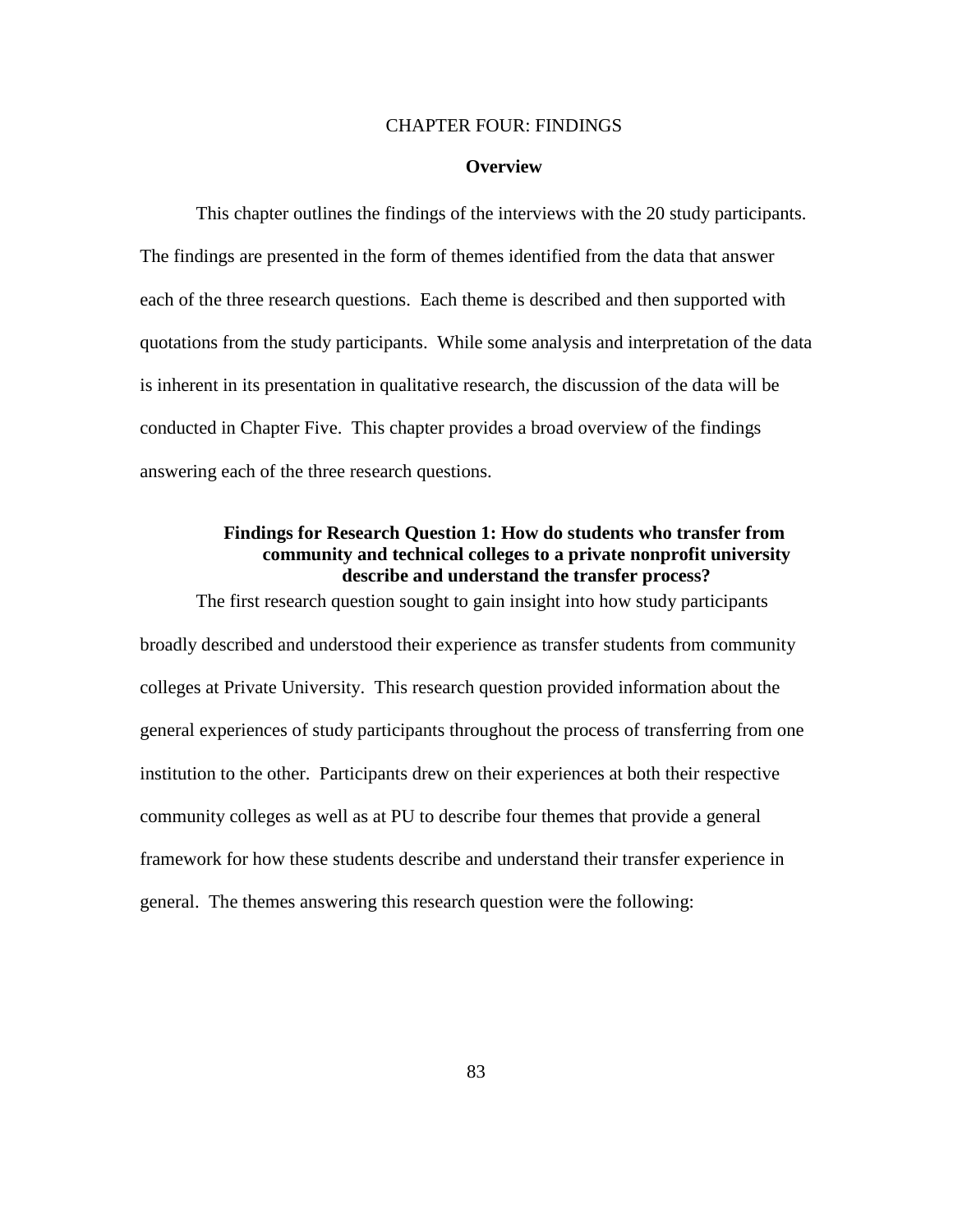# Table 4

# *Themes answering Research Question 1*

Efficiency in terms of money, time and administrative functions contributes to how participants get through the process in a cost effective manner

Sense of agency exercised by students throughout the transfer process

A key individual was integral to the transfer experience by reinforcing the decision to attend institutions or helping the student move forward through the transfer process Decisions to attend the community or technical college or Private University were informed by real or perceived prestige

The themes identified as answering the first research question were significant because they provided information about how participants in the study moved through the transfer process from the decision to attend the community college to their matriculation to Private University. It was evident from these themes that the study participants saw themselves at the center of their experiences. But, these themes also demonstrated how multiple constructs and various individuals factored into the experiences of the study participants.

**Efficiency in terms of money, time and administrative functions contributes to how participants get through the process in a cost effective manner**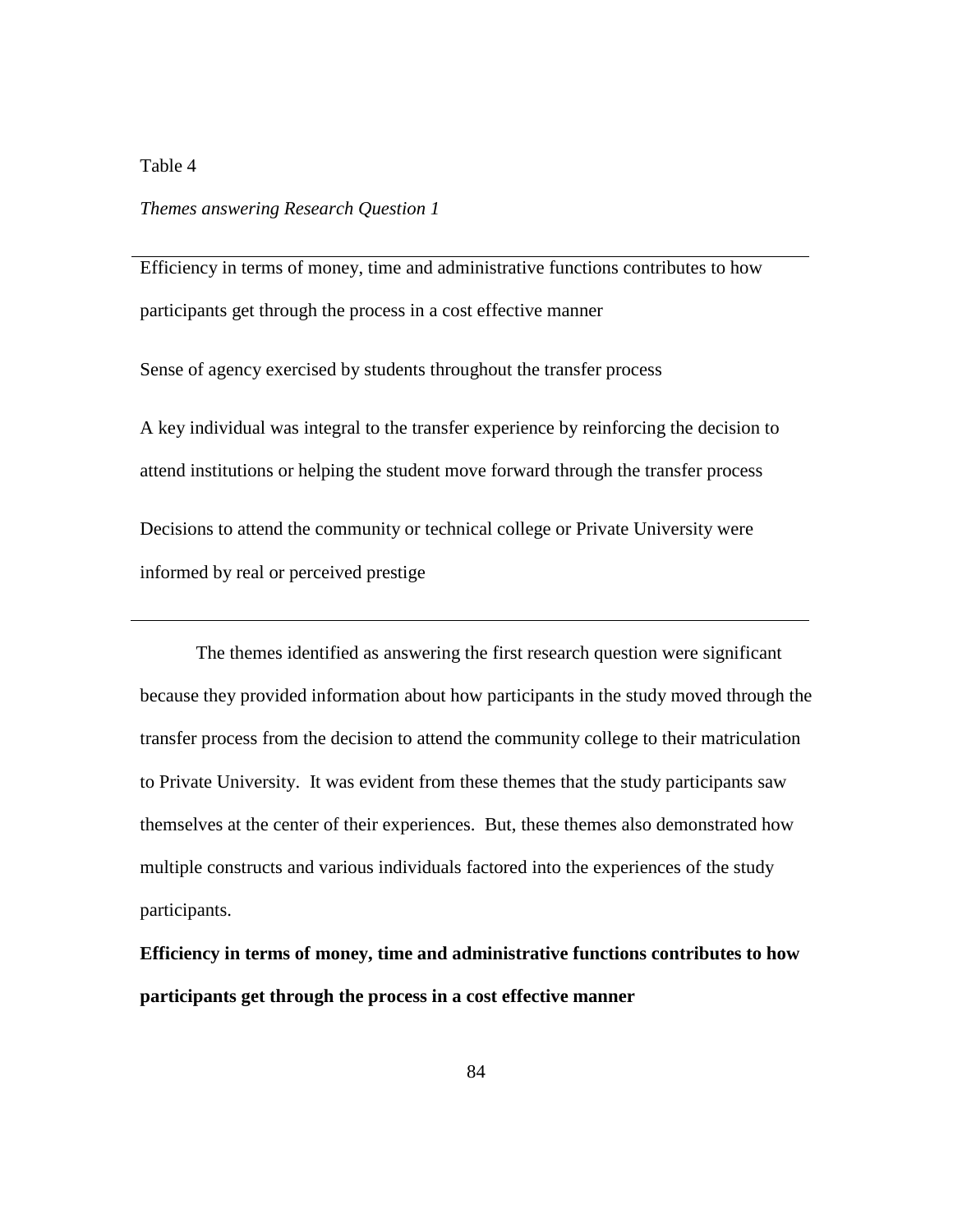The theme of efficiency in terms of money, time, and administrative functions of application, admission, and credit contributed to how participants described and understood the process of transferring from a community college to a private university. Efficiency contributed to the experience both at the community college and at the private university. Participants described how their decisions to attend both institutions were informed by financial considerations as well as by the amount of time that would be required of them to move through the experience. The participants also described how the level of efficiency within the administrative functions of application, admission, and articulation of credits at PU contributed to their overall experience.

Efficiency was a construct of significance in the study as it related to the amount of time and effort that students expend throughout the transfer process. The conceptual framework for the study recognized the importance of time and effort expenditure on students' understanding and successful transition through academic and social experiences within higher education institutions. The theme of efficiency adds to the knowledge of how students make meaning of their expenditures of time and effort throughout the transfer process.

As noted by Joe, concerns such as the "proximity and financial package" of the community college and the private university inform students' decision to attend both institutions. Money was a consideration for many participants throughout the process of transferring from community colleges to Private University. Some participants described how they decided to attend a community college because it was a cheaper way to explore their still-percolating interests than attending a university straight after high school.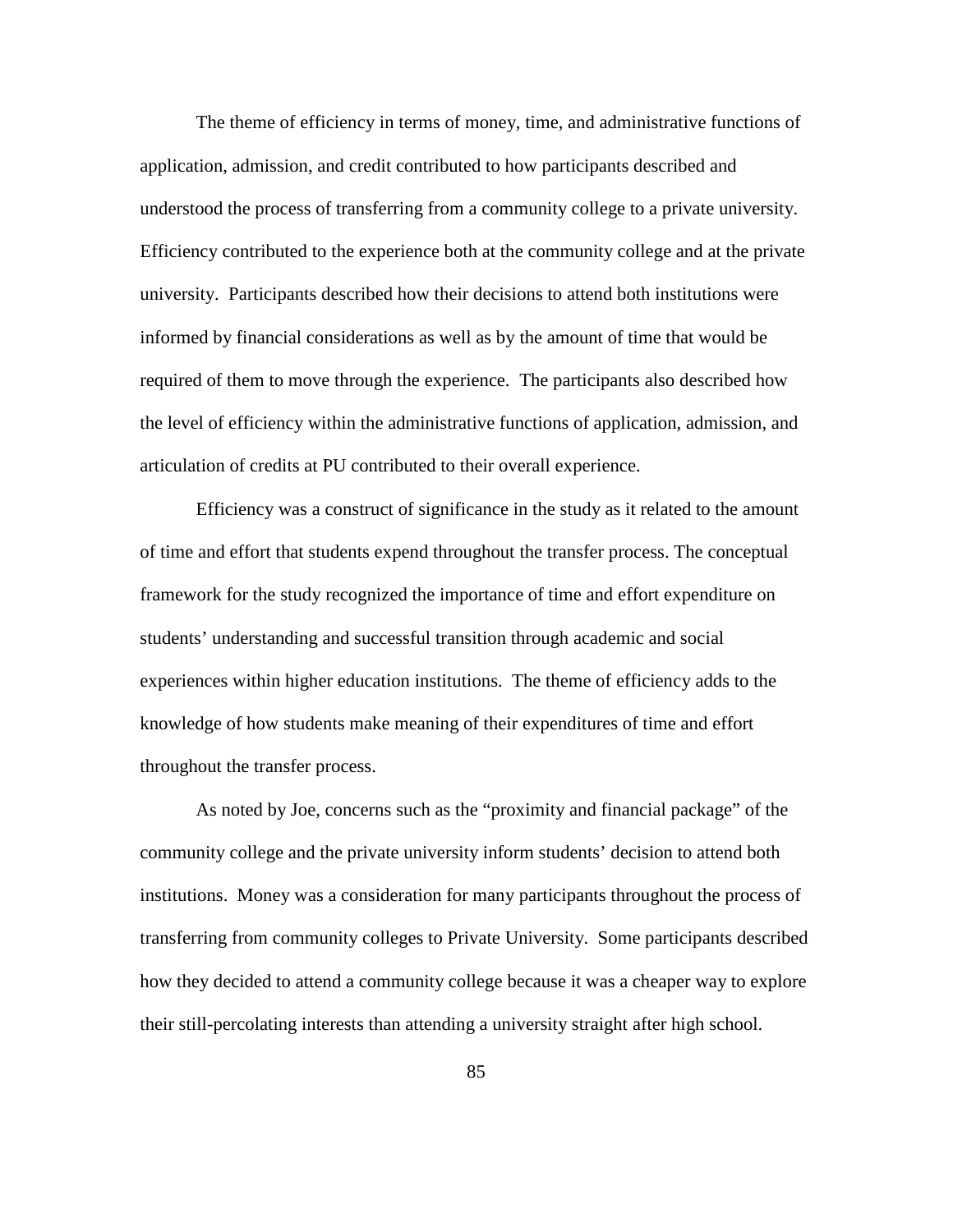Attending the community college first allowed the students to spend less money earning

their bachelor's degree from Private University. As noted by Kandace:

I didn't know what I wanted to do after high school. And, I actually tried out...I tried the nursing program [at the community college]. I tried...and I just did general studies, just to kind of get my foot in the door in different areas and try to figure out what I wanted. And I think the community college is good at that. You're not just...It gave me the option…So I don't know...I think that's what's good about it. And it's much cheaper to start at a community college. I've only had to pay for 2 years [at community college]...2 and a half years [at Private University].

Antoinette agreed:

Even though I kind of just settled for a [community college], I felt like I did it for the right reasons, because if I went to another university it would be a waste of money, it would be a waste of time. You know. I would feel pressured to you know figure out what I wanted to do right then and there. And I don't want to make the wrong decision that can affect my entire future. Because as a young adult what you do now will affect everything, you know. So I decided to do that.

Money was also a significant consideration for participants as they decided to

attend PU. The cost of attendance at PU is high, at more than \$50,000 per year in tuition

and fees. This cost played into how participants, like Mike, moved through the

institution after transferring from community colleges:

You're taking this huge risk…Because I'm taking out loans, and my parents are helping me and you know they're getting older. So I feel like I have to get this done so they don't have to worry about it. So they can retire and things like that. It's just terrifying having that kind of responsibility on your shoulders you know.

While participants stated their desire to get through PU in an efficient manner,

they also described the desire to get the most out of the experiences. The high amount of

money that participants perceived themselves to be paying to PU was a reason that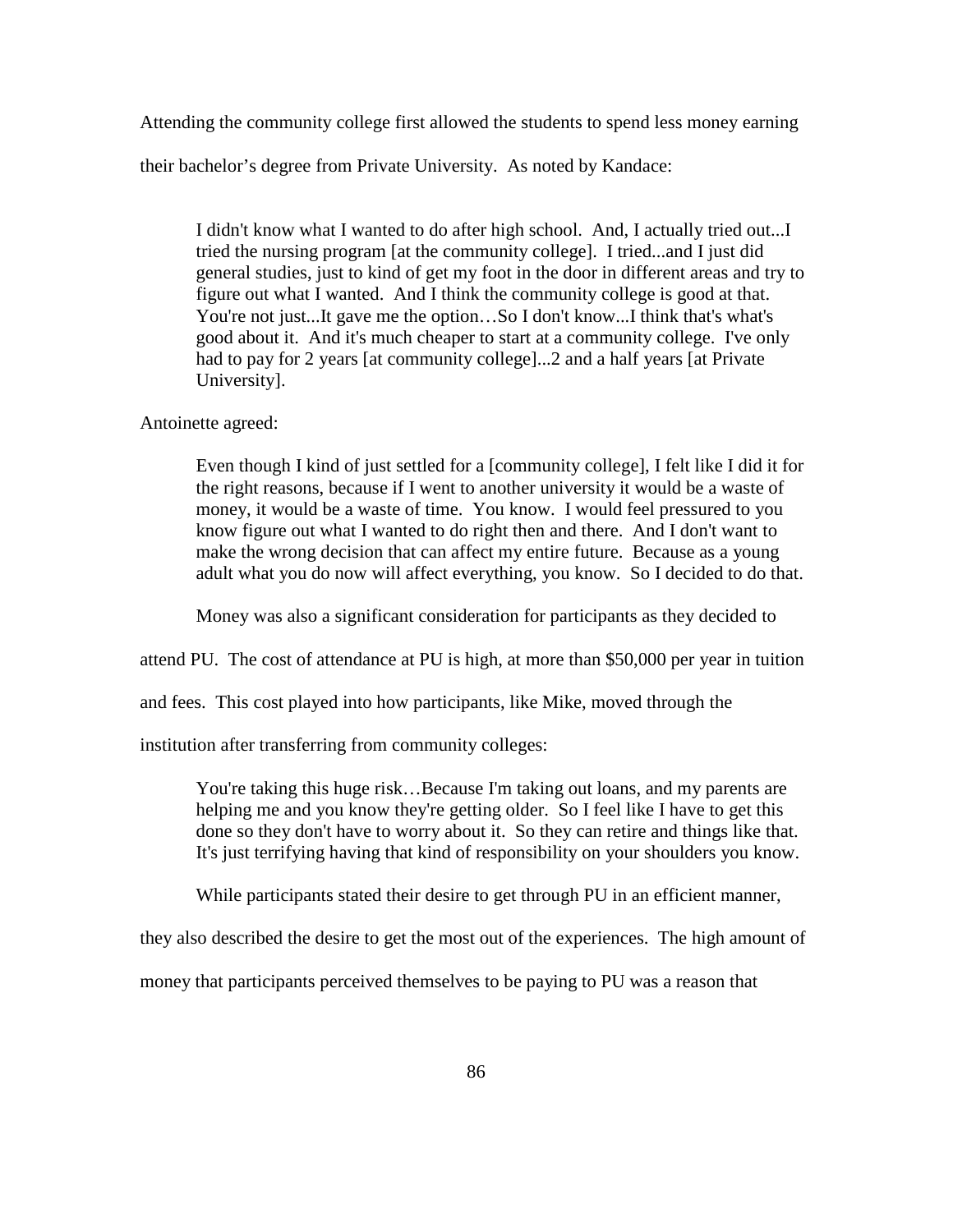participants gave for wanting to maximize the efficiency of their education in this respect.

George elaborated:

I come to school, and I pay my debt because I want to. And I want to get my money's worth. But it's not about money. It's about my time. I'm here not just to hear what you have to say. Or read what you want me to read. I'm going to ask all the questions I have. I 'm going to get my money's worth, my time's worth. Most students are not like that.

While the ease of use of the administrative functions, such as application and

admission to PU, was generally described positively by participants, the length of time

that it took participants to successfully make it through the process of matriculating to PU

was described as inefficient by virtually every participant. As George described, the

process for applying to PU was made easier by the use of the Common Application:

[The application process was] fairly simple, very simple actually. Because there's Common App…If you're transferring, then there's a lot of stuff you can't submit online. You just put it in an envelope and you send it. You follow through and see if they got everything. If they didn't get something, you call them. "Did you really not get it? Or is [the] website not [updated]?" Just make sure they got everything. And that's it. And you wait. And then you get an email saying you got accepted. A few days, weeks or months later you will get your financial aid. And that's it.

But the "days, weeks, or months" that participants waited to learn if they got into

PU were critical. In many cases participants had applied to multiple universities in addition to PU. Having a long wait time before learning of their acceptance to PU cost them not only time, but also money paid in deposits to schools they were not going to attend. Even those study participants that were accepted to PU relatively quickly still were affected financially by the PU admission timeline. Chloe's story illuminated this issue: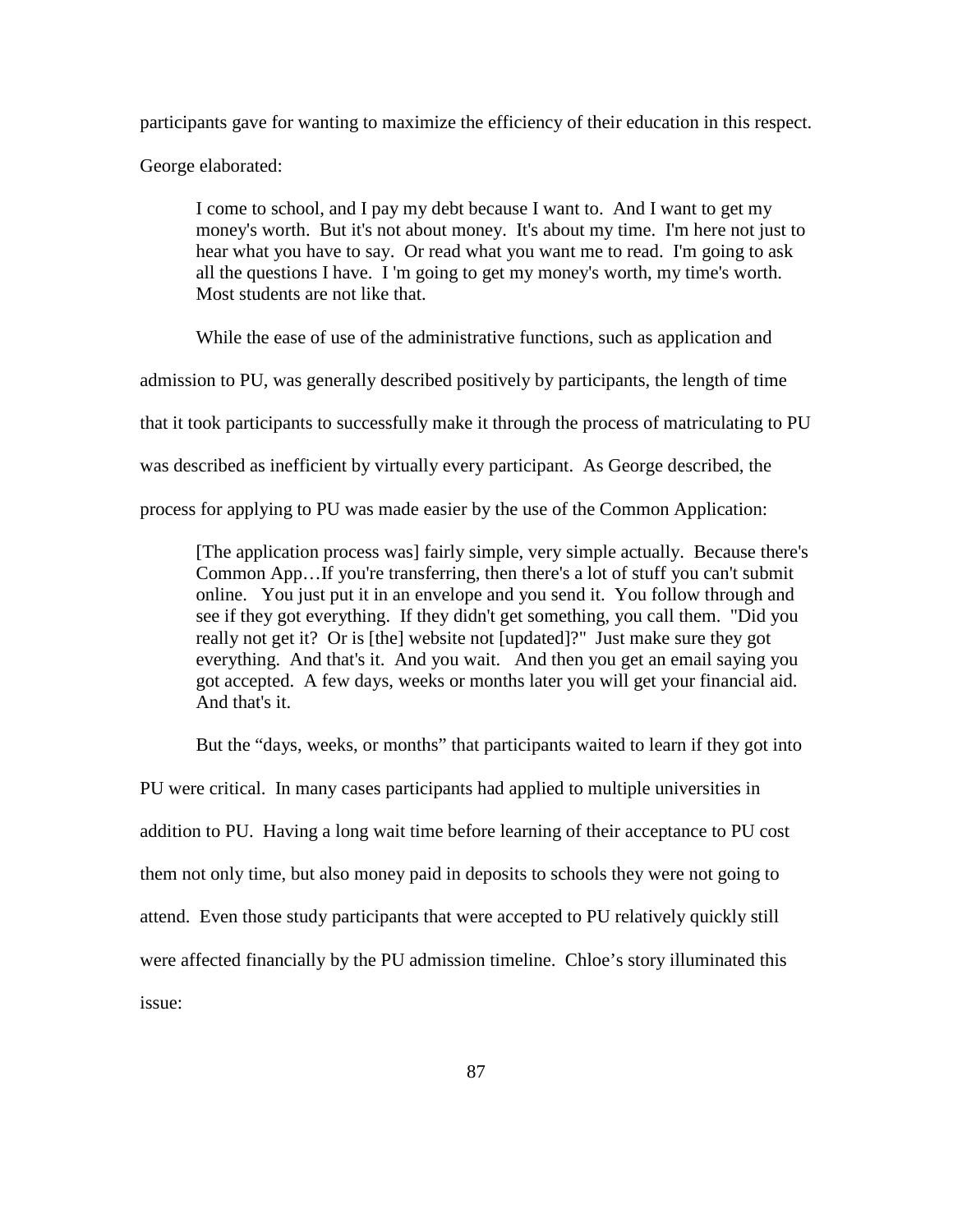So I applied on...April 1st and I heard back on May 31. Which doesn't seem like that long of a time. But I had already been accepted to 3 other schools that were, you know, giving me my deadlines. And they were like you need to let us know right now and submit a deposit. And I actually had to submit like a \$600 deposit to a school to hold my place and I didn't end up going there. And some people don't have that luxury to submit deposits to schools. So it was very frustrating. And I was lucky I heard back May 31 because there were some students this year especially, that didn't hear back until like July. So, and I didn't hear back from [Other City Private College] until…June 25. But I had already submitted my deposit to [PU] and another school [laughs]. So at that point I was like, sorry [Other City Private College]. I'm just going to go to [PU]. So I heard back on May 31. And, I submitted my deposit. I got my financial aid award like a week later. And it was good enough that I decided I could come [to PU] [laughs]. And then I applied for housing I think on like June 20 something. And I got my housing assignment the second week of July...maybe the first week of July. Which some students...this incoming class you know just got their assignments a couple of days [before the semester started]. And I know that was very frustrating for them. But I was lucky enough to get it in the beginning of July. I was set. I knew I was coming [to PU]. I knew where I was living. I knew with whom I was living. I had everything set up and I was ready to come on August 20th or whatever it was. Some people's [matriculations] you know, don't go as smoothly. Because a lot of it is on a rolling basis. You know they'll accept people on a rolling basis, they'll issue housing on a rolling basis. People are waiting to hear back from financial aid. They're waiting to hear back from credit evaluations and it's not like...I lucked out kind of. And it was still very stressful for me because I had to place deposits at other schools. But it was definitely less stressful than some people.

Iris was one of the students who had to wait a long time before she found out if

she was admitted to PU. She explained,

…So, you have to prepare all these things by March. Then other universities they let you know whether you got in by May. But like [PU] it got delayed until…mid-June. So I had to pay some deposits to other universities just in case I don't get into [PU]… They said it was like...They got lots of applications. So, like the homepage said it would be by May 1. But then it got delayed, and then delayed, and then delayed. I had to wait until like mid-June.

Melissa also described how time and the administrative functions of matriculating

to PU played out in her experience transferring: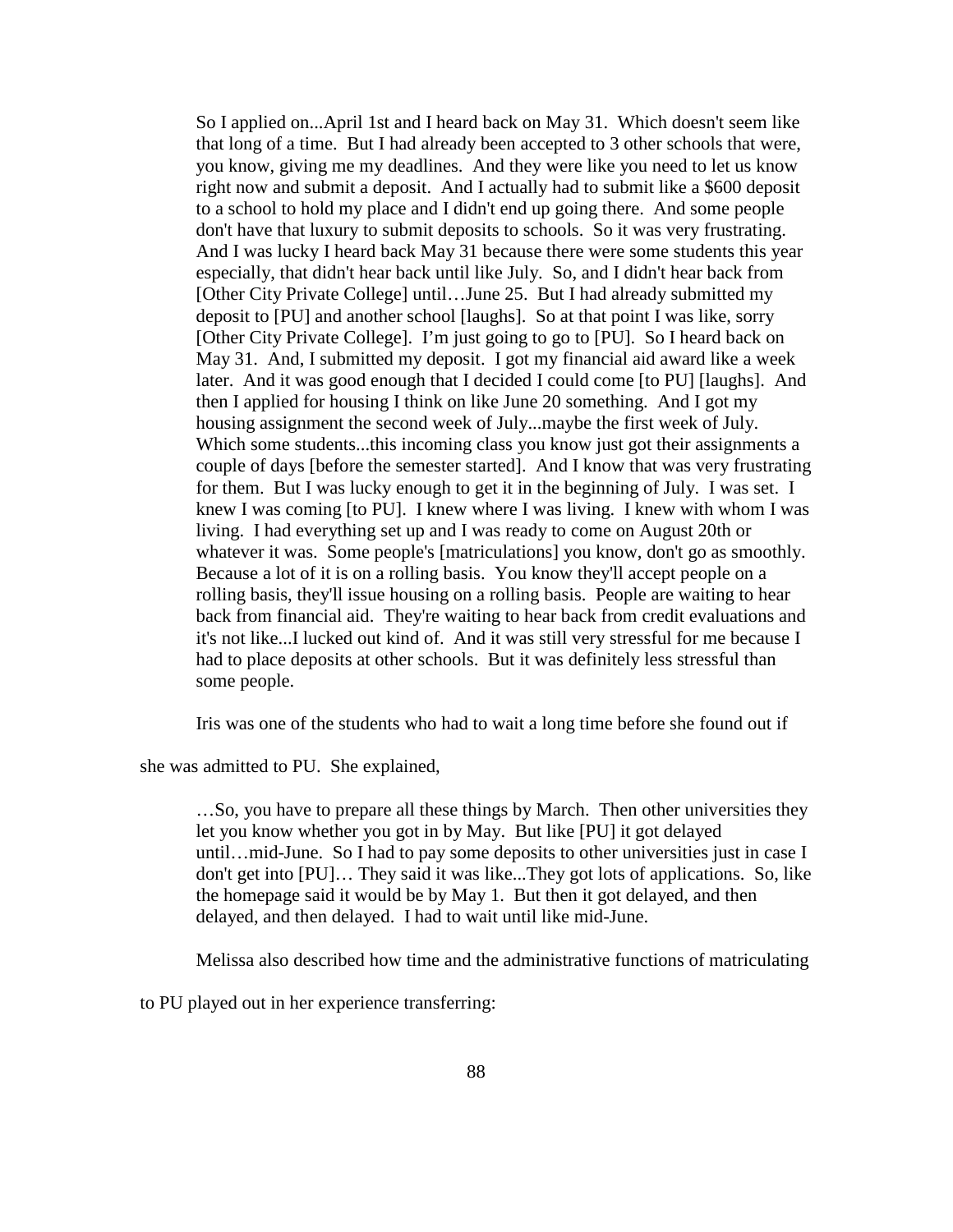But then you actually have to see like your package, and you have to see how much you're going to get, and the living situation, and how you're going to get there. And it's going to be in a month and you have to think about moving there and this stuff. And it's different. So, it is a very small window of time. And every transfer goes through this. Where like you graduate, and some of them did like early decision...which is great. But if you didn't, by the time you graduate you still don't know where you're going. So you're still like, "Yeah. I applied to all these great places but I still don't know where I'm going."

In addition to the length of time required to complete the process of matriculating

to PU, participants described the efficiency with which credits they completed at

community college transferred or did not transfer to their record at PU. Participants

described taking classes at the community college that did not end up meeting

requirements at PU. Some participants also described having to retake certain classes at

PU which they had already taken at their community college. This contributed to the

theme of efficiency because participants described this as adding to the amount of time

they had to spend at PU pursuing degree completion. Kim explained:

[My advisor and I] planned on getting me out of [PU] 2 years. This is my 4th year. [laughs] So, it didn't really work out like... But it's just due to not taking the classes I should have taken during those 2 years. I mean I was a general studies major [at community college]. Obviously you can't catch up that quickly credit wise. Maybe if I would have been on the right path from day one in community college [for] my biology major maybe then I would have been done already. But because they didn't, I mean. I started with biology, like the gen biology 2....so that's like from, you know, that's what you would take in your second semester as a freshman. So really I started from scratch. So, community college was a waste of time [laughs]. In terms of my major.

The lack of efficiency in the credit articulation process was attributed not only to PU but

also to the community college. Kim continued,

…There also were some classes which [the community college academic advisors] told me I needed which I didn't. So some classes they were specifically for their program, for nursing specifically it was prerequisites for their nursing program which would not transfer to other universities in their nursing programs.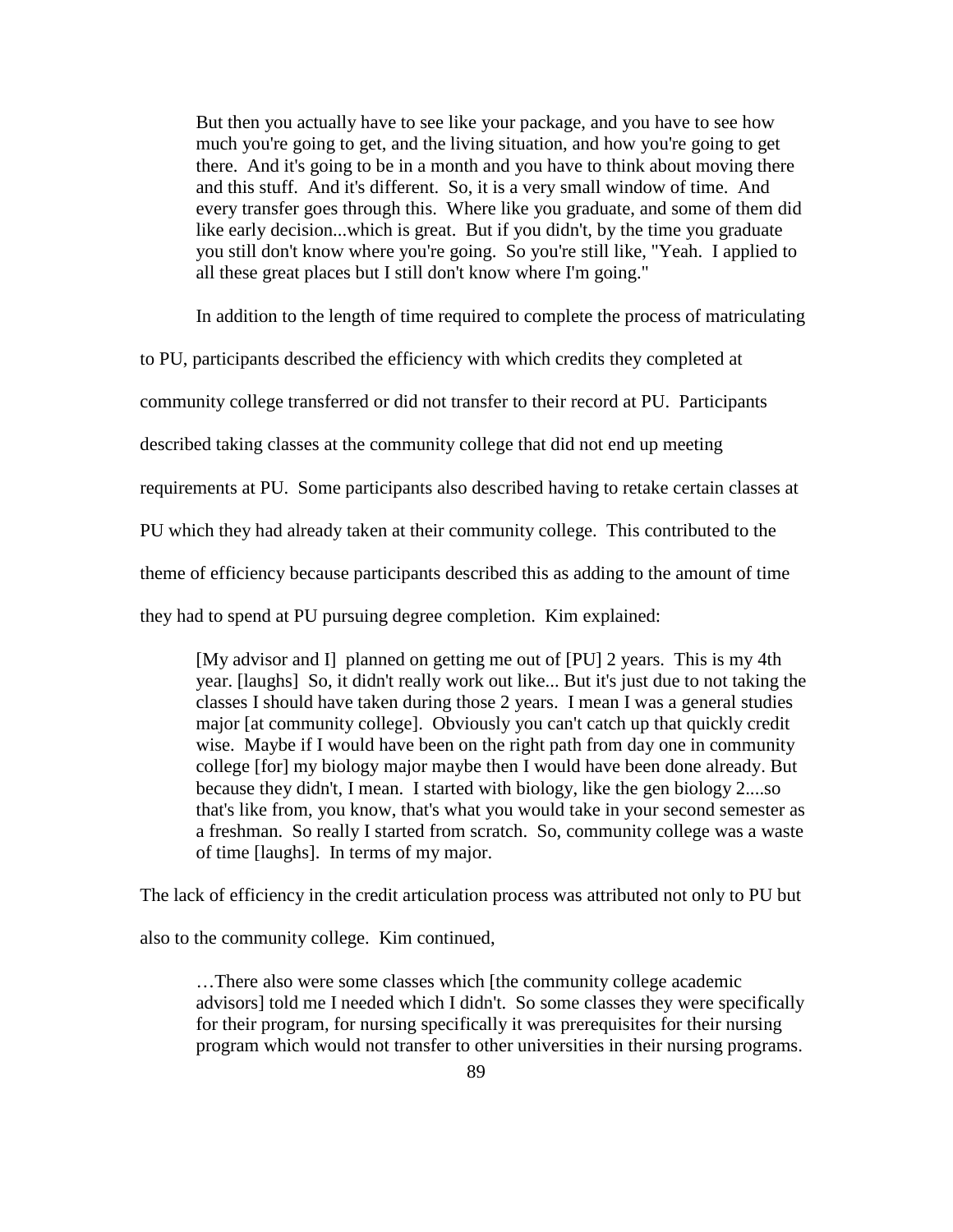So, you know, and they had the same classes, like biology classes, they're the very same. Same content, same lab, but different labs. Which makes no sense to me anyway...but one of them transferred and one of them didn't. So I retook the same class, twice, 6 credits, each time. And, you know, it's kind of upsetting. So, by I mean, I finished let's see. It's 1, 2, 3, 4, 5, 6 semesters, I did summers always full summers, so after 6 semesters I was just upset that I'm not really getting anywhere. You know I'm just adding credits, spending money and time for something that might not transfer, so I transferred out and came here.

Other participants noted that the feeling that they were not making progress toward their degree with the efficiency of time that they desired contributed to their reasoning for transferring to PU. As noted by Adam he explained that he did not earn a degree from his community college because "I didn't want to spend any more time there. And I would have to stay there another semester and I really didn't want to do that."

Participants stated that there was a lack of knowledge of how credits from their community college would transfer to PU during the admission process. This lack of information was a contributing factor to the lack of efficiency with which participants described the process of credit articulation between their community college and PU. As explained by Joe this lack of information had a negative effect on participants' decisionmaking process:

Yeah. But like I said earlier, if the transferring process had been more transparent [then PU] would lay out the credits they would take. I guess [PU] and the School of Business, if they were on the same page as far as what credits [they] were willing to accept from this student's previous institution, I think students would just have more information to make the best decision possible. Instead of me...My information was very limited. I, partially my decision was made in the dark

Having more information about the way credits would transfer to PU was seen by participants as something that could help to improve efficiency throughout the transfer process. This information could help students select classes to take at the community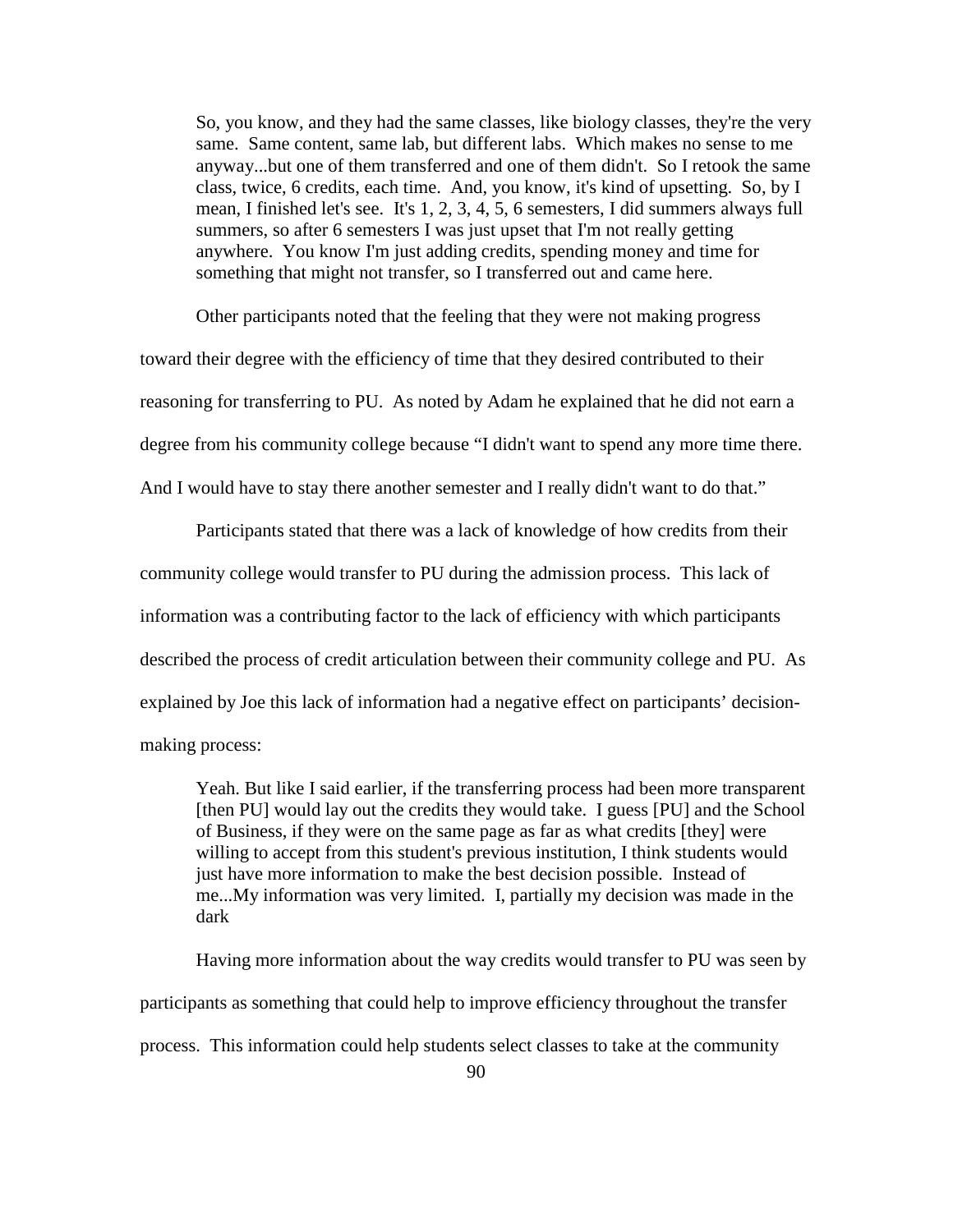college and to know what classes they would still need to take upon transferring to PU. Iris explained:

…It would be better if you know which university you're going [to] when you start from community college....You might want to check with the university which course are going to transfer as which course. Because some [universities] do not transfer courses that are below something. So, like in my case. Mine was like I took 2 math classes at [community college]. But I couldn't transfer because it was not like upper level math class.

The theme of efficiency relates to money, time, and administrative functions. Throughout the process efficiency contributed to how participants described and understood their experiences as students transferring from community colleges to Private University. Participants described the desire to move successfully through the transfer process in a manner that cost them the least amount of time and money, not only at PU but also at the community college. The efficiency with which study participants wanted to move through the transfer process had an impact on the amount of time and energy they were willing to expend on their participation in the academic and social environments of the institutions they attended.

## **Sense of agency exercised by students throughout the transfer process**

Study participants described the sense of agency they carried with them throughout the transfer process. Agency related to self-direction, due diligence, and selfadvocacy exercised by the participants during the process of transferring from community college to Private University. Participants described high levels of effort that they took it upon themselves to exert through the processes of selecting schools to which to transfer, applying and matriculating to PU, and making sure they were making successful academic progress while attending PU.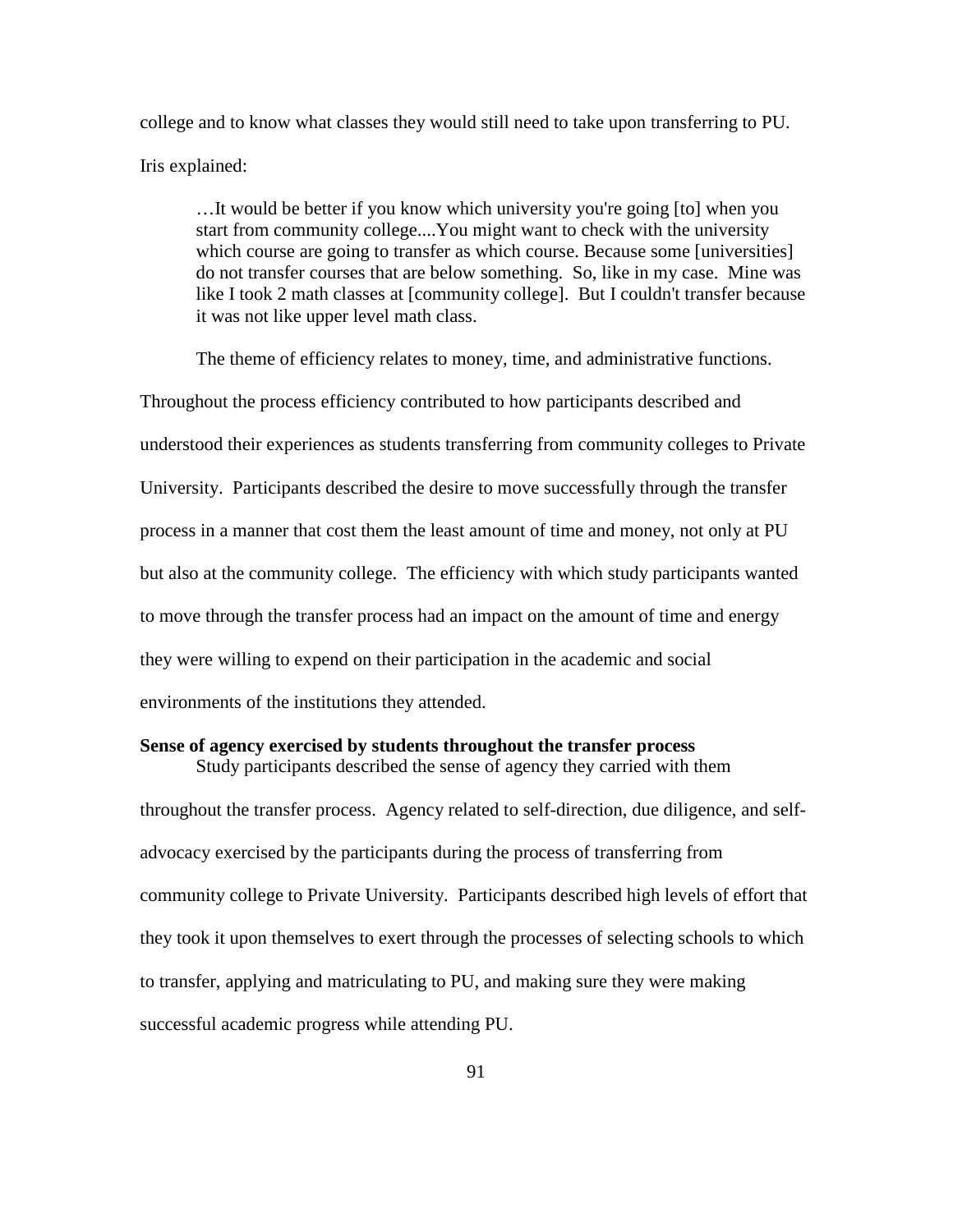Agency was a significant theme because it captured the responsibility that the students had in their academic and social experiences as transfer students. Study participants had to consciously decide to transfer. They did not automatically transfer from community colleges to Private University. They had to exercise agency to make it successfully through the process. The theme of agency related to how study participants saw themselves at the center of their experiences as transfer students. Their desires, behaviors, and actions as individuals contributed greatly to their experience as transfer students by adding to the sense of agency they felt throughout the transfer process.

The process of transferring from community college to Private University was multifaceted and complex. As Iris described, there were many steps in the transfer process:

So you go to [the] homepage of every university you're applying. Then you check the requirements. Then you have to write the application. And then you have to send the transcript. And then...you have to write some essays. And then for some universities you have to have some recommendation letters. And then they give you, like after that they give you acceptance letter. And then you have to send them final transcript. After that you have to let them know whether you're going or not. After that then you pay your deposit.

Many study participants described how they managed most aspects of the transfer process including research, selection, application, and admission to PU and other schools on their own. Antoinette talked about the amount of research that she put into looking for a school to which to transfer:

You know doing research on the schools. And, you know figuring out "Oh, what school's best for me for my major? What classes do they have?" I always looked at every single class whether I was interested in them or not. The location of these places. You know. In every different state, town, there's different type of people. You know. Just everything that I wanted in school. And it's like "Well, what do I want in a school." You know figuring that out and dissecting it.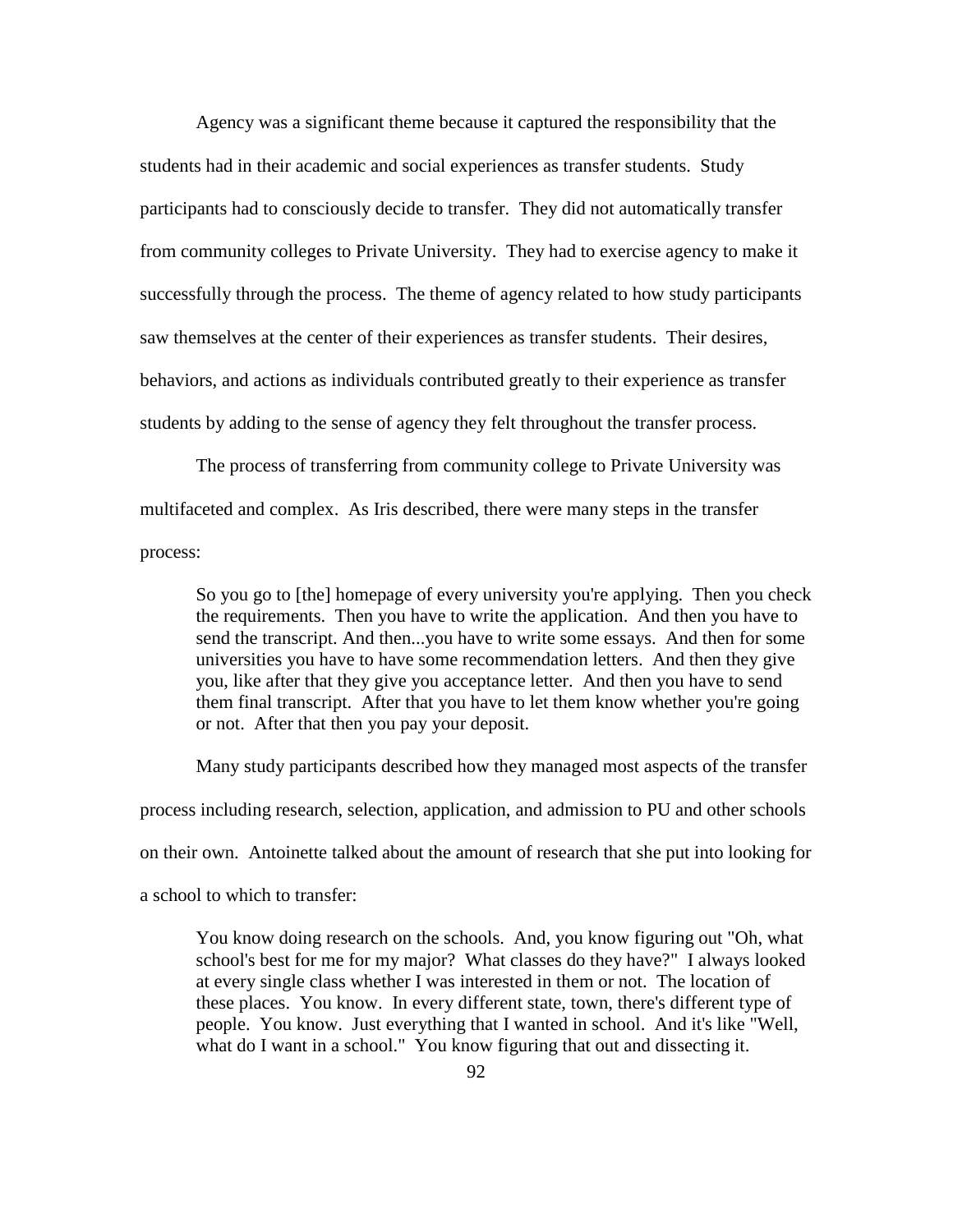Because you know, yeah I want to go there for my classes but on my down time I want to have fun, you know. I want to go to like games and stuff like that. So it was that. It was filling out application after application after application. You know. Making a good solid essay. Just selling myself to these schools. In addition to using the Internet to research universities to which to transfer, some

participants' sense of agency in the transfer process inspired them to visit the institutions to which they were interested in transferring. Kim was one of these participants. Not only did she visit the campuses but she also met with advisors and visited offices that offered services she anticipated utilizing. Kim explained:

Yes. I did all of that by myself. I mean I wasn't happy with my [community college] advisors anyways. I didn't really believe them at that point...anything they said. So I did everything myself. I went to all the schools the schools myself. Well I just went to [Regional Public U] and [PU]. But, I did go to these schools and enter, you know, had meetings with advisors, and people in the registration office that would do that transfer. The international student offices that were responsible for my visas to figure out how the whole process would be working with my visa, does it get extended or do I have to go back. I didn't know. So, that whole process I did everything by myself.

While some participants such as Antoinette and Kim voluntarily exercised agency

in the transfer process, others exercised agency as a reaction to structural challenges

faced during the transfer process. Study participants noted that they were encouraged by

PU to exercise agency throughout the process of learning about and applying to the

institution. According to Jake,

I just look up the [PU] homepage. And there's like undergraduate admission. And I just see the checklist. And I did everything by myself. And they say they require official transcript and blah, blah, blah, visa things…But every time I have questions I call them and they say "Just look up the Internet. They have all the information." But I look up the Internet but it wasn't enough.

Participants were directed to the PU website to help themselves navigate the

application and admission process. But study participants commented that despite the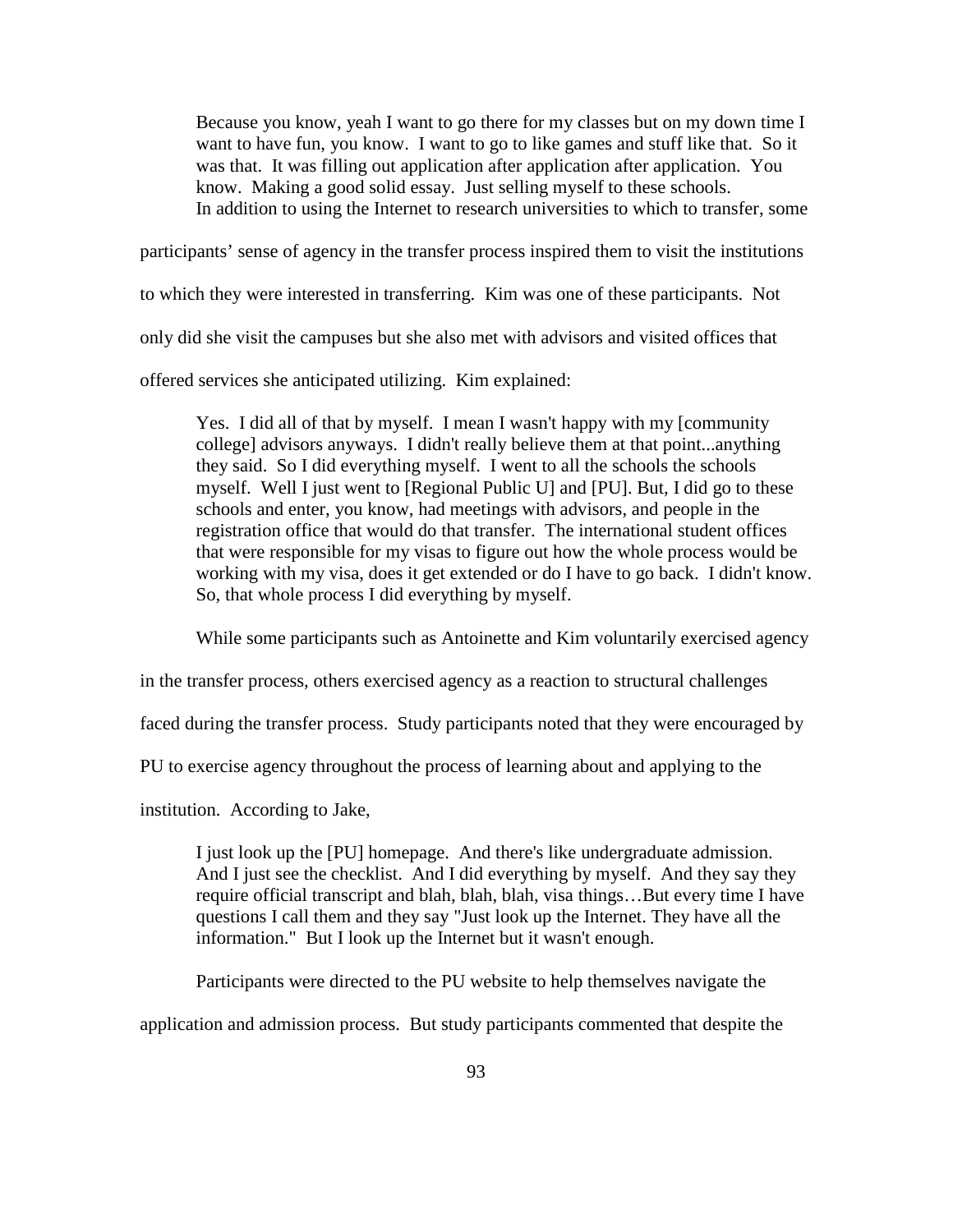agency they exercised to make it through the admissions process on their own using the Internet, they sometimes needed additional help. Carl explained how he and other participants had to exercise agency by contacting PU directly to make sense of the transfer application, admission, and matriculation process:

And also the [PU] website they don't have a clear information for transfer credits. This is the main point. You have to, even before you apply to transfer the school you have to call them. "Ok...what kind of credit are you accept?'

June also described how she had to exercise agency and do research on her own to

make it successfully through the transfer process because she was not getting the support

she needed from advisors at her community college:

When I was in [community college] and tried to meet...I mean, I met counselors and talk about graduation and all the transitions. But the information that I got was so limited. And every different counselor [talked] about [it] differently, [and gave] me different information. So it kind of [made] me [confused]. So the best way was to check by myself through the website. Or sometimes I just call to school information center or academic office. So that was the more challenge. And then...since I'm an international student, so I need more papers or I need something other than domestic students. But if I go to the website, like in this school, the website is divided into international students and domestic students. But, the international student section is mainly focused on international students coming to the US from outside, not the ones already in the US. So, that was like another thing. So I just called them and talked to them.

There were many steps to the application process to PU. Study participants

described how they had to be meticulous about managing the paperwork and steps of the

application process to avoid any mishaps on the part of PU. Carl explained,

You have to make a copy for all your information before you send it to the admission office. Make sure you can have a backup. Because my friend's application got lost until she called them...same as my time, around June or July. And they [said] "Oh. [We lost] your application. Can you send it [again]?" And you know the financial statement that kind of stuff, it takes maybe a couple of weeks from our parents from our home country to get it here. And so make a copy.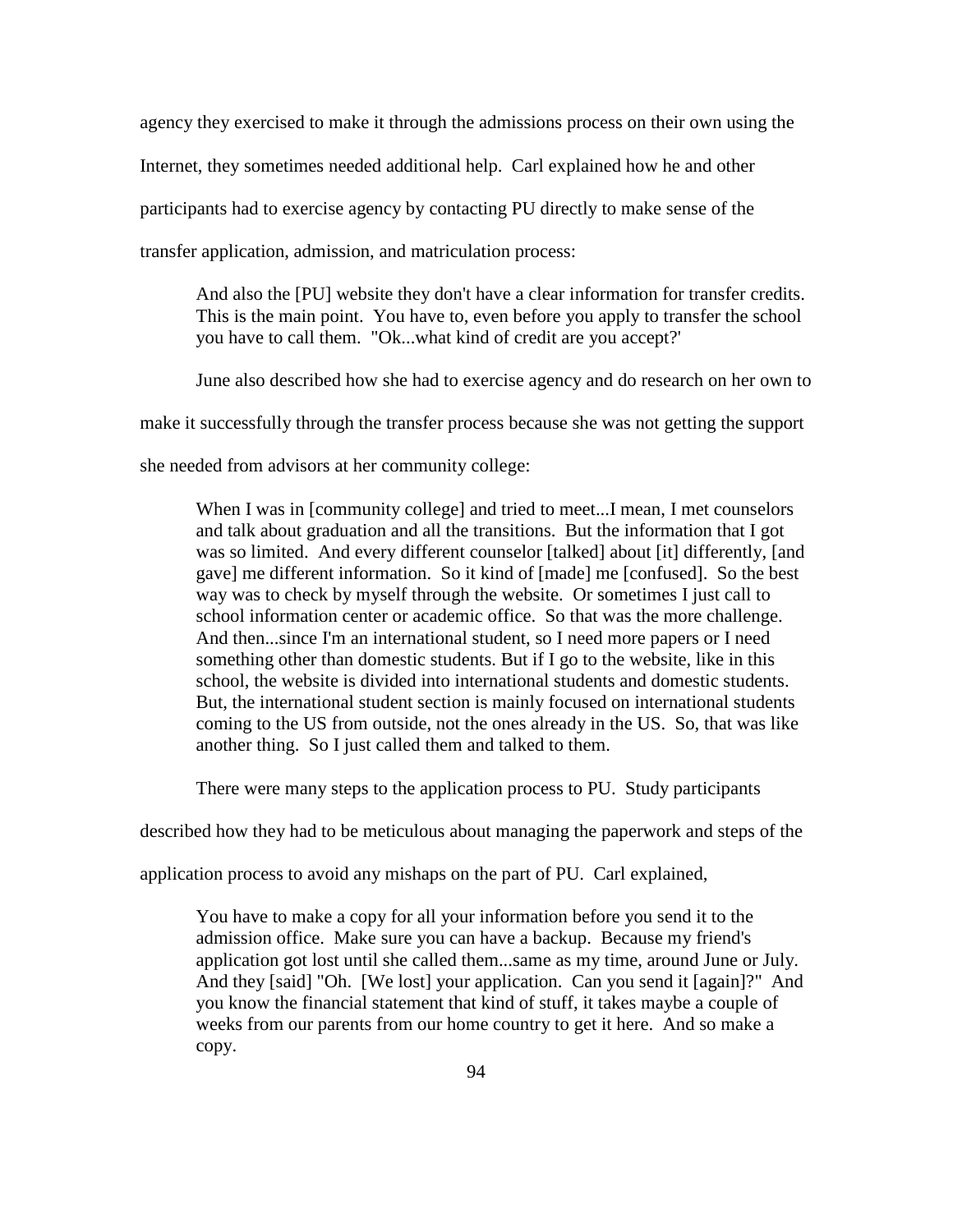And once study participants matriculated to PU they continued to exercise agency

over their successful navigation of the institution. According to James,

I feel like it's realizing that, you know, I'll never get to where I want if I don't, you know, do something about it. And if I don't give the responsibility to myself and say, "You have to be able to ignite your own flame and drive yourself, because sometimes people aren't going to be around. You know, those people that you need aren't going to be around to, you know, ignite anything or whatever." That, and I also just want to finish. I just want to finish my education, my undergrad at least. And I want to go onto the next step.

In order to successfully navigate PU, study participants described how students

transferring to PU from community colleges should take responsibility for themselves.

James explained,

I guess, in a way...it's very vague, I wish I could narrow it down. But, look out for yourself because no one will...academically. So when I say look out for yourself, I mean figure things out for yourself. Figure out what you need to do, before...Don't rely on your advisors.

Making sure that degree requirements at PU are being met is something that study

participants took upon themselves. According to James,

But here, they'll tell you to take one class. You take that class but it doesn't count for anything. So you literally have to, I literally have to go class by class requirement by requirement, prerequisite and all this stuff, on your own to figure out how you're going to graduate.

## Kim agreed,

I would say the only thing that changed because of that interface was myself double checking what they're telling me. And, for myself thinking "is this correct?" But other than that, I mean, they were very available just like the administrators here. They were nice. You know, they were trying to help. There was nothing that was off-putting in that regard but it definitely taught me a lesson that you need to, no matter if you're trusting someone or not you always need to double check their work, if you're serious, if you don't want to waste money and time. You need to always double check you are in the right classes.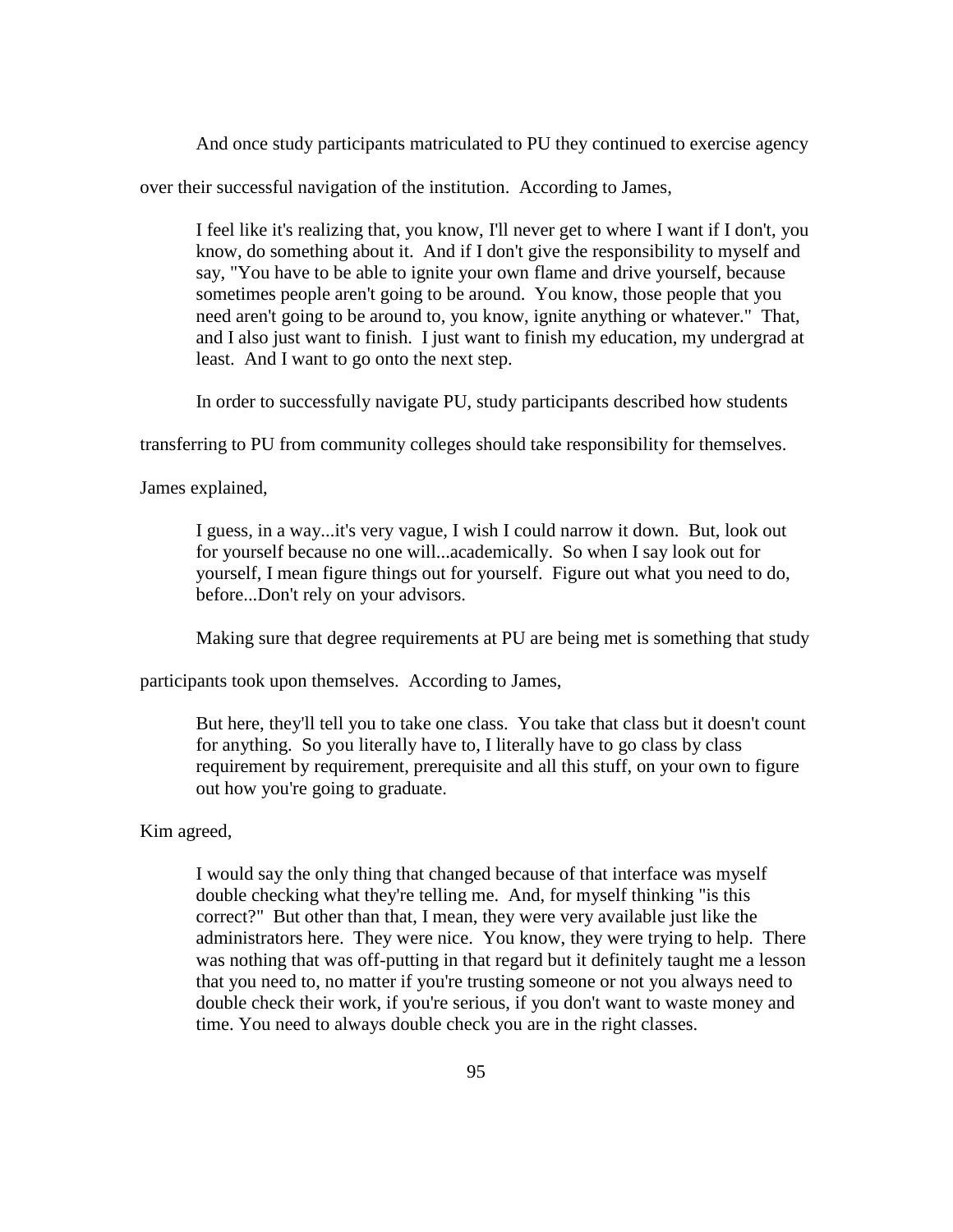Kandace also took it upon herself to make sure she was on track with degree

requirements at PU:

I mapped out how to... So I looked at the concentration that I was interested in. And then looked at the [PU Schedule of Classes]...and went through and kind of made a map of like what I would take each semester. Which proved like helpful then...I had like a piece of paper, I had written it all out.

Even those participants who sought the help of advisors at PU described the

experience in terms of the agency they felt over their success in the transfer process.

Rachel described how even though she felt she had the tools at PU to figure out what

classes she had left to take on her own she still used her academic advisor for help.

And even if I didn't go to my advisor...I just felt like it was the right thing to do. I could have just, you know, signed onto [the portal]. That's like pretty much a system that gives you all the information you need too. Like it'll show you what credits they were able to transfer, what classes were able to fit requirements, and everything.

George described how surprised his advisor was that he sought her out when she

arrived at PU. He wanted to make sure he had all of the necessary information for the

transition.

I am very OCD and anal person, so I immediately scheduled an appointment with my advisor to draw out, to get all of the information I can get. And with her...she was surprised. She said that usually people don't do that. She said "People usually just start school. And then we convince them to use advisors." And with her [I] went over the credits that were not accepted. Made a few appeals. They got accepted.

For some study participants exercising agency was different from what they were

accustomed to when it came to navigating their education. Adam described how going to

PU was an adjustment for him in terms of his independence as compared to his time at

community college: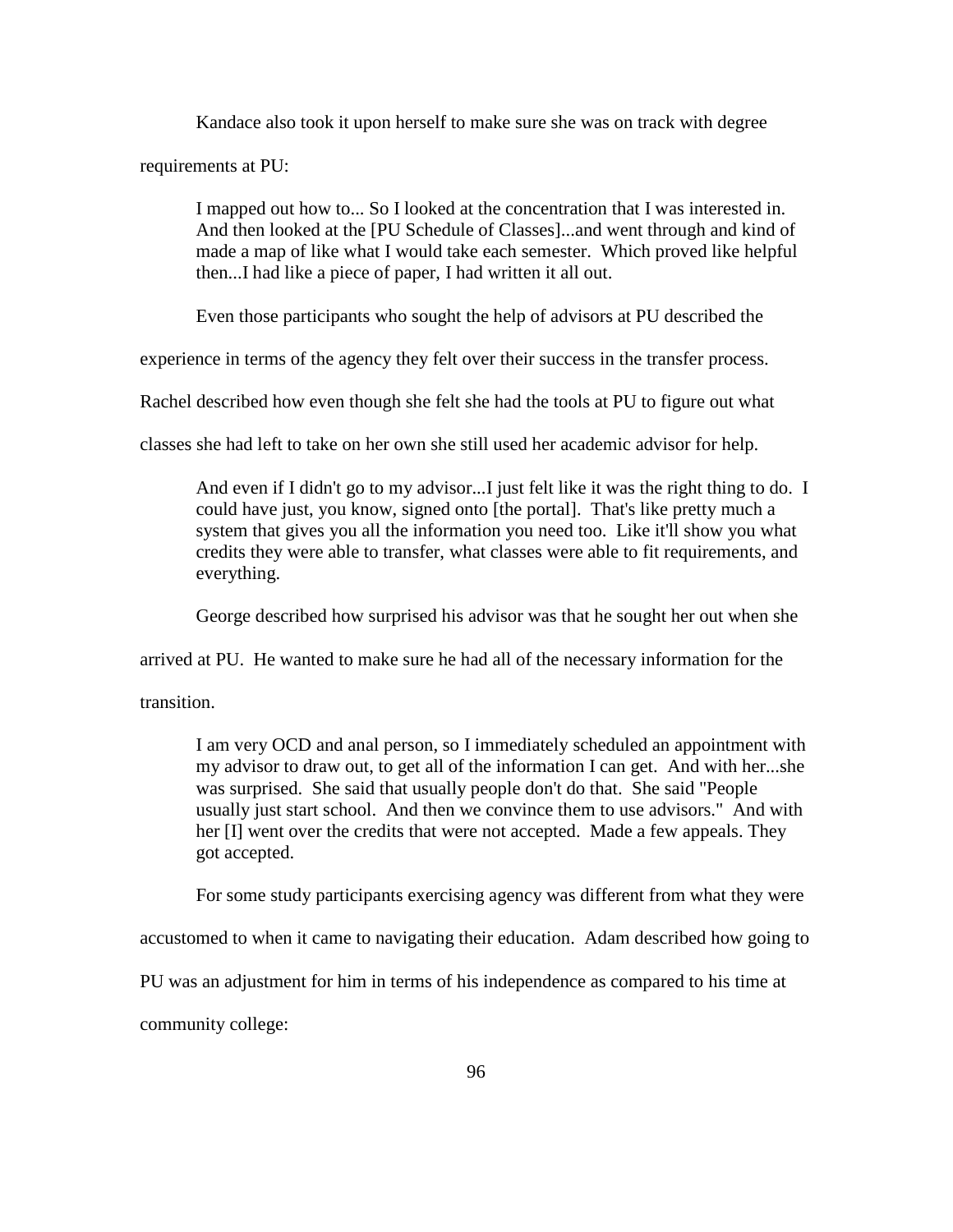Adjusting to this independentness and not having like your mom or dad being like "Hey. You've gotta do this. Or like you've gotta do that." You've gotta be able to do this on your own. I mean I'm used to that because like I spent summers at sleep away camp. But it's like different because you're with authority figures at all times. So you're kind of by yourself.

Adam continued,

Because like I was just like...Because I'm like adjusting to the whole process. So like I wasn't used to like, I guess, how college really worked. And I wasn't used to being on my own and doing all that.

While some participants described agency as a new construct for them, others

discussed how community college prepared them for the transition to PU. Study

participants' prior experience navigating a higher education institution such as their

community college made them feel comfortable exercising agency in the transfer process.

As noted by Mike,

I mean I kind of took it on myself a lot. And again that was what was a big drawback was me trying to do it on my own…You know, there wasn't, there's not a whole lot of people that I relied on during that process. It was just kind of "Oh this is pretty straightforward. I just need to register for classes." And since technically I had been in school for almost 6 years straight I was kind of used to the bureaucracy of it all. And how to register and pay for everything. In hindsight, yeah it would have been nice to reach out for more help than I did. It's just not something that comes naturally to me.

Those study participants who exercised lower levels of agency throughout the

transfer process expressed regret. For example, Rebecca wished that she had asked for

more help from experts during the transfer process. She explained,

If I had knew that I wanted to transfer I would have contacted like an advisor or someone from [PU] and asked them like "Ok. I'm in [community college] now. I want to transfer to [PU] in like next year or next semester. What class do you recommend I take?" And I will have just taken the classes that can transfer. But, unfortunately, I wasn't like...I feel like I should have maybe talked to more people to know how the process is and what are the risks of classes falling through.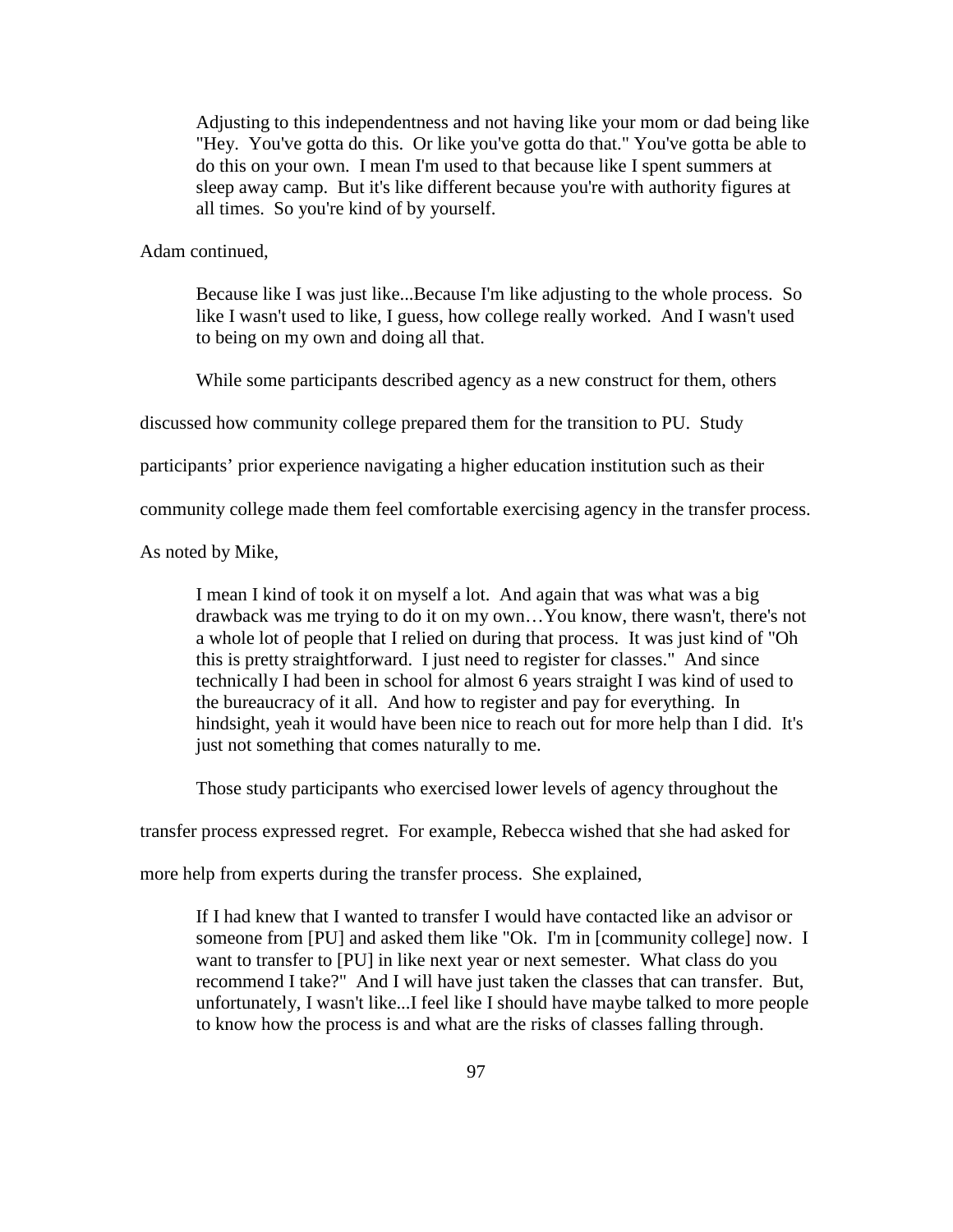But, study participants stated that the level of agency they exerted throughout the transfer process was high but worth the effort. Antoinette explained,

Because all the work and the hours in the library and the assignments, just all the effort has finally paid off. And it's paid off for something great. Something you know that I didn't even see myself; I didn't see coming at all. You know. Like my expectations were here and I was able to exceed them. And exceed them of even like what my parents thought. Like other people. You know. And I'm like "Yeah. You know. Screw you. I'm here."

Study participants described a sense of agency that they felt throughout the transfer process. Prior to matriculation to PU, study participants exercised this agency to collect information about PU and other institutions to which they were interested in transferring. Participants exercised agency during the process of applying and matriculating to PU for both voluntary reasons and as reactions to structural challenges they faced at both the community college and PU. Participants' sense of agency continued after being admitted to PU through the process of transferring credits and making sure that degree requirements at PU were met. The sense of agency that participants felt during the process of transferring to PU was a new feeling for some participants, while other participants described how their time at the community college gave helped them to feel a sense of agency and independence when navigating higher education institutions. Those participants that exercised lower levels of agency throughout the transfer process expressed that they wished they had exercised more agency during the transition, in particular because this may have helped them move through the process more efficiently. The high levels of agency exercised by other participants were described as being worth the effort.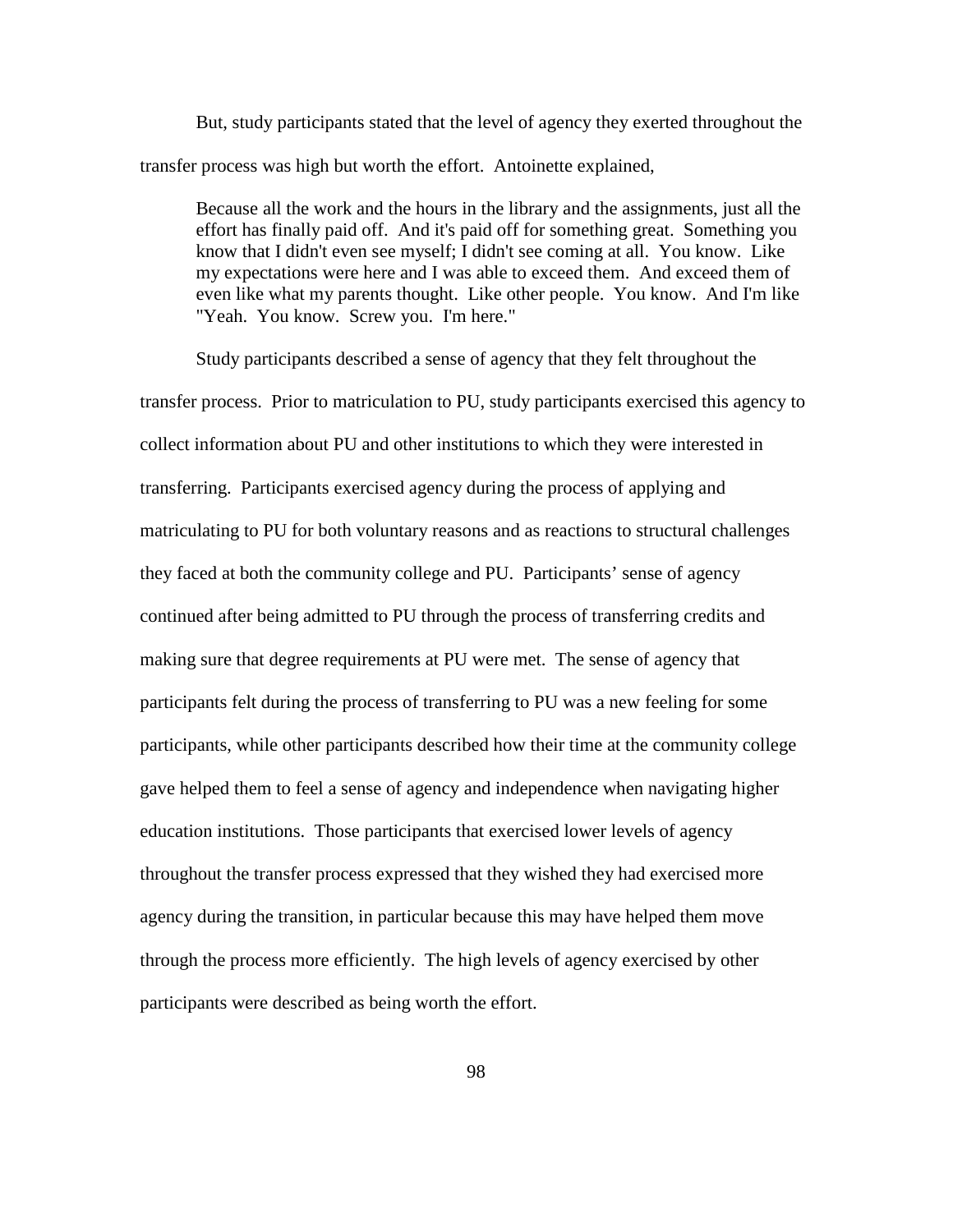**A key individual was integral to the transfer experience by reinforcing the decision to attend institutions or helping the student move forward through the transfer process**

This theme was pervasive across participants. In virtually every case, the study participants described a key individual who was integral to their transfer experience by reinforcing the decision to attend community college or Private University and helping the student move forward through the transfer process. The key individual varied from participant to participant. In some instances the key individual was a friend or family member of the participant. In other instances the key individual was a faculty member or advisor who assisted the participant in meaningful ways in the decision to transfer or the successful completion of the transfer process.

The significance of the theme of key individuals being integral to the transfer experience was that this theme demonstrated that the participants did not go through the transfer experience in a vacuum. There were other individuals who were important to the overall experience of the participants in the transfer process. This theme was also significant because it showed how individuals not only within the community college or private university were integral to the transfer process, but also that individuals outside these institutions were important to the participants' successful completion of the transfer process. This theme extends the idea that student interaction with the institution and its constituents contributes to their overall experience by including the importance of interactions with individuals outside the institution but close to the individual student.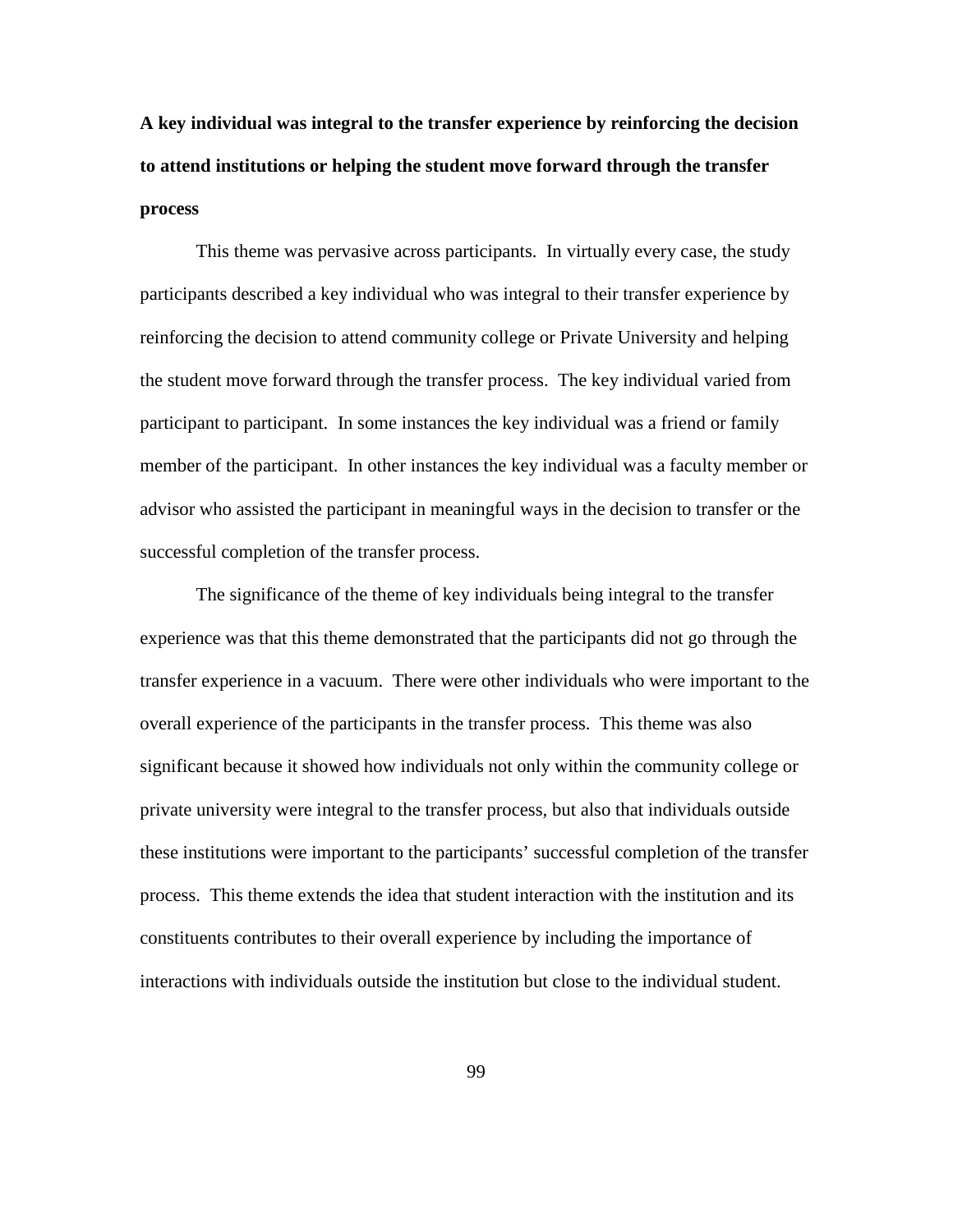Friends, primarily those who were also transferring or already attended PU, were mentioned as key individuals who helped participants navigate the transfer process. For example, June's friend from her community college helped her with the transfer process to PU:

My friend…He was registered in community college and we were taking the same classes, and we had the same major. So we definitely had similar interests. And at the same time he transferred to some schools too. So we actually searched together about the schools.

Study participants discussed how their family members contributed to their

experiences. Parents were the family members most frequently mentioned by the study

participants. Kim talked about how her parents in her home country did not want her to

go to college:

Yeah they didn't want me to go to [college]. They thought that I should be getting a job and start working, get married, have kids. It's kind of what my parents did. And, they didn't' really like the idea of me spending more time in school, wasting time that I could be working. And they were like, "If you don't want to go to university, then this is a waste of time." Because only people who want to go to university should be going to that school. And back then I just wanted to keep my doors open. I didn't know if I wanted to go to university or not. But I knew that times were changing. I know that jobs require more and more like higher degrees, more information that you need to know. So, I just wanted to keep that option open. Because I knew it was going to be so much harder after I graduate to go back [to college]. So, that's why they didn't really agree at first. And even now, I mean it's not that they're completely unhappy with me. But, me being 26 and still going to school for my bachelor's and trying to figure out what I want to do later. They're just very [unhappy] with that overall situation.

Many participants described how family members influenced their decision to attend

their community college. Amanda shared her story:

When I came here obviously I wasn't speaking English. And I was with my family here. And we lived with my aunt for like the first 6 months until we got settled. And, she went to [the community college]. She got her major in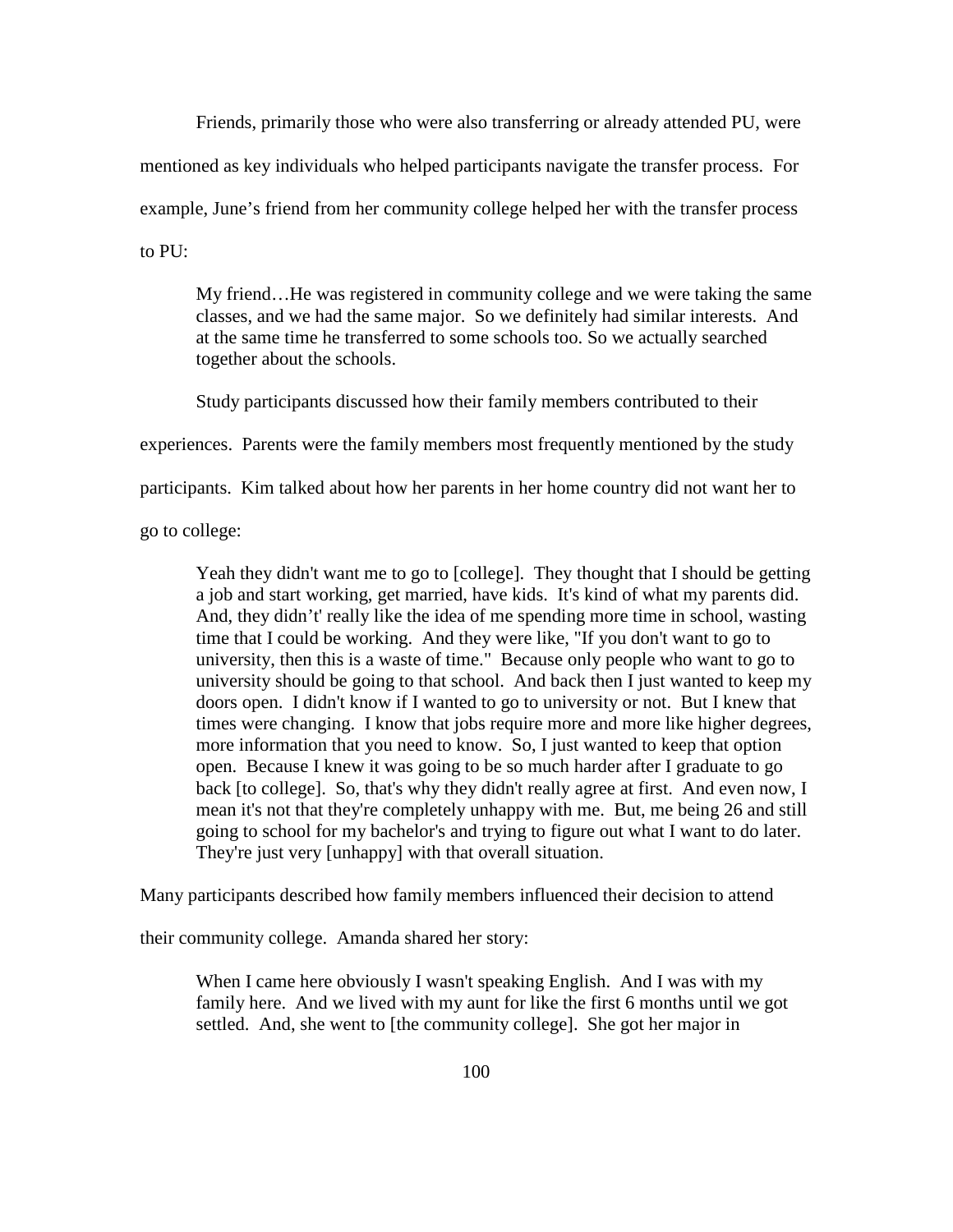psychology and her Associate's degree. So she told me that it was like a good school. So we went there. I got some information. And it was close by home.

Participants also indicated that family members influenced their decision to attend PU.

Melissa learned about PU because her cousin attended:

…My cousin [Larissa] when I was in 8th grade she was a senior [in high school]. Actually, no when I was a freshman she was a senior [in high school]. When she came to visit college we went and I came with her to [PU]. And I was like "This is where I want to be."…But she came to [PU]…And I came for her graduation and I still was in love with [PU]. I...when I was a senior in high school, I never finished my application [to PU]. I did start it. But I never finished it. So [PU] was always in the back of my mind.

In Jake's case his parents influenced his decision to attend PU over other universities. He

shared his story, "Actually I wanted to go to New York. Because, like [Other City

Private College], I got acceptance letter from there. But, my parents, they [said] no.

[laughs]. Because they pay money. So I have to follow them. [laughs]"

Participants also described faculty members at the community colleges as key individuals who were integral to reinforcing their decision to transfer to PU and helping them successfully move through the process. These faculty members took special interest in the participants and went above and beyond to assist the participants in the transfer process. As Angela described, the key faculty member's influence in the transfer process had meaningful impact on the study participants:

There was...I had a professor [at community college] who really...she was my English professor. She really believed...like she really thought that I was a strong student...and she really believed in me. And she like, I applied. So I applied to like 3 different schools. I applied to [Other Private U], [PU], and [State U]. And [State U] has like a weird thing where if you've been in community college for more than three years you're not eligible to transfer. And, so when I found out that I didn't get into [State U], like I told her…And she immediately got on the phone and was like wanting to like talk to people. And they wouldn't talk to her. So she started sending emails. And basically was like, she was like "I am a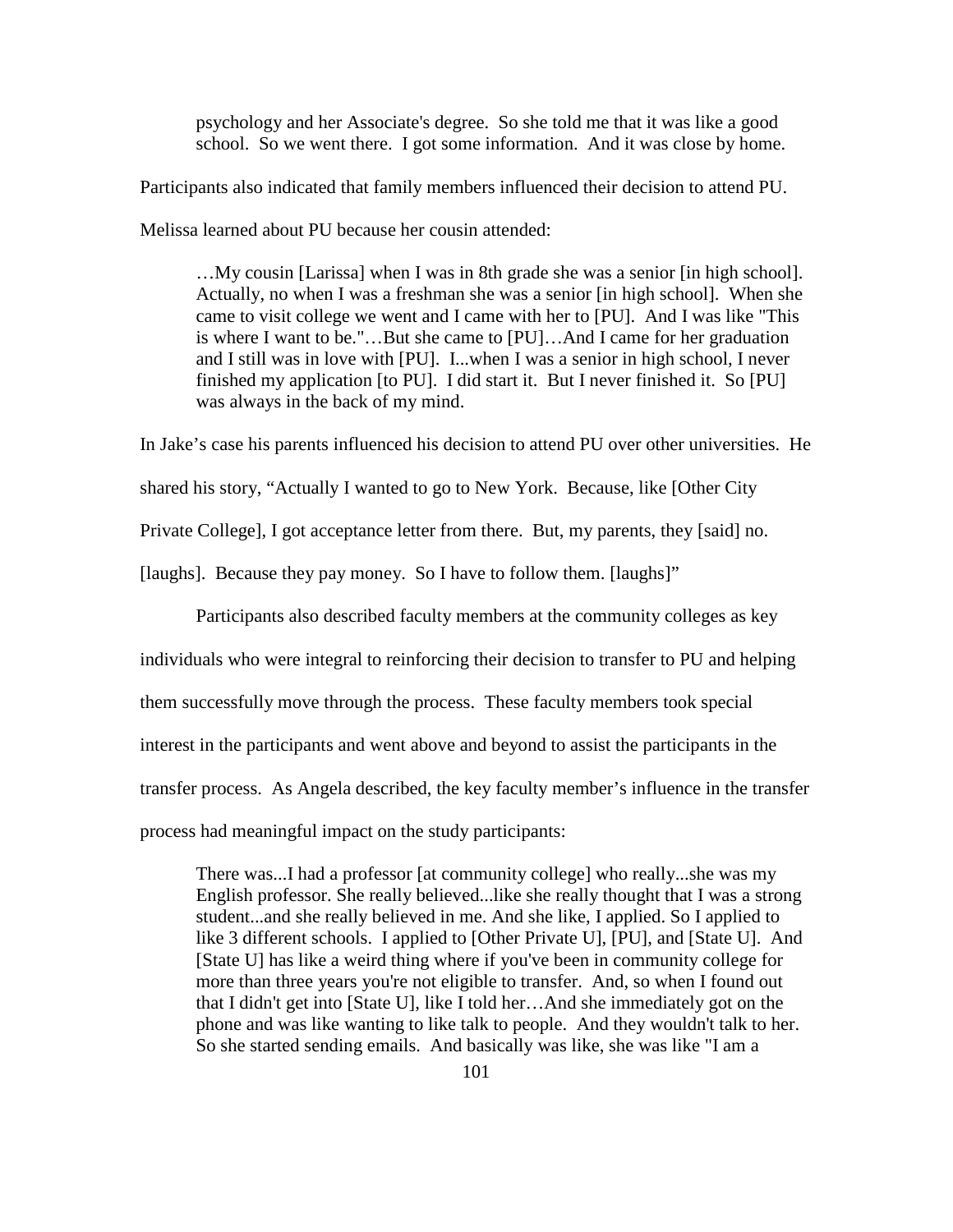student who got a rough start." She was like "Now I have my PhD. I failed like, I was on academic probation when I was in undergrad. This is someone I know..." like referring to me..."This is someone I know will do well. Don't look at like her prior record is not good. But neither was mine. Now I have my PhD." So he basically said, "I put my career on the line. Like I vouch for her 100 percent." And…in doing that just really gave me the confidence I needed. Because I think that that was really the biggest thing I lacked was just having the confidence. Growing up, honestly, I barely graduated high school. Most of that was because I was very social in high school. And that was all I cared about. So, I mean, I had a great...high school was a blast. But it doesn't' transfer to good grades [laughs]. And so like you know I just never had a very high like value on like my own like intelligence in a way. It was like "I'm good a lot of things. School isn't one of them." And so it wasn't until...honestly, it wasn't until that professor that basically was like "You're the best in the class. Like I haven't seen someone like you come in..." And so basically just gave me this sense of confidence that I think pushed me over the edge. And gave me the..."Ok. I'm going to apply to these schools." Even though on paper I shouldn't have. I shouldn't have gotten in anywhere. Like it wasn't good. But it gave me the confidence to say like "I am capable of doing. It's just in the past I never tried." And that was like where I had to, I really like learned that.

Some faculty members who were integral to participants' experiences had more

formal roles at the community college to help students navigate the transfer process. The

formal relationship between these faculty members and students sometimes blossomed

into a lasting connection. As Melissa described, her community college had faculty

members who served as "Transfer Masters." She explained how one of these faculty

members remained an important connection for her after transferring:

Actually [my community college] has...Because [my community college] is a feeder for a lot of the Ivy Leagues like Columbia, Harvard, Stanford, Chapel Hill, [and PU]...We do have professors that are Transfer Masters. And they sit with you, they tell you, "Ok. If you want to transfer this is what you have to do." I wish I would have met him my freshman year, I didn't. I met him halfway through my sophomore year, my summer. Once I met him it was like I met the light. He knew it all. He knew everything. He knew how your essays should be. Reading...he sat there with you. He wrote your recommendations letters. Told you who you should get it from. Because that's a huge part...recommendation letters. So, [my community college] did...I mean, because [my community college] is a huge feeder they do have transfer...We call them Transfer Masters.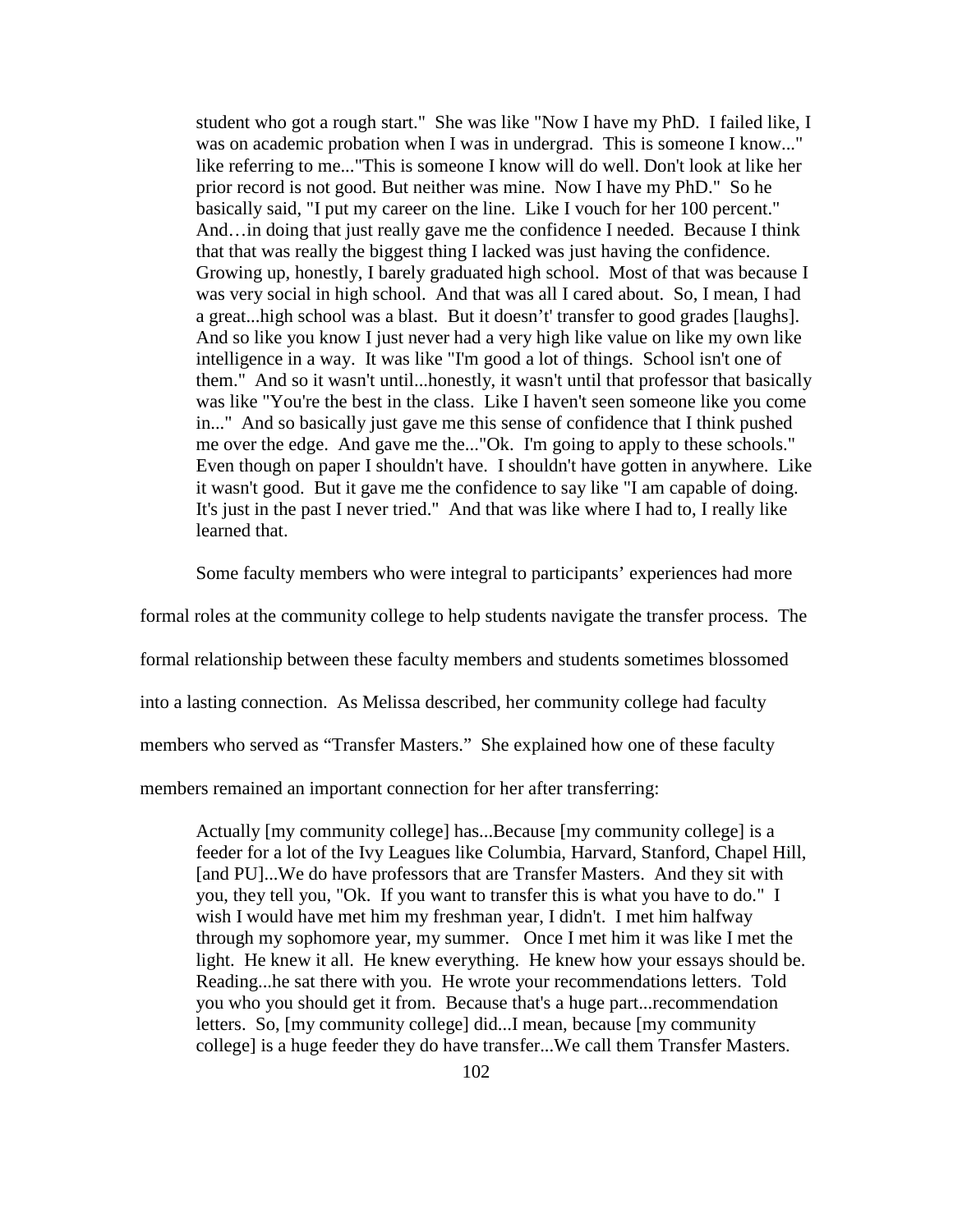So every campus has like at least 2 or 3. So you would go to that person. And that's kind of...like we call it your advisor for life. Because he is so good...maybe it's just him...But I got him. And he would still write your letters even when you're off [community college]…'Til this day he will still write my letters…Yeah. I still meet with him for coffee. He comes to [this city]. He's well-travelled, he's well known. [My community college] college does keep good faculty that connect them and network them a lot. He comes to [this city]. He comes to New York. And I did a lot of projects with him I was close with him. But, other students got the same advantage from him as well.

Chloe had a similar experience with a faculty member at her community college who

served as an informal key individual to her successful completion of the transfer process.

She described her experience:

So I had an advisor who was also my intercultural communications professor. And he went to [Other Private University]. And I think he was one of my greatest mentors. He wanted me to go to [Other Private University]. But he supported me wholeheartedly in every school I applied to and ultimately in coming to [PU]. He was great. He really helped...told me what classes I should be taking at [my community college] to graduate on time…He was great though. He...um you know.... I'm trying to think of other than just saying he was a mentor...He um, you know, he really gave me good advice. And he encouraged me to get involved on campus. He wrote my recommendation for [PU]. And I got a chance to read it and it was just wonderful. And recently...I've visited him since coming to [PU]. I've gone back and met with him…He just really was consistently supportive of my decisions. And he definitely helped me a lot.

Non-faculty advisors at both PU and the community colleges were described by

participants as key individuals to the study participants' decision to transfer and

successful completion of the transfer process. At PU the participants described non-

faculty advisors as key individuals integral to their success moving through the transfer

process, usually in terms of transferring credits and making sure requirements at PU were

met. Angela described her experience with her advisor at PU:

But there was...now I'm forgetting her last name, but her first name's [Kristine]. And she was my like I guess transfer like advisor something like that… She was really great. She's like "We'll make sure you get as many as you can." Which of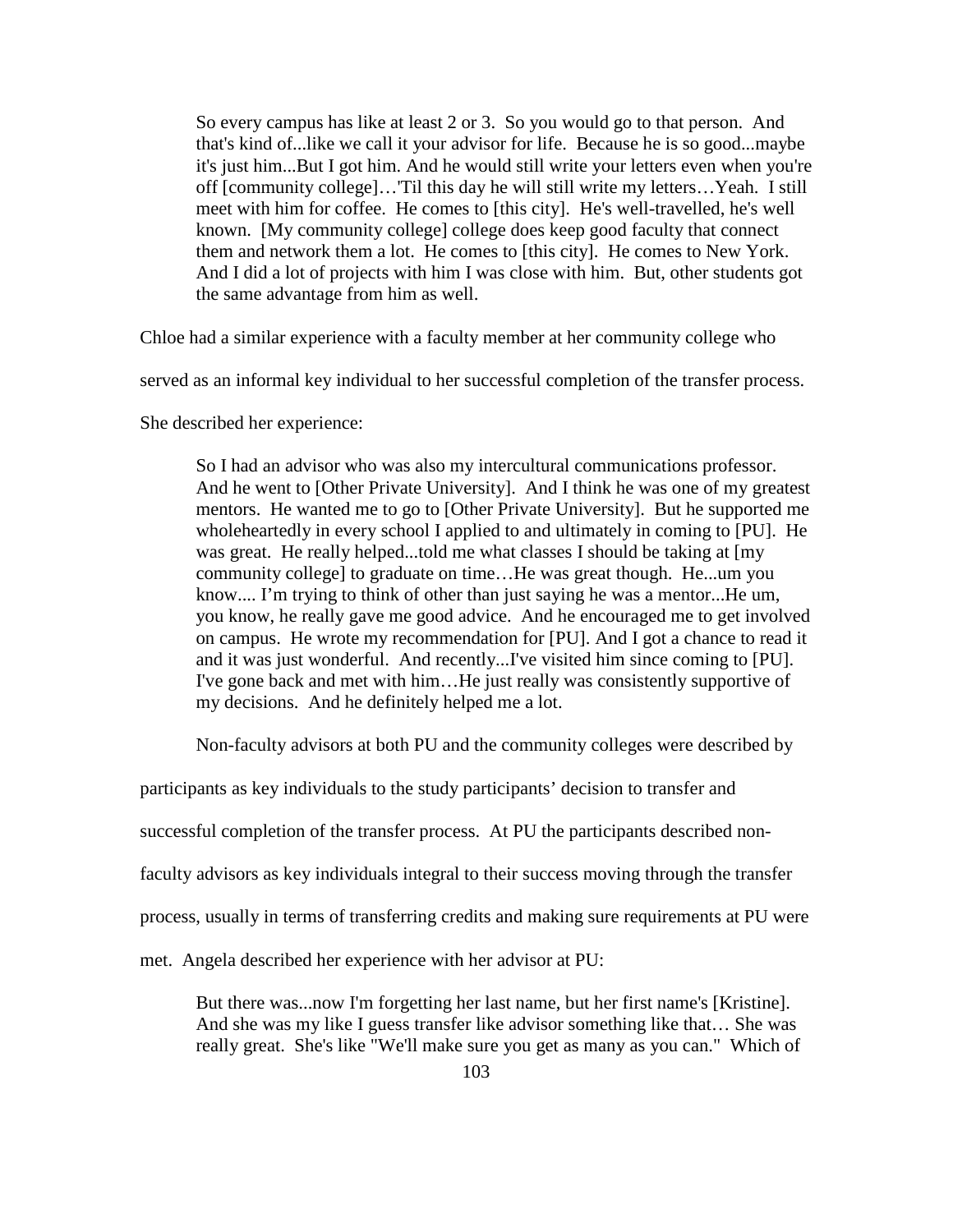course, like I said, I probably had almost 100 [credits]. So you max out at 60 is how many you can bring [laughs]...but I brought 60. And then she helped me make sure that every one that could count toward a requirement did. And we even petitioned a few that didn't seem to be a direct...that didn't seem to transfer directly, but we got like a syllabus. And she kind of helped me. And she petitioned I think one or two she petitioned to make...so that my [general education requirement], I believe it's called, was completely filled. I think based on all my transfer. So I think I came here with like all my general stuff done.

At the community college the non-faculty advisor was sometimes seen as a key

individual who played a negative role in the participants' successful completion of the

transfer process. As Melissa explained:

Unfortunately, one of the things it does lack a lot in the community college system is that sometimes the people that are there to advise you which are your advisors, will limit you because they are used [to] like that type of student. Which is really bad. So when I was planning, like my 2 year plan, there was a lot...They're supposed to ask you, "Where do you see yourself transferring?" In order to see which classes you were going to take. And my advisors were like, "Oh, but realistically where do you see yourself transferring?" Like every time I would say "Oh no I really want to go to [PU]" they would say "But, no, realistically where do you see yourself transferring?" So that like would always dis-motivate people from transferring to other places other than their state school or whatever school was in the city.

But overall study participants described their non-faculty advisors at the

community college in positive ways demonstrating the key role these individuals played

in the participants' transfer experience. Joe described his experience with his non-faculty

advisor at community college:

She prepped me for interviews. Well, I mean [PU] didn't [need] one, but I applied to some other schools. So, she prepped me for interviews like I said. She gave me a whole bunch of information. She developed a pros and cons list on each school. And when I found out a lot of my credits went fall through she walked the extra mile and reached out to the college there. And then try to talk to my advisor here who is [Bob].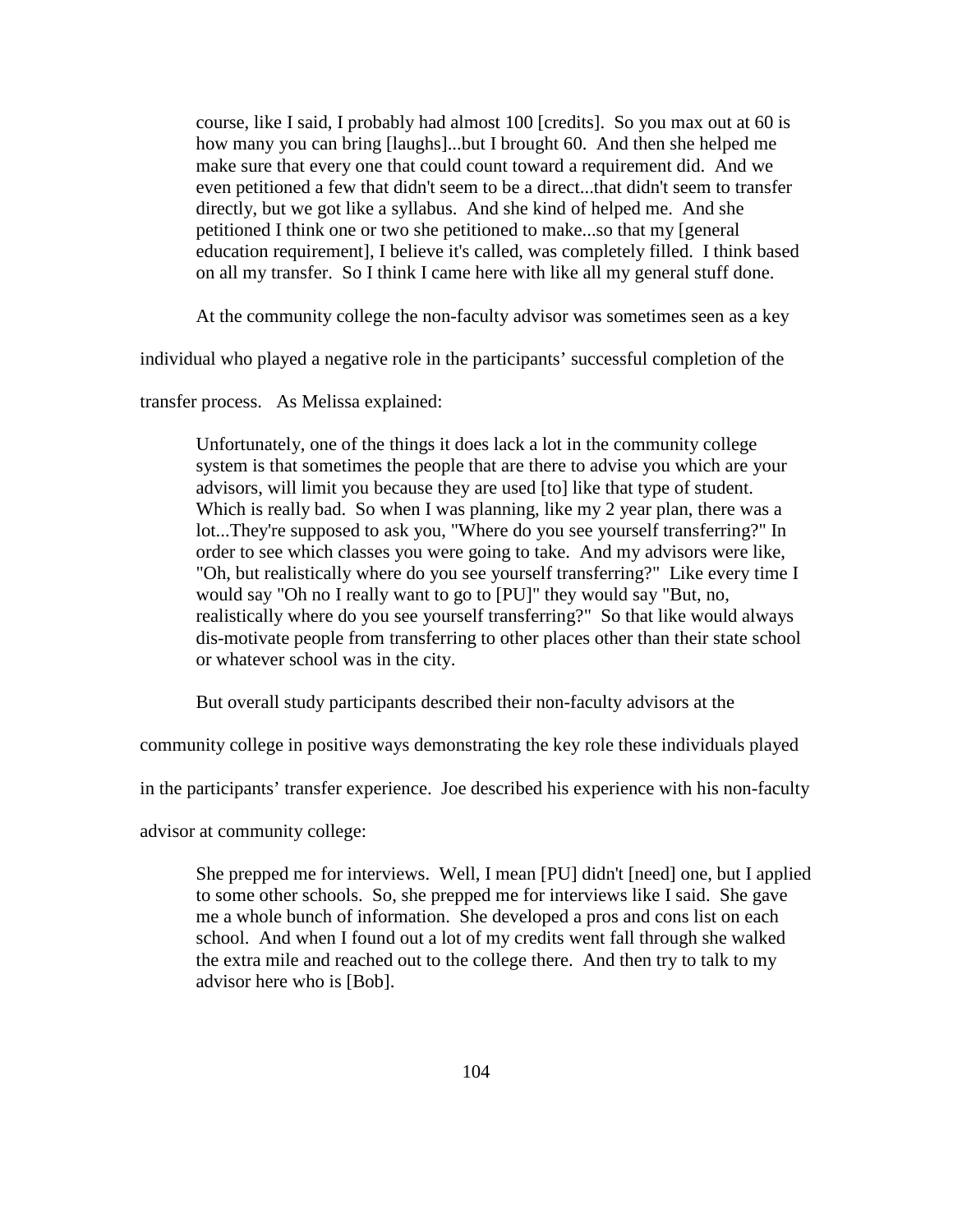And James also had a non-faculty advisor who was a key individual who supported his

successful completion of the transfer process. He explained:

This advisor. She was very...So you know it began a year and a half after I had already taken classes. So I had been at [community college] for a year and a half. And it wasn't really working for me in terms of the advisors. You know a lot of them were giving me false classes to take to transfer, classes that didn't count towards anything. And I would take them and I would find out later that I wasn't supposed to take that class. Granted I was still on track to transfer when I needed to transfer. But, then I met her after this year and a half. And she said, "Ok." And she looked at my schedule. She walked me step by step. You know, "These are the classes you have right now. These are the amount of credits you have right now. To transfer you need this amount of credits." She would say, "Ok. To transfer you need to take this many more semesters. These are the classes you need to take. You know, if you're looking to go to medical school you need to take this, this, and this that should transfer to any colleges or universities in California and some out of state colleges." She would give me advice. If she didn't have an answer she would say, "Ok. Go talk to this university. Call them. Ask them what they need..." You know, if it was out of state. Usually if it was in state she had all the answers. So she would provide resources. If she didn't have the resources in front of her she would contact someone that did. She wouldn't allow you to leave the office until she had the full answers for you, until she gave you a play by play or an entire outline of what you needed to do to become successful in transferring, to become successful in graduating, whatever it may be. She was open; she was there for you whenever you needed her. If I needed to call her, obviously she wouldn't answer, as most advisors don't.... But you would leave a message. She would get the message. She would call you right back. So, she was very...she was a very hard worker. She was there for her students. As long as you showed that you were determined. As long as you showed that you were not just there to...what's the word I'm looking for.... just to mess around or whatever. Then she was very good. She was very, very hardworking. She'd work hard for the students. And she'd go out of her way to help us. And if we had a question, she'd answer it. And so yeah...She helped me see which classes I needed and which classes I didn't need. If there was ever a semester where.... You know I'd go and I'd say, "Ok. I'm taking this class, this class, and this class, and this class." I'd go to her and tell her this. And she'd say, "Ok, this class you don't need because of this." And she'd explain in detail why I didn't need it. She'd explain why I need this class. Yeah...I felt like she was a big help in transferring. And I feel like advisors it's in their name. They're there to advise you. They're there to help you, to guide you, to tell you what's wrong, to tell you what's right. At least I feel like that's their job. And I feel as though that's what should be their job. I've never read their formal job title so I don't know what it's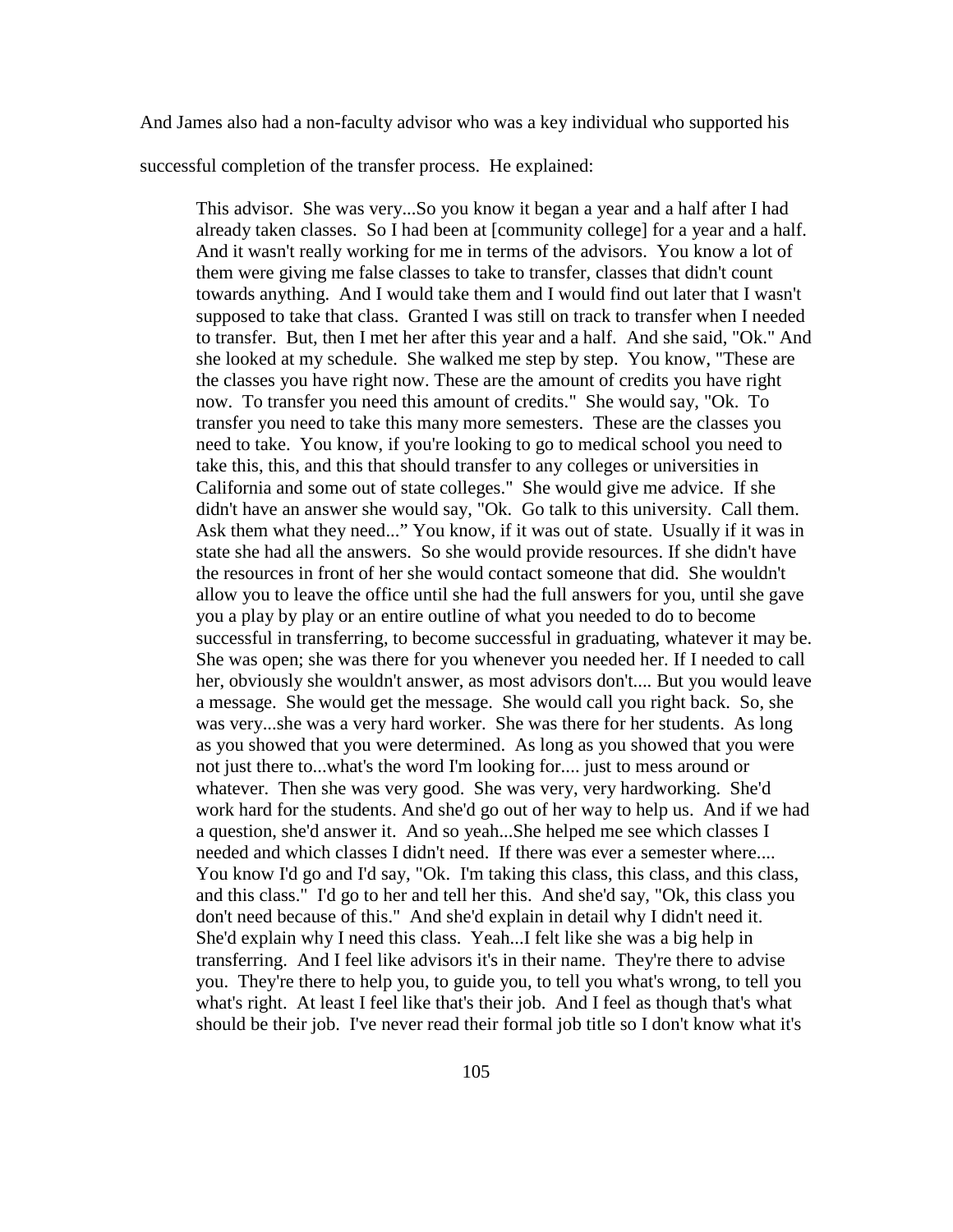going to say. But, yeah, I just feel like the advisor I had actually did her job. She advised. And she answered all of my questions that needed to be answered.

Across the study participants key individuals were described as integral to the participants' decision to attend either PU or the community college and their successful completion of the transfer process. Friends and family members usually were integral to study participants' decisions to attend either PU or their community college. Faculty members and non-faculty advisors were key individuals at both the community college and PU who helped the study participants move forward through the transfer process. These individuals reinforced the study participants' decision to transfer and supported their success in navigating the transfer process.

# **Decisions to attend the community or technical college or Private University were informed by real or perceived prestige**

Prestige, real or perceived, informed the decision of participants to attend their community college or Private University. Participants frequently described the community college in terms that elevated the prestige and quality of the institution as their rationale for attending that institution. When describing PU participants also did so in terms that highlighted the quality and caliber of the institution. Participants described feelings of pride they had for attending such a prestigious university. They also described the faculty at PU in terms that indicated their attribution of real or perceived prestige to the institution. In many instances the reason that participants decided to attend PU was because of the prestige they perceived the institution to hold.

106 This theme was significant because it gave insight into why students decided to attend their community college as well as PU. Prestige of the institution and its faculty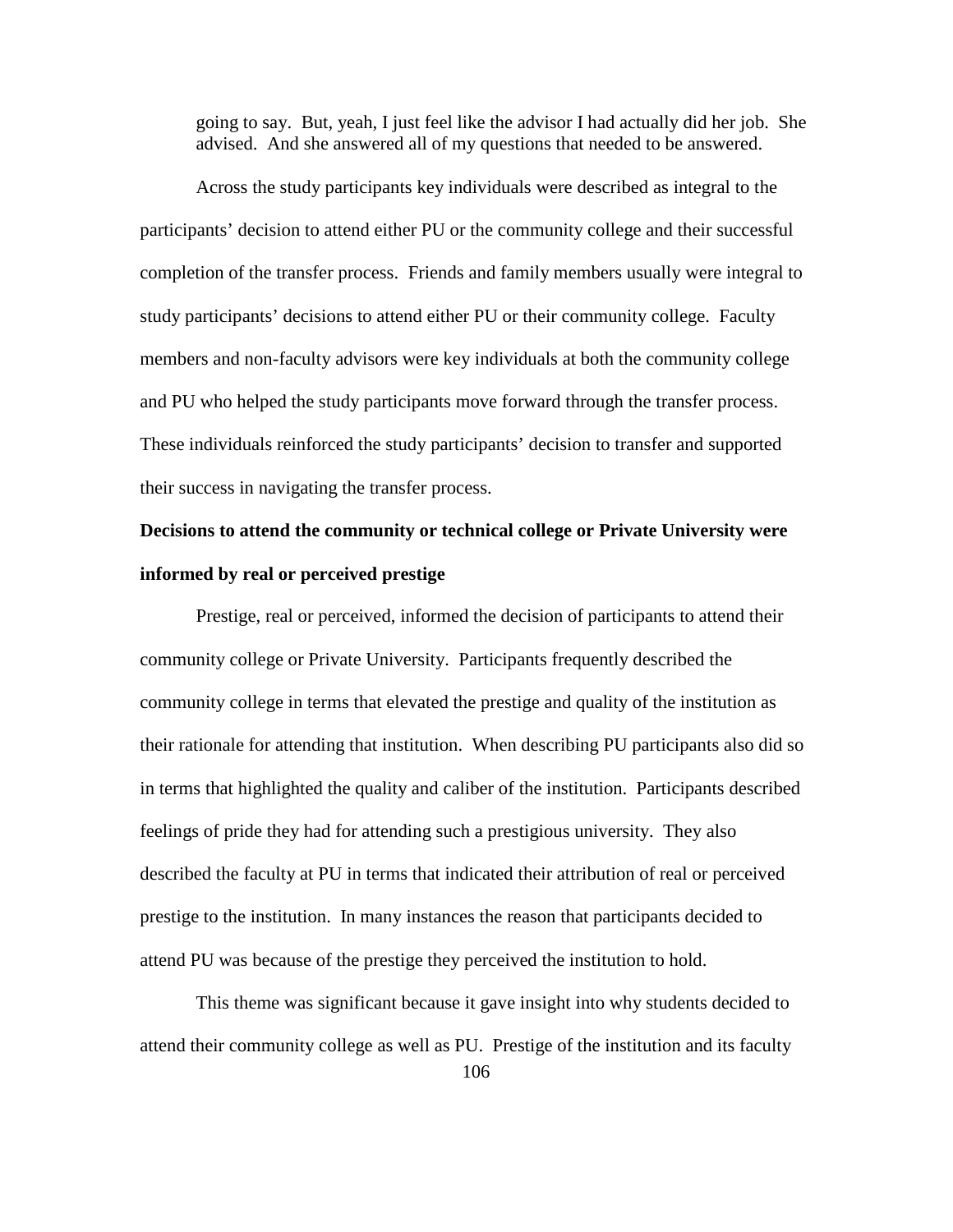was an indication that participants were aware of the real or perceived status of the institution they attended. This status, as intimated by the participants, had implications for their future prospects. This theme demonstrated that study participants saw how their experiences would be understood by others. Study participants understood the hierarchy of higher education institutions and how their experiences fit within this hierarchy.

Many of the study participants described the community college they attended in

terms that highlighted the prestige of the institution. As noted by Chloe:

[The school that I transferred from] it's a two-year, community college. It's one of the better ones in the area. I actually went out of county to go there because it's better than the county that I was in. So I would say academically, it wasn't a walk in the park…But, I definitely enjoyed my classes and felt that I learned quite a bit [there].

She went on to describe her community college:

They [call it] "Harvard on the hill." Because our community college is like actually like a really good community college. But, I don't think that anybody...I still don't own that [community college's] shirt. But I don't think that anyone's really like super pumped about going to [that community college].

Like other participants in the study, Chloe, Melissa, and George applied to

universities other than PU that had real or perceived prestige and status. As noted by

Chloe, "…I applied to [Near Private University], [State College], [Far Private

University], [Other Private University]], and [PU]. And I think that' s a good mix of

different types of schools and different ranking levels."

Melissa explained that her community college was "a feeder" for a number of Ivy

League schools. Even though she received full scholarships to other institutions Melissa

decided to go to PU: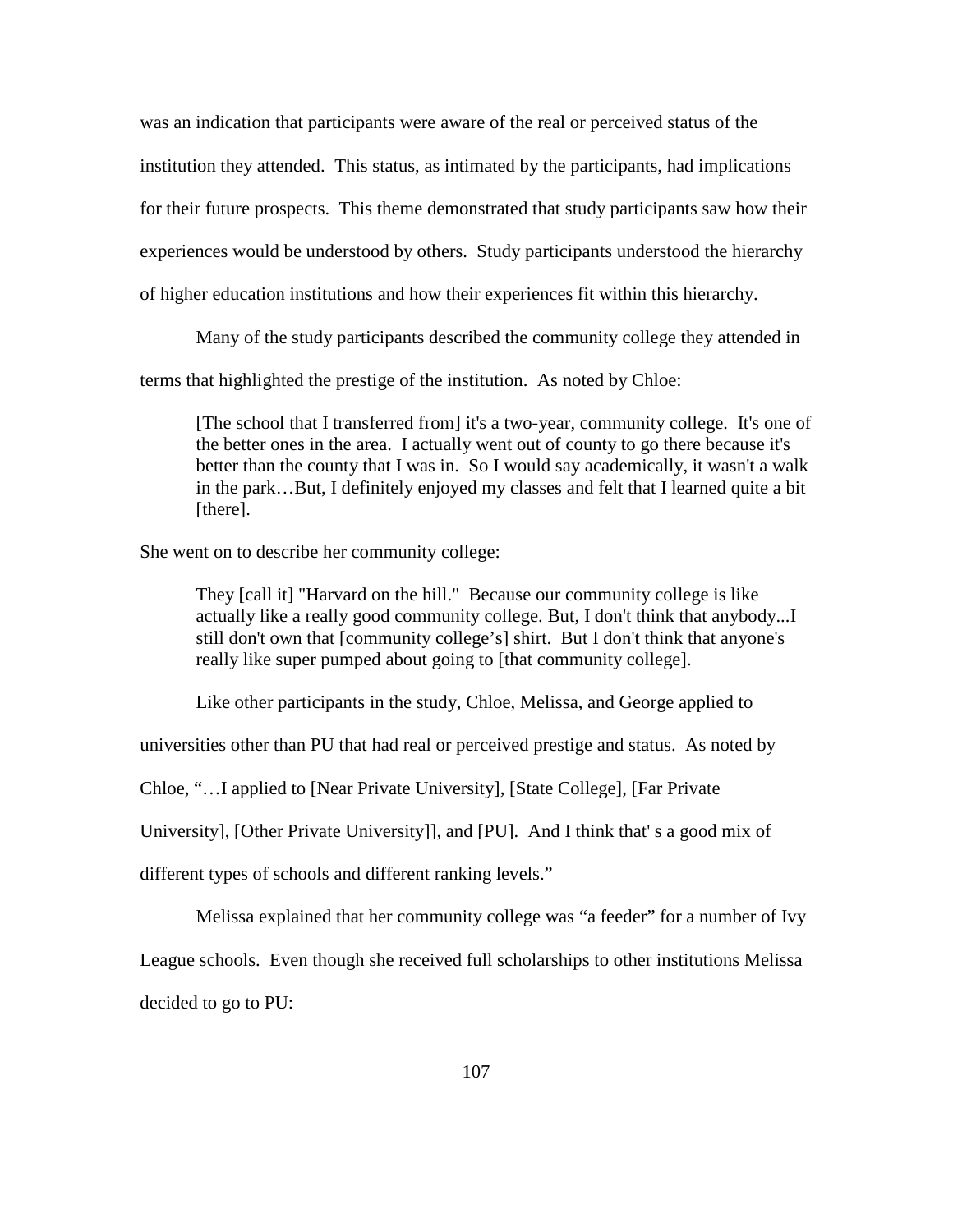I had gotten into [Home Private University]. They were offering me a full, full ride. I had gotten into [Home State] University, full ride as well. [Other Private University]. And I'd gotten [into Near Private University]. Full ride as well.

George talked about the schools that he and his friends from his community college

applied to:

My applications were...if you look at the schools...were from the bottom, meaning [community college], to the top. All of the people, all of my fellow students applied to Ivy League and to like schools that are of that [level]. And they got accepted. [I applied to] [Other Private University], [PU], [Local Private University], [Midwest Private University], [two New England private universities], [two big city private universities], [Ivy League University], [and] [West Coast Private University].

But Melissa and other participants described a sense of pride they feel attending

PU because of the real or perceived prestige of the institution. Melissa explained what it

meant to her to attend PU:

Even when you're in another program, that program is prestige and people are like, "Yeah. I'm from here and I go to school here." And you say "No. I go to [Private University]." And they're like "Oh, wow! Like you go to [Private University]." And you're like "Yeah." And like that feeling that you get that other schools don't get is still like, "Oh. Ok. I do. I go there. Yeah. I forget, but I go there."

Kandace also felt a sense of pride about attending PU:

I applied to [Private University], I applied to [Other Private University]. And I applied to [Public University]. [Other Private University] had an education program in a bachelor's. And [Public University] also did. But I think that having the associate's in education, I wanted to see like a different avenue. Also, [PU's] just a great school. So when I got in I was kind of proud of myself.

Prestige informed participants' decisions to transfer to PU. June decided to attend

PU because she thought it was better for her major. She explained her rationale for

choosing PU: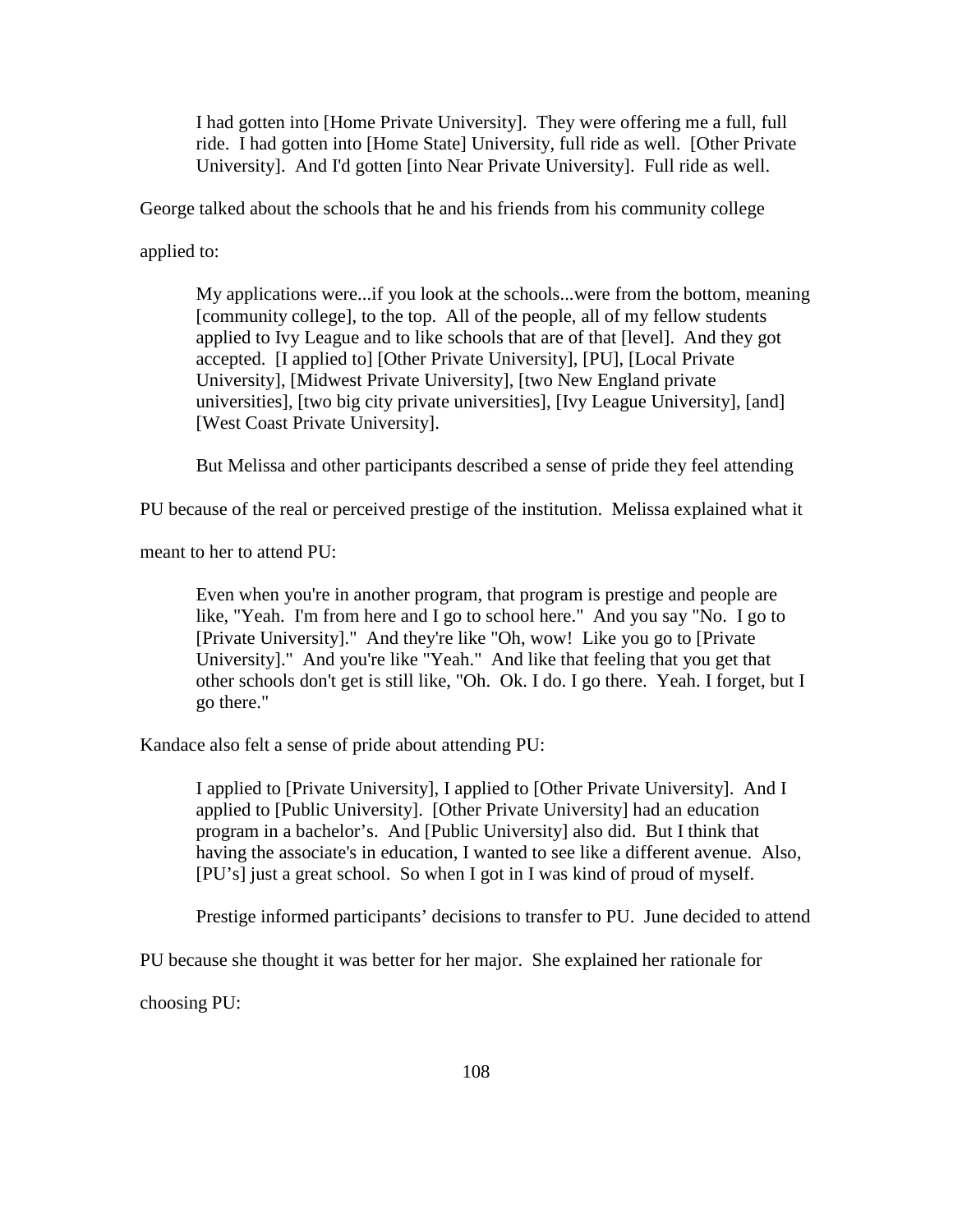At that time when I was in [community college], I was thinking about [trying] to send my, like....I thought about actually applying a lot of schools since there is no guarantee where I'm going to be. So, let's try a lot of schools. But, [this city's] a really good place for my major. So I decided to stay here, around here. So, I only applied...so my plan was only to apply to 3 schools. So one is [Religious College], one is [Public University], and one is [PU]. And then, [Religious College] I didn't make it. And then [Public University], I made it but I think [Private University] is better in terms of my major. I guess it's more famous here.

Rachel decided to attend PU because of the network she would gain access to but also

because of the background of the faculty. She explained:

[I came to PU because of ] location, availability of resources, and connections and networking opportunities that would help me career wise…Just the fact that a lot of the professors come with a background in pretty impressive career fields that were related to what I wanted to do. And also I think the university within itself has I guess ties with agencies and NGOs. I mean, it's recognized by companies and I guess employers who I would potentially want to work for.

When asked why they selected PU study participants, like June, indicated "reputation of

the school…location, reputation…" as their reasoning for making the choice to attend

PU.

PU faculty members' educational and professional backgrounds were also described by participants in terms of prestige and status. Carl described how impressed he was with the educational background of professors at PU. He said, "academic based on the professor, they graduate really, really good school: Princeton, MIT, or [PU]." Kandace was also impressed with the educational background of her professors at PU. She said "…I think that like being...because your professors are like really highly educated and are like the ones that really know their stuff. So that I've enjoyed."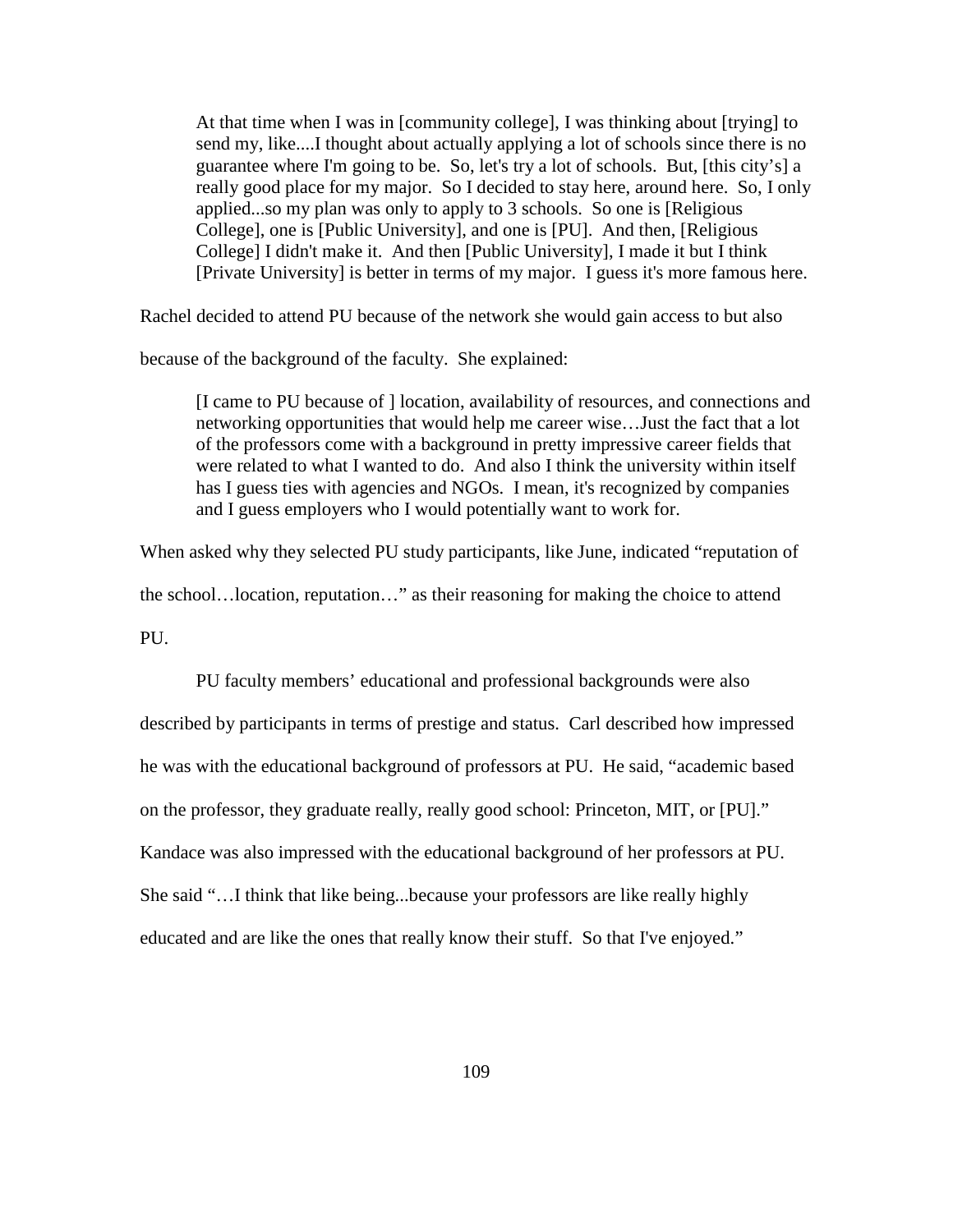Not only was the educational background of the faculty at PU seen as contributing

to the prestige of PU but also participants saw the professional experiences of faculty

members as impressive. Chloe described the impressive resumes of the professors at PU:

And having professors that, you know, have worked on such high level projects is just, you know, that's [PU]. And they didn't just work on those projects; they're still working on it. So my, you know, one professor who taught the intro to the major...he would talk about things that he was working on in his spare time, like different consulting jobs with different Federal agencies. And just hearing about that is, you know, it's exciting and it makes you more interested because you see how what you're studying applies to different professions. And it's just cool to know that you have professors who are so, you know, I don't know, prestigious on a certain scale. And I think a lot of my professors have accomplished really cool things and are very interesting people…some of the stuff they've done is just kind of like, you know really incredible. And I said before you get a lot of professors at schools like [PU] or any schools like this...big research universities...that aren't always interested in their students because they're just more interested in their research. But you do get those professors who are interested in creating their students into the next generation of, you know, themselves. Creating the people who are going to follow in their footsteps. You do get those professors too. And that's a huge advantage.

Prestige, whether real or perceived, was a consideration for participants in deciding to attend both their community college and Private University. Participants described the community colleges they attended in terms that related the institutions to prestigious colleges and universities, such as Harvard, and highlighted the quality of the institutions in their descriptions. When discussing their decision to transfer to PU participants referred to the prestige of the institution as a contributing factor. The educational and professional background of PU faculty members were noted by participants as reasons for their decision to attend PU in part because of the opportunities and networks to which these faculty members would give them access.

### **Conclusion to Research Question 1**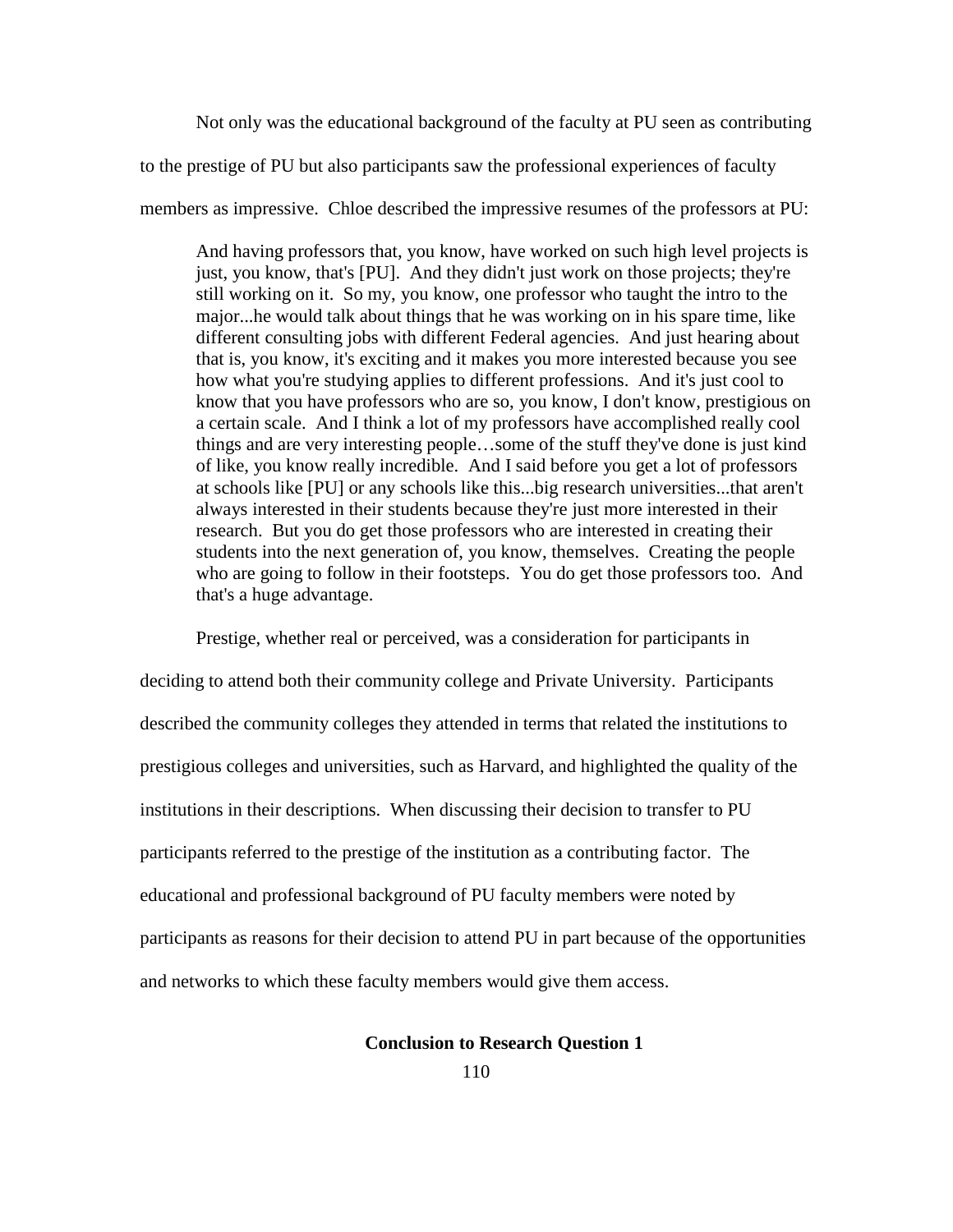There were four themes revealed by the data which answer the first research question: "How do students who transfer from community colleges to a private university describe and understand the transfer process?" The themes answering this research question highlighted both the individual aspects of the study participants' experiences transferring from community colleges to Private University. The themes of "Efficiency" and "Agency" demonstrated that study participants put themselves at the center of the transfer experience. But these themes also brought to the fore how study participants saw their individual experiences in relation to others throughout the transfer process. The themes of "Key others" critical to the transfer process and "Prestige" showed how study participants viewed the actions or perceptions of others as significant to their experiences transferring from community colleges to Private University. All four themes that answer Research Question 1 provide valuable insight into how study participants described and understood their experiences transferring from community colleges to Private University. The themes identified in response to Research Questions 2 and 3, respectively, drill down more specifically into the study participants' academic and social experiences.

## **Findings for Research Question 2: How do these students describe their academic experiences at each institution?**

111 Through the second research question, the researcher sought to understand how participants described their academic experiences at both Private University and their respective community colleges. During data collection study participants spoke frequently about their academic experiences and the academic environment at both institutions they attended. In doing so, study participants described their academic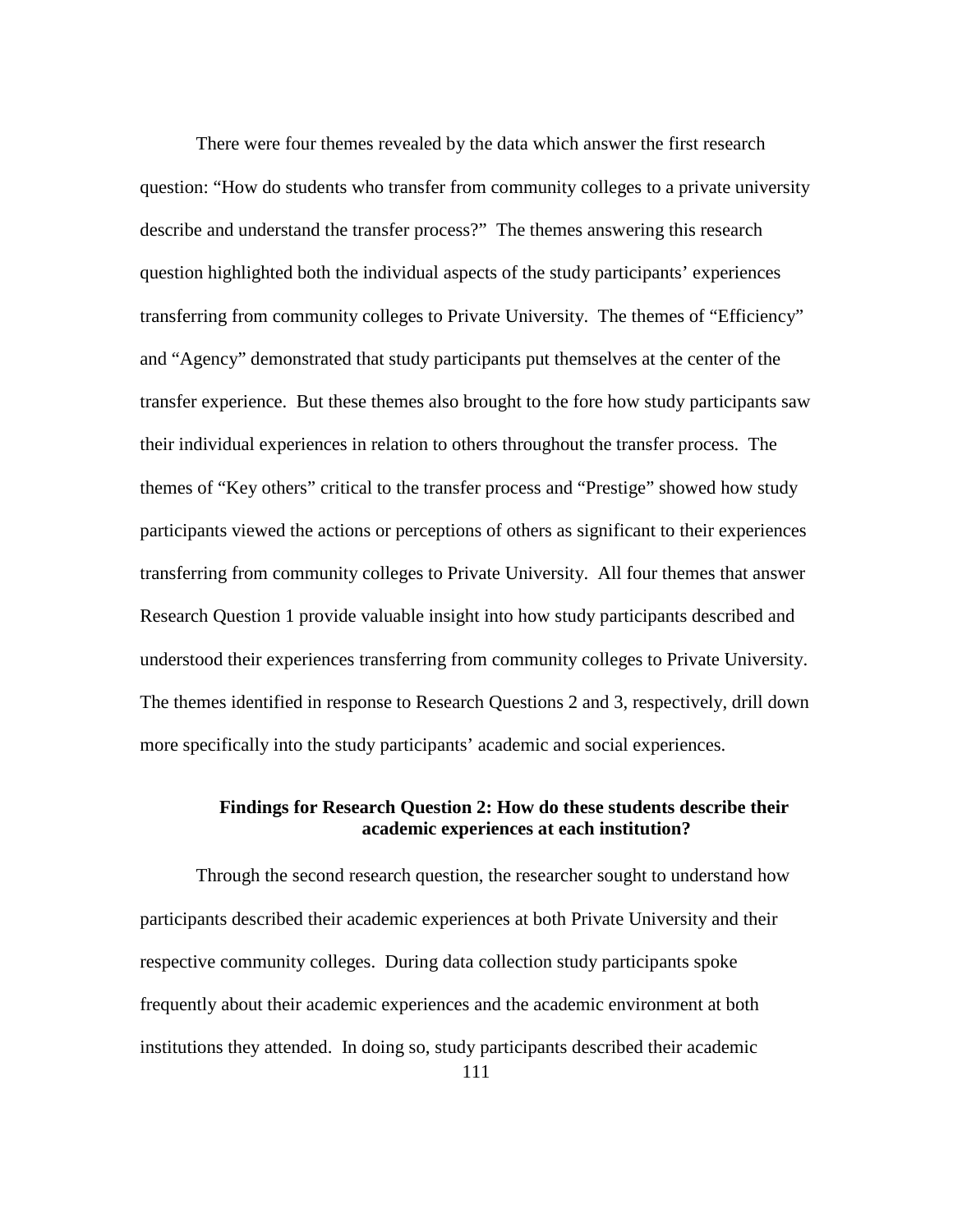experiences in ways that revealed four themes. The themes and corresponding codes contributing to the themes answering Research Question 2 were the following:

Table 5

*Themes answering Research Question 2*

Primacy of teaching and learning

Level of academic rigor is more challenging at PU

Transfer experience guided in whole or in part by career ambitions

Hallmark academic experiences share interactive and practical attributes

The themes identified as answering the second research question were significant because they provided information about how the study participants described and made meaning of their academic experiences at the community college and at Private University. The themes of "Primacy of teaching and learning" as well as "Level of academic rigor is more challenging at PU" highlighted important differences between the academic experience at the community college and that at PU. But, the themes of "Transfer experience guided in whole or in part by career ambitions" and "Hallmark academic experiences share interactive and practical attributes" represented similarities between the academic experiences of study participants at both PU and the community college.

**Primacy of teaching and learning**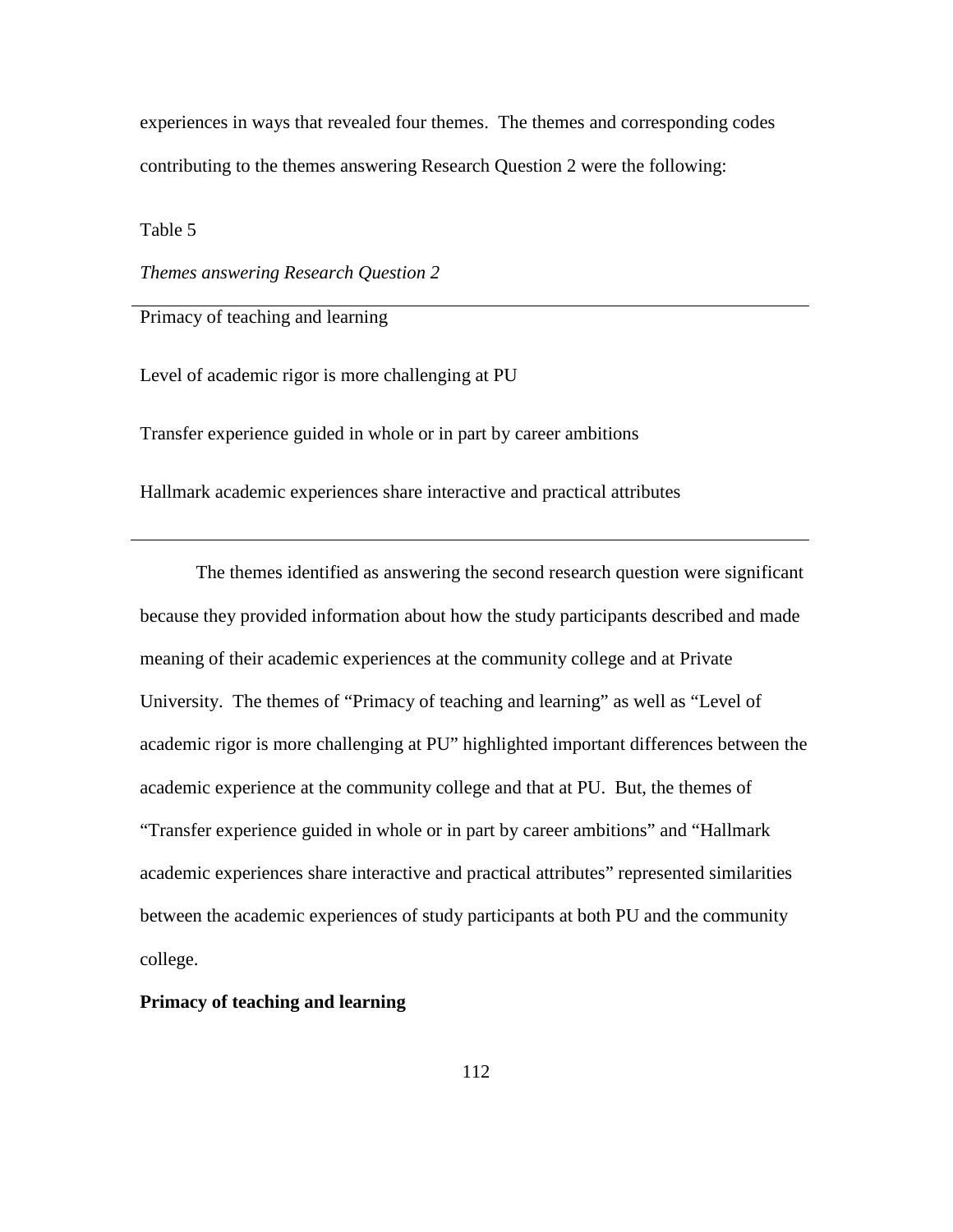Study participants frequently discussed differences in the primacy of teaching and learning at Private University as compared to their respective community colleges. The primacy of teaching and learning theme relates to the level of importance that faculty members and students attribute to the tasks of teaching and learning at the community college versus at PU. Participants perceived faculty members at the two institutions to have different perspectives on their primary role at the institution. And students at the two institutions prioritized learning differently at the two institutions.

The "Primacy of teaching and learning" theme is significant in that it highlights differences that the study participants perceived in their academic experiences at their respective community colleges and at PU. Not only did study participants perceive differences in how faculty members understood and exercised their primary role at the institution, but study participants also reflected on differences in how they themselves prioritized their activities as students at both institutions. The "Primacy of teaching and learning" theme demonstrates important nuances to the academic experiences of students transferring from community colleges to Private University; differences which showcase the varying roles that faculty members and students play in teaching and learning at the two institutions.

Because class sizes at the community college were smaller than classes at PU, study participants described how they received more personalized attention from faculty members before they transferred to PU. In addition to the smaller class sizes, study participants sited differences in the primacy that faculty members at the community colleges assigned to the task of teaching. Chloe explained: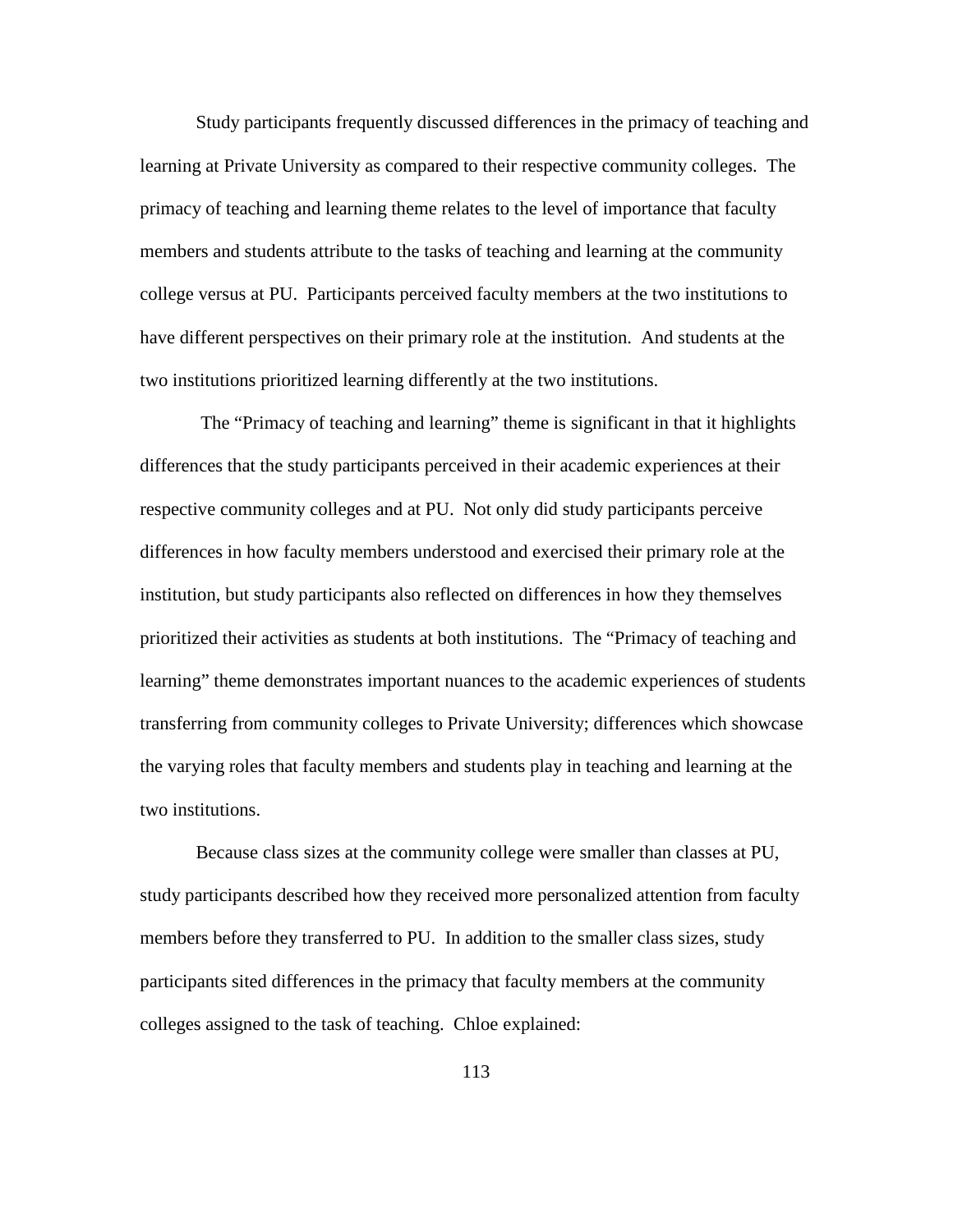… I was able to get a little bit more personalized interaction with my professors. But I still wouldn't say it's the same level. You know, I have some of my professors from [community college]...I have some of their numbers in my phone. Because I think that people who teach at community colleges a lot of times, they're not there because of the salary. They're there because they love what they're doing. And some people not...some people [laughs] they just can't...that's all they can do. But I think you get a lot more people who, you know, they love interacting with students. Which you get at [PU]. But you also get a lot of people who are here doing research, and the teaching is just part of the requirements or something like that. So they don't care as much about their students. They're more just doing it is as a requirement.

Similarly, Antoinette described her experience with faculty at her community college:

Like having the professors know me by my first name really helped me. And I felt like at the end of the day I could just ask them anything about [my major] and they would try their best to help me out.

Carl explained the differences he perceived between faculty at his community college and

PU:

And like they're so nice and they spend much more office hours than here. Like in [PU] they have limited office hours. For example, like you may only meet the doctor or professor before class. If you have some assignment due by that day, the only way you can email the professor at [PU]. But at [community college], most professors, they put their heart to teach. And they would rather spend their Saturday morning or early class like to spend some time with us and study. And we have study group with professor. But in [PU] it's kind of like a little bit difficult.

Carl goes on to describe an experience he had with a faculty member at his community

college:

Like for example, my accounting class...even my professor had a full time job in the morning and he only teach at night from 6 to 9 something. And he would spend time, maybe on Saturday once a week. We had class twice a week. But you know with accounting, somethings like if you're stuck on it you cannot move forward. And, for example, my math professor, he has like, she's a teacher in the middle school, and he only teach like at night also. And I spent time over there, and she would bring like, after class maybe 9pm she would stay late, maybe for an hour, she would tutor me math. They'd rather spend more time. Because like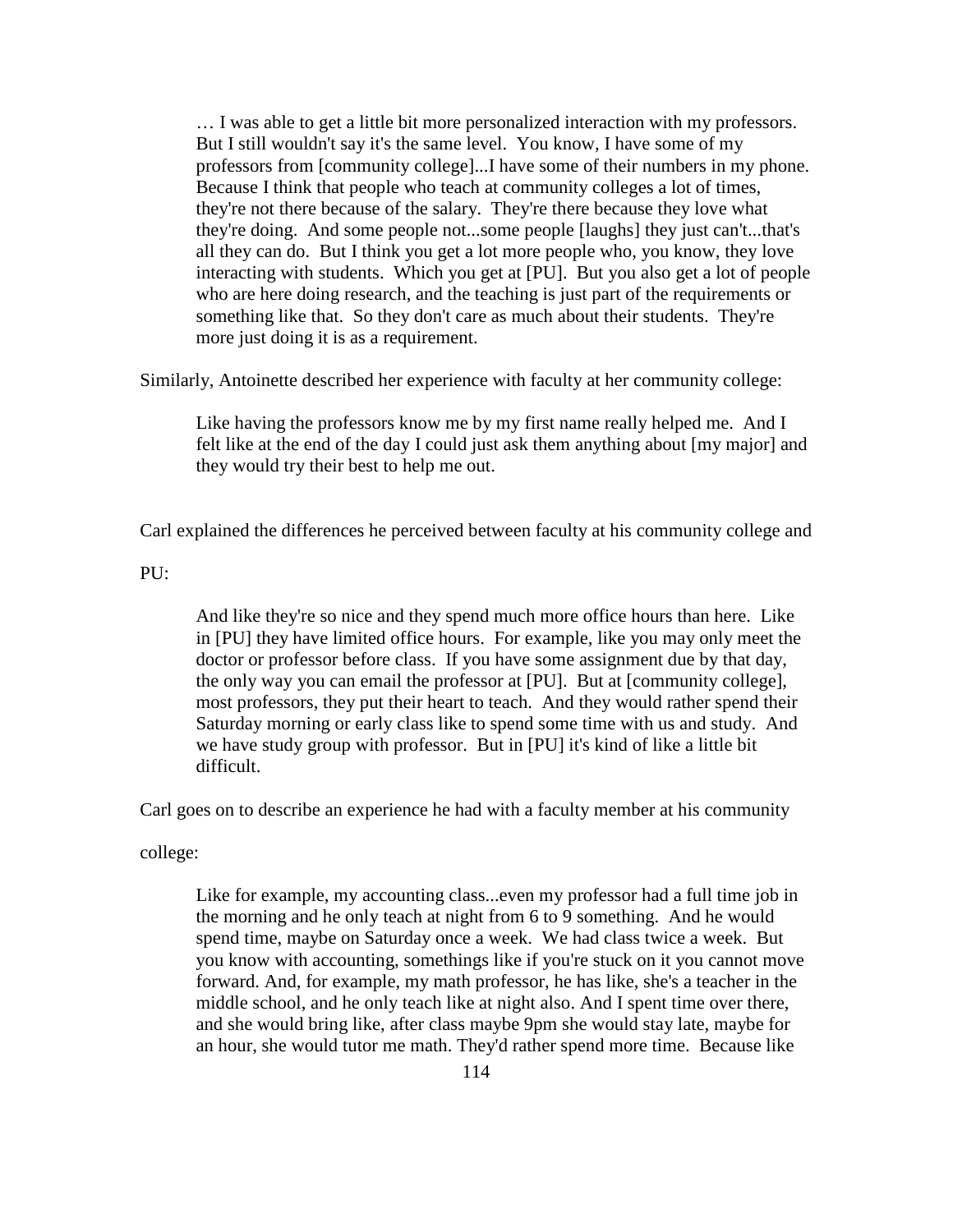in community college, they told me the salary is not too high, but like, but they have a heart to teach the student and to contribute to society in the future. They want to do that...what I see.

Kandace described how she felt like she received personalized attention from

faculty at her community college. Like other study participants, Kandace attributed this

personalized attention to the emphasis that community colleges place on teaching versus

research. She explained:

I just love how personal it was. It just felt like...I just felt like they wanted you to do well. I felt like they cared. I felt like they...they really...just things like remembering where [you were working]. Like...I just felt like it was a more personal experience. It was a very personal experience…I guess it was just the demeanor. Yeah. I don't know. And you know community college isn't focused on research. So there's much less of an emphasis on...So there's...Like coming here I feel like there's...All the teachers here have big demand to do research. And I feel like that's their focus. Whereas there, I feel like all of the teachers, like their entire focus is teaching to the students and making sure that the students understand and...Yeah.

Antoinette described what this personal attention looked like for her at her community

college:

They gave me praise...And some of them...I don't want to brag or anything. But it was nice to feel that praise in front of the class, for them to say that. Or to speak with me after class. Or to sit there and say to me "Oh. I think you might be interested in this. Maybe you should try this out. You should go on this website." You know. It was nice things like that.

Adam described how he felt professors at his community college were there to help him:

Well I mean if I had trouble with like studying or...Which I don't know if happened very often. But if I had like trouble, say for an assignment or project...I'd go to them for help and ask them certain questions. And they'd be happy to help with whatever I needed. So I mean they're there to help you. So...which made it great.

Jake had a similar experience with faculty at the community college he attended: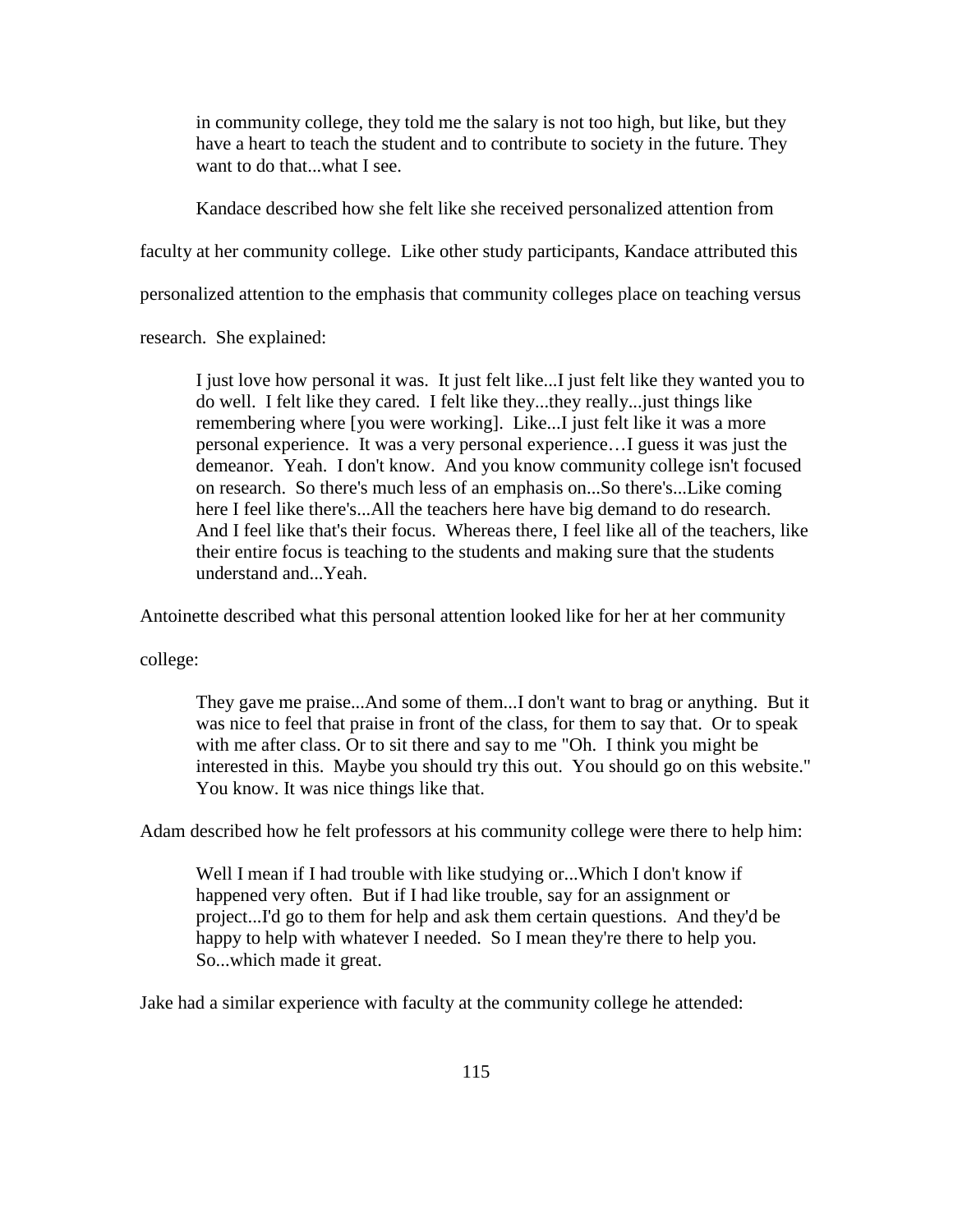[The faculty] were very friendly. Actually the classroom, at the biggest I think it was like 50…And it was easy to contact the professor if I just walk into his or her office. They were friendly. And they just give me more ideas. It was easy to talk with them. And if I don't understand the lecture and I went there...they just give me more online [resources] and things.

James agreed,

I got more out of this community college that I was coming from that I paid \$6000 per year for, the tuition. I got a lot more in terms of the equipment, in terms of the professors, the personability...I mean the level of personal interaction between the professor and the students. The professors I felt were a lot more clear...I felt like the teachings of the professors back at the [community college] were a lot more understanding and clear. And they put things in perspective so that anyone can understand these things. And they took their time to assist and to help and to guide each student that came to them. And I feel like a lot of the professors here aren't here at [PU] for that. I feel as though they're here to teach second. Second to research. And so, I feel like that leaves a lot of the students, whether they're transferring from a college...You know, I was coming here expecting, expecting the same that I had over there if not better. And, so, I felt like I didn't really get that.

Kandace agreed that it was less common at PU to find professors who were as

focused on teaching as they were on their research. She explained:

Some [faculty members at PU] are highly specialized in one area. If I have them for a class and it's something that they don't necessarily specialize in then I find them kind of at a loss for words sometimes. Um...I think that, again I think a lot of them are focused on research. And I see a lot of the TAs doing grading and things like that. I've seen that once or twice. But then I've come across some really...I guess professors that are less focused on research and integrate different acad...Like different ways of teaching in the classroom.

Jake was one of the students at PU who was directed to teaching assistants when

he reached out to professors for help. He described his experience:

…Actually if I don't understand the lecture a little bit [at PU] I just go to the office hours of the professors. And they are not friendly. I mean, they are just like give me...They just teach me not the details. They just give me general ideas. But I want detail…They say [Pause.] Last semester, accounting class, they say "Just go to TA. Not me."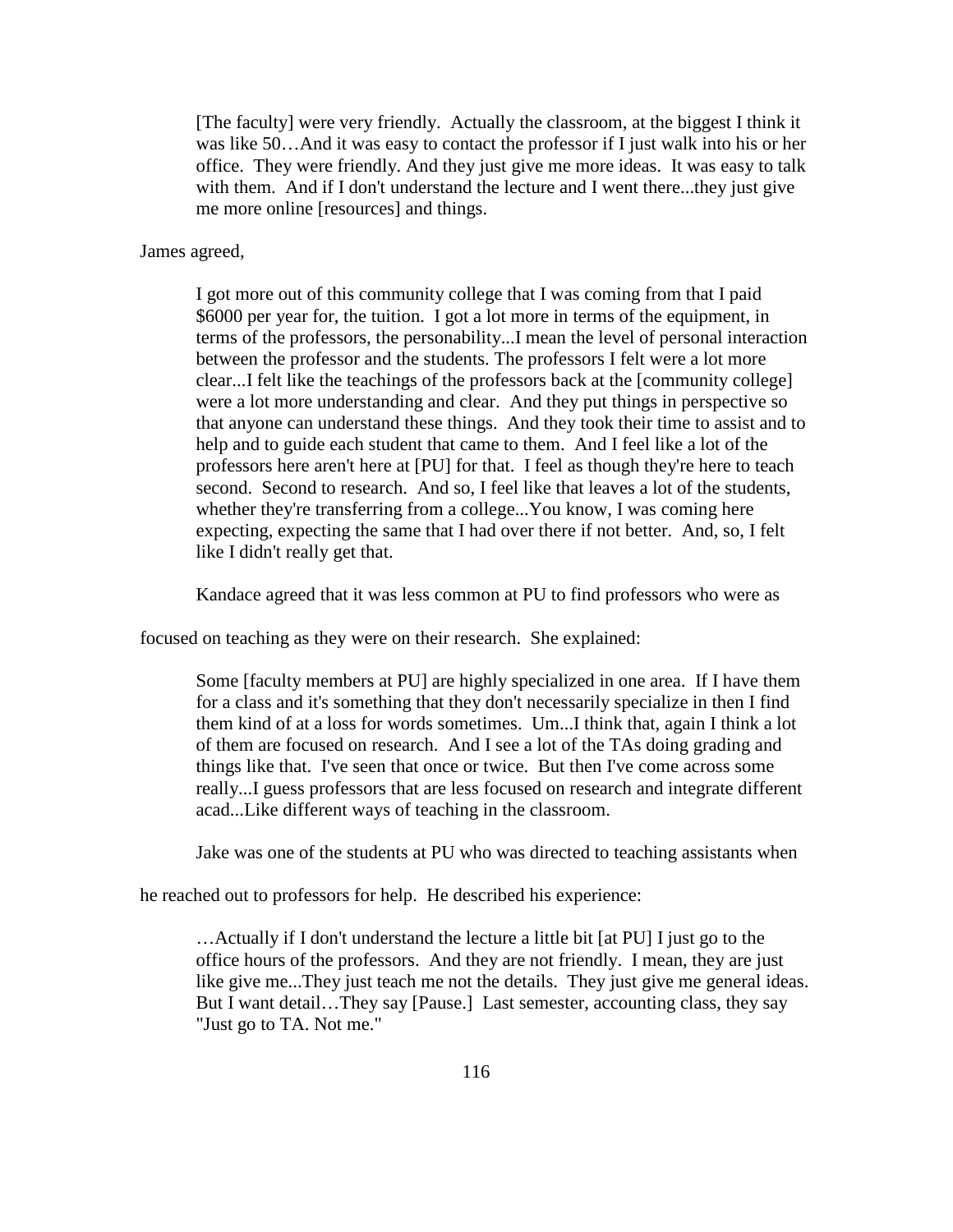And, Melissa described the way that she felt some professors at her community

college provided opportunities to learn both inside and outside the classroom:

So you could tell the professor [at community college] was engaged by the way he was in class and how he would stay longer hours. And even though some of them were full time and some of them were part time, you can tell that they had other things to offer like clubs, and they also participated in other activities that the college was part of. Where other professors just walk in and out, probably were there to give you office hours, but were only there to do their jobs, teach you the stuff. If you learn it, oh well. If not, you had the resources of the college to figure it out on your own.

James described his perspective on the primacy of teaching at PU versus the

community college he attended. He illuminated his point using a story about one of his

PU professors who had out of date information in his presentation slides:

So I was taking a class, a parasitology class, in my first semester here. And I noticed that this professor's slides were out of date; scientifically, and there were a lot of misspelled things, misspelled species, and there was a lot of out of date things in regards to the science world. He admitted to not having [up to date slides]. And he just brushed it off, he just didn't care. He was like "Yeah. I haven't changed these slides since 5 years ago." And so to me it's like you know all this...And that's all he did. He used his slides to, what is it? He used his slides to present his lecture to the class. You know, there was no new information. There was no interaction between the class and him. And everybody sat quiet the entire time. And there was no interesting anecdotes about his life. You know, you didn't really get to know the professor. And, you really didn't...So I feel like not knowing the professor and not adding in these anecdotes. You know, I feel like that disables or keeps us from actually from...I might be wrong, you know making the experience fun and memorable and all of this I feel like helps to memorize this stuff and helps to keep you interested. And my interest just died down because I felt like this guy wasn't putting any time into us. And I know that the professor they do research. And that's what they're here...they're getting paid to do. He was part of the medical school; he was doing research for the medical school. And I know that he was not here to teach...I mean obviously he's here to teach. But that's not his official title. As opposed to the community college, they're teachers first and then they do whatever they want on the side….But they've chosen to be teachers first. And so I feel like [PU], and maybe...I don't know what the rest of the schools of the four year universities out there are like, but I feel like a lot of them probably lack that because the professors, their motivation is not to teach. It's to do the research and to find new things. And to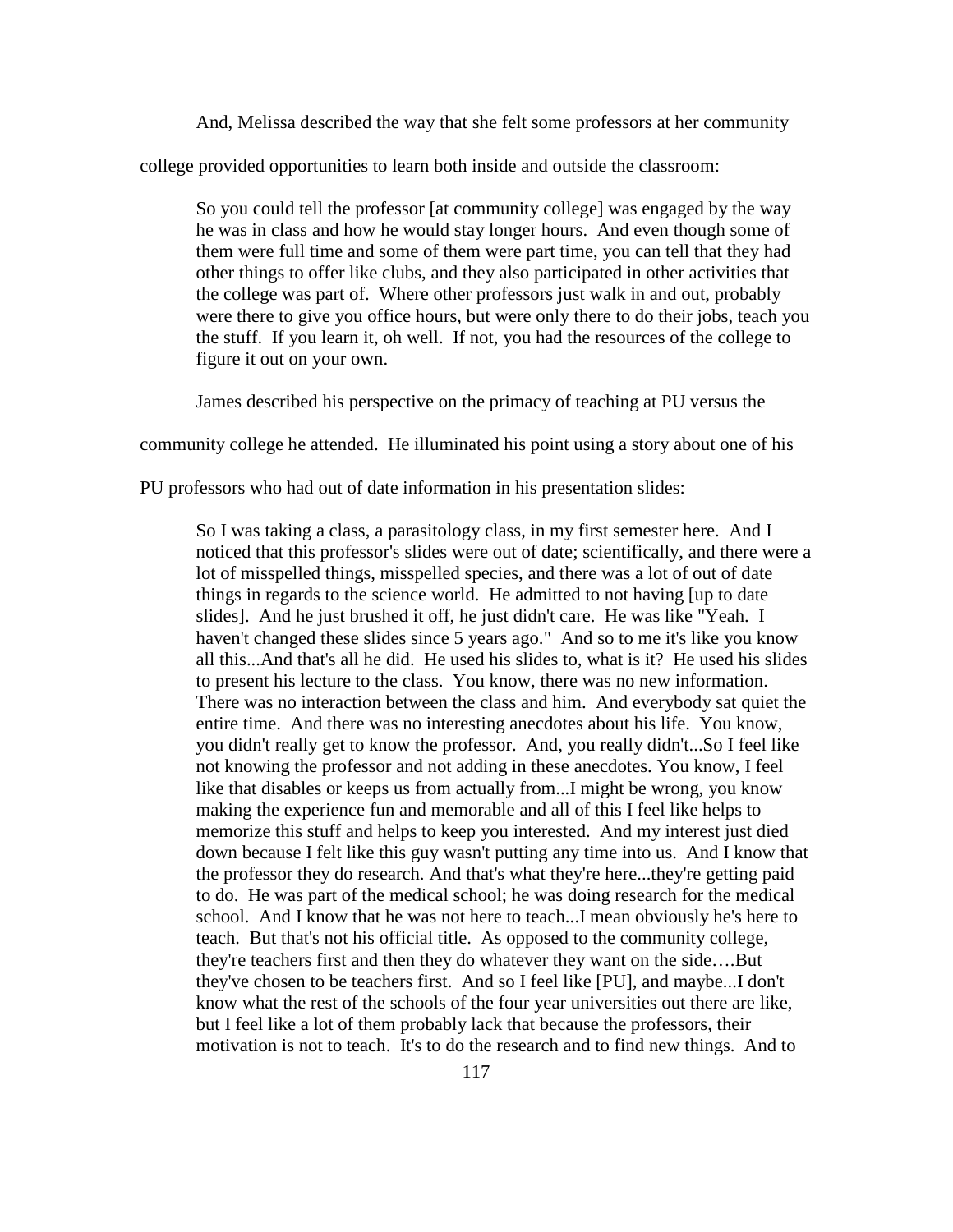be the leading research school. You know if you look at these Forbes' top universities or whatever, it's all based on the research. It's not based on the academics. It's not based on the quality of education received by the students. Um...it's all based on the research. At least what I've found in the mainstream. Maybe somewhere out there you'll find something based on the quality of education. But I have yet to find it. I was actually expecting, it's disappointing, because I was expecting a better education from this community...I mean this university.

George described how he only had one professor at PU who he felt a connection

with similar to the connection he felt with his community college professors outside of

class:

There has only been one professor here who, my experience with him was very similar to my experience in community college, in which he's like, "Come to office hours." We...Our conversations, on topic, off topic, are engaging. So, I would just come to office hours and we would talk. Either about curriculum, either about other academic topics, or just about our personal lives. And I still every once in a while do that. And his field is...I wouldn't say the opposite...But it is far from my field of interest. But that was a very singular incident. At PU learning was more primary to the experience of study participants than it

was for them at their respective community colleges. Many study participants, like

Rachel, described making more of an effort to ask for help from professors at PU than

they did at their community colleges:

I mean, I feel like I just don't think I valued it enough to even remember if they were as helpful at community college, the professors. But I think that every professor that I talk to here, they're genuinely out to help you. So they'll email you. If you reach out to them, they will respond as much as they can. I don't know why I was surprised. [It's] just that that, you know it's a private, four year institution, so they're just getting paid more.

Antoinette described what reaching out to professors at PU looks like:

It's emailing them or asking questions about things related to outside of class. Pretty much just getting their attention. And being like "Well oh! This student is really intrigued by this topic." You know. "Let me see what I can do for her or him." Or anything like that.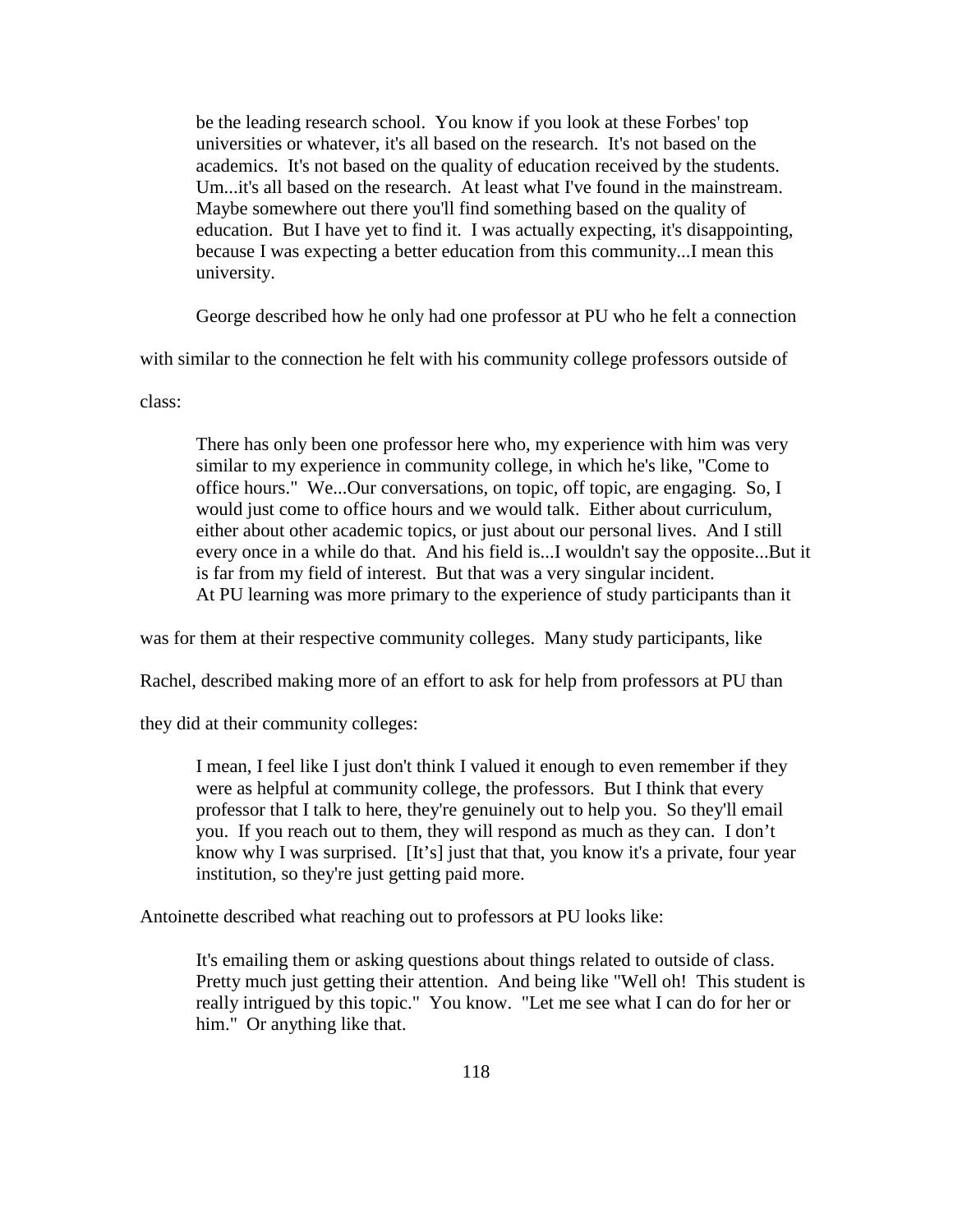As Angela explained, reaching out for help from professors at PU was an

important aspect that increased her learning. She explained:

I went to office hours. So, pretty much probably annoyed most of my professors like [laughs] with like drafts. So I would like write it and I would have like a draft and I would go in like a couple of weeks before. And then I had a few professors who were excellent, and they were like "Bring in your drafts we'll kind of go over it." And basically just taught me a lot about like proper writing styles that I had never really heard before. So I learned a lot here through office hours. Every paper I think I've...almost every paper I think I've ever turned in at [PU] I like, prior to turning it in went to office hours and had the professor read it…So, I think that was like, that was just hugely beneficial to me, because it was very like, the[pause] ok, I mean had some...especially in the beginning...professors who it was just like "This is horrible." Crossing it out like "Erase this. Like what are you thinking?" [laughs]…Like you know like very, like "Whoa!" Um, but that was really helpful for me, like it was like "Ok. So now I know." I was able to like sit there while they graded it, kind of watching it. And for me at least, learning why...That is what I need them to see. Areas where they were struggling. Areas where they were like "Ok. I want you to remove this." Instead of just getting it back and being like "Well, I don't know why they didn't like this paragraph." It was like "Ok. This needs to change because of this." And so I was able to associate my mistake with like a reason why it wasn't like ok. And so that really helped me. So, like, even from like this time last year...The start of my first semester to like now, like my writing has significantly changed. More so like my research writing. Because like I have always, I've always loved writing and enjoyed it. But it was never like um...it was always just a little more abstract and like creative writing. And I always did kind of well in that. But I never really did much as far as a research paper goes. So kind of like learning where to, how to incorporate more like abstract creative writing and like research paper, that was like an interesting way that I needed to, and still working on, like mending the two in a way that works.

The "Primacy of teaching and learning" theme brings to the fore critical differences in how study participants perceived their academic experiences at both the community college and at PU. Study participants perceived faculty members at their respective community colleges as teachers above all else. This perceived primacy of teaching at the community college seemed to have left a profoundly positive impression on some study participants. By contrast, other study participants described faculty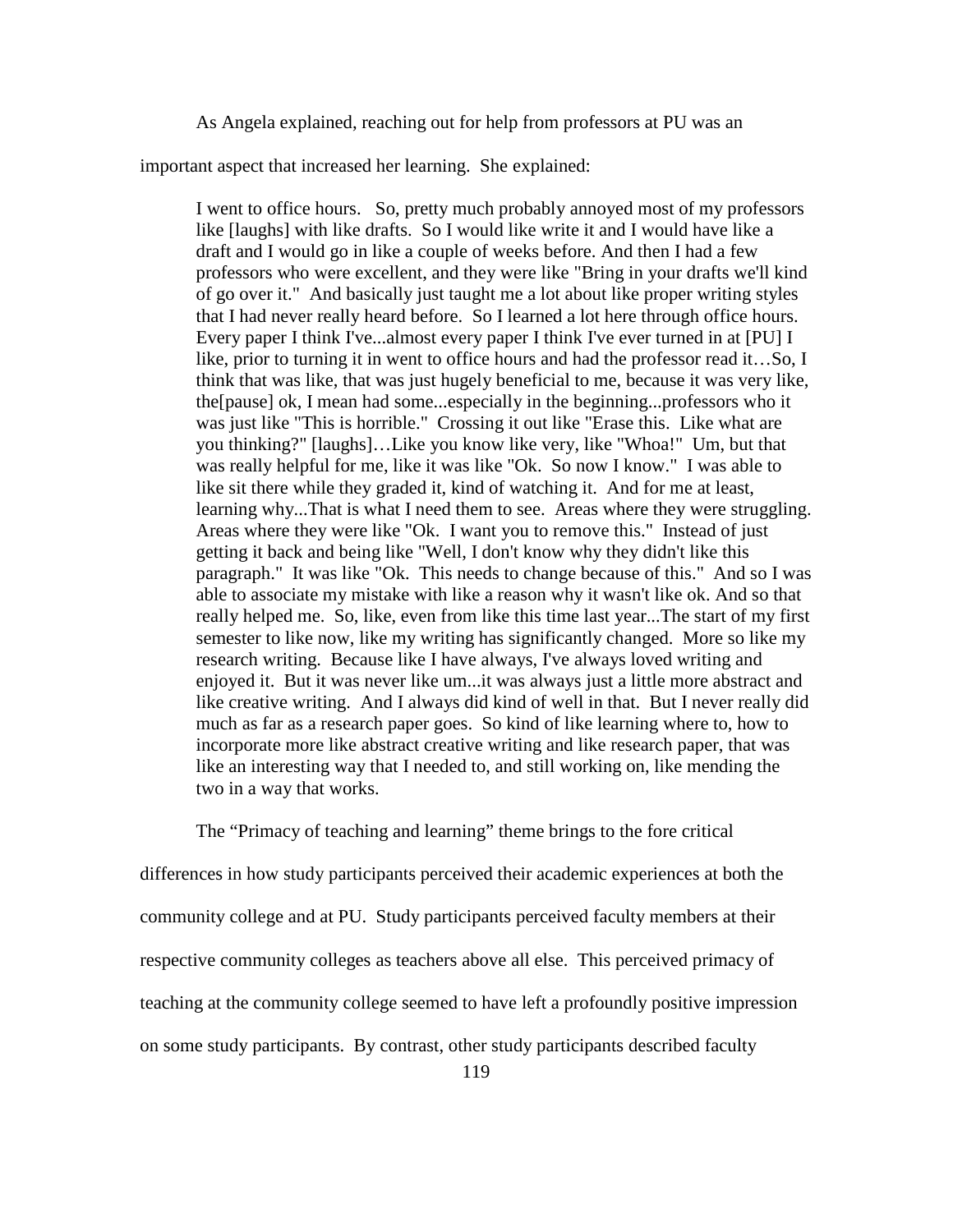members at PU as having the primary role of researcher rather than teacher. The perceived primacy of research over teaching at PU seemed to have left study participants with feelings of neglect and isolation from faculty members at PU. Study participants also reflected on differences in the primacy of their own role as learners at the community college versus at PU. At community college study participants described themselves as attributing less value to learning than they did at PU. Study participants also described reaching out to faculty members for help more frequently at PU and this act contributing significantly to their academic experience.

#### **Level of academic rigor is more challenging at PU**

The level of academic rigor at Private University was described by study participants as more challenging than the level of academic rigor at the study participants' respective community colleges. At PU study participants described the amount of reading and the type and quantity of writing assignments as more intense than at their colleges. Study participants indicated that at the community college there was not as much homework, both reading and writing, as there was at PU. At the community college study participants described having to do very little preparation for class in order to get good grades. Study participants described having to put more effort into managing their time and getting good grades at PU than they did at college.

This theme is significant because it highlights key differences in the academic experiences of study participants at PU versus at their respective community colleges. Attending community college did not seem to prepare study participants for the level of academic rigor they experienced at PU. The amount of reading and writing at PU was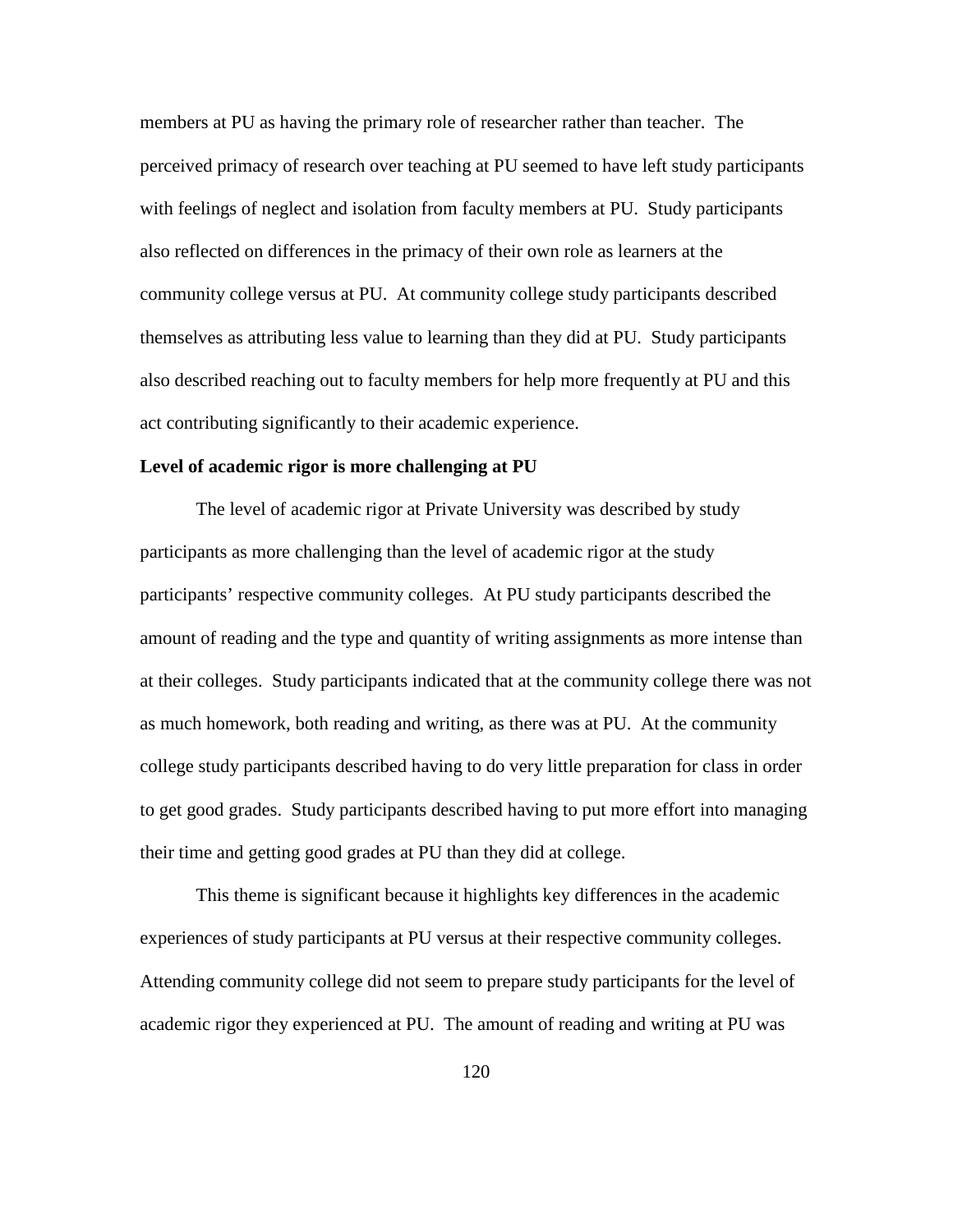more challenging than study participants experienced at their respective community colleges. The difference in the levels of academic rigor experienced by study participants at the two institutions proved to be a significant challenge for study participants navigating the transfer process.

The level of academic rigor experienced by study participants at their respective community colleges was low. As Rebecca explained, "Academically, well...I felt like [community college] was less of an academic drive. There were like less...they weren't really pushing us to do our best." Many study participants shared Rebecca's sentiment and frequently referred to their community college being "like high school." Iris explained:

Academically it was more like high school than college…So, the topic they talk about it's more...like it's easier. Then it's like high school…So the level of the lecture wasn't really like challenging…Like the economics class I took. I took macro- and microeconomics class. It was like the things I learned from high school. There was nothing new…. It was like high school. You don't really do anything. But you get credit for it…So you just go to classes. And then like, even if you don't do any of the assignments you can pass the course if you go to classes…And then like the professors, they know that you're trying to transfer to different universities. So they try to give you good grades.

Kim described how professors at her community college gave her good grades:

A lot of professors, I thought, at the community college sometimes they would even ask you "What grade do you need?" Like when you get upset "Oh, I have a bad grade!" They would say "Oh, don't get upset. What do you need? What do you need for later on?"…And they would give it to you…I mean not everyone. But there were a couple that took that into consideration. If you did good but then you blew one exam. But then you told them "Well, oh, I was sick" or something happened. And they see you're a good student, even though this one grade maybe would pull you back to a B, just as an example. If he knows your history, and he's like "Oh well you've been always a good student, I believe you. Something must have happened. Maybe you got sick, or at work something happened." You know he would be generous. And then he's putting you back up to an A.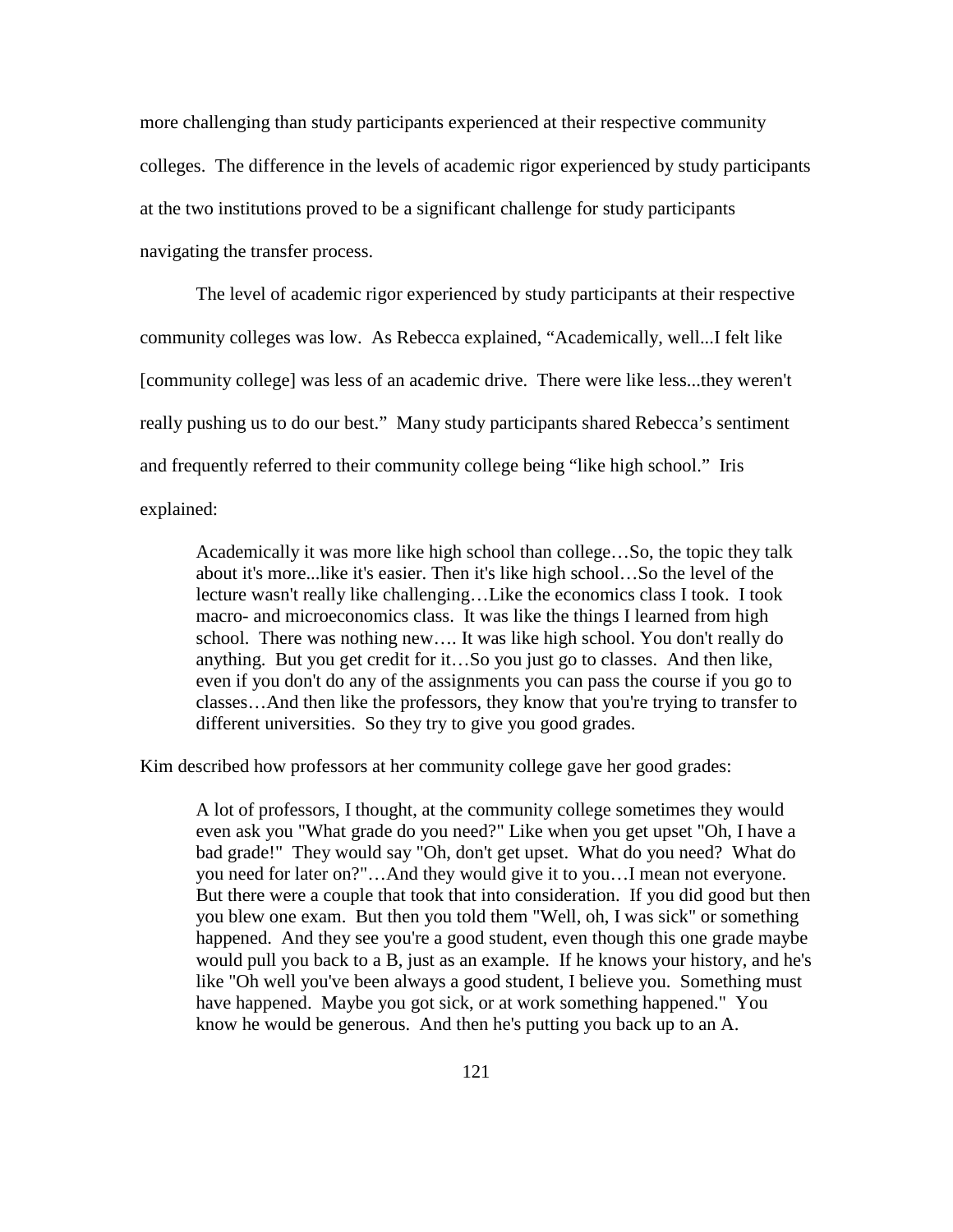Study participants described the academic environment of their respective

community colleges at "straightforward" requiring little to no preparation for classes or

exams. According to James,

They didn't, there was no assignments. There was no...The exams were given...let me think here...let me think one second...They were just straightforward. Everything was just very "This is what's going to be on the exam. This is what you need to know." Like all of the exams were multiple choice. Some of them were essays. But the ones that were essays were very short and straightforward. It was nothing too abstract about it. It was nothing that made me think to critically. I took a few philosophy classes there, and it just wasn't...I mean it was fun and it was entertaining and I learned...but it wasn't challenging. So, I usually did well in those classes, as everyone else did. Yeah...I would say it's a lot easier than the humanities at [PU], 100%.

Study participants, like Antoinette, described needing to do less to prepare for

class at the community college than they did at PU:

Like compared to a community college it's like [at community college] You don't even need to look at the syllabus. You don't even need to prep yourself for everything...I felt like the teacher would just kind of announce it. Or you would find out like the moment before and just kind of get it done.

Rachel also described how little she had to do for homework at her community college:

And quite frankly, there wasn't a lot of homework involved [at my community college]. And if there was, I don't think I gave it too much attention just because I didn't feel as if it were as important as I do now. Because if like I'm not completing the readings, obviously at [PU] it's completely different than there. Like there you can just slide by, I felt like.

Rebecca also noted the difference in the level of preparation for class that was

required of her at her community college versus at PU:

[At PU] I wasn't expecting...you have to be really prepared when you come in class. Like you have to...the material is to be covered that day...it's not like the professor is going to go through it with you. You have to know the material and ask questions about what you learn, what the professor said was going to be talked about that day. So yeah, being prepared is important I think…You can get away with it at [community college] way easier than here. For example, if you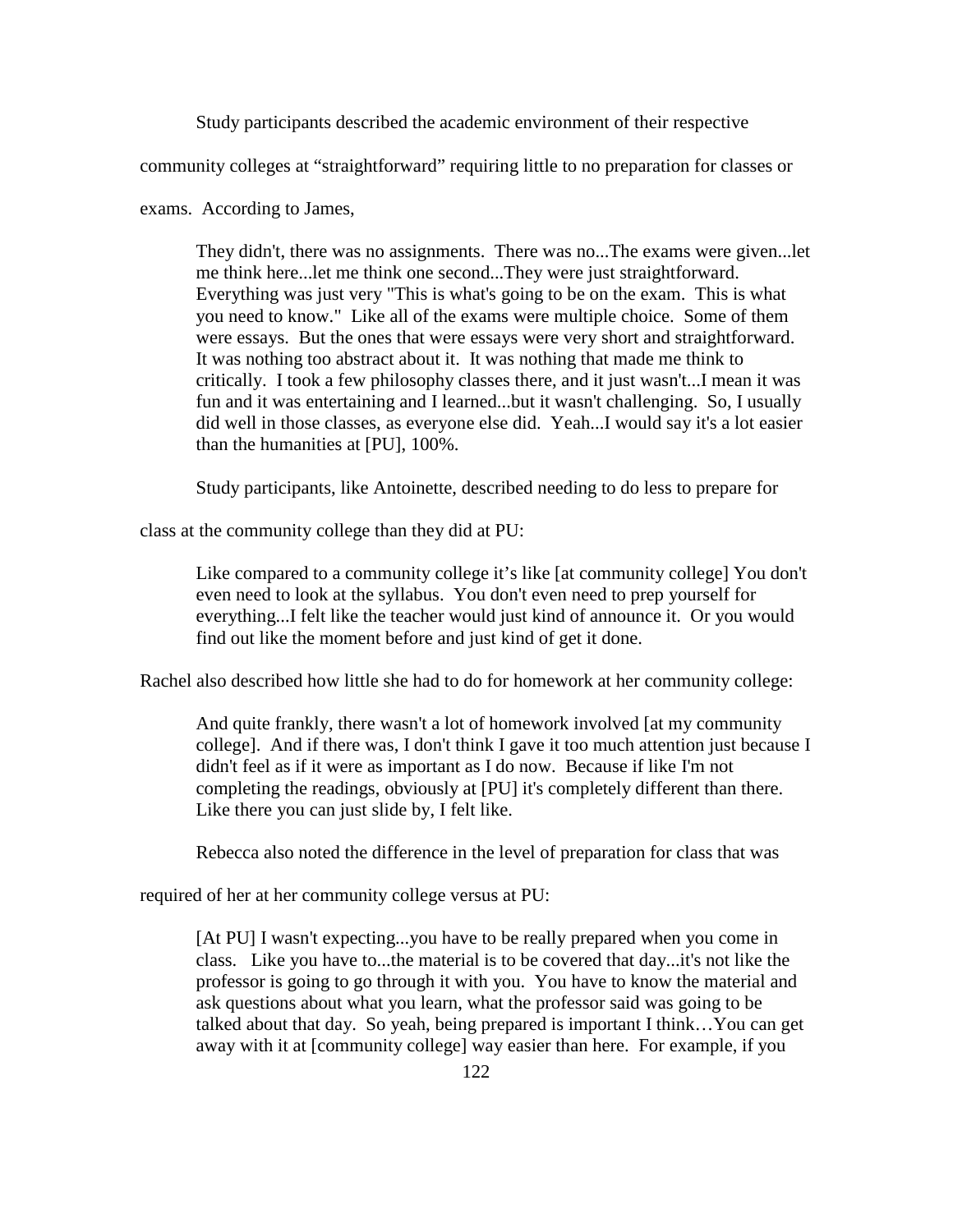don't like…do your reading before classes at [my community college], some of the reading, some of the material and the reading will be covered in class. So the professor will actually give a lecture and say about this subject, ok this is how you do it and this. Here [at PU] you come to class. They have an exercise. The professor has an exercise that's ready for you to do. Meaning that he's assuming that you've already done the reading. And you are just supposed to come and ask question of what you don't understand and do the exercise. As opposed to [community college] where you can go to class and the reading will...the professor will go through the reading a little. And then you can go back to the library and read about it some. Just a bit. And you will still have a good average in the class. A good grade. So I think…like in [community college] you're more lazy in a way that you assume the professor will cover some of the reading and you don't have to understand it by yourself. Where here you have to try to understand it and then ask questions where you don't understand.

Study participants described the academic environment at PU as more challenging

than that at their respective community colleges. Kim's story illuminated the different

level of rigor at the two institutions:

[PU is] a lot harder! So much harder. I mean when I first transferred I was like blown away how big that difference [laughs]. I mean I had some classes that transferred over which I think is not even comparable to the class that they offer here. I was a straight A student on the community college with no problem. I mean I was working full time, multiple jobs. I was doing only night classes and somehow I still aced all of my classes pretty easily. Here [laughs] it's a whole different story. I have to study a lot for my classes to get good grades. And I got, you know, it's not like in community college anymore where you can just fly through class. Especially the science classes…I mean academically. I took, the first semester I came here I took chemistry, general chemistry. The first part I took at the community college, the second part I did here. And the same for biology. The first part I did at the community college, the second part I started here. And so for both of those classes, I went into those classes with the expectation that the first part was easy. I sort of flew through those labs like a piece of cake. And then, especially with chemistry…especially that chemistry class I um, it's just like all that work that we had to do. Like in community college the best example is that when you had an exam no matter what class you got like a study sheet, like a study guide which the professor prepared which was like a 4 page, you know document. They give it to you. You literally memorize all of whatever is on those 4 pages and this is what they're going to ask you. So my chemistry class [at PU]...oh no, you don't get the study guide. [laughs] If she says we went through 5 chapters this what you need to know. If that's 400 pages, then you need to know those 400 pages. You need to know all of the formulas.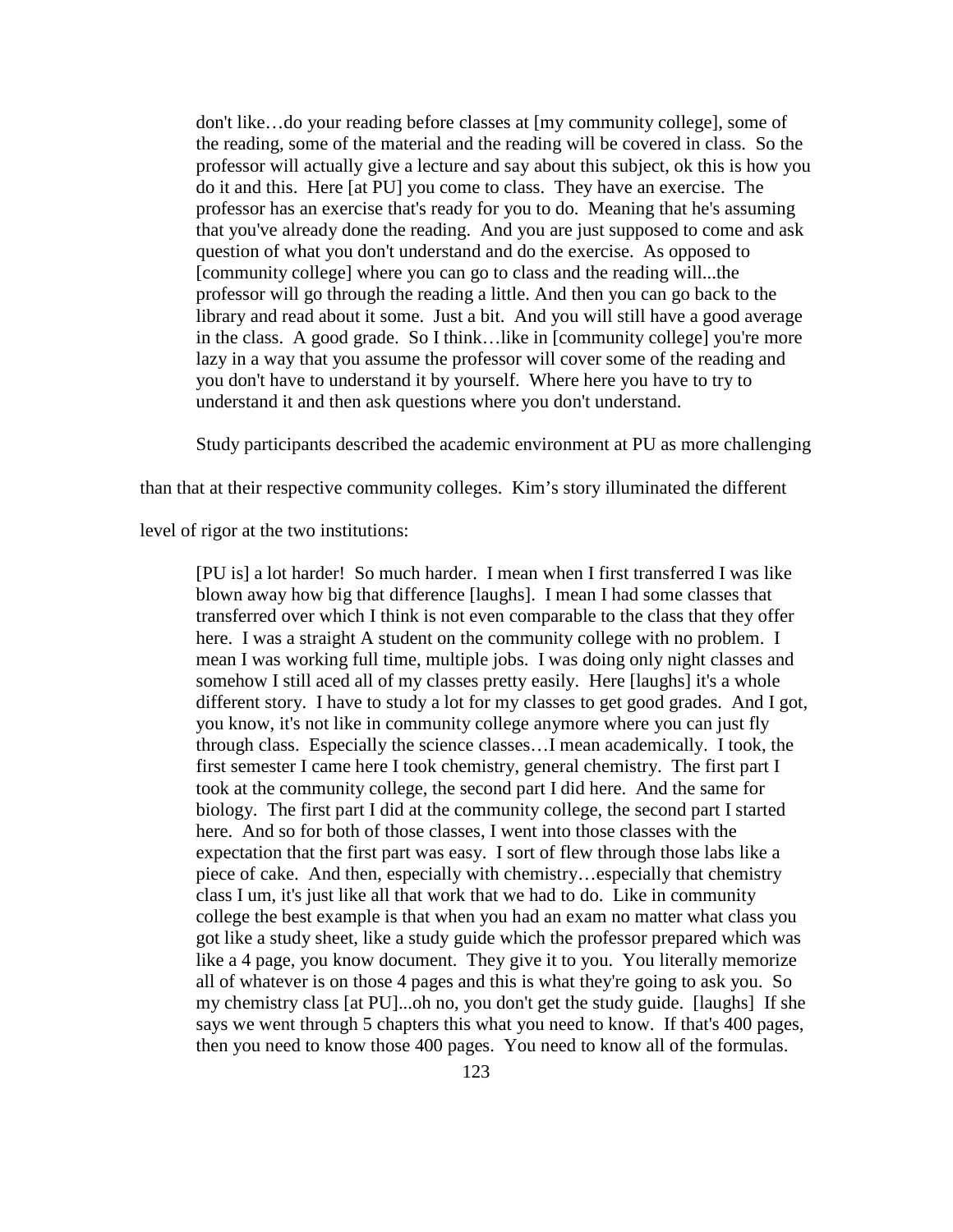You need to know everything that we discussed in class that we calculated through. You know, there is no additional help. They assume that you study everyday with your classmates being on the same route I guess. There's no catch up because there's so much material that's being covered, you can't make it up on the weekend, which I did a lot at the community college. During the week I worked, on the weekend I did my homework. And it wasn't like that here. I had to do it every day because otherwise I would get so behind that it's impossible to catch up on all that material…So it was like the volume of information that you need to remember. That they were not very specific of what they were going to ask, so you needed to know everything. Community college they were very specific because they know you're working full time, you might have a family, you might be busy with a lot of other things juggling a lot of other situations. So they made it kind of easier for you. They pinpointed exactly "This is what's going to be asked. This, this, this, this. These are the calculations we're going to do. Know them." So it was a lot less to memorize and study for… I mean I knew [PU] was going to be harder. I didn't think it was going to be that hard.

June had a similar assessment of the level of academic rigor at PU:

But, since I transferred here, I notice that this school, [Private University], is more demanding, and requiring more compared to my previous school…Um, first I notice about the readings…I have so many readings from each class. The reading is really a lot. And, because students are expected to [have] read when they are coming to class so they just jump into the participation. So, without reading you are probably not able to get 100 percent from the lecture.

As compared to their experiences at community college, the higher level of

academic rigor at PU required study participants to make adjustments to how they

managed their time and approached assignments at PU. Angela explained:

I mean I knew like [PU] was like you know exponentially harder. So I mean, like my [first] semester...I had summer in between from my semester at the community college so spring to fall, I mean it was exponentially more difficult. Which I was expecting it to be more difficult but I wasn't expecting the amount of like reading. I wasn't expecting the amount of time it would take me to put into to get A's. So um, it was...yeah...it was an adjustment just to manage my time in a way...I was like "Ok. I'm going to need 5 hours today of just reading." And so, though I was expecting it to be like hard, I guess maybe...I don't know, I guess it's probably what I was expecting. I knew it would be harder and it was.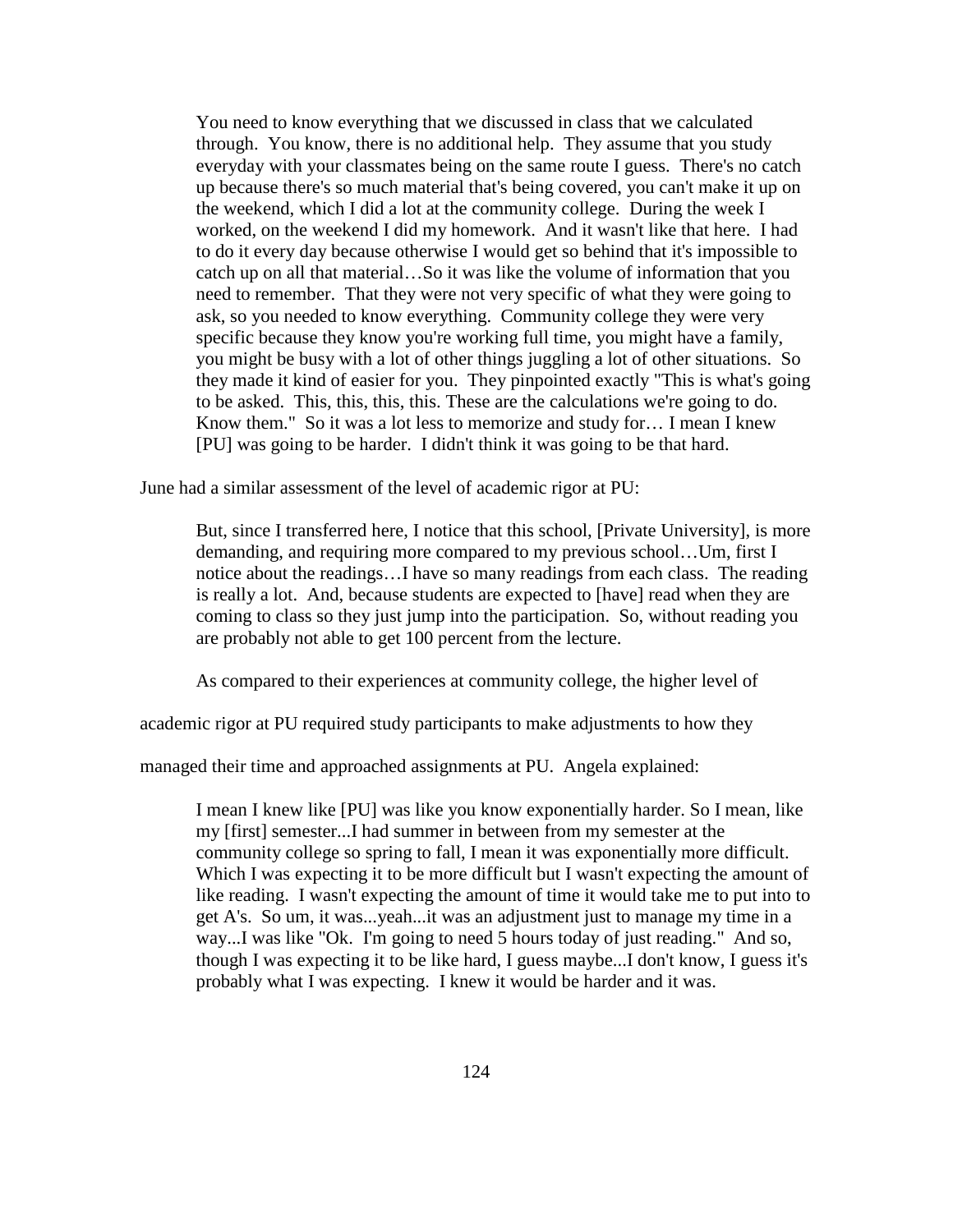In addition to having more reading assigned at PU than at their respective

community colleges, study participants also cited more writing assignments as

contributing to the higher level of academic rigor at PU. As noted by Carl,

I would say [community college] class is much easier than [PU]. Because at [community college]…mostly you don't have to write paper. But at [PU], the difference between [PU] and [community college], we have to write a lot in [PU]. And this is the most difficult part for me. Like once a week I need to write a 5 page paper. And at [community college], maybe I only need to do it like 5 page paper in the semester. So this is the most difficult. Like for every single class I have to write paper. And also I have to like volunteer at work in the morning, I have to do my paper in the weekend. I study much more [at PU] than I do in [community college].

Like Carl, Angela found the level of writing required of her at PU to be more

challenging than what she experienced at community college. She explained:

I've had like 2 semesters [at PU]. And many of the classes are like very challenging as far as you know a lot of reading and writing. And um especially like the writing was on a very...Granted I came here and started taking kind of like upper level classes. Where like over there it was kind of like intro to stuff. You know it was all the lower level. So the writing was probably the biggest struggle [for me at PU]. I had never really written a paper that was longer than like 3 pages [before transferring here]. And I had never used...I had never used any; I had only...I had used MLA. But even with that it was like most of the professors [at community college] kind of just told you exactly what to do. And so I had no experience with writing research papers, pretty much at all. So when I came [to PU], that was kind of one of the hardest things was kind of figuring out how to go about like writing a proper research paper and how to do the citing and how to do all of that. It was pretty much totally foreign to me.

Rachel's story illuminates the increased amount of effort that study participants

felt they had to put into the academic experience at PU in order to meet the higher level

or academic rigor:

Like I knew I was missing the challenge [at community college]. But I didn't' know it was going to slap me in the face kind of thing [at PU]. [Laughs]…I think it was actually like 2 or 3 weeks in the [first] semester when I started falling behind on readings. And I felt like I could kind of slide by without doing them.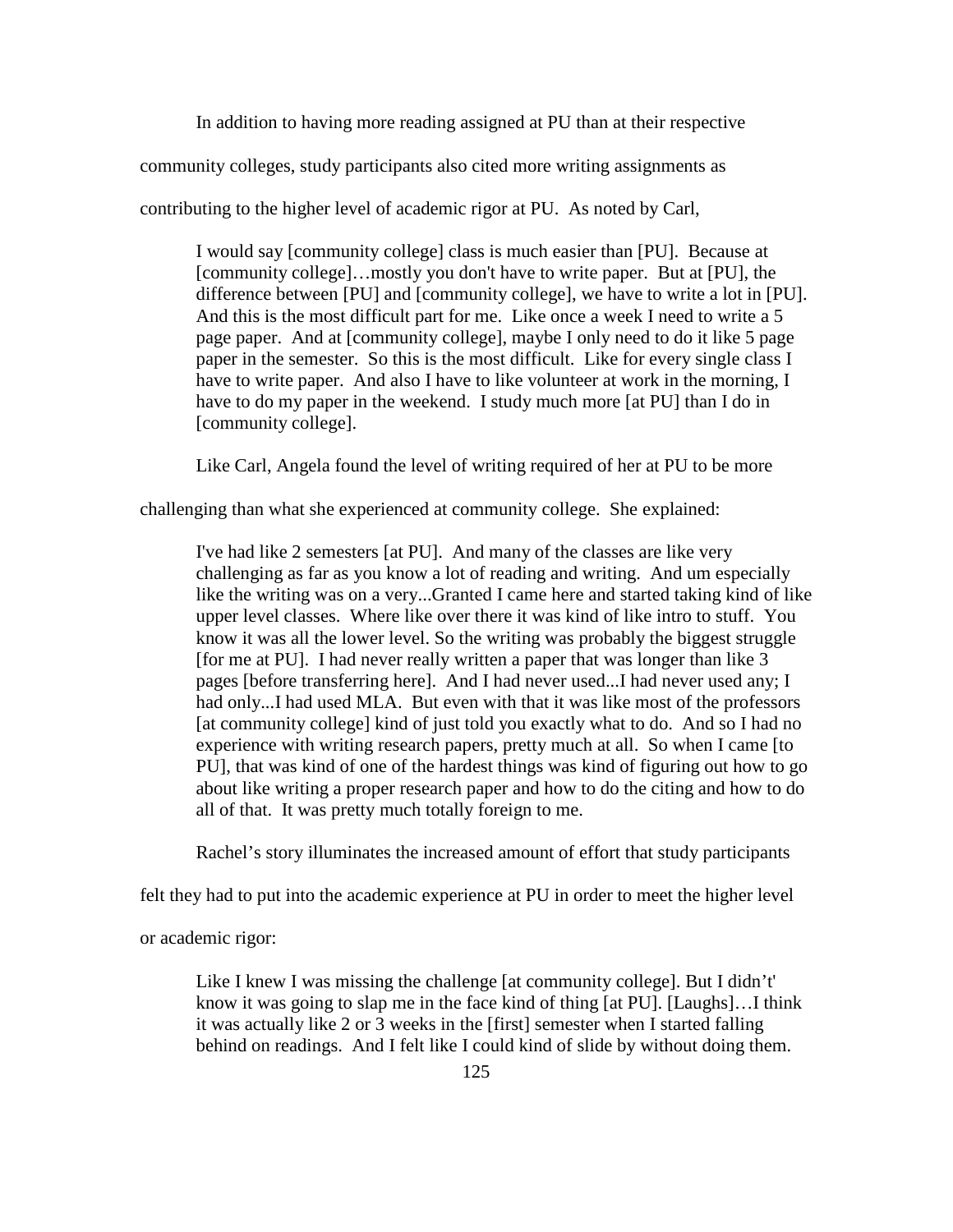And I'm sitting in discussion and I'm just looking like an idiot basically. And that was just like..."Ok. I can't continue doing this. It's not the same." But at that point it was a little too late as far as like the readings. So... I started reading. But I still felt like I was behind all the time. Yeah…[And in the next semester] I definitely did the readings. Yeah. And, I think every semester I got different kind of like difficulty. I faced a different difficulty. So the first one was falling back on the readings. The second semester, I was actually doing the readings and participating in class discussions but it was a matter of not knowing how to study and writing papers…And I still, honestly, I still don't have like a clear-cut way to do it. Because I'm still failing some classes. I'm still failing papers…I'm hoping incorporating more office hour time is going to help with that. And just sitting down with the professor and finding out "What are your expectations as far as writing this paper? Or what do you expect and how can you recommend me to study for your tests?"…Yeah. Because at this point, like obviously reading the books and the articles is not the problem. It's about understanding the material and applying it so that I can prove to the professors that I do know what this says.

Study participants described the level of academic rigor at PU as more

challenging than what they had experienced at their respective community colleges. According to many study participants the community college was "like high school" in that it was not academically rigorous. The level of preparation that was required for study participants to be successful in class at the community college was significantly lower than what was expected of them at PU. At PU study participants discussed the increased amount of reading and writing that was required of them for classes. Also, study participants described an increased level of effort that they had to expend in order to be successful in their classes at PU. This increased level of effort took the form of reaching out to faculty members for help with assignments, writing assignments in particular, and spending more time reading to prepare for class. The increased level of academic rigor at PU as compared to the community college was a significant difference that study participants noted about their academic experiences throughout the transfer process.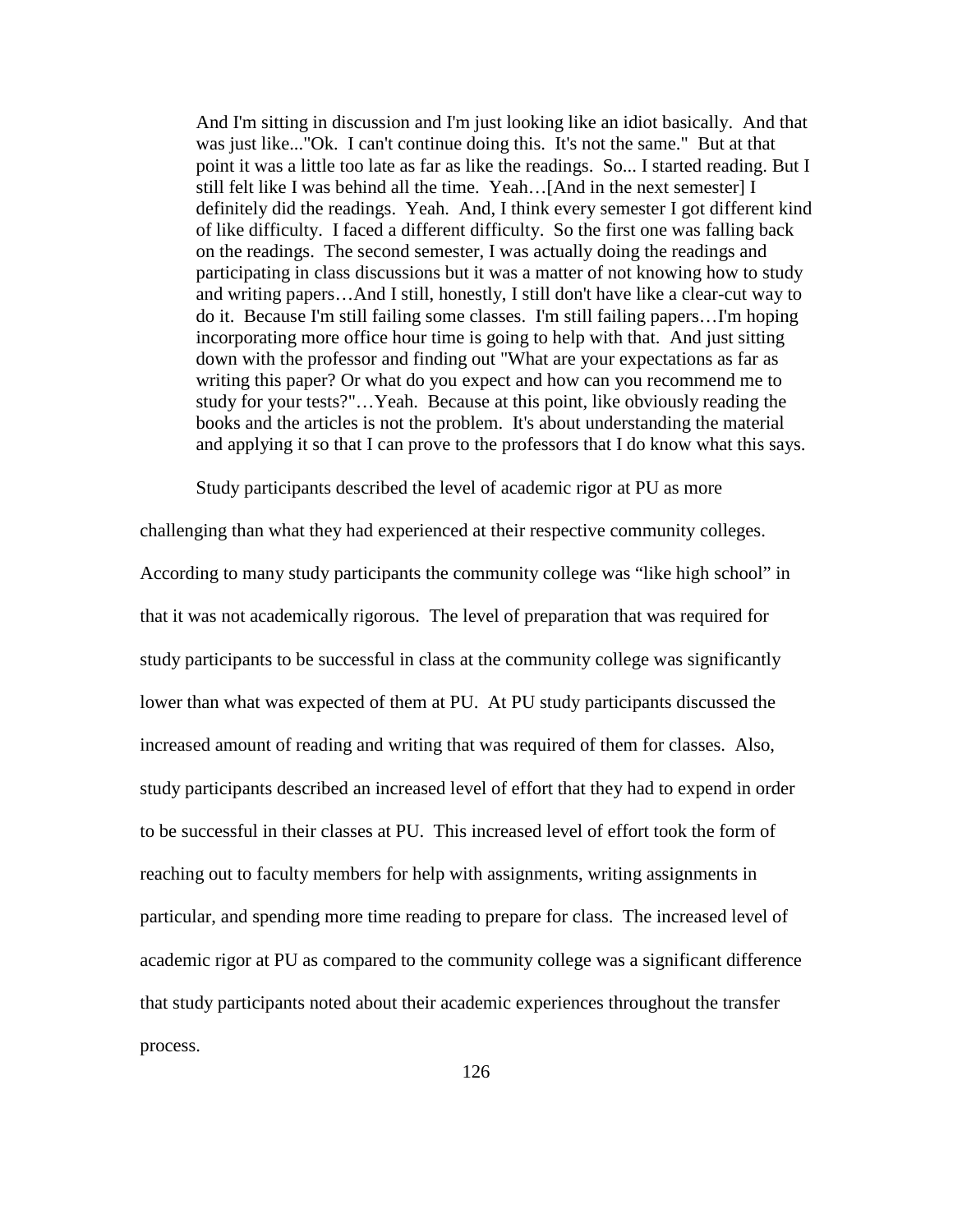#### **Transfer experience guided in whole or in part by career ambitions**

Study participants indicated that their transfer experiences were informed in whole or in part by their career and professional ambitions. At the community college level, career ambitions of study participants may have influenced their institution and major selection to a certain extent. But these factors informed study participants' decision to attend Private University and their major and course selection after transferring in more pronounced ways. Career and professional ambitions were cited by many study participants as contributing to their experience as transfer students at Private University.

The significance of this theme is that it demonstrates how study participants considered their academic experiences at their community colleges as well as at PU in a holistic manner framed by their future aspirations. From the time that study participants entered the community college many of them were thinking about their future career goals. This theme shows how study participants viewed their time academic experiences at community college and at Private University as part of their career preparation.

Some study participants thought that the community college would be the only higher education institution they would need to attend for their degree. But when they learned more about the career they wanted to pursue the study participants realized that they needed degrees higher than what could be awarded at the community college. Rebecca explained:

I believed that I would have been done at [community college]...Like it was 4 years and then I could pass the CPA. But I learned that you cannot get...you can only do the Associates at [community college]. And to have a CPA you have to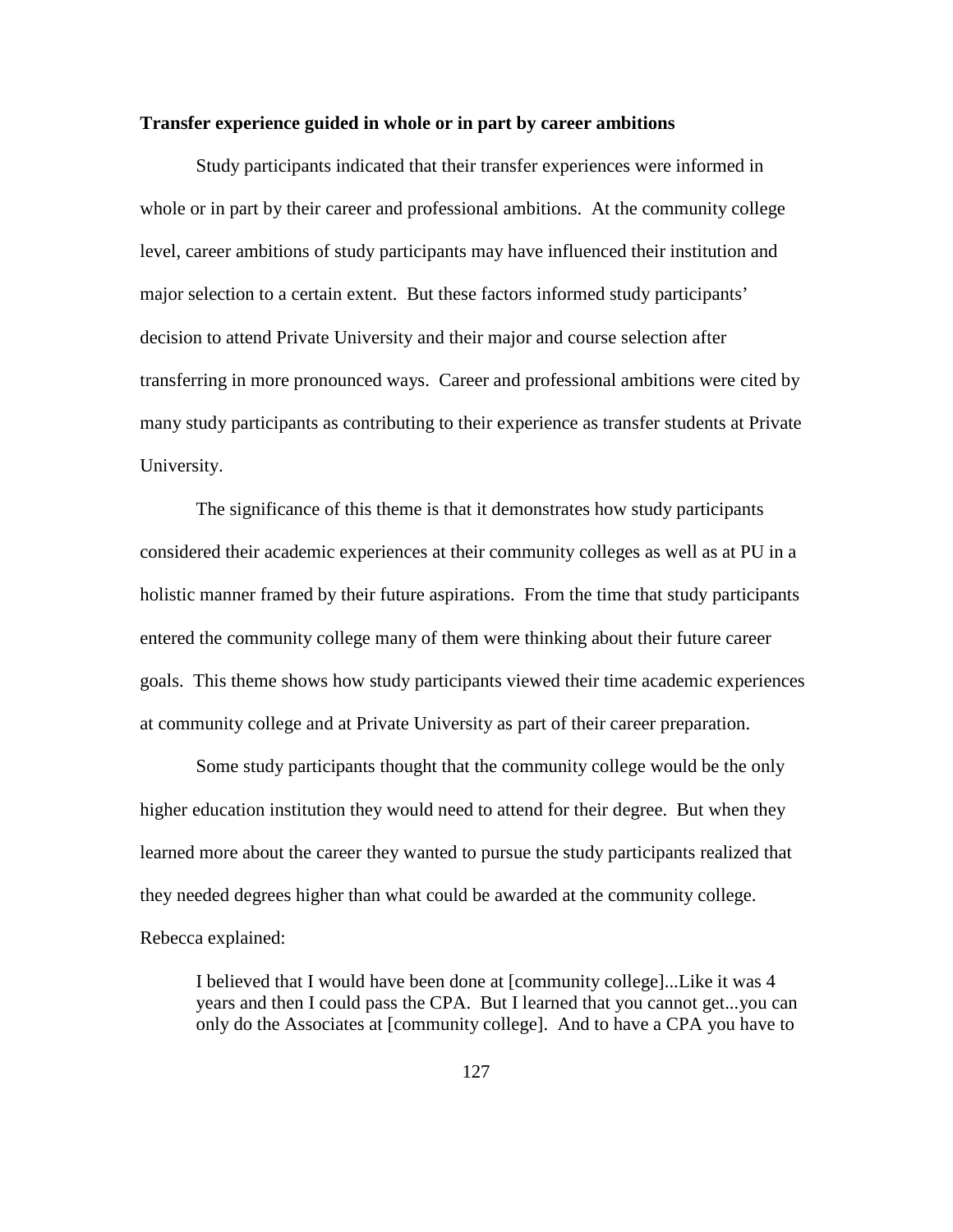have a Bachelor's degree. So when I learned that I was like "Oops. I have to transfer."

Kim had a similar realization at her community college when she learned more about the health profession that she hoped to enter. This information about how higher education affected her job prospects in her chosen field influenced Kim's decision to pursue the transfer pathway. She explained:

Well I wanted to get my bachelors. And I knew the 2-year institution was not going to give me that. I wanted to work in healthcare field and I know most jobs, most higher jobs like nursing, doctors they all need the bachelor's first and you can go from there. So, I mean, I knew once I figured out I'm at a 2-year institution [laughs] I knew I'm going to transfer no matter what to get a bachelor's degree…And I told [my advisor] I wanted to go to nursing school. And I know that that community college they have their own nursing program but you don't get your BSN it would just be RN. And I know a lot of hospitals they require a BSN. So we started talking about getting a bachelor's degree in nursing and how the program there is structured. And how I would have a hard time in the first place getting in since I was an international student and it was a community college…where it's not so much about your grades and extracurricular activities. It's more about if you're from that state or not...which I was not...and I would never be. [laughs]. So, she told me you know I would have a better chance of getting into a nursing program, transferring to a 4 year university, getting my BSN and then competing only with grades and not with where I'm from.

Although Joe did not have specific professional aspirations when he was at his

community college, career ambition informed his decision to pursue baccalaureate

education. According to Joe:

I mean if you have a 2-year degree and you have a 4-year degree and you have the same job, promotion available. I mean on paper, I think the recruiter would, without a doubt, take the person with the 4-year degree. That's what I think. I think education is the key to you know find a decent job. I just think...I didn't' think so when I was in high school, when I was a kid. But now I do. Now I get a feel of it.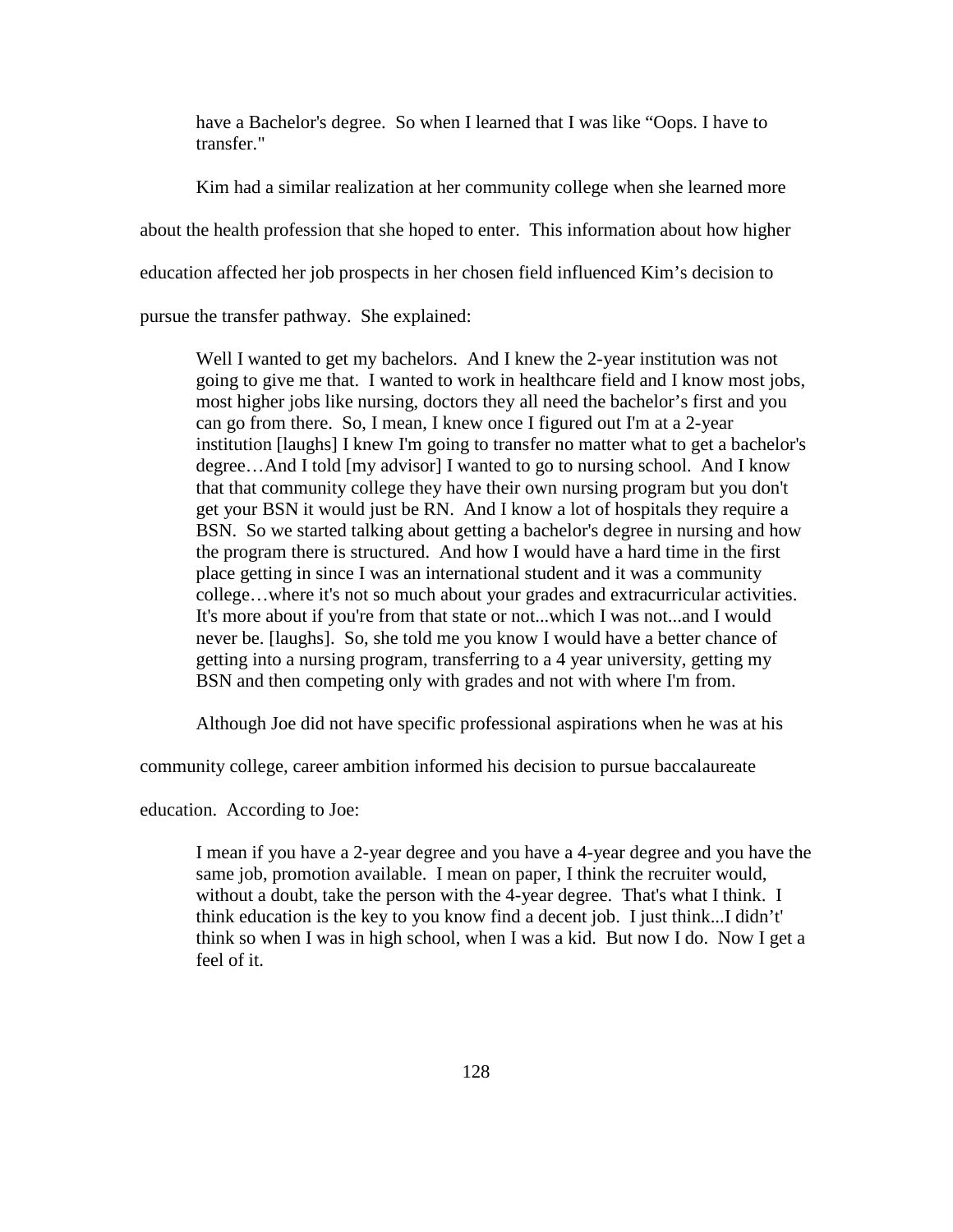Upon transferring to PU, career ambitions continued to inform study participants'

experiences. Chloe described how PU attracts ambitious students and how the culture of

the institution inspires high career aspirations:

I think [PU] students are some of the greatest students out there. I think they're better than students at schools that are ranked way higher than [PU] because we kind of live in an atmosphere that breeds competitive, like high performance students. We are in a [city]; you know everything you could want is here. And students come here and they take advantage of that. And they're very selfmotivated. And they're very dedicated to whatever it is they're interested in. Whether it's becoming the next congressman or studying finance or I don't know, starting a nonprofit that helps people. You know, they're very, very motivated individuals. You know, I know people here who turned down opportunities at better schools ranking-wise...because they wanted to be in this type of environment. In a city… And the opportunities that you have at [PU] you just don't have at other schools. You know going to a different school...you know the name recognition might get you a better job. But I always like to say that [PU] students once they get that job will be able to perform better once they get that job. Because everyone here has an internship before they graduate. It's just the nature of the school.

For example, Kim decided to attend PU because of her long-term career goals:

Well, so I knew that there is a contract between the community college and [state] colleges to have a guaranteed transfer to one of these schools if you have a certain GPA. Since I had a 4.0 I mean it didn't' really matter. So I first started talking to [Public University] a lot. I went to their offices to see which classes to transfer and all that, just to gather some information. But, I found out pretty quickly that, while they have a good nursing program, they did not have their own hospital, they did not have their own like pre-med program per se. Yeah they offer prerequisites for pre-med students; obviously those are like regular classes you can take if you major in biology or chemistry. But, since I wasn't really sure at that point. I was thinking about going into medicine instead of nursing because I found out...I wanted to be a nurse midwife to deliver babies and then once I started volunteering at a hospital they told me "You know here in the US a lot of times it's not the midwife delivering it's actually [an] OB-GYN. And you need a medical degree for that, you need to be a doctor." And so, since I wasn't sure that that was should I do nursing or maybe medical school, I was trying to find a school that supports medical, that career path, a little bit more. And I felt like [PU] does a better job for that. I mean they have pre-med advisors, pre-med groups, they have a pre-med blog. They have their own hospital. I fell like they just offer a lot more for people who are interested in that career path. And so I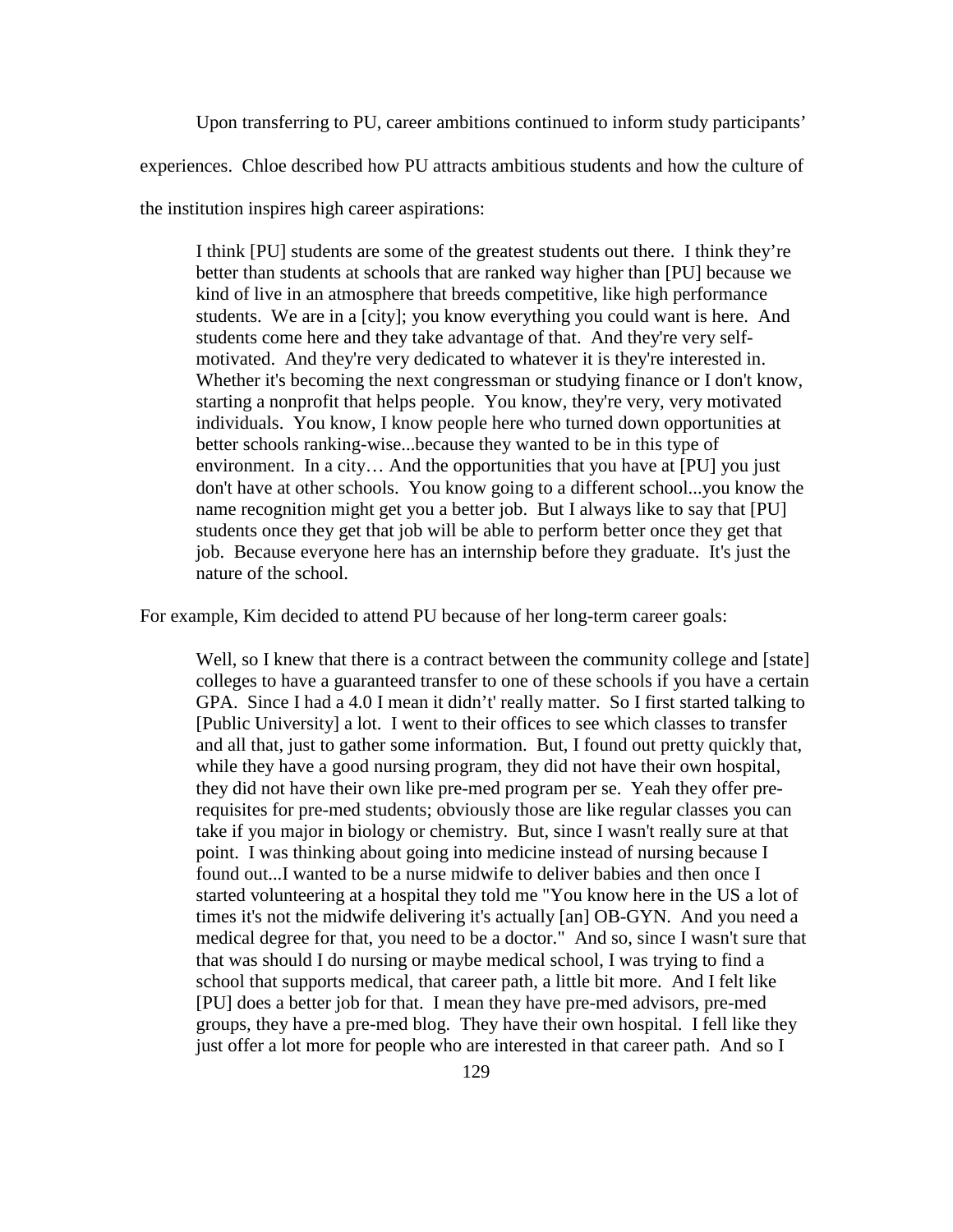applied here. I mean at the same here I applied at [Public University]. But since I got in here [laughs] I came here obviously I'm here.

Study participants' selection of a major at PU was also informed by their career

ambitions. As noted by Kandace, she picked her major because of its application to her

job:

So when I finished [my Associate's degree] I knew I wanted to stay local so I just looked at colleges that were in the area. Because that was something that was [of] interest to me. So basically I just looked at the classes that were offered. And I found the [early childhood] program here at [PU] and thought it looked good. I work with kids now and can apply what I do...what I'm learning here to my job. So that's how I came up with [PU].

Career ambitions also influenced Angela's selection of a major at PU although in

a more circuitous fashion. Angela explained:

Well, I've actually liked [history] from as a child...like actually really, really young. And I've always had, like...so I'm studying like 20th century European history. And I've always been interested in that since as early as I can remember. But I just never looked at it as far as like a job. Because I didn't want to teach...I didn't want to teach like high school or [elementary school]...That wasn't really anything I ever wanted to do. So I didn't consider it an option. Like I said, I mainly just considered things that brought like a paycheck...that would have like a good sustainable job at the end. So when I kind of removed that I was like "Well, what do I love?'" I love reading history. So it was kind of like a no brainer. Might as well just do what I love to do.

Angela went on to describe how her passion for her major inspired her career

aspirations. This professional passion influenced how Angela navigated her experience

at PU. Because of her career ambitions Angela put more effort into her major. She

continued:

Yeah. I mean I'm definitely; I'm very, very interested in [my major]. I mean, obviously, I mean this is the summer, but I've been spending my like days at the [library] in like the reading room at the museum, and like meeting with a lot of the staff there. And trying to like ask questions and like get to know a lot of the scholars that are at the museum. And try and like hopefully make connections. I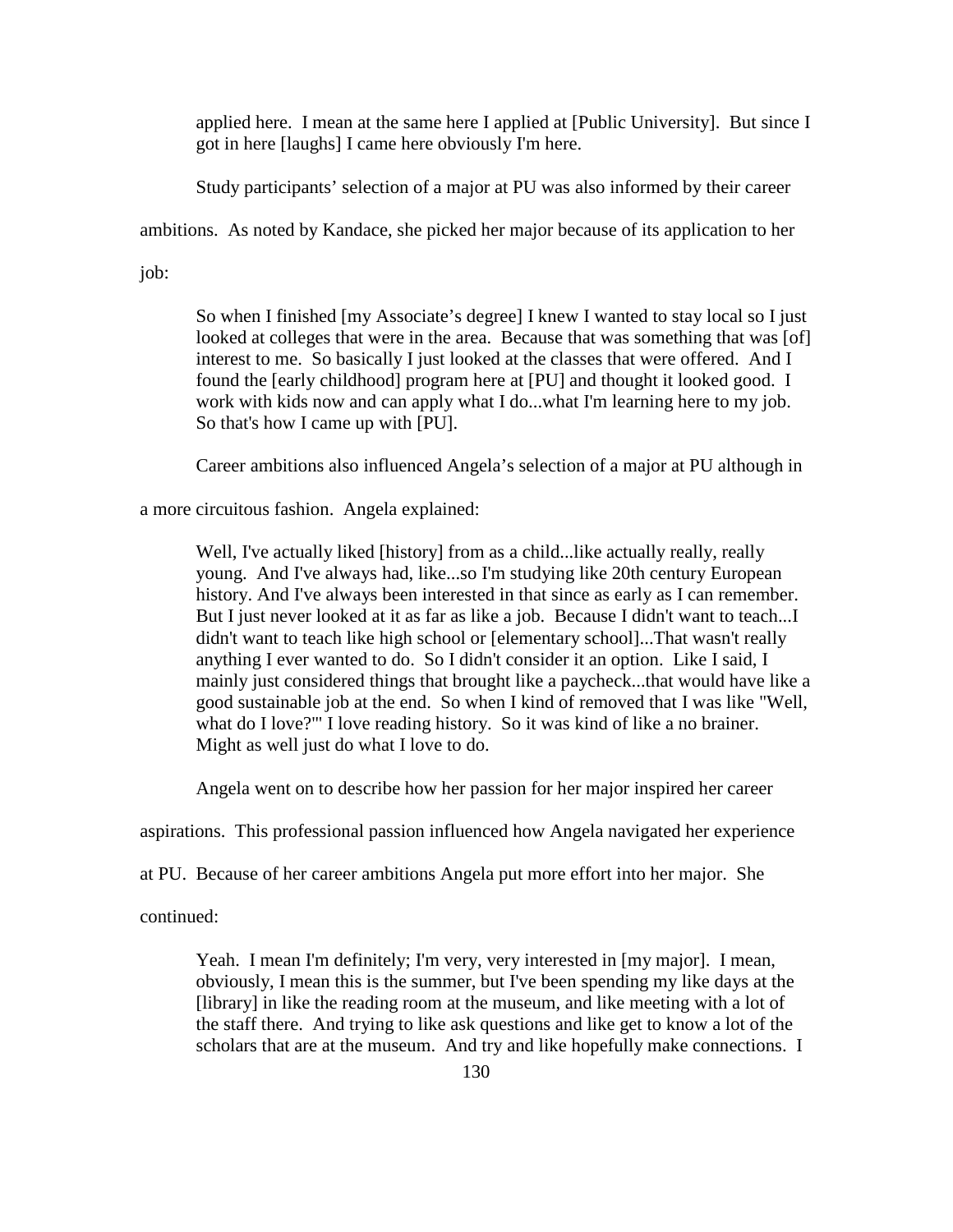mean they're already helping me out so much with my research and showing me things that I would never have known existed. And so helping, like showing me also, just different opportunities that are there, that I would never have known. And so hopefully, too, like my becoming friends with a lot of these people will help me in the future get like jobs and internships and research assistant jobs.

Career ambitions informed study participants' transfer experiences in various ways. At the community college career goals and aspirations influenced why study participants selected their institutions and majors. Career ambitions also played a role in study participants' decision to transfer to Private University as well as their major selection at PU. The influence that career ambitions had on study participants' transfer experiences demonstrated that these individuals considered their long term goals throughout the various stages of their postsecondary education. Professional aspirations informed study participants' decision making throughout the transfer process. At Private University, study participants also considered the implications of their choices, actions, and behaviors at PU on their long-term career goals.

#### **Hallmark academic experiences share interactive and practical attributes**

Study participants cited hallmark academic experiences that shared interactive and practical attributes. The hallmark academic experiences that study participants described included field trips, assignments, and discussions that allowed students to interact with each other, faculty members, and experts in the field. These hallmark academic experiences, according to study participants, provided opportunities for classroom learning to be applied in real world settings and put into practice.

When asked to describe academic experiences that stood out for them at both the community college as well as at Private University study participants recalled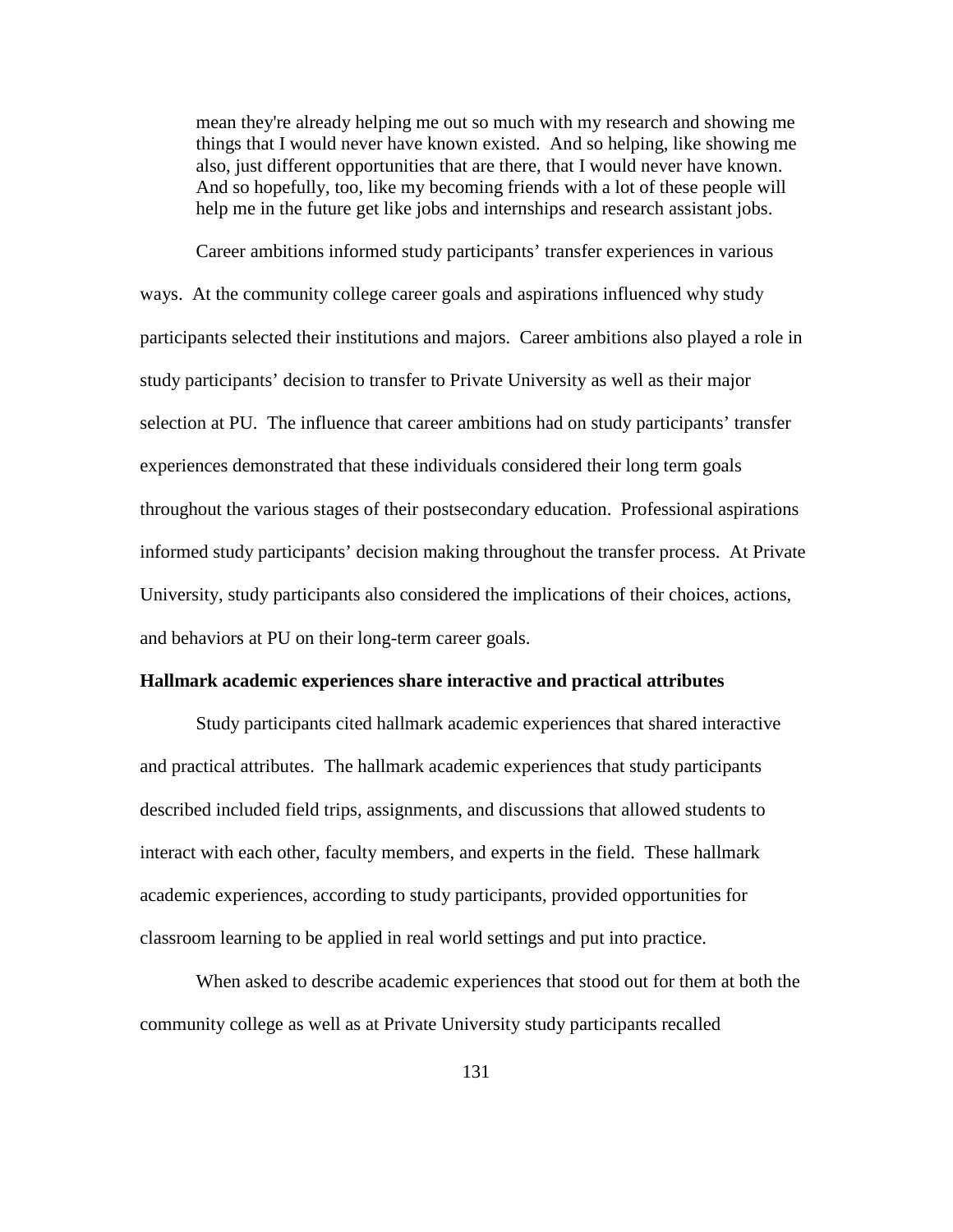experiences in which classroom learning had practical or hands-on applications. This is significant in that it demonstrates a sense of utility that study participants felt their postsecondary education should have. Academic knowledge that could be utilized in real and practical applications characterized the hallmark academic experiences that stood out for study participants, not only at Private University but also at their respective community colleges.

Study participants noted the use of teaching methods at PU that applied classroom learning to real life situations as an important component of their hallmark academic experiences at the institution. Rebecca realized the importance of these real life applications of her academic learning at PU and recounts her recognition of this link using a story involving one of her classmates:

I took one class last semester, this past semester, it was business law. I think. Business law. Yes. And I liked that class because I think the professors way of teaching it was really effective in a way that we...it wasn't focused on the material. It was more focused on application of the material. But at the end of the day we knew what was the material. Like she was teaching us by giving us an example. But we ended up knowing the material without like having to sit down and just read it. We remembered that like "Oh. We did this and that." And that's like what she taught us. For example, like one of my friends who took the class with me had an internship this summer and it was unpaid internship. And they...so he applied. He got the position. And they worked out the schedule perfectly. He was supposed to start on a Monday. The Friday before that they sent him a contract to sign. So he was like "What is this?" You can't sign a contract for an unpaid internship because a contract is invalid if it's not paid. So that's something we learned in that class. And it was like [snaps] business law. [Laughs] So he emailed her. And she was like "You're totally right. You don't have to sign a contract." So he ended up like not doing the internship because he felt like it was somehow fraudulent. And he finally worked something else.

At their respective community colleges study participants recalled hallmark

academic experiences that also shared practical application of classroom learning and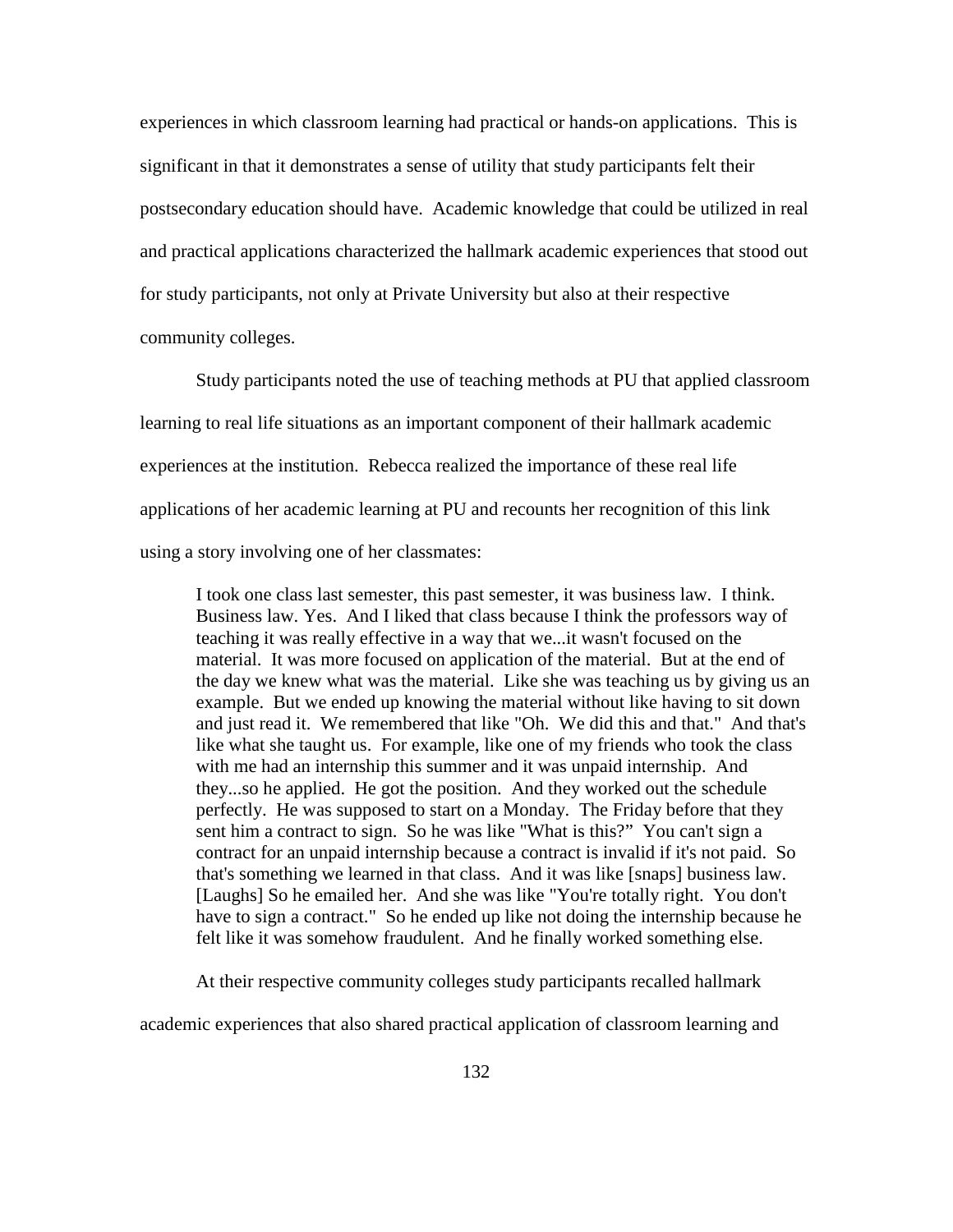interaction between students and faculty members. There was a hands-on application of knowledge that prevailed in the hallmark academic experiences of study participants at the community college level. Melissa shared her story of putting her classroom learning into practice in meaningful and memorable ways:

So, I did one project...with the United Nations, which was a human rights project. It was initially to create awareness about the declaration of human rights…And, um, it's just basically, every student would get like a page. Because part of the reason that [my community college] has the problems it has is because a lot of people are not educated in a lot of like issues. And they didn't know that they had human rights. So we just threw this campaign for the month of October. And everywhere that you would go you would see a human right. And then professors would give you a sheet of paper with the right and you could write or you could draw whatever that right brought to you. So at the end of the month we had a lot of [submissions]...like way more than we had ever done. Big books. And we were not expecting that. And one of the [professors] he was so good he was able to [connect] us with UNAUSA in [local] chapter. And I did this project with one of my friends. It was just me and her. [And the professor] he contacted the one in New York and they were like "Look. We think it's a great program and we just talked to some people we know at the United Nations High Commission for Human Rights and he wants to meet with you...the Secretary of the High Commission. He wants to meet with the three of you. Come in December." So we went to the UN. Like VIP. Talked to the Secretary. He goes, "I love it. I'm going to put one in the Security Council, send one to Vienna, and keep one in my [office]." So the books are travelling around...Yeah. They were big. It was fantastic. It was like really good. But we never really thought it was going to be that big. You're still thinking, "Well, I'm at a community college. How big is it going to be?" And it wasn't until we saw like how great our students could be. And we pushed them. And we were like, "Hey. Do you know you have the right to rest?" "Yeah right." And I'm like "No, no, no. It's a human right. How do you feel about that?" And some would like write poems on it. It was so visually impressive that we took them to the United States Mission to the UN. So we took them to a lot of places. And it was really fast trip to New York. But it was impress...it was really good. And those are experiences that not everybody at [community college] gets. But you have to really, really push to get those.

Hallmark academic experiences at the community college were ones that not only

gave study participants the opportunity to apply what they learned in the classroom to

real life situations, but also opportunities for study participants to connect with their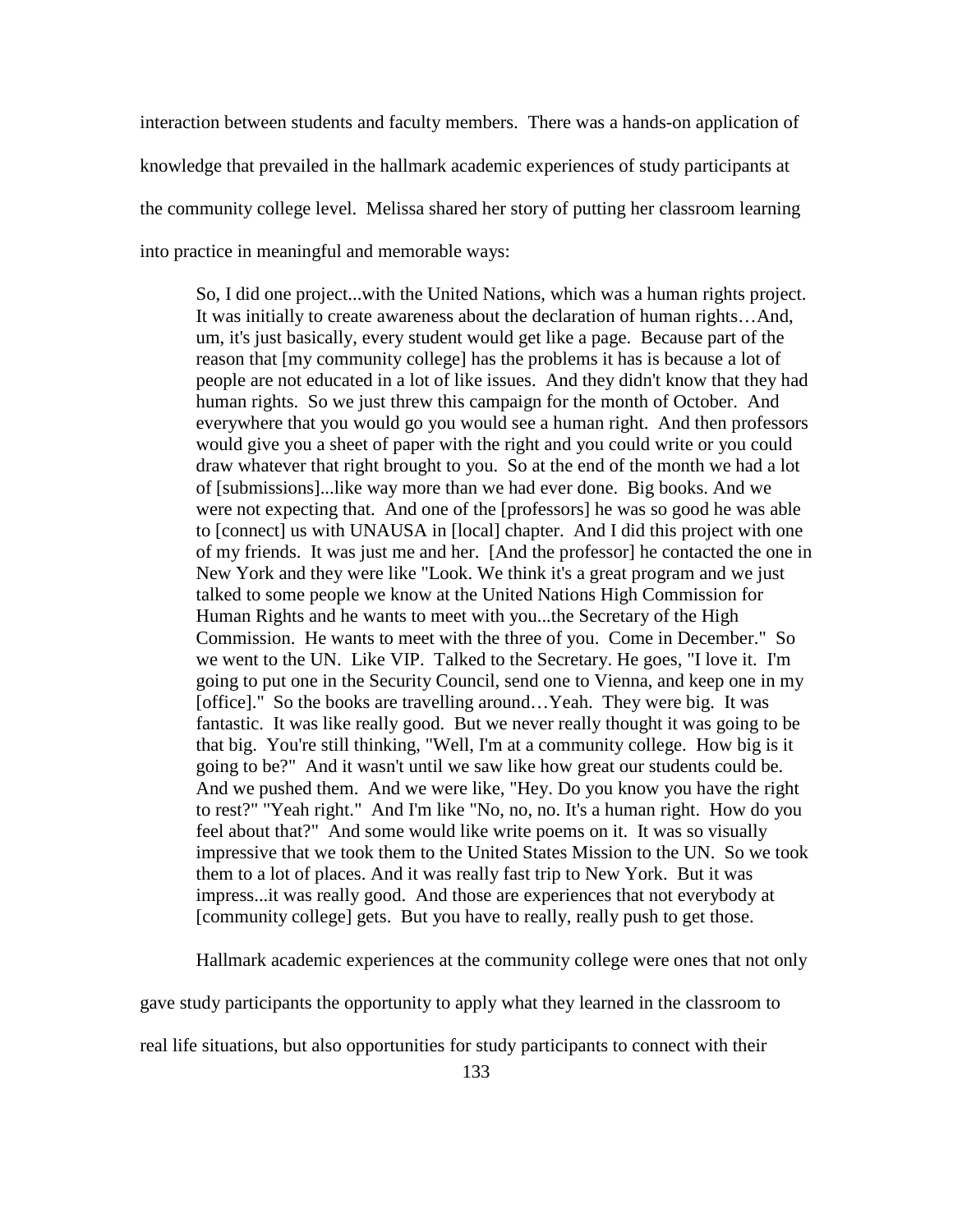faculty members and classmates outside the classroom. Amanda's story illustrates this

particular aspect:

So I took that comparative politics class. And we had some like readings to do. And the case studies were on some different countries like France, Brazil, and Iran. I didn't know about that. They did not put that on syllabus until I got it in class. So when I saw that we were about to learn about France I was like, "Oh my gosh! This is like, so great! Because I'm always interested into debating the regime over there." And I saw some people who were also interested in that too. So it was great. And the teacher was really outgoing. He wasn't hesitating from like telling people to give their opinions and kind of create that kind of debate in class. And also it was like a small class. It was like 16 to 20 students in the class. So it was great. And I remember during the semester we went to watch Argo. So it was interesting because we were studying Iran. And we could see...Like some students are more interested into like, for example…So like some people are interested into like learning through videos and movies because you better understand it. And Argo was mostly about those hostage they had in Iran but also about the revolution. So it was pretty interesting. And like going like for a class trip, you get to know your fellow classmates. And it was amazing. So we had that relation with the teacher, but also with like classmates.

Hallmark academic experiences of study participants at both the community

college and at Private University shared common traits of practical and real world application of classroom knowledge. This theme demonstrates the desire of study participants to be able to utilize what they learned in the classroom in real world situations. At the community college hallmark academic experiences involved taking what was learned in the classroom into the field for application. While at Private University these hallmark academic experiences involved the use of real life examples in the classroom as well as application of what was learned in the classroom to real life situations outside of the classroom.

# **Conclusion to Research Question 2**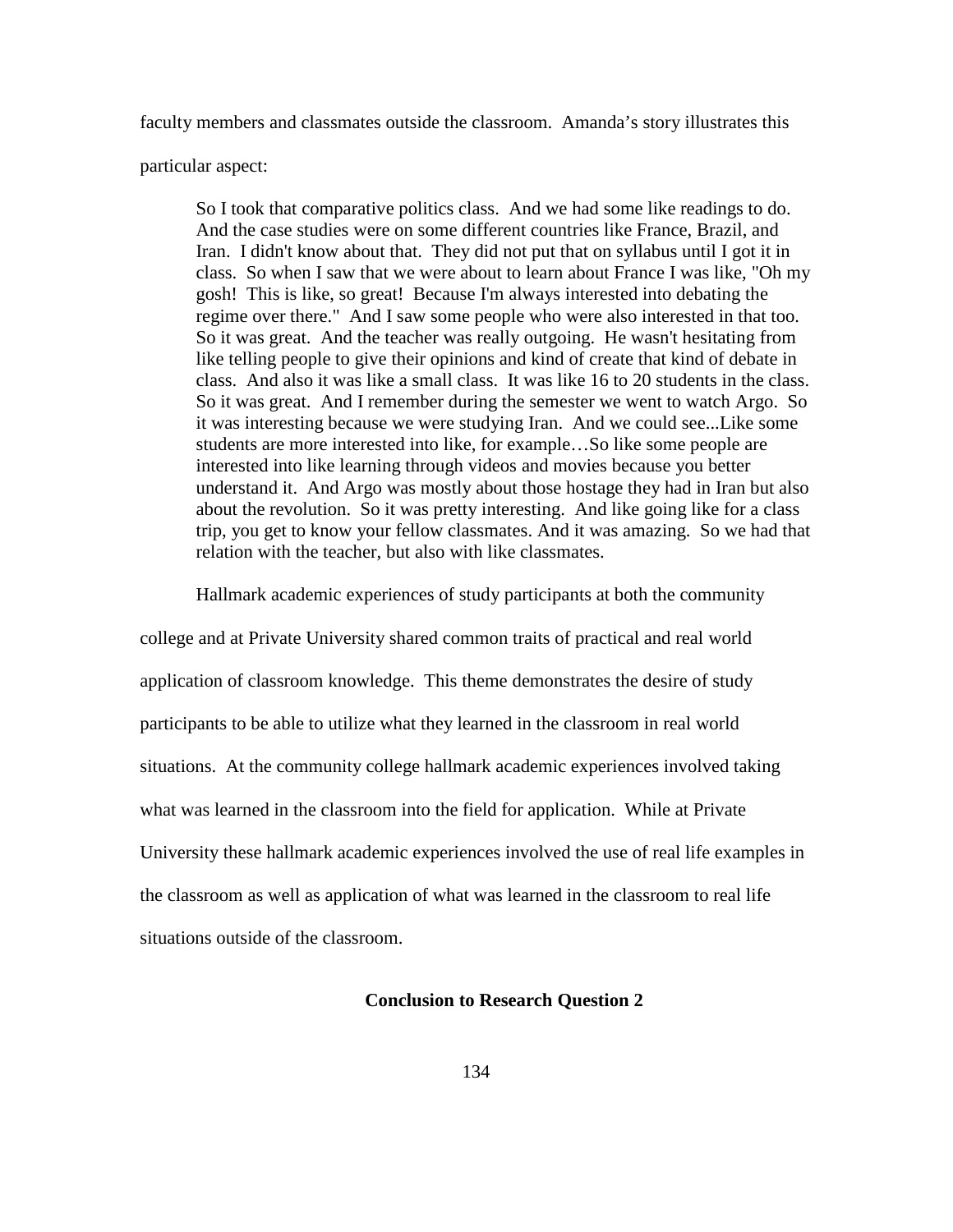The themes answering Research Question 2 highlighted important similarities and differences between the academic experiences of study participants at their respective community colleges as compared to Private University. At both institution types study participants were driven by their career aspirations and revered academic experiences that involved applied learning and interaction. However, study participants noted differences in how teaching and learning were prioritized by faculty members and students as well as in the level of academic rigor at the two institutions. These themes showed how study participants navigated the academic environment of the community college and the private university during the transfer process. All four themes that answer Research Question 2 provided valuable insight into how study participants described and understood their academic experiences transferring from community colleges to Private University. The themes identified in response to Research Question 3, in the following section, provided comparable insight into the study participants' social experiences.

# **Findings for Research Question 3: How do these students describe their social experiences at each institution?**

The third and final research question allowed the researcher to drill down into the social experiences of study participants throughout the process of transferring from community colleges to Private University. It is important to understand how individuals are socialized to institutions of higher education as this socialization can affect the academic experience. Study participants expressed opinions and anecdotes about their social experiences at both the community college and at PU throughout data collection. Five themes were identified from the stories that study participants shared about their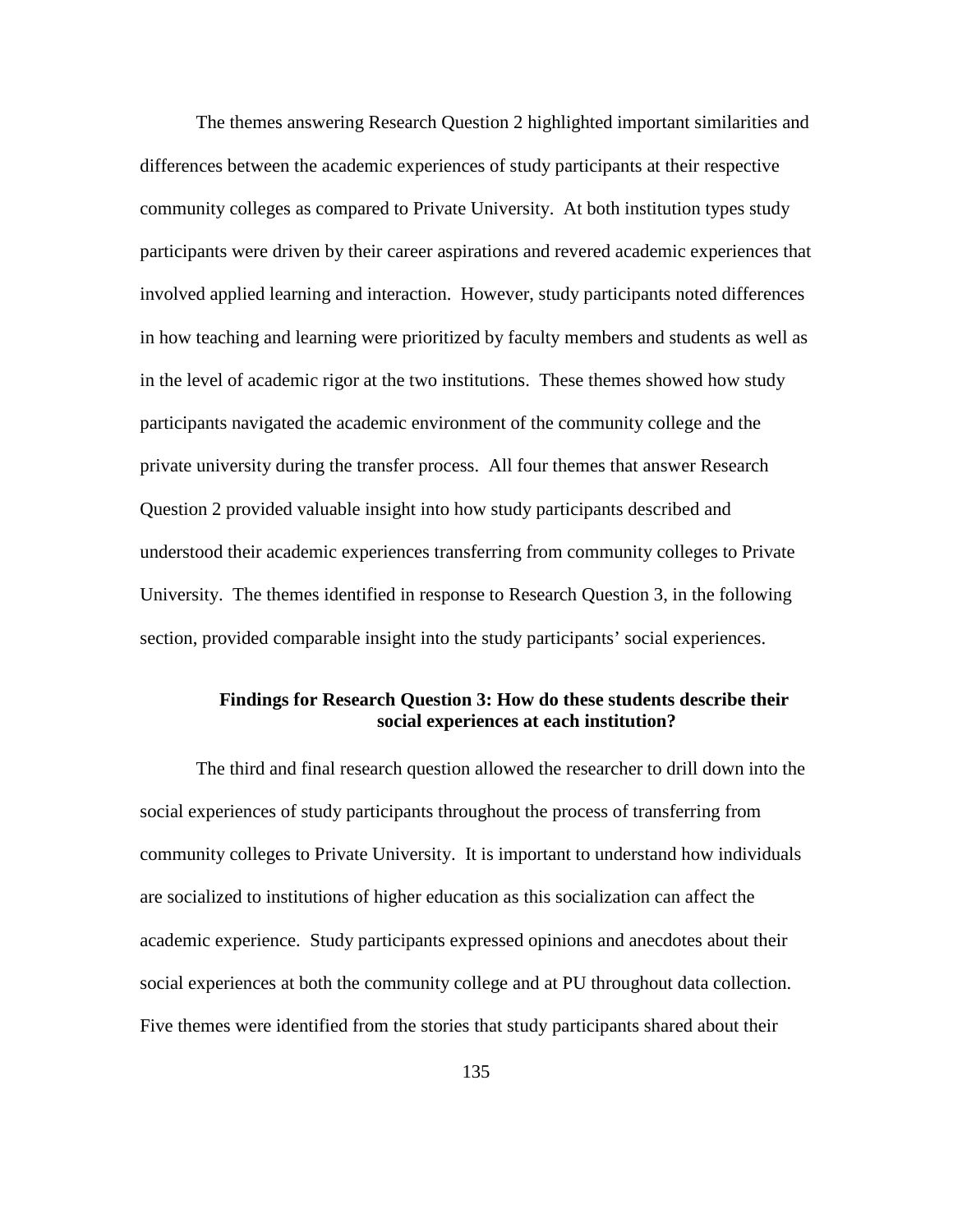social experiences during the transfer process. The themes answering the final research question were the following:

Table 6

*Themes answering Research Question 3*

Academic aspect to formal social experiences

Housing viewed as critical component of social environment

Differing primary locus of social experience as internal or external to the institution

Age contributed to perception of social environment

Entering established social networks at Private University was challenging

The themes identified as answering the final research question were significant because they provided information about how the study participants described and made meaning of their social experiences at the community college as well as at Private University. Some of these themes spanned the social experiences of study participants at both institutions, while others are specific to study participants' social experiences at Private University. The themes of "Academic aspect to formal social experiences" and "Housing viewed as critical component of social environment" highlighted similarities between the social experiences of study participants at the community college and at Private University. The theme of "Differing primary locus of social experience as internal or external to the institution" emphasized an important difference between the social experiences of study participants at each institutional type. Finally the themes of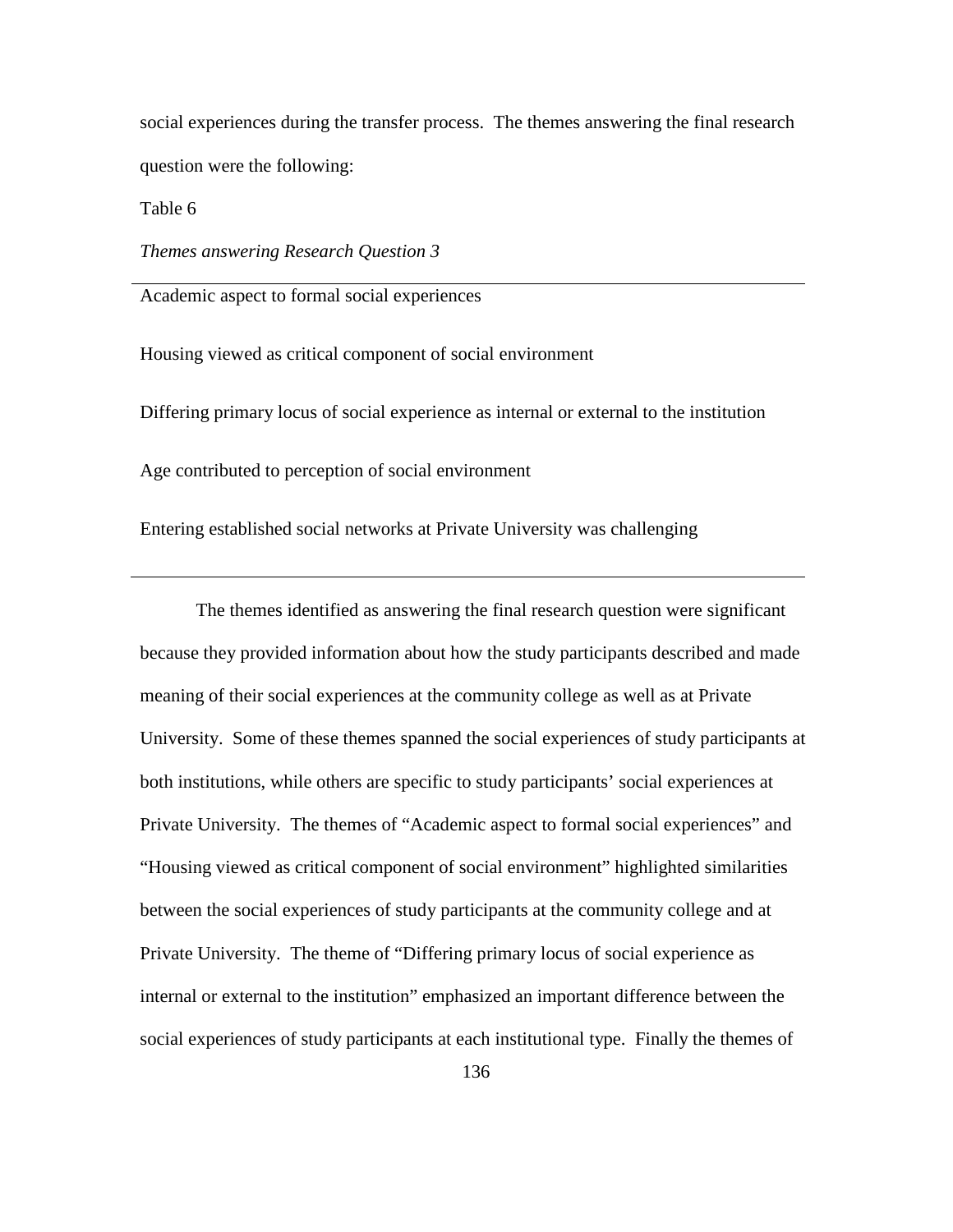"Age contributed to perception of social environment" and "Entering established social networks at Private University was challenging" spotlighted specific aspects of the social experiences of study participants at Private University. While the themes answering the third research question may appear to be more straightforward, they represent important aspects of the study participants' social experiences at community college and PU. The world of a college student might seem small when viewed by an outsider. But the themes answering the third research question demonstrate how seemingly small facets of social life at an institution can have great impact on students' experiences.

### **Academic aspect to formal social experiences**

Study participants described an academic aspect to most of their social experiences at both their respective community colleges as well as at Private University. At the community college the social experiences of study participants were in the form of interactions with classmates or professors inside or outside of the classroom. The academic component of social experiences at Private University came in the form of formal participation in academic-related student organizations and professional fraternities.

This theme was significant because it demonstrated that study participants made connections between their academic and social experiences at both the community college as well as at Private University. In many instances, study participants described their social experiences concomitantly with their academic ones. Study participants saw their social experiences as ways to advance their academic interests at both institutions.

At the community college, study participants were part of programs offered by the institution outside of the classroom that supported the academic mission of the institution.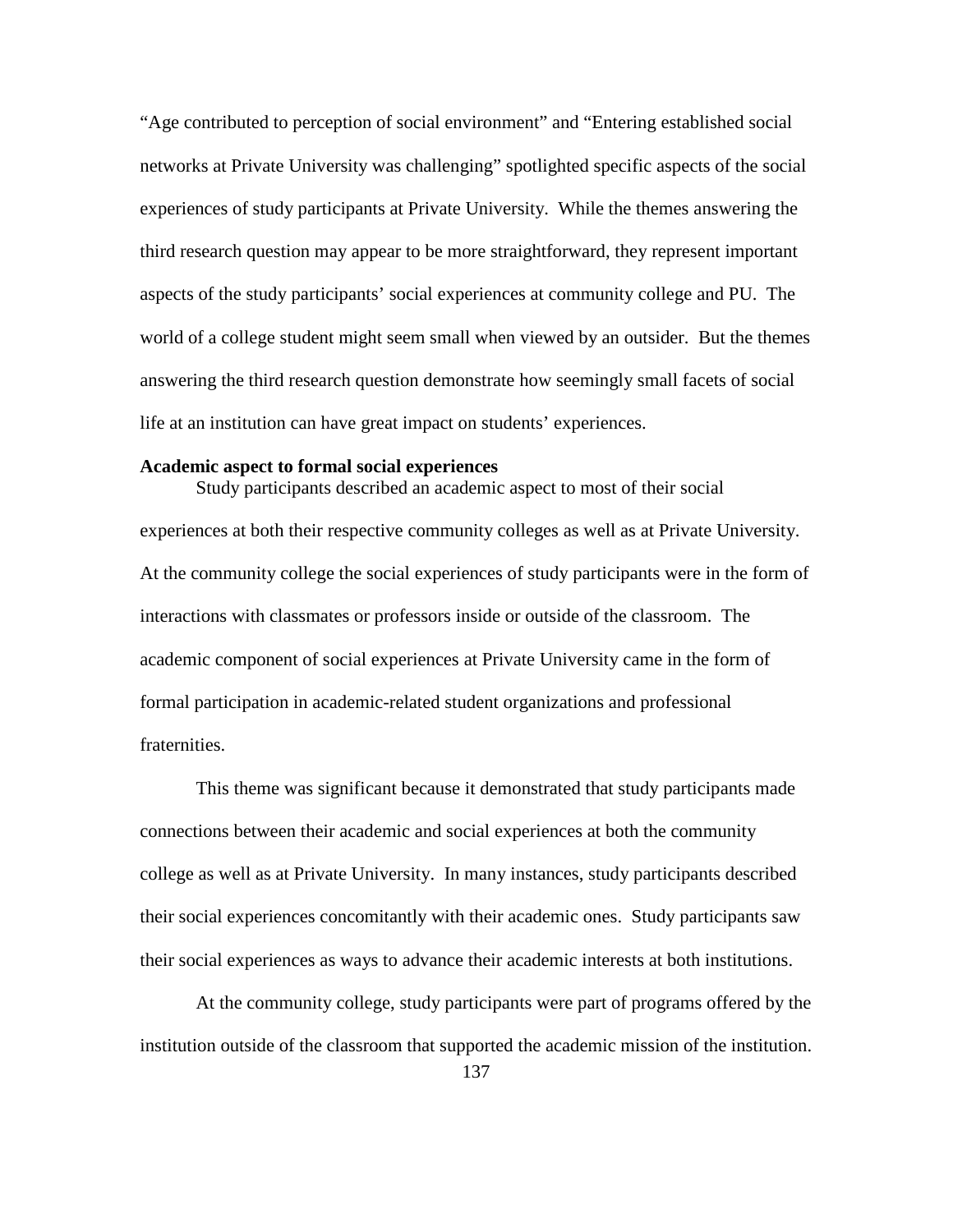These were social experiences that had academic components. For example, James

participated in such a program at the community college that he attended. He explained:

And there was this center, this program that I was a part of called MESA: Math, Engineering, and Science Achievement Program. And that program would allow students like myself who were interested in sciences to gather in one specific location and basically do what they pleased, whether it was study, whether it was talk about science, whether it was study science, whether it was study for homework...whatever it may be. And that kind of also helped to, I guess, a lot of the professors would also meet there. And the interaction between the students and the professors kind of it all happened in that one room. And so you got to, I felt as though I was getting these privileges to getting to know these professors, to getting to know all of these smart kids, these ambitious kids…Every month MESA would host a series, a lecture series. And the lecture series revolved around whatever topic the professor giving that lecture wanted to talk about, so their field specialty, their field of specialty or whatever. And so the person would come in. Let's say their field of specialty was earthquakes or geology, or whatever. They'd come in and they would talk about a specific topic within their field. And so if it was geology they would talk about earthquakes. If it was structural engineering they would talk about bridges, and bridges capacity to hold certain weight, or whatever it might be. And so, there was that social aspect where they would host these once a month. And it would really cater and it would also stimulate a lot of new ideas. And I would feel like as though it had an influence. 'Cause they would invite anyone who even weren't in the MESA program, to come and listen to these lectures. So I felt like it did a good job of exposing these young kids, these people whose minds were being molded into going into these fields, and going into the science field. And I liked it because I felt like there were new people, new faces every single month, coming in. And it would only grow.

Other study participants were part of honors programs and honors societies at the

community colleges that they attended. Through these types of academic programs and

student organizations, study participants accessed the social environment at their

respective community colleges. George explained:

So your social encounters would usually be in class. And since, and that means it's based on discussion. You will find. If you're in honors you will know other honors students. You're not, you won't know any. You will not engage, you will not be engaged with other students, generally speaking. However, clubs were a big part of it. So I was the president of the honors society. So I was surrounded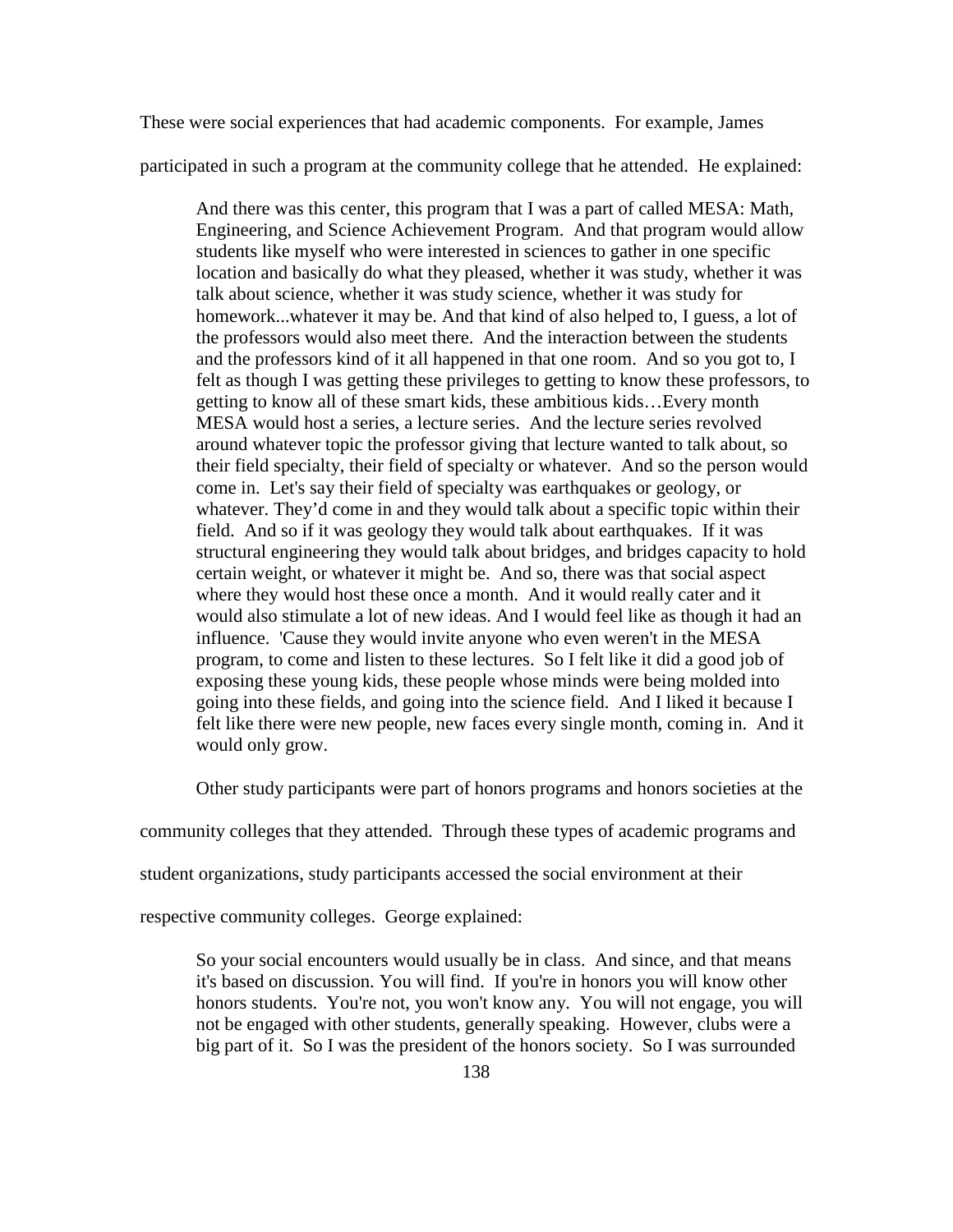with honors students, honors professors… Which, I mean now I'm friends with a lot of honors students and some professors. So socially I was happy because I met like-minded folks that definitely helped my progress there and beyond.… My best friend and I, we had similar concepts for research and our professor just connected us. As part of our honors society we had an office and next to us was another honors group. And just being in the same space and having the same, going through the same procedures technically, of transferring to another school and yada, yada, yada. We combined forces. We talked a lot. We were physically close. Spending time together, inside of class and outside of class. And that just allowed us to know each other better.

Those study participants that took part in other formal involvement opportunities at their respective community colleges did so in ways that connected to their academic major or interest. Ross, an international relations major interested in government and politics, took part in student government at his community college. He described his experience:

I did student government the whole 2 years I was [community college]. I was extremely involved in that. I was vice president and legislative chair, acting president for a while, and a bunch of other things, and then head of the club program. And I really got involved in what student life there was… And so that's why I involved myself in the student government…There was a little bit of campus life. Like we'd have activities and the clubs were pretty involved. You know you'd have like Latino Student Alliance, they'd do stuff for whatever holiday they're celebrating. And so there's limited social and like campus activity. And we tried to foster that as much as we could. And I think that really helped me at least stay motivated while I was there.

Upon transferring to Private University study participants' continued to join

formal involvement opportunities that had academic components. At PU, academic and

professional student organization participation was popular amongst study participants.

For example, Chloe was a member of a professional fraternity at PU that related to her

major. She explained:

I'm personally involved in a professional fraternity. It's a business fraternity. And I'm the vice president of marketing now. And I was the director of networking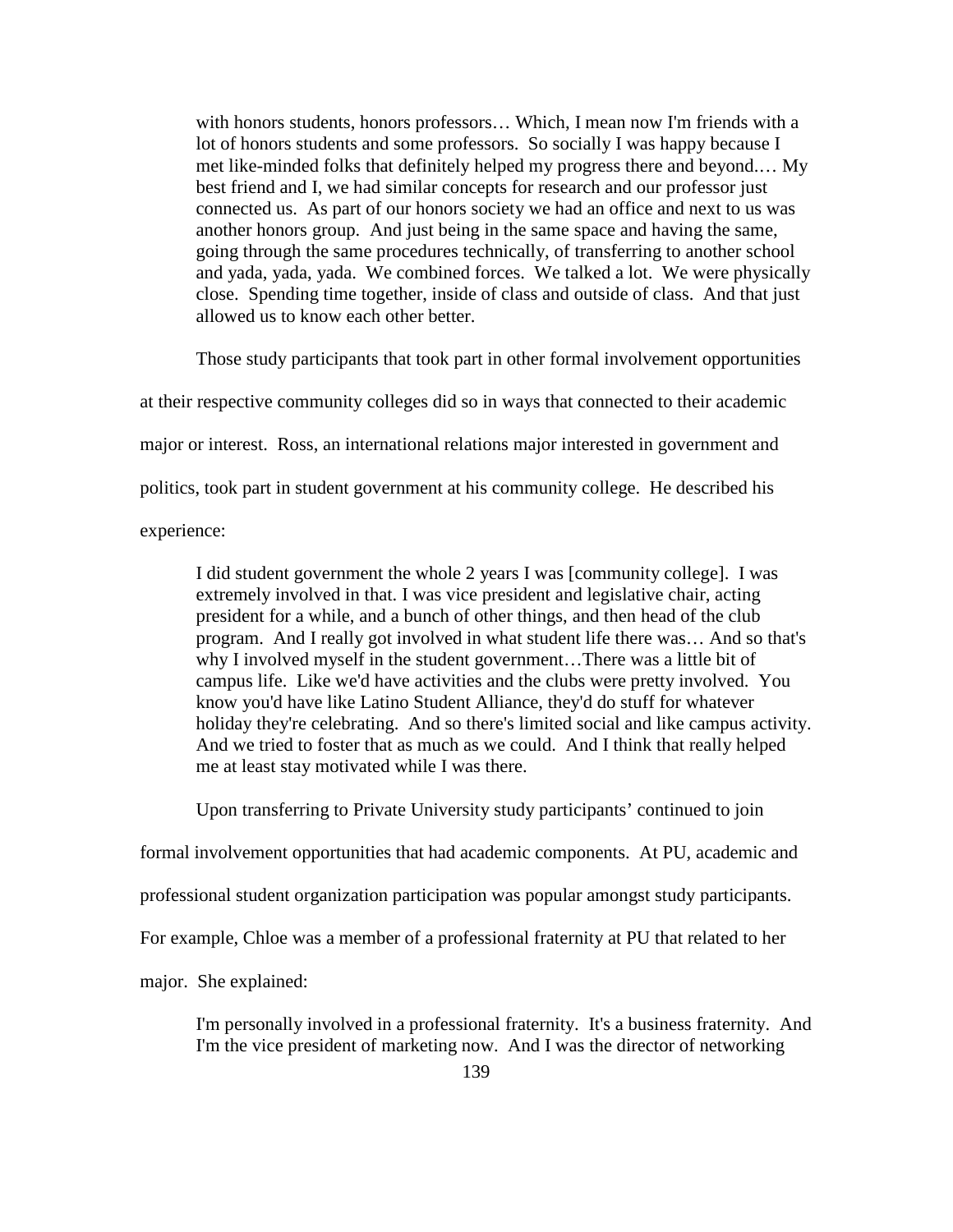last semester. So it was really easy for me to go in, and take on a leadership role and really get involved. And that was a good way to create a social environment that's also professional. And we share a common interest. I mean there's a lot of those on campus. I mean there's community services sororities, fraternities. There's the engineering fraternity, like pre-med. There's a lot of options in terms of that. So, I think that those are great resources for students. As well as obviously, we have like 400 and plus, student organizations that represent every single diverse group of people we have on campus. And to me that's great. I knew I wanted to come to [PU]. And it's kind of not failed my expectations of what I was hoping from it.

Rebecca, a business major, also was a member of a professional fraternity at PU.

She described how and why she became a member of this organization:

Well I am, uh, I am a member of Alpha Kappa Psi, the fraternity. And how I joined that is because I saw a lot of posters. And I think it was [in the business] building. And that's how I joined AKPsi. And before joining AKPsi, I was part of the Finance...it's called FIC…It's a finance club, Finance and Investment Club. So what we do is...they take stock investments and we have portfolios and we do virtual investments and portfolios. Kind of activities.

Kim was also a member of a professional fraternity at PU:

And I joined a fraternity too. Those people...it's the same as like a professional fraternity. And so, everyone was very goal oriented. You know, they're very much into like, this is what I want and so I'm going to work hard for this. They have a lot of extracurricular activities. So, every once in a while we get together and have some fun times. I mean we do go out too. But, it's not that often. And so, I think it's a good fit. Yeah. Whereas other social groups here, they do that every day or every weekend. But that's not...I mean, I didn't expect to join those kinds of people anyways.

And study participants that were not yet part of formal involvement opportunities

with academic components hoped to seek opportunities for participating in the social

environment at PU in ways that would coincide and support their academic and

professional interests. Rachel explained:

I definitely would like to be part of something that's not a sorority but something that's going to help me transition to adult life and career wise. Something that's helpful in that sense...something professional. I was looking into some student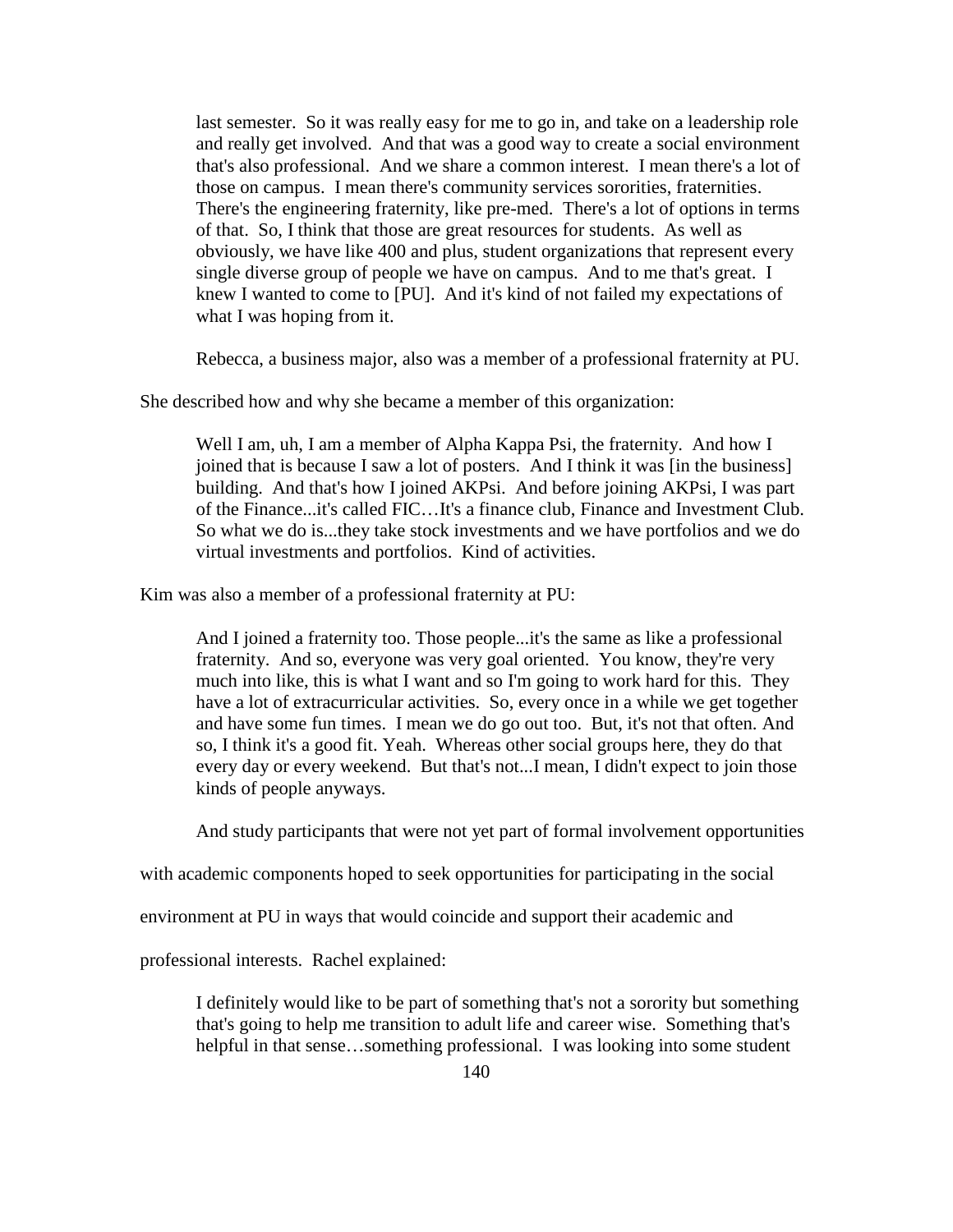organization about like the United Nations. So I think that would be cool because I'm an [international relations] major so it would [be] related to what I'm interested in.

Through their participation in institution-sanctioned co-curricular academic programs, honors societies, and professional fraternities at both the community college as well as at Private University study participants demonstrated a desire for their formal participation in the social environment of both institutions to have an academic component. While these formal participation opportunities allowed study participants to access the social environment of the institution, they also allowed study participants to advance their academic and professional interests. These experiences allowed study participants to make connections between their academic and social experiences. Study participants were driven by their professional aspirations. Engaging in formal involvement opportunities that combined academic and social experiences allowed study participants to further advance their career ambitions through strategic participation in the social environment of the institution.

#### **Housing viewed as critical component of social environment**

Study participants cited housing as a critical component of the social environment. Living off-campus often limited study participants' active participation in the social environment of the community college and Private University. On-campus housing was viewed by participants as integral to acculturation into the social environment at Private University. Study participants viewed housing as an essential means of socialization at PU.

This theme was significant because it highlighted the connection that study participants drew between physical space or location and their social experience. This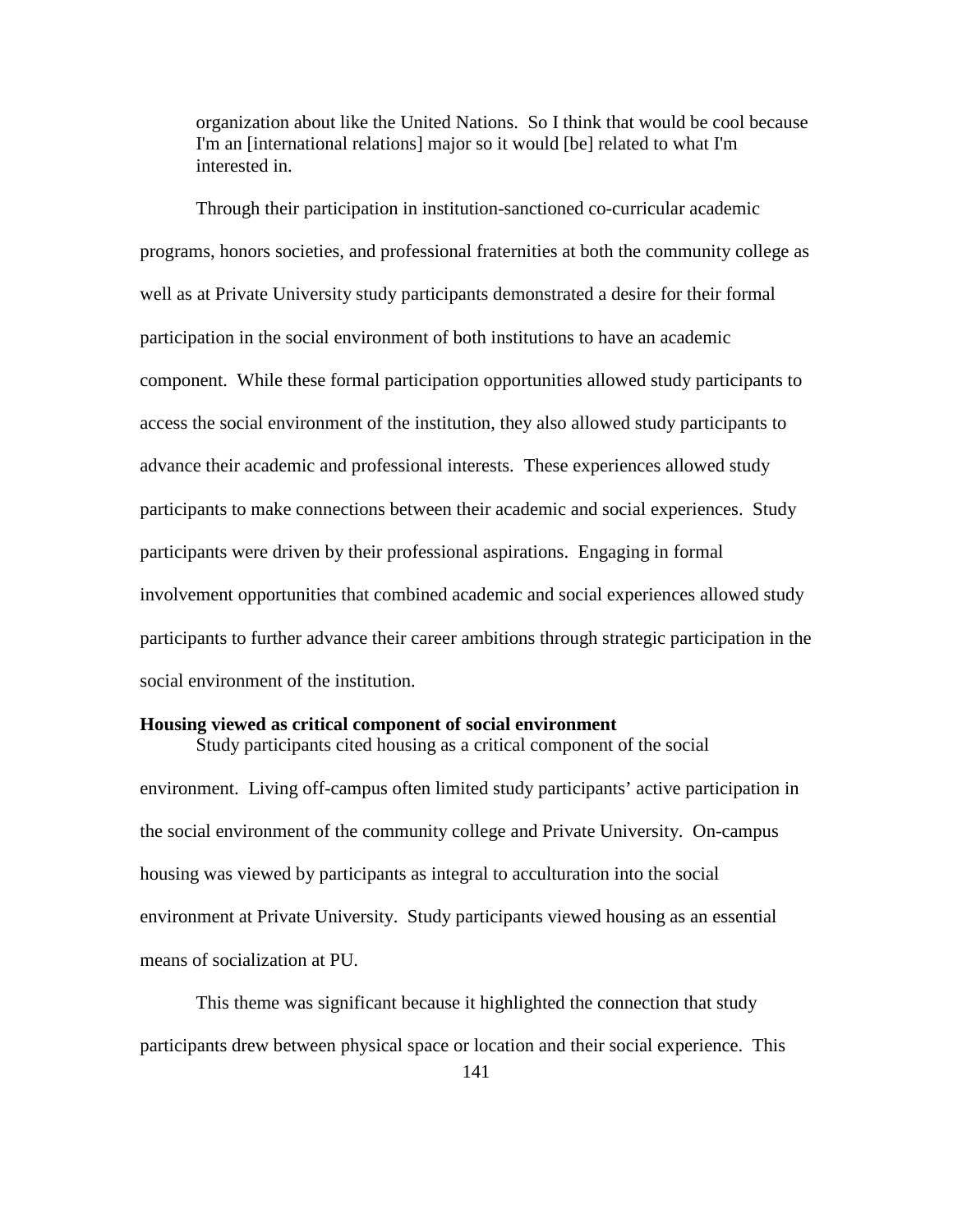theme demonstrated how the social experiences of study participants were not occurring in a vacuum but rather how physical space, location, and other individuals in those environments influenced them. Study participants described how they perceived their housing location to play a significant role in how they partook of the social environment at both their respective community colleges as well as at Private University.

Study participants noted that living off-campus while attending their respective

community colleges versus living on-campus or near campus at PU had an impact on

their participation in the social environment at each institution. Rachel explained:

Making friends is probably, I guess a little more difficult, just because your main goal there is just going to class, getting your work done and leaving. Whereas here social life is more an active involvement because you're living with the same people that you're going to class with. So it's a little bit more involved. And you're doing more things with your classmates. Like, if I was to go to the gym when I was back at home and commuting, it was just going to be me. Whereas here, I always ask around and like have like a work out buddy.

Even study participants that did not live on-campus at PU saw housing as an

important aspect of the social environment at the institution. According to Carl:

I think because I live off-campus you cannot expect that much [from the social environment]. Because most people, they live on-campus. So they are easy to hang out with, with organizations...So I would like to spend more time [oncampus] to join the organizations. I can tell you maybe after this semester.

Joe had a similar experience. He explained:

Well I don't live on-campus, but I feel like I've made more friends here at [PU]. And it seems to me that you know people [are] constantly on the go. It's always, I mean I understand that when you, I think when you and your friends, or even your classmates, people you don't even know. When you're confined in the same place, you know, so like same dorm, same apartment building, I think it's easy for them to connect. Whereas me being a commuter, it's just mostly I meet friends through friends. So my social circle isn't that broad maybe compared to other students. I'm not saying that I don't have any friends. But I'm just saying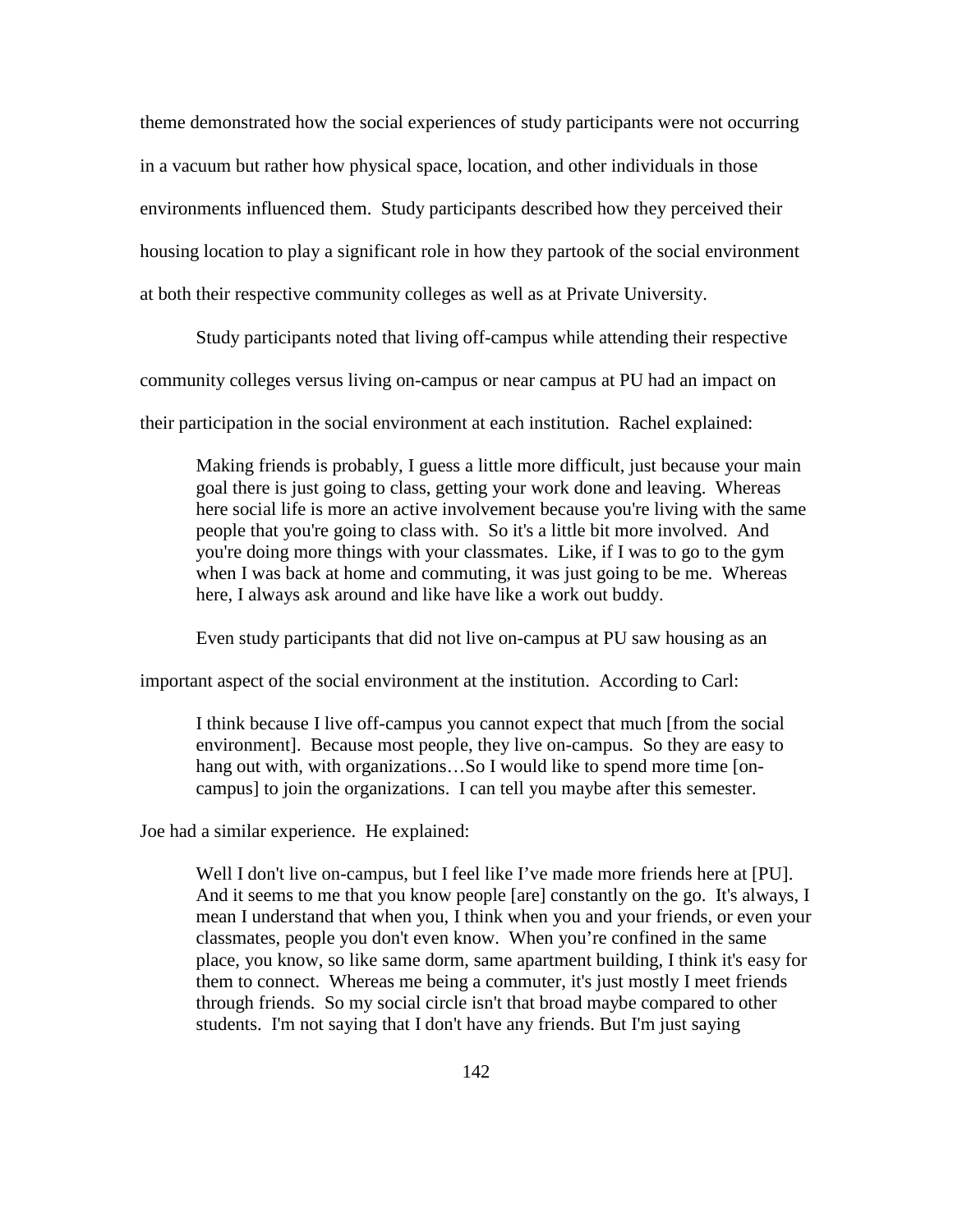compared to other students who live on campus. I mean that might be quite a big difference as far as the social life goes.

Living off-campus created an experience similar to that of community college for

study participants. According to Ross:

But still when you're living in the suburbs, not in the city...It almost felt like community college again. Commuting to school. And originally, obviously, I didn't' know anybody. So I felt, probably more out of place than I did at community college because it wasn't even...I mean I was in a foreign, a distant land practically. Strange weather. Different people. And just everything was different. And it was really off-putting at first.

Study participants like Ross who lived off-campus when they first transferred to

PU noted a difference in how they accessed the social environment after moving on-

campus. Ross explained:

And also, when I moved I lived off campus, and then the semester after I moved on campus, and for the first time I had some roommates. And they had been having roommates, you know, for years. And here I am just for the first time getting used to that. And I met one of my best friends...he was my roommate. And so that...I had always heard about people talk about that like "Oh you might meet one of your best friend moving in" I never thought I would, and then I did. And he even ended up coming to California to visit [my home], even though he's from the East Coast. So I mean that really...I mean, that was really fun. And I think that made the experience of being in school really enjoyable. Being able to live with someone and actually be able to hang out and become friends and all that. Just socializing experience was a lot different than I expected.

James had a similar experience when he moved on-campus at PU. He described

his experience:

First year I didn't [live on-campus]. I lived [off-campus] with my brother. I didn't like that at all. I didn't meet anybody. Because I literally...There's not one person I know, that I befriended from the first year that I still know, at all. Because I just never interacted. But last year I stayed on-campus. I met a really good friend. He graduated. His name is [Chad]. He's a really, really good guy. But he moved. But there was him. There was my roommate. So the other suitemate [John]. But they were all really cool people. We would stay up late at night. And we would talk and just talk about bull crap, nothing really interesting, but just fun. It was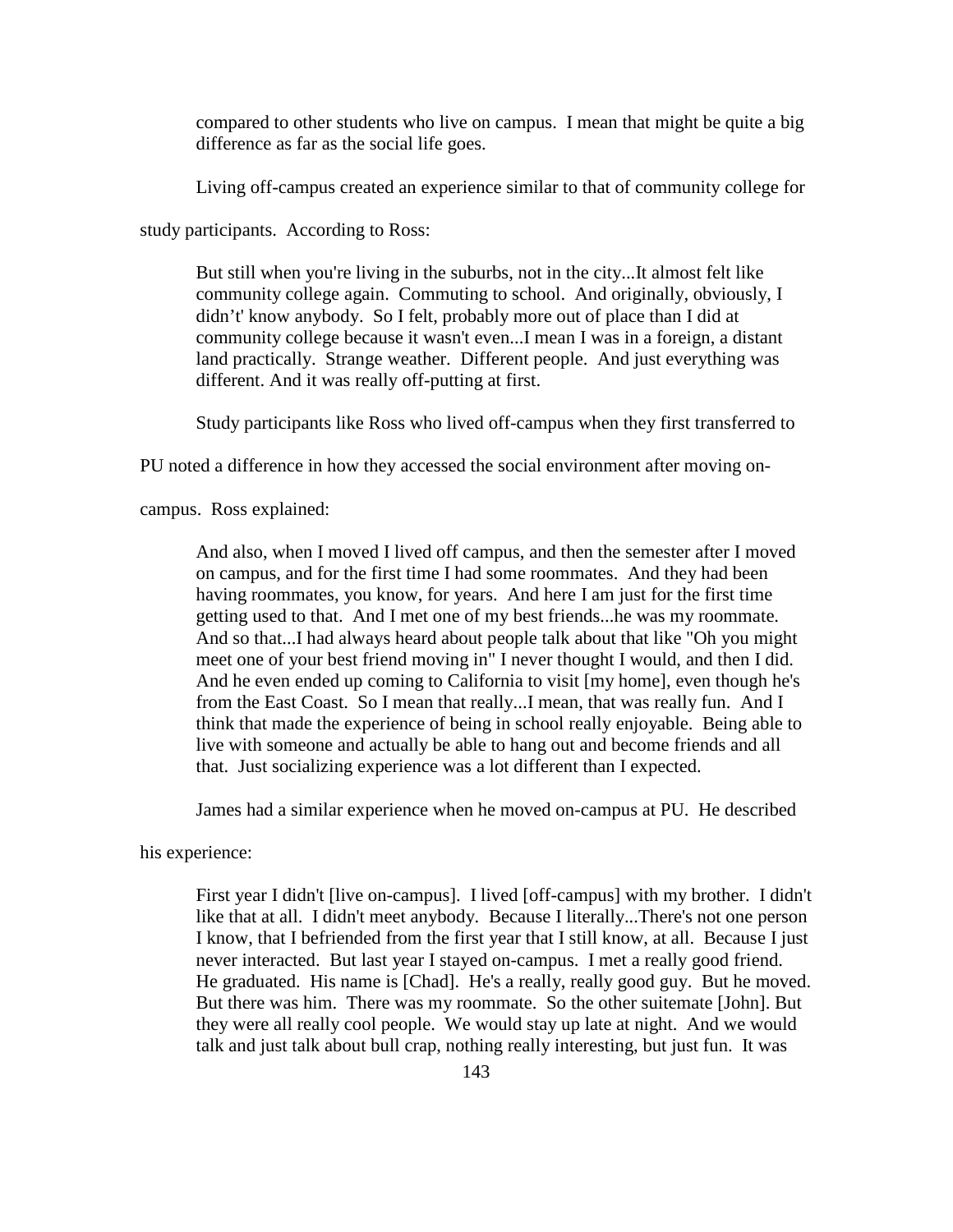just pure fun. And I mean it's memorable…I mean those instances where we would stay up late just talking. Where would stay in the living room just hanging out were very fun times.

Study participants described the importance that housing played in their ability to make friends at PU. Melissa explained:

Most of my floor...If like, let's say its 10, 15 rooms, 7 of them hated [PU] for their like first semester...could not stand it at all. Hated everything about it. Didn't like it. Complained about everything. They didn't understand why they were placed with people who didn't know anything about the school. Would have preferred different housing because would have liked someone else to guide them.

Housing was a factor which study participants frequently noted as contributing to the social environment at both their respective community colleges as well as at Private University. At the community college, study participants commented that living offcampus, usually at home with their families, limited their participation in the social environment of the institution. At Private University study participants noted that participation in the institution's social environment was enhanced by living in on-campus housing. Study participants that did not live on-campus noted a desire to live on-campus to increase their participation in the Private University social environment. While housing may seem like a basic necessity for students, the study participants' comments showed how they viewed their housing as integral to their social experiences, specifically at PU. Living on-campus at PU shifted how study participants experienced the social environment at PU as compared to their community college. Those study participants who lived off-campus at PU noted that students who lived on-campus participated in the social environment in different ways. They either moved on-campus or expressed a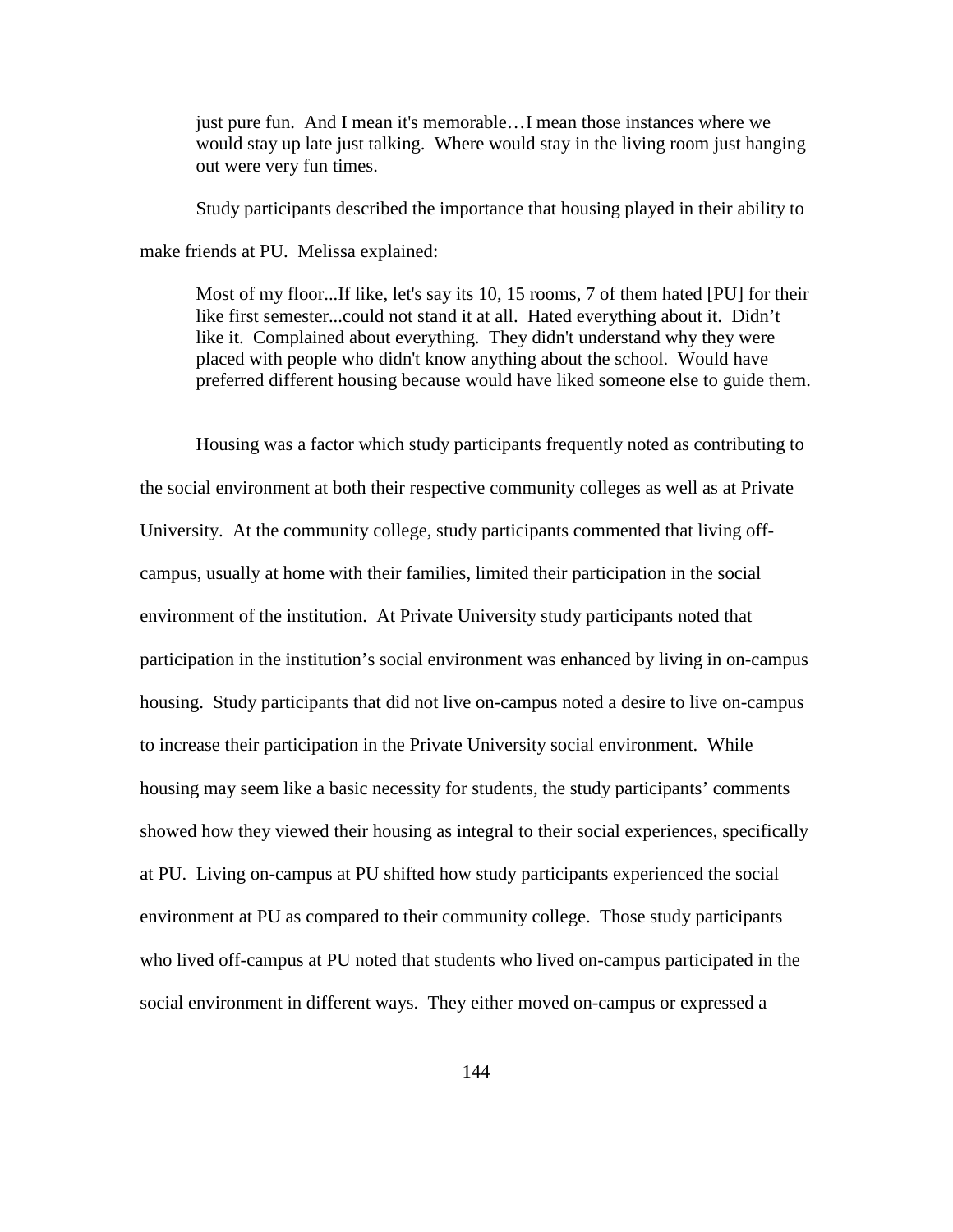desire to do so. This showed that changes in housing had the potential to greatly shift how study participants experienced the social environment of the institution.

## **Differing primary locus of social experience internal or external to the institution**

Study participants described the primary locus of their social experiences as either internal to the higher education institution or external to the higher education institution. The primary locus of the social experiences of study participants varied between the community college versus Private University. At the community college study participants described their primary social experience as external to the institution, while at Private University the primary locus of the social experience became internal to the institution for many study participants.

This theme highlighted a key difference between the social experiences of study participants at the community college versus at Private University. The physical location of where study participants perceived their main social environment shifted from outside the institution to inside the institution. Study participants noted specific reasons why this shift occurred as they reflected on their experiences at both institutions.

At the community college study participants reflected on how their primary social experiences were outside of the institution. As noted by Iris:

Socially, I wasn't really involved in any like social activities [at community college]….No not really. So it's like you just come to class and then you go. And then you go to work. Or you go home. Yeah. That was it. I wasn't [working]. But other students were working. Most of them were working. So, I go to class and then after class, I go to another class. So after all my classes are finished I go home. Or sometimes I hang out with my friends from different universities. But that was it.

Ross described the social environment at his community college in similar ways: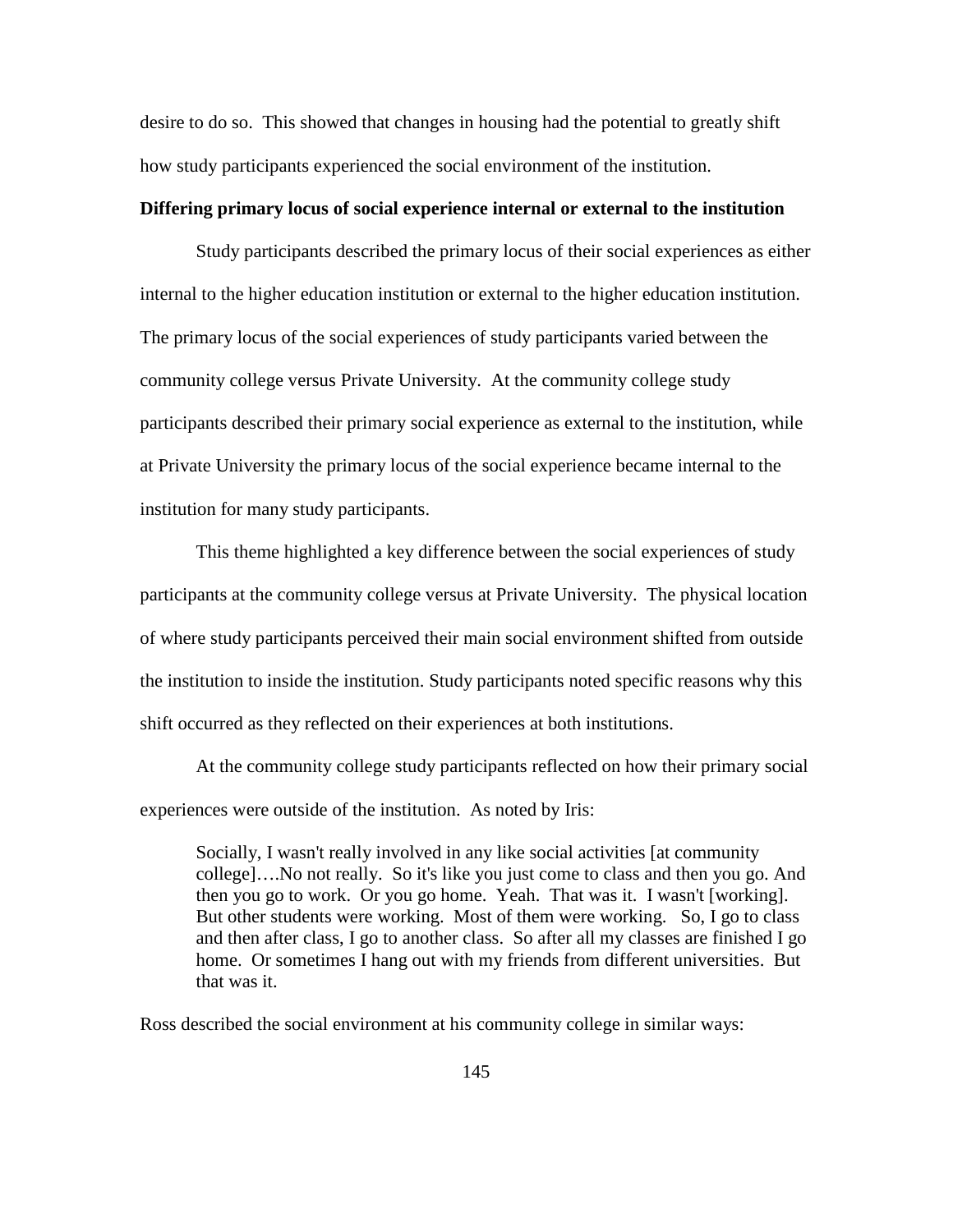I'm sure [the social environment was] much different than here because it [was] a commuter school. You may have 20,000 students but nobody really cares about what is going on. They just go, take their classes, go home to wherever that may be. So there wasn't really a social scene. And you felt really disconnected going, which I'd say is the hardest part about going to community college. Because at least here you're, it's easy to be motivated when everything's around you. But there, you have to travel 45 [minutes] to get there. And by the time you get there there's really no draw or social scene pulling you in. So that was kind of hard.

Some study participants went to community colleges attended by their friends

from high school. Joe, for example, relied on his high school friends for his social

connection at his community college. He explained:

The social atmosphere is like...There so in that community college there wasn't any on campus housing. So. Mostly students just come and go and take classes. And there was a lot of adult students as well. Yeah. I had a few friends taking some classes with me...friends from high school. So, yeah. The social life there was pretty limited as far as my experience goes.

Other study participants did not feel as committed to their community college as

they did to Private University. This level of commitment influenced how they

participated in the social environment of the institution. Rachel explained:

I don't think that I was that involved in any kinds of clubs at [community college]. Yeah. Yeah. There were clubs. And I'm sure they enjoyed it because they were still around [laughs]. But it was just not on my priority list. Because I feel like when you become a part of like a student organization or a club at your university, there's sort of a patriotism involved or like school spirit. And I didn't have that there. I just didn't care. I didn't' even make my student ID. That's how much I just didn't care. [laughs]…Never had a student ID. Never used their printers. Never used their bathrooms. [laughs] I didn't' use anything. So it's like…sure I went to the bathroom. But I mean like...I don't know. I just didn't care though... I mean I keep my circle small...always. So, yes. And then. Because I was big into travelling. Even when I was at [community college]. So like in the summer times I wouldn't be there. I wouldn't be even in the country. Winter break. Spring breaks. All that.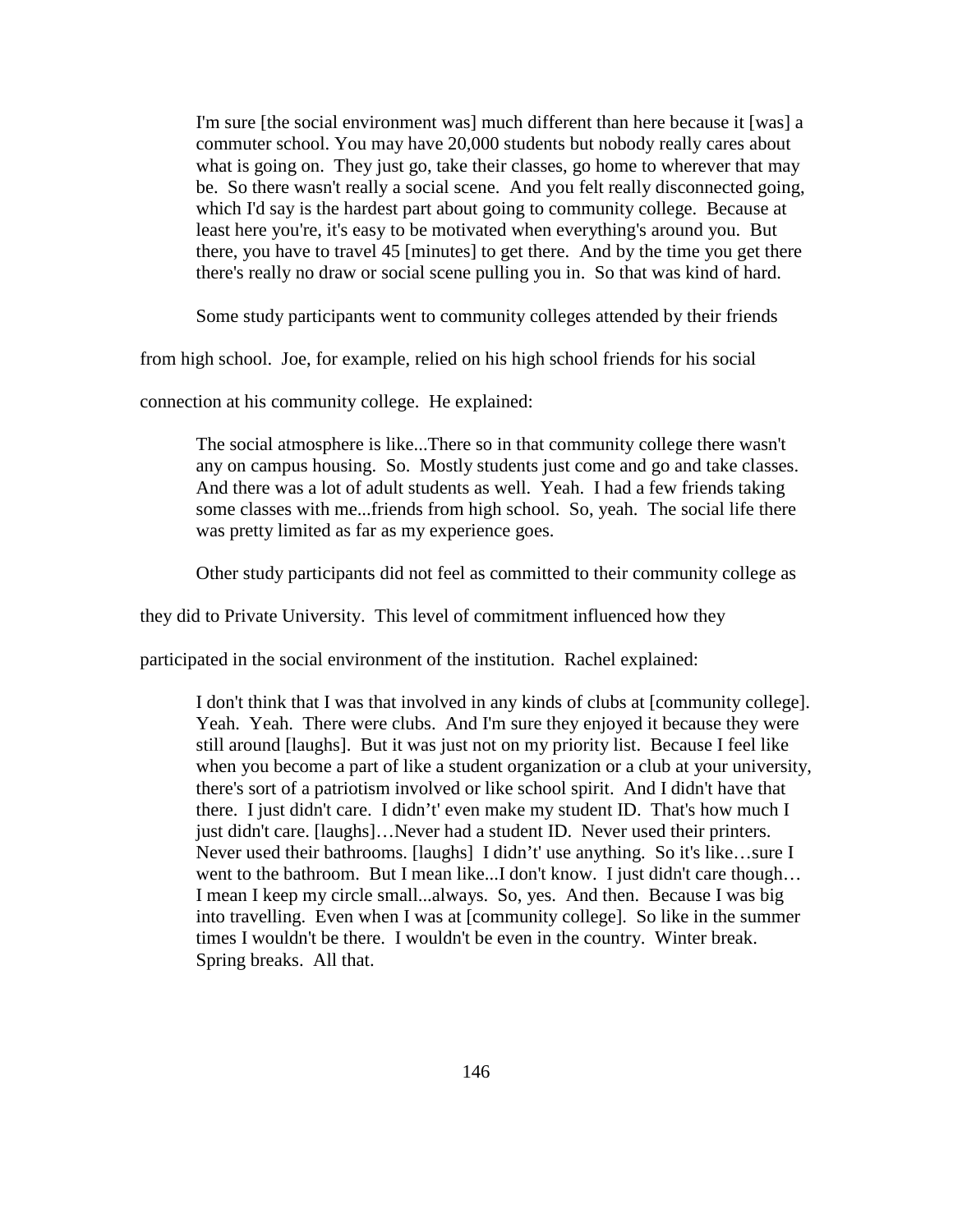Study participants noted that the primary locus of the social environment at their respective community colleges was outside of the institution. Angela described her experience:

I don't think many people...there really wasn't much going on. I never heard of anyone talk about going to a game, like a sporting game, or like student body stuff. Like it wasn't very involved. It was kind of like, you did...There was a university that was like, I don't know, 5 miles away. And so if students everyone going to this community college was hoping to get into that school. So I feel like there was more like I had friends who were going to my community college but still wore all the sweatshirts and went to all of the games of the university. So it was kind of like there wasn't much like rallying behind your, behind the community college as far as like an identity in the school. For that, and at least in the town, it was more for the university next door.

At Private University study participants described the social environment as

internal to the institution. Study participants described different activities in which they

participated at PU that made them feel a part of the social environment. According to

Ross:

And I always feel like there's something going on, if I want to get involved. I mean even here in the [International Relations School] they have different experts coming in, talking about what's going on in the world. There's always something to do. So I think that also motivates me to make sure I'm doing well. Because I'm living it. Where at community college I have to seek it out on my own. I feel like I'm living the experience here, 24/7.

Study participants noted that they were drawn into the social environment within

Private University. They stated that they were encouraged to participate in the PU social

environment. Rebecca explained:

Like here, I feel like they call us more [to participate]. Like "Oh, come to this fair. Come to this event. Come and do this." Where at [community college] they don't have that. Like here you have the newsletter that comes weekly. We don't have that there. So, I feel that's a difference. Where here I'm being called on to be engaged in activities where maybe if I was looking for more activities [at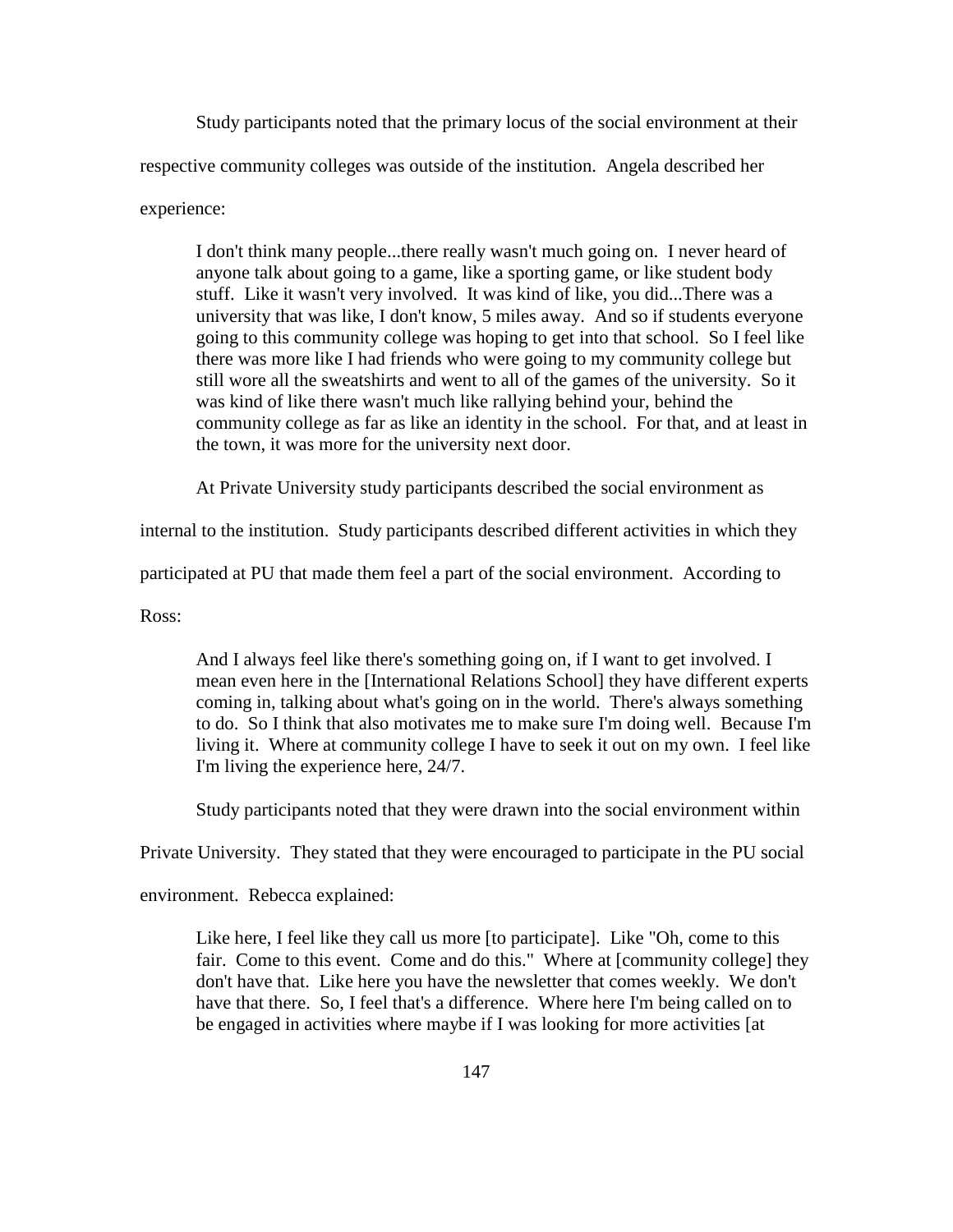community college] I might have found them but I wasn't being called on to doing it.

The primary locus of the social environment shifted for study participants from outside of the institution at the community college to inside the institution at Private University. Study participants noted that their social environment at the community college consisted mostly of their friends and family and other relationships they had prior to matriculating at the institution. At Private University study participants described how their social environment was part of the institution itself. Different factors such as housing and being called on to participate in the social environment in different ways at PU contributed to the shift of the primary locus of study participants' social environment. Study participants adjusted the focus of their social environment to fit with the norms of the institution they attended. What worked for them socially at the community college was not necessarily what worked for them at the private university because the culture of the institution was different. Therefore, study participants had to make adjustments to how they participated in the social environment of the private university.

## **Age contributed to perception of social environment**

Study participants identified their own age as an influence on their perception of the social environment. At their respective community colleges, study participants noted that they were younger which influenced how they perceived and navigated the social environment at that institution. At Private University study participants described real or perceived age differences between themselves and the rest of the student body. These real or perceived age differences changed their perception of the social environment and how they would fit into it at PU.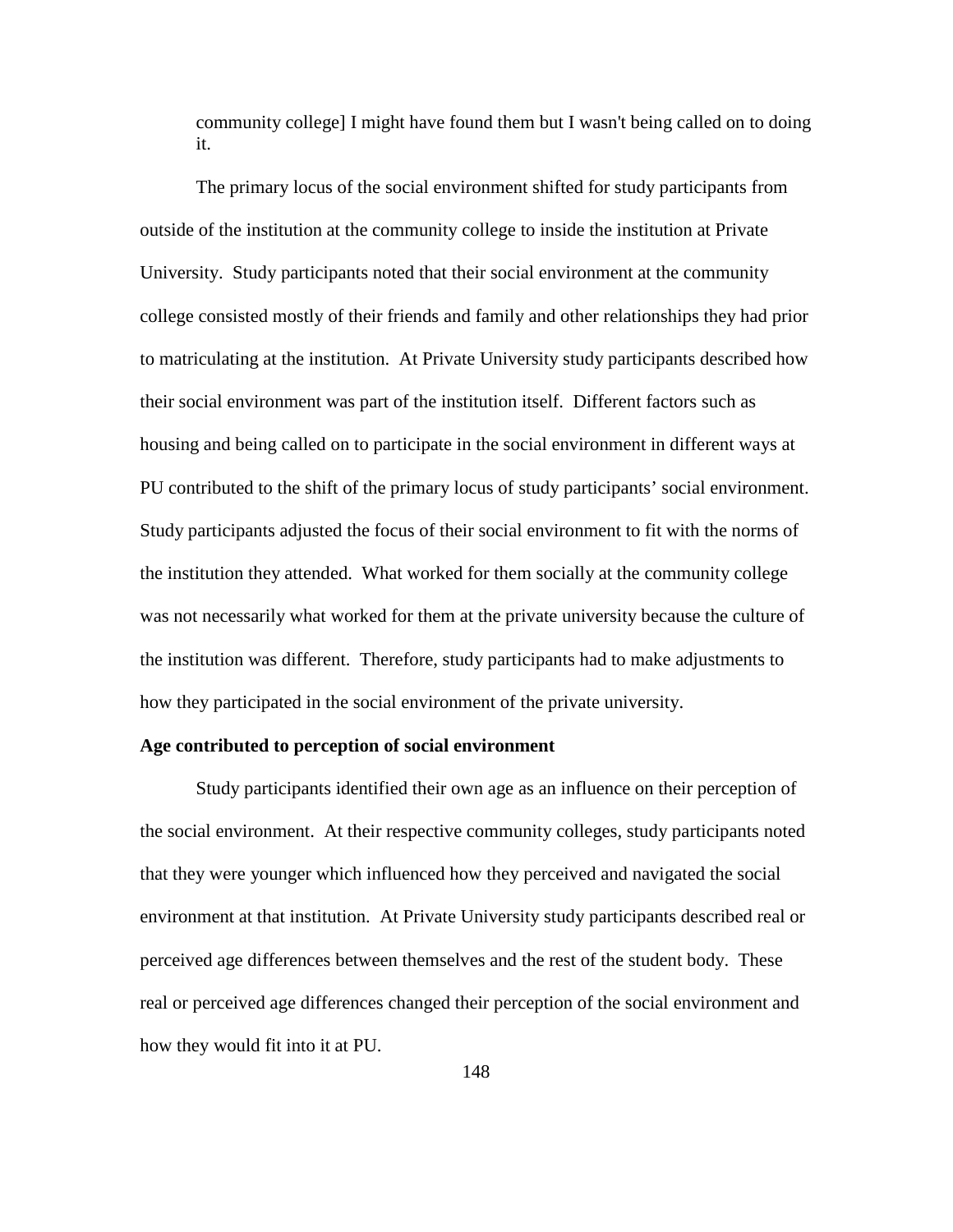This theme demonstrated how study participants perceived themselves in relation to other members of the social environment. Age was a significant factor in how study participants understood themselves and the social environment, particularly at PU. These real or perceived differences in age between study participants and other members of the PU community had an impact on how study participants chose to participate in PU's social environment. Age differences were cited by study participants as disincentives for participating in the social environment at Private University.

Real or perceived differences in age were described by study participants as influencing their perception of the social environment at Private University. This perception had an impact on study participants' access to the PU social environment. Angela explained:

Well, I mean to be honest because I'm like a lot older than most of my classmates, I haven't really like, I mean I've made a few friends that I hang out with. But the majority of my like social, people I mainly hang out with are I've met out of school. So, I mean, I live off campus. And I work at like...I work two jobs...at like a restaurant and a bar. So I mean I meet people. And most of my friends are older from I've met outside of school.

Kandace also described how the age difference between herself and the students

at PU affected her perception of the social environment:

So socially I have the same kind of like setup where I have a lot of friends that are in the area...that I've grown up with, that I've met since. I'm also, like coming here, I came in much older than much of the, than the [other] undergrads. So, and like even my first semester here, you start talking to people and like I was over 21. So like, simple fact I felt like I couldn't be like "Let's go out on Friday night." Or "Let's go grab a drink." Because I just wasn't' trying to...I mean, I just felt like that was inappropriate. I don't know. So I feel like as being older makes it a little more challenging. But because I still have friends that are separate, I just keep my...I keep social relationships here all about the academics basically, and my social life is separate.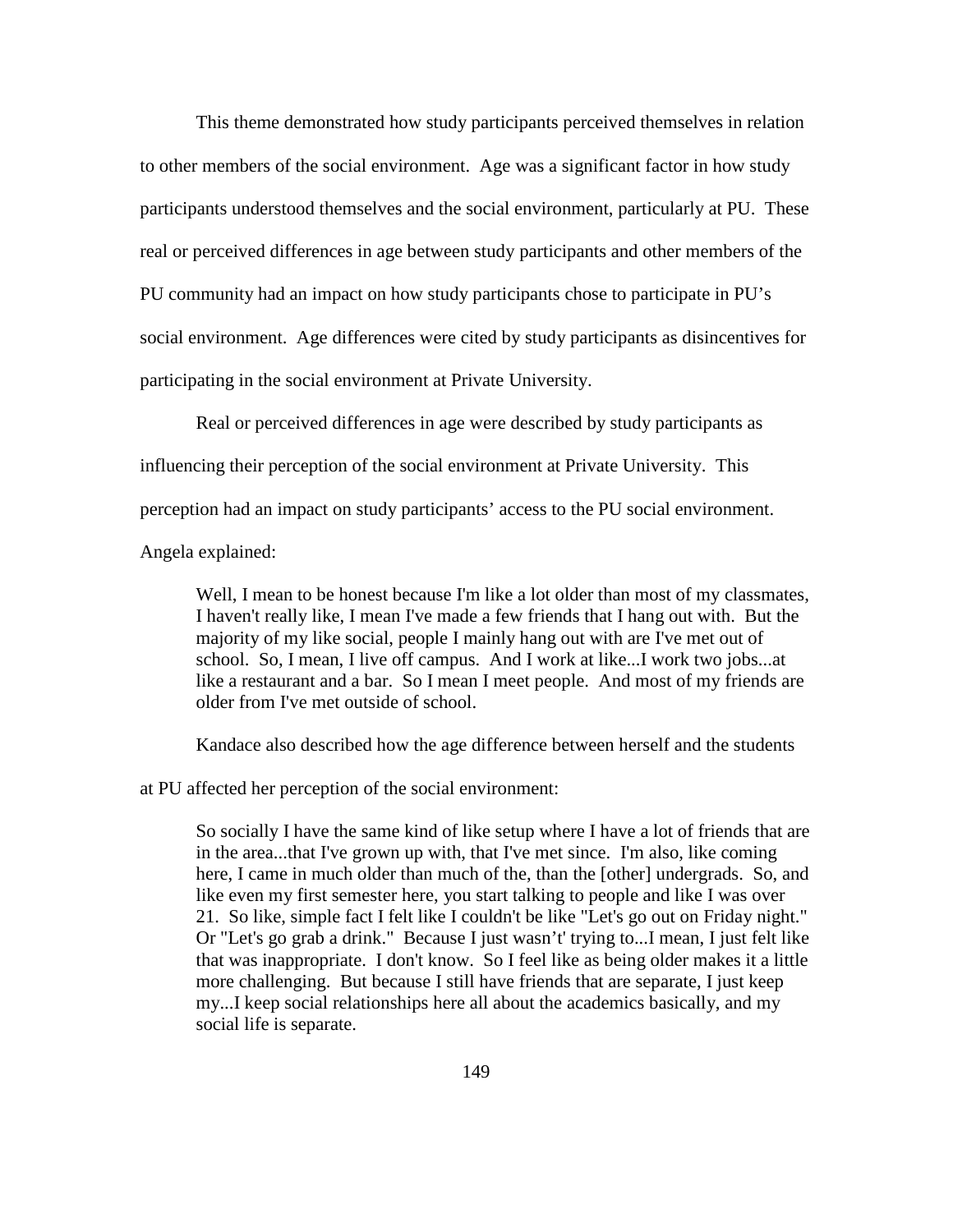Similarly, George felt that his status as an older student made it difficult to

connect with most other students at Private University. He explained:

They make me feel old, but not in terms of like "Oh my god! I feel like a grandpa." As in someone who's been in those conversations 20, no 15 years ago. And it's just like talking to my very, very young cousins. I enjoy talking to them. But very rarely will we find a topic that we would want to like, I don't know...spend the night talking about. There would not be, there's no, there's nothing that engages me. It's just me, personally. I've yeah...It's either superficial, or it's either things I just don't relate to. Superficial is judgmental to say its things that I don't relate to. Because I am not, again, it might come off as judgmental or hating or something. It really isn't. I chose to come here assuming, knowing what it will be like.

For Kim, her age meant that she also had different roles and responsibilities in her

life compared to the many of the other students at PU:

And then I think I'm also a very atypical student because I'm working 2 jobs full time, I'm married, and so I think because of that I'm still a lot more busy than other students because I have so much still going on besides school. And, my involvement in labs too, still some people just work a couple of hours during the week. But when I joined the lab, at first it was like that but then I took on a lot more responsibilities. I started taking on the job as the lab manager. And now I'm working there full time, and not just a couple of hours during the week doing my research, and you know due to time I would say I don't have as many friends as others. I don't socialize as much as others.

Real or perceived differences in age between study participants and students who

began their college careers at PU had an impact on how study participants felt they could

access the social environment at PU through formal modes of participation. As noted by

Antoinette:

I think I'm too old [to rush a sorority]…Because I'm 23. And that's old…Because it's like I don't think that me trying to gain the acceptance of another group of girls that are like 2 years younger than me is like [cool], that's my personal opinion.

Chloe elaborated on the experience of rushing a sorority at PU as a transfer

student from a community college: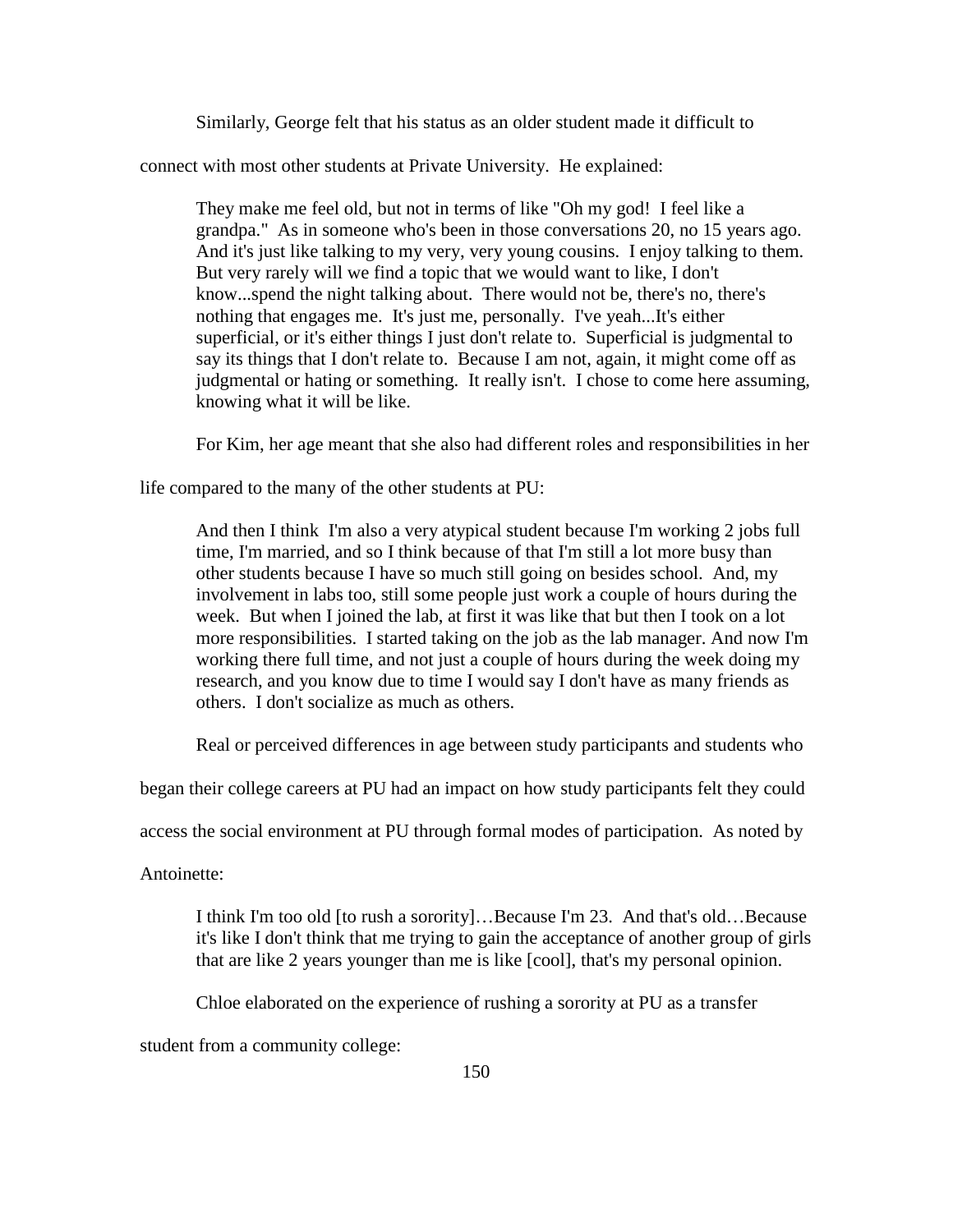But it's very awkward going to like a sorority recruitment which I don't even know how to begin to explain to you what that even is...But as a transfer student you're kind of looked at as a little less desirable because they want you to come in as a freshmen. But coming in as a sophomore you're even a little less desirable. So coming in as a junior transfer student. And some juniors lie and say that they're sophomores just so they look more desirable. But that for me, it was kind of just a disappointing experience. You know, they weren't as receptive to transfer students, as they were freshmen. Because Greek life is so big on campus...I think it would be better if they were a little more conscious about transfer students. And they were kind of like "These students want the [PU] experience. And, they want to join your sorority...just like let them." I did [rush]. I actually dropped out after I got a bid...which is like the acceptance...from a professional fraternity. Because I decided that I couldn't' do both. And I'd rather do that. But the 3 days that I spent going through sorority recruitment, it was very weird you know, being a transfer student there. And it's completely understandable that the majority of people are going to be freshmen. But you kind of feel a little bit like you're not wanted as a transfer student. And I know people who were in sororities and were on the recruitment committees and were like "No. We are only taking freshmen. We don't take anyone else. Unless maybe a sophomore here or there, if they're just like wow."... So, you know, there are certain social barriers between transfer students and [other] students.

Age contributed to the social barriers between study participants and the

remainder of the student community at PU. This discouraged participation in student

organizations at PU from study participants, like Mike:

You know the social thing is pretty much nonexistent. I didn't really go to any of the clubs or anything like that that they said for transfer students just because when I first came in I was about 25 or so. And it was about a year or 2 ago. So when I first came in, I was like "Ok. I'm a little bit older. I'm not going to go eat pizza and root beer. That would be a little strange."

As noted by Anthony, being an older student had an impact on how he felt he fit

into the social environment inside the classroom as well. He explained:

Oh the academic is very challenging. I haven't taken a history class in like 20 years because it's been 20 years since I've been in high school, right…I haven't had a history class in forever. So that was very challenging. And my first history class was 1500 to present day. What a history class to start after not having a history class for 20 year! And 200 people, 199 other people in the classroom. I haven't been in a lecture hall like that for again 13 or 14 years. So, the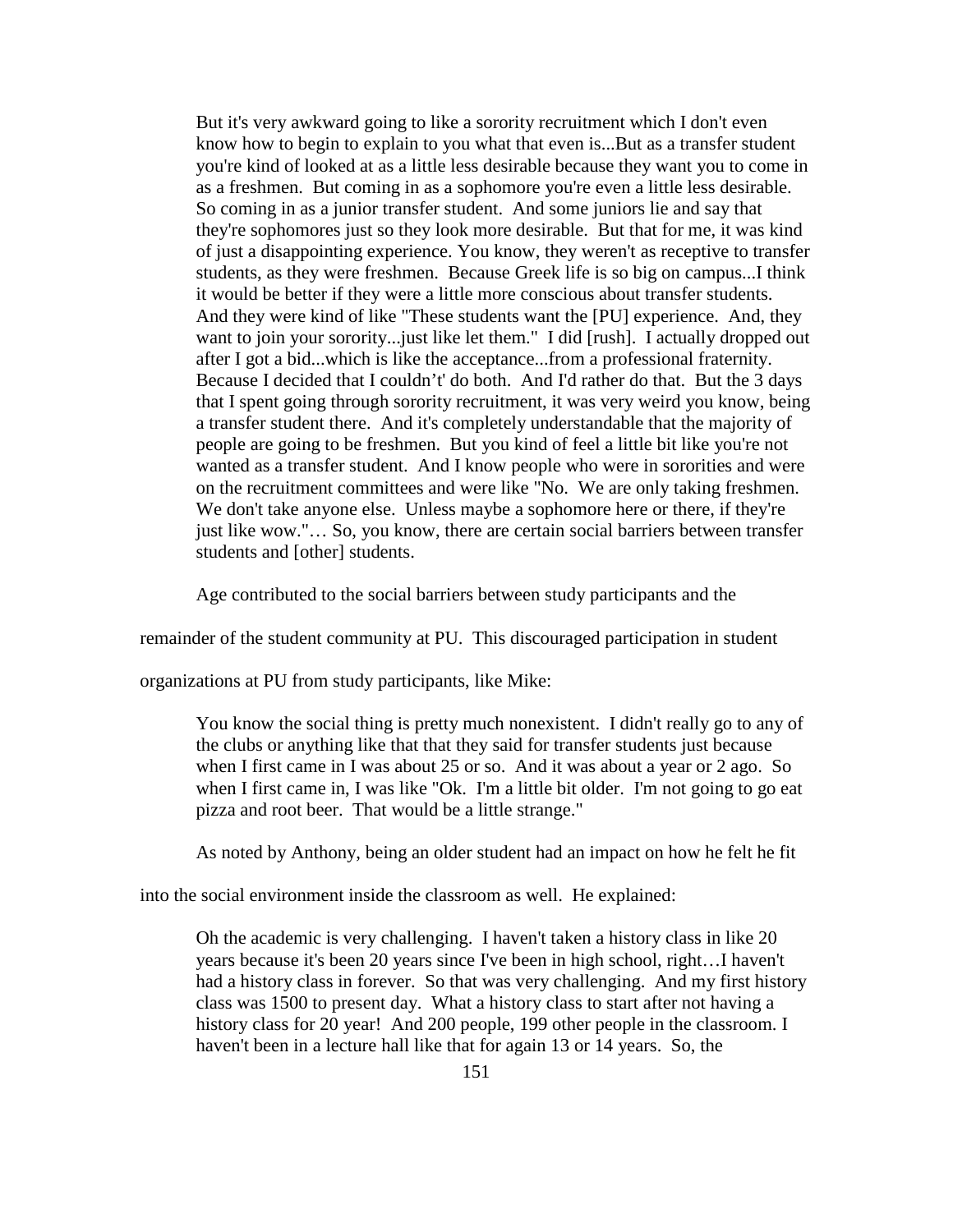environment of all these people in the classroom. Discussion groups...I don't think I've ever been in a discussion group… But I definitely felt, like I was in a new world and not really sure about how to go about doing everything.

Real or perceived differences in age between study participants and other students at Private University had an effect on how study participants took part in the social environment. These age differences were cited by study participants as contributing to the difficulty they experienced making friends when they transferred to PU. Also, study participants felt that their age excluded them from participating in certain aspects of the social environment, for example clubs or sororities, in the same way as other students. Study participants either saw themselves as older than other PU or felt that they were perceived by other PU students as being older and therefore ineligible for fullparticipation in the social organizations and activities of the institution.

# **Entering established social networks at Private University was challenging**

Study participants indicated that it was challenging for them to enter the established social networks when they transferred to Private University. They describe making friends as being difficult at PU because their classmates had already made friendships and were no longer in the initial stages of making friends at the institution. Because social networks had been established by students who began their postsecondary career at PU study participants found it challenging to enter the social environment.

This theme was significant in that it represented challenge faced by many study participants throughout the process of transferring from community colleges to Private University. Study participants found it difficult to become members of the social networks that had been established by students at Private University while the study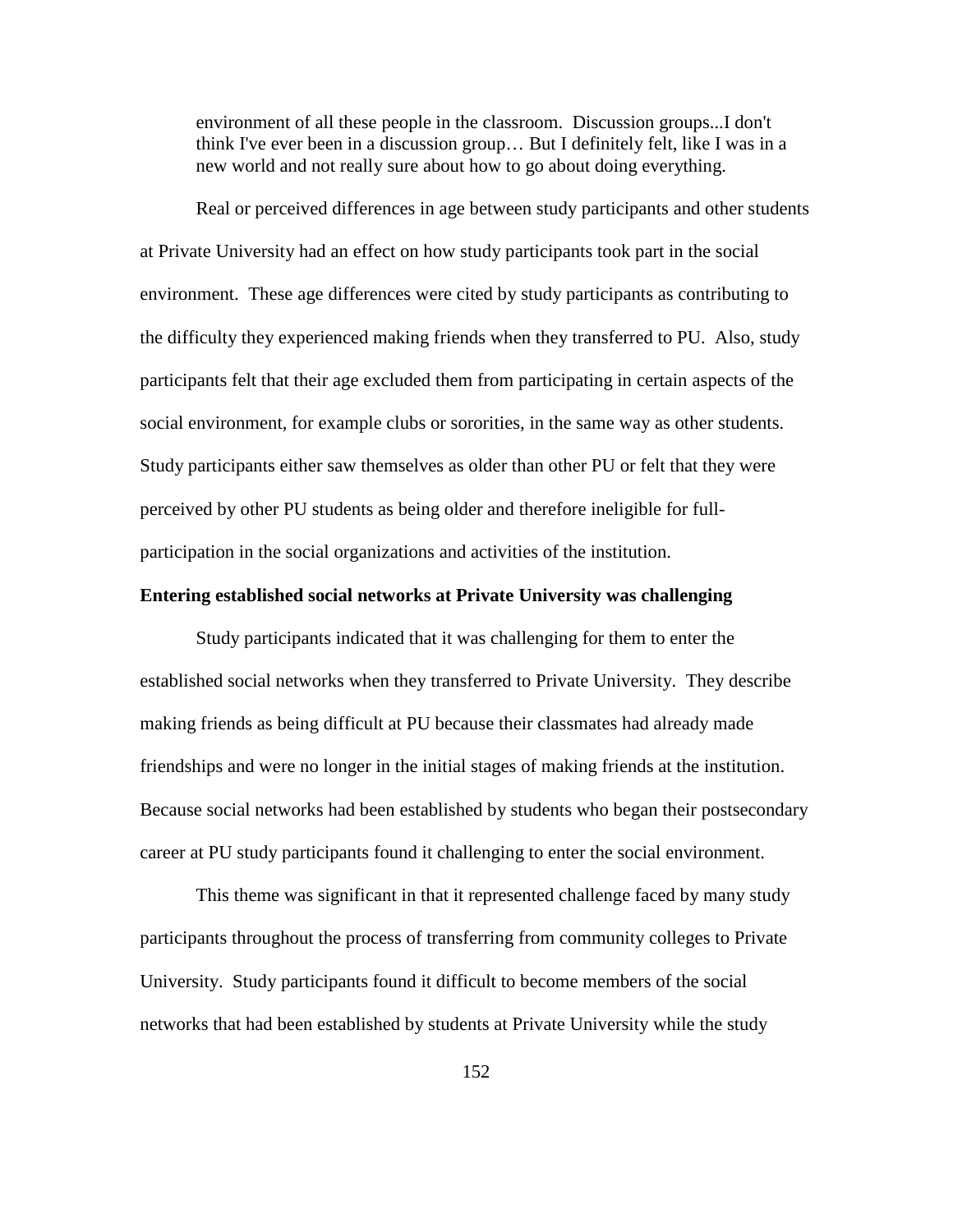participants were at their respective community colleges. This increased level of difficulty of accessing the Private University social environment influenced how study participants made friends and perceived their experience at PU in general.

Making friends was important for study participants to do when they arrived at PU. As Joe explained, arriving at PU meant that study participants needed to reestablish their social network:

When I first came I didn't know anybody actually. Because [my community college] was in [another state]. So most of my friends that went to [my community college] transferred to [State University]. So yeah, so all of my high school friends they went to [State University]. So, yeah, I was the only one who decided to come to [PU].

In contrast, study participants, like Antoinette, found students at PU "to be more...

guarded, more to themselves. You know, more 'Let me get my stuff done before I help

you.'" This could be the result of Antoinette and other study participants attempting to

enter social networks at PU that had already been established by students who began their

postsecondary careers at the institution. James explained:

For transfer students, rather, it's a lot more difficult to meet new students. Because you come here as a junior and everyone has already established their group of friends. They've already established their group of friends who they have common interests in. And so people are comfortable in that. So they're not really looking for new friends. So when I come here as a junior, I'm looking for new friends. And yet the people at my level are not looking for new friends. And so it's like a very difficult transition in that sense. You have to really put yourself out there. And I tried, but I'm not very good at it. I'm good at starting from the beginning where everyone starts. And then building on those friendships. And so, what is it...Yeah, so I feel like I haven't succeeded well enough because I have yet to establish the same kind of relationships that I had [at community college].

Ross also experienced difficulty making friends when he first arrived at PU after

transferring from his community college in another region of the country.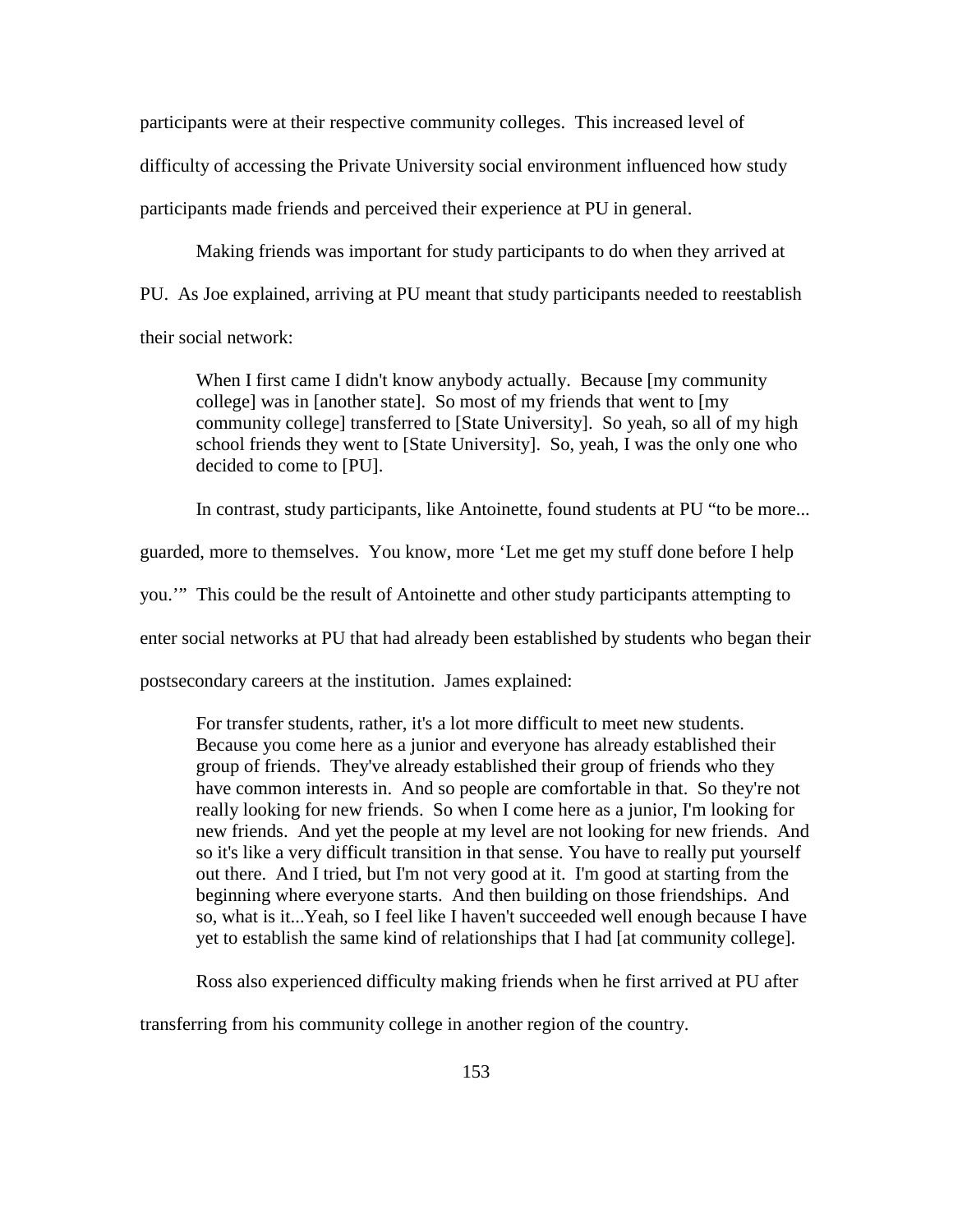I would say within my first month of going to [PU] and I'd see people talking to friends. Or I'd hear people…overhear people saying oh they're going to this event or party or this and that...And not only was I just new to the university experience in general, which was already concerning...But then I knew nobody. And I'd just...You know, I'd see the dorms and all this and I just had no idea what was going on. I didn't know anybody. And I'd say in the first 2 weeks I just felt really disillusioned. It was hard to even stay motivated with classes and everything. Because on top of it I was 3,000 miles away from home. So just right from the get go. Coming here. I felt more out of place than I expected to.

Iris also struggled with making friends at PU. She attributed this to having to try

to enter social networks that had already been established at the institution. She

explained:

Because it's like the social life it's really big here. And then like when I first got here, it's really hard to make friends. Because they all, like they already have their own group. So it's really hard to go into their group. You make some friends. But it's not like you always hang out with them. And then you have your own group of friends. It's not like that...So it's like I made some friends. They're really good friends. But it's not like we hang out with them all the time. It's like some days I hang out with this one. And then the next day I hang out with different friends. But they have their own group of friends who they always hang out with.

June described how her living situation at PU highlighted the social networks that

were already established. She explained how she experienced trying to enter the

established social networks in her residence hall at PU:

…The first semester I lived in...a dormitory...that is for the senior and junior building. Even though I live with other transfer students, the building itself is full of like third or fourth year, like juniors and seniors. So it was; all of us complained that it was hard to make friends there. Because we can hear the other freshmen buildings or like sophomore buildings, like how they are really cool and being chill to each other because all...they don't have any really friends here. Like everyone is in the same position. So like easy to have a conversation because everyone's trying to make friends. But in [my] building, they already have friends, they already have experience here. Like probably they don't need like feel the need to make conversation with others probably. So it was hard to make friends. Do you understand what I mean? Making friends. Yeah social [groups]…they are close.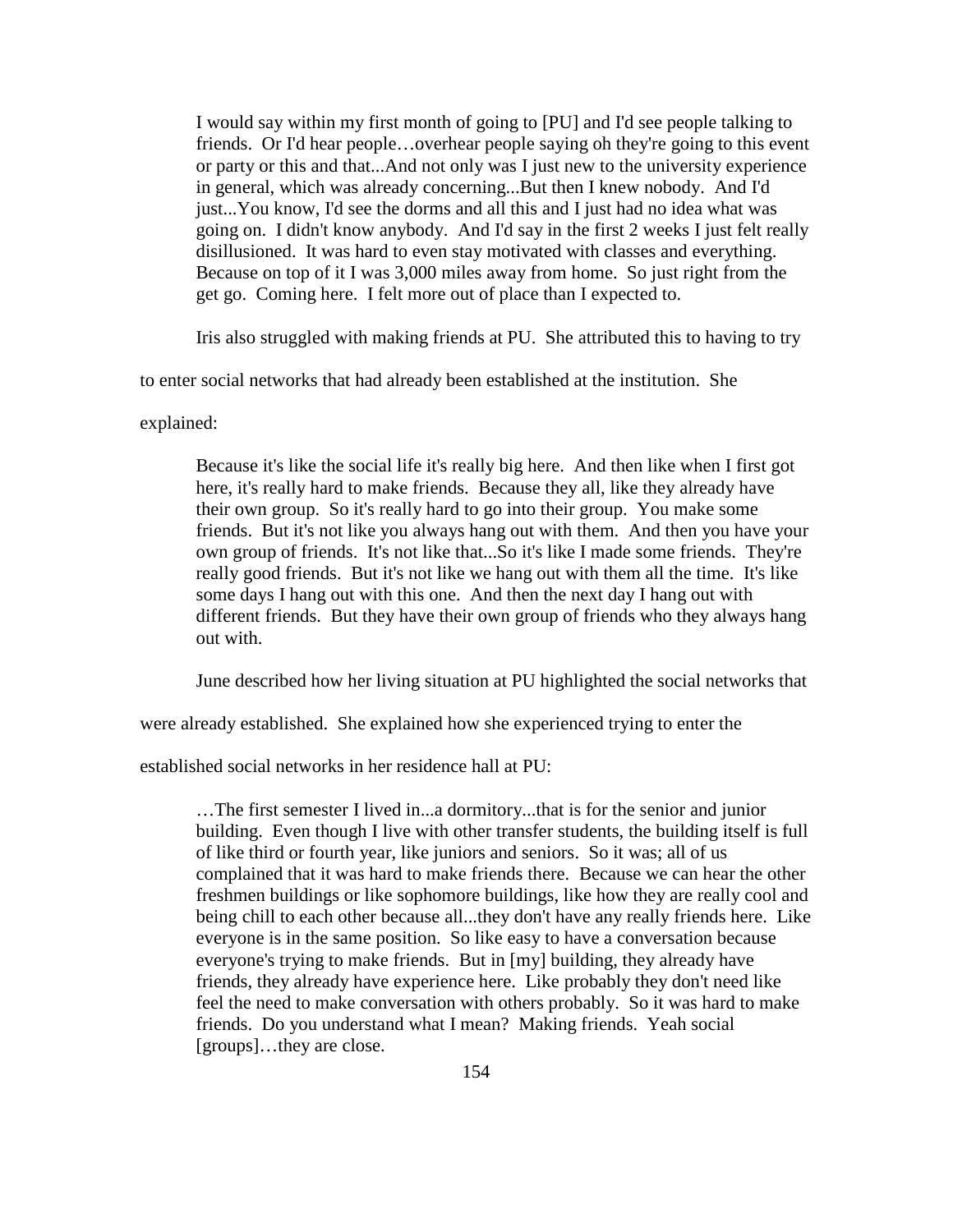Study participants noted the difficulty they faced trying to enter the social networks that had been established at Private University prior to their transferring from their respective community colleges. These social networks were apparent to study participants in various aspects of the social environment at Private University including the residence halls. Study participants cited the challenge of entering PU's established social networks as a barrier to their immediate full participation in the institution's social environment.

## **Conclusion to Research Question 3**

The themes answering Research Question 3 illustrated both similarities and differences between the social experiences of study participants at Private University as compared to their respective community colleges. There was an academic aspect to the social experiences of study participants at both institution types. And the location of study participants' housing at both institution types influenced how they participated in the social environment of the institution. An important difference between the social experiences of study participants at each institution type was where they perceived their primary social environment; external to the community college versus internal to Private University. Finally, age and entering established social networks presented study participants with challenges in the Private University social environment. All five themes that answer Research Question 3 provided valuable insight into how study participants' described and understood their social experiences transferring from community colleges to Private University. These themes showed how study participants' navigation of the social environment changed as they moved through the transfer process.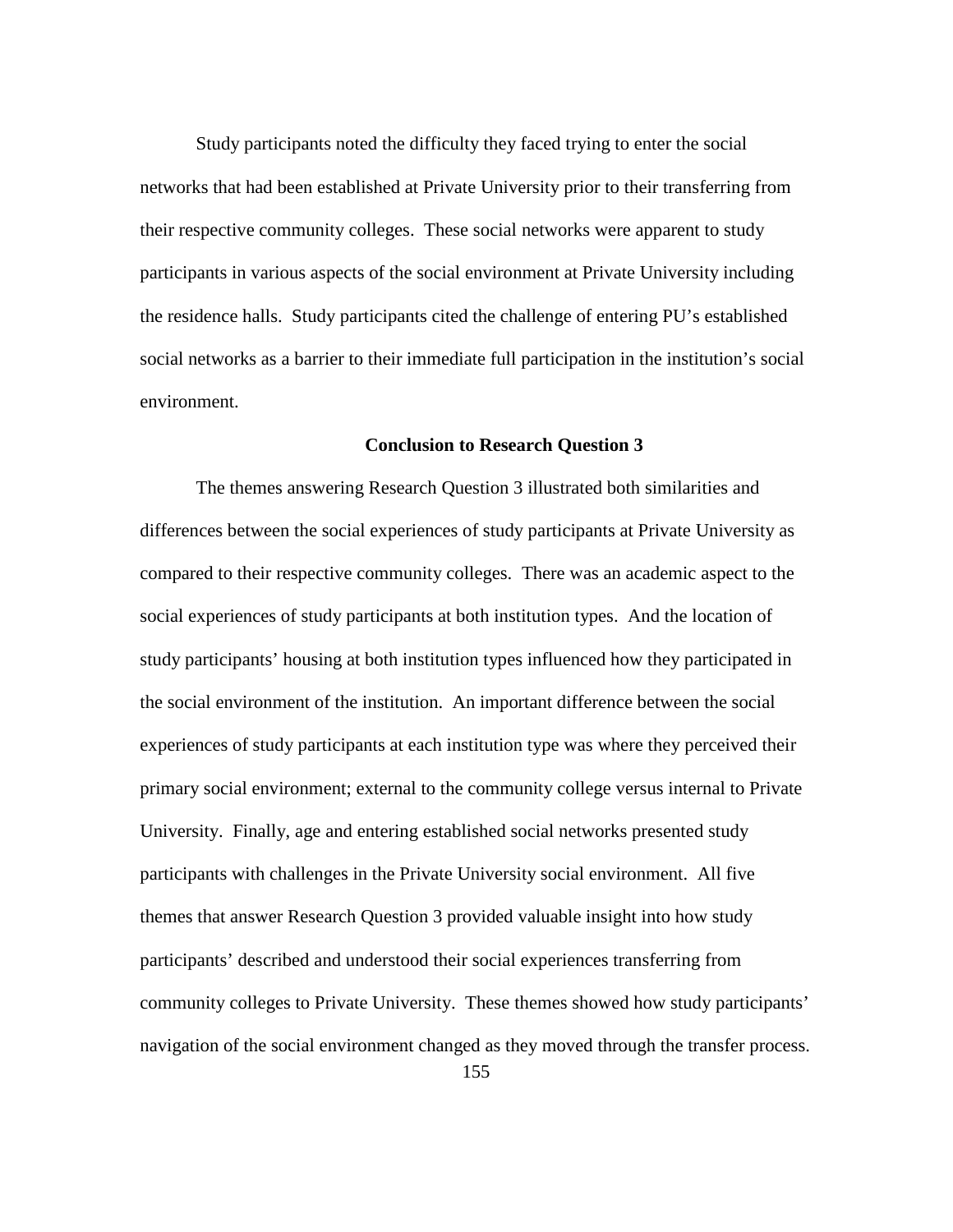Their participation in the social environment at the private university differed from their participation in the social environment at the private university.

# **Summary**

In this chapter, the results of the interviews with study participants were outlined. Themes answering the three research questions were defined, described, and supported using rich and thick quotations from study participants. The themes represented both similarities and differences between the overall experiences as well as specific academic and social experiences during the transfer process from community colleges to Private University. These similarities and differences occurred at both the student level and institutional level. Analysis and interpretation of the findings are included in the discussion in the next and final chapter.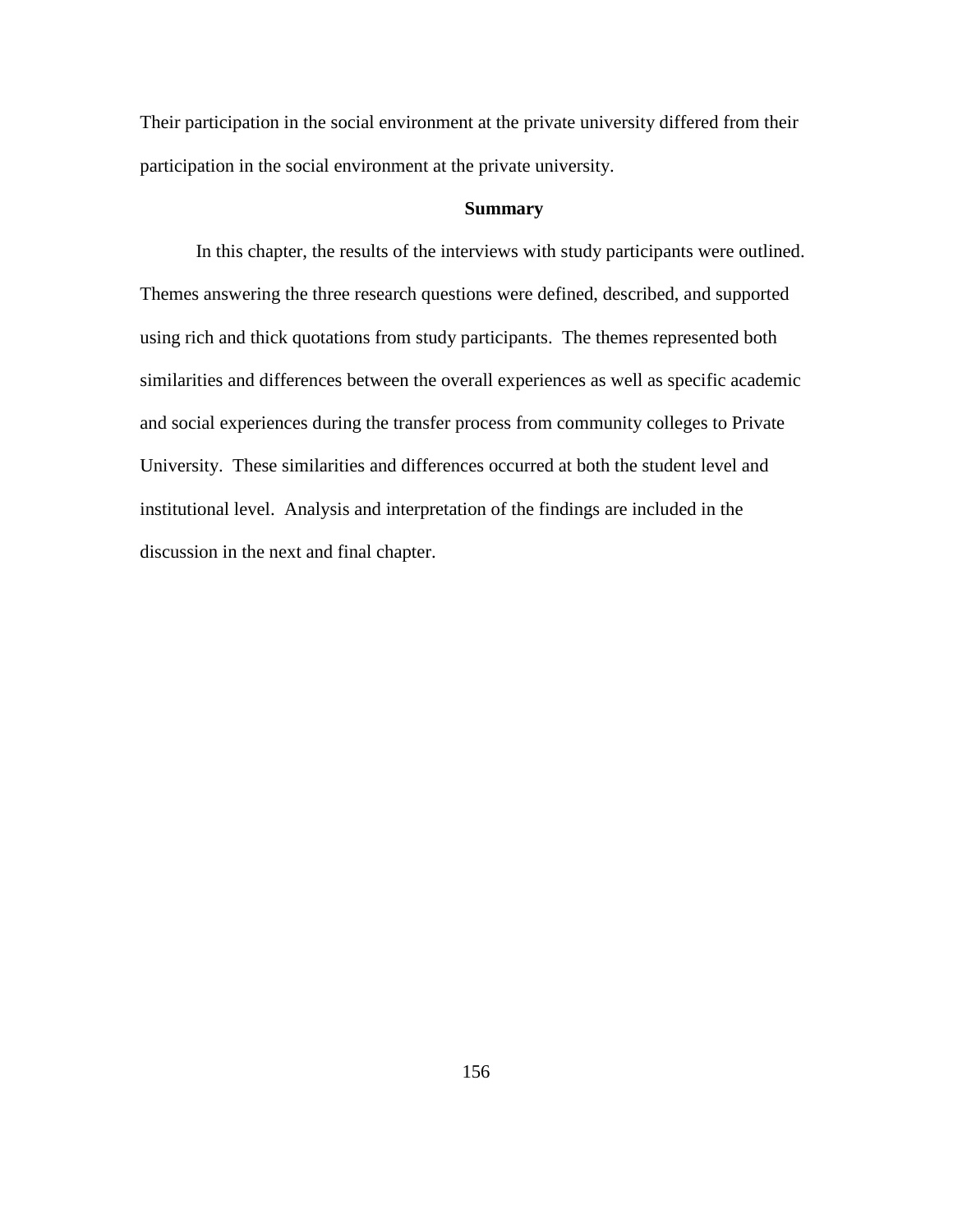#### CHAPTER FIVE: DISCUSSION

#### **Overview**

In the previous chapter the results of the 20 semi-structured interviews were presented in the form of 13 themes answering the three research questions for the study. These themes were developed through an analysis by the researcher of codes and code categories that appeared throughout the data. In qualitative inquiry the researcher serves as the instrument through which data is analyzed (Maxwell, 2013; Merriam, 2009). Themes in the current study were developed through an interpretive process undertaken by the researcher. The iterative analysis of the data by the researcher revealed the emergent themes answering each of the three research questions. This chapter provides an introduction reviewing the themes identified in the previous chapter, existing literature relevant to the research topic, and theories contributing to the study's conceptual framework. The findings of the study are discussed in relation to previous research and in the context of the conceptual framework. Implications of the findings for transfer students are offered along with recommendations for higher education policymakers, practitioners, and researchers. The chapter ends with concluding thoughts regarding the entire document.

### **Introduction**

The themes answering the first research question provided evidence of how study participants broadly described and understood their experiences during the transfer process in terms of efficiency and a sense of agency as they moved through the transfer process. These students also saw their experiences as being influenced by other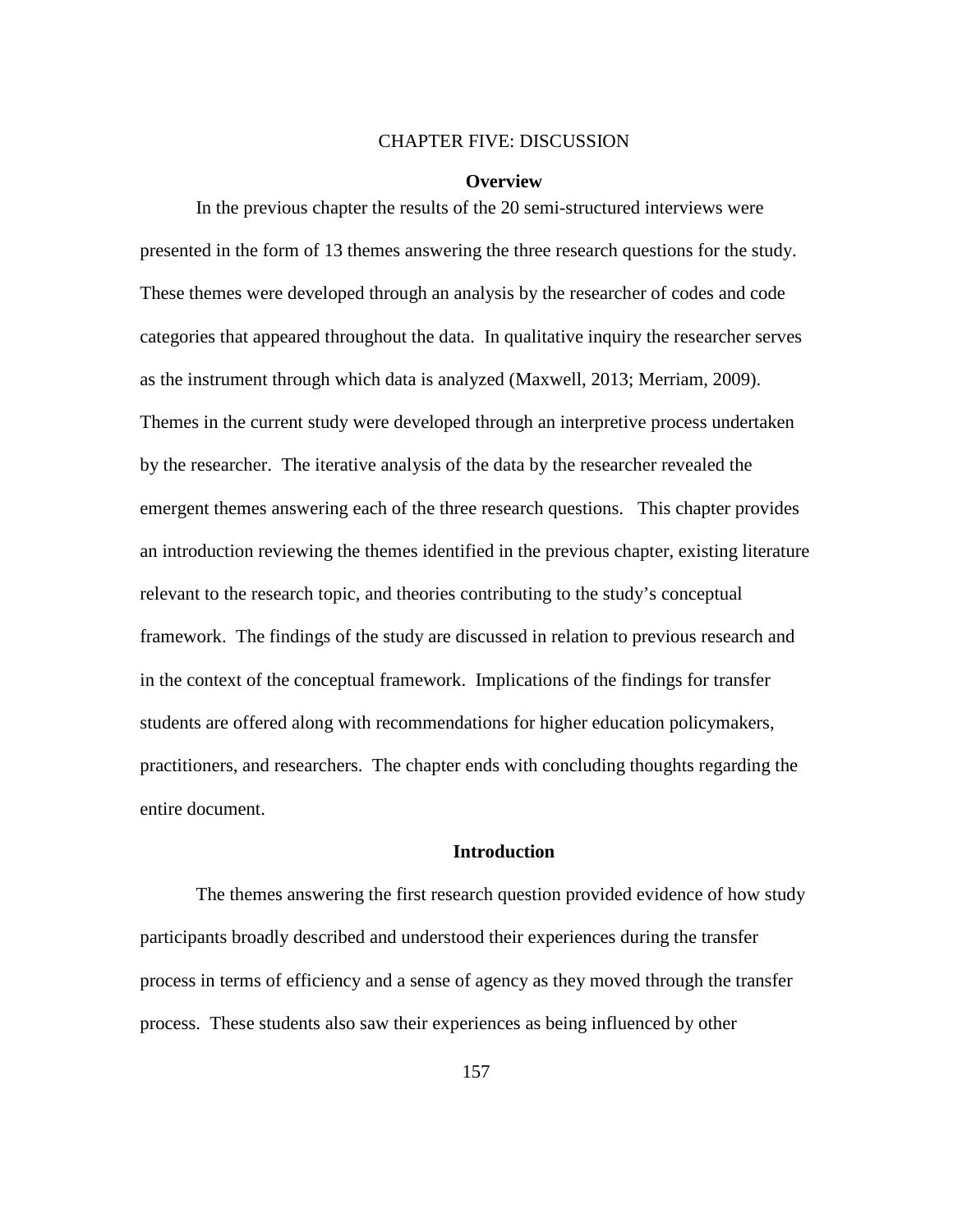individuals such as faculty, non-faculty advisors, family members, and friends. Study participants were also aware of the perception of others of the institutions they attended. The themes answering the second research question highlighted similarities and differences between the academic experiences of these students at the community college versus the private university, specifically in terms of the primacy of teaching and learning, level of academic rigor at the institution as well as the influence of career ambitions on the transfer experience and practical nature of hallmark academic experiences throughout the transfer process. And the themes answering the third research question addressed the social experiences of these students at both institutions, particularly related to the academic nature of social experiences, the role of housing, the primary locus of the social experience in relation to the institution, the influence of age on study participants' perception of the social environment, and challenges of entering established social networks at the private university.

The literature regarding students who transfer from community and technical colleges to four-year institutions can be organized into a handful of categories including institutional factors, student characteristics and educational attainment. The literature shows that institutional factors such as transfer student enrollment levels, articulation and transfer agreements, and explicit and implicit structural, cultural, and environmental conditions play a role in the experiences of students transferring from community and technical colleges to four-year institutions (Dowd et al., 2008; Cheslock, 2005; Morphew et al., 2001; Tobolowsky & Cox, 2012; Shaw & London, 2001). Prior research also shows that student characteristics such as socioeconomic status, race, degree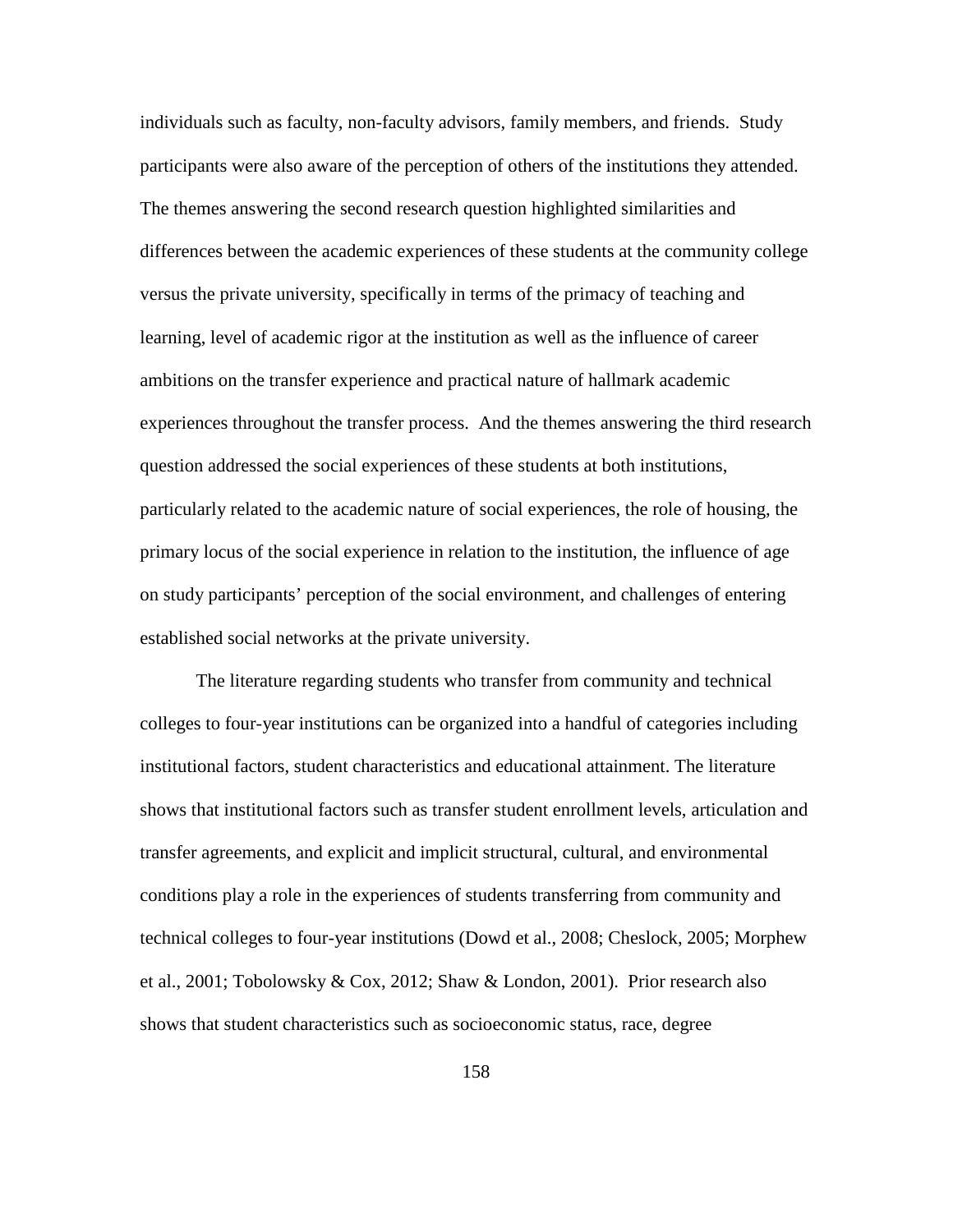expectations, as well as educational and career aspirations comprise a critical component of the experience of these students (Dowd et al., 2008; Dowd & Melguizo, 2008; Wang, 2010; Wawrzynski & Pizzolato, 2006). The literature regarding students who transfer from community and technical colleges to four-year institutions also highlights educational attainment as an important aspect to understand about these students' experiences. But the categories of literature most salient to the results of the current study were the institutional factors and the student characteristics.

The theories undergirding the current study were those of involvement (Astin, 1984/1999), integration (Tinto, 1993), and engagement (Kuh, 2001; Kuh et al., 2005). Each of these theories on their own did not provide a sufficient lens through which to interpret the experiences of students transferring from community and technical colleges to private research universities. These theories comprise institutional and student aspects and have mostly been applied to traditional student populations. As a time on task theory, involvement (Astin, 1984/1999) compares the amount of energy expended by a student in educationally purposeful activities with the amount that a student gets out of their college education both academically and socially. As a theory regarding why students voluntarily depart from an institution, integration (Tinto, 1993) on its own was not a sufficient theory to use in the current analysis. Finally, engagement (Kuh, 2001) is a theory applied to institutions to help them understand what can be done to encourage students' participation in educationally purposeful activities.

### **Findings**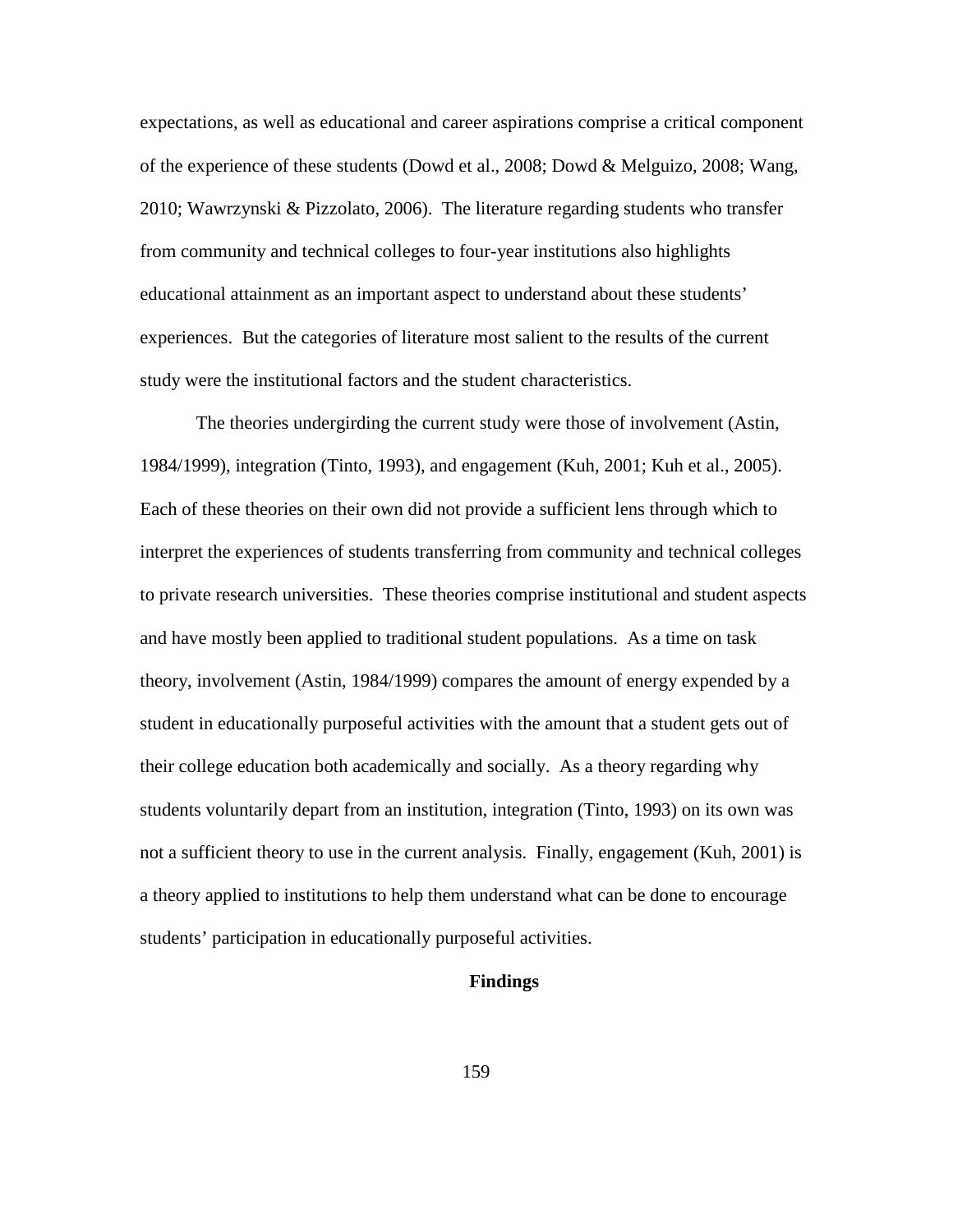A review of the themes for the current study reveal important findings regarding the experiences of students who transfer from community and technical colleges to private universities. These findings can be organized into two strands, or broad categories, which examine the results of the study through the lens of the conceptual framework. The first strand of findings includes three threads related to the institutions' role in engaging students both academically and socially discovered as students travelled between institutions throughout the transfer process. The threads in the institutional strand of findings are: engagement follows the institutional mission; the community college system is not designed to support students transferring to private universities; and at private universities freshmen status matters. The second strand of findings includes three threads related to aspects of the students' experiences that demonstrate how the act of transferring changes students, especially in regard to how they engage in the academic and social environments of the institutions they attend. The threads in the student strand of findings are: students exhibit self-awareness throughout the process; there is a layering of academically and socially engaging behaviors into a fluid and interconnected construct throughout the transfer process; and students adapt their expectation of engagement to match the environment of the institution. Both the institutional and student strands of findings are discussed in relation to the conceptual framework and existing literature for this study in the following sections.

## **Institutional Strand**

#### **Engagement Follows the Mission**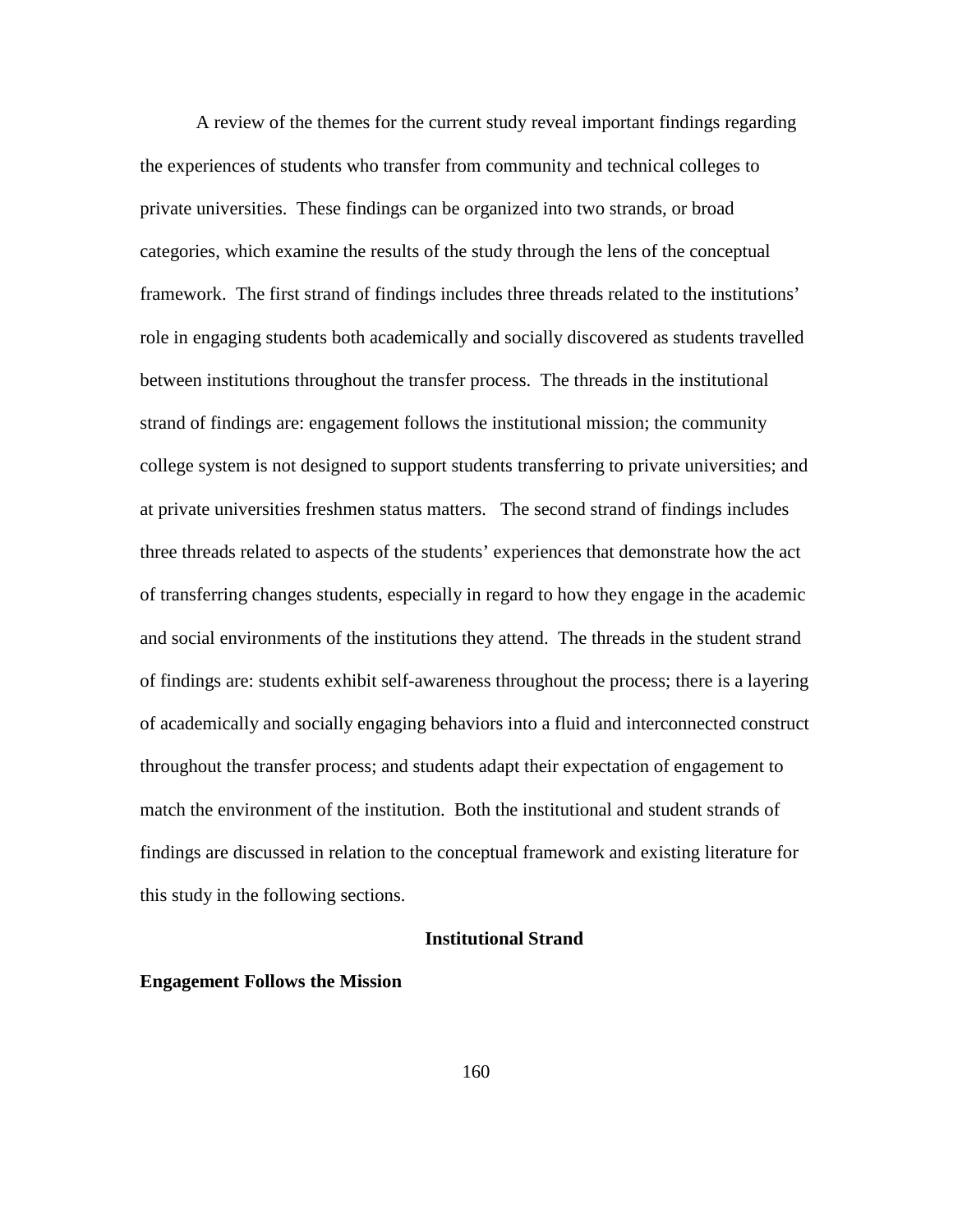The mission statements and goals of community and technical colleges differ from those of private research universities. Community and technical colleges seek to prepare students to either enter the workforce or to transfer to other institutions for further study. The curriculum at these institutions emphasizes general education and vocational training. These institutions are commuter rather than residential campuses. Private research universities also prepare students for the working world but emphasize a liberal arts curriculum and development of the "whole student" both inside and outside the classroom. These institutions value the creation of knowledge through the prioritization of faculty research and the awarding of advanced degrees. There is often a residential aspect to these institutions. The findings of the current study demonstrate how differences in the institutional missions of community and technical colleges versus private research universities influences how students engage academically and socially with the institution.

At the community college conducting research was not a priority for faculty members making it easier for study participants to gain instructional support. Study participants felt that professors at the community college prioritized teaching and were willing to help students inside and outside of class. The mission of the community college was not to create new knowledge, so study participants benefited from increased engagement with community college faculty members. But at the community college study participants described their social engagement with the institution as limited by the institutional mission. Because their community colleges were not residential campuses, study participants stated that their primary social environment was outside of the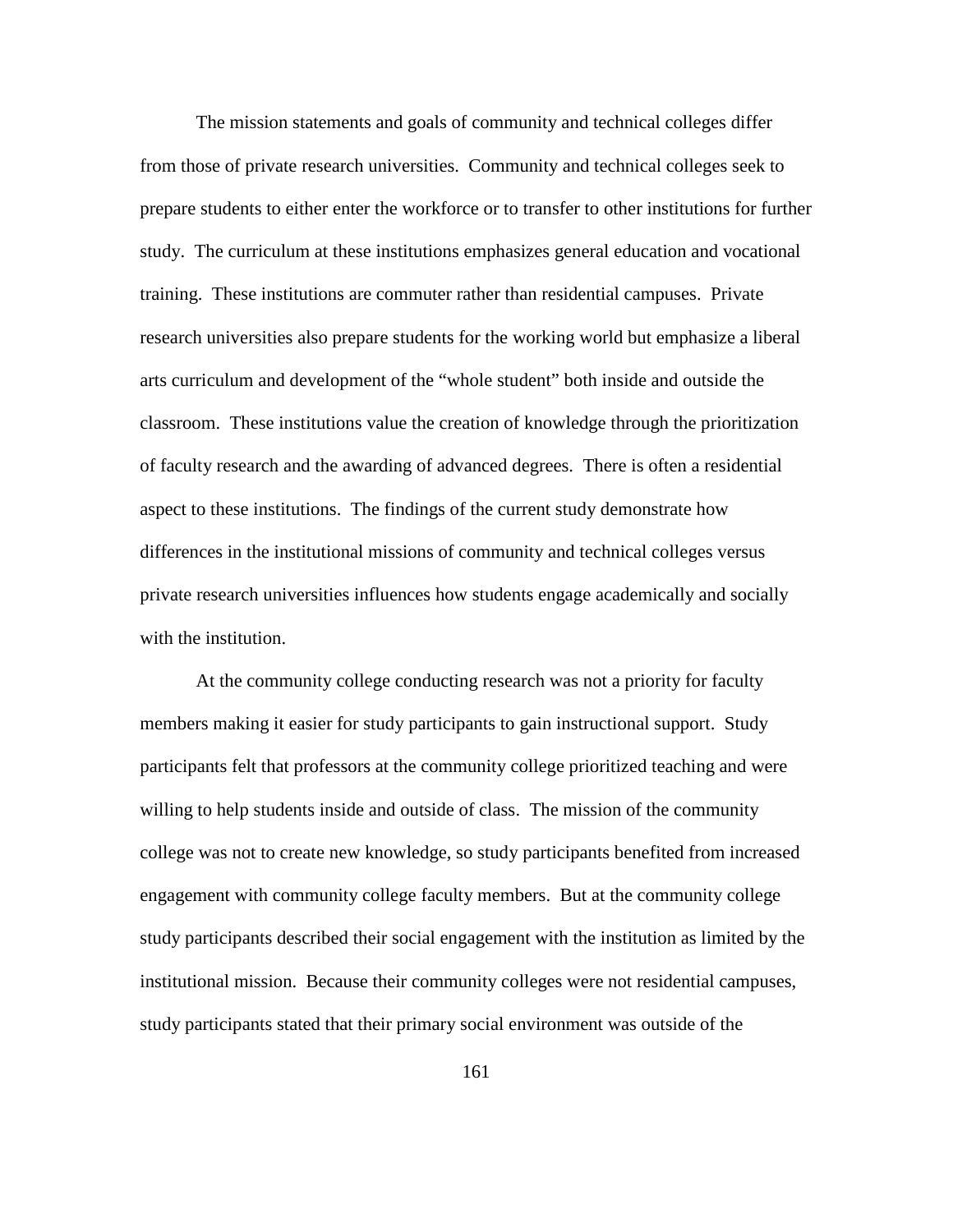institution. Many study participants attended community colleges in the community where they attended high school or where their families were living, so the bulk of their social experiences occurred outside of the institution. Those study participants who noted particularly engaging experiences at their respective community colleges had social experiences that were in some way related to their academic experiences. These types of experiences provided study participants with some social interaction at the community college, but that social interaction was bounded by the students' academic interests. In this way the community college's mission as a non-residential institution designed primarily for workforce rather than student development limited study participants' social engagement with the institution.

By contrast, study participants described their social engagement at the private university with more depth and nuance. Study participants stated that their engagement at the private university was primarily within the institution. This shift was in line with the private research university's institutional mission valuing residential learning communities and formal involvement opportunities. Although there remained an academic aspect to study participant's formal social experiences at the private university, study participants described more informal opportunities for social engagement at the private university that were unrelated to the academic environment. Social interactions with roommates and friends on-campus yet outside of the classroom were added to study participants' engagement at the private university. But study participants' academic engagement with the private research university was limited by the institution's mission to create new knowledge. Faculty members at the private university were seen by study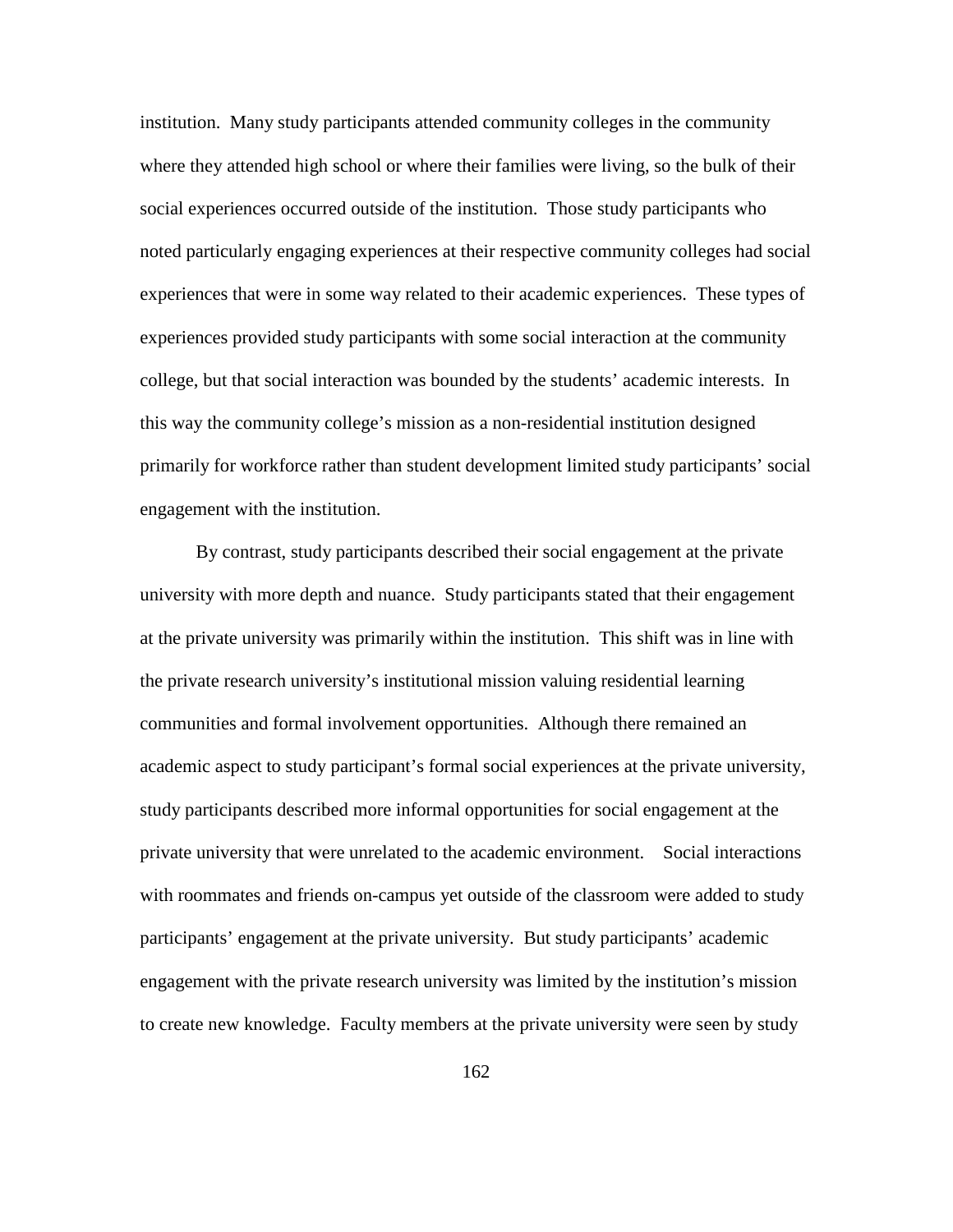participants as more focused on research than on providing students with academic and social support. And non-faculty advisors provided study participants with mixed levels of support to overcome the challenges posed by articulating credits and navigating the curriculum at the private university.

## **System Not Designed for Them**

The findings of this study showed that the community and technical college system is not designed to support students who want to transfer to private research universities. Study participants noted classes taken at the community college did not match with courses offered at the private university. Articulation of credits, or lack thereof, was cited by study participants as a hindrance to their speedy completion of degree requirements and a threat to their academic engagement at the private university. Advising services at the community college and the private university were cited by study participants as compounding the challenge of articulating credits between the two institutions.

There were some faculty members and non-faculty advisors at the community college who were particularly helpful during the transfer process. These individuals took special interest in the success of study participants in transferring to another institution, which enhanced the students' engagement with the community college and encouraged their engagement at the private university. But other individuals within the community college had a more negative influence on study participants' engagement during the transfer process. Lack of information about the private university was cited as the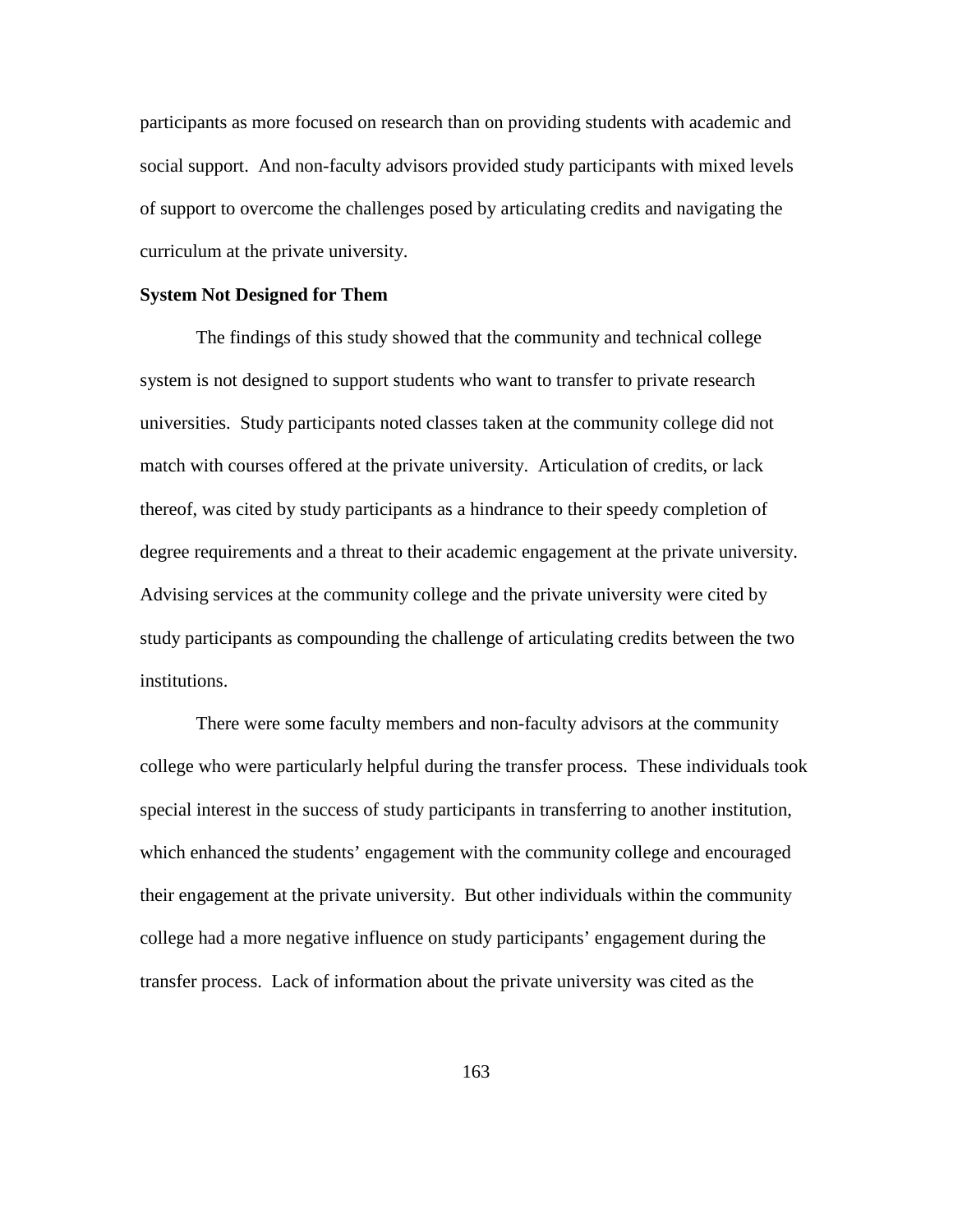primary reason that these individuals within the community or technical college presented challenges to study participants.

The community and technical college system is designed to feed the local workforce and to prepare students to transfer to four-year institutions which are usually part of the local public higher education system. Faculty members and non-faculty advisors at the community and technical college are not trained to support students who want to transfer to institutions outside of the system, particularly private research universities. This structural reality makes it challenging for students at community colleges who want to transfer to private research universities to get the support they need.

# **Freshmen Status Matters**

Upon transferring to the private university, feeling like freshmen without actually being freshmen was a sentiment expressed by study participants. They described various social experiences which demonstrated the importance that private universities attribute to freshmen. Study participants described housing and student organizations as ways in which the private university encouraged students' participation in the institution's social environment. Their non-freshmen status limited how study participants were able to benefit from these experiences.

Unlike freshmen, study participants were not required to live on-campus at the private university. Those who did live on-campus were housed in buildings not central to the campus or in single rooms without roommates, increasing their feelings of isolation from the campus community. Because they were not required to live on-campus during their first year, like freshmen at the private university, study participants who lived off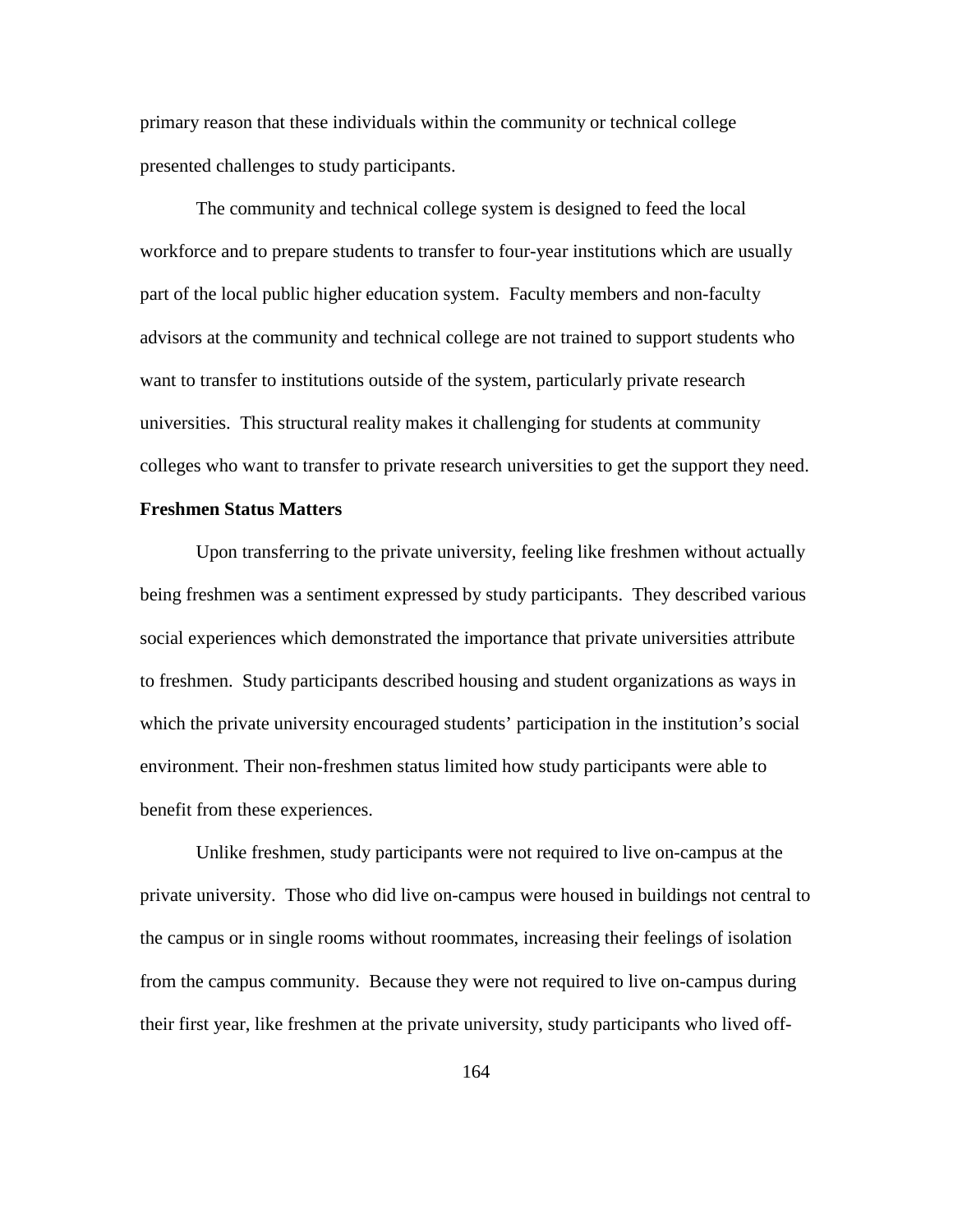campus felt disconnected from the institution's community. If they had been required to live on-campus and to have roommates, like freshmen, study participants may be been able to more easily access the social environment of the institution.

It is evident from the findings of this study that students who transfer from community and technical colleges to private universities want to feel membership in the institutions they experience during the transfer process. Student organizations, particularly those with academic or professional orientations, were viewed by study participants as encouraging to their membership in the private university's community. But joining other social groups at the private university as a non-freshman proved challenging for study participants. Social sororities were virtually inaccessible to study participants. These organizations stated that they only wanted to recruit freshmen. Study participants also had difficulty entering established social networks of non-transfer students on campus.

#### **Student Strand**

## **Self-Awareness**

An important thread to the student strand of findings in this study is that students exhibit self-awareness throughout the process of transferring from community colleges to a private university. This self-awareness is demonstrated by their ability to reflect on their experiences and recall specific examples of how they were affected by the transfer process. Study participants were aware of not only how they perceived the institutions they attended but also of how others perceived them within these institutions.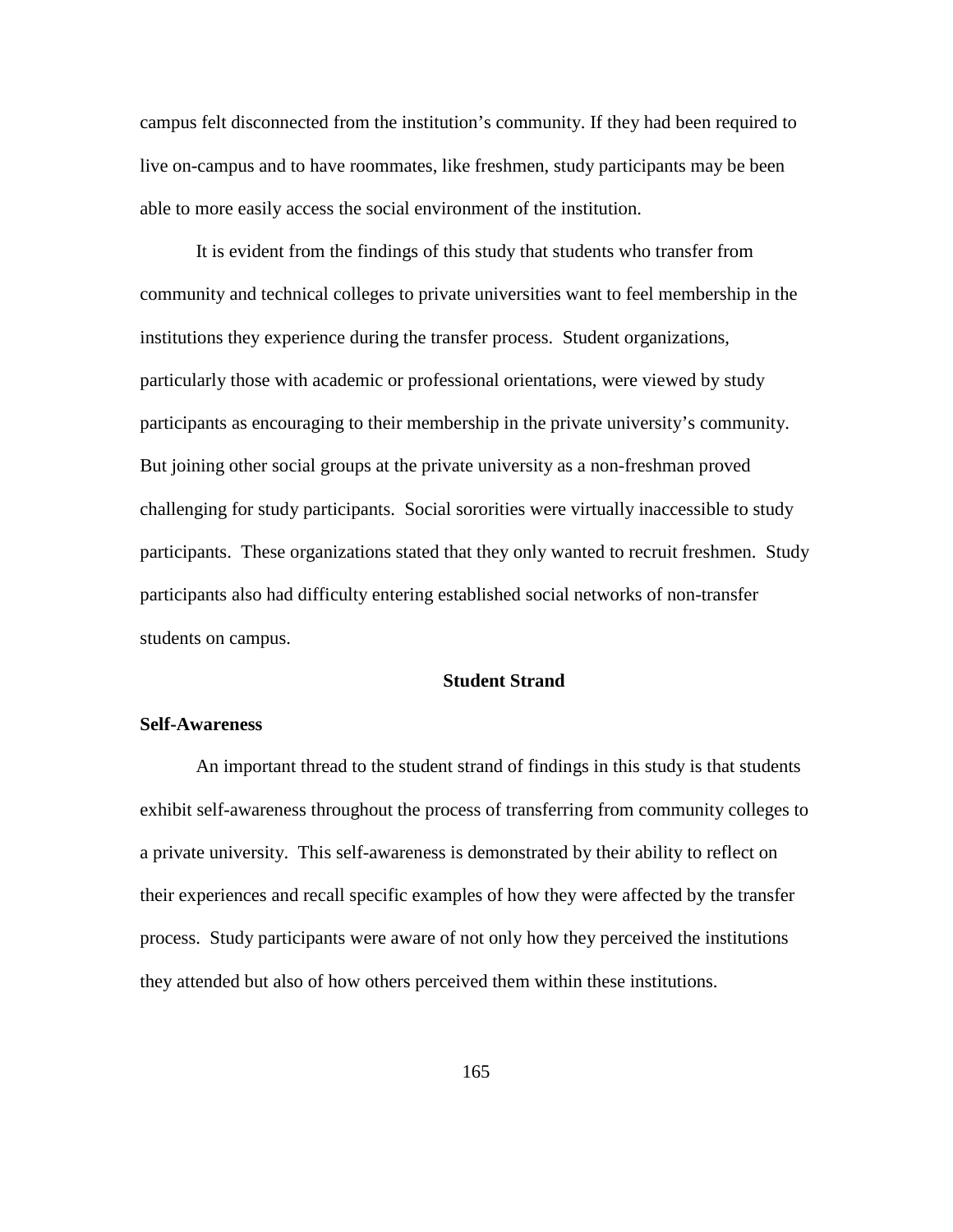Study participants' self-perception was evidenced by the way that age, career ambitions, and agency contributed to their experiences. Upon transferring to the private university study participants' self-awareness of their age in comparison to that of other undergraduate students at the institution influenced how they participated in the institution's social environment. The career ambitions that contributed to study participants' academic and social experiences at both the community college and the private university are examples of how study participants self-awareness of their strengths and weaknesses inspired their long-term professional goals. And the sense of agency that study participants exhibited throughout the transfer process illustrated that study participants had the self-awareness to understand the responsibility they had for their success in transitioning from the community college to the private university.

The self-awareness exhibited by study participants throughout the transfer process also manifested in their understanding of how they were perceived by others. By describing both their respective community colleges and the private university in terms that emphasized the prestige of the institutions, study participants demonstrated their awareness of how others viewed them and their institutions. Prestige is a perception of individuals about the status of a person or an institution. Whether the prestige described by study participants was real or perceived, the use of language highlighting prestige illustrated that study participants understood the importance of individuals' perception of status in the hierarchical postsecondary education.

### **Layering of Engagement**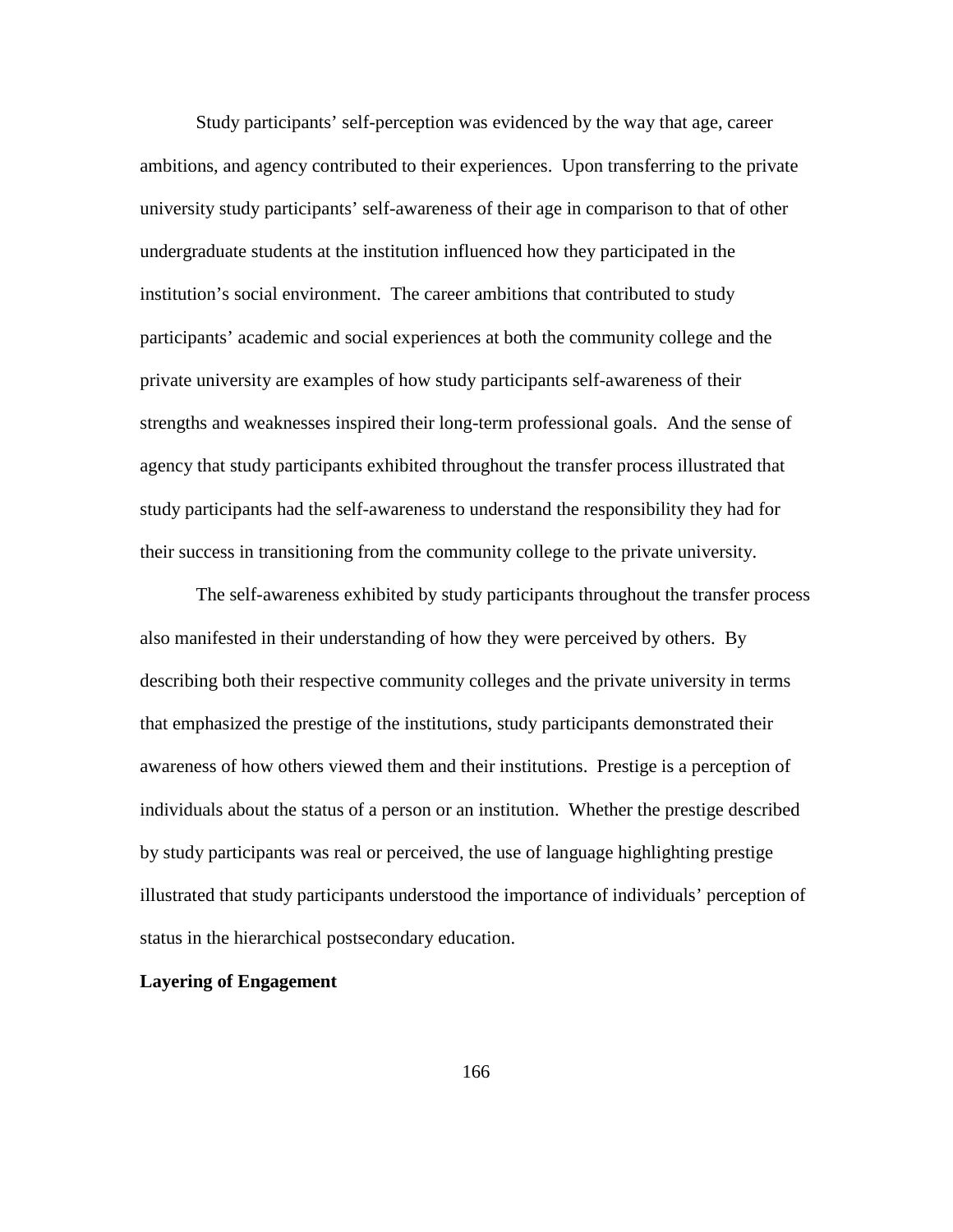The findings of this study also demonstrate that students experience a layering of engaging experiences as they move through the transfer process. Engagement at the community college looks different than engagement at the private university. As the students progressed through the transfer experience their engagement increasingly enhanced or augmented their academic experience. And, as they move through the process of transferring from the community college to the private university, students' engagement becomes deeper and more nuanced.

At the community college study participants described minimal engagement with the academic and social environment outside of the classroom or interactions related to their academic experience. Study participants stated that their primary social environment was outside of the institution. Because study participants attended community colleges in the area where they attended high school or where their families were living, most of their social experiences occurred outside of the institution. Those study participants who noted particularly engaging experiences at their respective community colleges had social experiences that were in some way related to their academic experiences. Some study participants described social interactions they had with classmates or professors related to coursework. But study participants' engagement at the community college was rather limited, with most of their social experiences occurring outside of the institution or related to their academic experience. At the private university study participants described engagement with the academic and social environment in formal and informal ways that were both related to and separate from their experiences in the classroom. Study participants stated that their engagement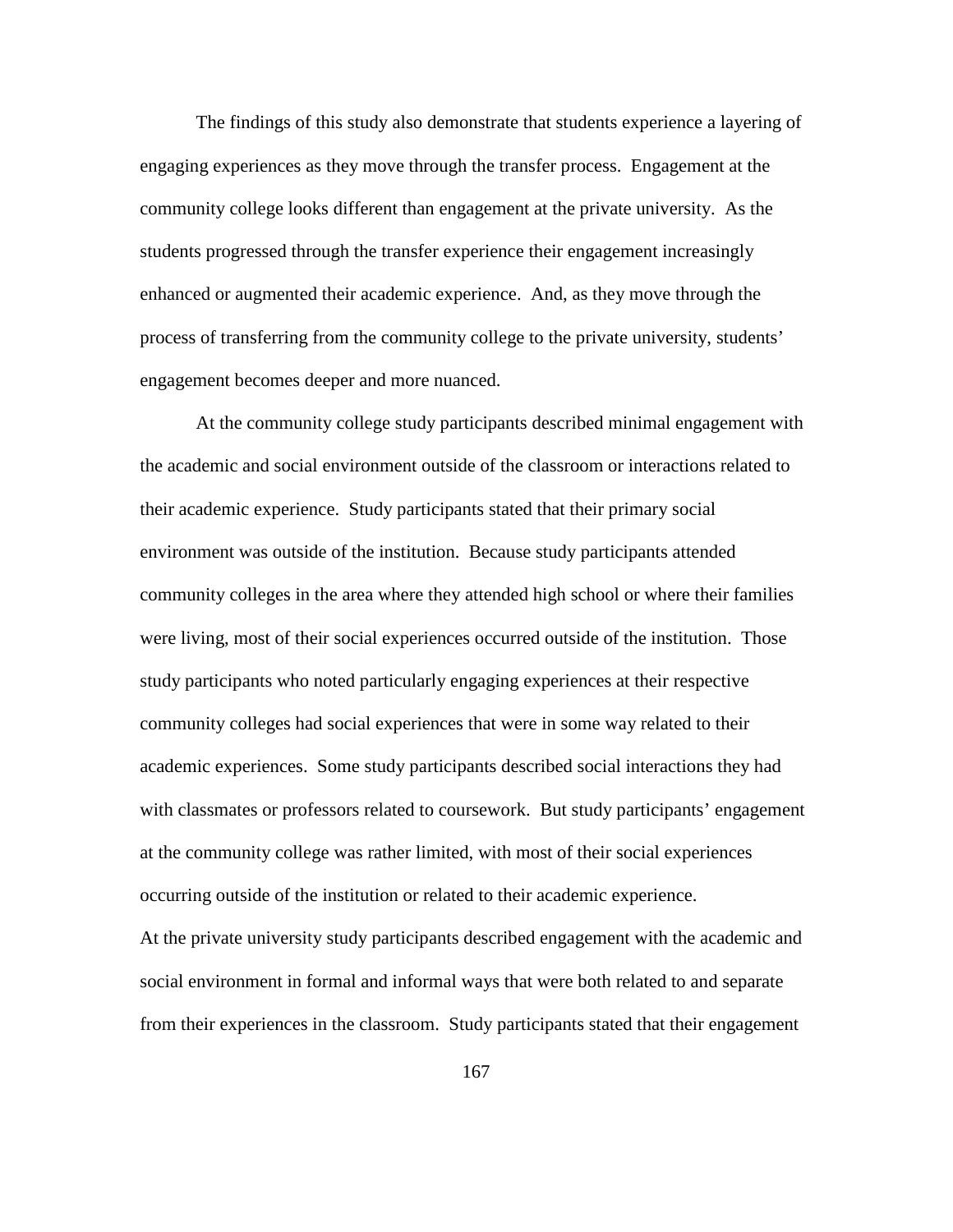at the private university was primarily within the institution. This marked a shift from what they experienced at the community college, a shift resulting from study participants living on-campus at the private university as compared to off-campus at their respective community colleges. At the private university study participants described "living" their academic and social experiences in different ways than they had at the community college. And study participants' engagement in the academic and social environment was further enhanced by their career and professional goals as evidenced by the importance that they attributed to involvement with professionally oriented student organizations and other opportunities for involvement at the private university. But, social interactions with roommates and friends on-campus yet outside of the classroom were added to study participants' engagement at the private university.

Students layer more and more engaging experiences during the process of transferring from the community college to the private university. While engagement at the community college may be more limited and tied to the students' academic experiences, at the private university students add more layers of social experiences, particularly those related to housing and student organizations. There is an intricate interconnection between the academic and social experiences of students who transfer from community colleges to a private university. This interconnection increases as students move through the transfer process from one institution to the other.

# **Students Adjust**

In the same way that students' engagement becomes more layered as they move through the transfer process they adjust their expectations of engagement to match the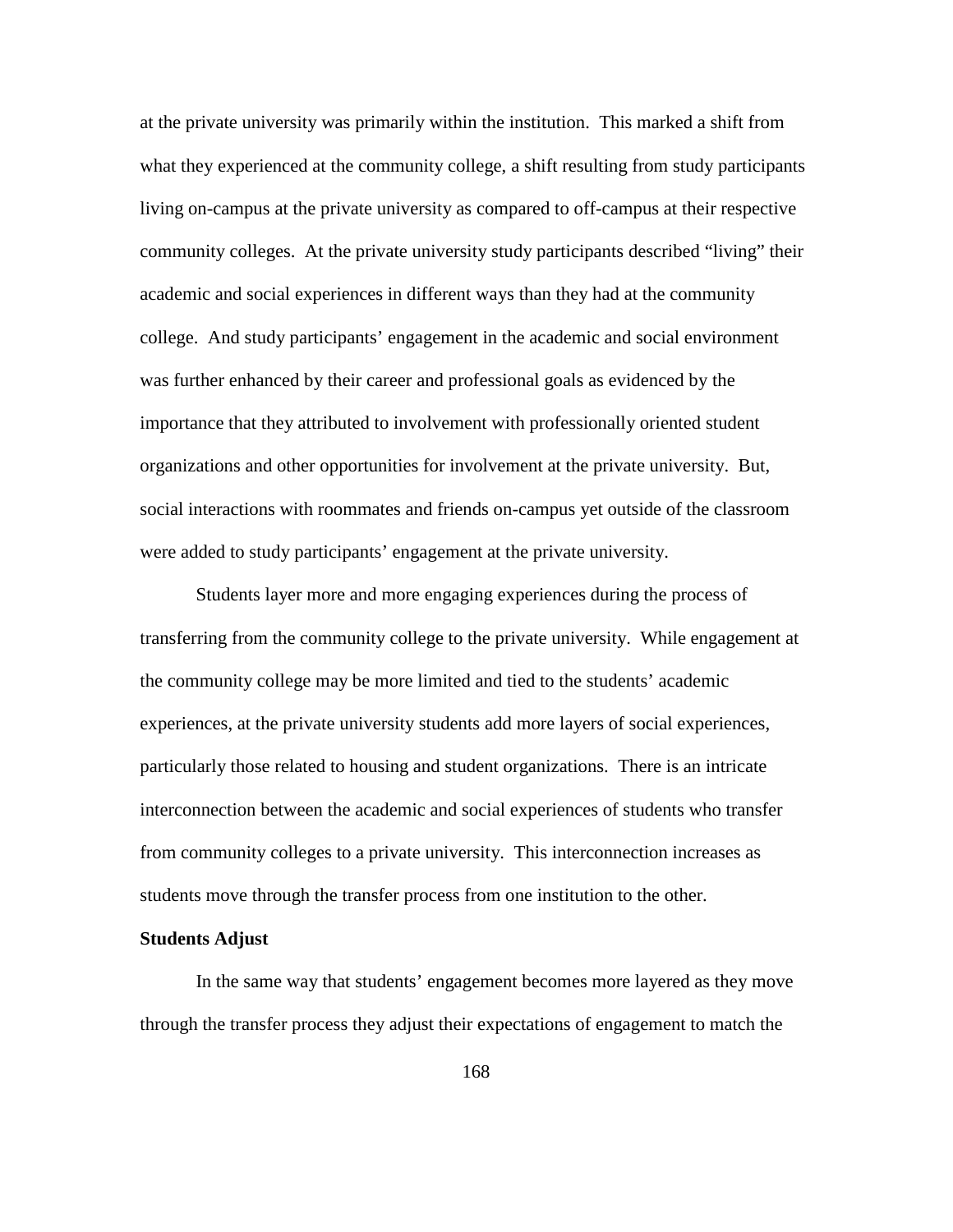academic and social environment of the institution. What academic and social engagement looks like at the community college is different than what it looks like at the private university. As these students move between the two institutions they adapt their own concepts of engagement to fit with the norms and values that each institution holds about academically and socially engaging activities.

When study participants attended the community college they engaged in the academic and social environment of that institution in ways consistent with the values and norms of that institution. Their primary social environment was outside of the institution, which was the norm at the community college. Study participants that had formal involvement experiences at the community college did so in ways that were connected to their academic experience. By taking part in these academically related social experiences at the community college study participants began to acculturate themselves to values and norms consistent with the private university. This preparation proved to be worthwhile once study participants transferred to the private university where academic rigor and formal involvement opportunities were valued. Study participants modified their expectation of what involvement in the academic and social environment of the institution was as they transferred from the community college to the private university. The study participants' expectation that their social experience would be separate from and outside of their academic experience at the community college shifted; the expectation became one that the academic and social experience were interconnected and within the private university.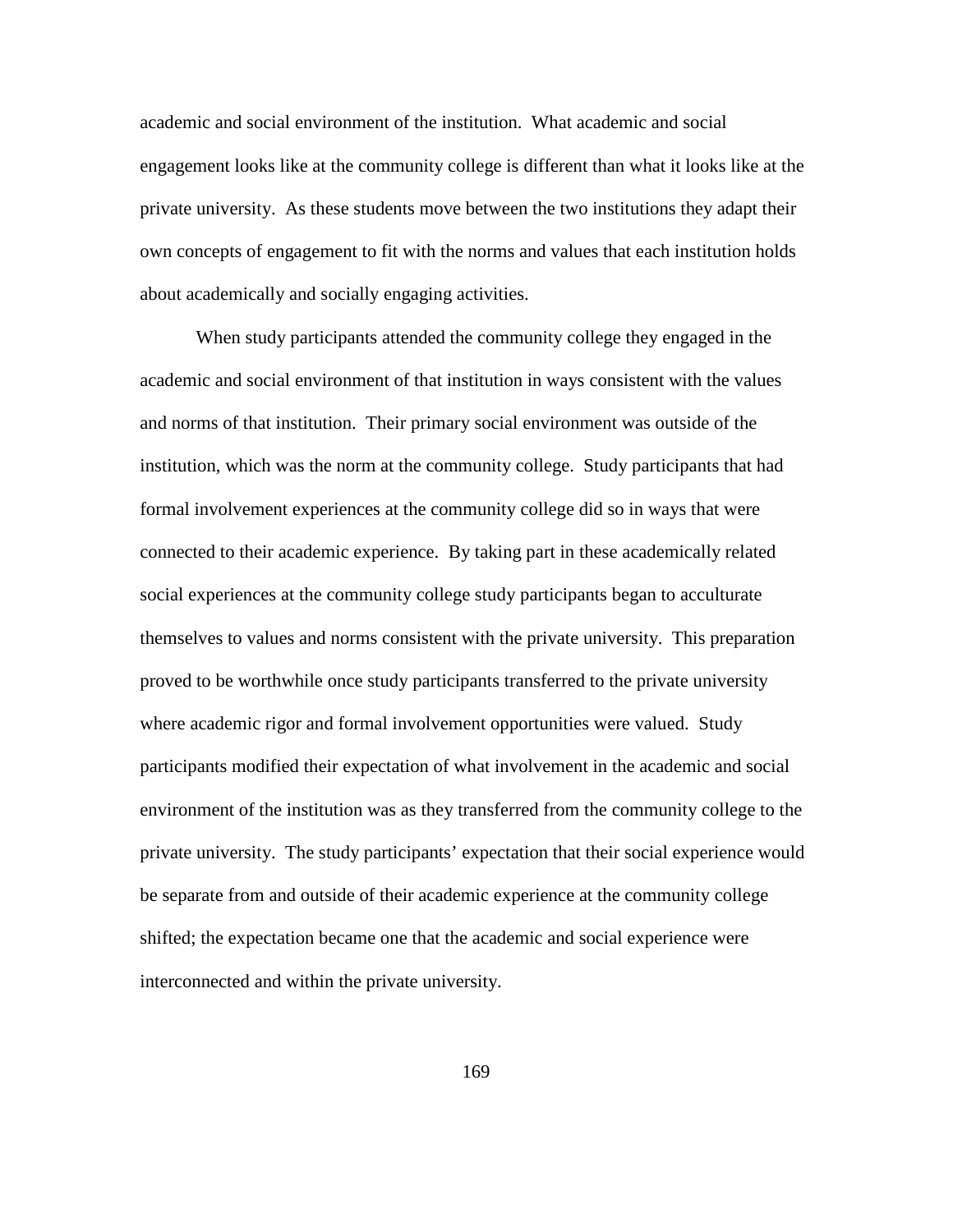As students move through the transfer process from the community college to the private university they adjust their expectations of engagement to match the norms of the institution. At the community college their expectation of engagement is primarily limited to academic experiences within the institution. This is in line with the norms of engagement at the community college where students do not live on campus and their primary social environment is outside of the institution. When students transfer to the private university they adjust their concept of engagement to fit with that institution's culture of engagement. At the private university students' academically and socially engaging experiences occur primarily within the institution. Students transferring from community colleges change their expectation of engagement as something that occurs outside the institution to something that occurs inside the institution when they transfer to the private university. This shift in expectations demonstrates that students are aware of each institution's values, norms, and culture surrounding academic and social engagement and change their behavior to match their own involvement with the values and norms of the private university.

#### **Findings in Relation to Prior Research**

Shaw and London (2001) found that differences in ideology as well as formal and informal cultural norms exist surrounding the transfer function at each college. The current study highlights how these ideological and cultural differences relate to the differences in institutional mission of community colleges versus private universities and how these differences affect students' engagement with the institution. Because community colleges and private universities have different institutional missions,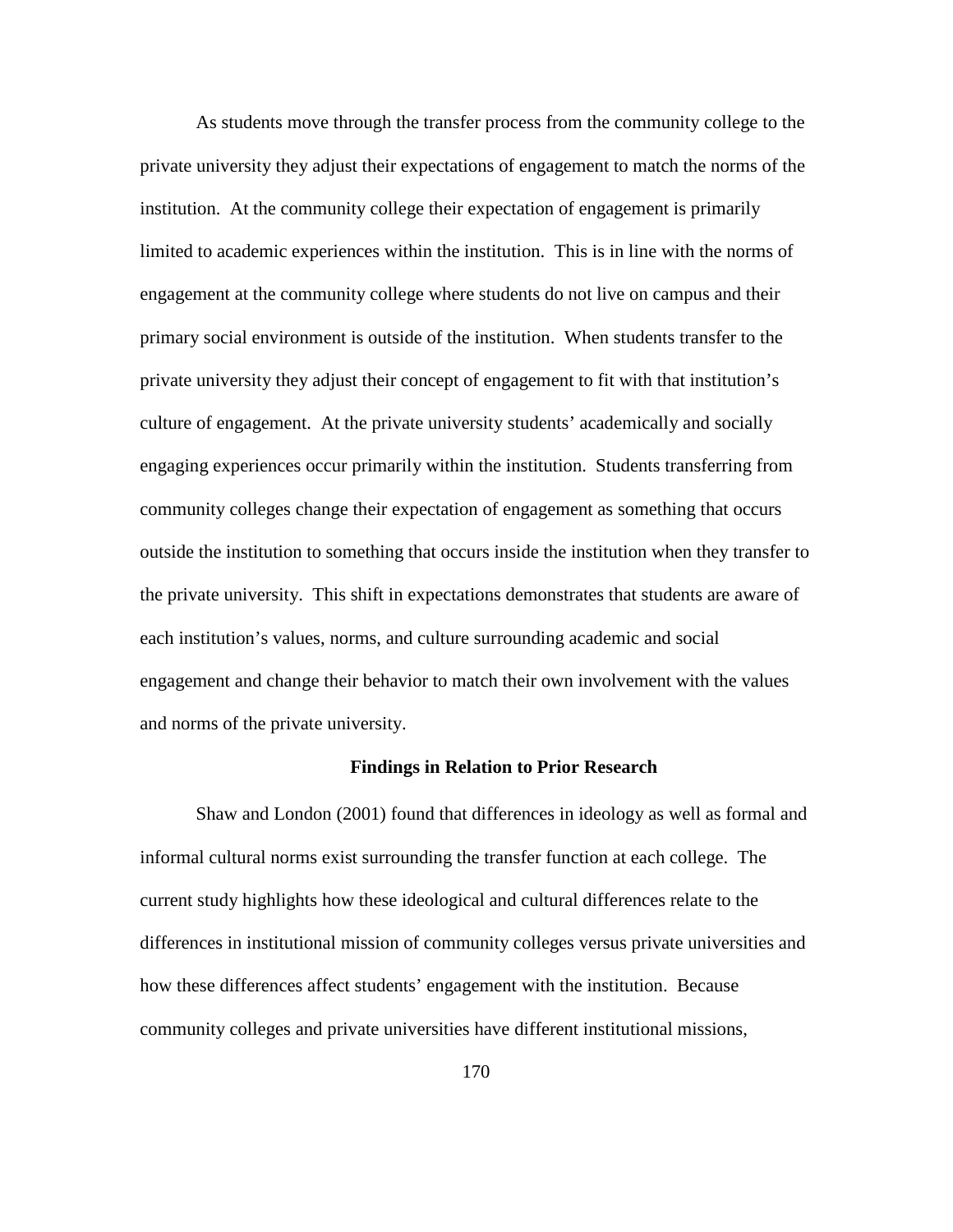students transferring from community colleges to private universities experience structural challenges. Private universities are focused on freshmen which causes delayed admission timelines for transfer students. And community colleges are designed to feed the public higher education system that leads to insufficient advising for students transferring to private universities.

The community college system is not designed for students who want to transfer to private universities. Community colleges and private universities are different sectors of the higher education system. The curricula of these institutions do not always match seamlessly without the existence of transfer agreements outlining the articulation of credits between the two institutions. Therefore, communication between these two sectors is essential. Morphew et al. (2001) found that the community colleges and private universities with successful transfer functions had high levels of interaction and communication with each other during the transfer agreement development and implementation phases. This interaction and communication is particularly important to mitigate the challenges inherent from community colleges and private universities being separate systems.

According to Dowd et al. (2008) highly selective private institutions admit fewer transfer students and particularly fewer from community colleges. The admission of fewer transfer students, including those from community colleges, contributes to the culture at private universities emphasizing the importance of freshmen over other firstyear students. The importance that private universities put on freshmen over other firstyear students is a contributing factor to the structural impediments highlighted by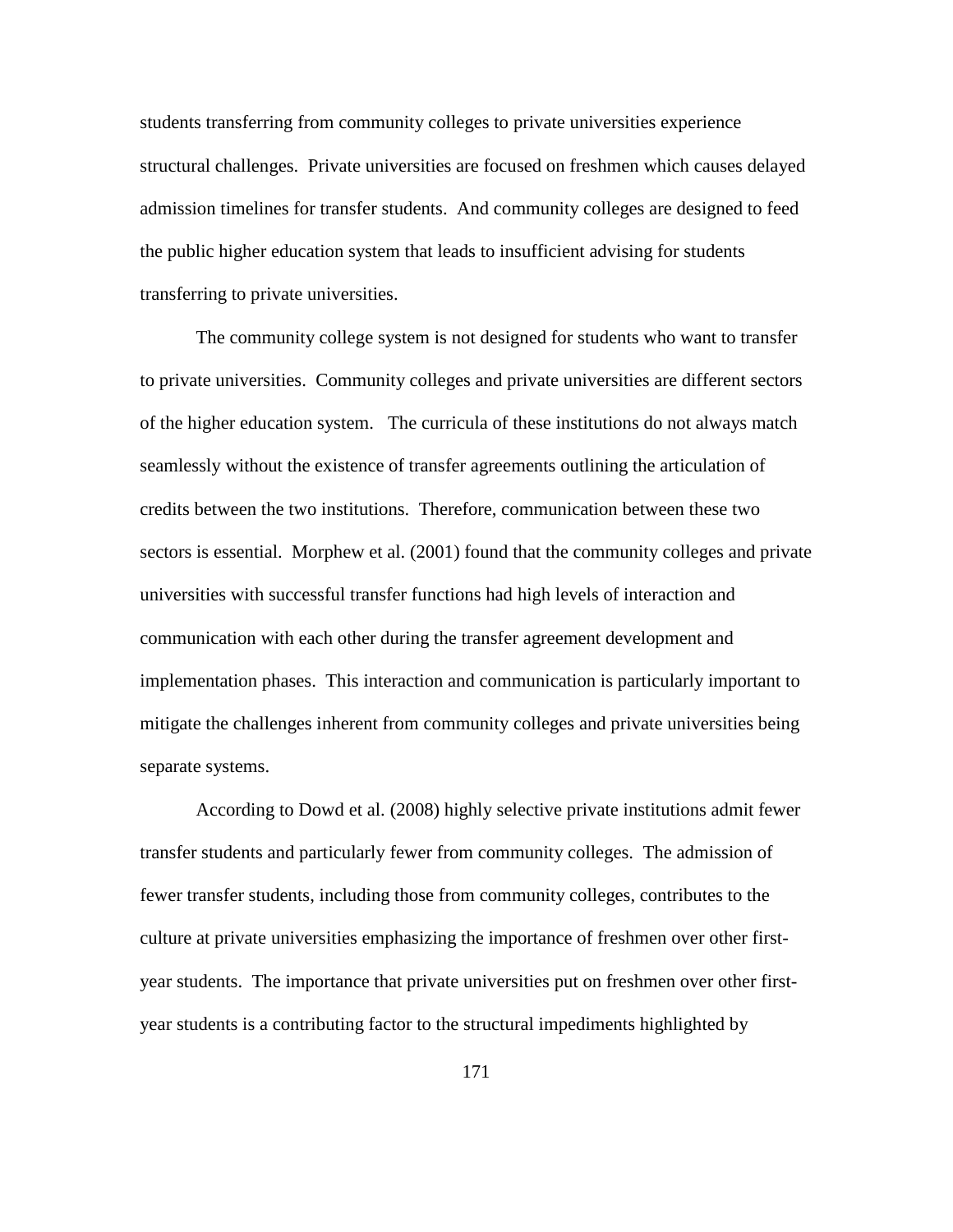participants in the current study and cited by Tobolowsky and Cox (2012); impediments such as the short timeline between admission and matriculation for transfer students. Because private universities prefer to have freshmen rather than transfer students, these institutions wait until as many freshmen as possible have accepted admission to the institution. Waiting for more freshmen to matriculate delays the timeline for admitting transfer students, who are used by private universities to backfill enrollments (Dowd et al., 2008).

The findings in the student strand of the current study relate to and extend the findings of other studies in the literature. Wang (2010) examined how psychological perspectives and motivational factors, such as locus of control, self-concept, and aspirations for a graduate degree, influence student transfer from two-year to four- year institutions. The current study adds to the knowledge gained from Wang's (2010) study by finding that that students exhibit self-awareness throughout the transfer process. The psychological and motivational factors assessed by Wang (2010) did not include selfawareness or how students perceive themselves in relation to others. Where Wang (2010) found that student characteristics were predictors of student transfer from twoyear to four-year institutions, the current study found that student characteristics such as self-awareness contribute to the transfer experience.

According to Wawrzynski and Pizzolato (2006), self-regulation is a student characteristic that is enhanced for transfer students. Wawrzynski and Pizzolato (2006) found that in students' second experience of a challenging situation self-regulation had a stronger impact on overcoming the situation than it did in their first experience of the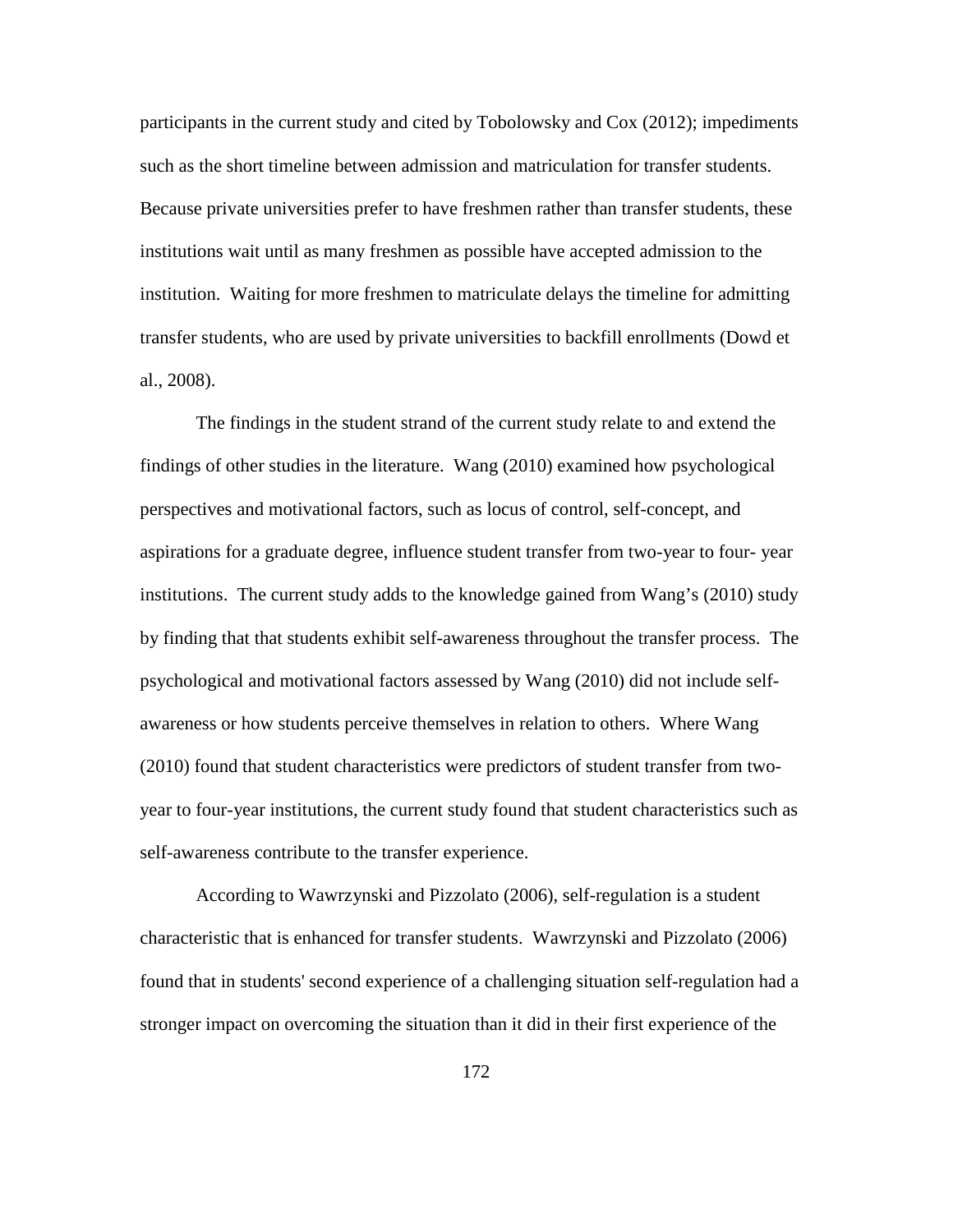challenging situation. This is particularly important for transfer students who experience adjustment to college multiple times, first at the community college and again at the private university. The current study extends the findings of Wawrzynski and Pizzolato (2006) by demonstrating that not only is self-regulation an important characteristic for transfer students but that transfer students are able to use their self-regulation to adjust their expectation of engagement to match the norms of the institution.

Bensimon and Dowd (2012) and Dowd et al. (2013) found that institutional agents, such as faculty and staff, play a critical role in the success of students transferring from community and technical colleges to elite universities. Their findings had particular importance for students of lower socioeconomic status. The current study did not use socioeconomic status as a criterion for sampling, but the findings add to those of Bensimon and Dowd (2012) and Dowd et al. (2013) in other ways. Most importantly, the current study found that the concept of institutional agents must be extended to individuals beyond the faculty, staff, and administrators of the institution to include peer students as well as other friends and family members affiliated with the institution. As evidenced by the current study, these key other individuals play an important role in how students transferring from community colleges to private universities make decisions throughout the transfer process.

Townsend and Wilson (2006) found that cultural and structural differences between the community college and university play a role in community college students' perceptions of the transfer process. The findings of the current study highlight how these structural and cultural differences influence students' engagement with the institution.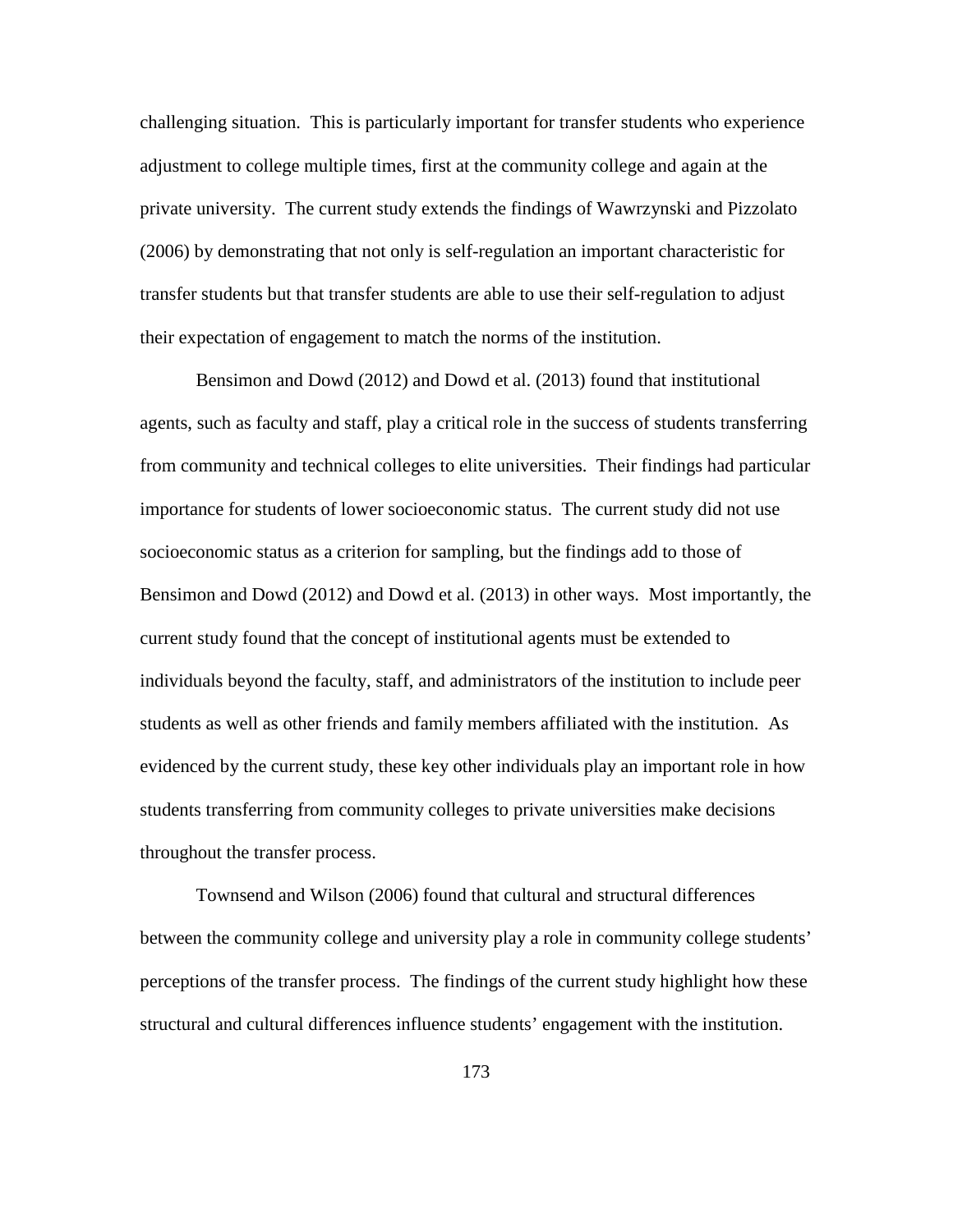Academic and social engagement at the community college looks different than it does at the private university in part because of the differences in mission and culture of the two institutions. Lester et al. (2013) found that student characteristics influenced perceptions of the transfer process. Findings of the current study demonstrate that self-awareness is a student characteristic that is critical to students' understanding of their transfer experience. The current study shows that students are able to make adjustments to their concept of engagement as they move between the differing cultures and norms of community colleges and private universities. The current study also extends the findings of Townsend and Wilson (2006) and Lester et al. (2013) by showing that students experience a layering of engagement as they move through the transfer process. Engagement in the academic and social environments of an institution is not a stagnant constant but rather a level of involvement with the institution that ebbs and flows to match the culture of the institution.

# **Theoretical Connections of Research Findings**

The conceptual framework of the current study included aspects of involvement (Astin, 1984/1999), integration (Tinto, 1993), and engagement (Kuh, 2001). These theories share the concept of time and energy expended by students and institutions in the effort to incorporate students into the culture and academic activities of the institution. The findings of the current study show how students experience this acculturation and shed light on the role that community colleges and private universities play in this process.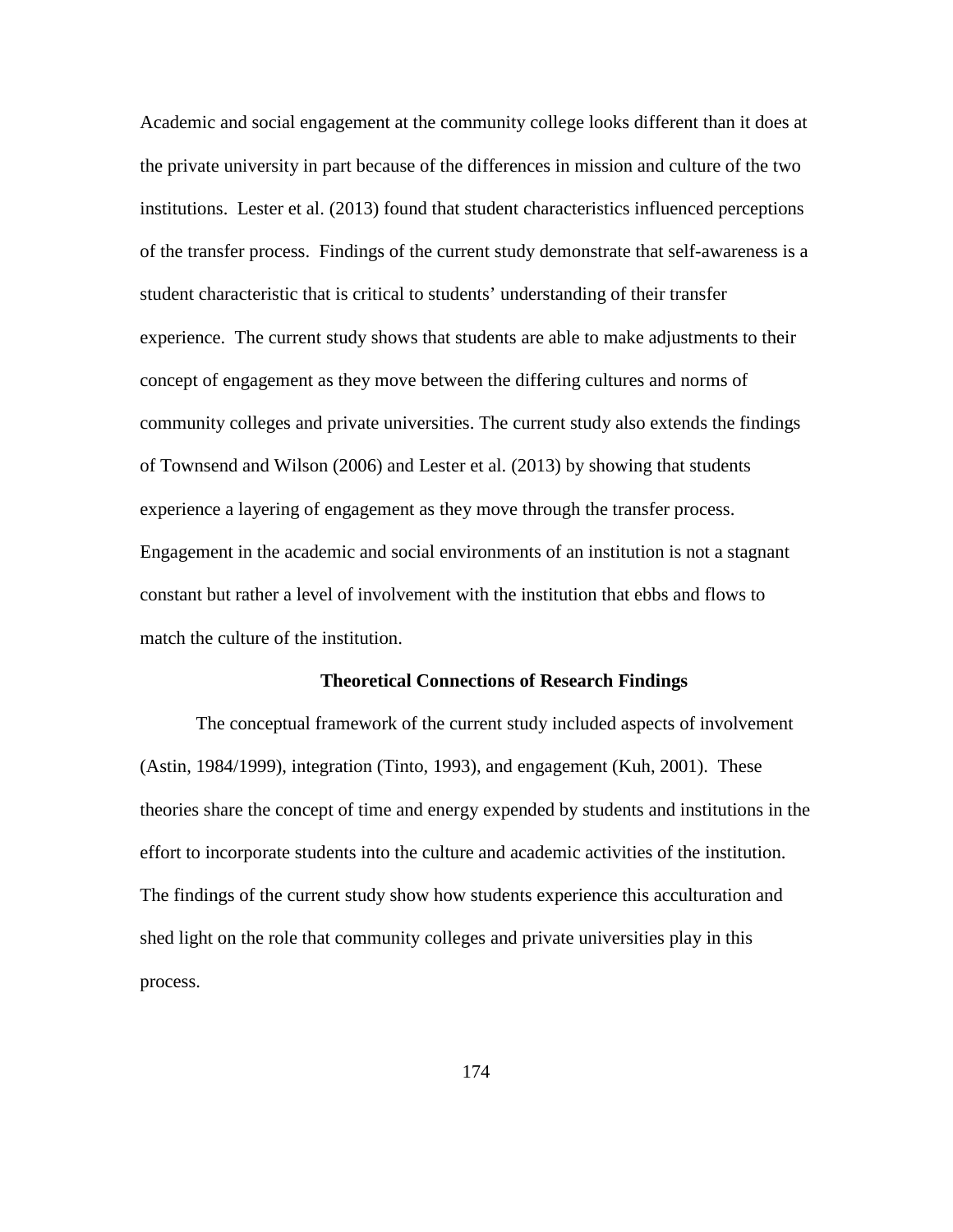Involvement (Astin, 1984/1999) is a time on task student development theory that states that the amount of time and energy a student devotes to the educationally purposeful activities of the institution is directly related to what the student will gain from the institution. Because time is such an integral part of the theory, involvement may manifest differently at institutions, such as community colleges and private universities, with academic programs of differing lengths. Students who attend community college for one or two years have less time at the institution than students who attend a private university for four years. At the community college the primary locus of students' social environment is external to the institution further limiting the amount of time that the students have at the institution to be involved with educationally purposeful activities. Upon transferring to the private university from the community college students do not have time on their side. While their primary social environment may shift to be internal to the institution, these students have missed one or two years to become involved academically and socially at the private university that focuses involvement efforts, such as orientation and student organization participation, on freshmen.

An important aspect of Tinto's (1993) theory of student integration is the acculturation of students to the values and norms of the institution. Students who transfer from community colleges to private universities experience acculturation to two institutions. The values and norms surrounding academic and social engagement at the community college differ from those at the private university because these two institution types have different missions and purposes. Integration is eased for students who transfer from community colleges to private universities because they are able to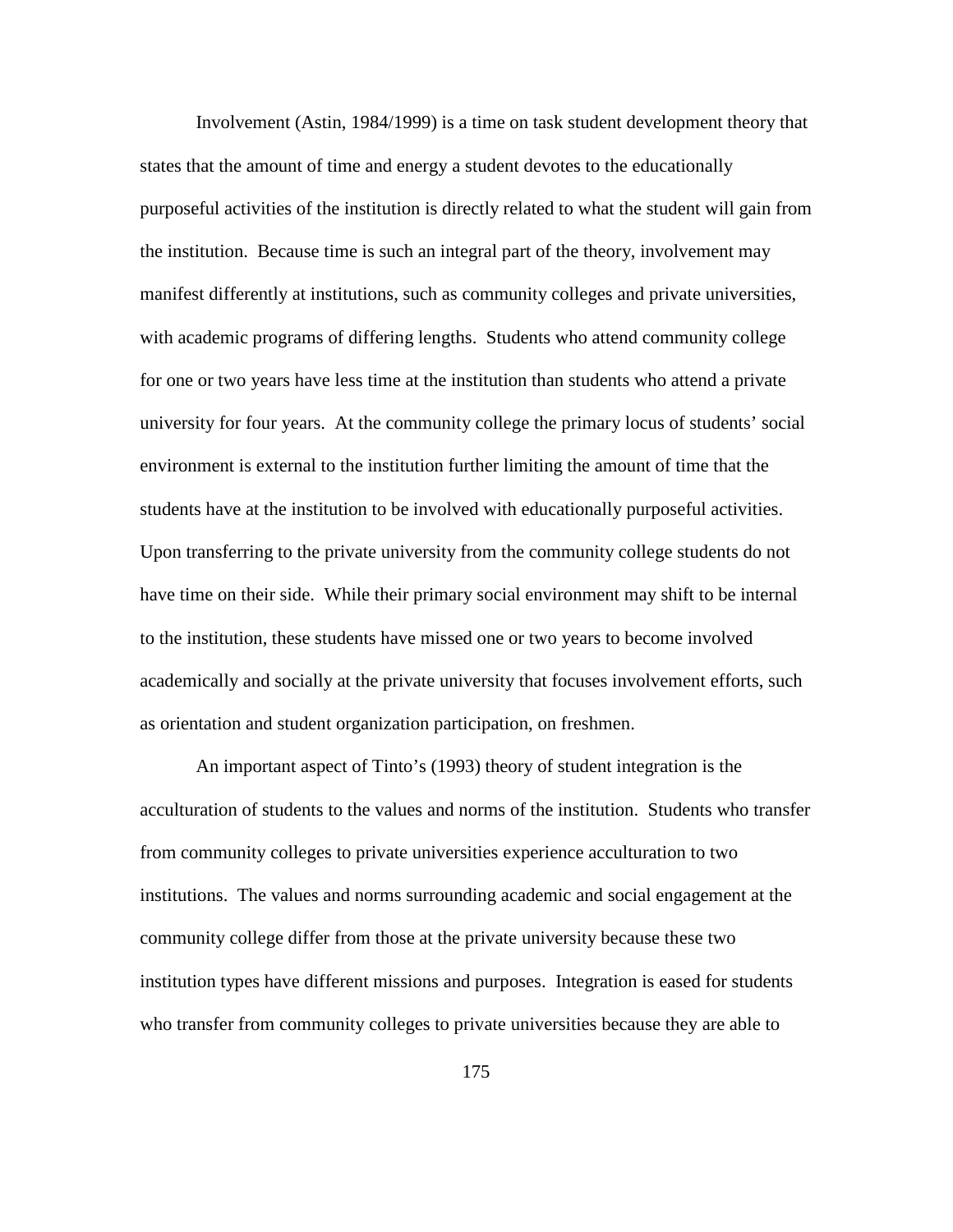adjust their expectations of the academic and social environment to match the cultural norms of the institution. The ability of students to shift their expectations of engagement to match the culture of the institution also contributes to the layering of engagement that students experiences as they transition from the community college to the private university.

While Kuh's (2001) theory of engagement is one regarding student development, it centers on the institution's role in putting its resources into practices that encourage students' engagement in the academic and social environment of the institution. It is apparent from the findings of the current study that the role of the institution in drawing students into the academic and social environment is one that students see as critical. Study participants described structural components of the higher education institutions throughout the transfer process that both encouraged and threatened their academic and social engagement with the institution. Admission processes and advising were seen as either structural impediments or enhancements to student engagement. And individuals within the higher education institutions were also described by study participants as both helping and hindering study participants' engagement in the institutions' academic and social communities during the transfer process. The findings of this study demonstrated how community colleges are designed to feed the local workforce and public higher education system. This makes it difficult for students who attend community colleges with the intention of transferring to private universities because the curriculum and human resources at the community college are not generally equipped to align with those of private universities. Private universities' focus on freshmen makes them less equipped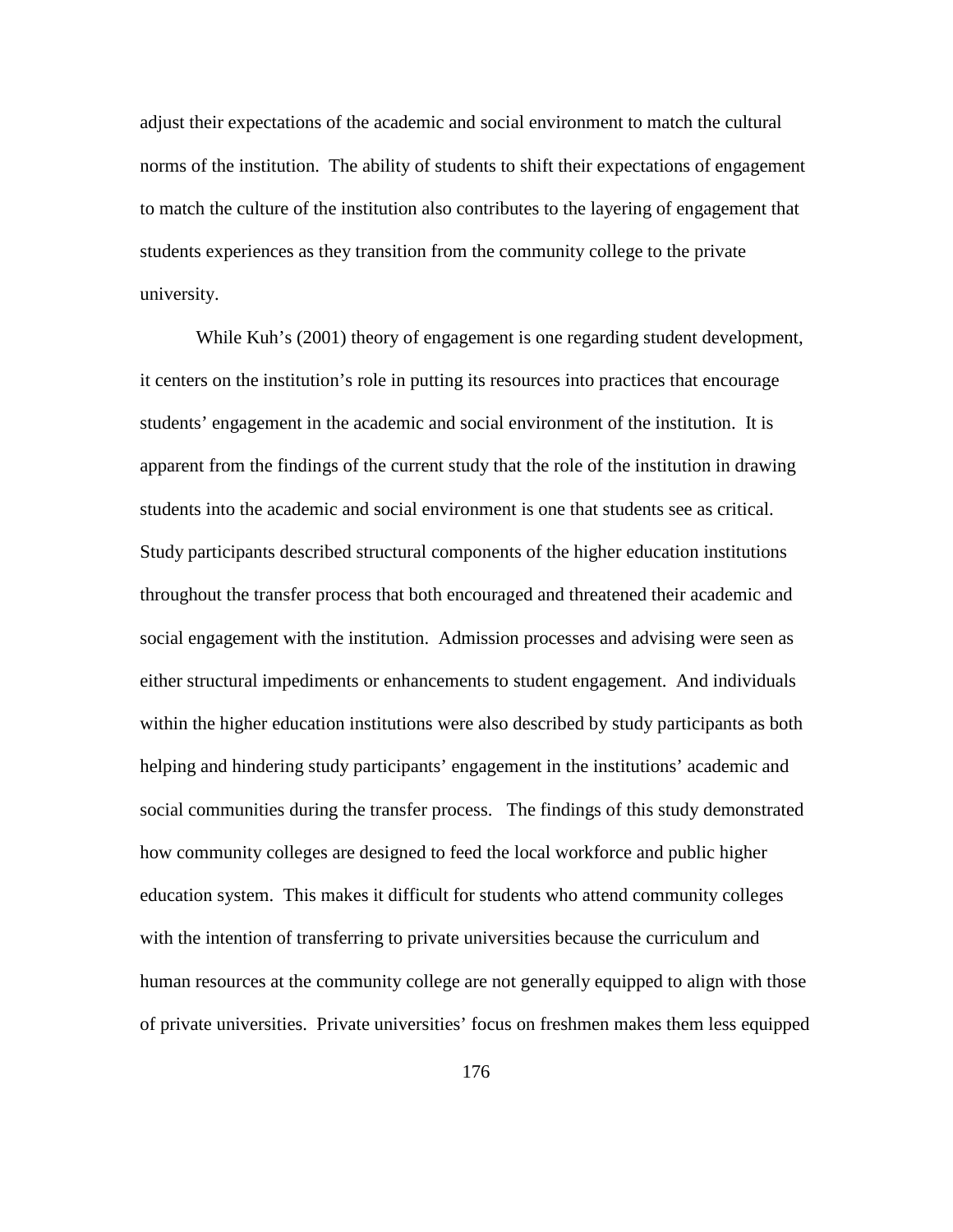to engage transfer students, particularly those from community and technical colleges, in the institution's academic and social environments.

# **Implications for Transfer Students**

The findings of this study have implications not only for students who transfer from community and technical colleges but also for transfer students in general. Transfer students experience involvement (Astin, 1984), integration (Tinto, 1993) and engagement (Kuh, 2001) at both their original higher education institution and at the institution to which they transfer. The findings of this study demonstrate how transfer students' engagement in the institution becomes more layered with interconnected academic and social experiences as they move from one institution to and through the next institution. Understanding the institutional structures, individuals, and practices that can help and hinder students' full participation in the institutions' academic and social environments can help transfer students move through the experience successfully. Similarly, being aware of how academic and social experiences become increasingly intertwined throughout the transfer experience can help students who undertake the transfer pathway to baccalaureate degree attainment make the most out of their experiences, particularly at the institution to which they transfer.

# **Recommendations**

One of the purposes of higher education research is to inform education policy, practice, and future inquiry. The findings of this study have important implications for students transferring from community and technical colleges to private universities and for all students in American higher education institutions. Given the problems of higher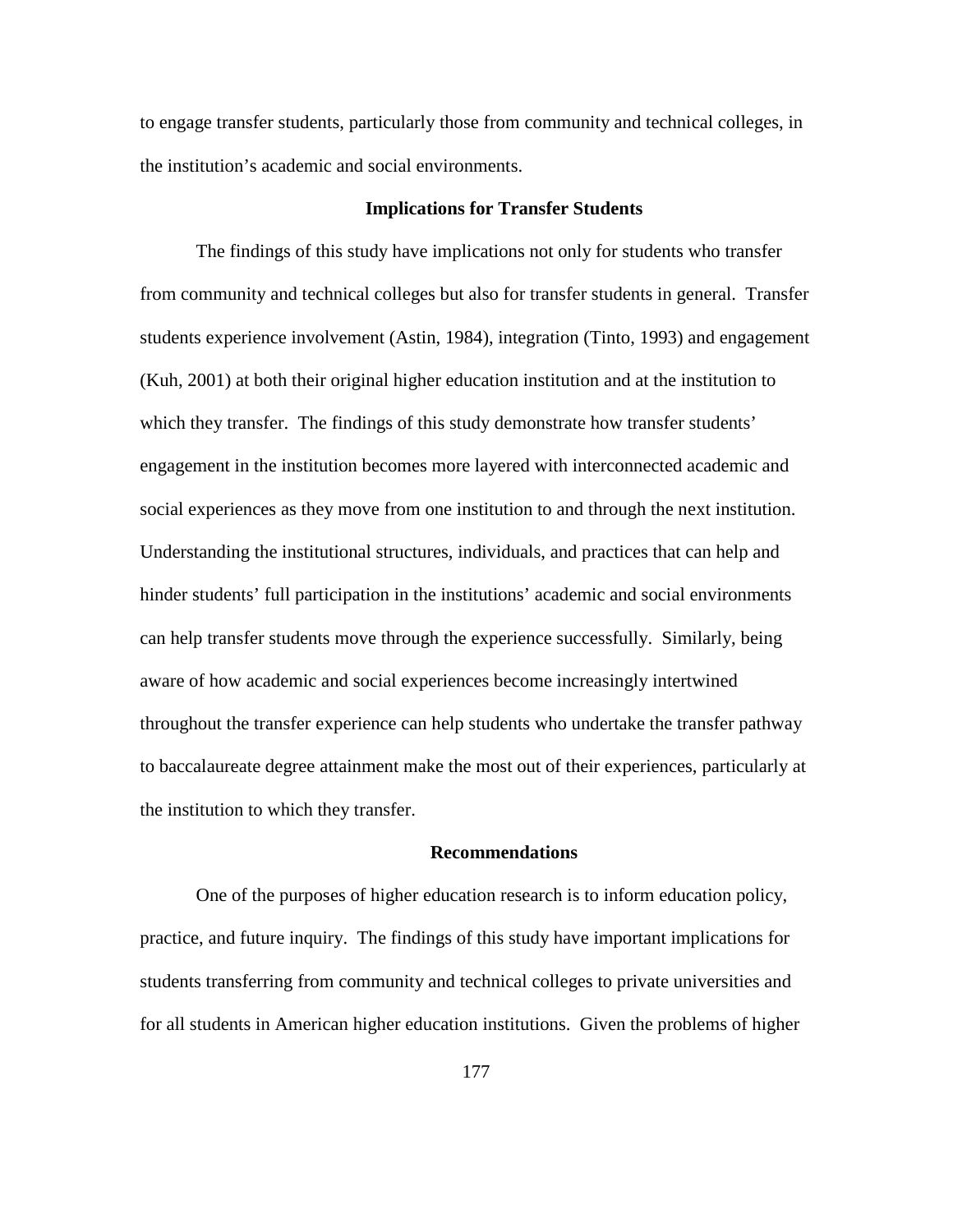education policy and practice outlined in Chapter One and what was learned from study participants, it is necessary to offer the following recommendations to policymakers, practitioners, and for future researcher.

# **For Policymakers**

The findings of the current study draw particular attention to needs that those responsible for setting policy related to higher education must address. Policymakers can play an important role in smoothing the pathway between community and technical colleges and private universities. This smoothing could ease the transition for students moving from one institution type to the other and may encourage more students to follow this pathway toward baccalaureate degree attainment and making more efficient use of the entire higher education system.

First, policymakers should improve articulation programs between community and technical colleges and private universities. In the current study, students frequently noted challenges they faced articulating credits taken at their respective community or technical college into the curriculum at the private university. Sometimes students lost credits in the process of transferring to the private university. Some students had to retake courses they had taken at the community college when they transferred to the private university. Many of the community colleges from which the study participants were transferring had extensive articulation and transfer agreements with local public four-year colleges and universities. But similar agreements with private universities were less prevalent. Creating articulation agreements between the community and technical college sector of the higher education system and private colleges and universities would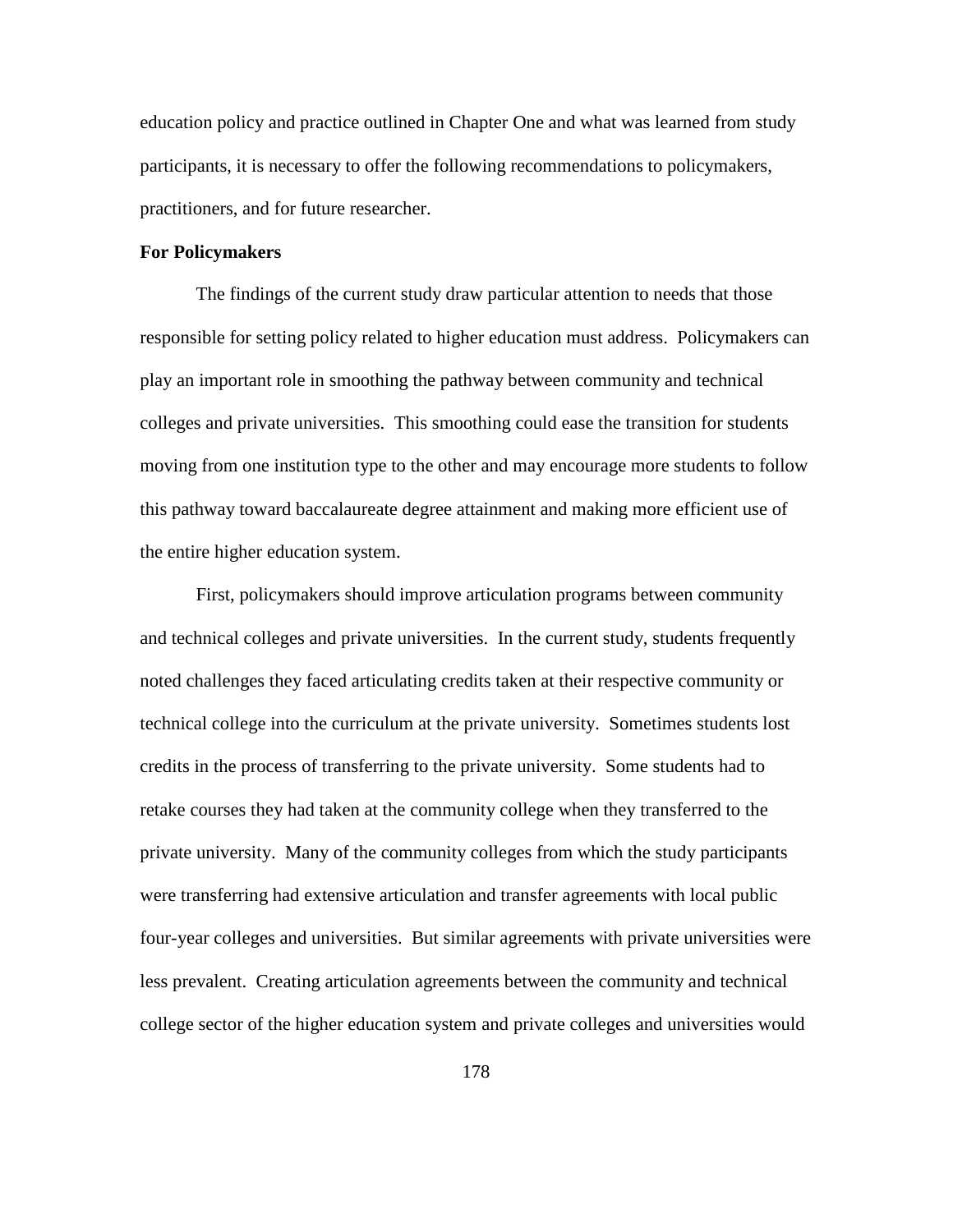make it easier for students to move between these two institution types without losing credits or having to backtrack in their course progression. Increasing the number and effectiveness of articulation agreements between the public and private sectors of the higher education system could increase efficiency within the system allowing more students to move through the system successfully.

Second, policymakers should create policies to make attending higher education institutions more affordable for students. Although tuition at community and technical colleges is lower than that of many private universities, the cost of attending any higher education institution is not negligible and to which students are sensitive. As evidenced by the results of the current study, students want to move through the higher education system in an efficient manner. They want to spend as little time and money earning their degrees as possible. After transferring to the private university these students are particularly interested in moving through the institution with minimal temporal and financial cost. If it cost students less money to attend higher education institutions, particularly private institutions, students might be able to emphasize effectiveness over efficiency when considering how to navigate their postsecondary education. The results of the current study demonstrated that there is much for students to learn both academically and socially throughout the process of transferring from community and technical colleges to private universities. By the time students reach the private university their academic and social engagement in the institution has become more layered and nuanced. The higher education experience of these students could be enhanced if they were able to focus more time and energy on academically and socially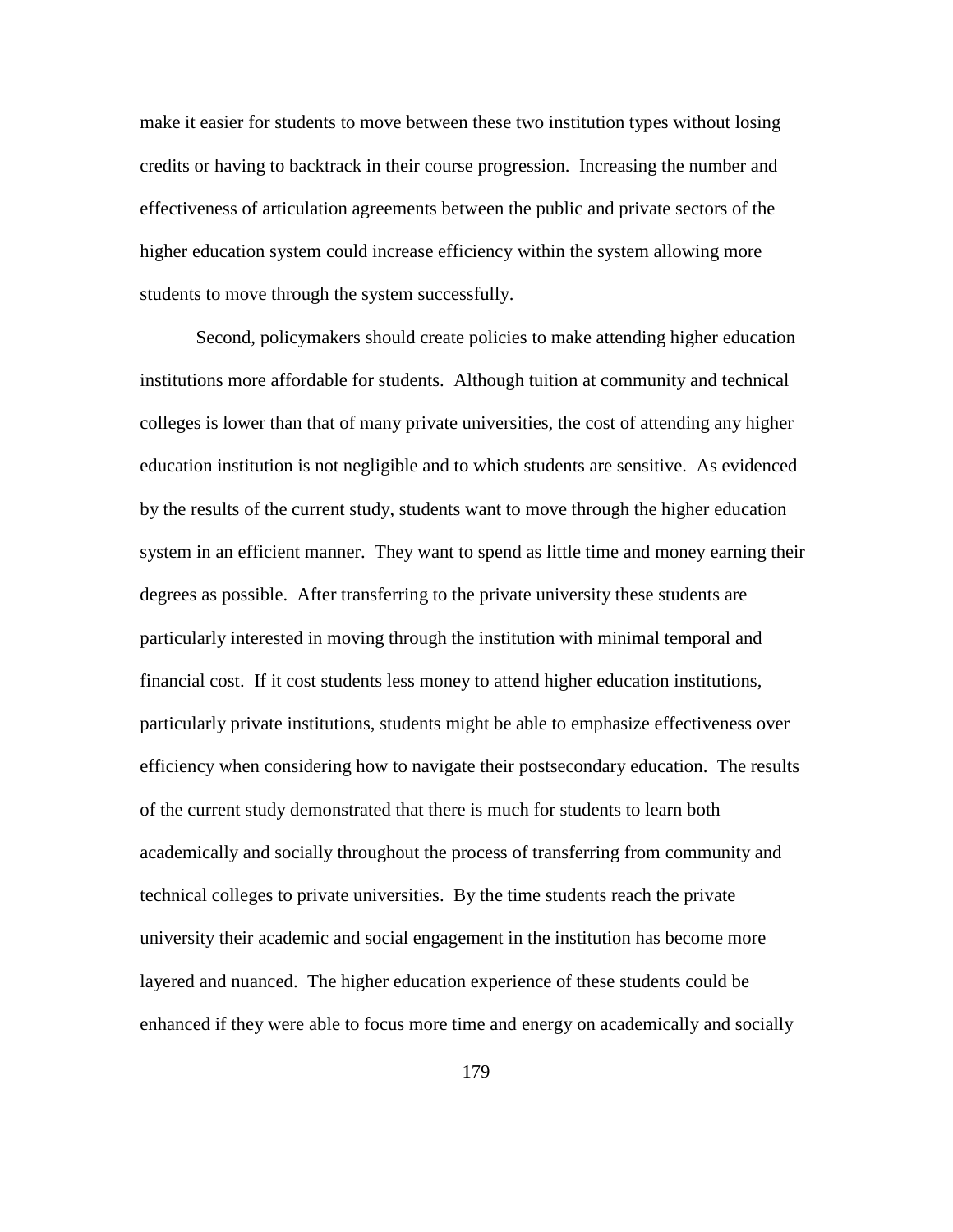engaging activities and less time and energy on figuring out how to move through the system in the most quick and cost effective manner.

# **For Practitioners**

Practice for higher education administrators can also be informed by the findings of the current study. Practitioners play an important role for students transferring from community and technical colleges to private universities. At each institution practitioners can use the findings of the current study to implement programs on the campuses of community and technical colleges as well as private universities that will help students transferring between the two institution types.

First, at the private university practitioners should pay special attention to the importance of housing to the experiences of students transferring to their institutions, particularly those transferring from community and technical colleges. It is important that transfer students are housed with non-transfer students at the institution. This can reduce feelings of isolation amongst the transfer students and help them become acculturated to the academic and social environment of the private university. Practitioners at private universities may also want to consider whether it is feasible and appropriate to offer low-cost or free on-campus housing for students transferring to their institutions from community and technical colleges. This practice could encourage these students to engage in the institutions' academic and social environments in ways in which they may not have grown accustomed at their respective community and technical colleges.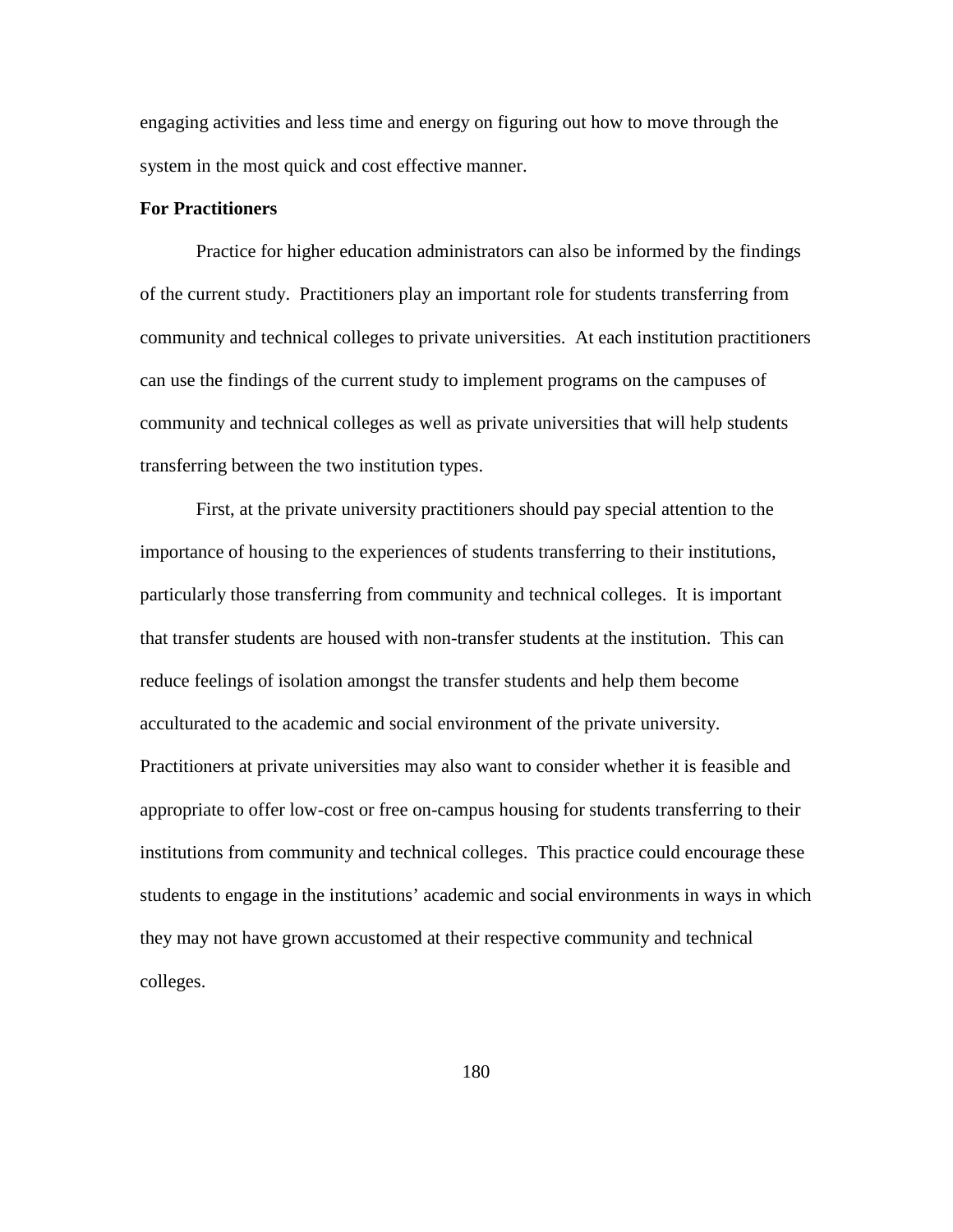Second, practitioners at community and technical colleges as well as at private universities should provide specialized support to help students transitioning between these two institutional types. Faculty mentors and non-faculty advisors proved to be critical to the experiences of students in the current study. Higher education practitioners at community and technical colleges as well as at private universities could put resources toward offering special training for faculty and staff who want to work with this population of transfer students. At the community or technical college these individuals could learn about the curricula and admission processes at various private universities to which there students frequently transfer. At the private university these faculty and staff members could learn about how to create more opportunities, through housing and formal involvement in academically related social experiences, for students transferring from community and technical colleges to participate in the private university community.

Third, practitioners at both community and technical colleges as well as at private universities should create better synergies between academic affairs and student affairs units to foster more social experiences on their campuses that have academic components. The findings of this student demonstrated that students who transfer from community and technical colleges to private universities are drawn to social experiences within both institution types that share an academic aspect or are related to their professional aspirations. The more that faculty members can collaborate with student affairs practitioners to interconnect students' academic and social experiences within the institution the more these students will be engaged with the institution.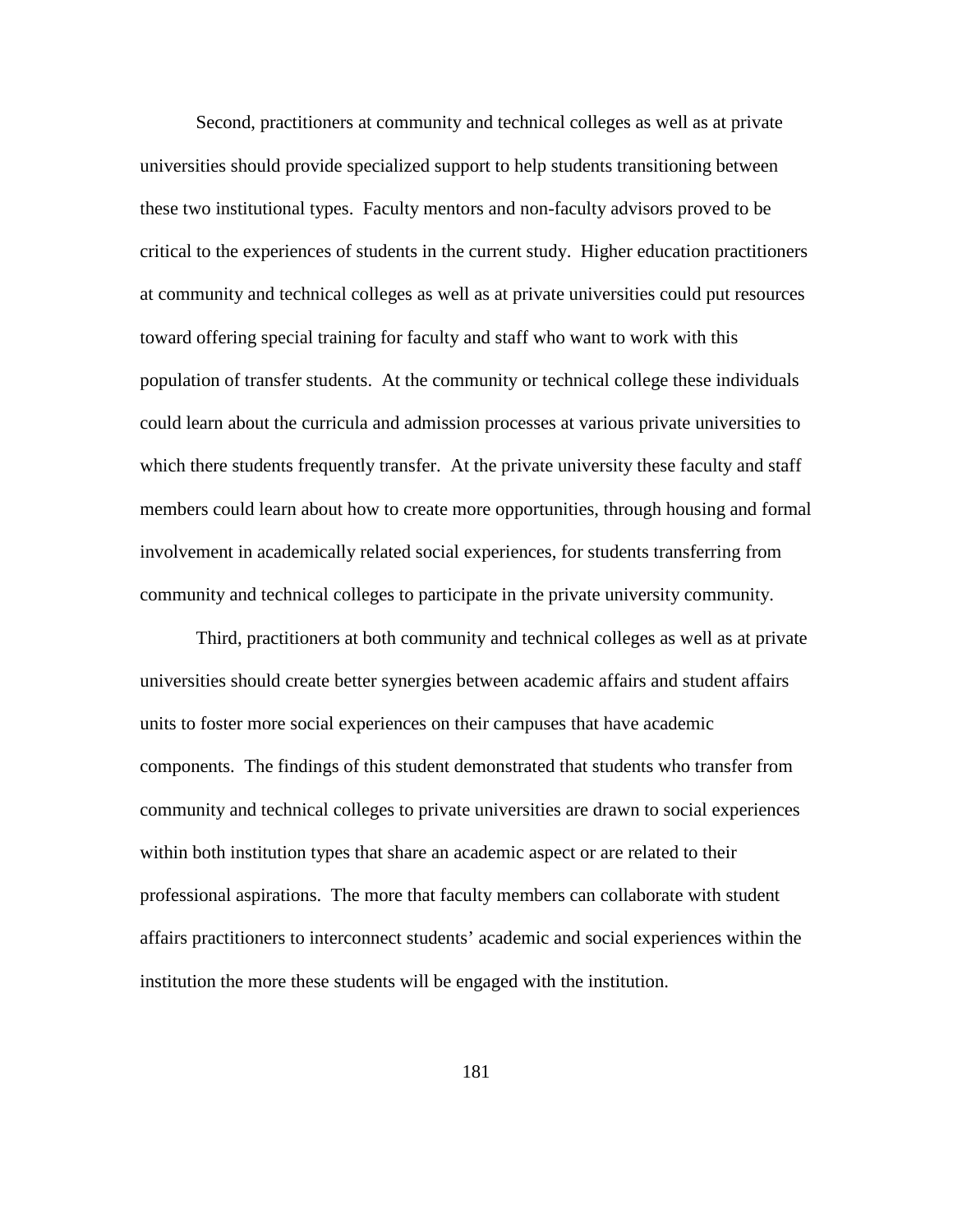Finally, faculty members at community and technical colleges should do more to increase the level of academic rigor expected at their institutions to match what students might encounter upon transfer to a private four-year institution. As noted in the literature, achievement gaps exist in higher education (Alfonso, 2006; Carlan & Byxbe, 2000; Christie & Hutcheson, 2003; Long & Kurlaender, 2009). There is robust and ongoing debate as to the level of exaggeration of these achievement gaps for men of color and other students of color as well as students of lower socioeconomic status. While some researchers have found that community and technical colleges are preparing students for success upon transferring to four-year institutions (e.g. Melguizo et al., 2011; Pierson et al., 2003), the findings of the current study highlighted how these students can be shocked by the distinct differences in the level of academic rigor required at the community college as compared to the private nonprofit university. Faculty members at community and technical colleges would serve these students well by better preparing them for the level of academic performance expected at private four-year institutions.

# **For Future Research**

The findings of the current study demonstrated that students who transfer from community and technical colleges to private research universities are a population worthy of further inquiry. More could be learned from continued research about this population and the phenomena associated with their transfer experiences. Future research could include a larger study including other private universities with different characteristics and demographic profiles. Conducting a similar study at other institutions could show whether the phenomena manifest in similar or different ways across institutions. A case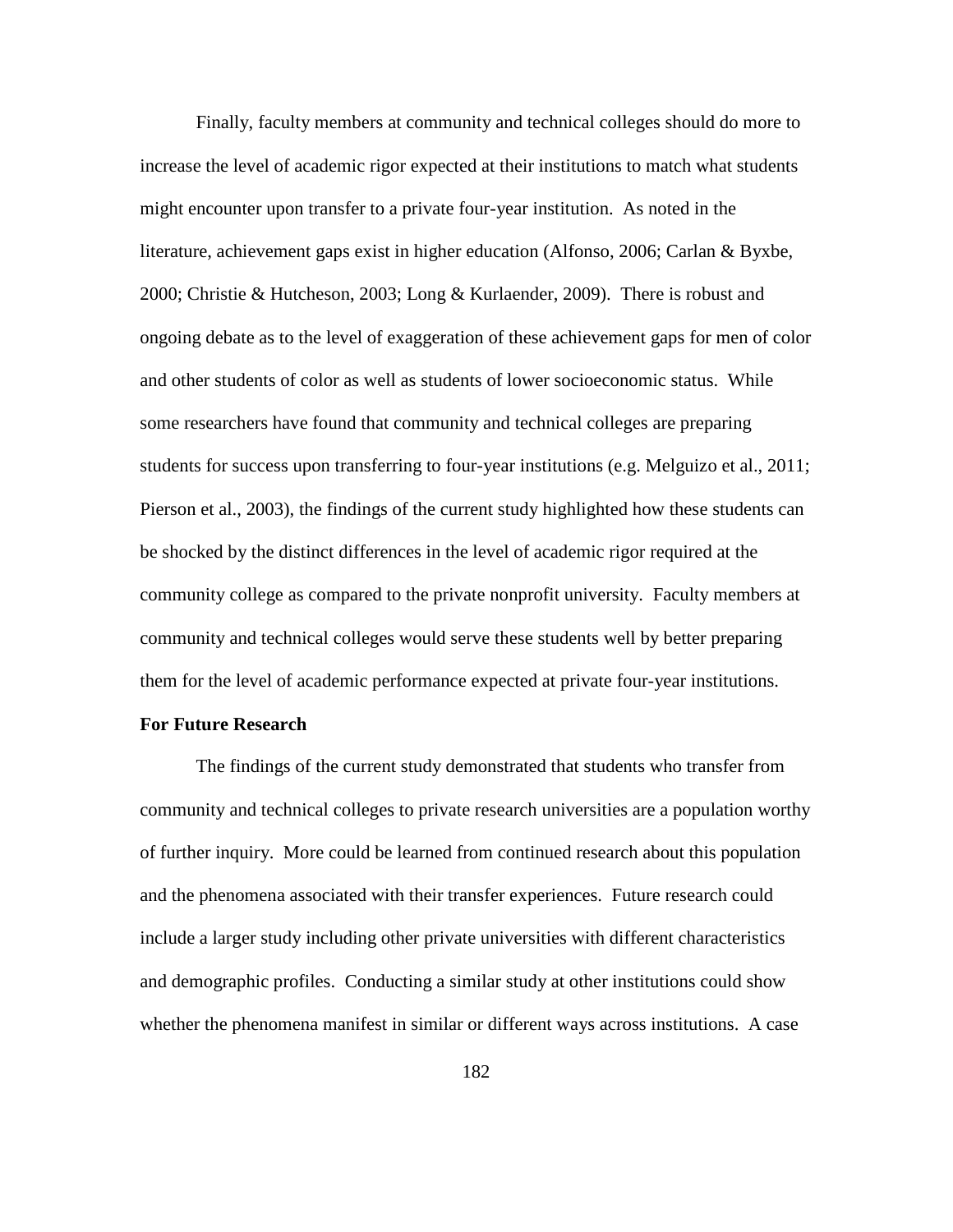study could also be conducted to learn about the experiences of students who transfer from community and technical colleges to private universities from additional perspectives including that of faculty members, non-faculty advisors, and family members. Future researchers on this topic might also consider the application of alternate theories in their conceptual frameworks. The findings of the current study demonstrated that other theories such as those derived from cultural and social capital concepts (Bourdieu & Passeron, 1977). In the current study, the finding that students demonstrate self-awareness throughout the transfer process, particularly as it relates to students' perceptions of prestige, begs future research questions that could provide insight into how subpopulations of students, for example from different socioeconomic and racial backgrounds, experience the transfer process. A conceptual framework applying cultural and social capital theories would provide an appropriate alternative lens through which to analyze how individuals from various subpopulations within society navigate and make meaning of their transfer experiences. These theories emphasize the interconnectedness of networks in society and can capture the aspect of cultural signaling inherent in constructs like prestige and self-awareness identified by the current study. Finally, further inquiry is needed to investigate the academic aspect of the social experiences of students who transfer from community and technical colleges to private universities. Qualitative methods could be employed to gain further insight in to the nature of these experiences throughout the transfer process.

# **Conclusion**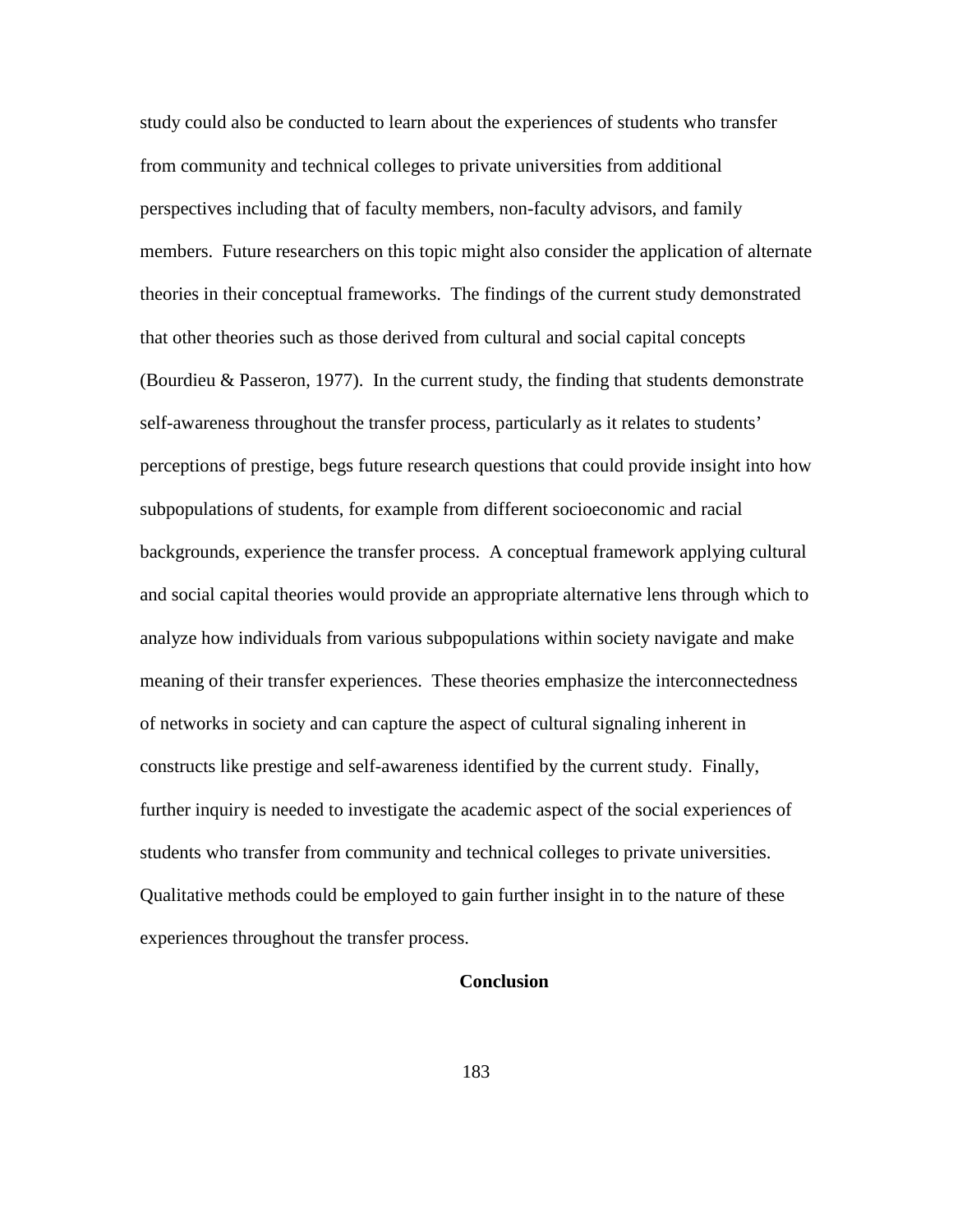The purpose of this study was to understand how students who transfer from community and technical colleges to a private university describe and make meaning of the experiences. In addition to gaining insight into how these students broadly understand their experiences at both institutions, the study sought specific understanding about these students' academic and social experiences at each institution. The research methods employed in this study followed Merriam's (2009) basic interpretive qualitative design. The researcher conducted semi-structured interviews with study participants who transferred from community colleges to the private university serving as the site of research. Upon completion of the interviews the researcher conducted a thematic analysis of the data using the participants' own words to identify themes which answered the research questions. The findings of this study revealed an institutional strand and a student strand of threads that contribute to the experience of students who transfer from community colleges to a private university. The threads in the institutional strand include engagement follows the institutional mission; the higher education system is not designed for students transferring from community colleges to private universities; and at private universities freshmen matter. The threads in the student strand show how students transferring from community colleges to private universities exhibit self-awareness throughout the transfer process; a layering of engagement occurs as students move through the transfer process; and students adjust their expectation of involvement to match the culture of the institution. The institutional and student strands become more intertwined and interconnected as these students move from the community or technical college to and through the private university. The academic and social experiences,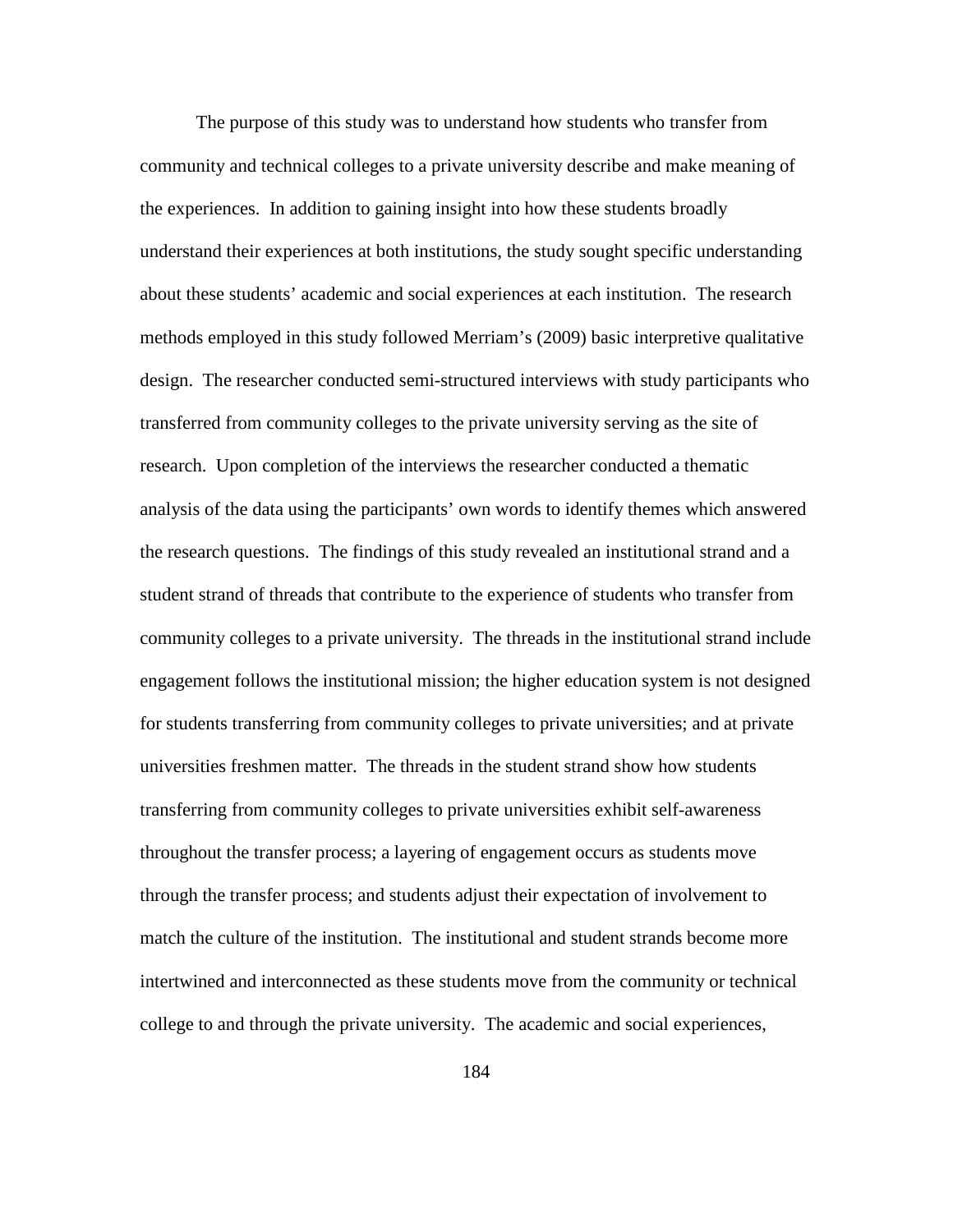which were once separate experiences at the community or technical college, become a more tightly woven singular experience at the private university.

The findings of this study show that students transferring from community and technical colleges to private universities exhibit self-awareness. This self-awareness contributes to the interconnection of their academic and social experiences as they progress through the transfer process. The literature on transfer students, particularly those from community and technical colleges, does not address the importance of the self-awareness construct to the transfer experience. It is also apparent from the findings of this study that transfer students face many institutional and structural challenges during the transfer process. Of particular interest from the findings of this study are the challenges that transfer students from community and technical colleges face in regards to the different ways in which teaching and learning are prioritized at private universities. This study clearly demonstrated that students who transfer from community and technical colleges to private universities learn both academically and socially from the experience. Therefore, this population of students is worthy of further attention from higher education policymakers, practitioners, and researchers.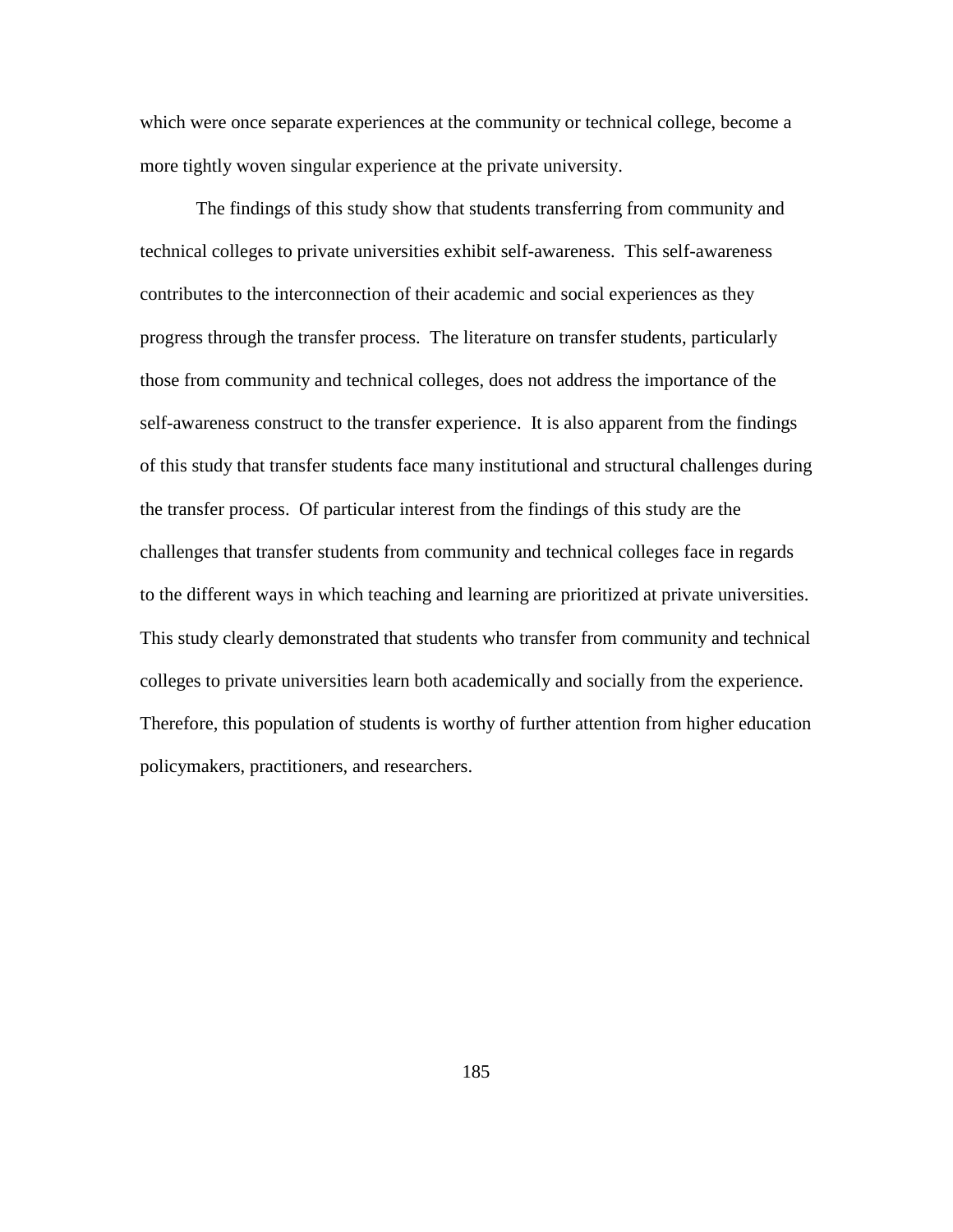### References

- Alfonso, M. (2006). The impact of community college attendance on baccalaureate attainment. *Research in Higher Education, 47*(8), 873-903. doi:10.1007/s11162- 006-9019-2
- American Association of Community Colleges (2015). *Fast facts from our fact sheet.* Retrieved from<http://www.aacc.nche.edu/AboutCC/Pages/fastfactsfactsheet.aspx>
- Astin, A. (1984/1999). Student involvement: A developmental theory for higher education. *Journal of College Student Development, 40*(5), 518-529. Retrieved from https://www.middlesex.mass.edu/tutoringservices/downloads/astininv.pdfKuh, G. D.
- Barnett, E. A. (2011). Validation experiences and persistence among community college students. *Review of Higher Education, 34*(2), 193-230. doi:10.1353/rhe.2010.0019
- Bensimon, E. M. & Dowd, A. C. (2012). Developing the Capacity of Faculty to Become Institutional Agents for Latinos in STEM. Los Angeles, CA: University of Southern California.
- Berger, J., & Milem, J. (1999). The role of student involvement and perceptions of integration in a causal model of student persistence. *Research in Higher Education, 40*(6), 641-664. Retrieved from<http://www.jstor.org/stable/40196897>
- Bourdieu, P., & Passeron, Jean Claude, joint author. (1977). *Reproduction in education, society and culture*. London ; Beverly Hills: Sage Publications.
- Brint, S., & Karabel, J. (1989). *The diverted dream: Community colleges and the promise of educational opportunity in America, 1900-1985*. New York, NY: Oxford University Press.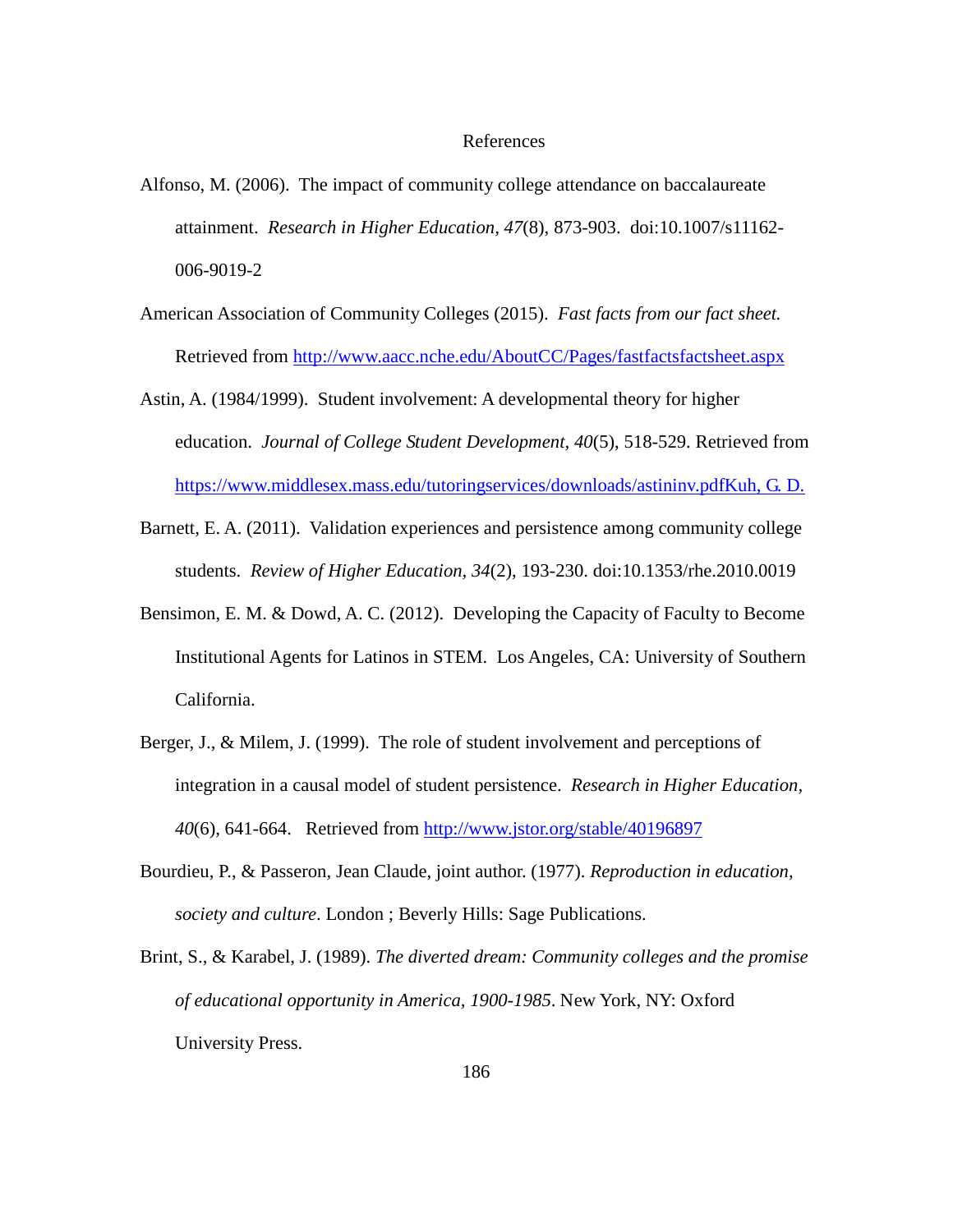- Carlan, P. E., & Byxbe, F. R. (2000). Community colleges under the microscope: An analysis of performance predictors for native and transfer students. *Community College Review, 28*(2), 27-42. doi:10.1177/009155210002800202
- Carnevale, A. P. (2011). College is still worth it. *Inside Higher Ed, January 14, 2011.*  Retrieved from [http://www.insidehighered.com/views/2011/01/14/carnevale\\_college\\_is\\_still\\_wor](http://www.insidehighered.com/views/2011/01/14/carnevale_college_is_still_worth_it_for_americans) [th\\_it\\_for\\_americans](http://www.insidehighered.com/views/2011/01/14/carnevale_college_is_still_worth_it_for_americans)
- Chapman, D. W., & Pascarella, E. T. (1983). Predictors of academic and social integration of college students. *Research in Higher Education, 19*(3), 295-322. Retrieved from<http://www.jstor.org/stable/40195549>
- Cheslock, J. J. (2005). Differences between public and private institutions of higher education in the enrollment of transfer students. *Economics of Education Review, 24*, 263-274. doi:10.1016/j.econedurev.2004.06.002
- Christie, R. L., & Hutcheson, P. (2003). Net effects of institutional type on baccalaureate degree attainment of "traditional" students. *Community College Review, 31*(2), 1- 20. doi:10.1177/009155210303100201
- Coffey, A. & Atkinson, P. (1996). *Making sense of qualitative data*. Thousand Oaks, CA: Sage.
- College Board (2010). *Education pays: The benefits of higher education for individuals and society, 2010.* Washington, DC: Baum, S.; Ma, J.; & Payea, K. Retrieved from <http://trends.collegeboard.org/education-pays>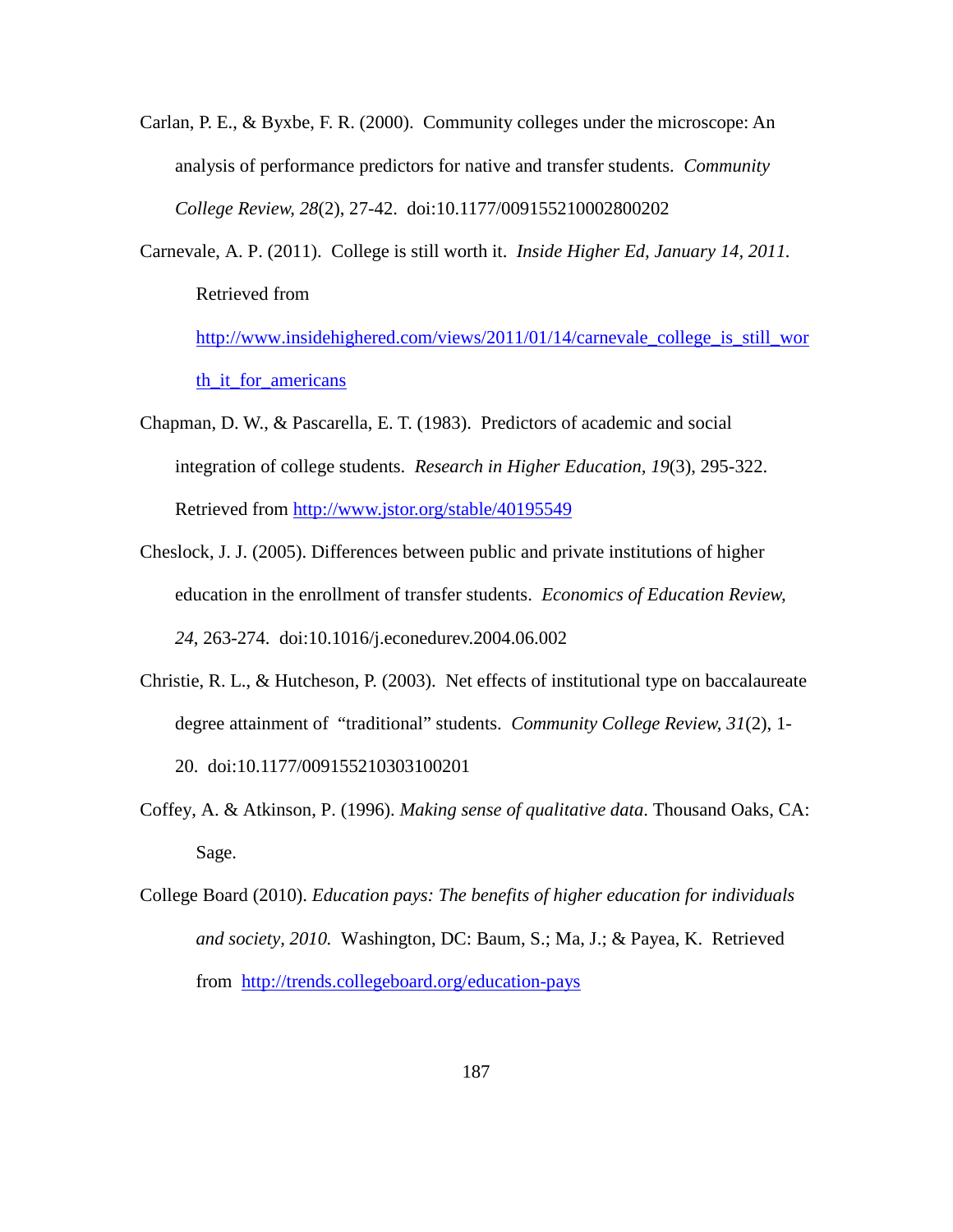College Board. (2012a). *Trends in college pricing.* Washington, DC: Baum, S.; & Ma, J. Retrieved from<http://trends.collegeboard.org/college-pricing>

College Board. (2012b). *Trends in student aid.* Washington, DC: Baum, S.; & Payea,

K. Retrieved from<http://trends.collegeboard.org/student-aid>

- Cox, R. C. (2009). "I would have rather paid for a class I wanted to take.": Utilitarian approaches at a community college. *Review of Higher Education, 32*(3), 353-382. doi:10.1353/rhe.0.0065
- Creswell, J. W. (2013). *Qualitative inquiry and research design: Choosing among five traditions* (3rd ed.). Thousand Oaks, CA: Sage.
- Crisp, G. (2010). The impact of mentoring on the success of community college students. *The Review of Higher Education, 34*(1), 39-60. doi:10.1353/rhe.2010.0003

Crotty, M. (1998) *The foundations of social research.* London: Sage.

- De Leeuw, E. D. (2008). Choosing the method of data collection. In De Leeuw, E. D., Hox, J. J., Dillman, D. A. (Eds.). *International handbook of survey methodology*. New York, NY: Taylor and Francis Group.
- Dietrich, C. C., & Lichtenberger, E. J. (2015). Using propensity score matching to test the community college penalty assumption. *The Review of Higher Education*, *38*(2), 193-219. Retrieved from

[http://muse.jhu.edu/journals/review\\_of\\_higher\\_education/v038/38.2.dietrich.pdf](http://muse.jhu.edu/journals/review_of_higher_education/v038/38.2.dietrich.pdf) 

Dillman, D. A. (2008). Constructing questionnaires. In De Leeuw, E. D., Hox, J. J., Dillman, D. A. (Eds.). *International handbook of survey methodology*. New York, NY: Taylor and Francis Group.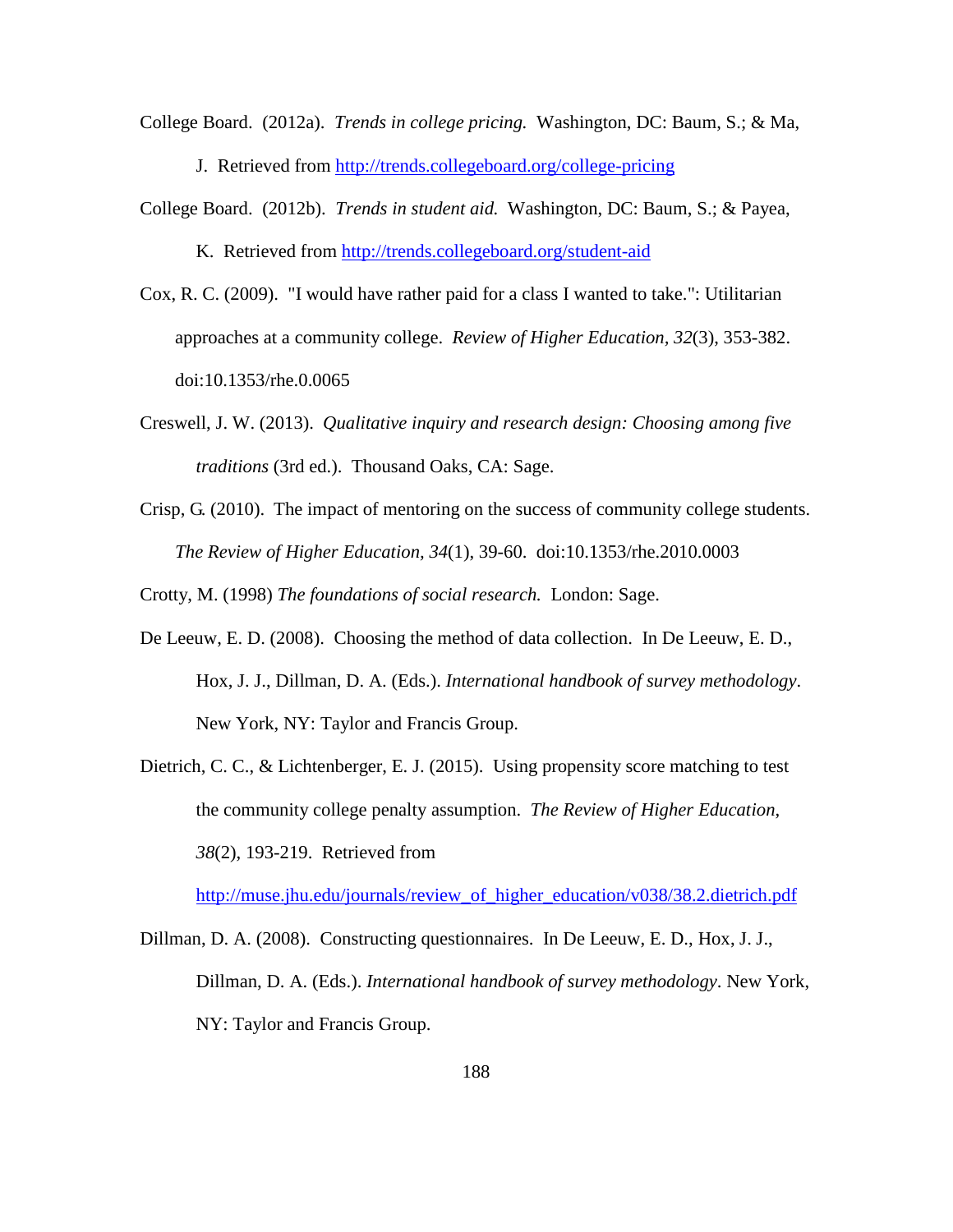- Dowd, A. C., Bensimon, E. M., Gabbard, G., Singleton, S., Macias, E., Dee, J., ... & Giles, D. (2006). Transfer access to elite colleges and universities in the United States: Threading the needle of the American dream. Retrieved May 7, 2014.
- Dowd, A. C., Cheslock, J. J., & Melguizo, T. (2008). Transfer access from community colleges and the distribution of elite higher education. *The Journal of Higher Education, 79*(4), 442-472. Retrieved from

[http://muse.jhu.edu/journals/journal\\_of\\_higher\\_education/v079/79.4.dowd.html](http://muse.jhu.edu/journals/journal_of_higher_education/v079/79.4.dowd.html)

- Dowd, A. C., & Melguizo, T. (2008). Socioeconomic stratification of community college transfer access in the 1980s and 1990s: Evidence from HS&B and NELS. *The Review of Higher Education, 31*(4), 377-400. doi:10.1353/rhe.0.0004
- Dowd, A. C., Pak, J. H., & Bensimon, E. M. (2013). The role of institutional agents in promoting transfer access. E*ducation Policy Analysis Archives*,*21*(15), 1-43.
- Duncan, G.J. & Murnane, R.J. (2011). The American Dream, then and now. In Duncan, G. J., & Murnane, R. J. (Eds.), *Whither opportunity?: Rising inequality, schools, and children's life chances.* New York, NY: Russell Sage Foundation.
- Eide, E., Brewer, D. J., & Ehrenberg, R. G. (1998). Does it pay to attend an elite private college? Evidence on the effects of undergraduate college quality on graduate school attendance. *Economics of Education Review, 17*(4), 371-376.

doi[:http://dx.doi.org/10.1016/S0272-7757\(97\)00037-X](http://dx.doi.org/10.1016/S0272-7757(97)00037-X)

Fischer, M. J. (2007). Settling into campus life: Differences by race/ethnicity in college involvement and outcomes. *Journal of Higher Education, 78*(2), 125-156. doi:10.1353/jhe.2007.0009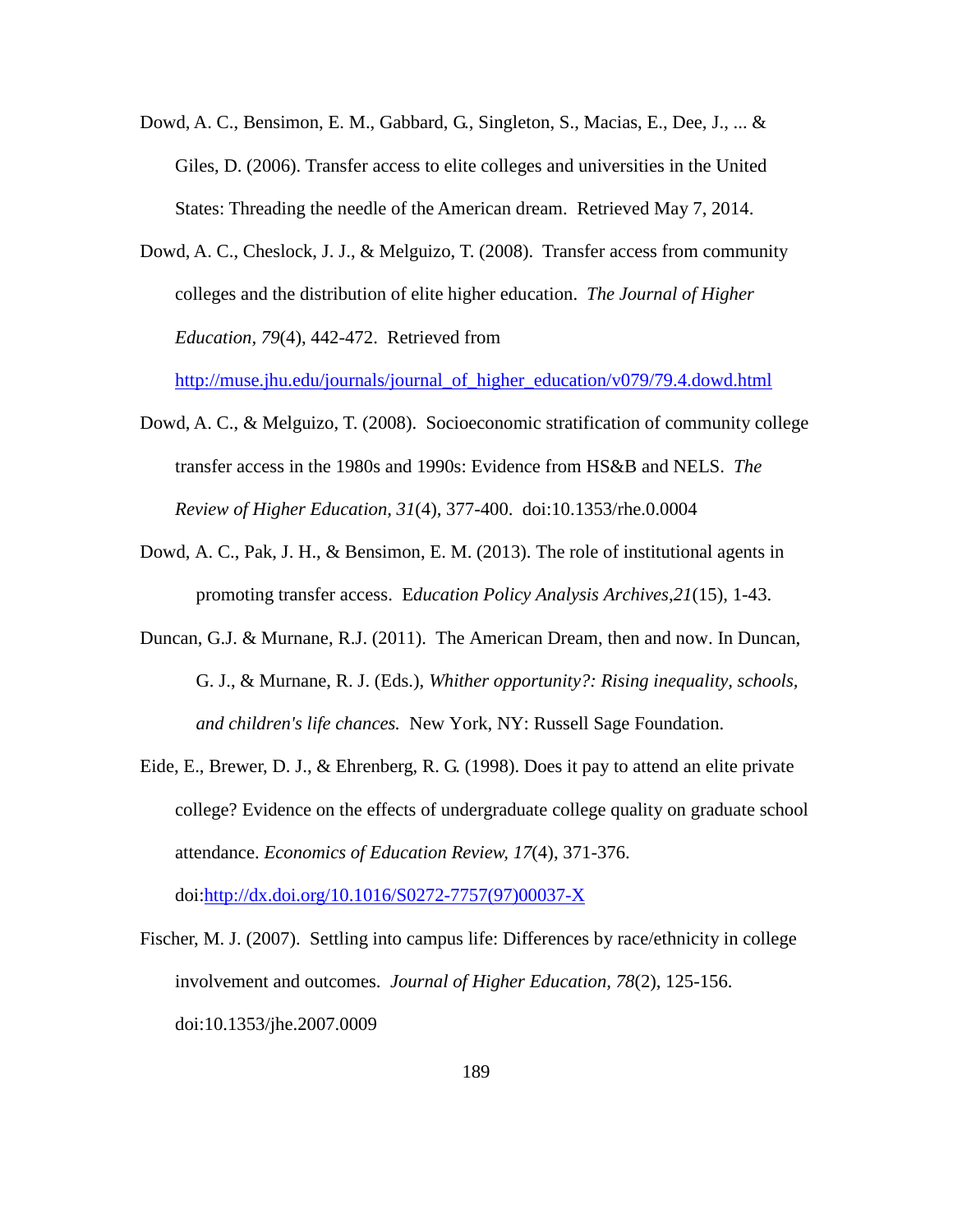- Fox, M. (1993). Is it a good investment to attend an elite private college? *Economics of Education Review, 12*(2), 137-151. doi[:http://dx.doi.org/10.1016/0272-](http://dx.doi.org/10.1016/0272-7757(93)90025-C) [7757\(93\)90025-C](http://dx.doi.org/10.1016/0272-7757(93)90025-C)
- Guba, E. G., & Lincoln, Y. S. (1994). Competing paradigms in qualitative research. In N. K. Denzin & Y.S. Lincoln (Eds.), *Handbook of qualitative research* (pp. 105- 117). Thousand Oaks, CA: Sage.
- Guiffrida, D. A. (2003). African American student organizations as agents of social integration. *Journal of College Student Development, 44*(3), 304-319. doi:10.1353/csd.2003.0024
- Haskins, R. (2008). Education and economic mobility. In Isaacs, J.; Sawhill, I.; & Haskins, R. (Eds.), *Getting Ahead or Losing Ground: Economic Mobility in America.* The Brookings Institution. Retrieved from [http://www.brookings.edu/~/media/Research/Files/Reports/2008/2/economic%20](http://www.brookings.edu/~/media/Research/Files/Reports/2008/2/economic%20mobility%20sawhill/02_economic_mobility_sawhill_ch8.PDF) [mobility%20sawhill/02\\_economic\\_mobility\\_sawhill\\_ch8.PDF](http://www.brookings.edu/~/media/Research/Files/Reports/2008/2/economic%20mobility%20sawhill/02_economic_mobility_sawhill_ch8.PDF)
- Hilmer, M. (1997). Does community college attendance provide a strategic path to a higher quality education? *Economics of Education Review, 16*, 59-68. Retrieved from [http://dx.doi.org/10.1016/S0272-7757\(96\)00018-0](http://dx.doi.org/10.1016/S0272-7757(96)00018-0)
- Ishitani, T. T., & McKitrick, S. A. (2010). After transfer: The engagement of community college students at a four-year collegiate institution. *Community College Journal of Research and Practice, 34*(7), 576-594. doi:10.1080/10668920701831522
- Johnson, R. B. (1997). Examining the validity structure of qualitative research. *Education*, *118*(2), 282-292. Retrieved from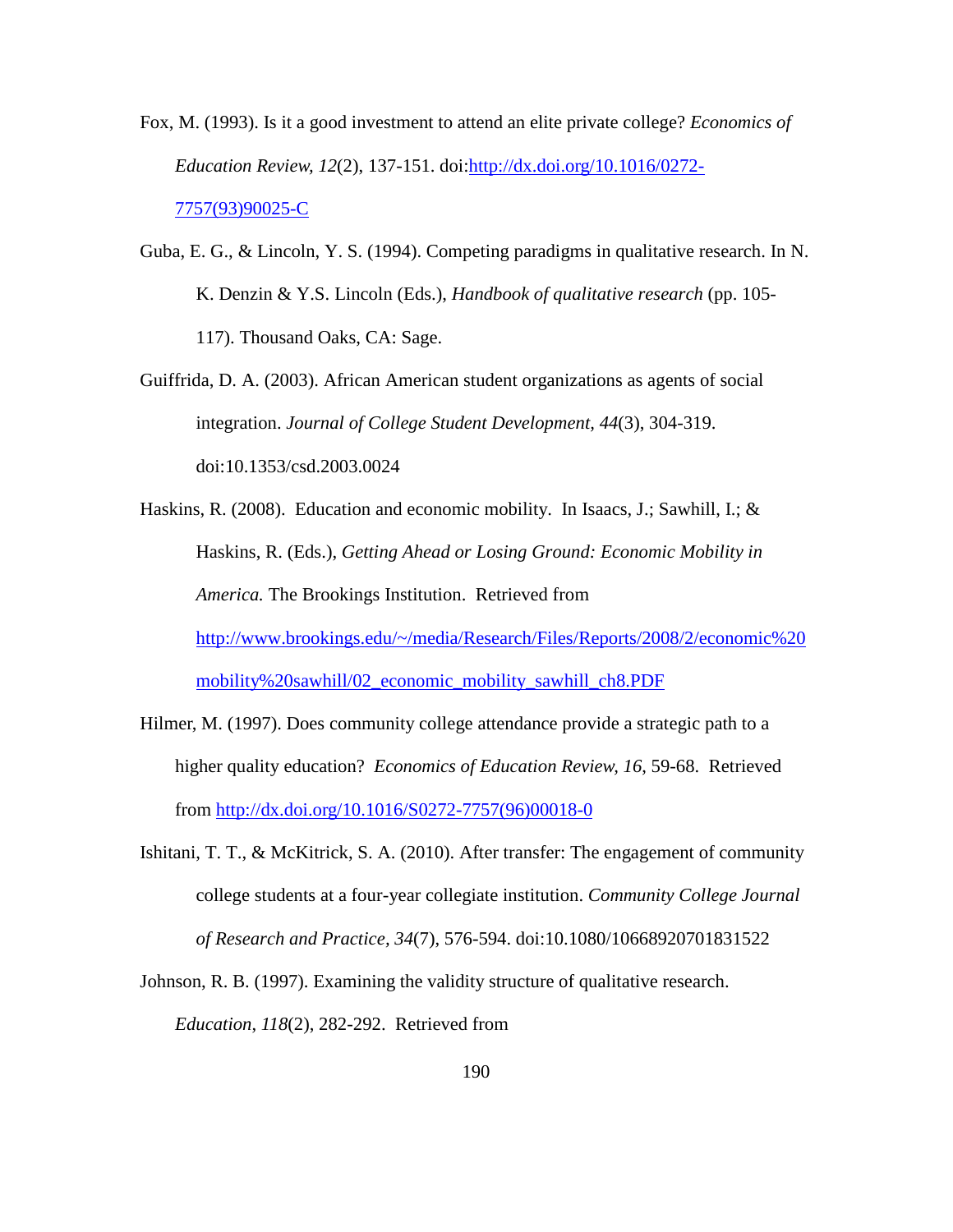<http://www.dralessandro.com/subpages/PDFfiles/Validity%20Structure.pdf>

Kingston, P.W. & Smart, J.C. (1990). The economic pay-off of prestigious colleges. In Kingston, P. W. & Lewis, L. S. (Eds.), *The high-status track electronic resource] : Studies of elite schools and stratification*. Albany, NY: State University of New York Press.

Kuh, G. D. (2001). Assessing what really matters to student learning. *Change, 33*, 10-17. Retrieved from

[http://search.proquest.com.proxygw.wrlc.org/docview/208051884?accountid=112](http://search.proquest.com.proxygw.wrlc.org/docview/208051884?accountid=11243) [43](http://search.proquest.com.proxygw.wrlc.org/docview/208051884?accountid=11243)

- Kuh, G., Cruce, T., Shoup, R., Kinzie, J., & Gonyea, R. (2008). Unmasking the effects of student engagement on first-year college grades and persistence. *The Journal of Higher Education, 79*(5), 540-563. doi: 10.1353/jhe.0.0019
- Kuh, G. D., Kinzie, J., Schuh, J.H., Whitt, E.J. (2005). *Assessing conditions to enhance educational effectiveness: The inventory for student engagement and success*. San Francisco, CA: Jossey-Bass.
- Labaree, D. F. (1997). Public goods, private goods: The American struggle over educational goals. *American Educational Research Journal, 34*(1), 39-81. Retrieved from<http://www.jstor.org/stable/1163342>
- Leigh, D. E., & Gill, A. M. (2003). Do community colleges really divert students from earning bachelor's degrees? *Economics of Education Review, 22*(1), 23-30. doi:10.1016/S0272-7757(01)00057-7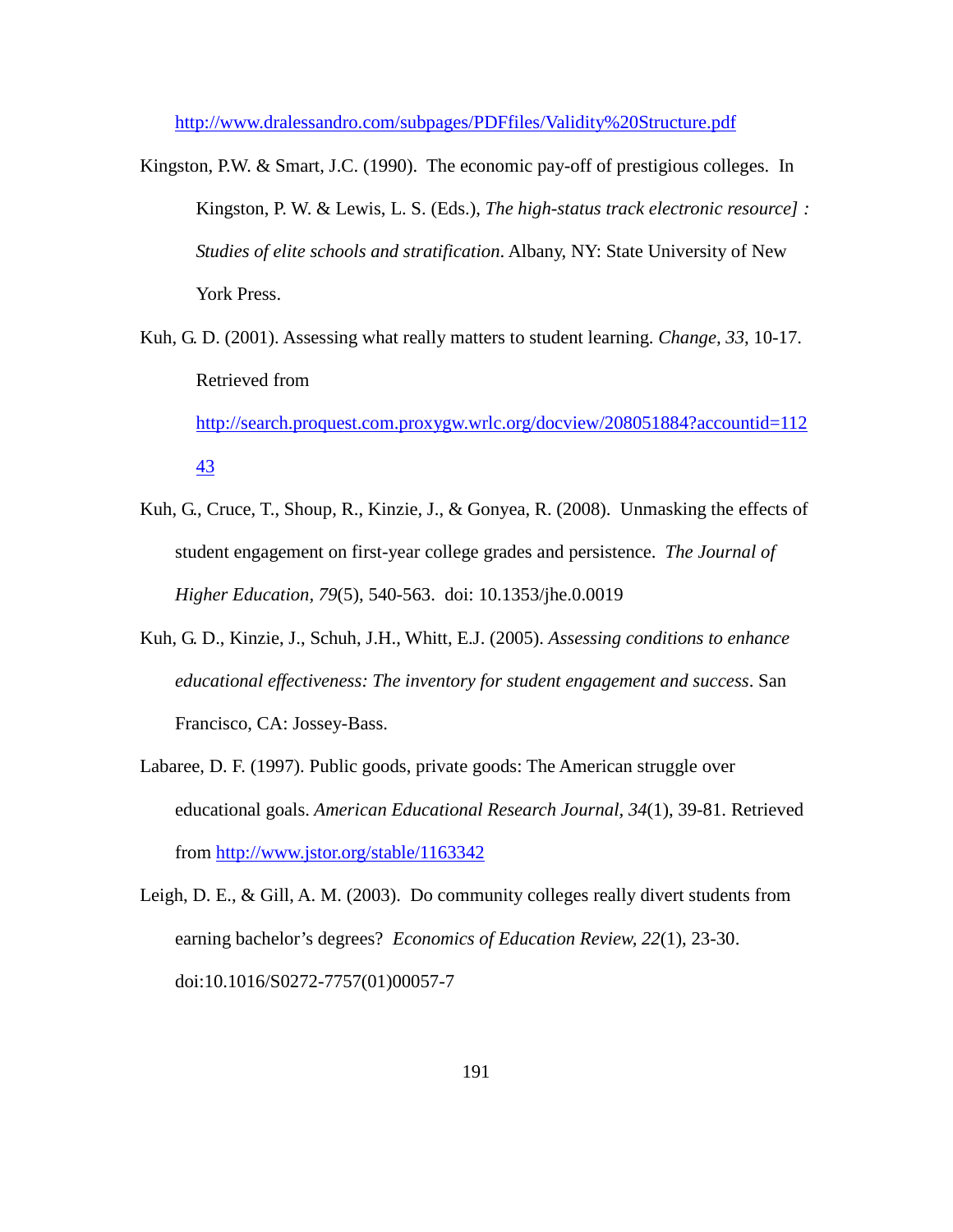- Lester, J., Brown Leonard, J., & Mathias, D. (2013). Transfer student engagement: Blurring of social and academic engagement. *Community College Review, 41*(3), 202-222. doi:10.1177/0091552113496141
- Li, D. (2010). They need help: Transfer students from four-year to four-year institutions. *The Review of Higher Education, 33*(2), 207-238. doi:10.1353/rhe.0.0131
- Long, B. T., & Kurlaender, M. (2009). Do community colleges provide a viable pathway to a baccalaureate degree? *Education Evaluation and Policy Analysis, 31*, 30-53. doi:10.310210162373708327756
- Mack, N., Woodsong, C., MacQueen, K.M., Guest, G., & Namey, E. (2009). *Qualitative research methods: A data collector's field guide.* NC: Family Health International.
- Maxwell, J. A. (2013). *Qualitative research design: An integrative approach* (3rd ed.). Thousand Oaks, CA: Sage Publications.
- Melguizo, T., Kienzl, G. S., & Alfonso, M. (2011). Comparing the educational attainment of community college transfer students and four-year college rising juniors using propensity score matching methods. *The Journal of Higher Education, 82*(3), 265- 291. Retrieved from

[http://muse.jhu.edu/journals/journal\\_of\\_higher\\_education/v082/82.3.melguizo.html](http://muse.jhu.edu/journals/journal_of_higher_education/v082/82.3.melguizo.html)

- Merriam, S. B. (2009). *Qualitative research: A guide to design and implementation.* San Francisco, CA: Jossey-Bass.
- Morphew, C. C., Twombly, S. B., & Wolf-Wendel, L. E. (2001). Innovative linkages: Two urban community colleges and an elite private liberal arts college. *Community*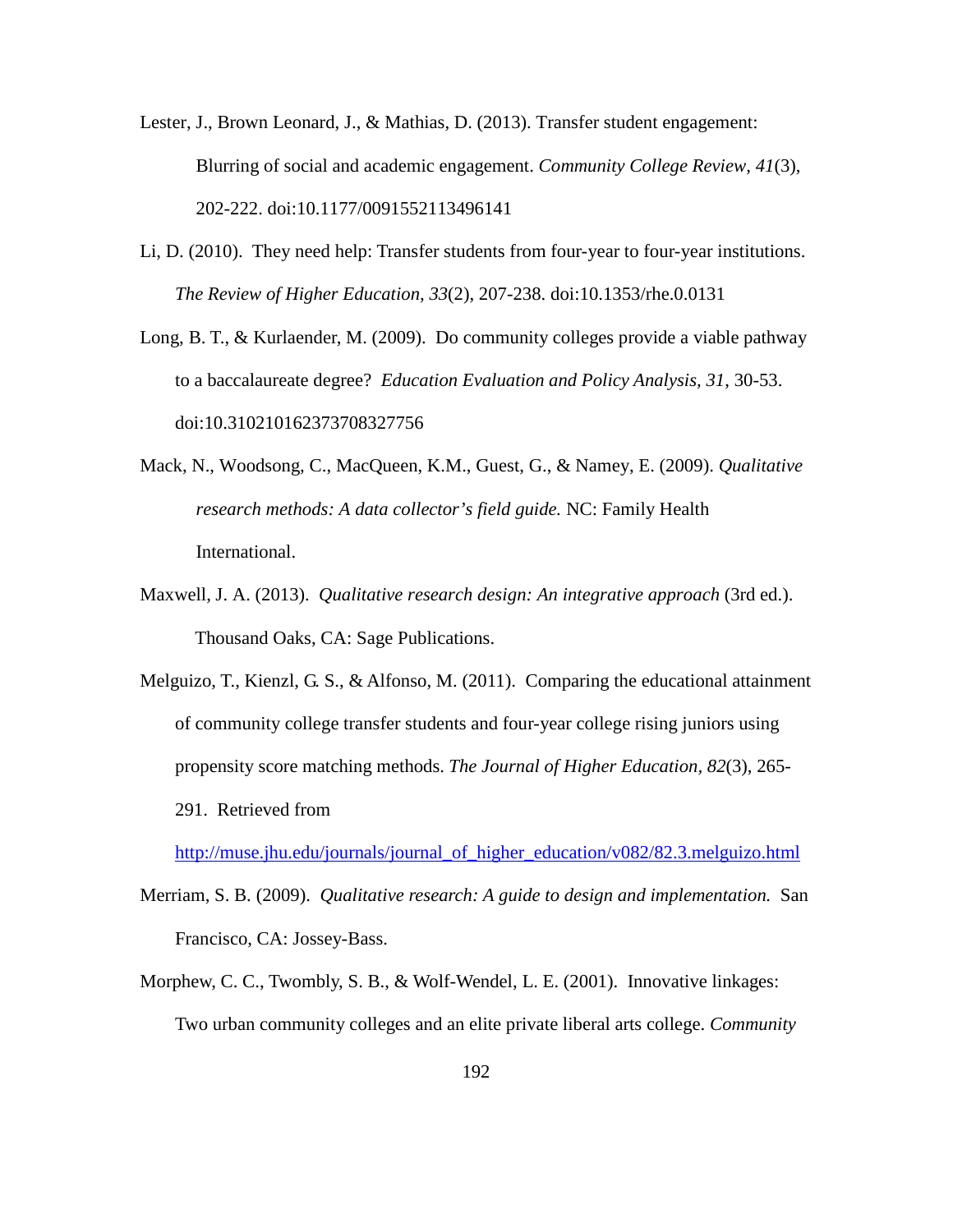*College Review, 29*(3), 1-21. doi: 10.1177/009155210102900301

- New America Foundation. (2013). *Rebalancing resources and incentives in federal student aid.* Washington, DC: Burd, S.; Carey, K.; Delisle, J.; Fishman, R.; Holt, A.; Laitinen, A.; McCann, C. Retrieved from [http://newamerica.net/sites/newamerica.net/files/articles/images/NAF\\_Rebalancin](http://newamerica.net/sites/newamerica.net/files/articles/images/NAF_Rebalancing%20Resources%20FINAL.jpg) [g%20Resources%20FINAL.jpg](http://newamerica.net/sites/newamerica.net/files/articles/images/NAF_Rebalancing%20Resources%20FINAL.jpg)
- OECD (2005). Glossary of statistical terms. Retrieved from <http://stats.oecd.org/glossary/detail.asp?ID=6864>
- Pace, C. R. (1980). Measuring the quality of student effort. *Current Issues in Higher Education, 2*(1), 10-16.
- Pascarella, E., Bohr, L., Nora, A., & Terenzini, P. (1995). Cognitive effects of two-year and four-year colleges: New evidence. *Educational Evaluation and Policy Analysis, 17*, 83-96. Retrieved from<http://www.jstor.org/stable/1164271>
- Pascarella, E.T., Terenzini, P.T.,(2005). *How college affects students.* San Francisco,CA: Jossey-Bass.
- Pew Charitable Trusts. (2013). How much protection does a college degree afford? *Economic Mobility Project.* January 2013. Retrieved from [http://www.pewstates.org/uploadedFiles/PCS\\_Assets/2013/Pew\\_college\\_grads\\_re](http://www.pewstates.org/uploadedFiles/PCS_Assets/2013/Pew_college_grads_recession_report.pdf) [cession\\_report.pdf](http://www.pewstates.org/uploadedFiles/PCS_Assets/2013/Pew_college_grads_recession_report.pdf)
- Pierson, C. T., Wolniak, G. C., Pascarella, E. T., & Flowers, L. A. (2003). Impacts of two-year and four-year college attendance on learning orientations. *Review of Higher Education, 26*(3), 299-321. doi:10.1353/rhe.2003.0002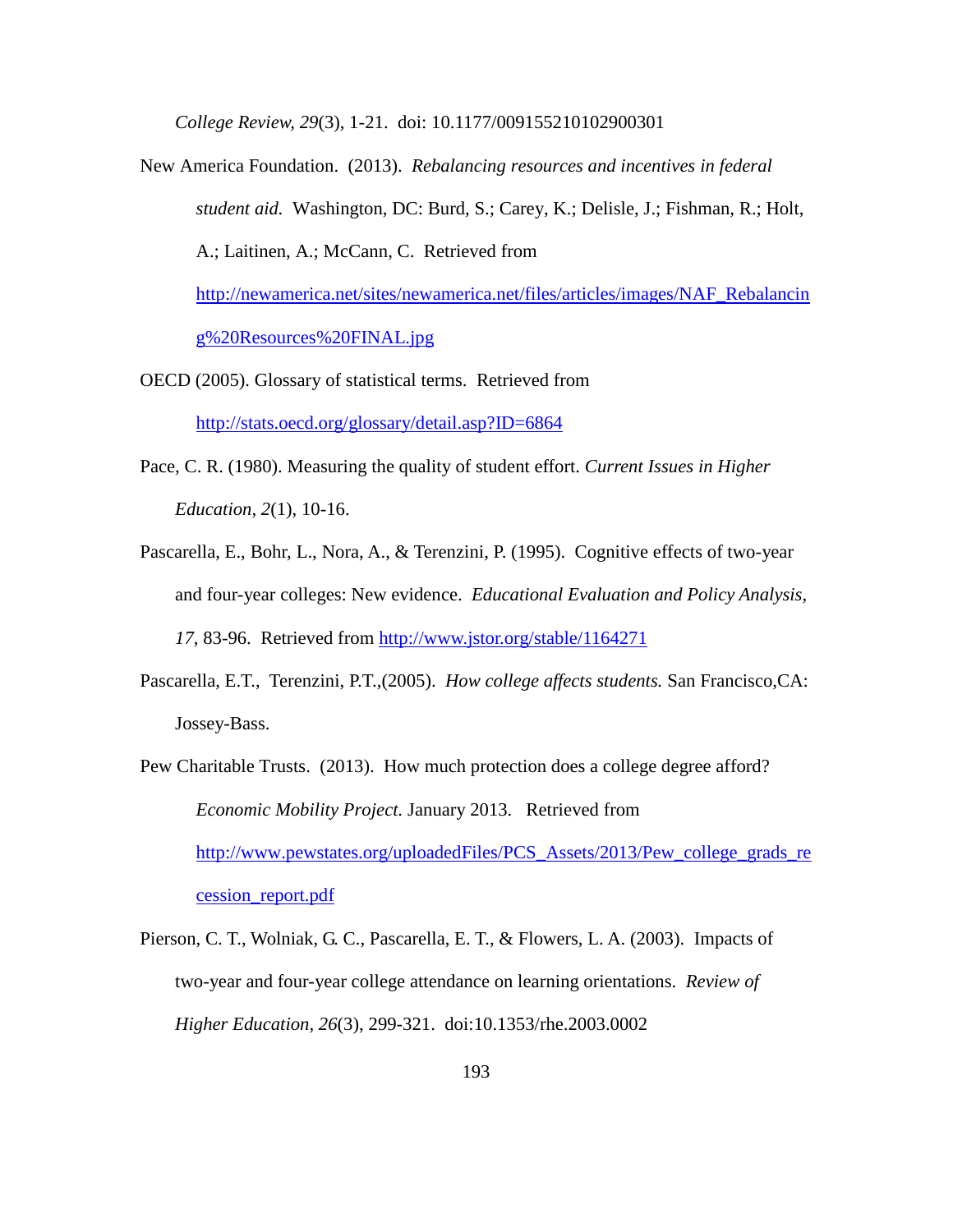- Porchea, S. F., Allen, J., Robbins, S., & Phelps, R. P. (2010). Predictors of long-term enrollment and degree outcomes for community college students: Integrating academic, psychosocial, socio-demographic, and situational factors. *Journal of Higher Education, 81*(6), 750-778. doi:10.1353/jhe.2010.0014
- Rendón, L. I. (1994). Validating culturally diverse students: Toward a new model of learning and student development. *Innovative Higher Education, 19*(1), 33-51.
- Rendón, L. I., Jalamo, R. E., & Nora, A. (2001). Theoretical considerations in the study of minority student retention in higher education. In J. M. Braxton (Ed.), *Reworking the student departure puzzle* (pp. 127–156). Nashville, TN: Vanderbilt University Press.
- Saldaña, J. (2012). *The coding manual for qualitative researchers*. Thousand Oaks, CA: Sage.
- Shaw, K. M., & London, H. B. (2001). Culture and ideology in keeping transfer commitment: Three community colleges. *Review of Higher Education, 25*(1), 91- 114. doi:10.1353/rhe.2001.0015
- State of the Union (2015, January 20). *Remarks by the President in State of the Union address.* Retrieved from: http://www.whitehouse.gov/the-pressoffice/2015/01/20/remarks-president-state-union-address-january-20-2015
- Tinto, V. (1975). Dropout from higher education: A theoretical synthesis of recent research. *Review of Educational Research, 45*(1), 89-125. Retrieved from <http://www.jstor.org/stable/1170024>
- Tinto, V. (1993). *Leaving college : Rethinking the causes and cures of student attrition*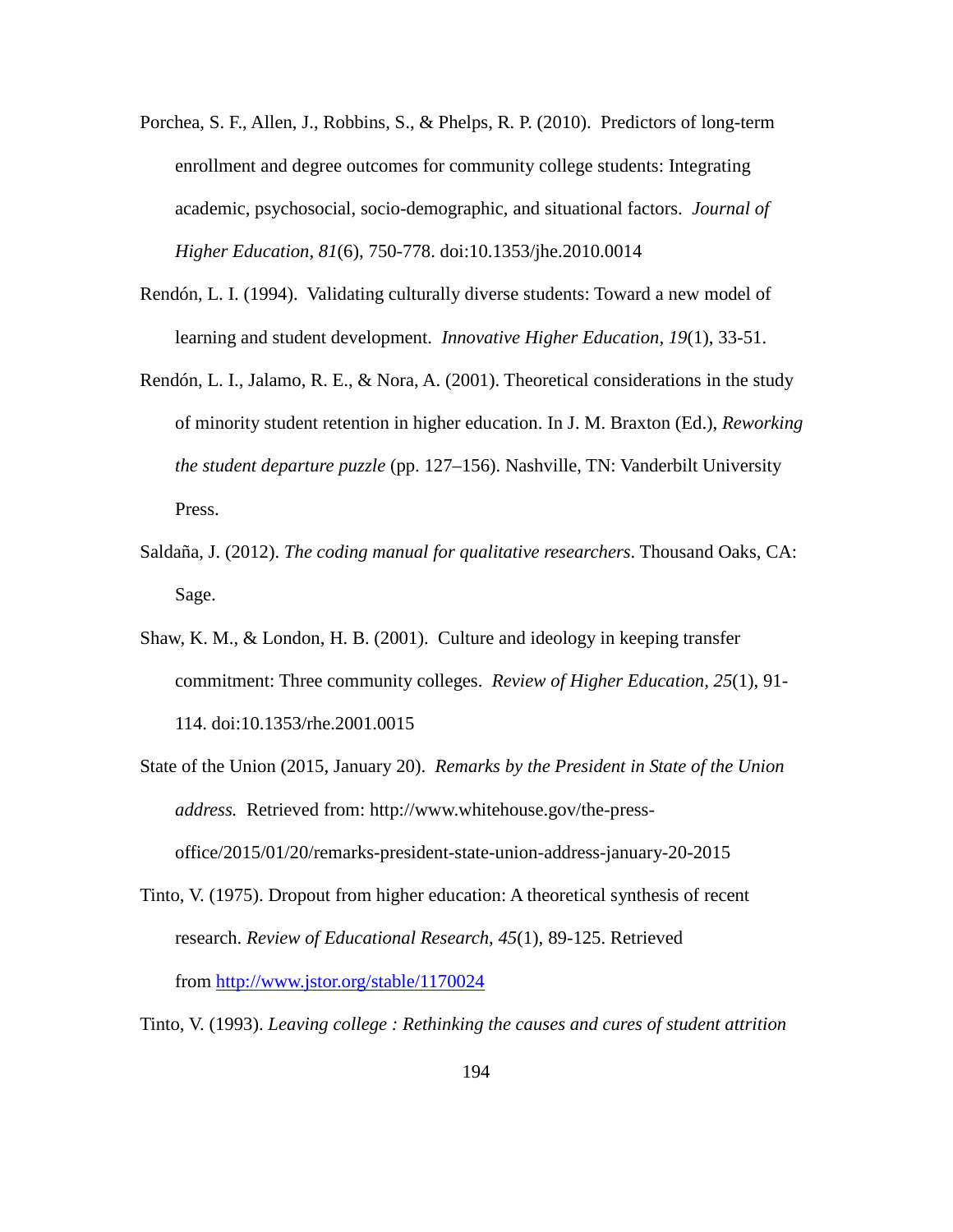(2nd ed.). Chicago ;London: University of Chicago Press. Retrieved from [http://surveyor.library.gwu.edu/?hreciid=%7clibrary%2fm%2fWRLC%7c10274484](http://surveyor.library.gwu.edu/?hreciid=%7Clibrary%2Fm%2FWRLC%7C102744849) [9](http://surveyor.library.gwu.edu/?hreciid=%7Clibrary%2Fm%2FWRLC%7C102744849)

- Tobolowsky, B. F., & Cox, B. E. (2012). Rationalizing neglect: An institutional response to transfer students. *Journal of Higher Education, 83*(3), 389-410. doi:10.1353/jhe.2012.0021
- Townsend, B. K., & Wilson, K. (2006). "A hand hold for a little bit": Factors facilitating the success of community college transfer students to a large research university. *Journal of College Student Development, 47*(4), 439-456.

doi:10.1353/csd.2006.0052

U.S. Department of Education, National Center for Education Statistics. (2014).

*Quickstats* [Chart showing transfer (first): destination institution type as of 2009 by transfer (first): institutions by level 2009]. Retrieved from

<https://nces.ed.gov/datalab/quickstats/createtable.aspx>

Vedder, R.(2011). For many, college isn't worth it*. Inside Higher Ed*, January 20, 2011. Retrieved from

[http://www.insidehighered.com/views/2011/01/20/vedder\\_going\\_to\\_college\\_isn\\_t](http://www.insidehighered.com/views/2011/01/20/vedder_going_to_college_isn_t_a_smart_decision_for_many_young_people) [\\_a\\_smart\\_decision\\_for\\_many\\_young\\_people](http://www.insidehighered.com/views/2011/01/20/vedder_going_to_college_isn_t_a_smart_decision_for_many_young_people)

Wang, X. (2010). Factors contributing to the upward transfer of baccalaureate aspirants beginning at community colleges. *Journal of Higher Education, 83*(6), 851-875. Retrieved from

[http://muse.jhu.edu/journals/journal\\_of\\_higher\\_education/v083/83.6.wang.html](http://muse.jhu.edu/journals/journal_of_higher_education/v083/83.6.wang.html)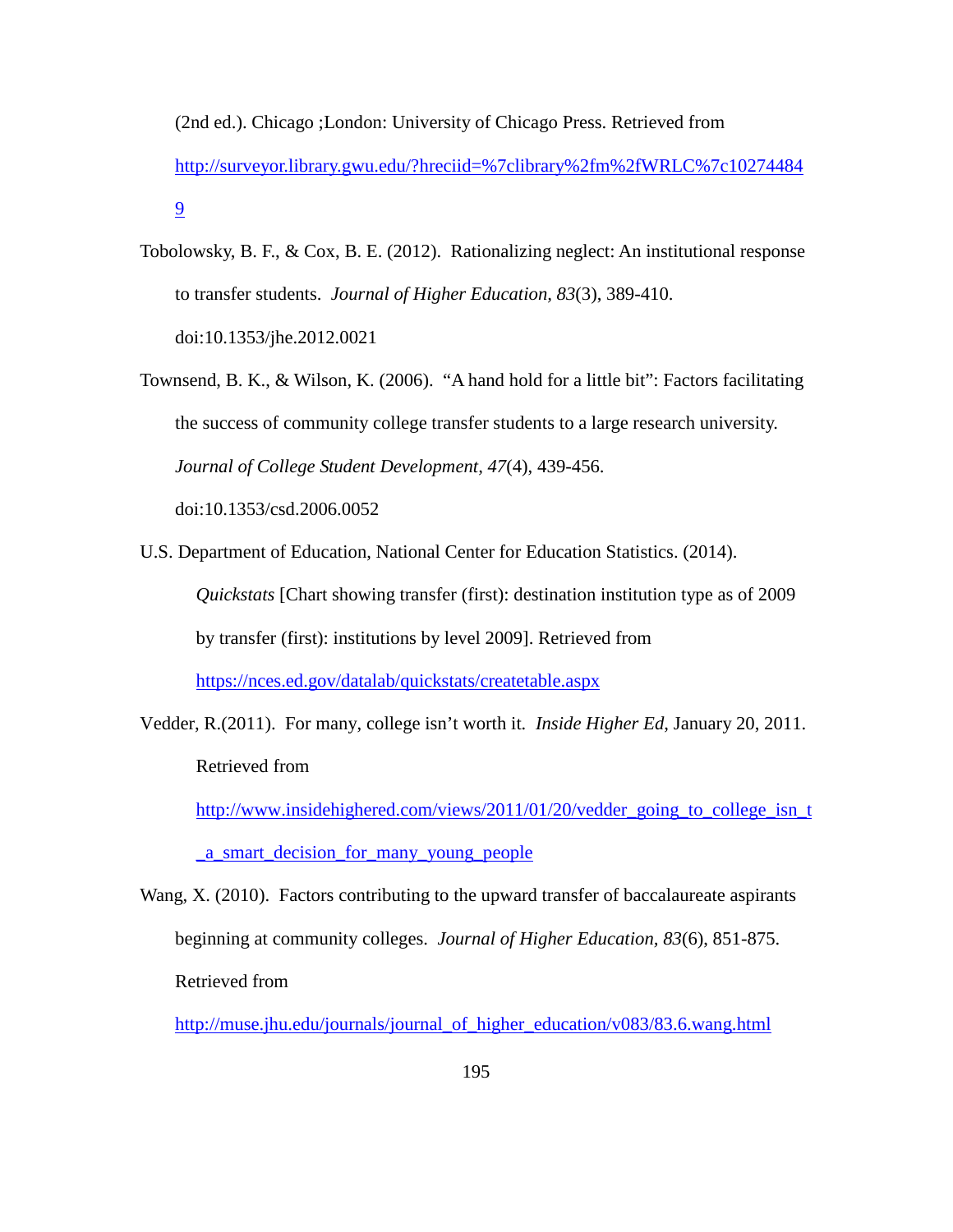- Wawrzynski, M. R., & Pizzolato, J. E. (2006). Predicting needs: A longitudinal investigation of the relation between student characteristics, academic paths, and self-authorship. *Journal of College Student Development, 47*(6), 677-692. doi:10.1353/csd.2006.0071
- Whitaker, D. G., & Pascarella, E. T. (1994). Two-year college attendance and socioeconomic attainment: Some additional evidence. *Journal of Higher Education, 65*(2), 194-210. Retrieved from

<http://search.proquest.com/docview/205313819/fulltextPDF?accountid=11243>

White House. (2013). Higher education. Retrieved from

<http://www.whitehouse.gov/issues/education/higher-education>

- Wise, B. (2013). *The American Dream: Creating tomorrow's workers starts with fixing student aid today.* The Huffington Post. Retrieved from http://www.huffingtonpost.com/bob-wise/the-american-dreamcreati\_b\_2812118.html
- Wolf-Wendel, L., Ward, K., & Kinzie, J. (2009). A tangled web of terms: The overlap and unique contribution of involvement, engagement, and integration to understanding college student success. *Journal of College Student Development, 50*(4), 407-428. Retrieved from<http://search.proquest.com/docview/195183367?accountid=11243>

Yin, R. K. (2014). *Case study research: Design and methods*. Los Angeles, CA: Sage.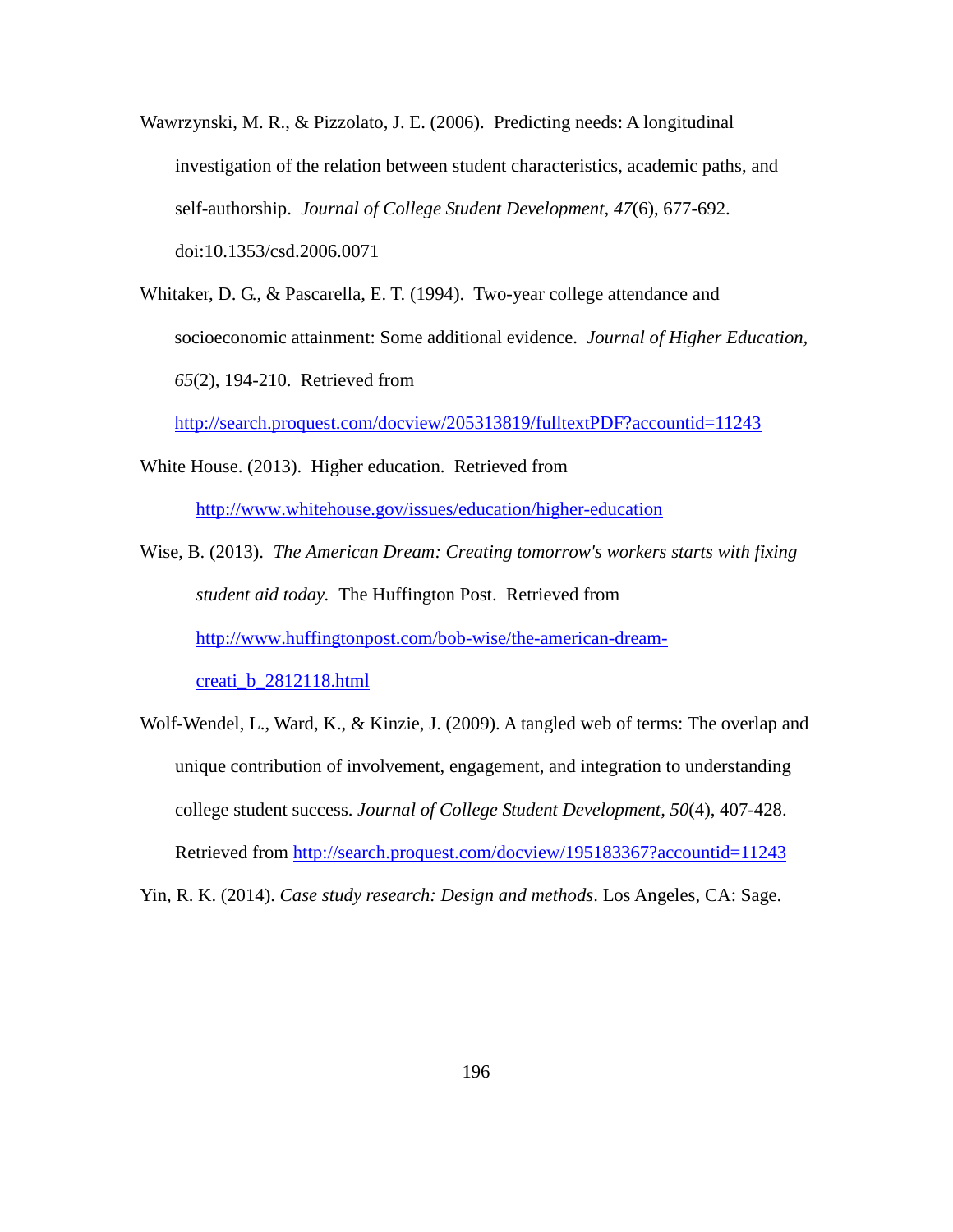# Appendix A Invitation Email

Dear Student Name,

My name is Justin Bernstine and I am a graduate student in the Higher Education Administration program in the Graduate School of Education and Human Development. I am conducting a research project and I need your help.

The study that I am conducting is about the experiences of students who transferred to this institution from community and technical colleges (community colleges, technical schools, vocational institutes, etc.). As someone who fits these criteria, I would like the opportunity to speak with you about your experiences.

The interview should not take more than 1 hour and your responses will be kept confidential. Your participation in the interview is completely voluntary and you can opt-out at any time. Upon completion of the interview, I can offer you a \$5 coffee gift card to thank you for your participation.

Please respond to this email within the next week to let me know whether or not you are willing to participate. We can schedule the interview for now or for when the semester starts. Feel free to forward this message to other students you know who might have also transferred from a community or technical college.

Thank you and I look forward to hearing from you soon,

Justin Bernstine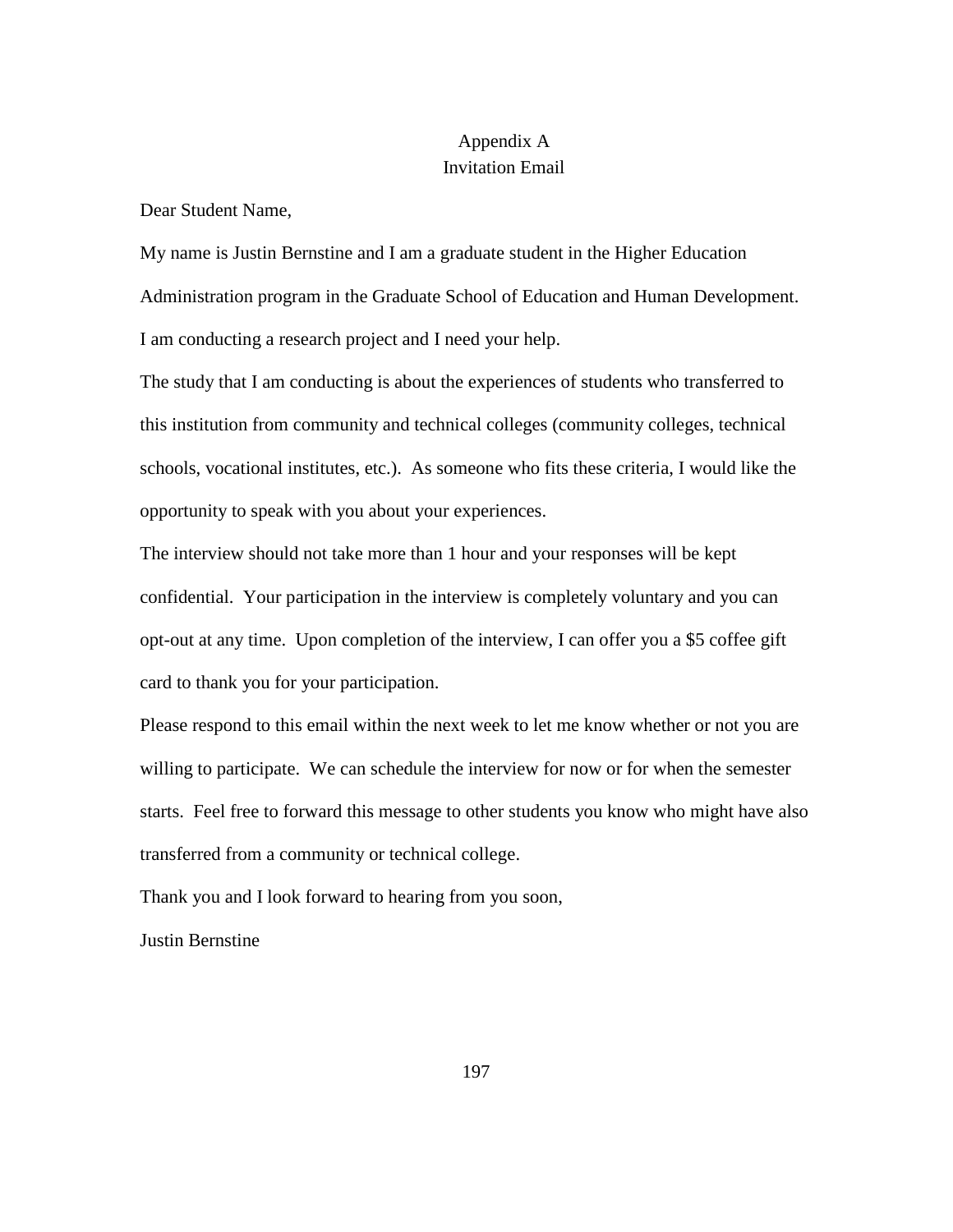# Appendix B

# Follow-Up Email

Dear Student Name,

My name is Justin Bernstine and I am a graduate student in the Higher Education Administration program in the Graduate School of Education and Human Development. I emailed you about a week ago to ask for your help completing a research study. I still need your help with the study that I am conducting about the experiences of students who transferred to this institution from community and technical colleges (community colleges, technical schools, vocational institutes, etc.). I would like the opportunity to speak with you about your experiences for no more than 1 hour. Your responses to my questions will be kept confidential. Your participation in the interview is completely voluntary and you can opt-out at any time. Upon completion of the interview, I can offer you a \$5 coffee gift card to thank you for your participation. Please respond to this email within the next week to let me know whether or not you are willing to participate. Also, feel free to forward this message to other students you know who might have also transferred from a community and technical college.

Thank you and I look forward to hearing from you soon,

Justin Bernstine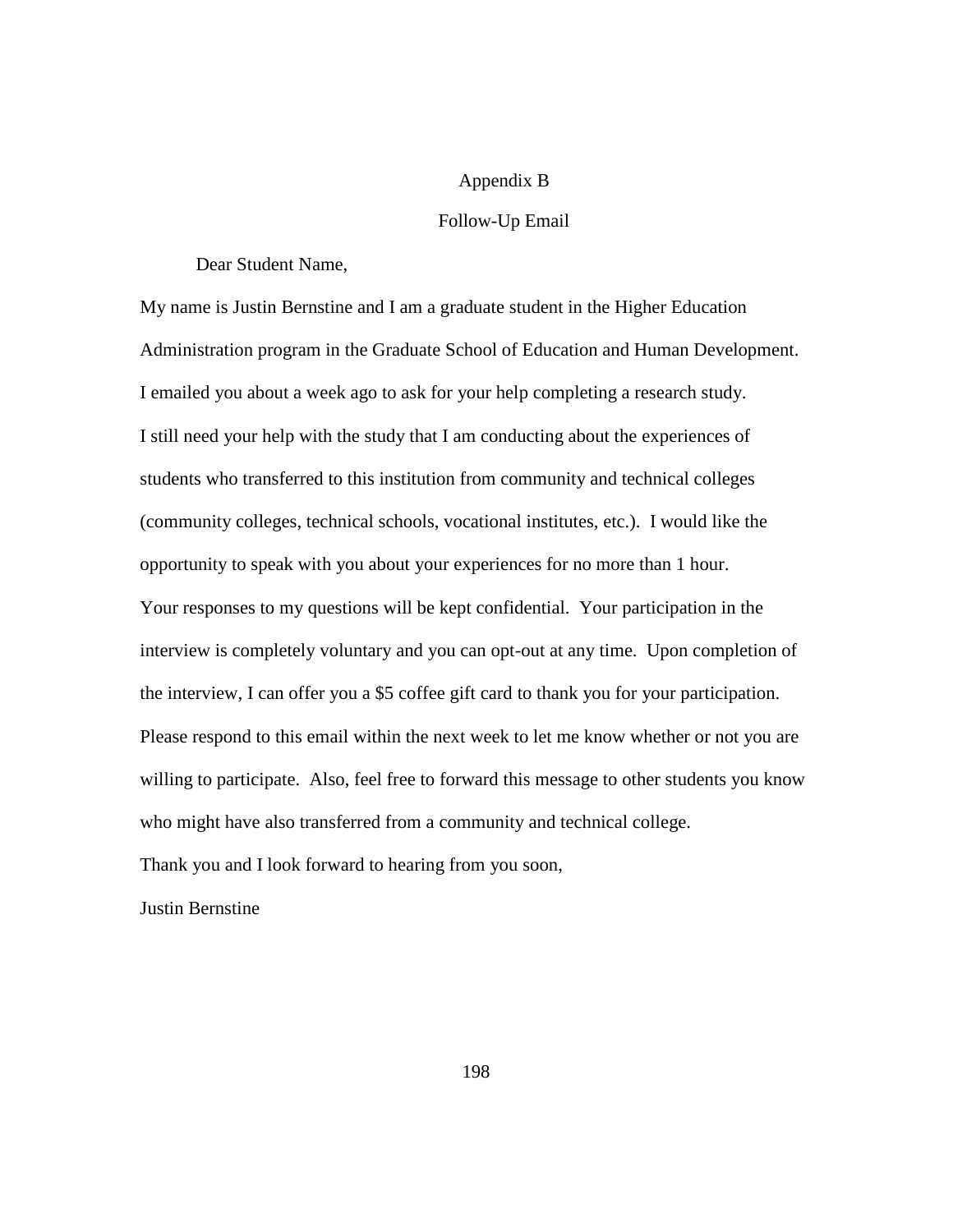# Appendix C

# Interview Reminder Email

Dear \_\_\_\_\_\_\_\_\_ ,

Thank you for agreeing to meet with me to talk about your experiences as a transfer student from a community or technical college. This is a reminder that we have scheduled our meeting for the following date, time, and location:

[Insert date, time, location]

If you have any questions or concerns before the interview, please contact me via email to [justb@gwu.edu.](mailto:justb@gwu.edu) I look forward to meeting you soon.

Thank you,

Justin Bernstine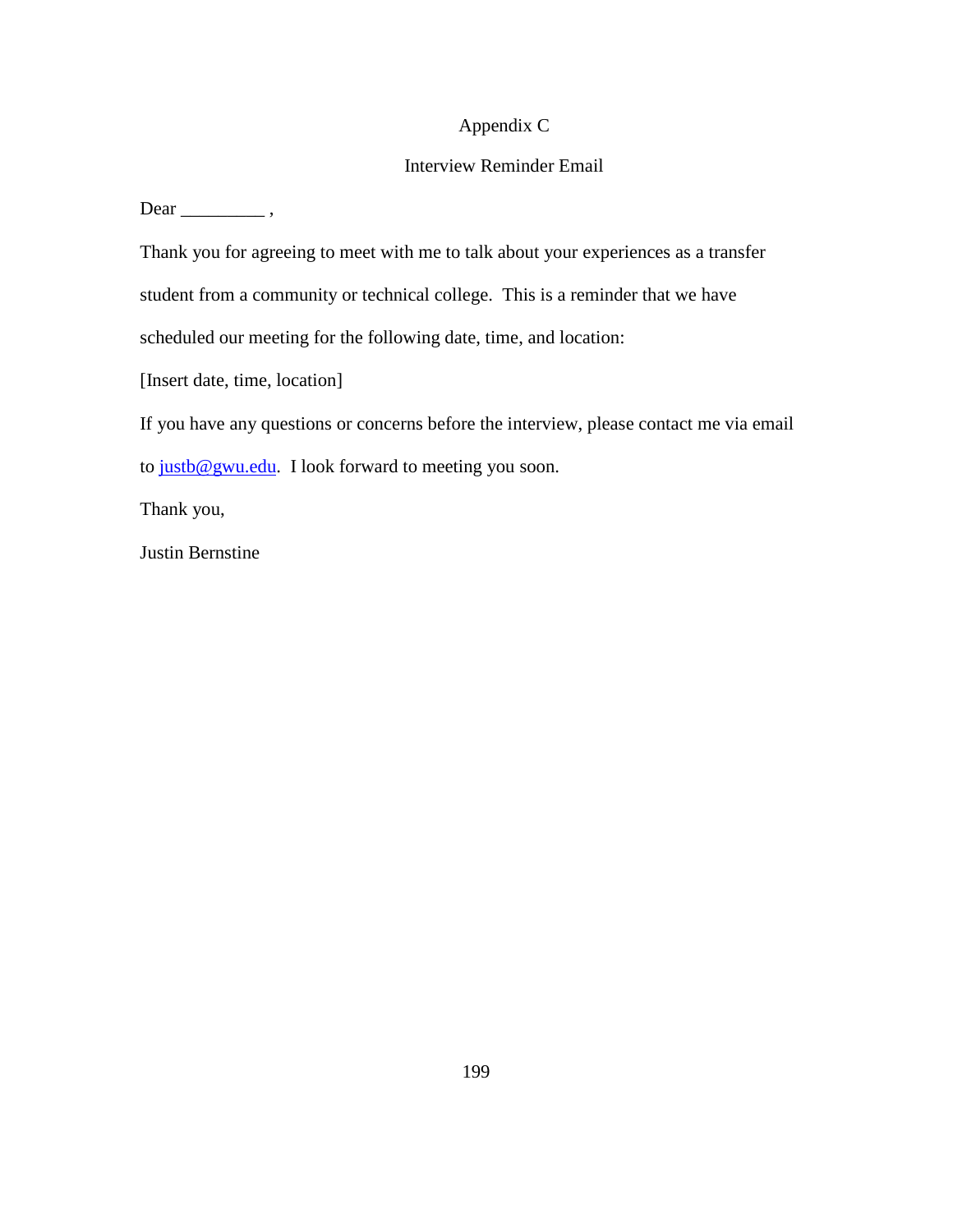# Appendix D

### Interview Protocol

Thank you for allowing me to interview you about your experience as a transfer student. This interview will last approximately 60 minutes. Your participation in this interview is voluntary and you can opt-out of the interview at any time. Your responses will be kept confidential. The information you provide will be used solely for academic purposes. Do you have any questions?

Is it okay if I record this interview so that I can make sure I have an accurate record of what we discussed?

Ok. Let's get started.

1. Tell me about the institution you transferred from. How would you describe the academic and social environment?

Probe: How did you come to the decision to attend this institution? What did you like most about it? What did you like least about it? How long did you attend that institution?

2. Tell me about the institution you attend now. How would you describe the academic and social environment?

Probe: How did you come to the decision to attend this institution? What do you like most about it? What do you like least about it?

3. What motivated you to transfer from the community college to your current institution?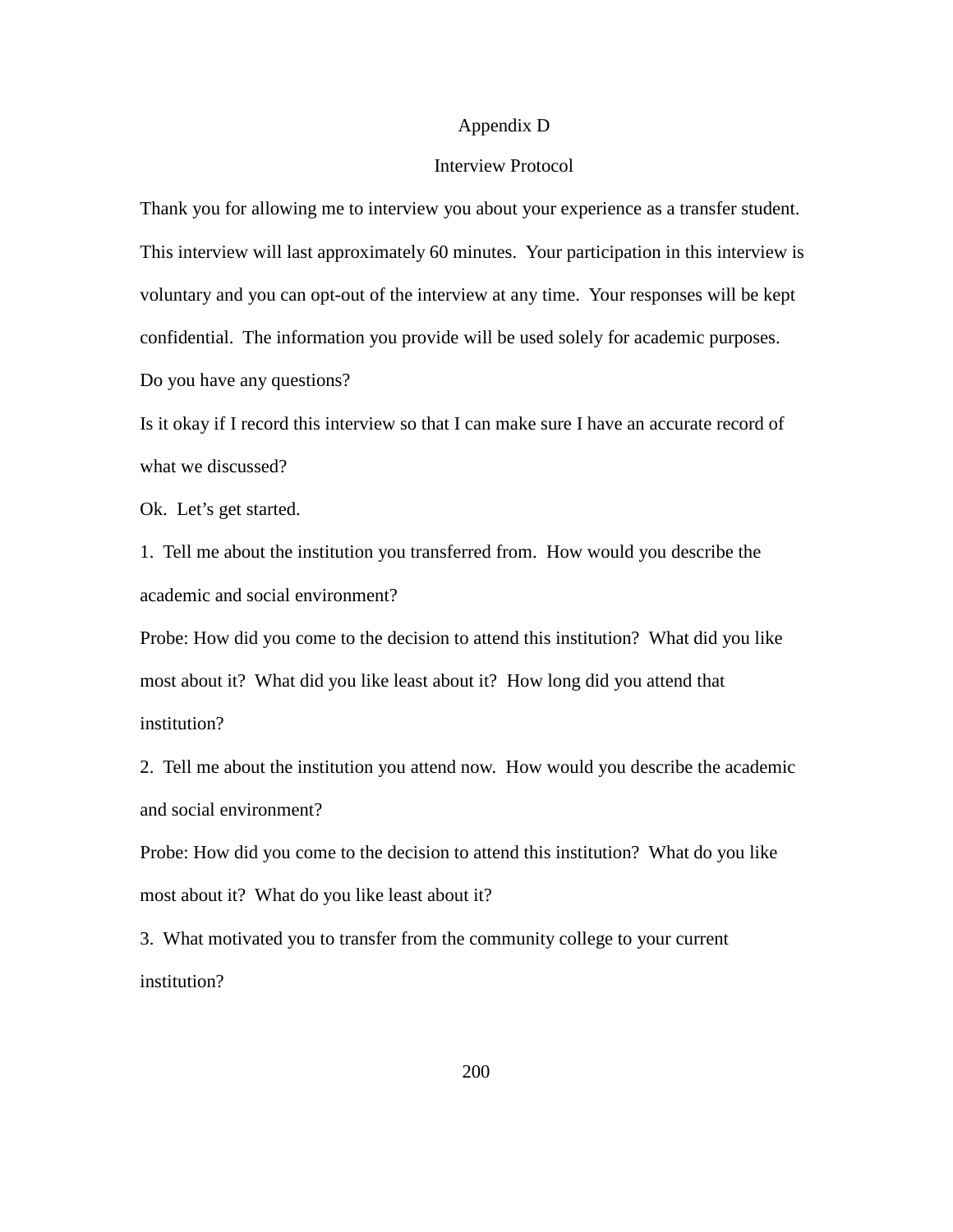4. Who, if anyone, helped you make this choice? This may include school personnel, family, peers, or others.

Probe: What role did they play? How did they help you?

5. Walk me through the transfer process.

Probe: How did you utilize various human and other resources (school personnel, family, peers, and others) to help you successfully transfer from the community college to this institution? What were some of the challenges you faced in the process? What were some of the triumphs you experienced in the process?

6. Think back to your time at your previous institution...Describe an academic experience at that institution that really stands out for you.

Probe: What was the academic environment like?

7. Describe a social experience that really stands out for you at that institution.

Probe: What was the social environment like?

8. Now think about your time at your current institution... Describe an academic

experience at that institution that really stands out for you at your transfer institution.

Probe: What is the academic environment like? 9. Describe a social experience that

really stands out for you at your current institution?

Probe: What is the social environment like?

10. How well did your expectations of the academic and social experiences you would have at your current institution match with what you have actually experienced here after transferring?